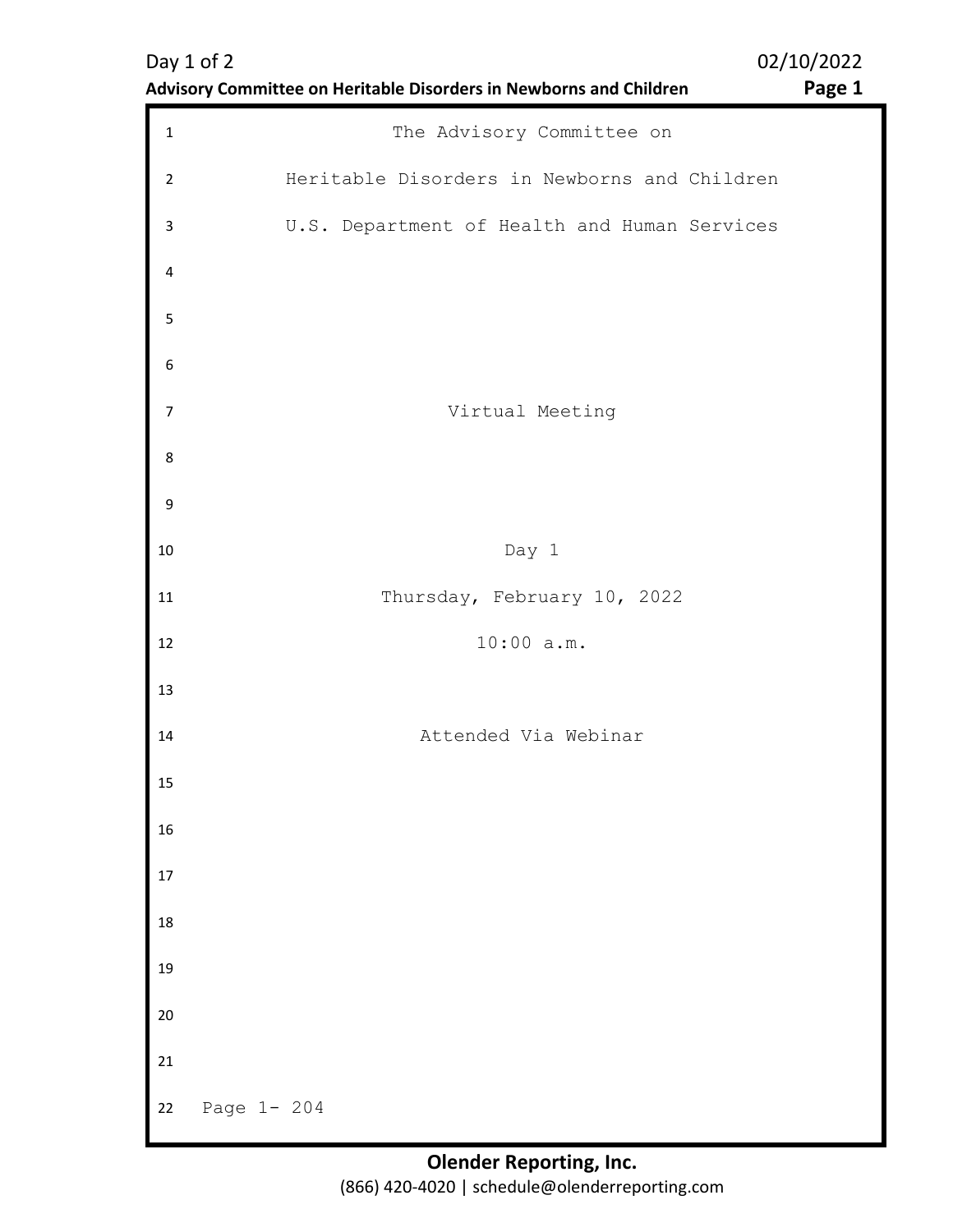```
1 
2 COMMITTEE MEMBERS 
3 
4 
5 
6 
7 
8 
9 
10
11
12
13
14
15
16
17
18
19
20
21
22
    Kyle Brothers, MD, PhD
    Endowed Chair of Pediatric Clinical and Translational 
    Research 
    Associate Professor of Pediatrics University of Louisville 
    School of Medicine 
    Jane DeLuca, PhD, RN 
    Associate Professor 
    Clemson University School of Nursing 
    Jennifer M. Kwon, MD, MPH, FAAN
    Director, Pediatric Neuromuscular Program 
    American Family Children's Hospital 
    Professor of Child Neurology, University of 
    Wisconsin School of Medicine & Public Health 
    Shawn E. McCandless, MD 
    Professor, Department of Pediatrics 
    Head, Section of Genetics and Metabolism
```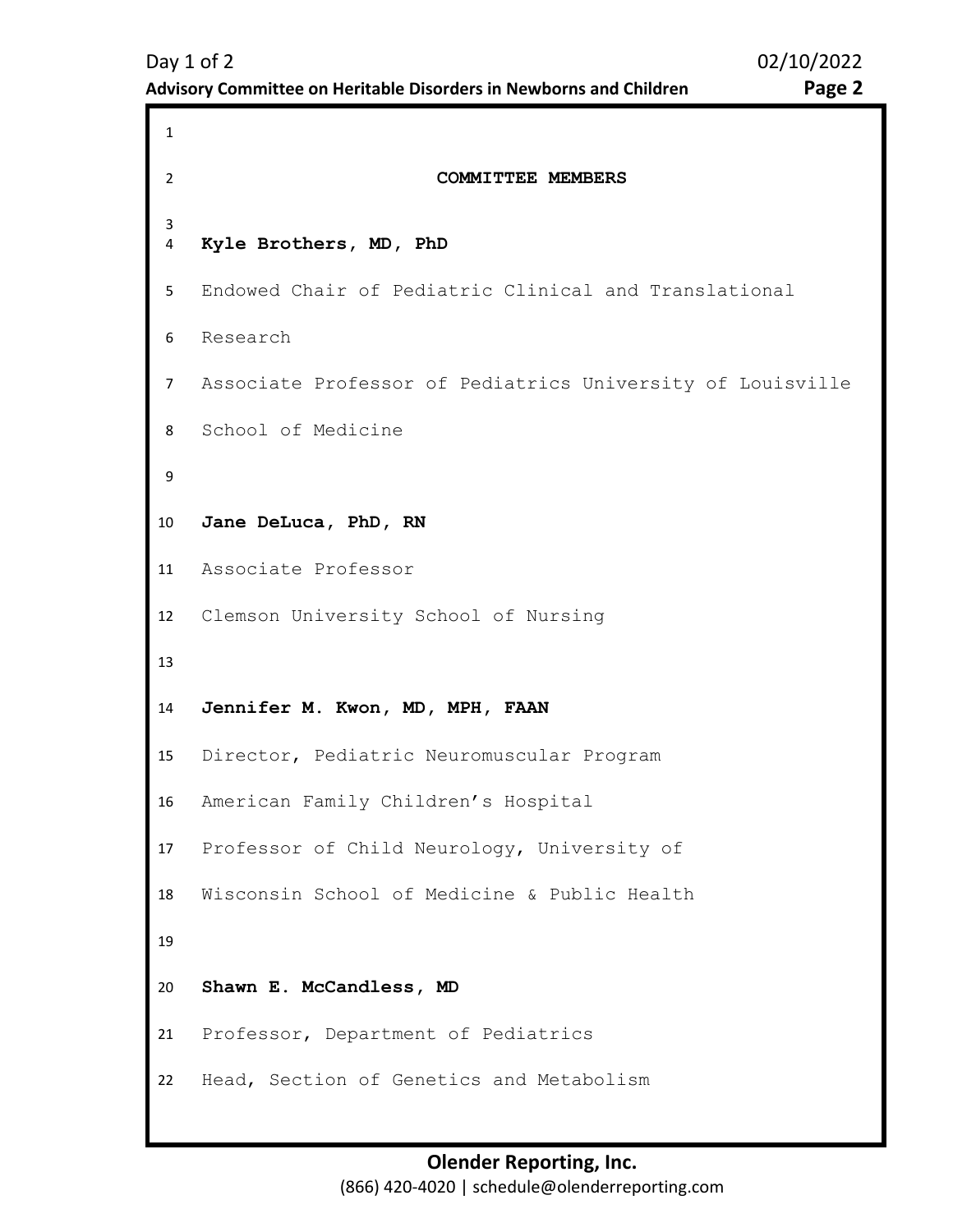```
1 University of Colorado Anschutz Medical Campus, Children's 
2 
3 
4 
5 
6 
7 
8 
9 
10
11
12
13
14
15
16
17
18
19
20
21
22
    Hospital Colorado 
    Chanika Phornphutkul, MD, FACMG 
    Professor of Pediatrics and Pathology and Laboratory 
    Medicine and Genetics 
    Director, Division of Human Genetics 
    Department of Pediatrics 
    Brown University, Hasbro Children's Hospital/ Rhode Island 
    Hospital 
    Cynthia M. Powell, MD, FACMG, FAAP (Chairperson)
    Professor of Pediatrics and Genetics 
    Director, Medical Genetics Residency 
    Program Pediatric Genetics and Metabolism 
    The University of North Carolina at Chapel Hill 
    Scott Shone, PhD, HCLD (ABB) 
    Director 
    North Carolina State Laboratory of Public Health
```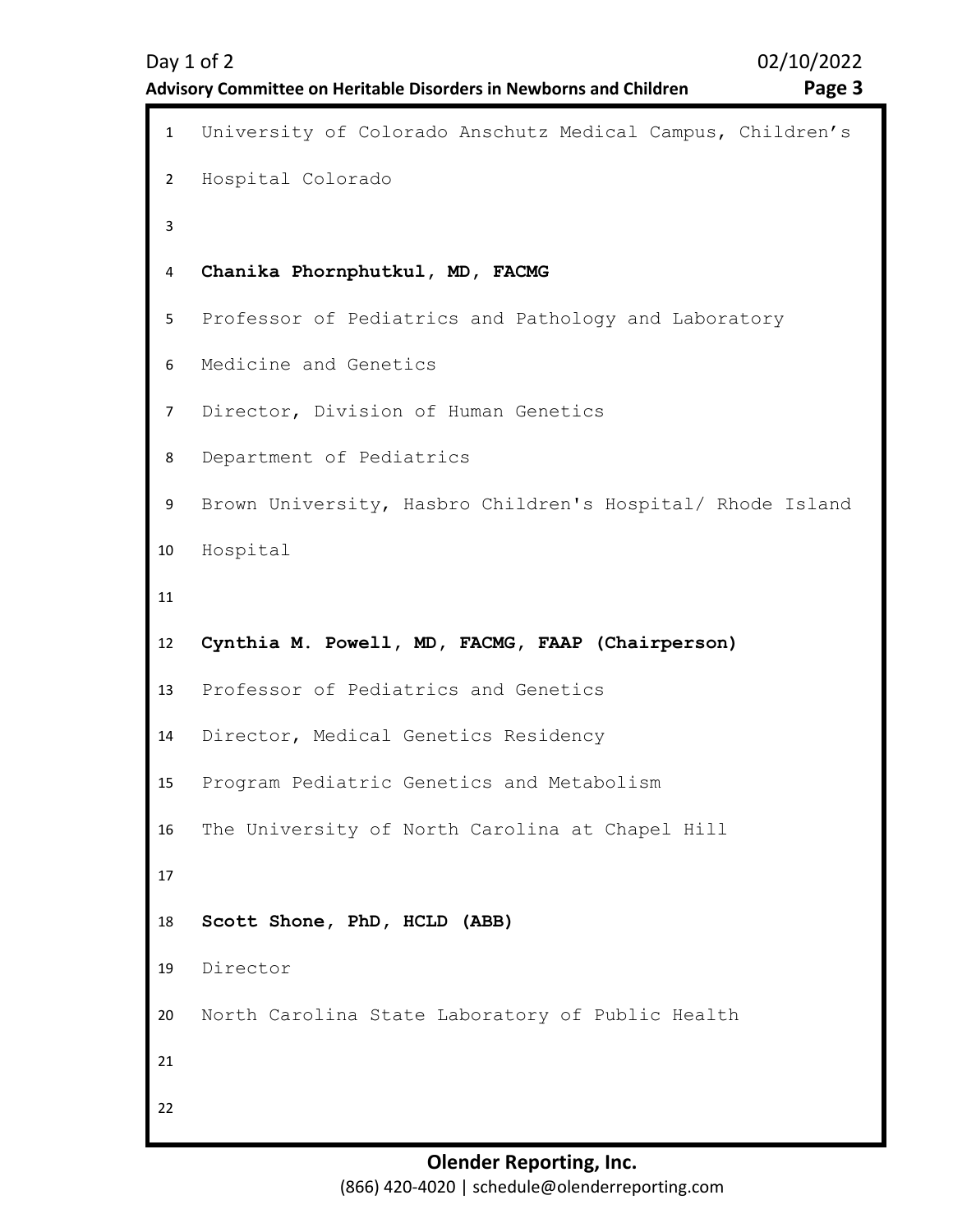<span id="page-3-0"></span>1 **Ex-Officio Members**  2 3 4 5 6 7 8 9 10 11 12 13 14 15 16 17 18 19 20 21 22 23 **Agency for Healthcare Research & Quality** Kamila B. Mistry, PhD, MPH Senior Advisor, Child Health and Quality Improvement **Centers for Disease Control & Prevention**  Carla Cuthbert, PhD Chief, Newborn Screening and Molecular Biology Branch Division of Laboratory Sciences, National Center for Environmental Health **Food & Drug Administration** Kellie B. Kelm, PhD Director, Division of Chemistry and Toxicology Devices **Health Resources & Services Administration** Michael Warren, MD, MPH, FAAP Associate Administrator, Maternal and Child Health Bureau **National Institutes of Health** Melissa Parisi, MD, PhD Chief, Intellectual and Developmental Disabilities Branch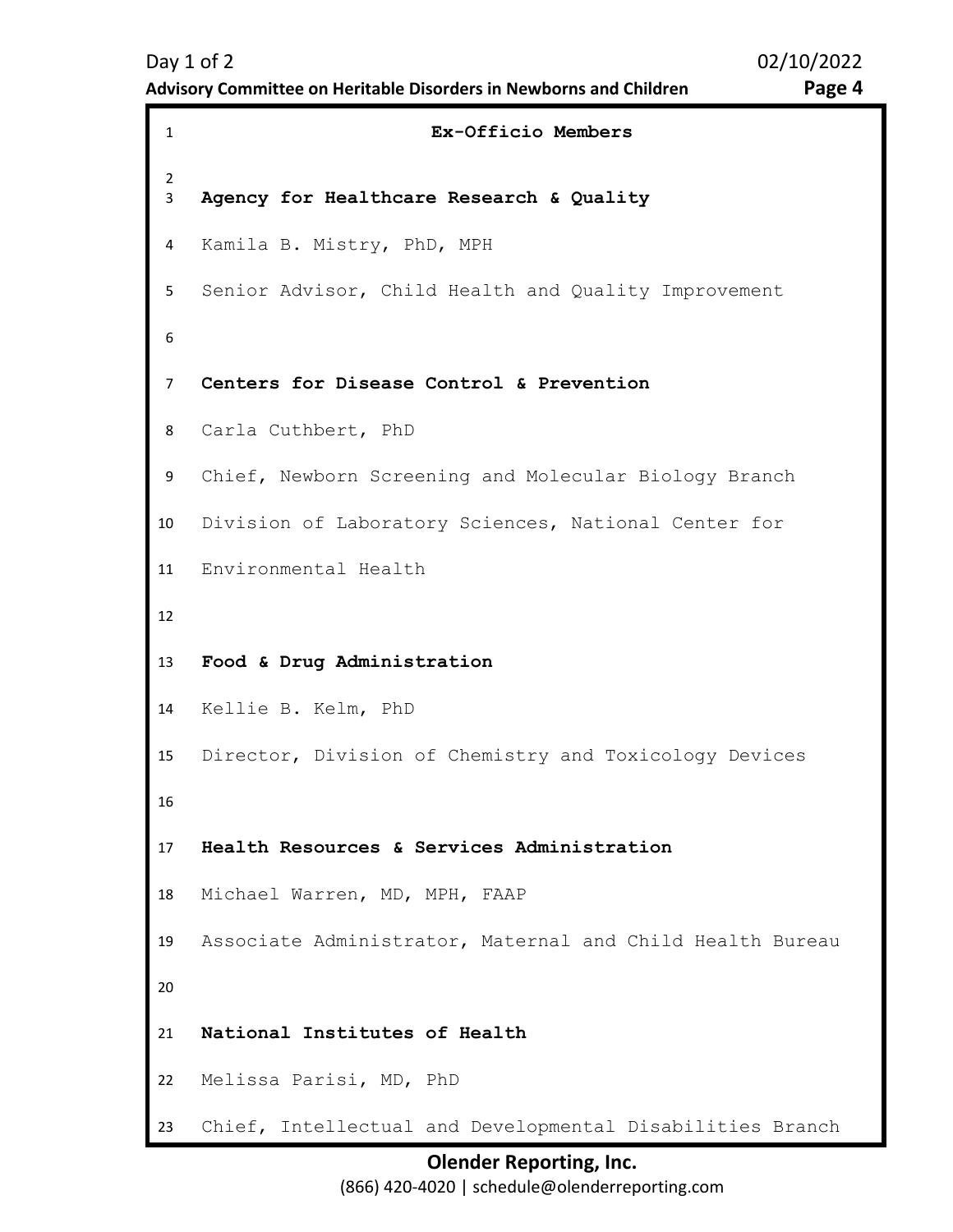<span id="page-4-0"></span>1 Eunice Kennedy Shriver National 2 3 4 5 6 7 8 9 10 11 12 13 14 15 16 17 18 19 20 21 22 23 Institute of Child Health and Human Development **Designated Federal Official** Mia Morrison, MPH Genetic Services Branch Maternal and Child Health Bureau Health Resources and Services Administration **Organizational Representat**ives **American Academy of Family Physicians** Robert Ostrander, MD Valley View Family Practice **American Academy of Pediatrics** Debra Freedenberg, MD, PhD, FACMG, FAAP Medical Director Newborn Screening and Genetics Texas Department of State Health Services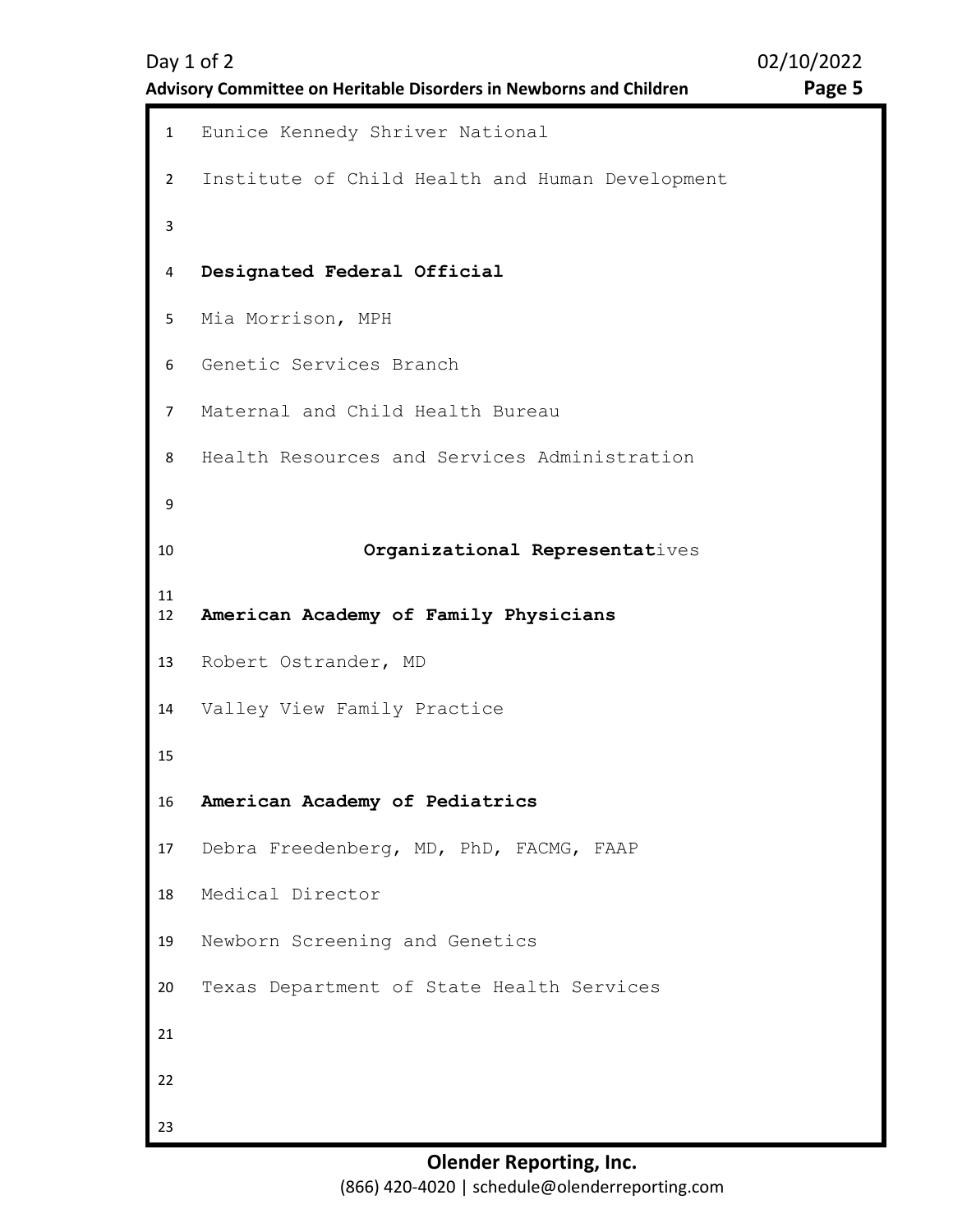**Advisory Committee on Heritable Disorders in Newborns and Children Page 6** 

```
1 American College of Medical Genetics & Genomics
2 
3 
4 
5 
6 
7 
8 
9 
10
11
12
13
14
15
16
17
18
19
20
21
    Maximilian Muenke, MD, FACMG 
    Chief Executive Officer 
    Maryland Department of Health Maternal and Child Health 
    Bureau 
    American College of Obstetricians & Gynecologists
    Steven J. Ralston, MD, MPH 
    Chair, OB/GYN, Pennsylvania Hospital 
    Association of Maternal and Child Health Programs
    Sabra Anckner, RN, MSN 
    Associate Director, Clinical and Community Collaboration 
    Association of Public Health Laboratories
    Susan M. Tanksley, PhD 
    Manager, Laboratory Operations Unit 
    Texas Department of State Health Services
```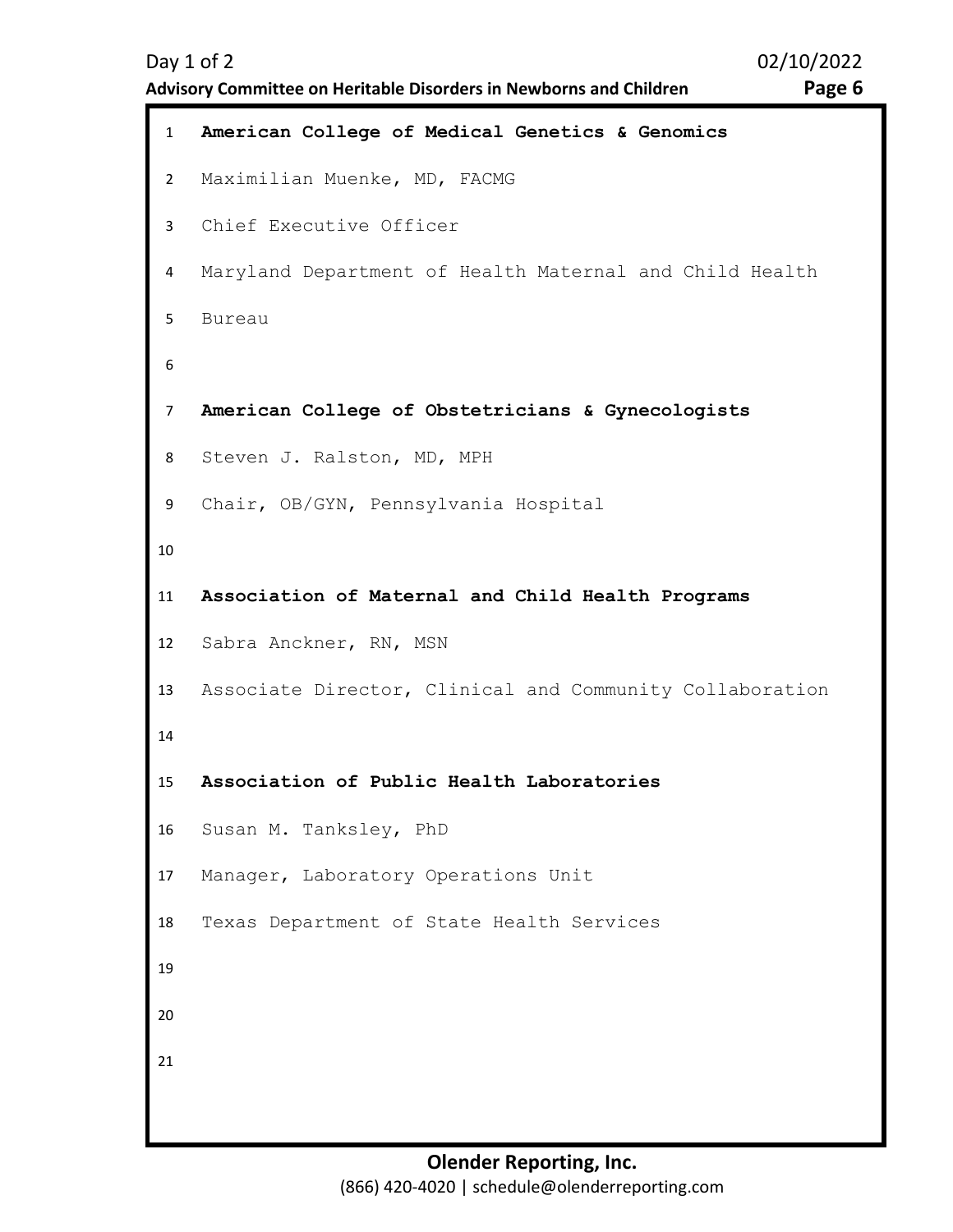```
1 Association of Women's Health Obstetric and Neonatal 
2 
3 
4 
5 
6 
7 
8 
9 
10
11
12
13
14
15
16
17
18
19
20
21
    Nurses
    Shakira Henderson, PhD, DNP, MS, MPH, RNCHIC, IBCLC 
    Vice President, Research Officer University of North 
    Carolina Health 
    Board Director, Association of Women's Health, Obstetric & 
    Neonatal Nurses 
    Department of Defense
    Jacob Hogue, MD 
    Lieutenant Colonel, Medical Corps, US Army Chief, 
    Genetics, Madigan Army Medical Center 
    Genetic Alliance
    Natasha F. Bonhomme 
    Vice President of Strategic Development 
    March of Dimes
    Siobhan Dolan, MD, MPH 
    Professor and Vice Chair for Research 
    Department of Obstetrics & Gynecology and Women's Health
```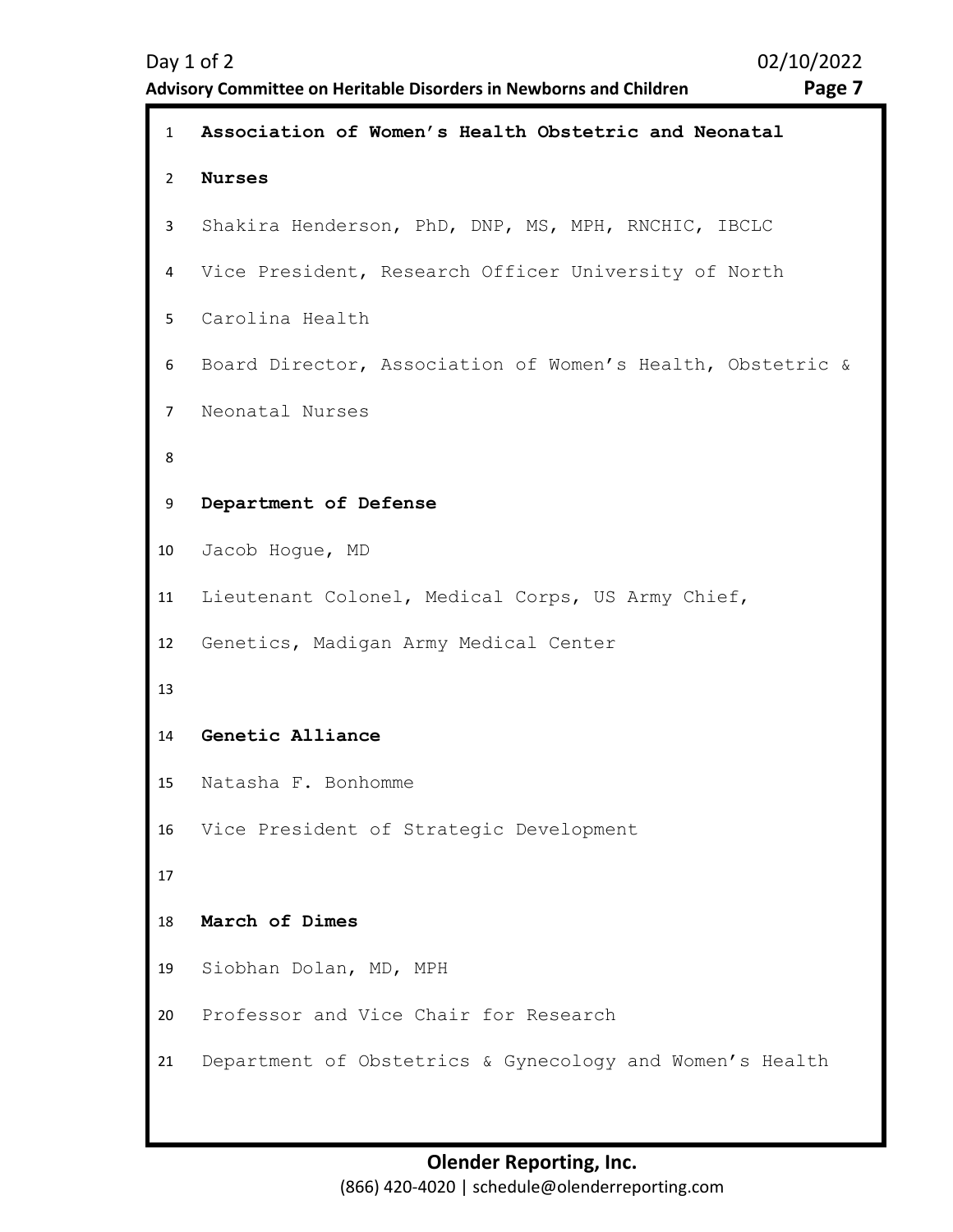```
1 Albert Einstein College of Medicine and Montefiore Medical 
2 
3 
4 
5 
6 
7 
8 
9 
10
11
12
13
    Center 
    National Society of Genetic Counselors
    Cate Walsh Vockley, MS, CGC 
    Senior Genetic Counselor Division of Medical Genetics 
    UPMC Children's Hospital of Pittsburgh 
    Society of Inherited Metabolic Disorders
    Gerard Berry, MD, FFACMG 
    Director, Metabolism Program 
    Harvey Levy Chair in Metabolism 
    Professor of Pediatrics
```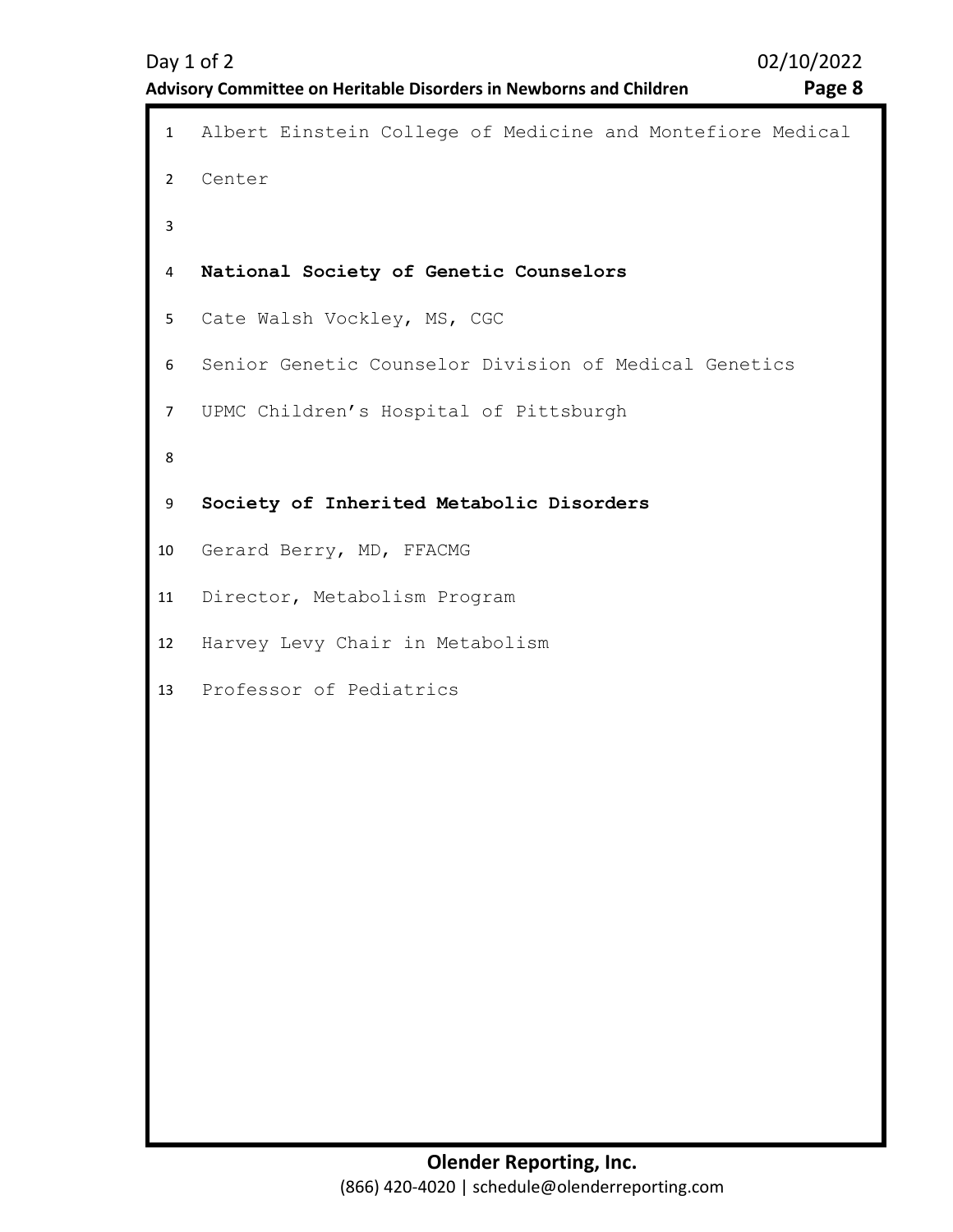| 1              |                                                               |
|----------------|---------------------------------------------------------------|
| $\overline{2}$ | CONTENTS                                                      |
| 3              |                                                               |
| 4              |                                                               |
| 5              | Organizational Representatives  5                             |
| 6              |                                                               |
| $\overline{7}$ | OVERVIEW OF NEW ACHDNC RESOURCES  26                          |
| 8              |                                                               |
| 9              | NEWBORN SCREENING FOR MUCOPOLYSACCHARIDOSIS TYPE II (MPS II): |
| 10             | A SYSTEMATIC REVIEW OF THE EVIDENCE (PART 1)  60              |
| 11             |                                                               |
| 12             | NEWBORN SCREENING FOR MUCOPOLYSACCHARIDOSIS TYPE II (MPS      |
| 13             | II): A SYSTEMATIC REVIEW OF THE EVIDENCE (PART 2)  106        |
| 14             | COMMITTEE REPORT: NEWBORN SCREENING FOR MPS II 160            |
| 15             |                                                               |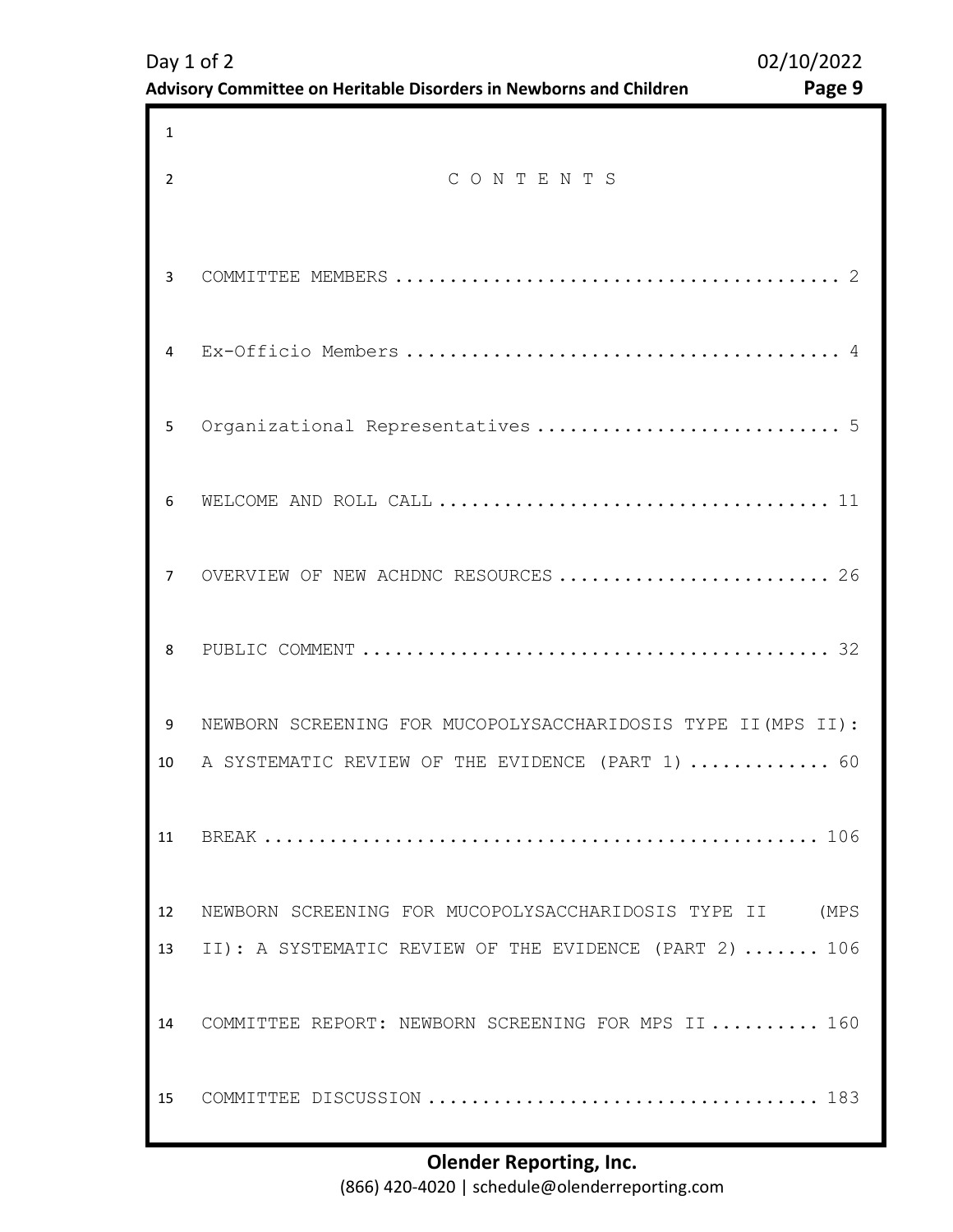| VOTE ON WHETHER OR NOT TO RECOMMEND MPS II FOR INCLUSION ON |
|-------------------------------------------------------------|
| THE RECOMMENDED UNIFORM SCREENING PANEL  201                |
|                                                             |
|                                                             |
|                                                             |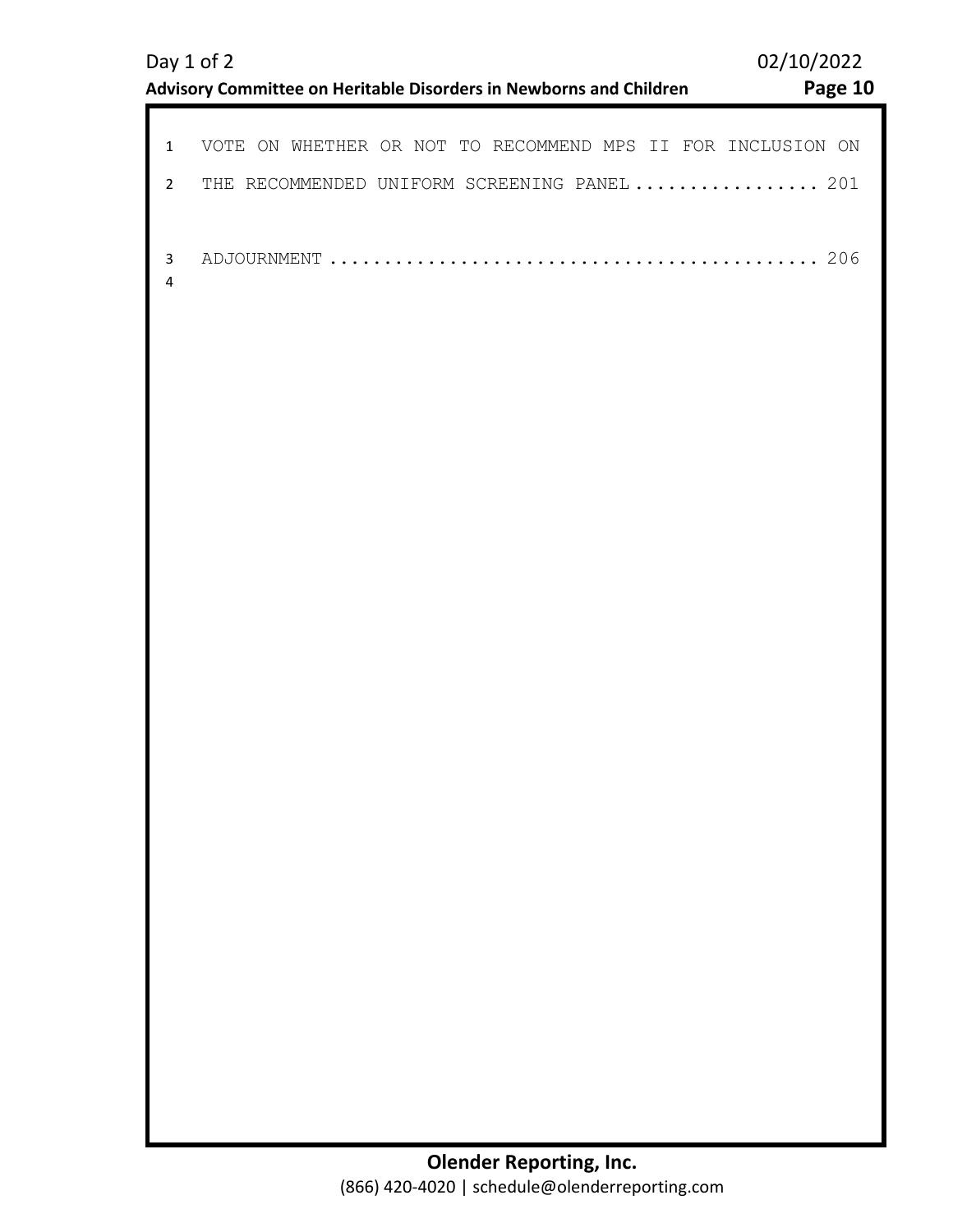| Advisory Committee on Heritable Disorders in Newborns and Children | Page 11 |
|--------------------------------------------------------------------|---------|
|                                                                    |         |

<span id="page-10-0"></span>1 P R O C E E D I N G S 2 3 4 5 6 7 8 9 10 11 12 13 14 15 16 17 18 19 20 21 22 **WELCOME AND ROLL CALL**  [recording started a few minutes late, began during roll call] CYNTHIA POWELL: New Committee member Chanika Phornphutkul. CHANIKA PHORNPHUTKUL: Here CYNTHIA POWELL: And Cynthia Powell, I'm here. And Scott Shone. SCOTT SHONE: Here. CYNTHIA POWELL: Next, we'll take the roll for our organizational representatives from the American Academy of Family Physicians, Robert Ostrander. ROBERT OSTRANDER: Present. CYNTHIA POWELL: From the American Academy of Pediatrics, Debra Freedenberg. From the American College of Medical Genetics and Genomics, Maximilian Muenke MAXIMILIAN MUENKE: Here. CYNTHIA POWELL: From the American College of Obstetricians and Gynecologist, Steven Ralston.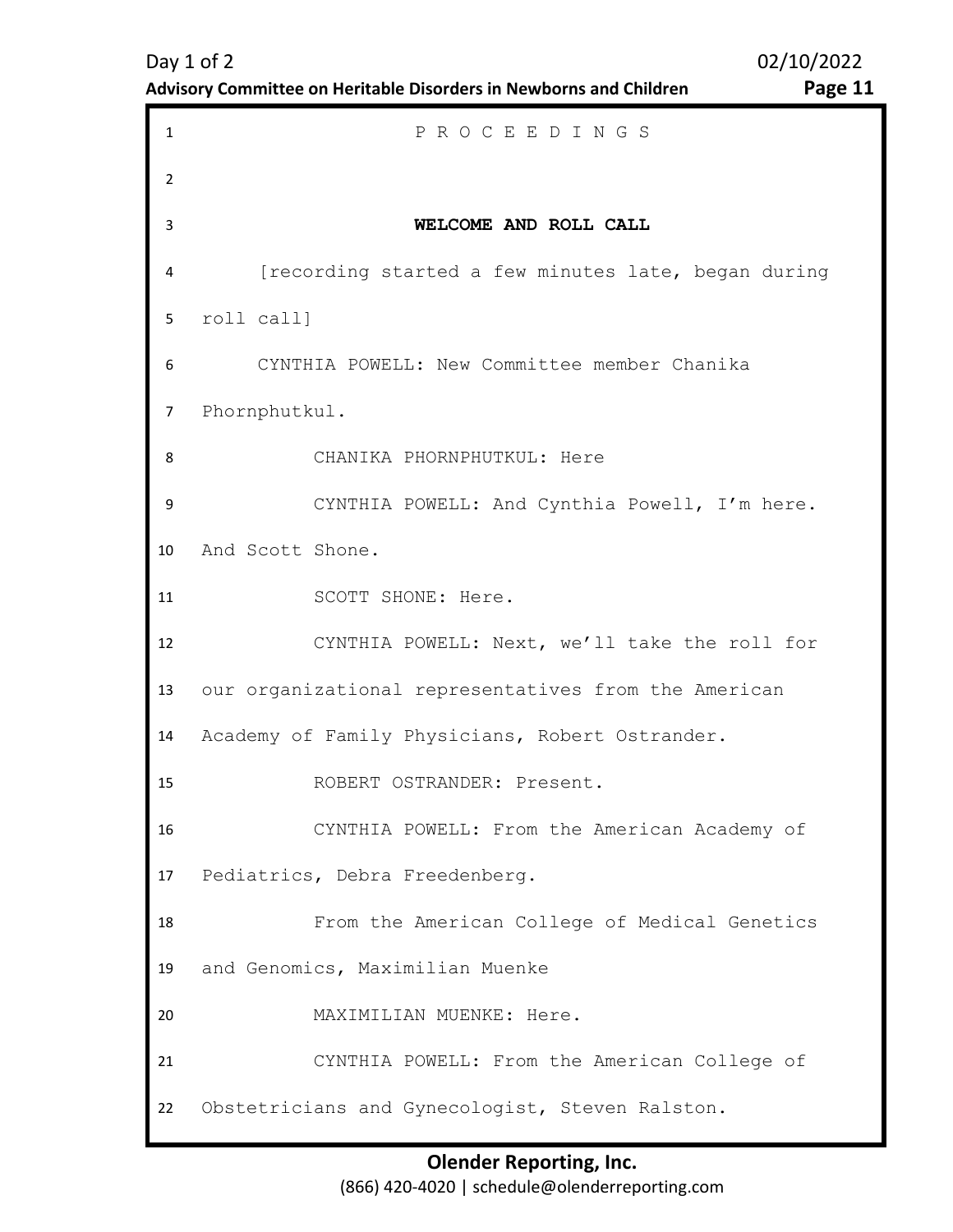| Day 1 of 2                                                         |  |
|--------------------------------------------------------------------|--|
| Advisory Committee on Heritable Disorders in Newborns and Children |  |

02/10/2022 Page 12

| $\mathbf{1}$   | STEVEN RALSTON: Morning, I'm here.                        |
|----------------|-----------------------------------------------------------|
| $\overline{2}$ | CYNTHIA POWELL: From the Association of Maternal          |
| 3              | of Child Health Programs, Sabra Anckner,                  |
| 4              | SABRA ANCKNER: Here.                                      |
| 5              | CYNTHIA POWELL: From the Association of Public            |
| 6              | Health Laboratories, Susan Tanksley.                      |
| $\overline{7}$ | SUSAN TANKSLEY: I'm here.                                 |
| 8              | CYNTHIA POWELL: Is there anyone from the                  |
| 9              | Association of State and Territorial Health Officials     |
| 10             | present today? We will have a new representative from     |
| 11             | them, hopefully by the next meeting.                      |
| 12             | We will not have Shakira Henderson AWHONN Group           |
| 13             | joining us today. And -- I'm sorry, was there -- did I    |
| 14             | miss someone?                                             |
| 15             | DEBRA FREEDENBERG: Hi, this is Debbie                     |
| 16             | Freedenberg.                                              |
| 17             | CYNTHIA POWELL: Okay, hi, Deb. Thank you.                 |
| 18             | And we will also be having a new representative           |
|                |                                                           |
| 19             | from the Child Neurology Society hopefully by the time of |
| 20             | our next meeting.                                         |
| 21             | From the Department of Defense, Jacob Hogue.              |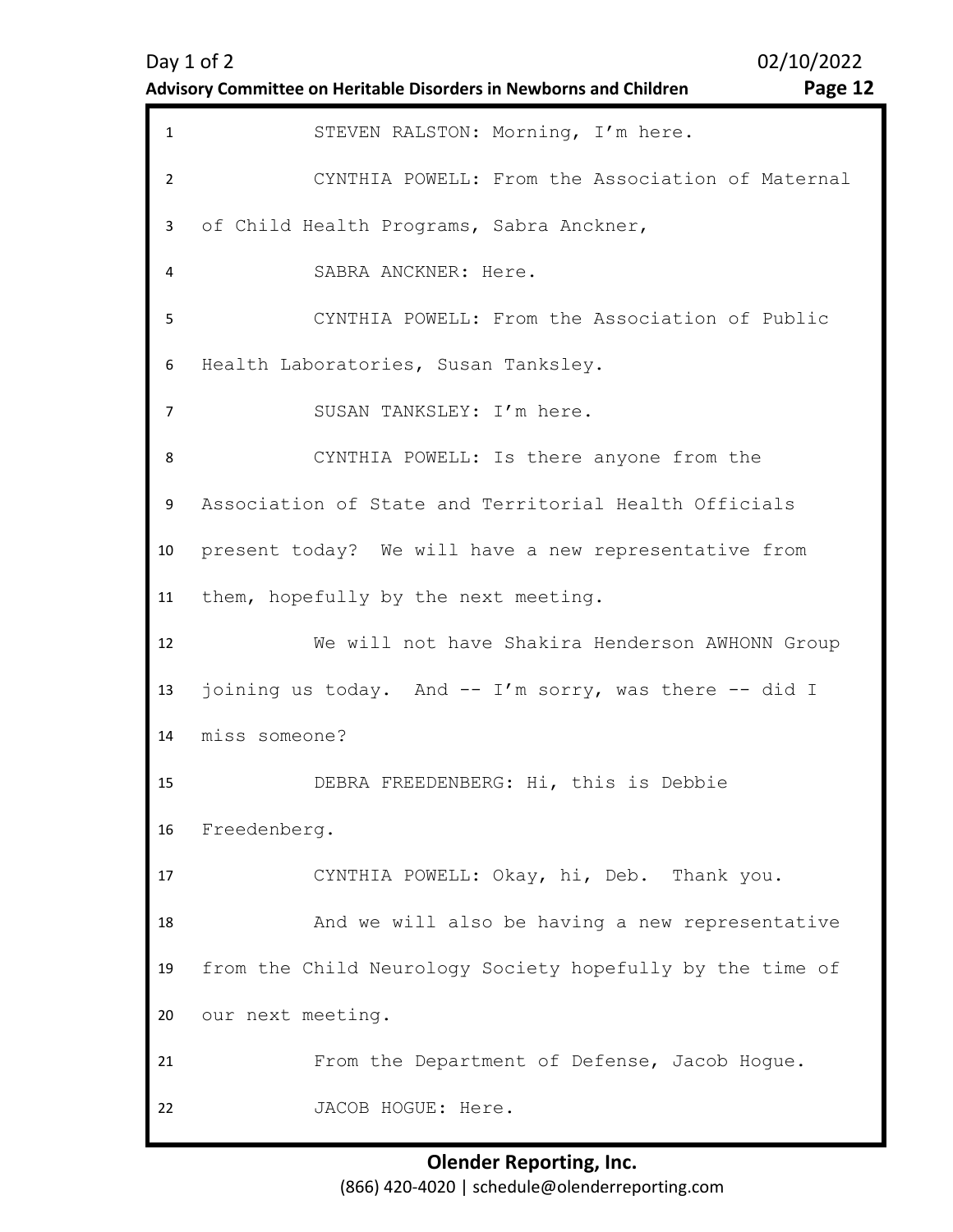Day 1 of 2 02/10/2022

| <b>Advisory Committee on Heritable Disorders in Newborns and Children</b> |  |
|---------------------------------------------------------------------------|--|
|---------------------------------------------------------------------------|--|

Page 13

| $\mathbf{1}$   | CYNTHIA POWELL: From Genetic Alliance, Natasha             |
|----------------|------------------------------------------------------------|
| 2              | Bonhomme.                                                  |
| 3              | NATASHA BONHOMME: Here.                                    |
| 4              | CYNTHIA POWELL: From the March of Dimes, Siobhan           |
| 5.             | Dolan.                                                     |
| 6              | SIOBHAN DOLAN: Here.                                       |
| $\overline{7}$ | CYNTHIA POWELL: From the National Society of               |
| 8              | Genetic Counselors, Cate Walsh Vockley.                    |
| 9              | CATE WALSH VOCKLEY: Here.                                  |
| 10             | CYNTHIA POWELL: And from the Society for                   |
| 11             | Inherited Metabolic Disorders, Gerard Berry.               |
| 12             | GERARD BERRY: (No audible response.)                       |
| 13             | CYNTHIA POWELL: I see Dr. Berry.                           |
| 14             | GERARD BERRY: Oh, sorry, Cynthia, here.                    |
| 15             | CYNTHIA POWELL: That's okay. Thank you. Okay,              |
| 16             | anyone who's on who wasn't present when I called the roll? |
| 17             | MICHAEL WARREN: Dr. Powell, this is Michael                |
| 18             | Warren. I am on.                                           |
| 19             | CYNTHIA POWELL: Okay, thank you, Dr. Warren.               |
| 20             | All right. I'm now going to turn things over to            |
| 21             | our designated federal official, Mia Morrison.             |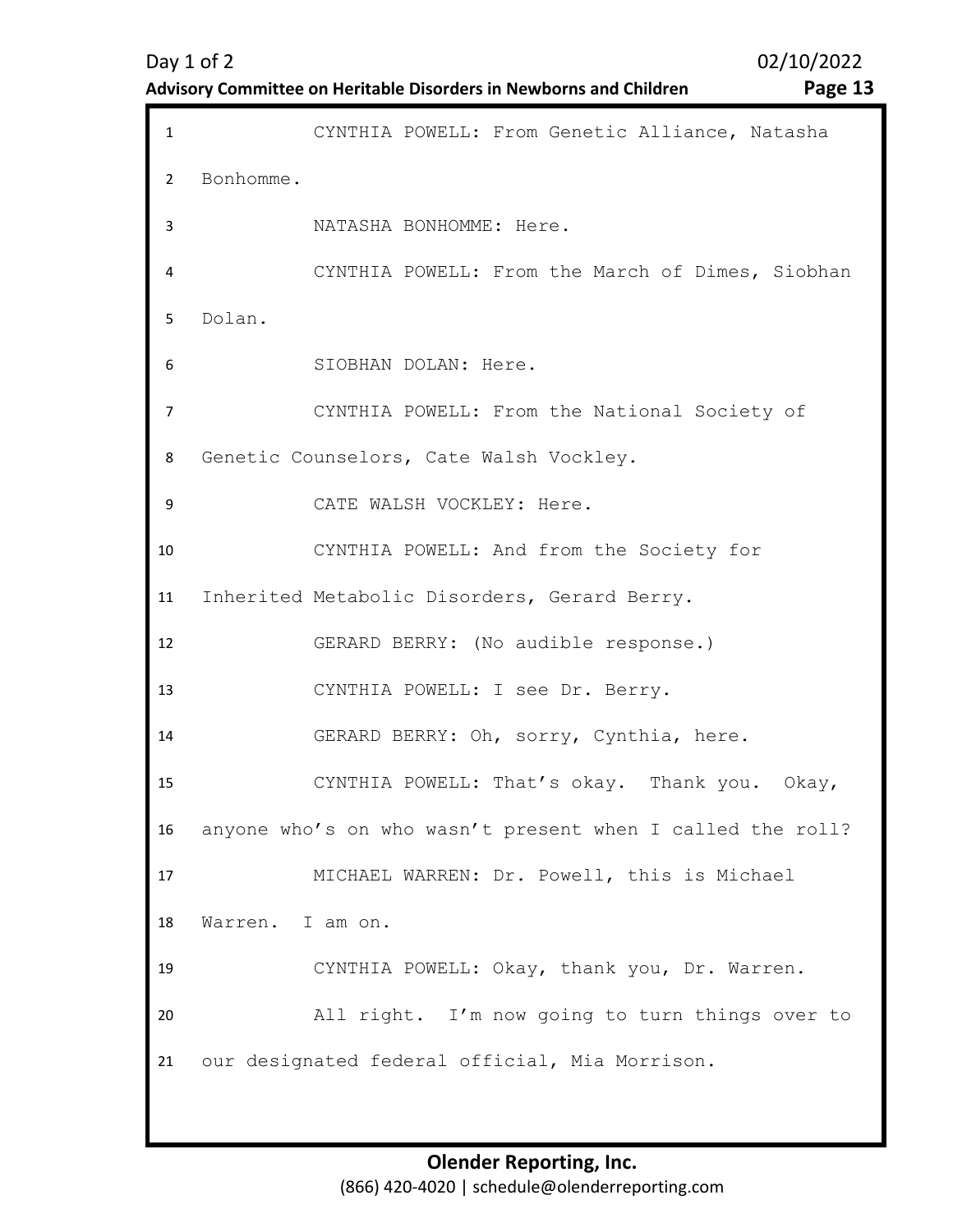| Page 14 |  |
|---------|--|
|---------|--|

| $\mathbf{1}$   | MIA MORRISON: Thank you, Dr. Powell. I will now            |
|----------------|------------------------------------------------------------|
| $\overline{2}$ | go over a few standard reminders for the Committee. As a   |
| 3              | Committee, we are advisory to the Secretary of Health and  |
| 4              | Human Services, not the Congress. For anyone associated    |
| 5              | with the Committee or due to your membership on the        |
| 6              | Committee, if you receive inquiries about ACHDNC, please   |
| $\overline{7}$ | let Dr. Powell and I know prior to committing to the       |
| 8              | interview or presentation.                                 |
| 9              | I also must remind Committee members that you              |
| 10             | must recuse yourself from participation in all particular  |
| 11             | matters likely to affect the financial interests of any    |
| 12             | organization with which you serve as an officer, director, |
| 13             | trustee, or general partner unless you are also an         |
| 14             | employee of the organization or unless you have received a |
| 15             | waiver from HHS authorizing you to participate.            |
| 16             | As is the case today, when a vote is scheduled             |
| 17             | or an activity is proposed and you have a question about a |
| 18             | potential conflict of interest, please notify me           |
| 19             | immediately. Next slide, please.                           |
| 20             | According to FACA, all Committee meetings are              |
| 21             | open to the public. If the public wishes to participate    |
| 22             | in the discussions, the procedures for doing so are        |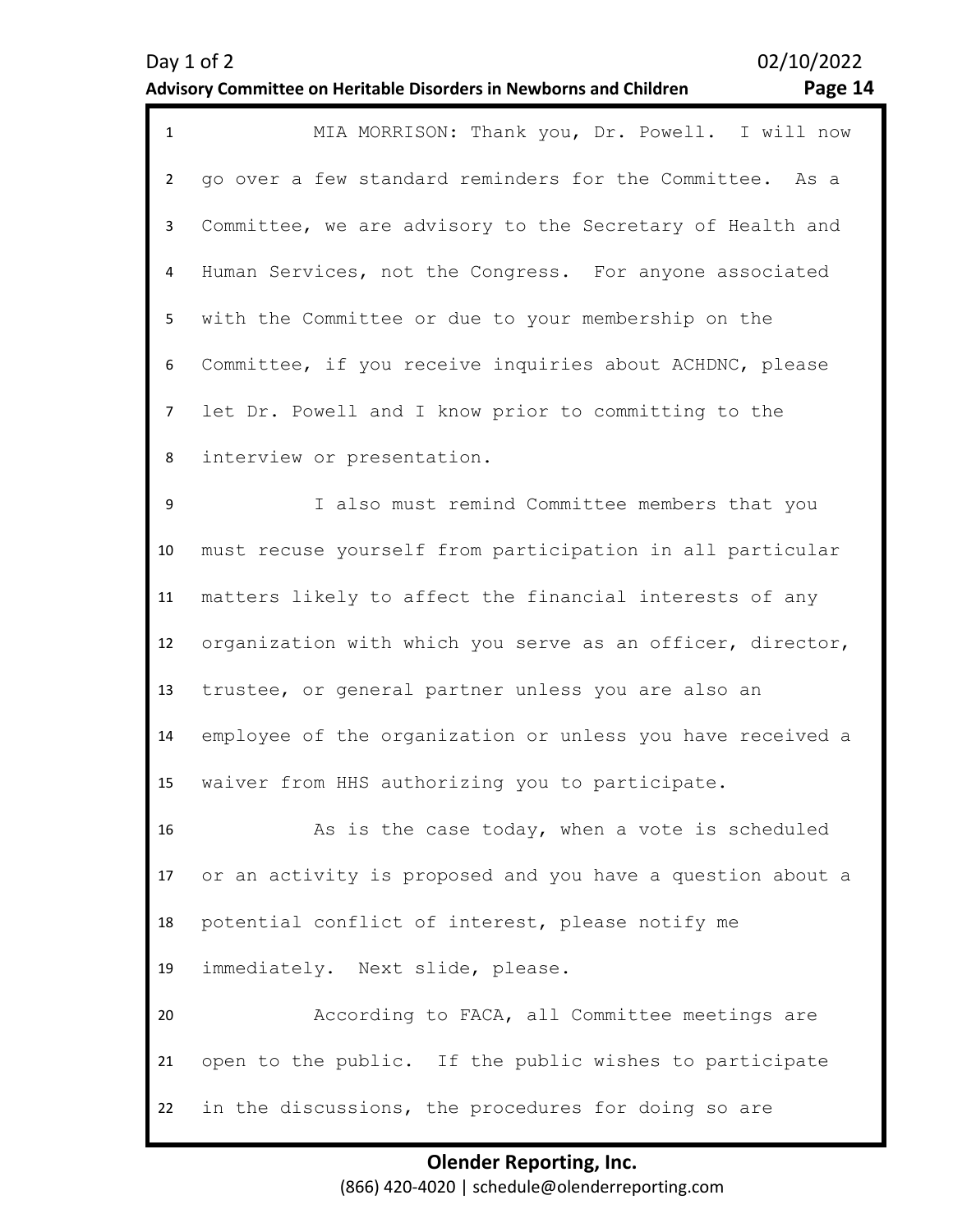| Day 1 of 2                                                                |  |
|---------------------------------------------------------------------------|--|
| <b>Advisory Committee on Heritable Disorders in Newborns and Children</b> |  |

02/10/2022 Page 15

| $\mathbf{1}$   | published in the Federal Register, and/or are announced at |
|----------------|------------------------------------------------------------|
| $\overline{2}$ | the opening of the meeting.                                |
| 3              | For this particular meeting, there is no chat              |
| 4              | feature. However, in the Federal Register notice, we said  |
| 5              | that there would be a public comment area. Only with the   |
| 6              | advanced approval of the Chair or DFO may public           |
| $\overline{7}$ | participants question Committee members or other           |
| 8              | presenters.                                                |
| 9              | Public participants may submit written                     |
| 10             | statements. Also, public participants should be advised    |
| 11             | that the Committee members are given copies of all written |
| 12             | statements submitted by the public. As a reminder, and as  |
| 13             | stated in the registration website, that all written       |
| 14             | public comments are part of the official meeting record    |
| 15             | and are shared with the Committee members.                 |
| 16             | Any further public participation will be solely            |
| 17             | at the discretion of the Chair and the DFO. If there are   |
| 18             | no questions, I'll turn it back over to Dr. Powell.        |
| 19             | CYNTHIA POWELL: Thank you, Mia. Can I have the             |
| 20             | next slide, please? Today I'm pleased to introduce two     |
| 21             | new Committee members, Dr. Jennifer Kwon and Dr. Chanika   |
| 22             | Phornphutkul. Dr. Jennifer Kwon is an academic             |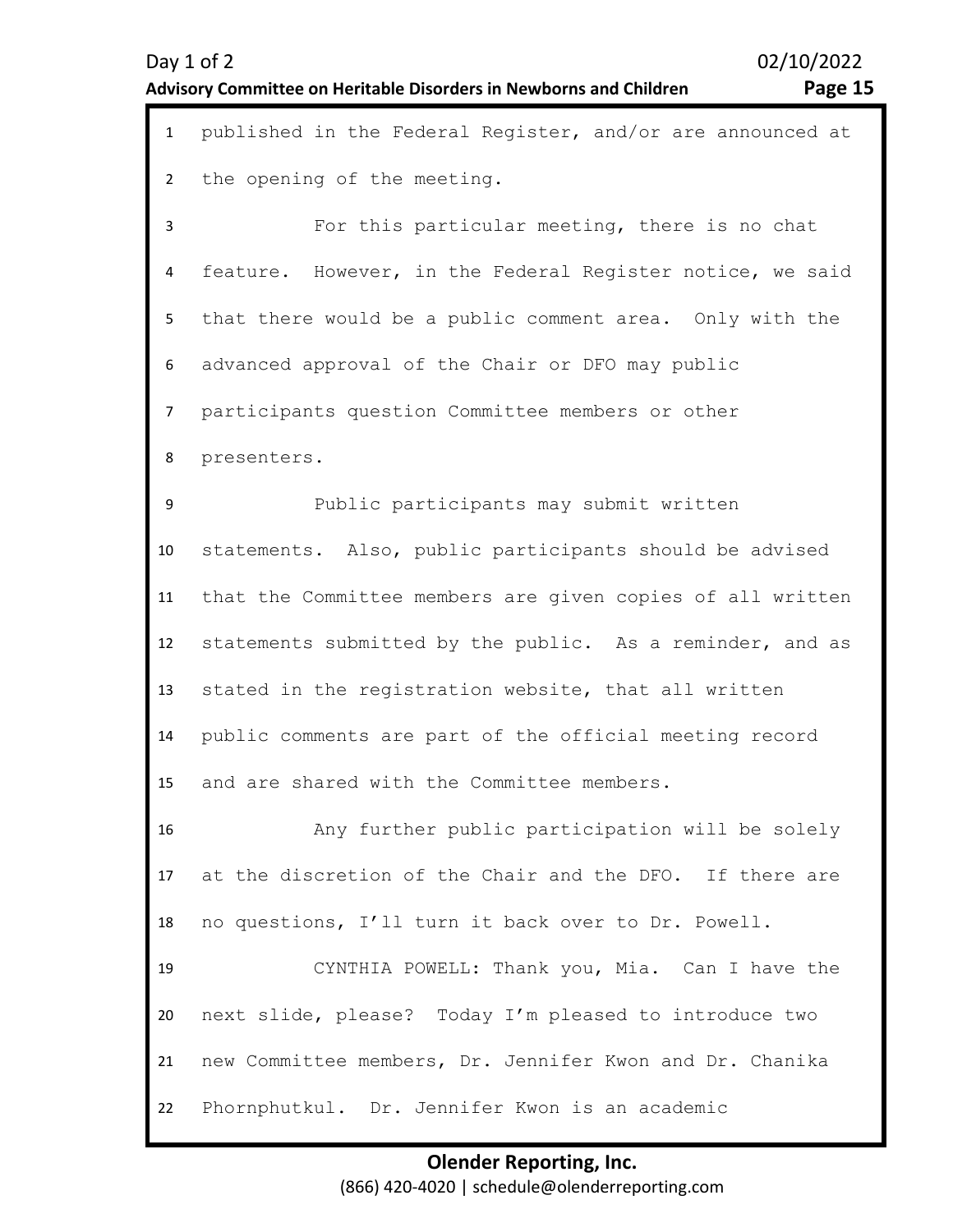| Page 16 |  |
|---------|--|
|---------|--|

| 1              | neurologist with a strong interest in improving long-term  |
|----------------|------------------------------------------------------------|
| $\overline{2}$ | clinical outcomes in children diagnosed with rare          |
| $\mathbf{3}$   | disorders identified by newborn screening. She trained in  |
| 4              | pediatric neurology and neuromuscular disorders at         |
| 5              | Washington University School of Medicine and St. Louis     |
| 6              | Children's Hospital. She then was on faculty at the        |
| $\overline{7}$ | University of Rochester Medical Center where she developed |
| 8              | an interest in newborn screening and the role of child     |
| 9              | neurology in the care of infants identified by newborn     |
| 10             | screening programs.                                        |
| 11             | She is now at the University of Wisconsin, where           |
| 12             | she is the Director of the Pediatric Neuromuscular Program |
| 13             | at the American Family Children's Hospital.                |
| 14             | Dr. Chanika Phornphutkul is a Professor of                 |
| 15             | Pediatrics Pathology and Laboratory Medicine at Brown      |
| 16             | University. She is the chief of the Division of Human      |
| 17             | Genetics and Director of Genetics and Metabolism Clinic at |
| 18             | Rhode Island Hasbro Children's Hospital and is Board       |
| 19             | certified via the American Board of Medical Genetics and   |
| 20             | Genomics. Dr. Phornphutkul completed her pediatric         |
| 21             | residency and pediatric endocrinology fellowship at Hasbro |
| 22             | Children's Hospital, Brown University, and did a clinical  |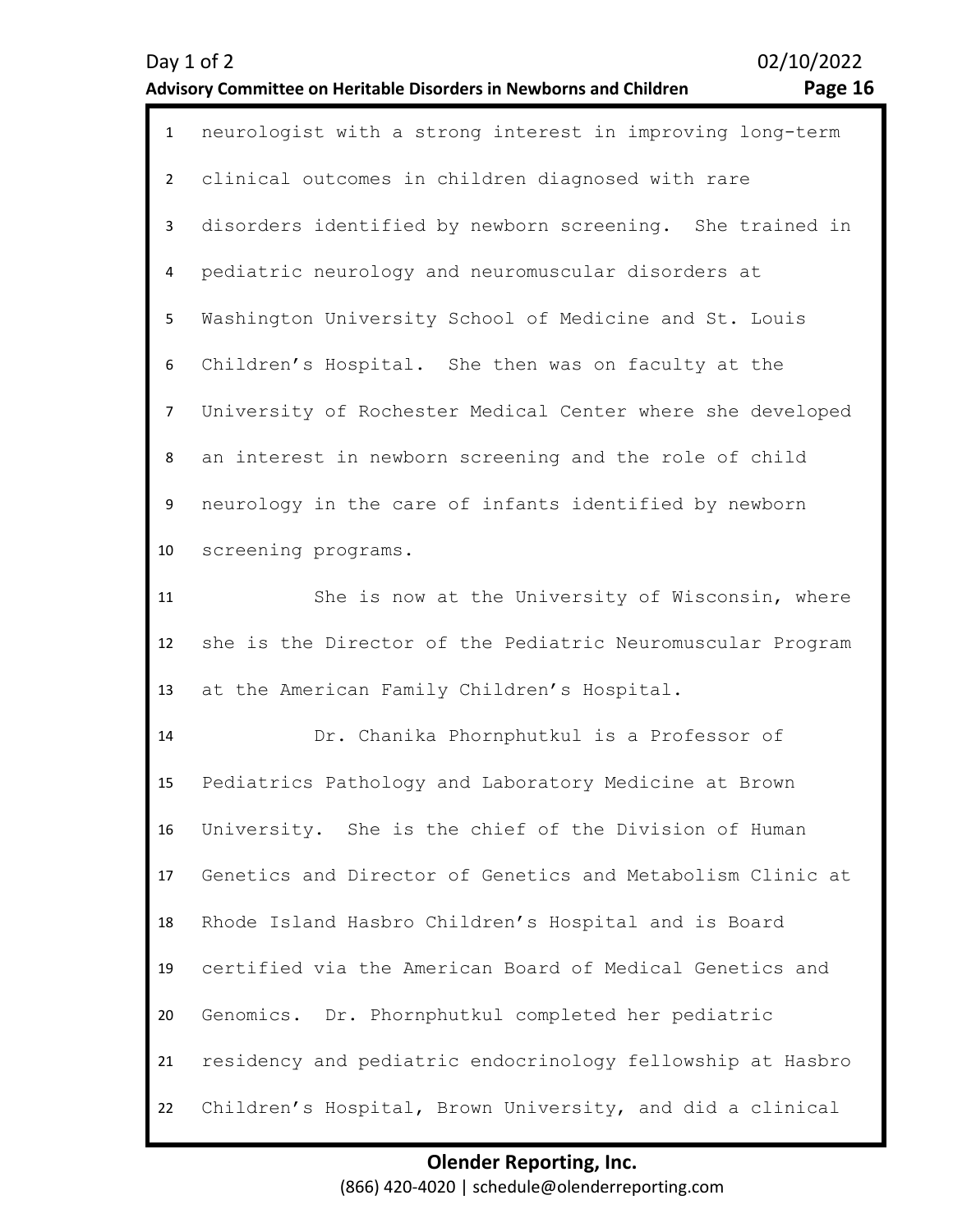1 biochemical genetics fellowship at the National Human 2 3 4 5 6 7 8 9 10 11 12 13 14 15 16 17 18 19 20 21 22 Genome Research Institute. Dr. Phornphutkul has been a member of the newborn screening task force advising the Rhode Island Department of Health since 2002 and has been the Chair of that Committee since 2021. Dr. Kwon and Dr. Phornphutkul, welcome, we are very excited to have you on board. Next slide, please. Within the next few weeks, there will be two Committee announcements posted in the federal register that I want you to be aware of. The first is a call for nominations for voting membership on the Committee. Committee membership requirements are outlined in the Newborn Screening Saves Lives Act. They are that an individual has medical, technical, or scientific experience with special expertise in the field of heritable disorders or in providing screening, counseling, testing, or specialty services for newborns and children with or at risk for having heritable disorders. Also, individuals who have expertise in ethics, infectious disease and who have worked and published material in newborn screening, and members of the public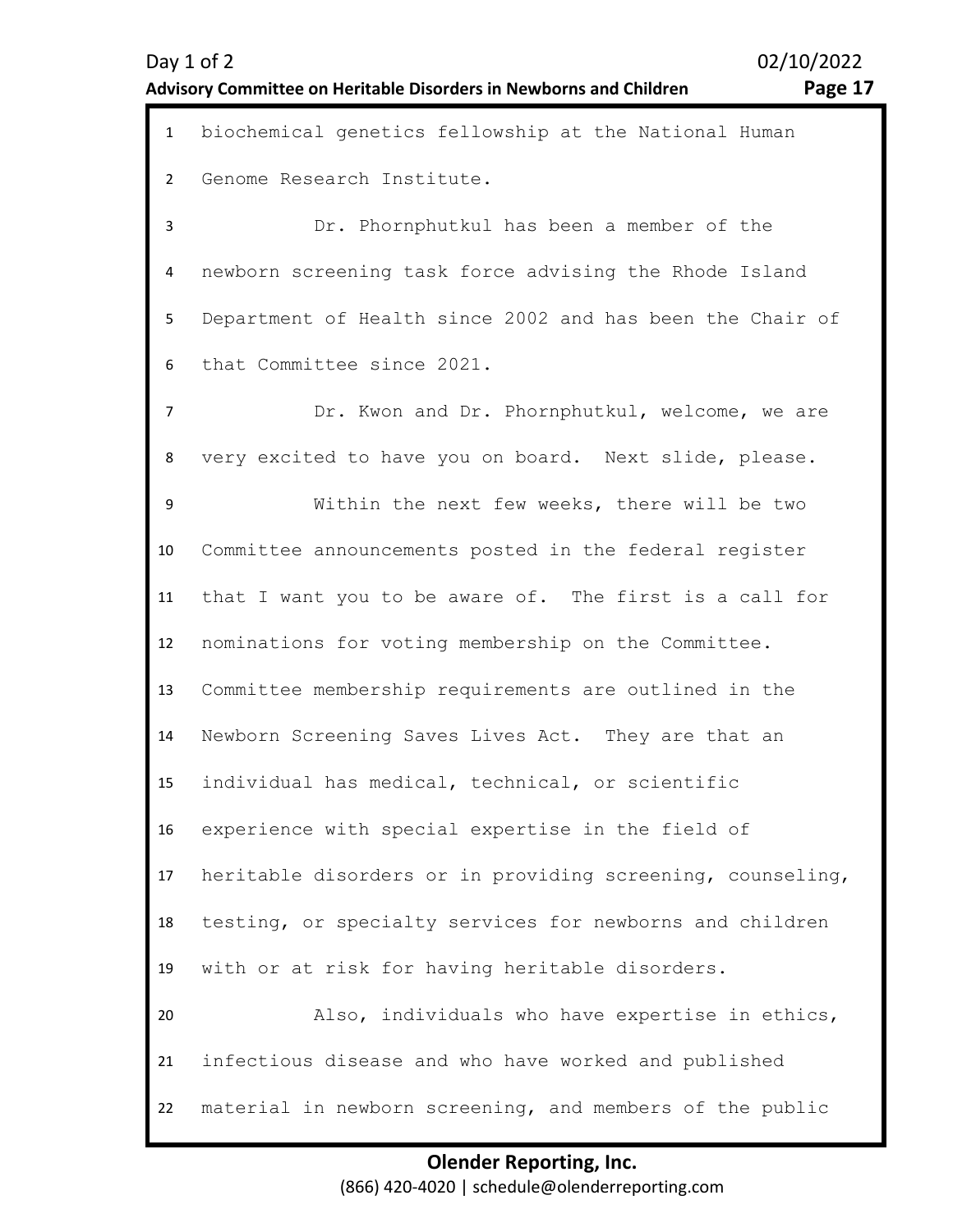| $\mathbf{1}$   | having demonstrated expertise or having a lived              |
|----------------|--------------------------------------------------------------|
| $\overline{2}$ | experience.                                                  |
| 3              | To nominate someone else or yourself you must                |
| 4              | submit the following materials to the ACHDNC at the          |
| 5              | HRSA.gov website. A statement that includes the name and     |
| 6              | affiliation of the nominee and a clear statement regarding   |
| $\overline{7}$ | the basis for nomination, including their areas of           |
| 8              | expertise in newborn screening. Also, that there's           |
| 9              | confirmation that the nominee is willing to serve as a       |
| 10             | member of the Committee, their contact information, and a    |
| 11             | current CV.                                                  |
| 12             | The second announcement in the federal register              |
| 13             | will be a solicitation for new organizations to send         |
| 14             | representatives to the Committee. Selections for new         |
| 15             | organizations will be based on a review of the               |
| 16             | organization's subject area of expertise, mission,           |
| 17             | relevancy of their work to newborn screening and benefit     |
| 18             | provided relative to the Committee's purpose.                |
| 19             | Going on to condition nomination updates.<br>In              |
| 20             | July 2021, HRSA received a nomination package for Krabbe     |
| 21             | disease also known as globoid cell leukodystrophy.<br>Krabbe |
| 22             | disease is both a leukodystrophy and a lysosomal storage     |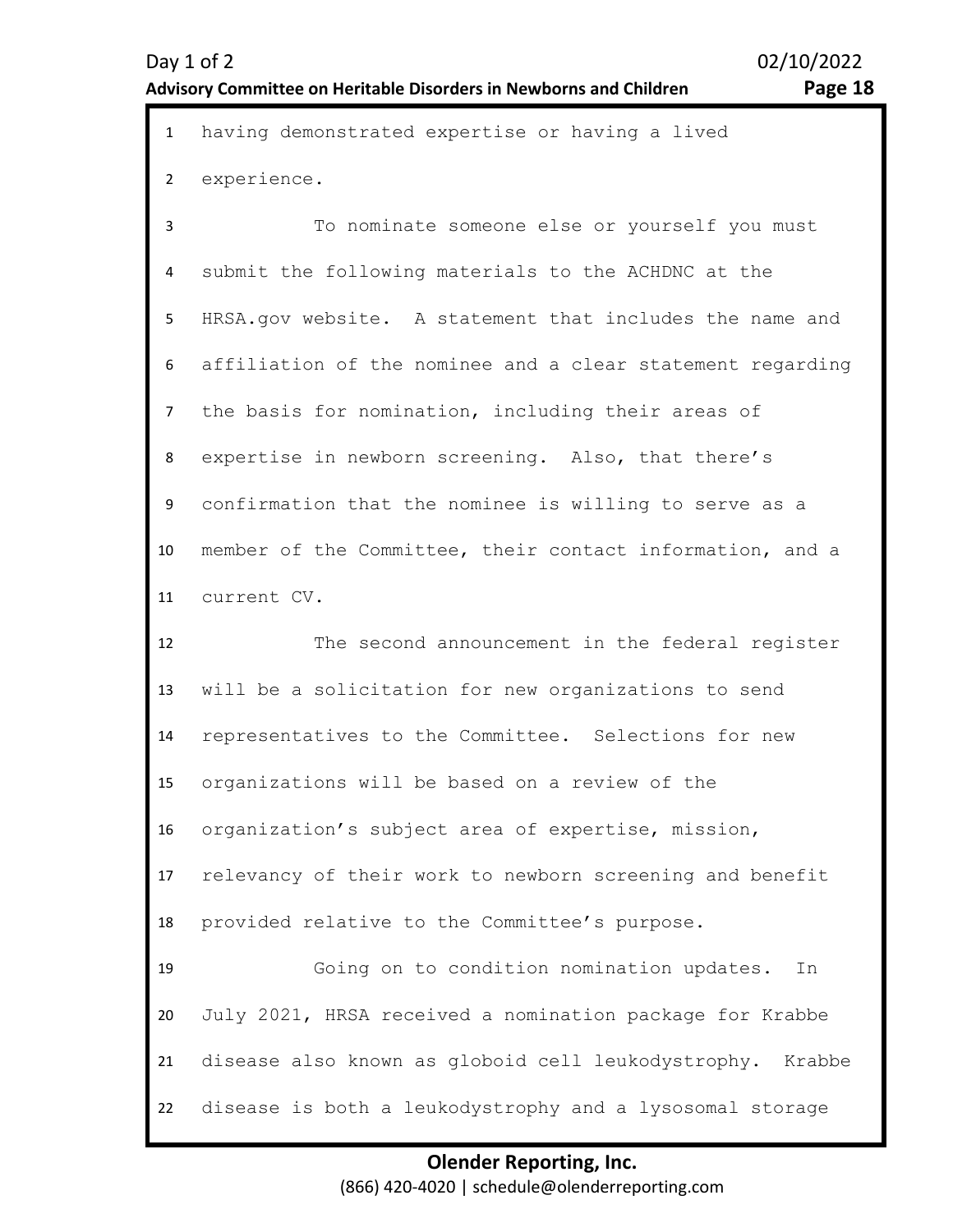| Page 19 |  |
|---------|--|
|---------|--|

| $\mathbf{1}$   | disorder and was first nominated to the Advisory Committee |
|----------------|------------------------------------------------------------|
| $\overline{2}$ | in 2007.                                                   |
| 3              | It went through an evidence-based review.                  |
| 4              | However, in 2009 the Committee voted to not recommend the  |
| 5              | addition to the Recommended Uniform Screen Panel.          |
| 6              | The nomination and prioritization workgroup are            |
| 7              | reviewing the nomination package for Krabbe disease and    |
| 8              | will keep both the nominators and the rest of the          |
| 9              | Committee informed of the next steps.                      |
| 10             | As I mentioned at the November Advisory                    |
| 11             | Committee meeting in October of 2021, the National CMV     |
| 12             | Foundation submitted a RUSP nomination package for         |
| 13             | congenital cytomegalovirus. The Nomination and             |
| 14             | Prioritization Workgroup are currently in the process of   |
| 15             | reviewing the nomination package for CCMV. I will          |
| 16             | continue to update the Committee on the status of this     |
| 17             | package. Next slide, please.                               |
| 18             | Next, I wanted to talk about updates to the                |
| 19             | ACHDNC processes. At the November 2021 meeting, the        |
| 20             | Advisory Committee approved updates to the condition       |
| 21             | nomination form. For groups that are in the process of     |
| 22             | developing a condition nomination package, please use the  |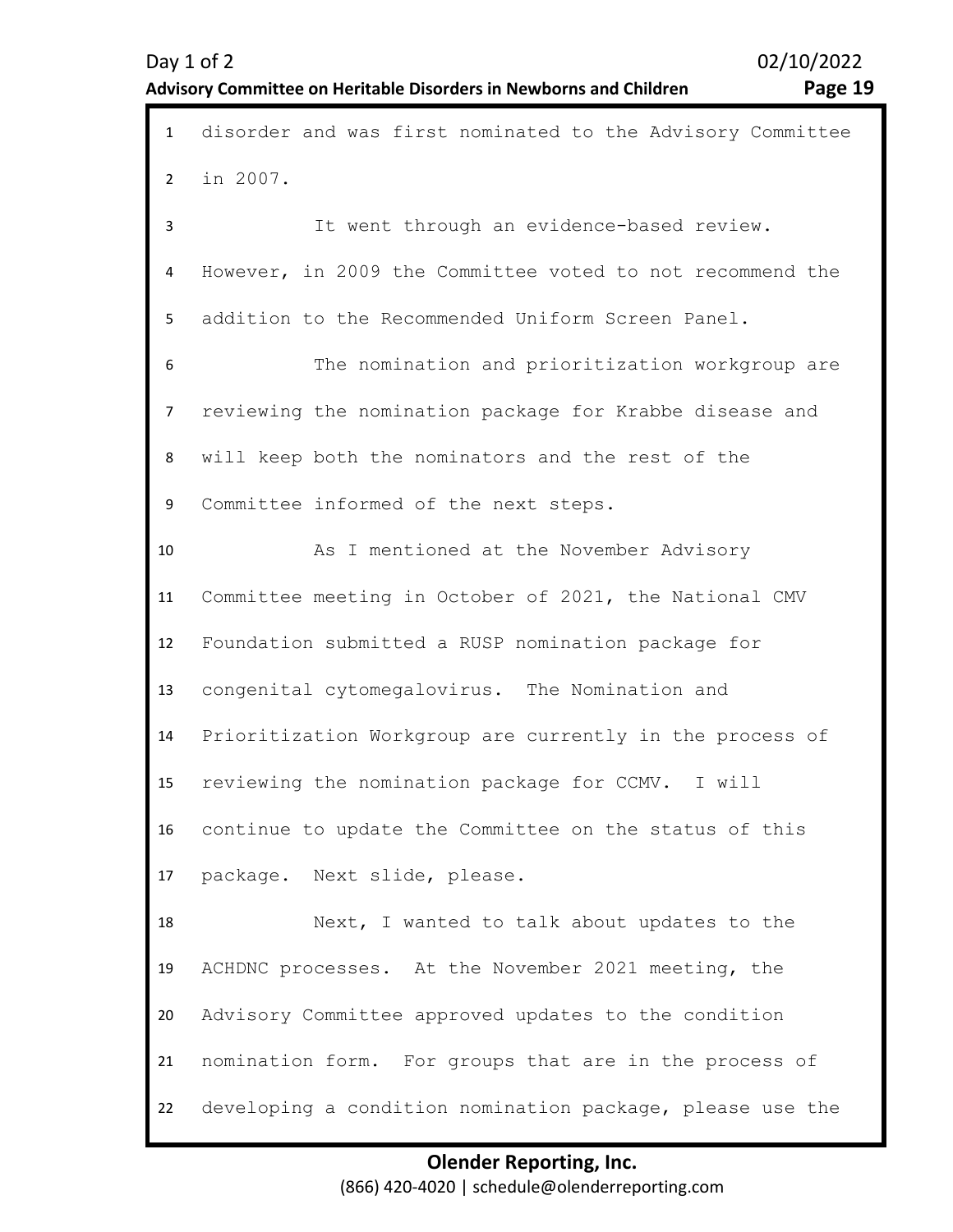| Day 1 of 2     | Advisory Committee on Heritable Disorders in Newborns and Children | 02/10/2022<br>Page 20 |
|----------------|--------------------------------------------------------------------|-----------------------|
| $\mathbf{1}$   | version of the nomination form on the Committee's website.         |                       |
| $\overline{2}$ | As a reminder, if you are working on a nomination package          |                       |
| 3              | and would like technical assistance, both Mia and I are            |                       |
| 4              | available.                                                         |                       |
| 5              | I would also like to highlight that throughout                     |                       |
| 6              | the Committee's review of its nomination evidenced base            |                       |
| 7              | review and decision-making processes, the Committee                |                       |
| 8              | received several public comments addressing the potential          |                       |
| 9              | for the number of condition nominations to outpace the             |                       |
| 10             | Committee's capacity to review those nominations.                  |                       |
| 11             | At the August 2021 meeting, the Committee also                     |                       |
| 12             | considered issues concerning this potential situation. I           |                       |
| 13             | have carefully reviewed the information we have received           |                       |
| 14             | from the Committee and other newborn screening                     |                       |
| 15             | stakeholders and have identified this as an area of focus          |                       |
| 16             | for the coming year. Tomorrow, I will facilitate an                |                       |
| 17             | initial discussion with the Committee to think about ways          |                       |
| 18             | to approach a potential increase in nominations. Next              |                       |
| 19             | slide, please.                                                     |                       |
| 20             | Thank you, Committee members and organizational                    |                       |
| 21             | representatives for reviewing the 2021 November meeting            |                       |
|                |                                                                    |                       |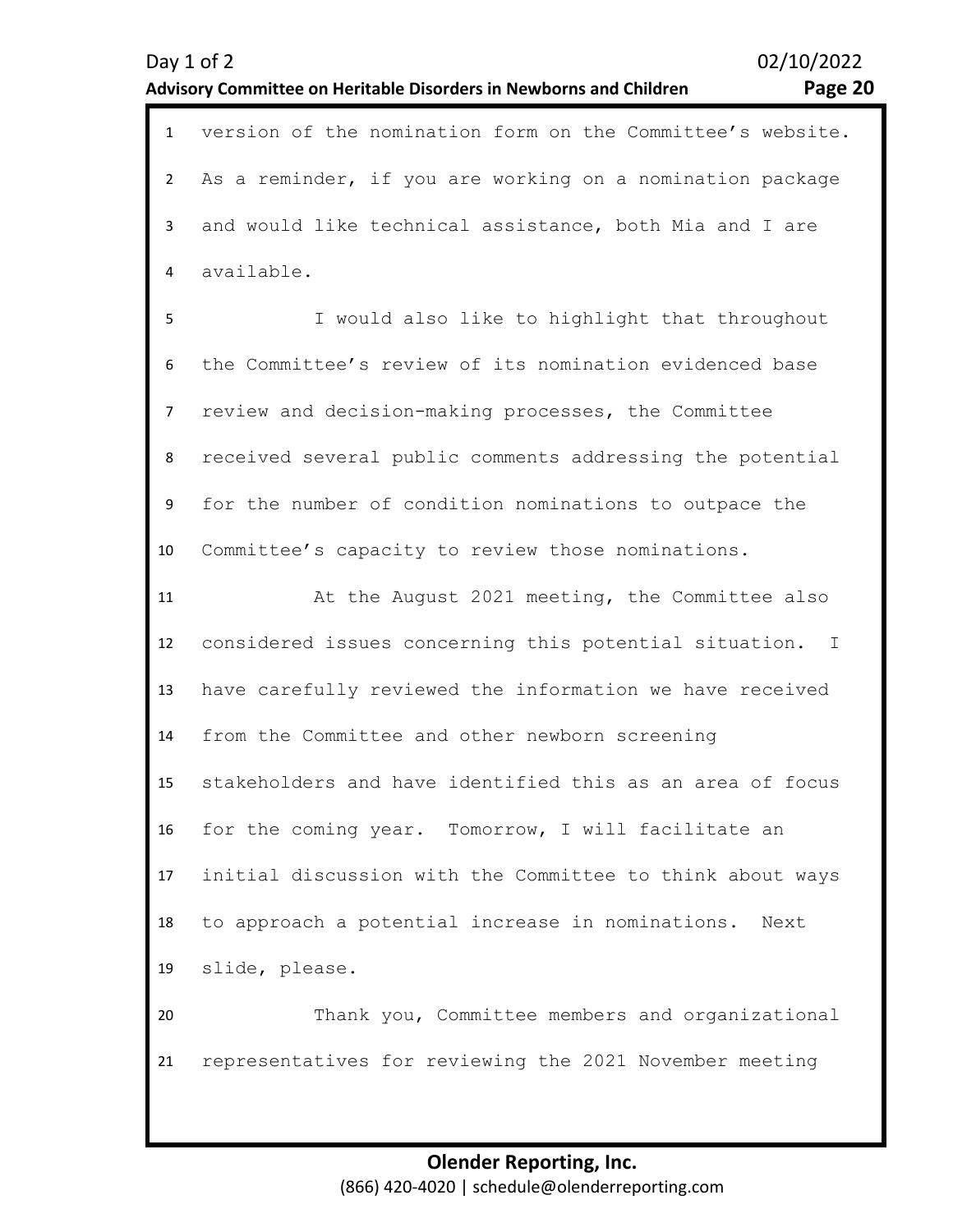| $\mathbf{1}$   | summary. Are there any other corrections to the meeting   |
|----------------|-----------------------------------------------------------|
| $\overline{2}$ | summary before we vote?                                   |
| 3              | Is there a motion to vote on whether or not to            |
| 4              | approve the November 2021 ACHDNC meeting summary?         |
| 5              | KYLE BROTHERS: This is Kyle Brothers. I so                |
| 6              | move.                                                     |
| $\overline{7}$ | CYNTHIA POWELL: Thank you. Is there a second?             |
| 8              | SHAWN MCCANDLESS: Shawn McCandless, I second.             |
| 9              | You can have the next one, Scott.                         |
| 10             | CYNTHIA POWELL: Thank you. Is there any                   |
| 11             | discussion of the motion?                                 |
|                |                                                           |
| 12             | Committee members, when I call your name, please          |
| 13             | state yes if you are in favor of approving the November   |
| 14             | meeting summary, no, if you are not in favor of approving |
| 15             | the summary, or you may also abstain. And we won't ask    |
| 16             | our new Committee members to vote on the minutes, I       |
| 17             | believe, is that correct, Mia?                            |
| 18             | MIA MORRISON: That's correct, they may abstain            |
| 19             | from the vote.                                            |
| 20             | CYNTHIA POWELL: All right, thank you. All                 |
| 21             | right, first, Kyle Brothers.                              |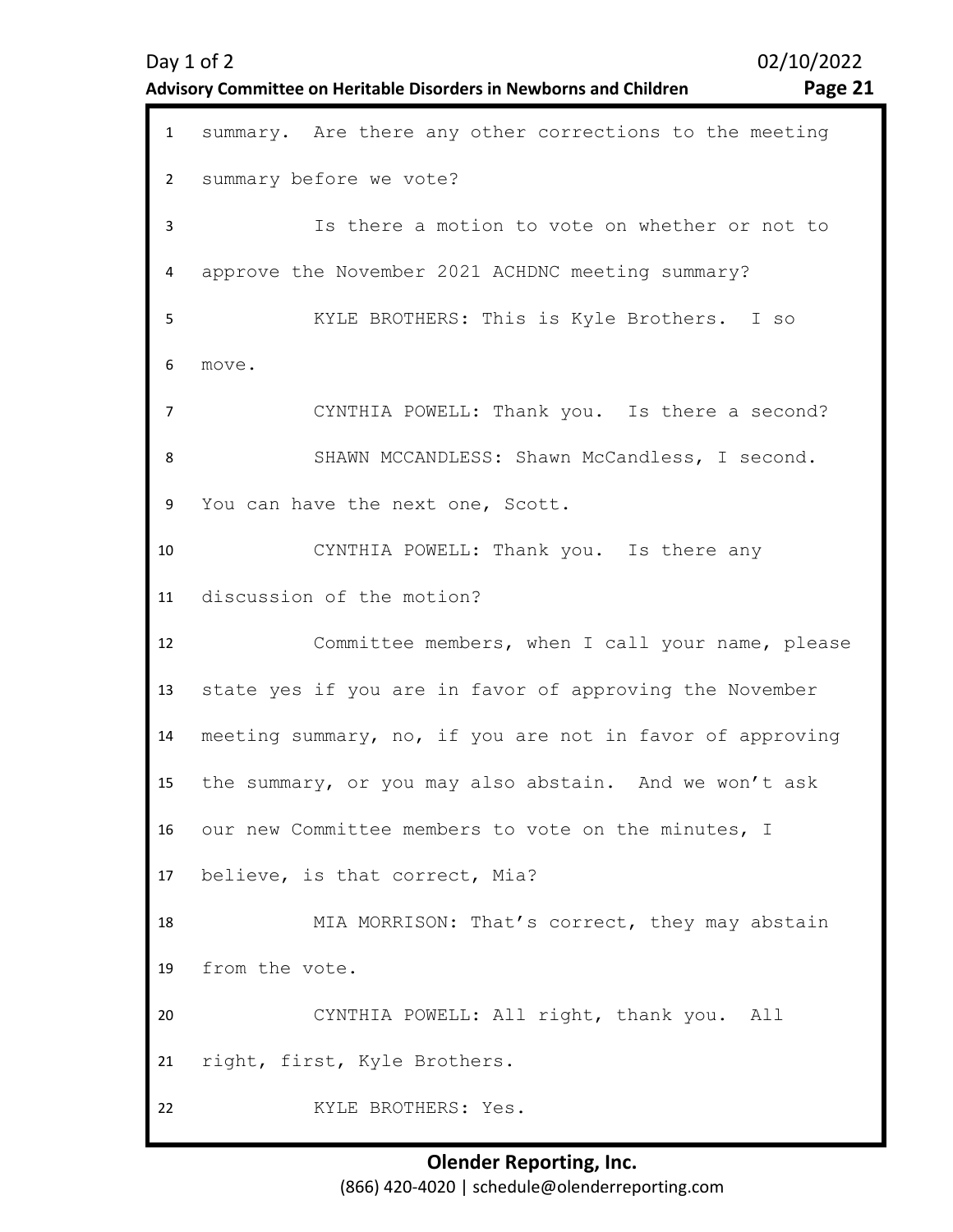| $\mathbf{1}$   | CYNTHIA POWELL: Carla Cuthbert.             |  |
|----------------|---------------------------------------------|--|
| $\overline{2}$ | CARLA CUTHBERT: Yes.                        |  |
| 3              | CYNTHIA POWELL: Jane DeLuca.                |  |
| 4              | JANE DELUCA: Approve.                       |  |
| 5              | CYNTHIA POWELL: Kellie Kelm.                |  |
| 6              | KELLIE KELM: Approve.                       |  |
| 7              | CYNTHIA POWELL: Jennifer Kwon.              |  |
| 8              | JENNIFER KWON: Abstain.                     |  |
| 9              | CYNTHIA POWELL: Shawn McCandless.           |  |
| 10             | SHAWN MCCANDLESS: Yes.                      |  |
| 11             | CYNTHIA POWELL: Kamila Mistry.              |  |
| 12             | KAMILA MISTRY: (No audible response.)       |  |
| 13             | CYNTHIA POWELL: Melissa Parisi.             |  |
| 14             | MELISSA PARISI: Yes.                        |  |
| 15             | CYNTHIA POWELL: Chanika Phornphutkul.       |  |
| 16             | CHANIKA PHORNPHUTKUL: Abstain.              |  |
| 17             | CYNTHIA POWELL: Cynthia Powell, I vote yes. |  |
| 18             | Scott Shone.                                |  |
| 19             | SCOTT SHONE: Approve.                       |  |
| 20             | CYNTHIA POWELL: And Michael Warren.         |  |
| 21             | MICHAEL WARREN: Approve.                    |  |
|                |                                             |  |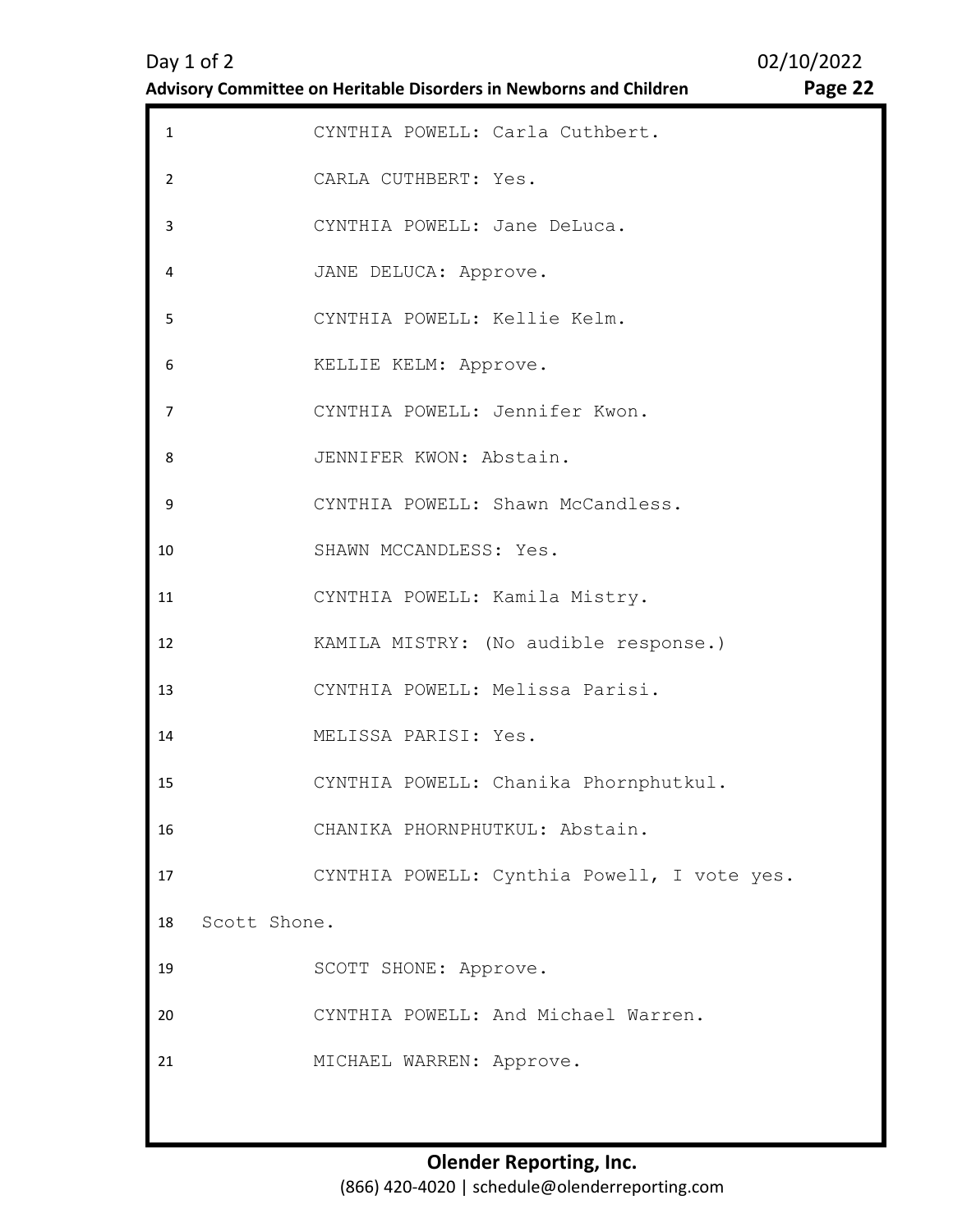| O<br>с<br>-<br>۱۱<br>. . |  |
|--------------------------|--|
|--------------------------|--|

| $\mathbf{1}$   | CYNTHIA POWELL: Thank you. The November 2021               |
|----------------|------------------------------------------------------------|
| $\overline{2}$ | ACHDNC meeting summary has been approved. Thank you,       |
| $\mathbf{3}$   | Committee members. May I have the next slide, please.      |
| 4              | So, for meeting topics of the ACHDNC, we'll meet today and |
| 5              | tomorrow, February 11th. Here are the meeting topics for   |
| 6              | today. First, I will provide an overview of the            |
| $\overline{7}$ | Committee's new consumer-friendly resources explaining the |
| 8              | condition nomination, evidence-based review, and decision- |
| 9              | making processes.                                          |
| 10             | Next, we will have the first public comment                |
| 11             | session of the meeting where we will hear from individuals |
| 12             | who registered to provide public comment on the Committee  |
| 13             | vote on MPS II. Oral comments will be delivered by Dr.     |
| 14             | Joseph Muenzer, Avram Joseph, Kim Stevens, Dr. Barbara     |
| 15             | Burton, Amy Cherstrom, Nicholas DiTommaso, Dr. Matthew     |
| 16             | Ellinwood, and Mark Dant.                                  |
| 17             | Then the evidence-based review group will                  |
| 18             | provide an overview of the evidence-based review from      |
| 19             | Mucopolysaccharidosis Type II. Afterward, Committee        |
| 20             | liaisons to the evidence review group, Dr. Jane DeLuca and |
| 21             | Dr. Shawn McCandless will present the Committee report on  |
| 22             | Newborn Screening for MPS II.                              |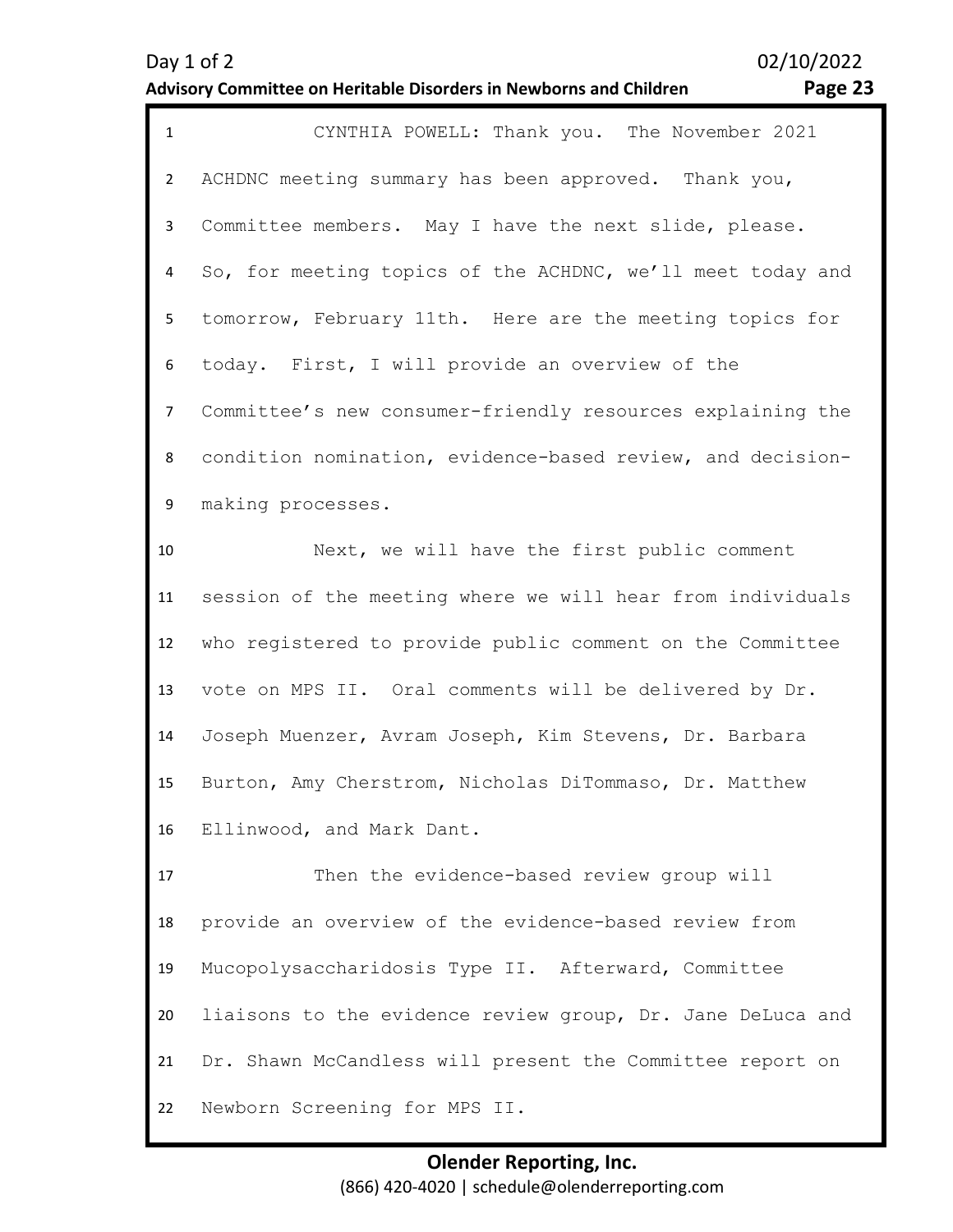| $\mathbf{1}$   | At 2:15 the Committee is scheduled to begin the            |
|----------------|------------------------------------------------------------|
| $\overline{2}$ | vote on whether or not to recommend MPS II for inclusion   |
| 3              | on the recommended uniform screening panel. We will end    |
| 4              | today at 3:00 p.m. Eastern time and reconvene tomorrow     |
| 5              | morning at 10:00 a.m. Next slide, please.                  |
| 6              | Tomorrow, February 11th, the Committee will                |
| $\overline{7}$ | begin with a Phase 2 Evidence-Based Review update on       |
| 8              | Guanidinoacetate methyltransferase deficiency or GAMT.     |
| 9              | Then I will facilitate an initial discussion on the ACHDNC |
| 10             | Condition Review Capacity. This will be followed by a      |
| 11             | second public comment period where we will hear from Megan |
| 12             | Pesch on the nomination of congenital CMV to the RUSP;     |
| 13             | Heidi Wallis on the nomination of AMP deficiency to the    |
| 14             | RUSP; Dylan Simon from EveryLife Foundation for Rare       |
| 15             | Diseases; Beth Vannoy from Minutes Matter, the MCADD; Mena |
| 16             | Scavina from Parent Project Muscular Dystrophy.            |
| 17             | Our final session of the meeting will be a                 |
| 18             | presentation on Health Equity in Newborn Screening.<br>We  |
| 19             | will aim to adjourn the meeting at approximately 1:30 p.m. |
| 20             | Eastern time.                                              |
| 21             | I'm now going to turn things back over to Mia.             |
| 22             | MIA MORRISON: Thank you. Next slide, please.               |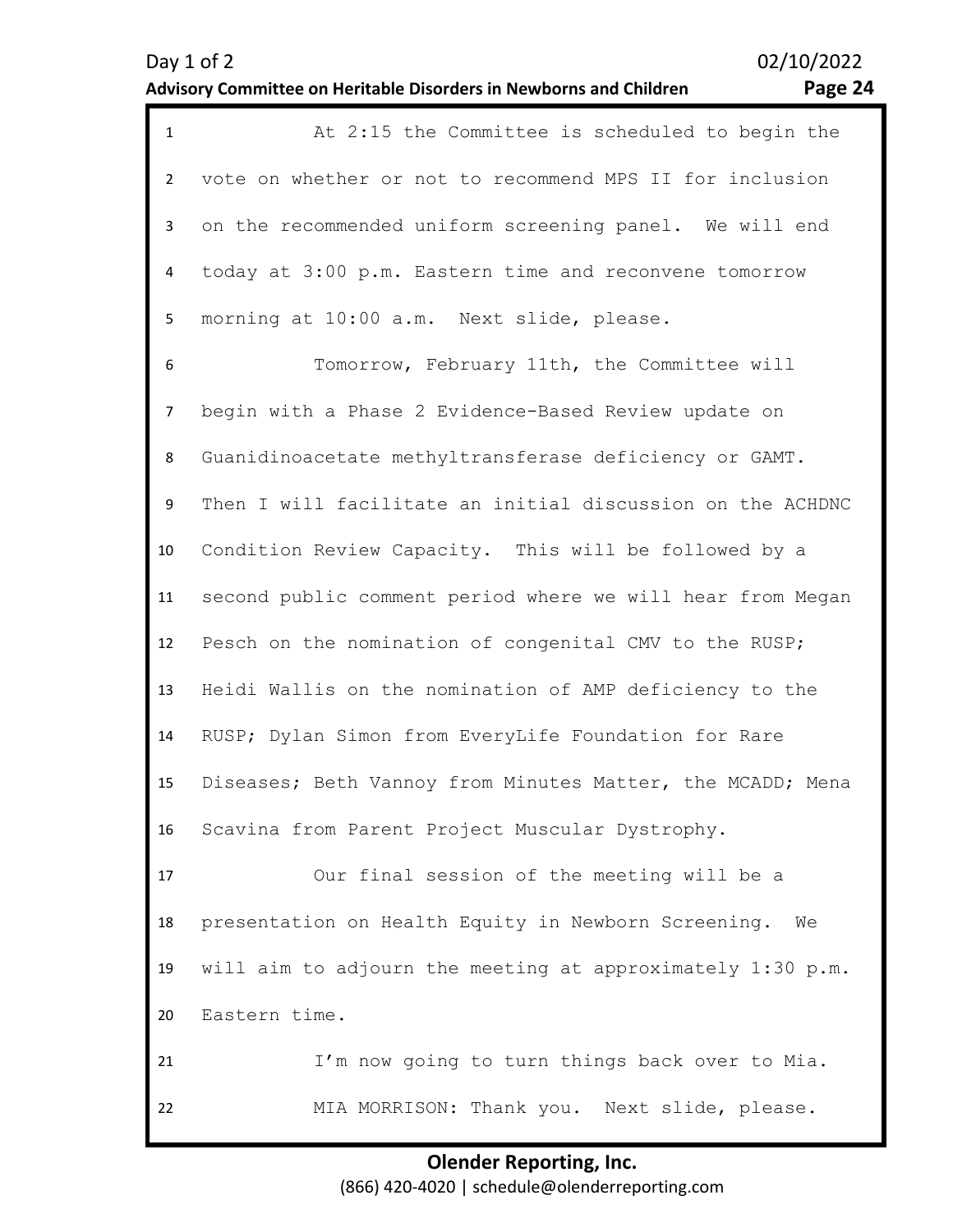| $\mathbf{1}$ | Members of the public, audio will come through               |
|--------------|--------------------------------------------------------------|
| $2^{\circ}$  | your computer speakers, so please make sure to have your     |
| 3            | computer speakers turned on. If you can't access the         |
|              | 4 audio through your computer, you may dial into the meeting |
| 5            | using the telephone number and the email with your Zoom      |
|              | 6 link.                                                      |

7 8 9 10 11 12 13 14 15 As I mentioned previously, this meeting will not have an all-attendee chat feature, but we do have a public comment period scheduled later today. Committee members and organizational representatives, audio will come from your computer speakers, and you will be able to speak using your microphone. If you can't access the audio or microphone through your computer, you may dial into the meeting using the telephone number and the email with your user-specific Zoom link.

16 17 18 19 20 21 22 Please remember to speak clearly and state your first and last name to ensure proper recording for the Committee transcript and minutes. The Chair will call on Committee members and then organizational representatives. In order to better facilitate the discussion, we remind you to use the raise hand feature when you would like to make a comment or ask a question. Simply click on the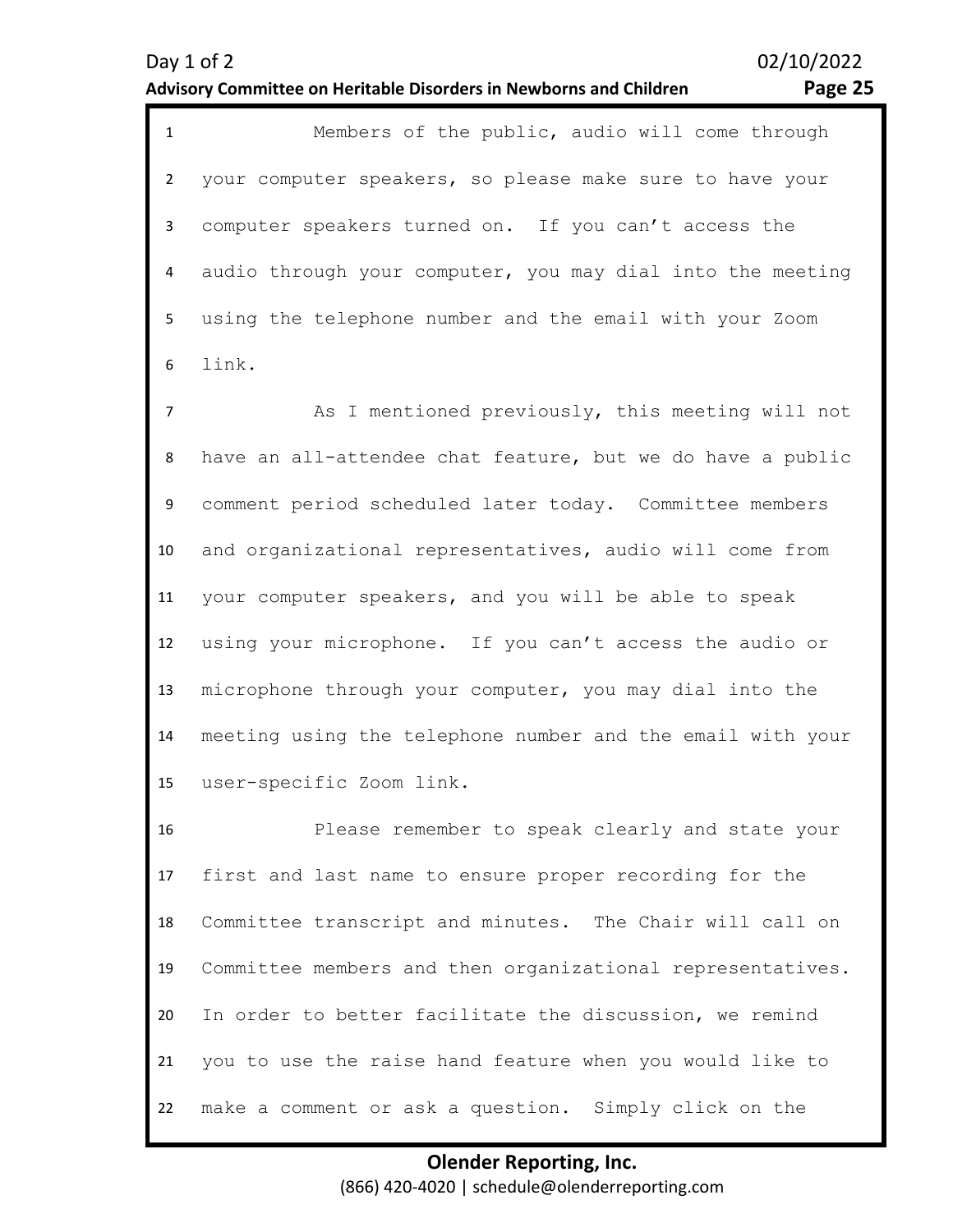<span id="page-25-0"></span>

|                | 02/10/2022<br>Day 1 of 2<br>Advisory Committee on Heritable Disorders in Newborns and Children<br>Page 26 |
|----------------|-----------------------------------------------------------------------------------------------------------|
| $\mathbf{1}$   | participant icon and choose raise hand. I note that                                                       |
| $\overline{2}$ | depending on your device or operating system, this icon                                                   |
| 3              | may be in a different location.                                                                           |
| 4              | To troubleshoot, please consult the webinar                                                               |
| 5              | instruction page in your briefing book. Next slide,                                                       |
| 6              | please.                                                                                                   |
| 7              | To enable closed captioning, please select the                                                            |
| 8              | closed captioning icon from your Zoom taskbar in the menu                                                 |
| 9              | and then select show subtitles from the menu that appears.                                                |
| 10             | Thank you.                                                                                                |
| 11             | CYNTHIA POWELL: Thank you, Mia. Can I have the                                                            |
| 12             | next slide when we can get those up?                                                                      |
| 13             | EMMA KELLY: I think that was the last slide.                                                              |
| 14             | CYNTHIA POWELL: We should have one on the new                                                             |
| 15             | ACHDNC resources.                                                                                         |
| 16             | EMMA KELLY: Oh yeah, I'll get that up, just one                                                           |
| 17             | moment.                                                                                                   |
| 18             | OVERVIEW OF NEW ACHDNC RESOURCES                                                                          |
| 19             | CYNTHIA POWELL: Okay, great. For the first                                                                |
| 20             | session of the meeting, I will renew the new consumer-                                                    |
| 21             | friendly resources which I'm very pleased to say are now                                                  |
| 22             | available on the Committee's website. Next slide, please.                                                 |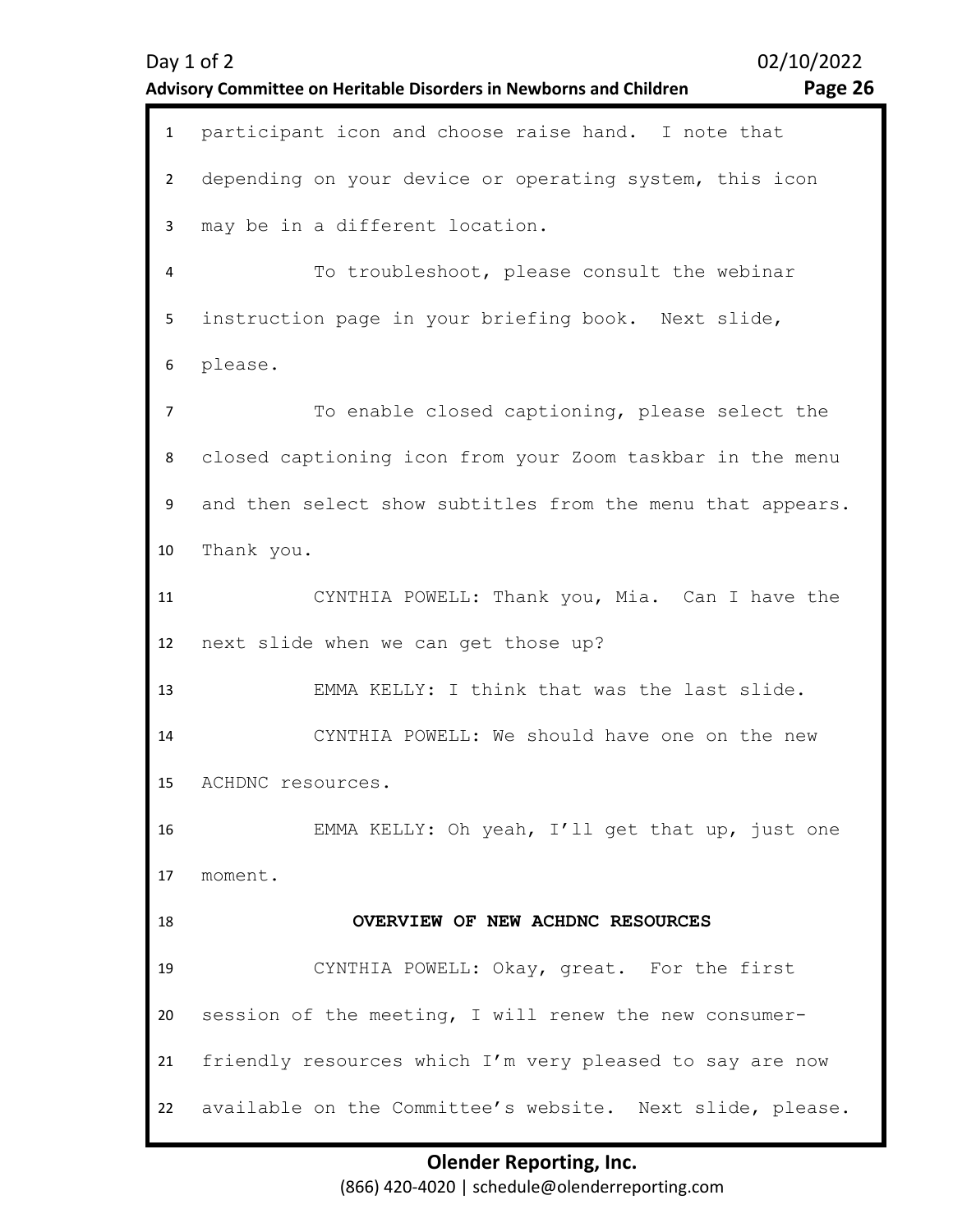| ۰.<br>۰<br>o |  |
|--------------|--|
|--------------|--|

| $\mathbf{1}$   | By way of reminder, in February 2019 the                   |  |  |
|----------------|------------------------------------------------------------|--|--|
| $\overline{2}$ | Committee began a process of reviewing its nomination      |  |  |
| 3              | evidence-based review and decision-making processes.<br>A  |  |  |
| 4              | critical recommendation identified by Committee members,   |  |  |
| 5              | organizational representatives, and other newborn          |  |  |
| 6              | screening stakeholders was the need to develop new         |  |  |
| $\overline{7}$ | consumer-friendly resources explaining Committee           |  |  |
| 8              | processes. These materials were developed in consultation  |  |  |
| 9              | with members of the evidence review group and newborn      |  |  |
| 10             | screening experts, including previous nominators. I would  |  |  |
| 11             | like to especially thank Dr. Alex Kemper and Dr. K.K. Lam, |  |  |
| 12             | who are instrumental in leading this work. Next slide,     |  |  |
| 13             | please.                                                    |  |  |
| 14             | The new consumer-friendly resources are all                |  |  |
| 15             | available on the ACHDNC website. Some of the new           |  |  |
| 16             | information is embedded within the current nominate a      |  |  |
| 17             | condition page. There are also six new pages on the        |  |  |
| 18             | ACHDNC website that provide useful information on ACHDNC   |  |  |
| 19             | history and the nomination evidence-based review and       |  |  |
| 20             | decision-making processes.                                 |  |  |
| 21             | The new pages are as follows: Condition                    |  |  |
| 22             | nomination review process, nominate a condition,           |  |  |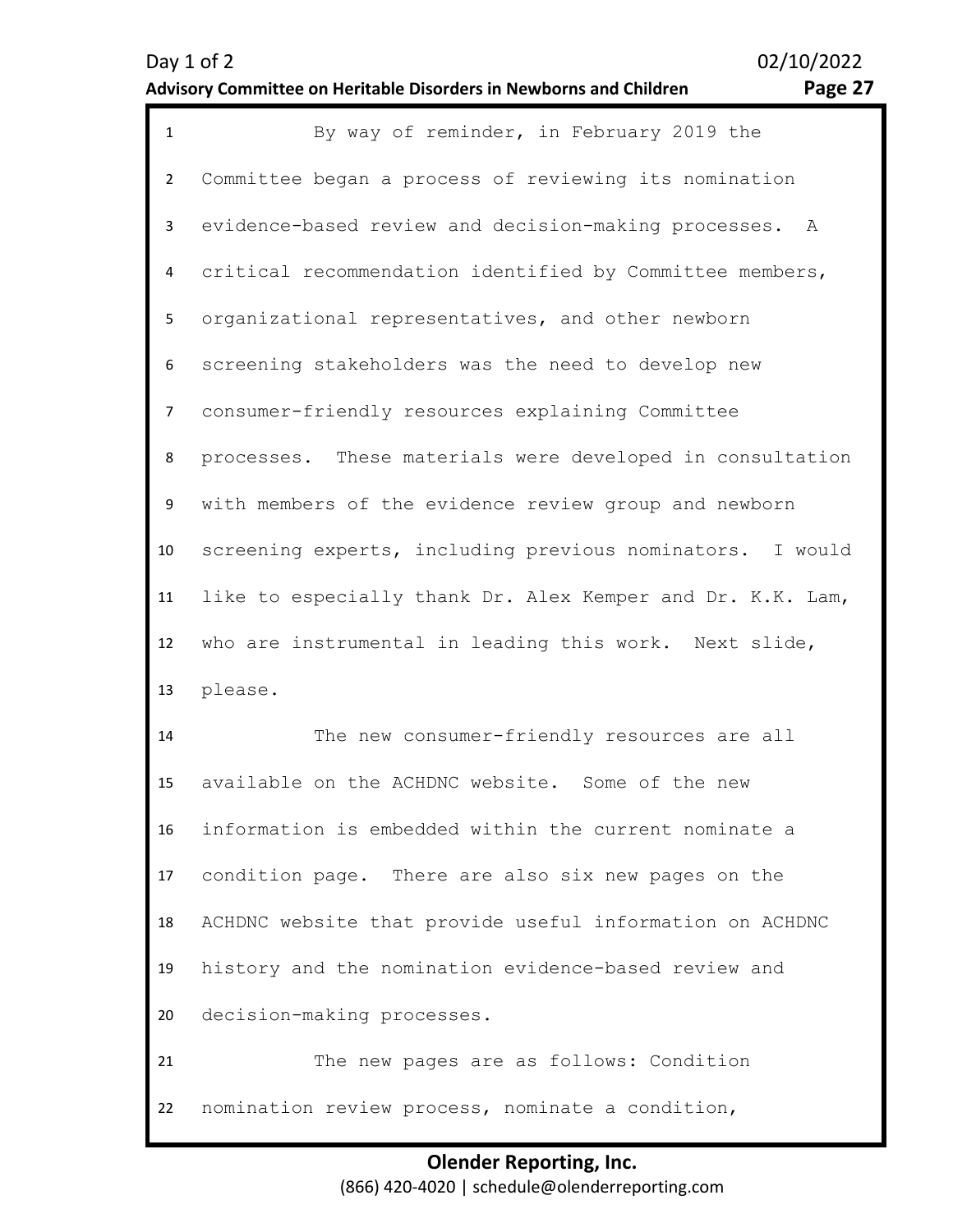| $\mathbf{1}$ | frequently asked questions, key questions considered by      |
|--------------|--------------------------------------------------------------|
|              | the Committee. Sample questions addressed in an evidence-    |
|              | based review. The Committee approach to evaluating the       |
|              | 4 condition review report and the Advisory Committee history |
|              | page. Next slide, please.                                    |

6 7 8 9 10 11 12 13 14 Now I'll briefly go over some of the content on these pages beginning with the nominate a condition page. This was a pre-existing page which has been updated with a new nomination form. On this page, you'll now find both a fillable PDF version and a standard PDF version of the form. From the nominate a condition page you can access all of the new resources as you see circled on the slide, explaining the nomination, evidence-based review, and decision-making processes. Next slide, please.

15 16 17 18 19 20 21 On the condition nomination review process page, there is an easy-to-follow downloadable graphic depicting the nomination and review process, including when the Committee votes and at what point a condition nomination package might be moved forward or be returned to the nominators. This page includes drop-down text explaining each part of the process. Next slide.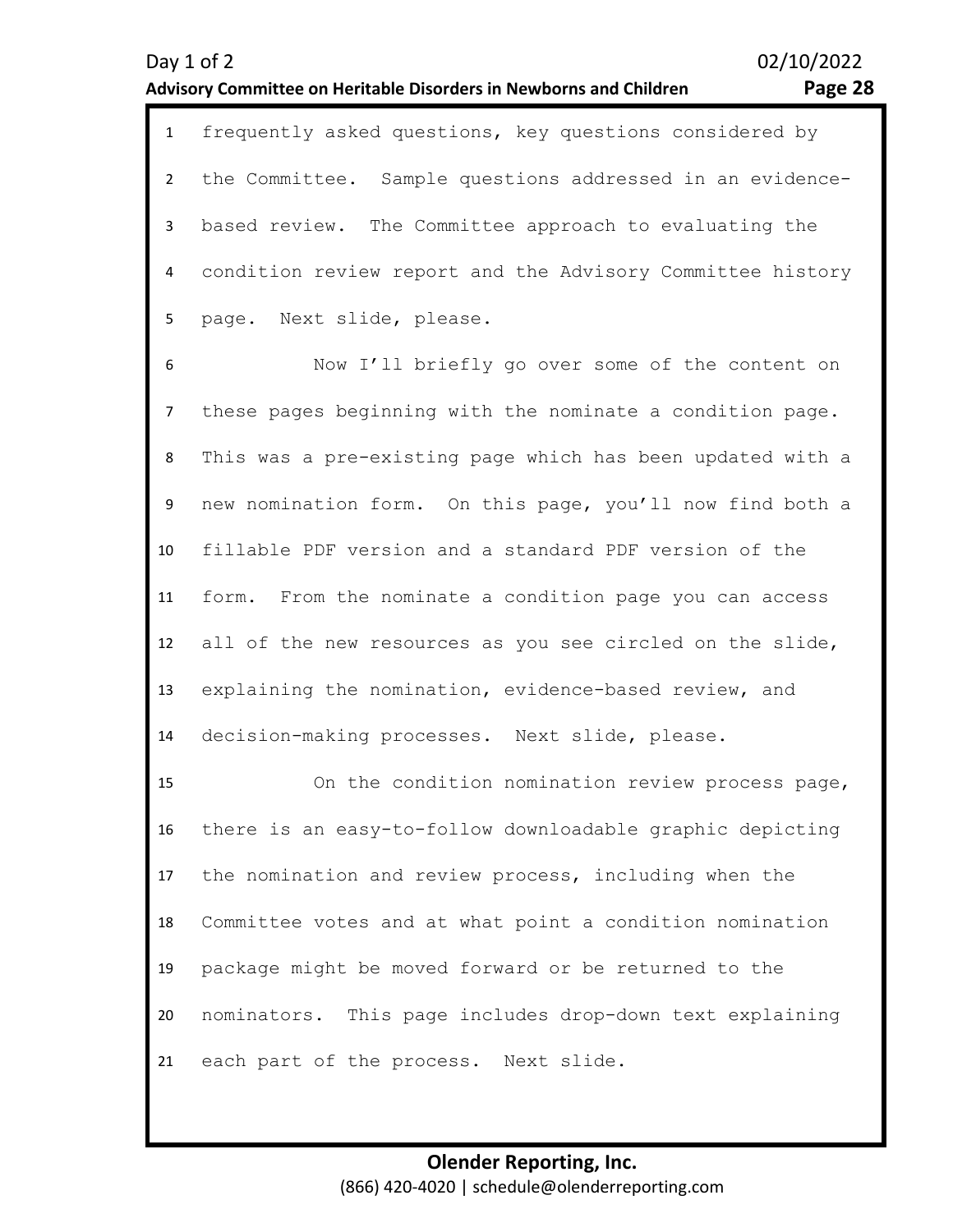| Page 29 |  |
|---------|--|

| $\mathbf{1}$   | The nominate a condition FAQ page is a valuable            |  |  |
|----------------|------------------------------------------------------------|--|--|
| $\overline{2}$ | resource for groups developing a nomination package or for |  |  |
| $\mathbf{3}$   | those who are interested more in learning about how a      |  |  |
| 4              | condition is added to the RUSP. Examples of questions      |  |  |
| 5              | include: how long does the process take to get a condition |  |  |
| 6              | added to the RUSP? What happens if a nomination is not     |  |  |
| $\overline{7}$ | accepted or is deemed incomplete or not ready for          |  |  |
| 8              | Committee review? What are some tips for developing a      |  |  |
| 9              | nomination package and details on each section of the      |  |  |
| 10             | nomination form? Next slide, please.                       |  |  |
| 11             | The key questions considered by the Committee              |  |  |
| 12             | page provides a concise overview of the information        |  |  |
| 13             | Committee members review in a nomination package. For      |  |  |
| 14             | example, in terms of case definition, are the conditions   |  |  |
| 15             | case definition and spectrum well described? Can they      |  |  |
| 16             | predict the phenotype of the range of symptoms in newborns |  |  |
| 17             | and children who will be identified through population-    |  |  |
| 18             | based screening? And in terms of clinical utility, is the  |  |  |
| 19             | screening process clinically useful? Is it specific        |  |  |
| 20             | enough to find babies who have the condition, especially   |  |  |
| 21             | those most likely to benefit from treatment? Next slide,   |  |  |
| 22             | please.                                                    |  |  |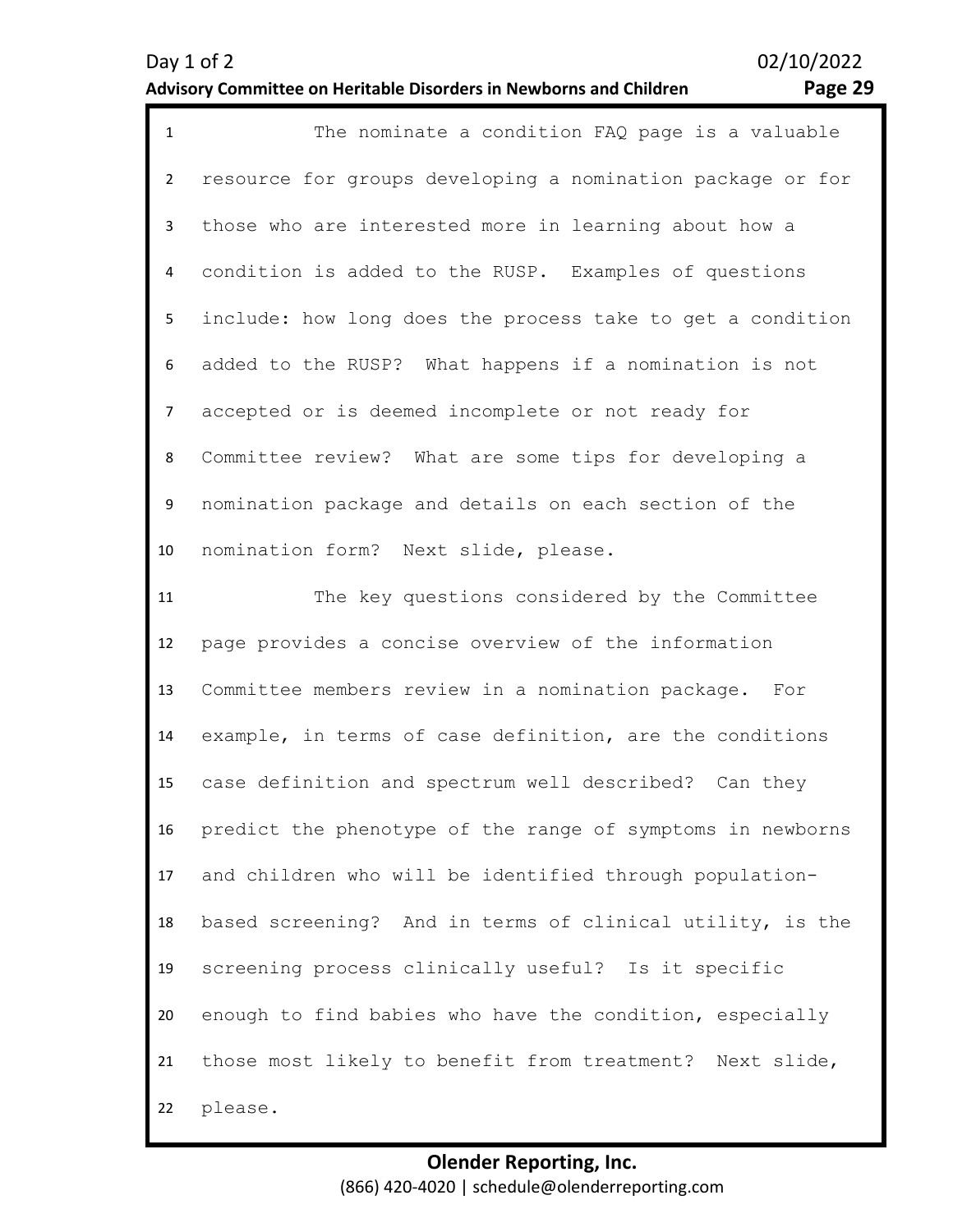| $\mathbf{1}$   | The sample questions addressed in an evidence-            |
|----------------|-----------------------------------------------------------|
| $\overline{2}$ | based review page gives examples and explanations of      |
| 3              | overarching topic areas addressed in an evidence-based    |
| 4              | review and the key questions addressed under each topic.  |
| 5              | For example, for benefits and harms of screening and      |
| 6              | diagnosis not related to treatment, the website explains  |
| $\overline{7}$ | that this topic area reviews benefits and harms resulting |
| 8              | from newborn screening and early diagnosis. Key questions |
| 9              | include exploring the harms of wrongly classifying a baby |
| 10             | without the condition as high risk and the harms or       |
| 11             | benefits of diagnosing newborns found from newborn        |
| 12             | screening with the condition. Next slide, please.         |
| 13             | The last slide I will mention today is the                |
| 14             | Committee approach to evaluating the condition review     |
| 15             | report page. This page is based upon the decision matrix  |
| 16             | guidance approved by the Committee at the November 2021   |
| 17             | meeting and provides explanations of using the decision   |
| 18             | matrix to assign a rating to the nominated condition.     |
| 19             | Next slide, please.                                       |
| 20             | Members of the public, if you have any questions          |
| 21             | about these materials, please contact Mia Morrison or     |
| 22             | myself. I will now take questions or comments from        |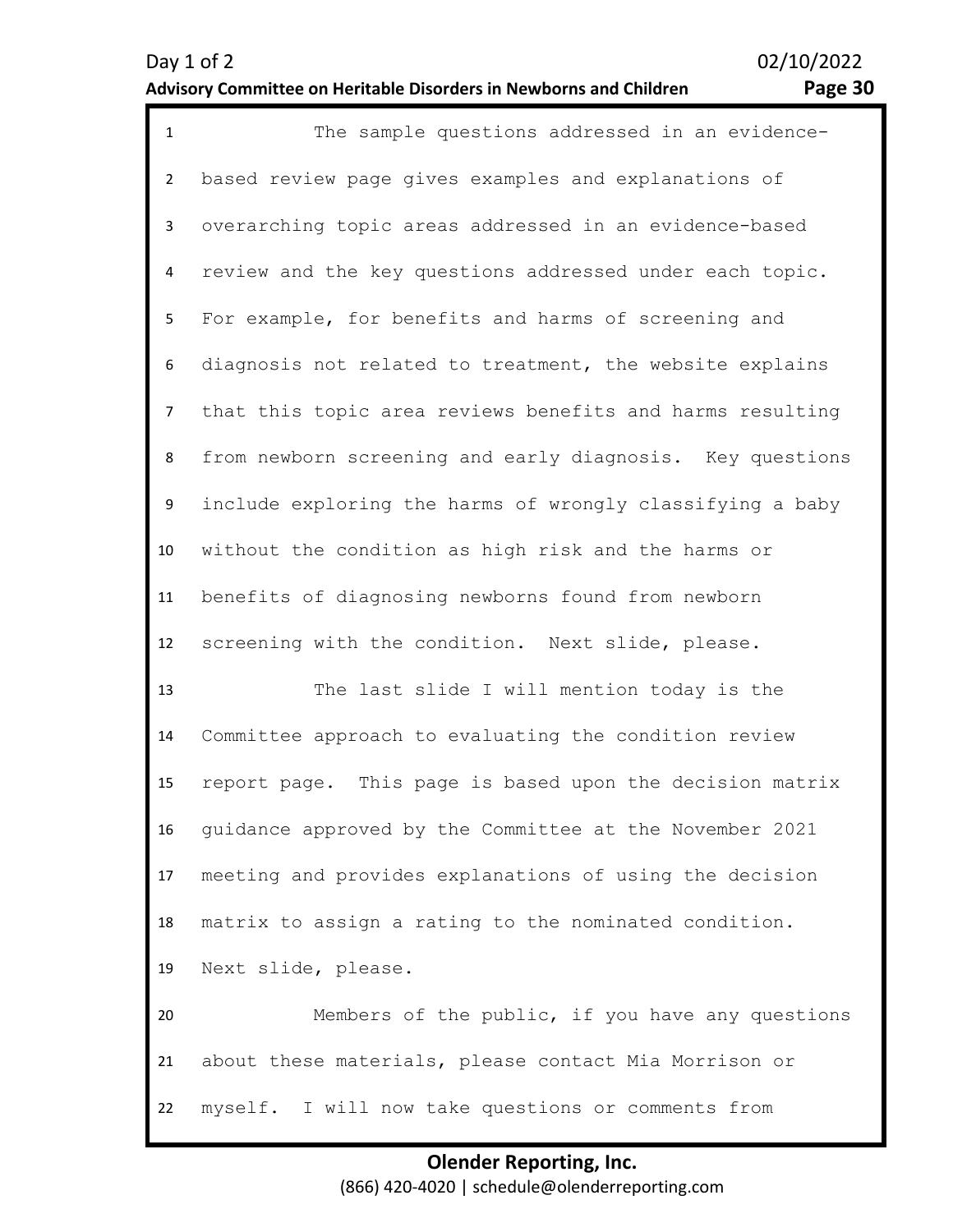| Day 1 of 2                                                         | 02/10/2022 |
|--------------------------------------------------------------------|------------|
| Advisory Committee on Heritable Disorders in Newborns and Children | Page 31    |

02/10/2022

| $\mathbf{1}$   | Committee members followed by organizational               |  |  |
|----------------|------------------------------------------------------------|--|--|
| $\overline{2}$ | representatives. Please remember to use the raise hand     |  |  |
| 3              | feature, unmute yourself and state your name clearly for   |  |  |
| 4              | the record. And I'd also like to thank HRSA for adding     |  |  |
| 5              | all this information to the website and helping with the   |  |  |
| 6              | development of these new resources. All right, any         |  |  |
| $\overline{7}$ | questions or comments about this? Jennifer Kwon.           |  |  |
| 8              | JENNIFER KWON: So, in Wisconsin we have a                  |  |  |
| 9              | similar application process for new disorders and they do  |  |  |
| 10             | take seriously the question of what are -- I think it's    |  |  |
| 11             | easy for advocacy groups and disease families who have     |  |  |
| 12             | suffered from a disease to forget that newborn screening   |  |  |
| 13             | affects a much wider pool. And to somehow dismiss the      |  |  |
| 14             | potential harms of false positives or just the uncertainty |  |  |
| 15             | that comes with the early screening process, so -- and I   |  |  |
| 16             | just realized as a new member, I already forgot to         |  |  |
| 17             | introduce myself. So, I'm Jennifer Kwon.                   |  |  |
| 18             | So, I just appreciate that that was one of the             |  |  |
| 19             | questions that you put in the harm section. I think        |  |  |
| 20             | that's really helpful, and I think it would be nice to     |  |  |
| 21             | really gather -- you know, I don't know how much work the  |  |  |
| 22             | Committee does in terms of pooling some of these responses |  |  |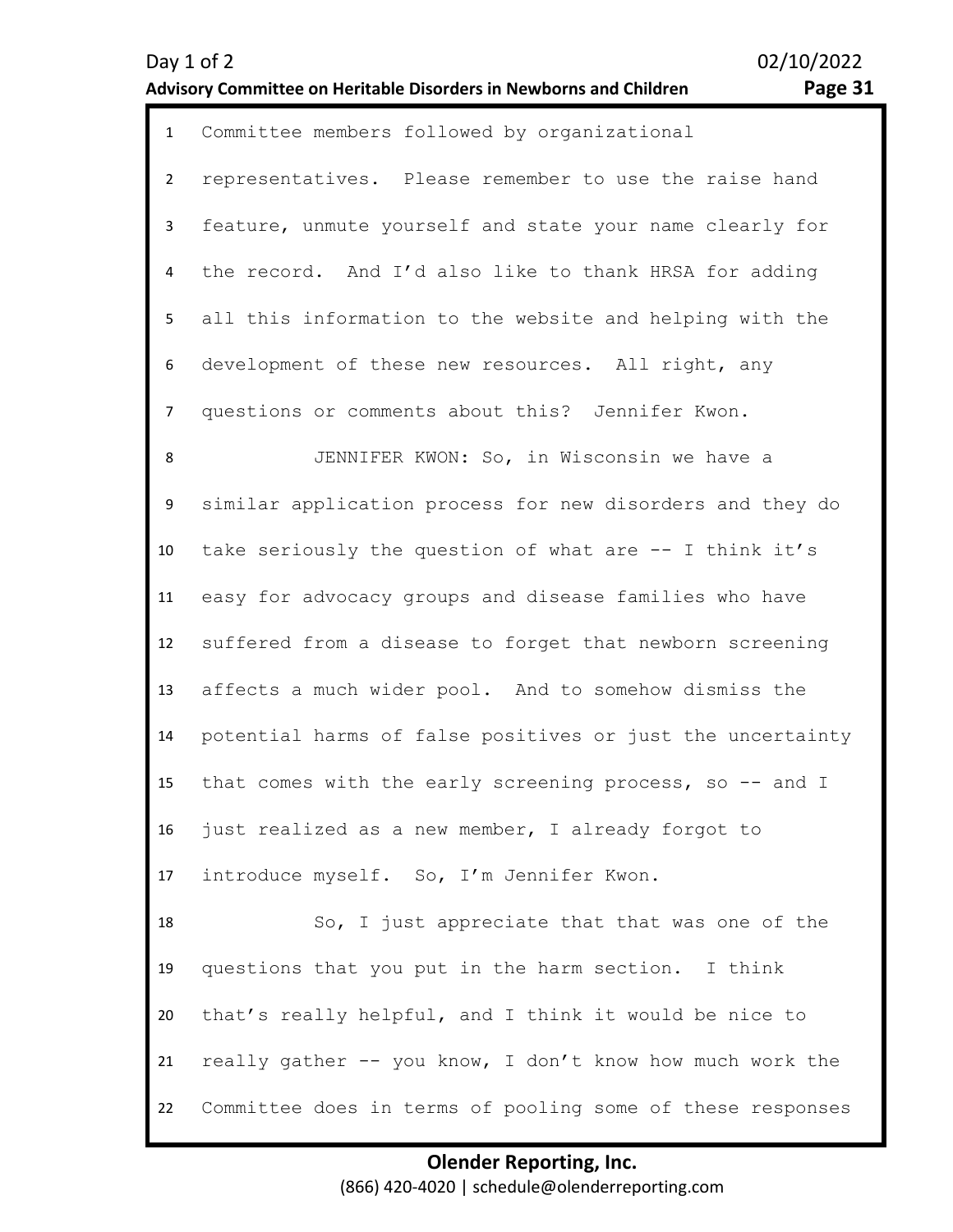<span id="page-31-0"></span>

|                | Day 1 of 2<br>Advisory Committee on Heritable Disorders in Newborns and Children | 02/10/2022<br>Page 32 |
|----------------|----------------------------------------------------------------------------------|-----------------------|
| $\mathbf{1}$   | over time from applications that they receive, but I think                       |                       |
| $\overline{2}$ | it's interesting to see what people think of as harms to                         |                       |
| 3              | the greater community.                                                           |                       |
| 4              | CYNTHIA POWELL: Yes. I know that there are                                       |                       |
| 5              | people out there who are trying to do research in this                           |                       |
| 6              | area, but as you said, it's often very difficult to gather                       |                       |
| 7              | that information. Any other questions or comments? Any                           |                       |
| 8              | questions or comments from organizational representatives?                       |                       |
| 9              | All right. Thank you, again, everyone who                                        |                       |
| 10             | helped with the development of this information. And as I                        |                       |
| 11             | said, you know, if you have any comments or ideas, please                        |                       |
| 12             | contact me or Mia Morrison.                                                      |                       |
| 13             |                                                                                  |                       |
| 14             | PUBLIC COMMENT                                                                   |                       |
| 15             | CYNTHIA POWELL: All right, let's see, we'll go                                   |                       |
| 16             | to our public comment. As I mentioned in my opening                              |                       |
| 17             | remarks, at the February meeting we will have two public                         |                       |
| 18             | comment periods. Today we'll hear from members of the                            |                       |
| 19             | public that registered to provide oral comments on MPS II.                       |                       |
| 20             | We also received five written versions of the oral                               |                       |
| 21             | testimony that we will hear today and a letter of support                        |                       |
| 22             | for recommending MPS II to the RUSP, which included                              |                       |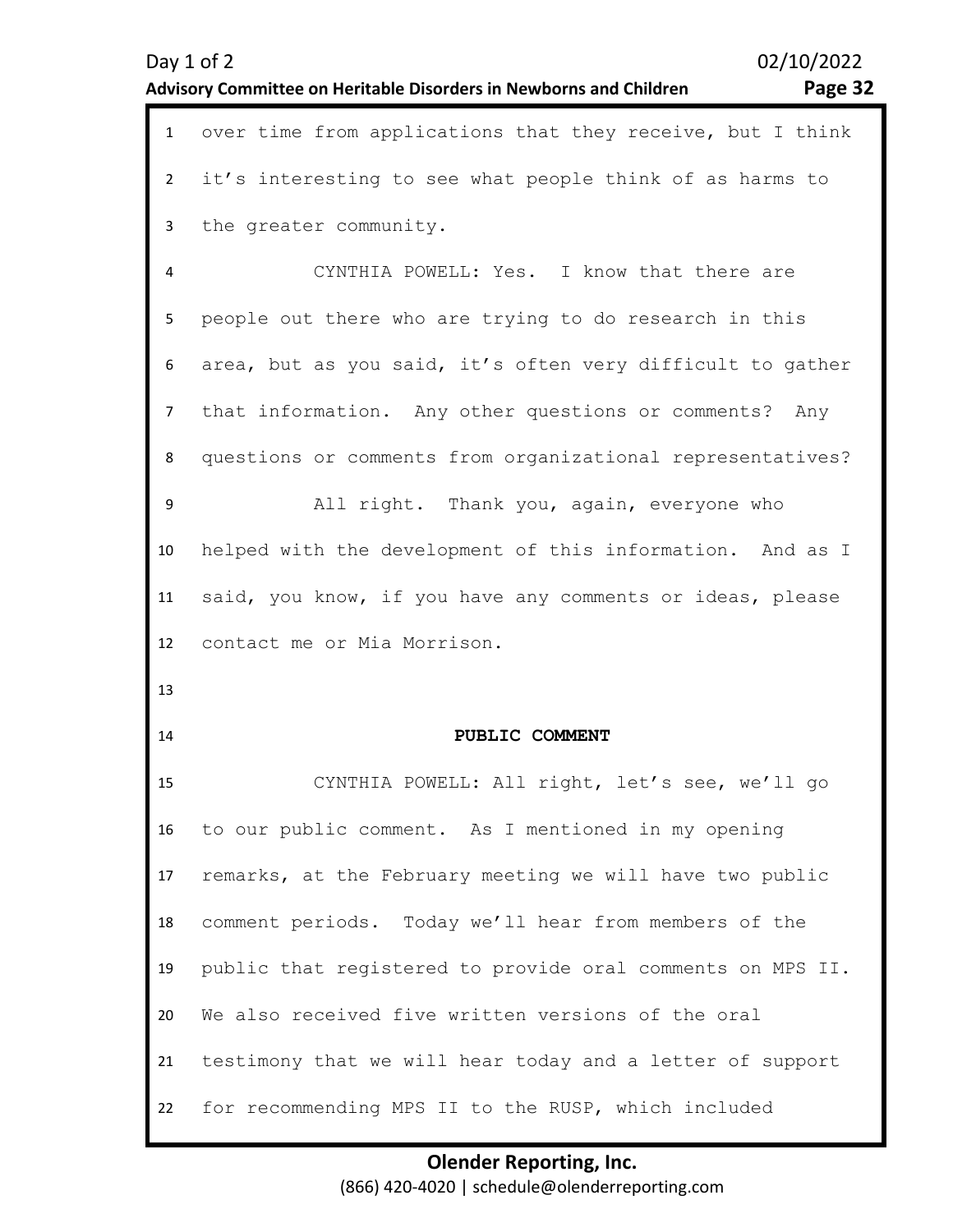| Day $1$ of $2$                                                     | 02/10/2022 |
|--------------------------------------------------------------------|------------|
| Advisory Committee on Heritable Disorders in Newborns and Children | Page 33    |

02/10/2022

| פ<br>-<br>о | Δ |  |
|-------------|---|--|
|             |   |  |

| $\mathbf{1}$   | hundreds of signatures, and the Committee members received |
|----------------|------------------------------------------------------------|
| $\overline{2}$ | these documents in advance of the meeting.                 |
| 3              | I think we're ready for our first public                   |
| 4              | comment, Dr. Joseph Muenzer.                               |
| 5              | JOSEPH MUENZER: Good morning, thank you, Dr.               |
| 6              | Powell, for the introduction allowing me to speak. I'm a   |
| 7              | pediatric chemical geneticist. I'm a Professor of          |
| 8              | Pediatrics and Genetics as a Bryson Distinguished          |
| 9              | Professor in Pediatric Genetics of the University of North |
| 10             | Carolina, Chapel Hill. I am trained as a pediatric         |
| 11             | biochemical geneticist and have greater than 35 years of   |
| 12             | experience in the diagnosis, management, and treatment of  |
| 13             | patients with Mucopolysaccharidosis. In my career I've     |
| 14             | cared for more than 150 patients with Hunter Syndrome or   |
| 15             | MPS II.                                                    |
| 16             | I strongly support the addition of the MPS II to           |
| 17             | the RUSP for the following reasons: MPS II is a rare,      |
| 18             | progressive lysosomal storage disorder due to the          |
| 19             | deficiency of enzyme iduronate-2-sulfatase resulting in    |
| 20             | multi-system somatic involvement and a range of clinical   |
| 21             | severity from cognitive impairment to normal intellect     |
| 22             | with premature death, unfortunately, in most patients.     |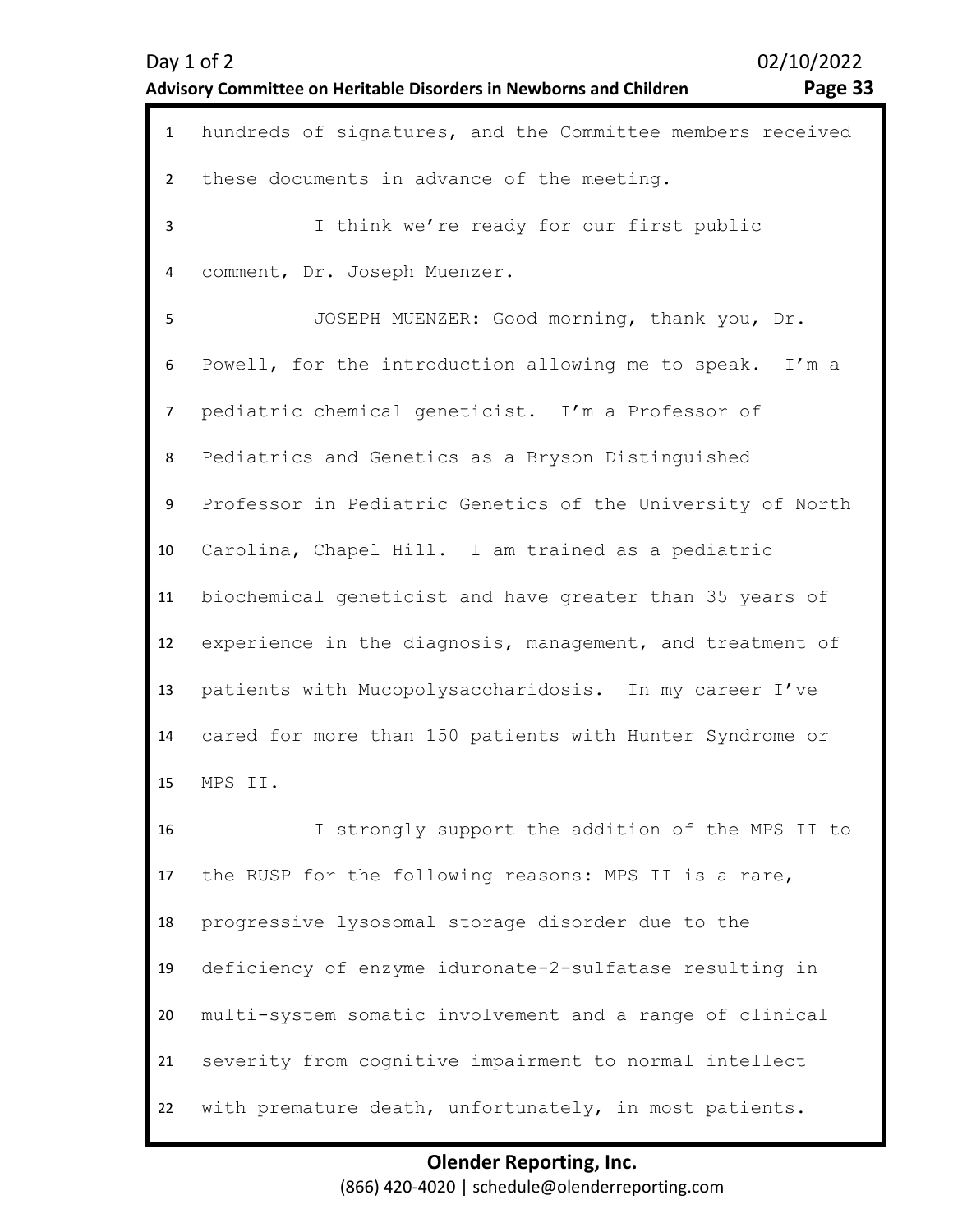| Page 34 |  |
|---------|--|
|---------|--|

| $\mathbf{1}$   | Onset of clinical symptoms typically occur                 |
|----------------|------------------------------------------------------------|
| $\overline{2}$ | between one to two years of age. A diagnosis is delayed    |
| 3              | until two to four years of age or later in severe          |
| 4              | patients, and sometimes even later in attenuated patients. |
| 5              | Typically, MPS II patients are not diagnosed until after   |
| 6              | significant clinical disease is present secondary to the   |
| $\overline{7}$ | rarity to this order and the variable progression of       |
| 8              | clinical disease.                                          |
| 9              | The biochemical diagnosis is readily available             |
| 10             | with measurement of urine glycosaminoglycans levels and    |
| 11             | iduronate-2-sulfatase activity with confirmation by DNA    |
| 12             | analysis. It is currently available in the form of weekly  |
| 13             | IV enzyme replacement therapy with iduronate sulfatase     |
| 14             | that is beneficial in preventing disease progression but   |
| 15             | does not reverse clinical disease. My clinical experience  |
| 16             | supports the concept that much of the clinical disease is  |
| 17             | more irreversible than we initially appreciated.<br>The    |
| 18             | valvular heart disease is a good example. The progressive  |
| 19             | storage of glycosaminoglycans in heart valves result in    |
| 20             | fibrosis which will not respond to ERT and more likely to  |
| 21             | progress.                                                  |
|                |                                                            |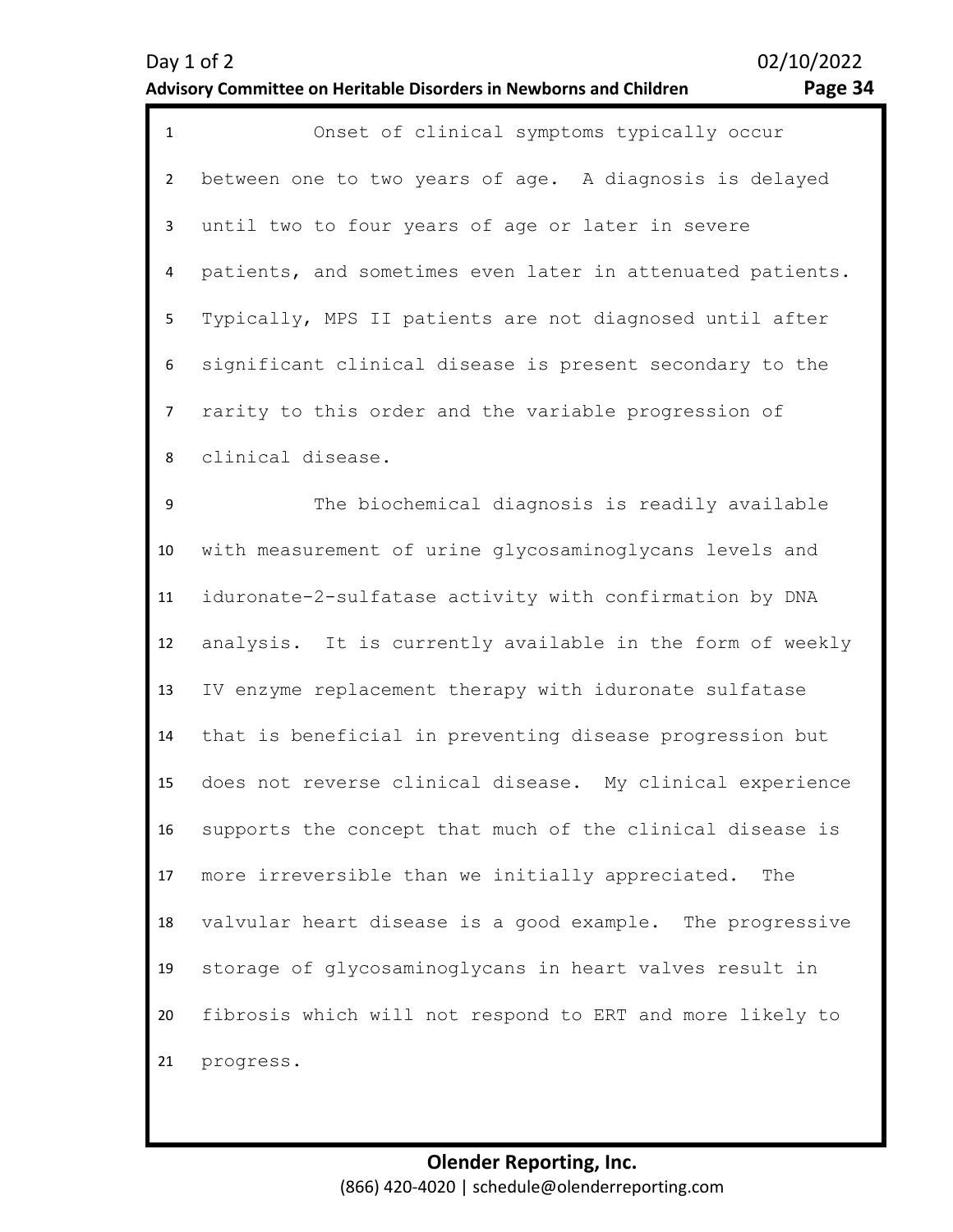| $\mathbf{1}$   | It is important to acknowledge that current                 |
|----------------|-------------------------------------------------------------|
| $2^{\circ}$    | iduronate sulfatase does not directly impact the brain      |
| $\mathbf{3}$   | disease since the enzyme does not cross the blood-brain     |
| 4              | barrier in any significant amount. However, somatic         |
| 5              | disease is present in all MPS II patients and IVRT can      |
| 6              | improve the outcome since both airway and cardiac disease   |
| 7 <sup>7</sup> | are major cause of death for individuals with MPS II.       |
| 8              | A major consideration for adding a disorder to              |
| 9              | the RUSP is a need to demonstrate that early intervention   |
| 10             | is beneficial and that waiting to start treatment until a   |
| 11             | clinical diagnosis is made is detrimental. It's important   |
| 12             | to note that except for sibling studies, the lack of        |
| 13             | newborn screening for MPS II makes it very difficult to     |
| 14             | demonstrate that early intervention is beneficial because   |
| 15             | of the rarity of the disorder and the significant           |
| 16             | irreversible disease in patients when diagnosed late.<br>Мy |
| 17             | clinical experience with multiple pairs or preos of MPS II  |
| 18             | siblings have been that the younger an MPS patient is       |
| 19             | started on ERT, the better the outcome. The MPS II          |
| 20             | clinical diagnosis typically only occurs when significant   |
| 21             | clinical features are present such as coarse facial         |
|                |                                                             |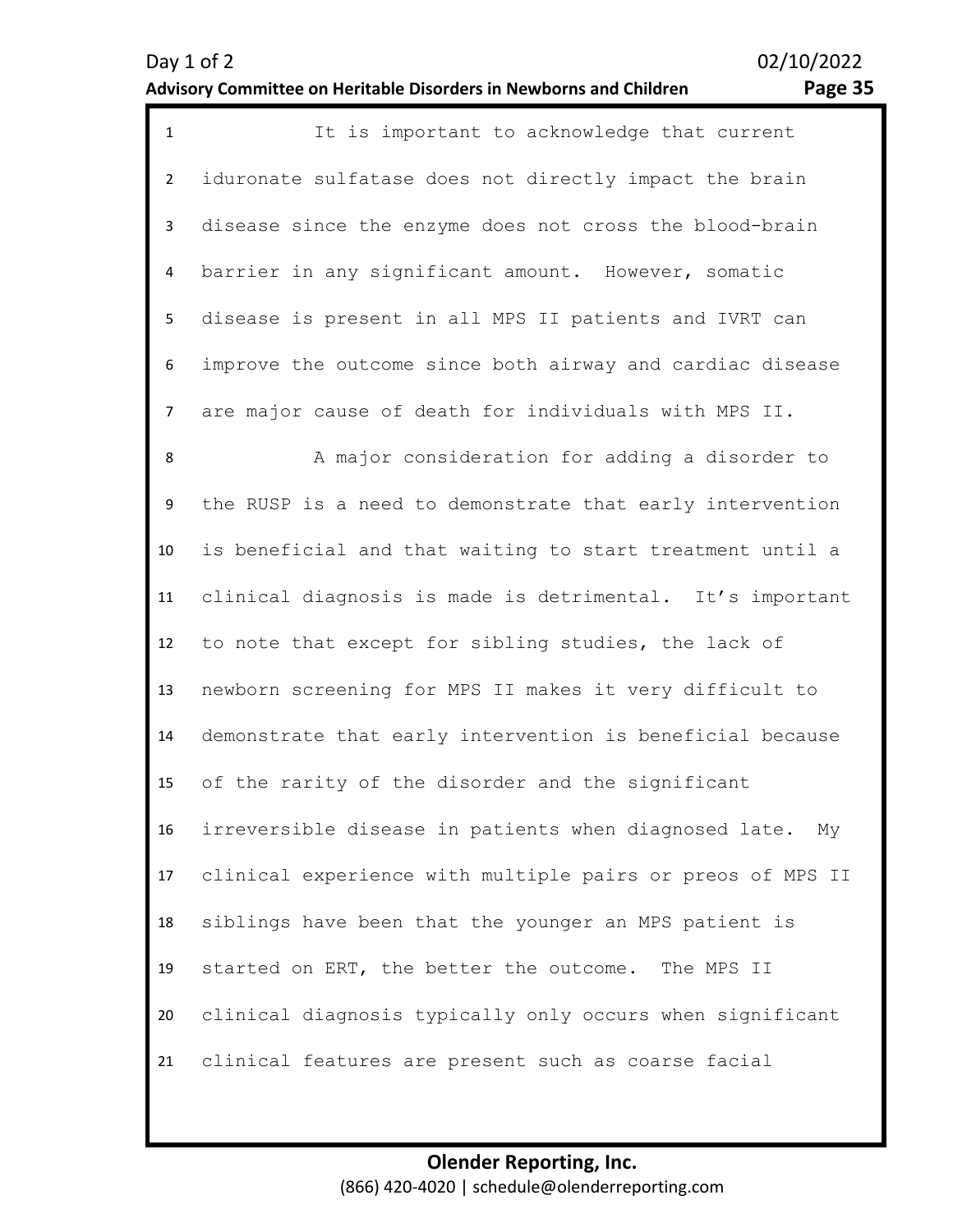|              | 1 features, restricted joint range of motion and noisy |  |  |  |
|--------------|--------------------------------------------------------|--|--|--|
|              |                                                        |  |  |  |
| 2 breathing. |                                                        |  |  |  |

3 4 5 6 7 8 9 10 11 12 When treatment is started before the onset of significant disease in a younger MPS II sibling, typically less than one year of age, the outcome is dramatically different with the younger earlier treated sibling appearing like a normal unaffected child, when at the same age that the older sibling was diagnosed with MPS II. Even in the severe and neuropathic phenotype, the younger treated sibling shows better early developmental progress, most likely secondary to improve somatic disease and overall better health.

13 14 15 16 17 18 19 20 21 22 My clinical experience on the early benefits of treatment for MPS II, also have been dramatically shown by presentations this week at the World Symposium, of lysosomal storage disorder meeting currently being held in San Diego. In earlier result, using brain directed therapies for MPS II, either interfecal gene therapy or IV administered enzyme modified to cross the blood-brain barrier. The youngest treated patients typically less than one to two years of age have consistently the best outcomes.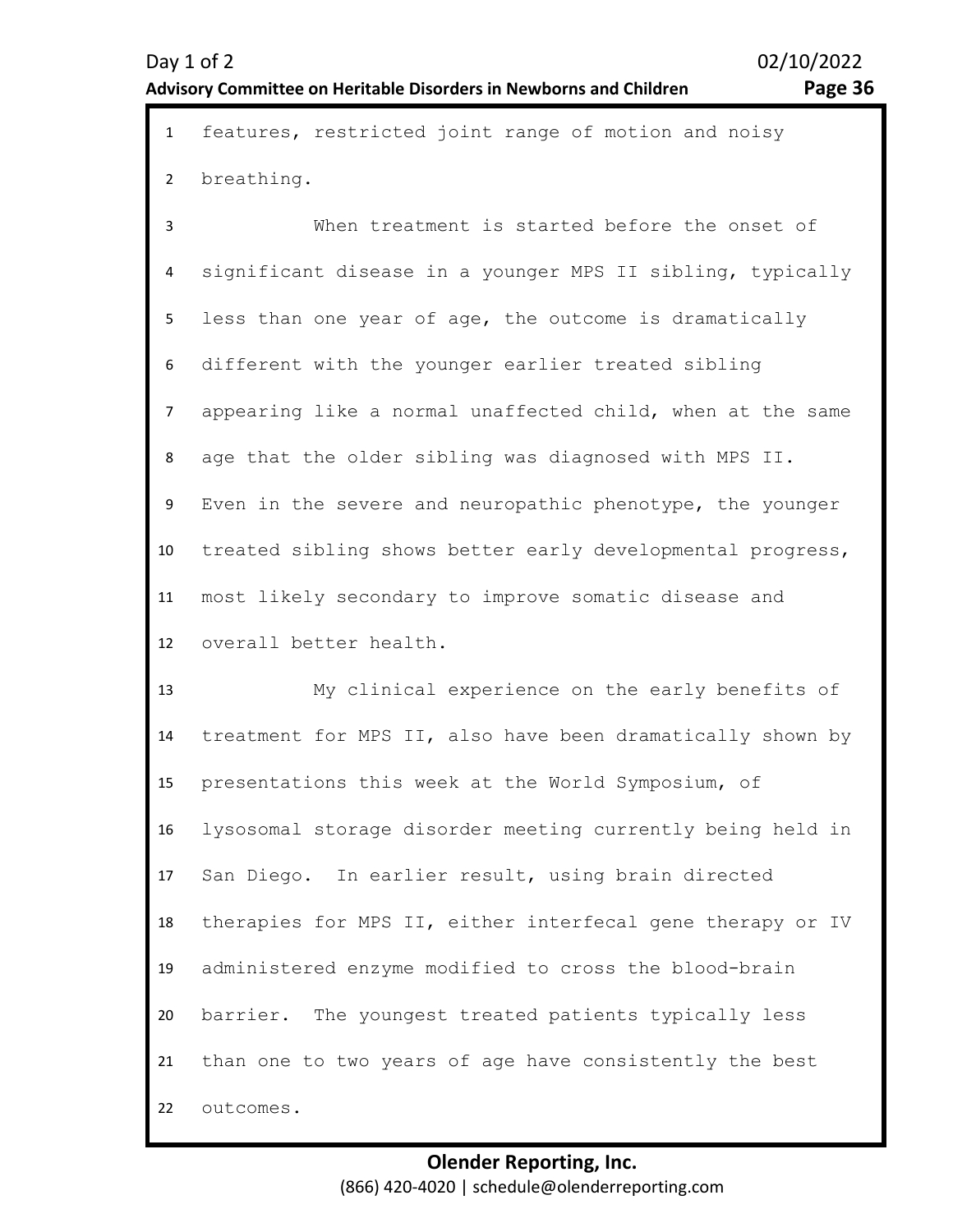| $\mathbf{1}$   | In summary, newborn screening is needed for MPS              |
|----------------|--------------------------------------------------------------|
| $\overline{2}$ | II to improve their quality of life and outcomes for the     |
| 3 <sup>1</sup> | following reasons: One, MPS II is a rare disorder and not    |
| 4              | typically diagnosed until significant somatic disease        |
| 5              | occurs between two and four years of age. Two, an            |
| 6              | improved treatment is available that can prevent somatic     |
| $\overline{7}$ | disease progression but cannot reverse clinical disease.     |
| 8              | And three, sibling studies strongly support that early       |
| 9              | intervention prior to onset of significant clinical          |
| 10             | disease dramatically improves outcome.                       |
| 11             | Based on the evidence presented to the Committee             |
| 12             | and my clinical experiences, I strongly support the          |
| 13             | addition of MPS II to the RUSP. Thank you for your           |
| 14             | attention.                                                   |
| 15             | CYNTHIA POWELL: Thank you, Dr. Muenzer. We'll                |
| 16             | next her from Avram Joseph.                                  |
| 17             | AVRAM JOSEPH: Hello. My name is Avram Joseph,                |
| 18             | Vice-President of the MPS Superhero Foundation. I'm the      |
| 19             | father of and an advocate for someone who has MPS II.<br>One |
| 20             | of nearly 165,000 born boys, one of nearly 400 in the        |
| 21             | U.S., one of seven diagnoses that were misdiagnosed.         |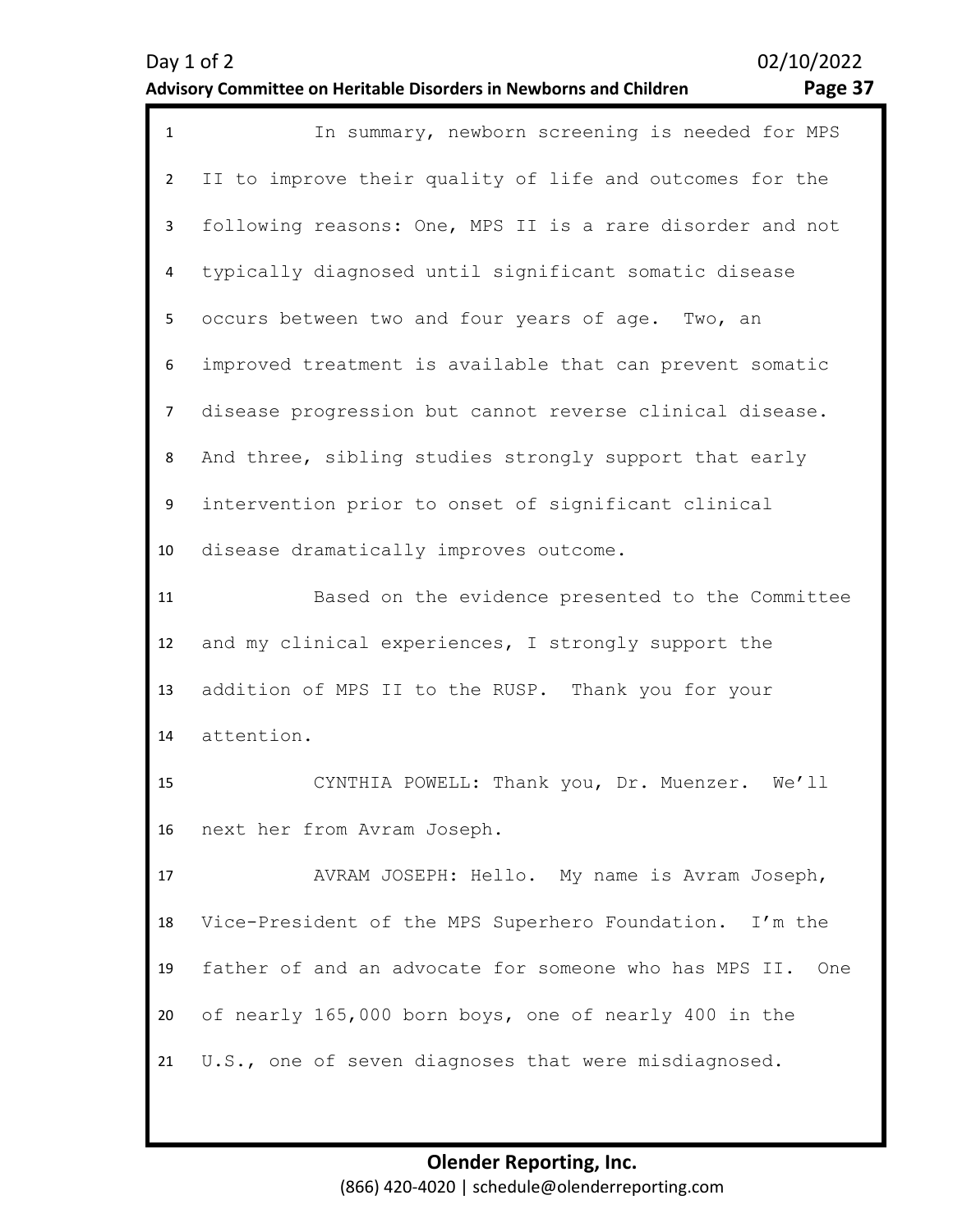|                | Page 38<br><b>Advisory Committee on Heritable Disorders in Newborns and Children</b> |
|----------------|--------------------------------------------------------------------------------------|
| $\mathbf{1}$   | In 2013 my son, Kalal was born. At birth, Kalal                                      |
| $\overline{2}$ | was screened for genetic endocrine hemoglobinopathy,                                 |
| 3              | immunology and other metabolic conditions. I was told                                |
| 4              | that the criteria for this mandatory newborn screening is                            |
| 5              | that one, it must be a valid screening process. Two, must                            |
| 6              | be deemed a serious condition. Three, must have an FDA                               |
| $\overline{7}$ | approved drug that can be beneficial with early                                      |
| 8              | intervention.                                                                        |
| 9              | Nearly 165 weeks later, in 2016, after constant                                      |
| 10             | battles with doctors trying to understand my son's                                   |
| 11             | underlying issues, Kalal was diagnosed with a severe form                            |
| 12             | of a genetic metabolic condition called MPS II. This                                 |
| 13             | disease is known to steal a child's ability to walk, talk                            |
| 14             | and eat independently by the age of ten. Worst of all,                               |
| 15             | this condition is known to steal the lives of these                                  |
| 16             | precious children by the early teenage years. My son was                             |
| 17             | born with MPS II. A condition that with early                                        |
| 18             | intervention of enzyme replacement therapy can help give                             |
| 19             | him better quality of life. A drug that is FDA approved                              |
| 20             | and administered on a weekly basis, weekly. Kalal missed                             |
| 21             | nearly 165 infusions of medicine that could have                                     |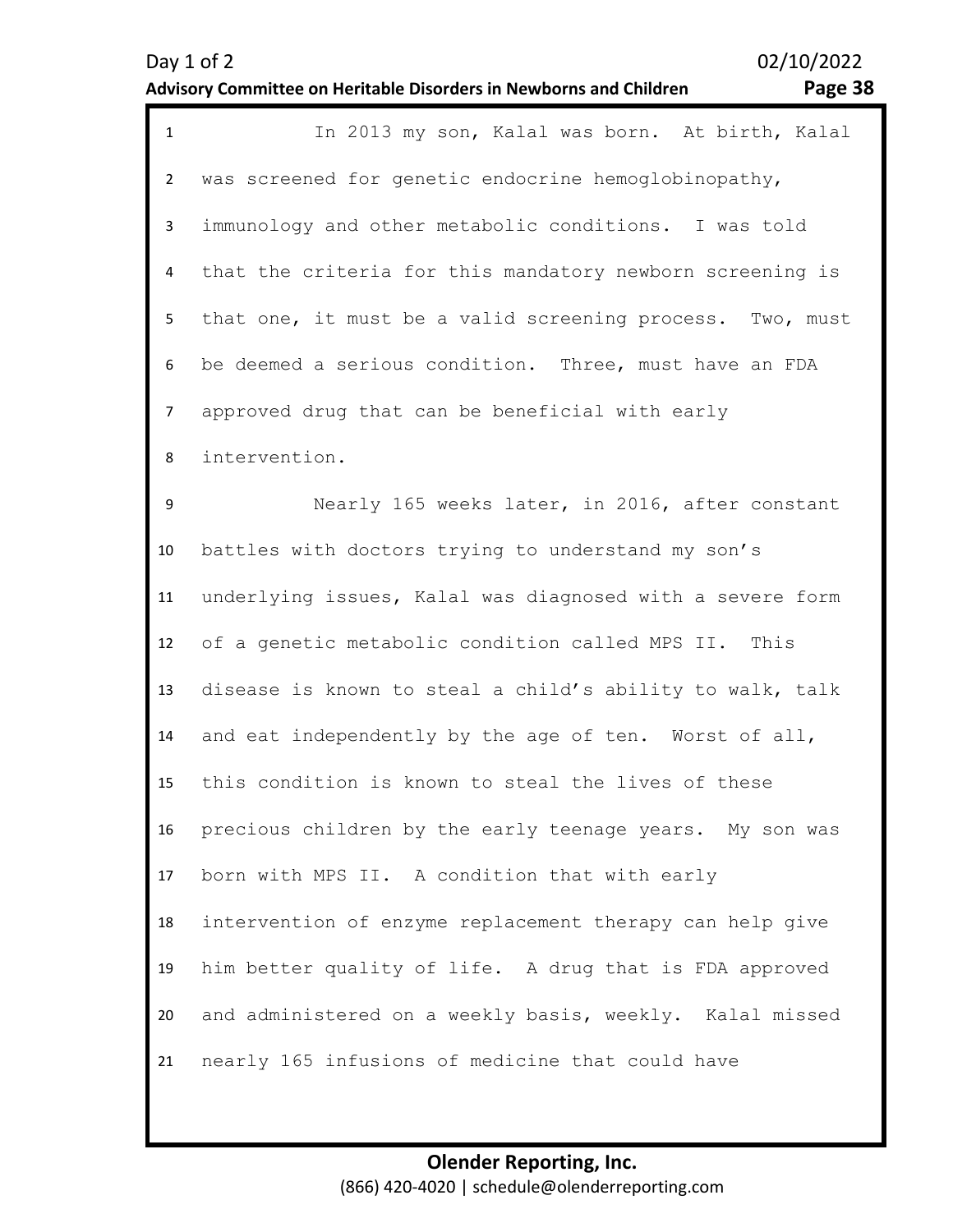#### **Advisory Committee on Heritable Disorders in Newborns and Children Page 39**

| $\mathbf{1}$   | potentially slowed down the dreadful takeover my son has  |
|----------------|-----------------------------------------------------------|
| $\overline{2}$ | to experience from MSP II.                                |
| 3              | Your decision today will define someone else's            |
| 4              | tomorrow. Although mandatory newborn screening for MPS II |
| 5              | is too late for Kalel, it's not too late for the          |
| 6              | generations to come. Thank you for your time.             |
| $\overline{7}$ | CYNTHIA POWELL: Thank you, Mr. Joseph. We'll              |
| 8              | next hear from Kim Stevens.                               |
| 9              | EMMA KELLY: There is a slightly problem with her          |
| 10             | channel now, so she should be able to talk now.           |
| 11             | CYNTHIA POWELL: Hi, Ms. Stevens. You can go               |
| 12             | ahead.                                                    |
| 13             | KIM STEVENS: Yes, sorry about that.                       |
| 14             | CYNTHIA POWELL: It's okay.                                |
| 15             | KIM STEVENS: Good morning. My name is Kim                 |
| 16             | Stevens and my son, Cole, was diagnosed with MPS II when  |
| 17             | he was just two-and-a-half. At the time of the diagnosis, |
| 18             | he had already had seven surgeries and met with five      |
| 19             | different specialists. None of them had picked up on his  |
| 20             | disease.                                                  |
| 21             | What I thought was a routine visit to the ear             |
|                |                                                           |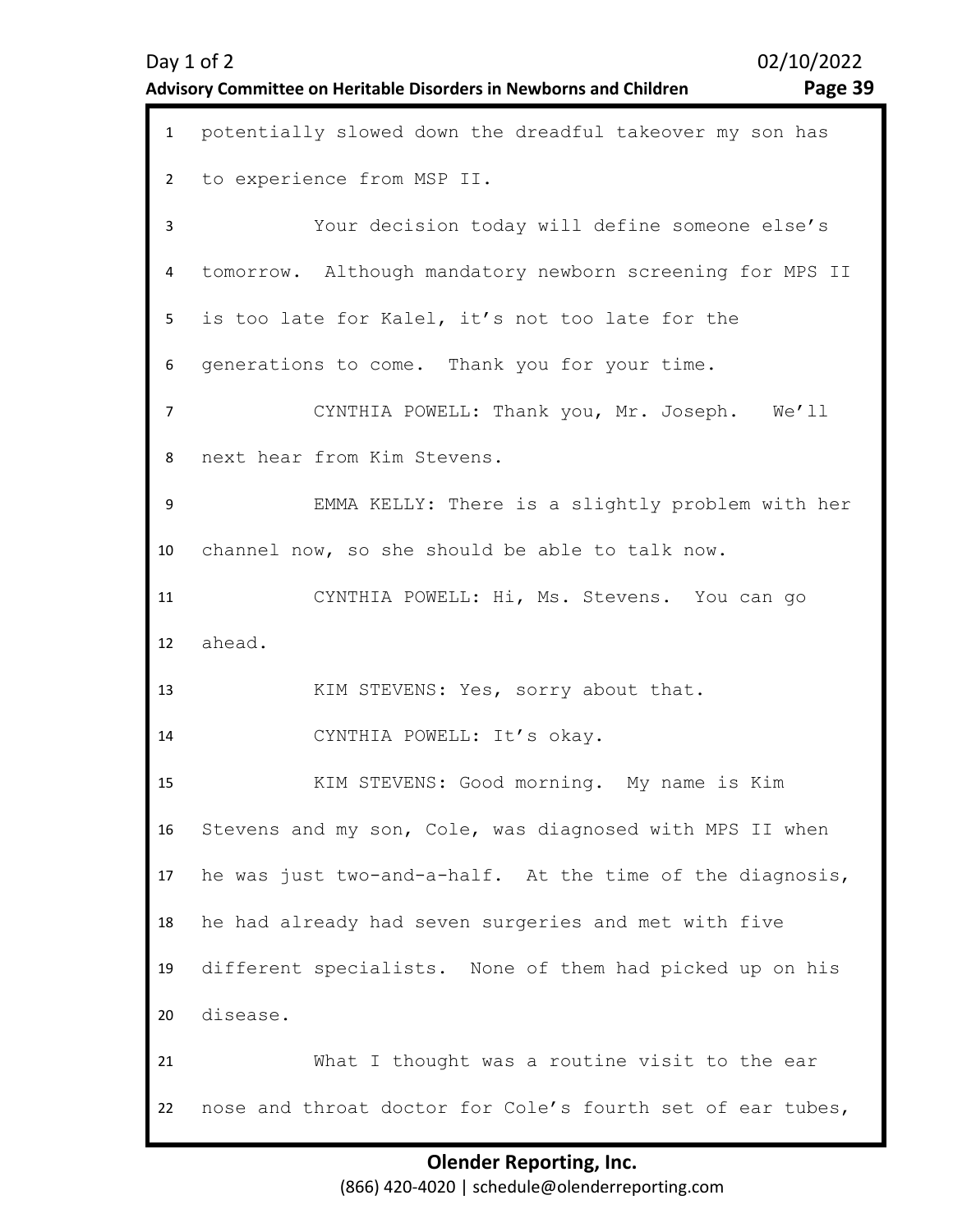| $\mathbf{1}$   | the doctor took out a very large medical book and pointed  |
|----------------|------------------------------------------------------------|
| $\overline{2}$ | to a boy in the book and he uttered those terrible words   |
| 3              | that no parent wants to hear, I think your son has a rare  |
| 4              | genetic disease. I was so angry with the doctor that day   |
| 5              | and even the world. As I look back with nine years of      |
| 6              | prospective, I realize that was the most important day in  |
| $\overline{7}$ | Kohl's life. We knew what we were facing, and some quick   |
| 8              | research showed that there was an enzyme replacement       |
| 9              | therapy to halt the progression of the disease.            |
| 10             | Cole had a very late diagnosis, and a lot of               |
| 11             | damage had already been done to his body before he could   |
| 12             | start treatment. But today he is still running around,     |
| 13             | playing, and eating normally, and I'm grateful for the     |
| 14             | time the treatment has given Cole with us, our family, and |
| 15             | the community. I do wonder what Cole's life would be like  |
| 16             | if he had been caught at newborn screening. Would he       |
| 17             | interact and play with his brother? Would must of the      |
| 18             | progression of the disease be stopped? Would he still      |
| 19             | have his words and be able to talk to me? The last word    |
| 20             | he said to me was "Mom." I wish I could hear him say that  |
| 21             | now.                                                       |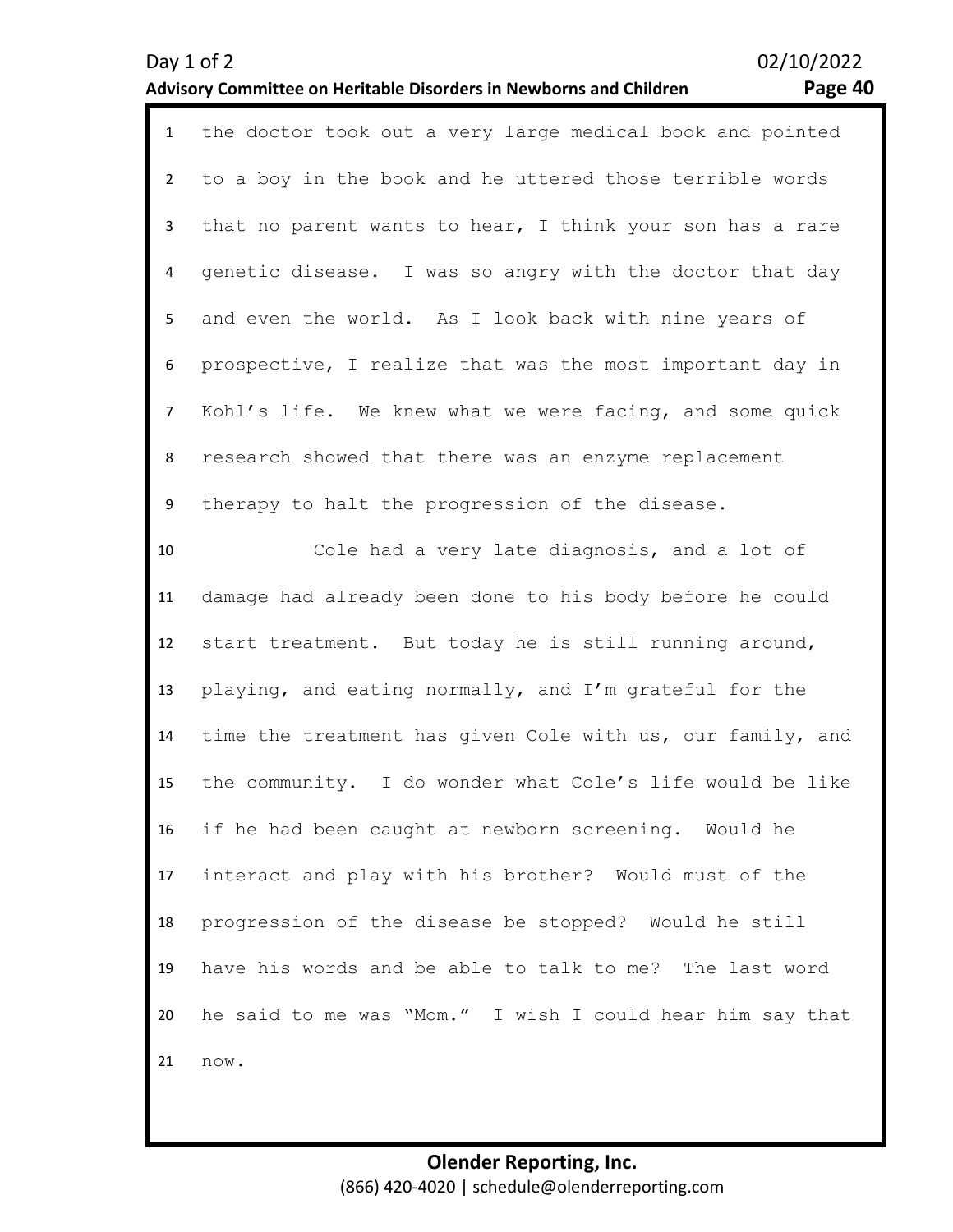| ם ט<br>۰.<br>. . | π |
|------------------|---|
|------------------|---|

| $\mathbf{1}$   | I'll never know the answers to these questions,            |
|----------------|------------------------------------------------------------|
| $\overline{2}$ | but I do know that it was pure serendipity that we saw an  |
| 3              | ENT that had seen this disease before. Thankfully, he      |
| 4              | recognized the disease in Cole and Cole got treatment at   |
| 5              | two-and-a-half. I know others aren't so lucky. They go     |
| 6              | on a longer diagnosis journey. And my hope for the future  |
| $\overline{7}$ | is that boys can be diagnosed at birth and then they can   |
| 8              | immediately seek treatment before the damage starts. We    |
| 9              | know this damage for the most part is irreversible but     |
| 10             | imagine treating boys so early that we never see a symptom |
| 11             | of the disease. That's when we will truly see a cure.      |
| 12             | You have the power to help us today. Thank you             |
| 13             | for your consideration.                                    |
| 14             | CYNTHIA POWELL: Thank you, Ms. Stevens. We'll              |
| 15             | next hear from Dr. Barbara Burton.                         |
| 16             | BARBARA BURTON: Good morning. Thank you,                   |
| 17             | Chairman Powell, and Committee members for giving me the   |
| 18             | opportunity to address the Committee this morning. I'm a   |
| 19             | Professor of Pediatrics at Northwestern University and     |
| 20             |                                                            |
|                | have been a practicing clinical and biochemical geneticist |
| 21             | for over 40 years. I would like to express my strong       |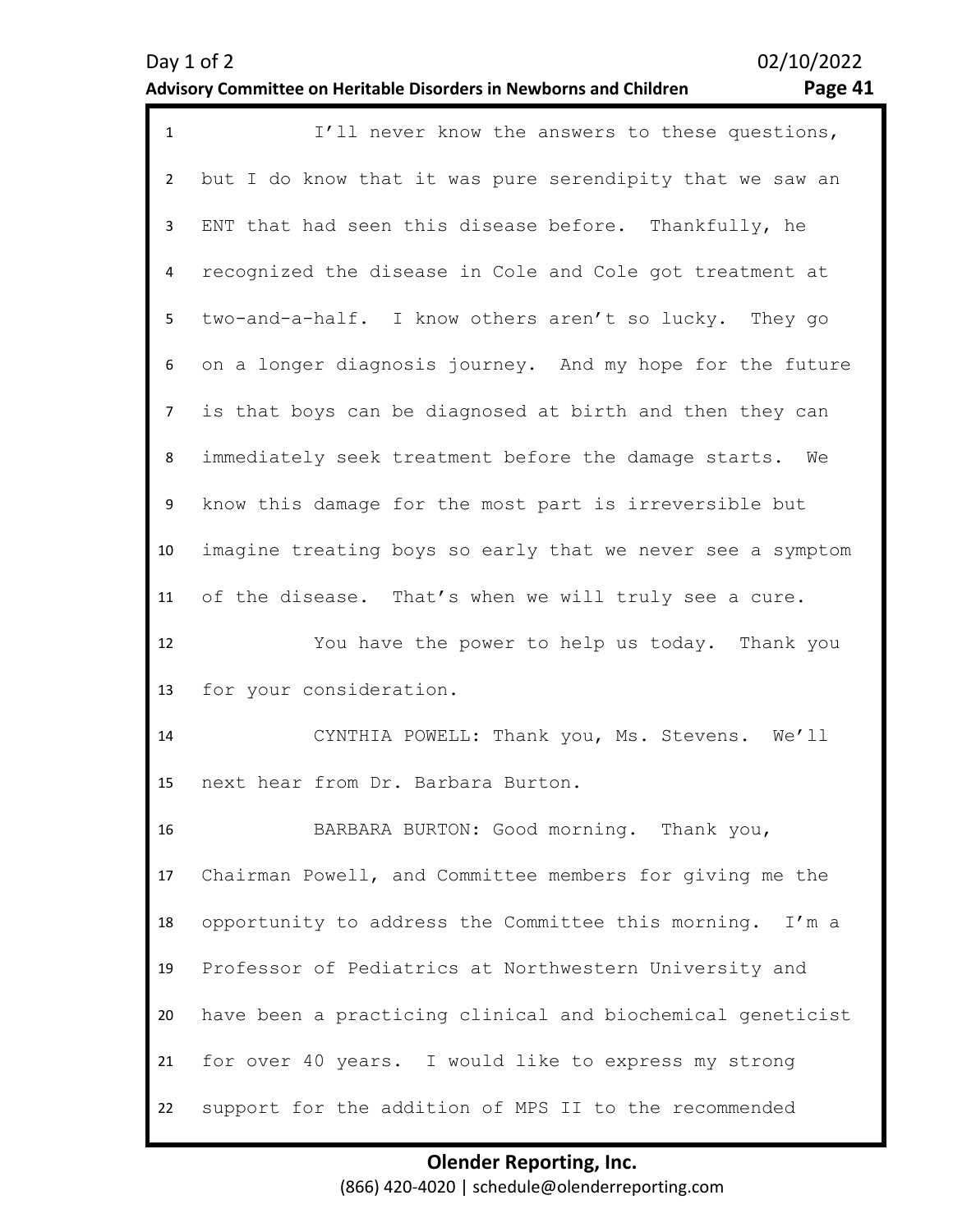|                | Day 1 of 2<br><b>Advisory Committee on Heritable Disorders in Newborns and Children</b> | 02/10/2022<br>Page 42 |
|----------------|-----------------------------------------------------------------------------------------|-----------------------|
| $\mathbf{1}$   | screening panel. This morning I'd like to focus my                                      |                       |
| $\overline{2}$ | comments on the benefits I've observed through pre-                                     |                       |
| $\mathbf{3}$   | symptomatic treatments of patients with MPS II with enzyme                              |                       |
| 4              | replacement therapy.                                                                    |                       |
| 5              | Since 2006, when ERT became available, I have                                           |                       |
| 6              | treated seven sibling pairs in which the older brother was                              |                       |
| $\overline{7}$ | diagnosed clinically with MPS II, leading to the diagnosis                              |                       |
| 8              | in the younger sibling, either at the same time or after a                              |                       |
| 9              | subsequent birth. In every one of these sibling pairs, it                               |                       |
| 10             | was clear after several years of treatment that the burden                              |                       |
| 11             | of disease was significantly less in the younger sibling                                |                       |
| 12             | treated at an earlier age.                                                              |                       |
| 13             | In three of these sibling pairs, treatment in                                           |                       |
| 14             | the younger sibling was started within the first three                                  |                       |
| 15             | months of life. And now at the ages of three, four and                                  |                       |
| 16             | ten years, essentially all somatic disease has been                                     |                       |
| 17             | prevented. None of these younger siblings have required                                 |                       |
| 18             | any of the surgical procedures such as ear tubes,                                       |                       |
| 19             | tonsillectomy, adenoidectomy, or spinal cord decompression                              |                       |
| 20             | that have been required in their older brothers. And none                               |                       |
| 21             | have any evidence of cardiac disease or joint restriction.                              |                       |
| 22             | None have coarse facial features. They are essentially                                  |                       |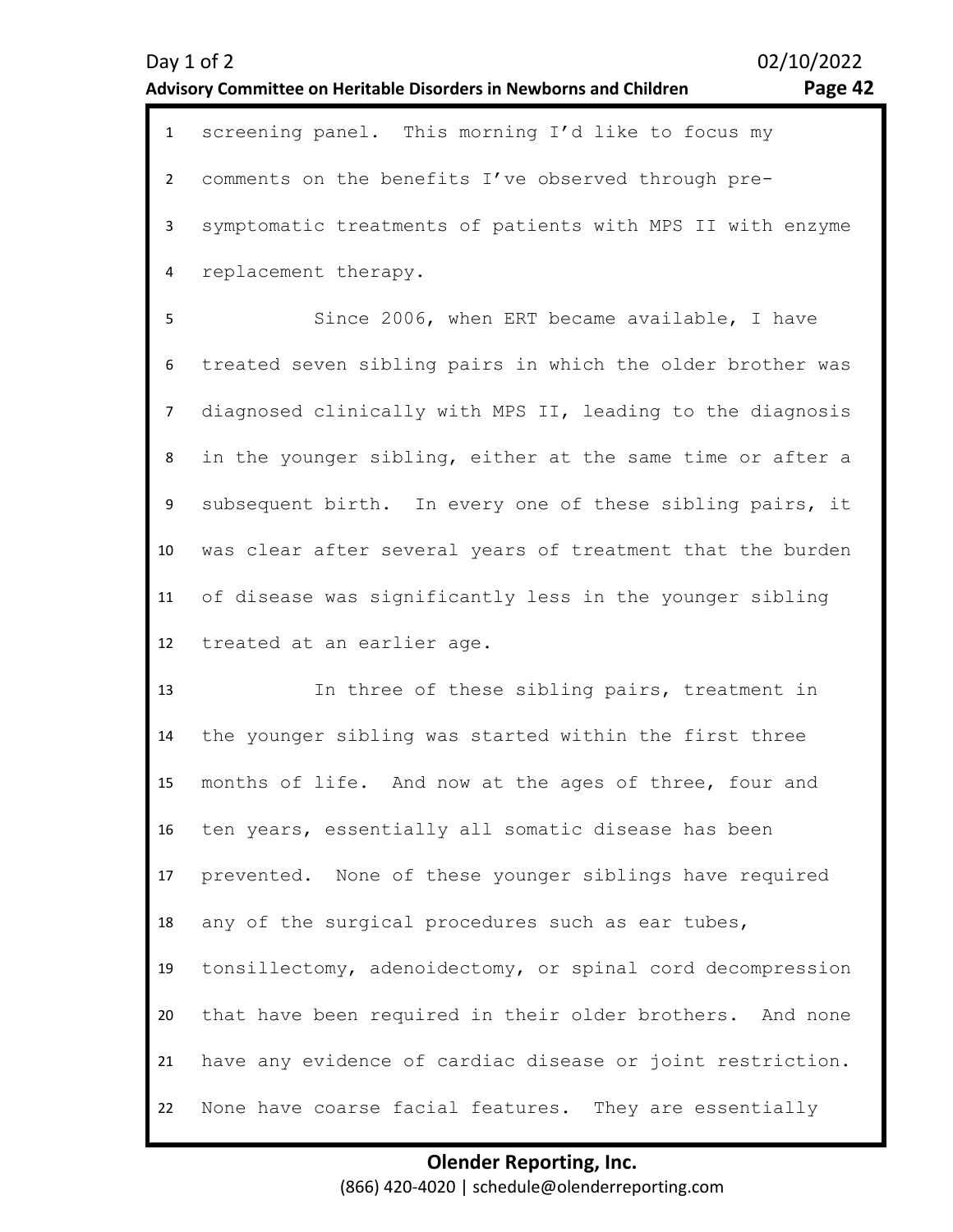| Day $1$ of $2$                                                     | 02/10/2022 |
|--------------------------------------------------------------------|------------|
| Advisory Committee on Heritable Disorders in Newborns and Children | Page 43    |

| 1 physically indistinguishable from normal, healthy         |
|-------------------------------------------------------------|
| 2 children, although all three of these sibling pairs have  |
| 3 the severe organopathic phenotype, all of the younger     |
| 4 siblings have shown better developmental progress at each |
| 5 age as compared to their older brothers. Likely the       |
| 6 result of improved general health and the reduced burden  |
| 7 of disease.                                               |
|                                                             |

8 9 10 11 12 13 14 15 16 17 18 19 20 21 22 As another example of the benefits of presymptomatic treatment, I also had the opportunity to care for two adult men with attenuated MPS II who were cousins and both in their late twenties when ERT became available. While they both received ERT, most of their disease manifestations were irreversible. One already had a tracheotomy and a cardiac pacemaker and died at the age of 40 with respiratory failure. His cousin succumbed to the disease at the age of 36 years from post-operative complications following aortic valve replacement surgery, which was necessitated due to critical aortic stenosis. A younger cousin of these two men was diagnosed shortly after birth in 2006 because of the family history and started on ERT a few months later when it became commercially available. I've cared for him throughout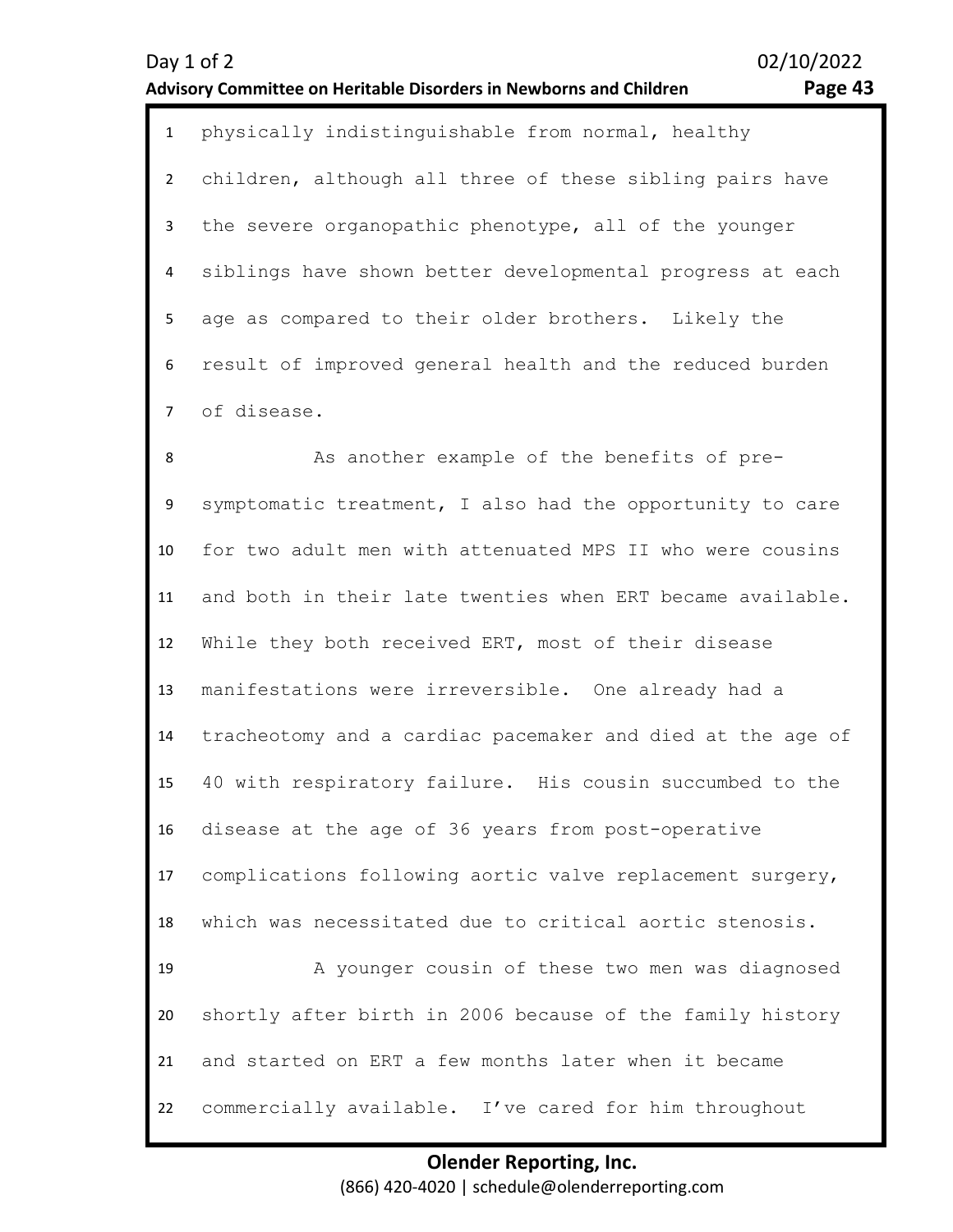| $\mathbf{q}$ | ЛA |
|--------------|----|
|              |    |

| $\mathbf{1}$   | this time. He's now 15 years of age and is a healthy,      |
|----------------|------------------------------------------------------------|
| $\overline{2}$ | normal appearing young man of normal stature, normal       |
| 3              | height, normal physical exam. He has no evidence of        |
| 4              | cardiac disease, has normal pulmonary function studies,    |
| 5              | normal endurance and to most observers would appear to be  |
| 6              | a perfectly healthy, normal teenager. He's a great         |
| $\overline{7}$ | student and he's a high school football player. I have no  |
| 8              | doubt that his future will be entirely different than that |
| 9              | of his other affected family members. I want that outcome  |
| 10             | for all children with MPS II, and I strongly believe that  |
| 11             | they all deserve the benefit of early treatment. Thank     |
| 12             | you.                                                       |
| 13             | CYNTHIA POWELL: Thank you, Dr. Burton. We'll               |
| 14             | next hear from Amy Cherstrom.                              |
| 15             | AMY CHERSTROM: Hi. Hi everyone. My name is Amy             |
| 16             | Cherstrom. I'm a mother of two children with MPS II. A     |
| 17             | little over 11 years ago my husband and I met Dr. Barbara  |
| 18             | Burton in an exam room in the Children's Memorial Hospital |
| 19             | of Chicago. At that time, we were enjoying life as         |

21 parents of two boys with another due in a few months. We were meeting with Dr. Burton after our son, Alex, had

20

22 unexplained respiratory distress at birth, radiological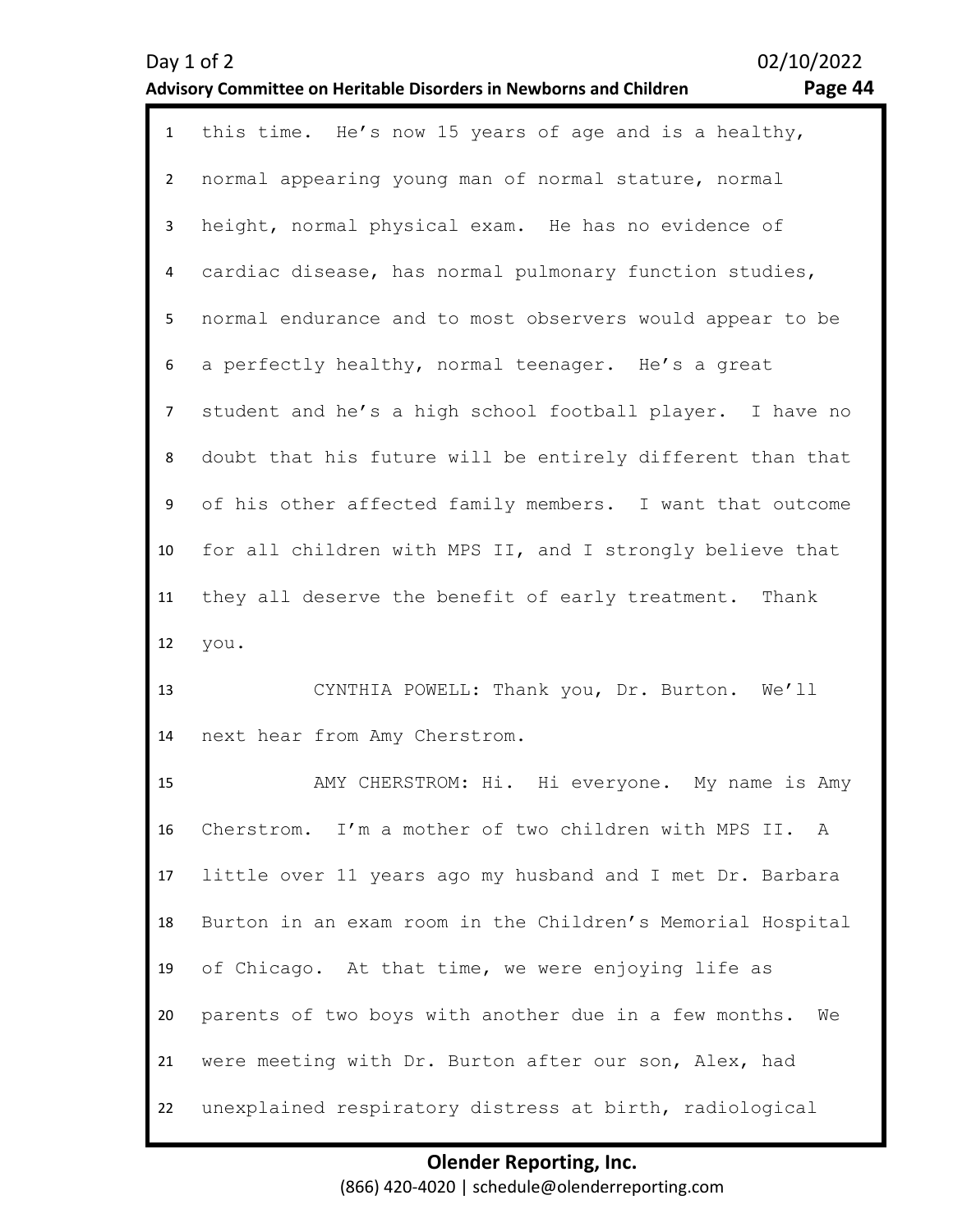| $\mathbf{1}$   | findings, chronic diarrhea, an enlarged head and was due   |
|----------------|------------------------------------------------------------|
| $\overline{2}$ | to have an MRI to explain some of the abnormalities.       |
| 3              | Alex also had a UPJ obstruction that distracted            |
| 4              | all of us from the underlying disease needing to be        |
| 5              | discovered. I resisted as Alex had been through so much    |
| 6              | and were already so tired of what seemed like problem,     |
| $\overline{7}$ | after problem, after problem. Our oldest son had been      |
| 8              | healthy and cruising through his young life without a      |
| 9              | hitch. Our pediatrician sent us to his colleague, who took |
| 10             | measurements of our heads, reviewed all the symptoms, and  |
| 11             | referred us to Dr. Burton. We knew it wasn't good when he  |
| 12             | gave us his personal cell phone number and told us not to  |
| 13             | read anything online about what he thought Alex had,       |
| 14             | something called mucopolysaccharidoses.                    |
| 15             | My first question to Dr. Burton was, is there              |
| 16             | any hope? Everything I read is tragic and devastating.     |
| 17             | To that, Dr. Burton replied, you have to have hope. You    |
| 18             | are his mother and MPS II has a treatment. At two years    |
| 19             | old Alex was lucky that his diagnosis came relatively      |
| 20             | early, and he saved his brother's life, who was due two    |
| 21             | months later. Alex began enzyme replacement therapy as     |
| 22             | soon as his diagnosis was confirmed. At eight months       |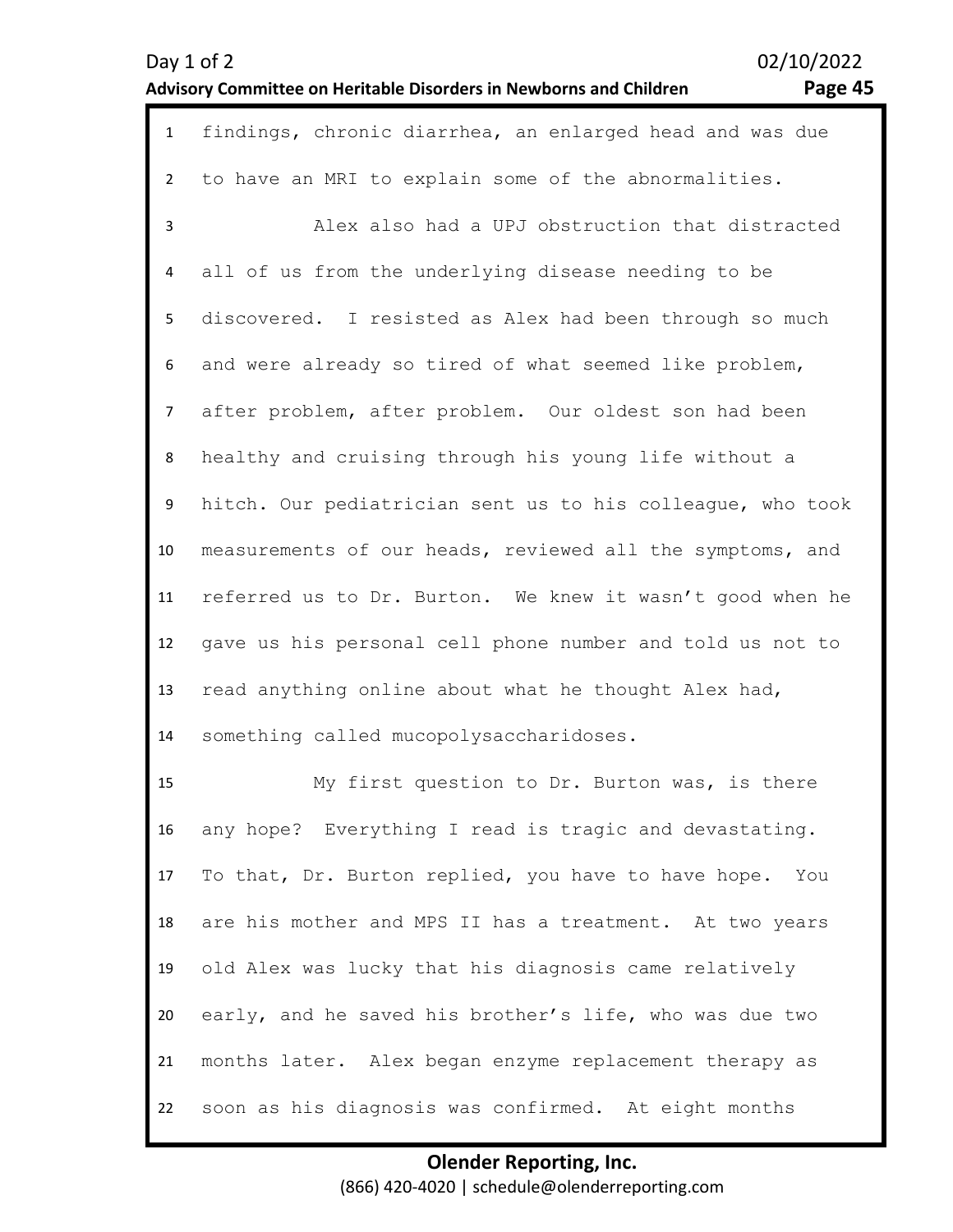|                | Day 1 of 2<br><b>Advisory Committee on Heritable Disorders in Newborns and Children</b> | 02/10/2022<br>Page 46 |
|----------------|-----------------------------------------------------------------------------------------|-----------------------|
| $\mathbf{1}$   | pregnant, I took an adorable little toddler with big blue                               |                       |
| $2^{\circ}$    | eyes and sandy blond hair to the hospital weekly with his                               |                       |
| 3              | favorite fire truck videos and movies to entertain him                                  |                       |
| 4              | during an eight-hour day at the hospital.                                               |                       |
| 5              | Along with his diagnosis came weekly treatments,                                        |                       |
| 6              | but also surgeries, therapies, educational supports to                                  |                       |
| $\overline{7}$ | help Alex address the damage that had been done by this                                 |                       |
| 8              | disease in just two short years of his life.                                            |                       |
| 9              | Nick arrived on a snowy day in December, and we were                                    |                       |
| 10             | so hopeful. He was a perfect little button with dark                                    |                       |
| 11             | brown eyes. He looked like our oldest, Jack, who doesn't                                |                       |
| 12             | have MPS. Is it possible we could be so lucky that he                                   |                       |
| 13             | escaped MPS II? There was a 50 percent chance, but                                      |                       |
| 14             | everyone was ready in case he, too, would have this                                     |                       |
| 15             | disease. He spent about an hour in recovery before going                                |                       |
| 16             | into respiratory distress at full term. This time we                                    |                       |
| 17             | knew. Nick was diagnosed almost immediately, and testing                                |                       |
| 18             | confirmed his MPS diagnosis right away. As soon as we                                   |                       |
| 19             | leave the NICU, we had that diagnosis.                                                  |                       |
| 20             | Nick began enzyme replacement therapy at three                                          |                       |
| 21             | months old and we were hopeful. He began to thrive and                                  |                       |
| 22             | grow and to be everything we never knew we needed to                                    |                       |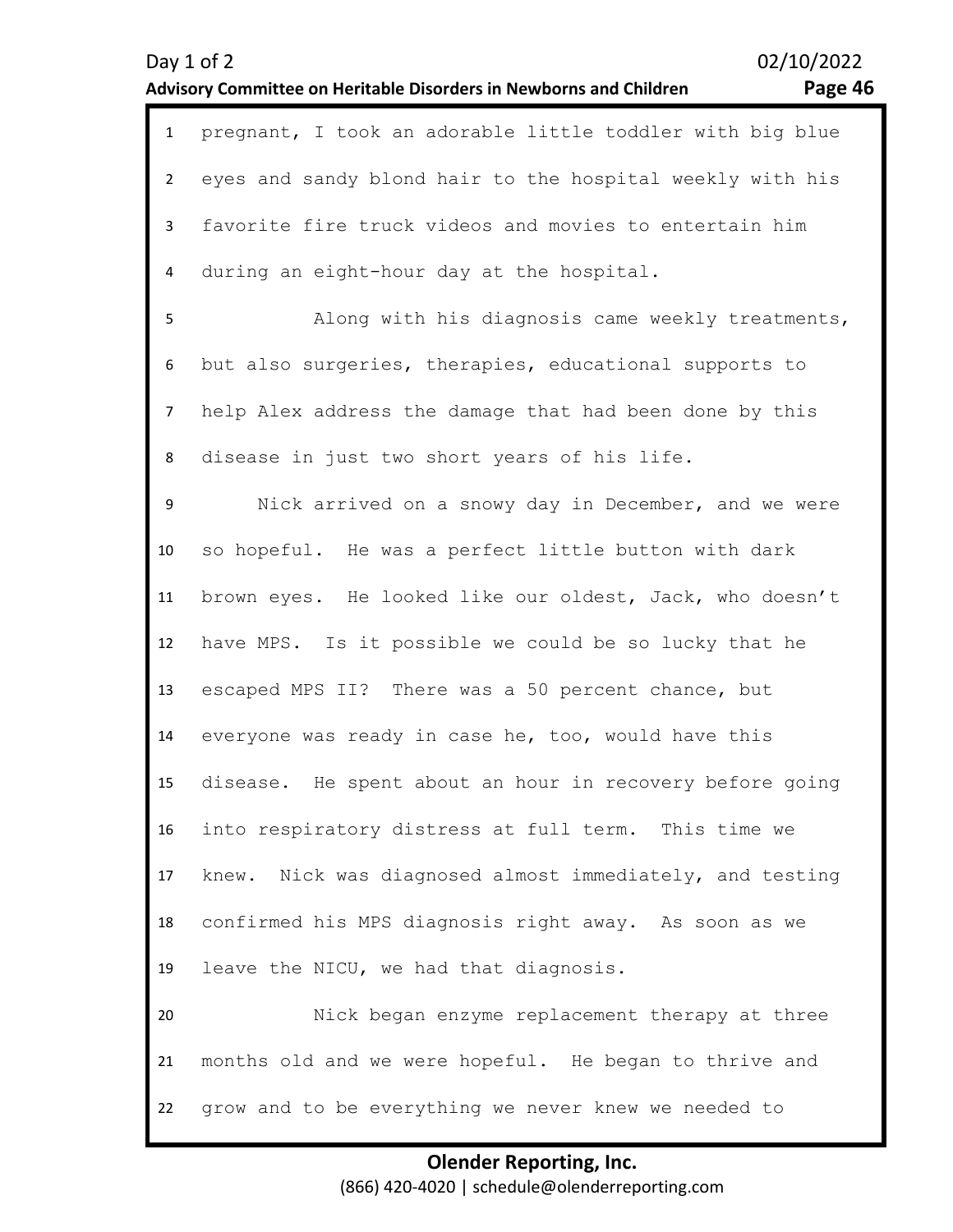|                | Day 1 of 2<br>Advisory Committee on Heritable Disorders in Newborns and Children | 02/10/2022<br>Page 47 |
|----------------|----------------------------------------------------------------------------------|-----------------------|
| $\mathbf{1}$   | encourage us that life would be okay with MPS II.<br>We                          |                       |
| $\overline{2}$ | could live with this disease and even beat it. This was                          |                       |
| $\mathbf{3}$   | an infusion of hope we so desperately needed.                                    |                       |
| 4              | Nicholas made friends, played baseball and golf,                                 |                       |
| 5              | attends our local elementary school, and loves his                               |                       |
| 6              | grandma. He calls her almost daily. While Alex                                   |                       |
| $\overline{7}$ | communicates with gestures and an SUD and attends a                              |                       |
| 8              | specialized school for children with autism, each child                          |                       |
| 9              | has one-to-one educational instruction.                                          |                       |
| 10             | As innovation continued, Nick qualified for a                                    |                       |
| 11             | clinical trial while Alex took eleven years to find a                            |                       |
| 12             | trial where he would qualify. These trials are life                              |                       |
| 13             | changing with each decision made by us as parents                                |                       |
| 14             | carefully curated to extend and improve these children's'                        |                       |
| 15             | lives. Please consider giving other children a chance                            |                       |
| 16             | through newborn screening to not only survive but thrive.                        |                       |
| 17             | Early access to treatments and therapies makes every                             |                       |
| 18             | difference in disrupting the disease, easing the burden on                       |                       |
| 19             | families, lessening the strain on systems providing                              |                       |
| 20             | services to those whose needs are greater due to illness                         |                       |
| 21             | such as MPS II.                                                                  |                       |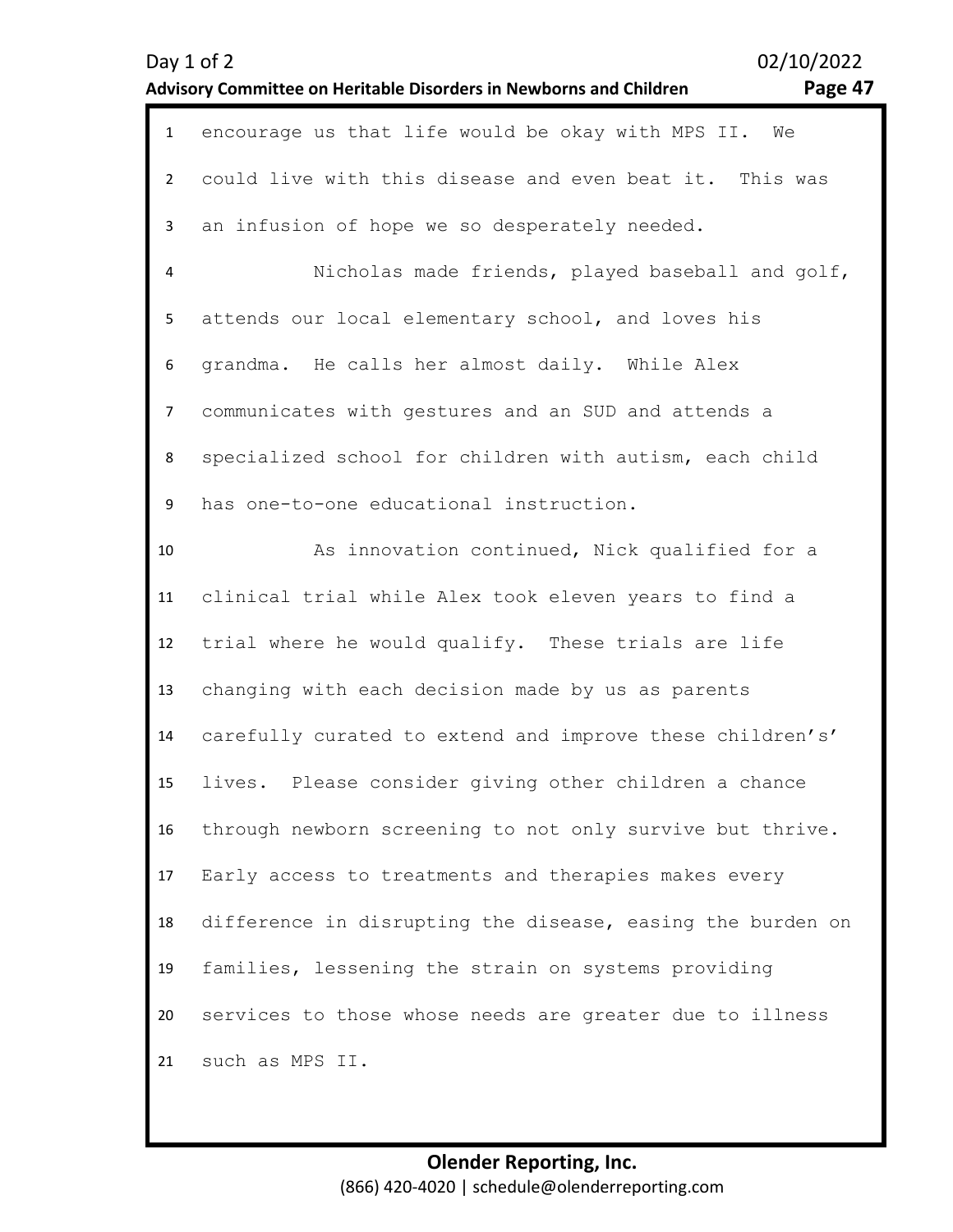| <sup>3</sup> age 48 |  |
|---------------------|--|
|---------------------|--|

| $\mathbf{1}$   | For my family and for those like us who will                 |
|----------------|--------------------------------------------------------------|
| $\overline{2}$ | face a diagnosis of MPS II, please give them the best        |
| 3              | possible odds of a successful fulfilling life. We're so      |
| 4              | grateful for the opportunity to tell you or family's         |
| 5              | story. Thank you for your consideration.                     |
| 6              | CYNTHIA POWELL: Thank you, Ms. Cherstrom.<br>We              |
| $\overline{7}$ | will next hear from Nicholas DiTommaso.                      |
| 8              | NICHOLAS DITOMMASO: Hi. My name is Nicholas                  |
| 9              | DiTommaso. I was diagnosed with MPS II at the age of ten.    |
| 10             | I'm lucky to have an attenuated version of Hunter Syndrome   |
| 11             | which has given me the opportunity to be here to speak for   |
| 12             | all those who don't have the same advantage.                 |
| 13             | Newborn screening would mean the world not only              |
| 14             | to those who are diagnosed later on in their childhood but   |
| 15             | to every patient in the United States. I went through a      |
| 16             | three-year diagnostic journey before I was diagnosed for     |
| 17             | something that could have been addressed at my birth.<br>Not |
| 18             | everyone who is impacted by MPS II is as fortunate as I      |
| 19             | have been and irreversible damage from the disease impacts   |
| 20             | all of us and our families. Even with the attenuated case    |
| 21             | of Hunter Syndrome the treatment has changed my life in      |
| 22             |                                                              |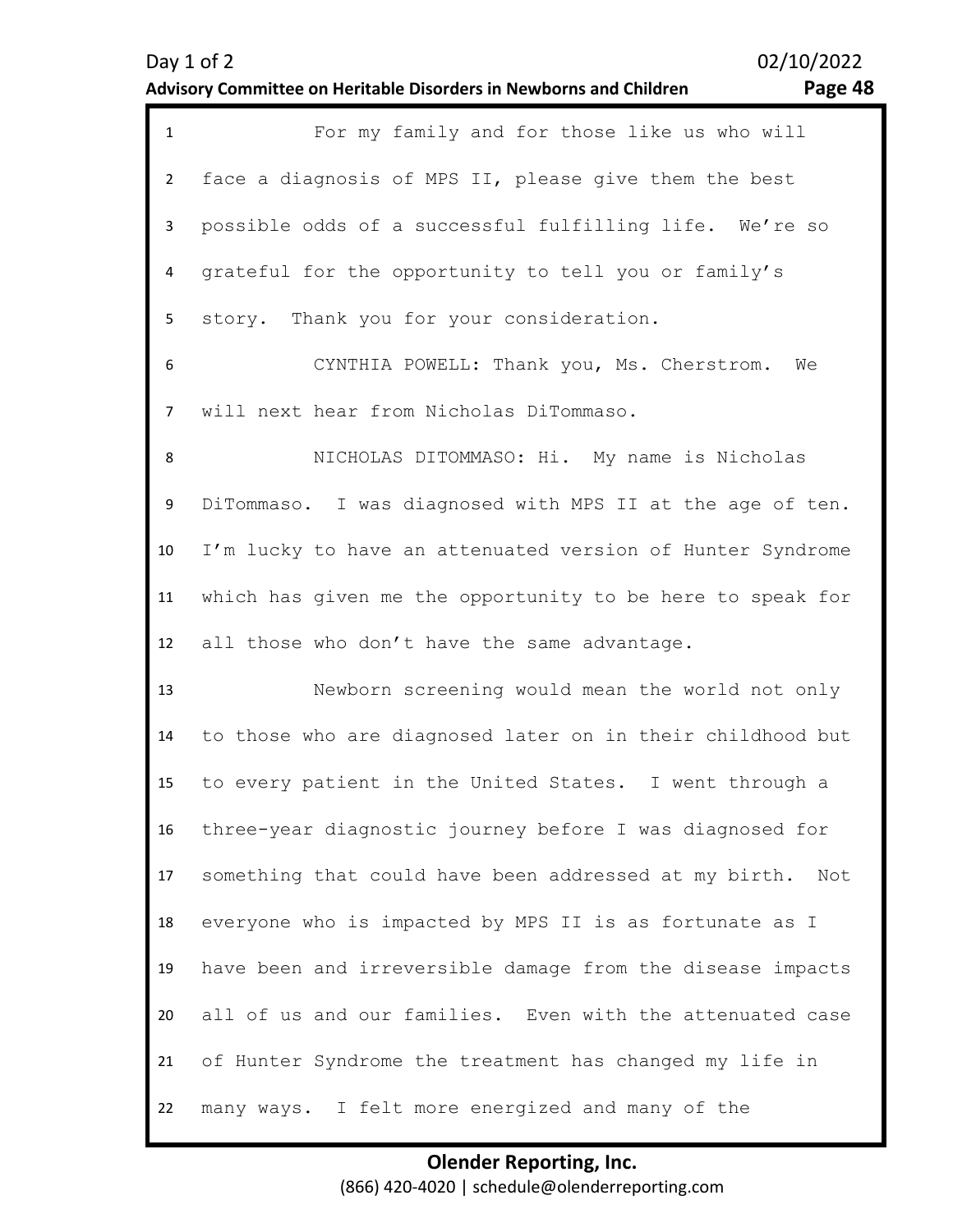| Page 49 |  |
|---------|--|
|---------|--|

| $\mathbf{1}$   | degrading affects that I'd seen rapid onset in my early    |
|----------------|------------------------------------------------------------|
| $\overline{2}$ | childhood began to slow or stabilize entirely. Treatment   |
| 3              | means something different to every patient and their       |
| 4              | parents and their families, but the impacts of the         |
| 5              | treatment can't be understated. There are irreversible     |
| 6              | negative impacts to this disease that take hold for many   |
| $\overline{7}$ | young people before they display enough symptoms for       |
| 8              | diagnosis. Newborn screening would help by preventing      |
| 9              | these degenerative impacts and improve the quality of life |
| 10             | for all future patients.                                   |
| 11             | There are many other adults like me who have the           |
| 12             | opportunity to go out in the world and contribute because  |
| 13             | of enzyme replacement therapy. It's an invaluable          |
| 14             | resource that has changed the course of our lives. I was   |
| 15             | able to attend college and enter the workforce without     |
| 16             | many severe medical complications. This path to success    |
| 17             | would not have been possible without the treatment that I  |

18 19 20 21 started receiving twelve years ago. Because of my treatments I was able to take on an enriching curriculum and find myself with a career in healthcare, which has been an interest my whole life.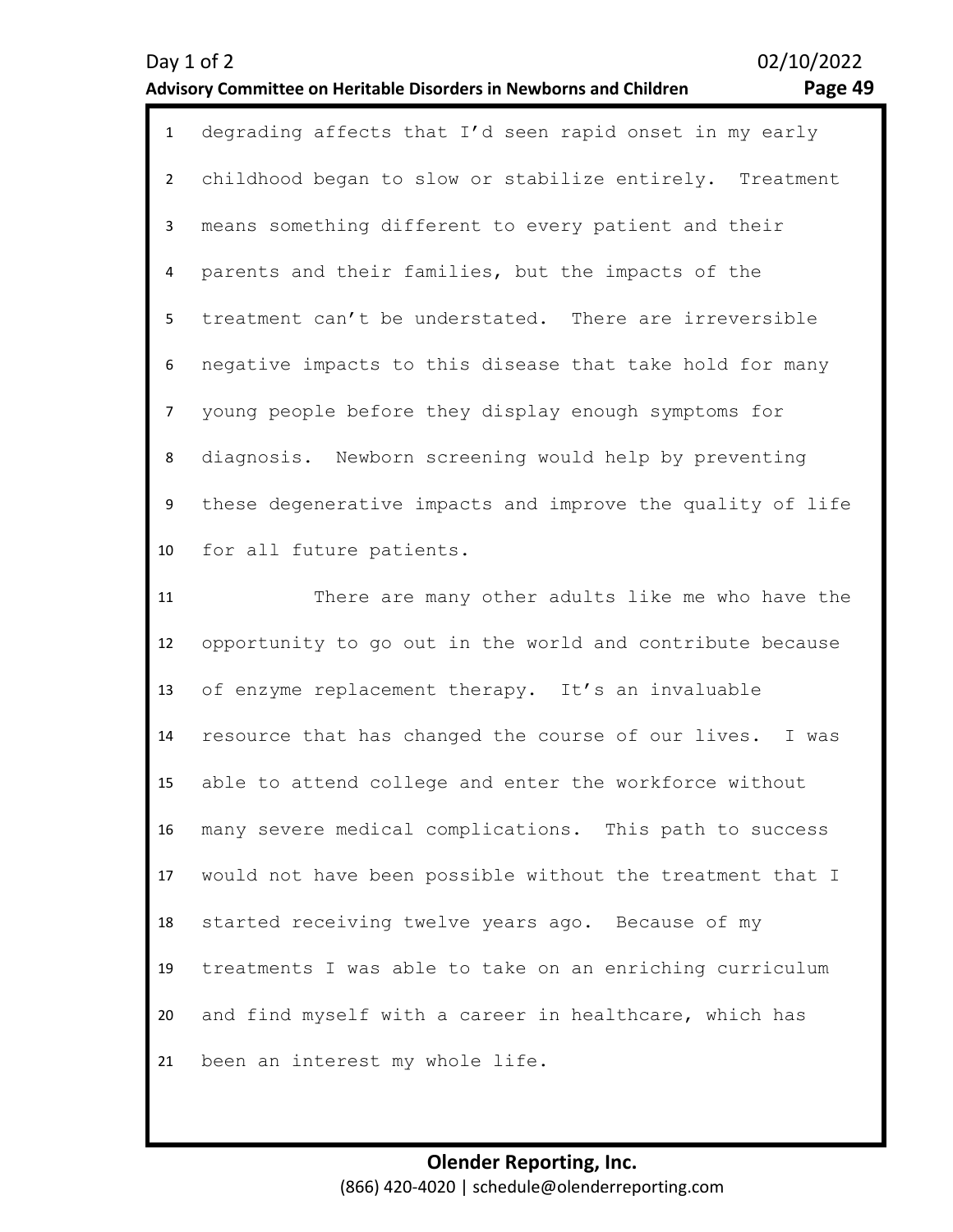| $\mathbf{1}$   | We have spent countless hours and resources into          |
|----------------|-----------------------------------------------------------|
| $\overline{2}$ | producing this life altering treatment and it isn't being |
| $\mathbf{3}$   | used to its full potential. The most valuable time to     |
| $\overline{4}$ | receive the treatment for me, myself, and many others was |
| 5              | years before we did. I am lucky to be able to participate |
| 6              | in advocacy that has brought us to this point and the     |
| $\overline{7}$ | benefits that we can capture are right in front of us.    |
| 8              | The resources that go into the diagnostic journey for     |
| 9              | myself and many other MPS II patients could be freed up   |
| 10             | with access to newborn screening. We've come so far in    |
| 11             | the past fifteen years when it comes to diagnosing and    |
| 12             | treating MPS II and now we can put that diagnosis and     |
| 13             | treatment squarely in the hands of the next generation of |
| 14             | patients.                                                 |
| 1 <sup>2</sup> |                                                           |

15 16 17 18 19 20 21 22 I want you all to take away that I am, but one person impacted by MPS II, and there are hundreds of other individuals out there, not only patients, but mothers, fathers, brothers, and sisters who don't have a chance to be here today. And early diagnosis would not only improve the lives of the children with these conditions, but of all the people who they share their lives with. I have met numerous amazing people with their own MPS II stories,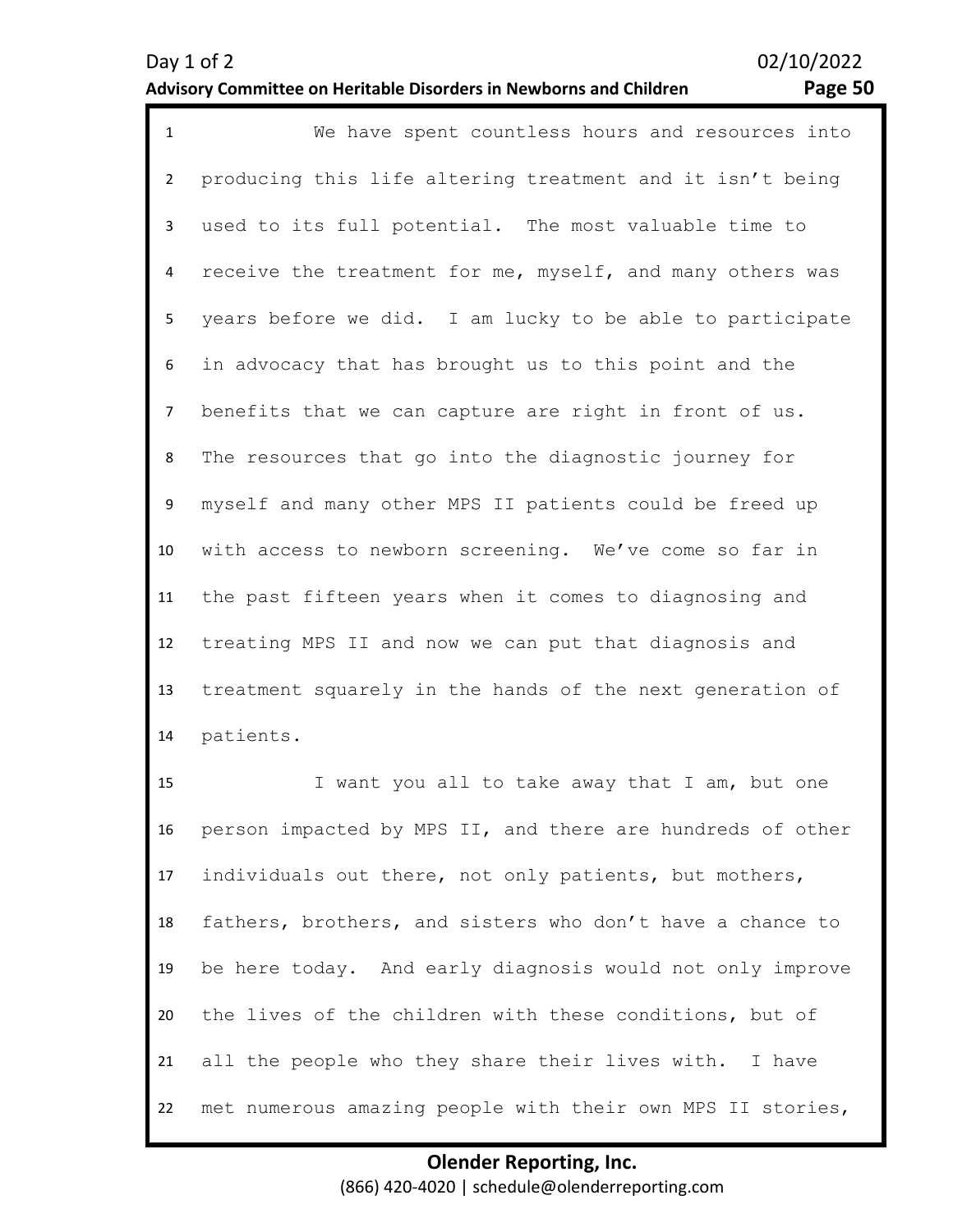| Day 1 of 2                                                                |  |
|---------------------------------------------------------------------------|--|
| <b>Advisory Committee on Heritable Disorders in Newborns and Children</b> |  |

02/10/2022 Page 51

| $\mathbf{1}$   | and I hope that we can realize what a great opportunity we |
|----------------|------------------------------------------------------------|
| $\overline{2}$ | have in front of us. Thank you.                            |
| 3              | CYNTHIA POWELL: Thank you, Mr. DiTommaso. Our              |
| 4              | next speaker will be Dr. Matthew Ellinwood.                |
| 5              | MATTHEW ELLINWOOD: My name is Dr. Matthew                  |
| 6              | Ellinwood, and I am Chief Scientific Officer at the        |
| $\overline{7}$ | National MPS Society. I have been active in MPS research   |
| 8              | and in the society for over two decades. I'm honored to    |
| 9              | speak to you today as I am honored to be the co-nominator  |
| 10             | of MPS II for inclusion on the RUSP and to have served on  |
| 11             | the TEP reviewing this nomination.                         |
| 12             | Early on in my career I met for the first time a           |
| 13             | senior scholar well known to the MPS clinical research and |
| 14             | patient communities. He had a refrain that he used to      |
| 15             | open virtually every talk he qave. It was that our         |
| 16             | mission was to develop technology, to drive the discovery  |
| 17             | of both an effective therapy and a means of early          |
| 18             | diagnosis. Through the concerted efforts of industry and   |
| 19             | the biomedical public health and clinical research         |
| 20             | communities we have made the needed progress to fully      |
| 21             | accomplishing these goals.                                 |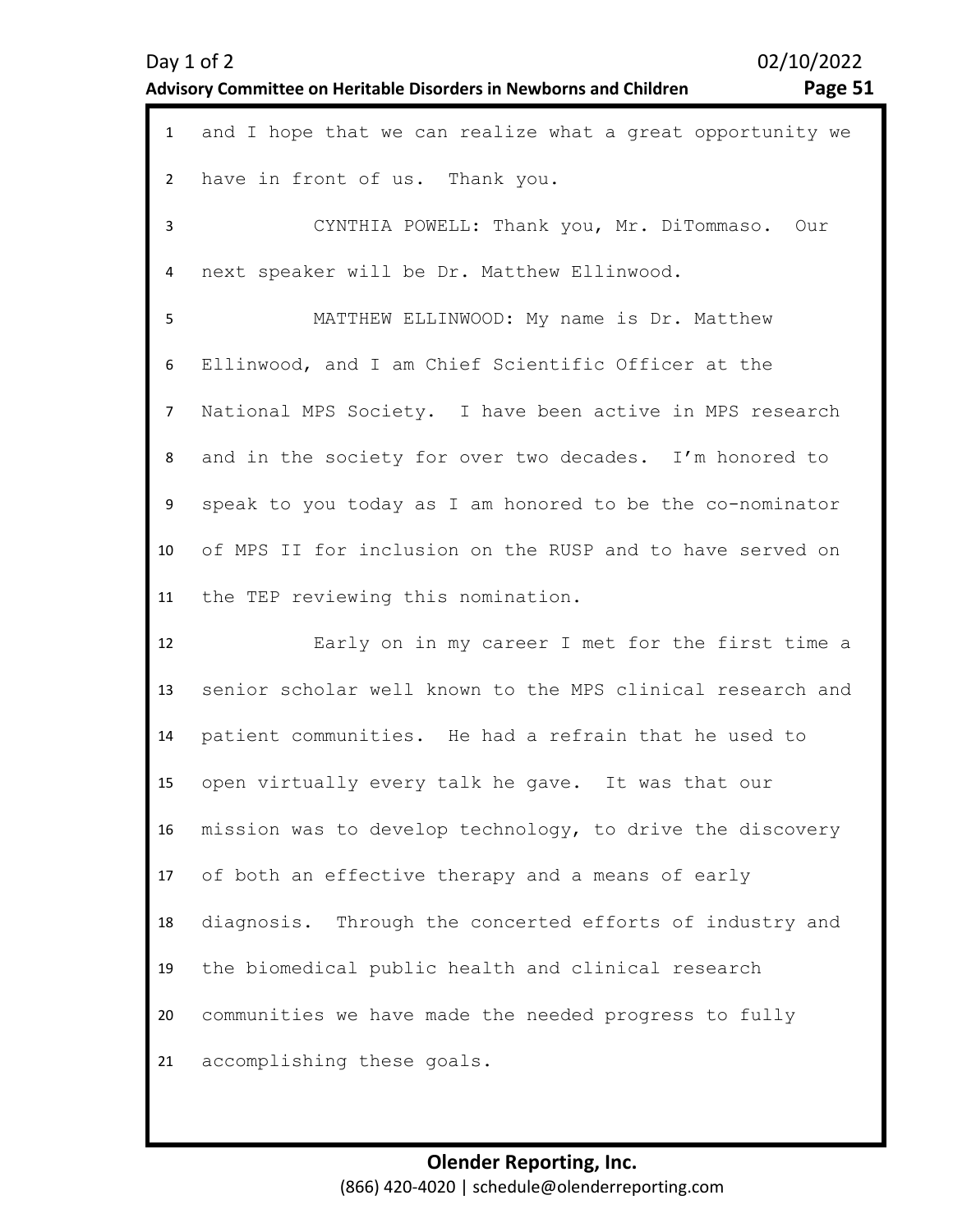| $\mathbf{1}$   | The most important key now needed to unlock the            |
|----------------|------------------------------------------------------------|
| $\overline{2}$ | full benefits to MPS children can only be provided by this |
| $\mathbf{3}$   | Committee today. Indeed, yours is as critical a decision   |
| 4              | as it will be momentous to future MPS children, and I urge |
| 5              | the Committee to accept this nomination and to forward     |
| 6              | your recommendation to the Secretary of Health and Human   |
| $\overline{7}$ | Services to add testing for MPS II to the Recommended      |
| 8              | Uniform Screening Panel.                                   |
| 9              | I could further detail today the sophistication,           |
| 10             | flexibility, availability, economy and accuracy of our     |
| 11             | first and second tier testing modalities as well as the    |
| 12             | benefits of current treatment regimens and those that are  |
| 13             | on the horizon, including those that have the capacity to  |
| 14             | fundamentally change the outlook for neuropathic forms of  |
| 15             | Hunter's Syndrome, such as the two CNS treating therapies  |
| 16             | proved in Japan and the two currently in clinical trial,   |
| 17             | or the gene therapies and combined gene therapies and stem |
| 18             | cell transplant therapies that are apodized to initiate    |
| 19             | clinical trials.                                           |
| 20             | However, in addition to my role as the chief               |
| 21             | advocate for science at the society, I'm equally an        |
| 22             | advocate for all patients living with MPS and lysosomal    |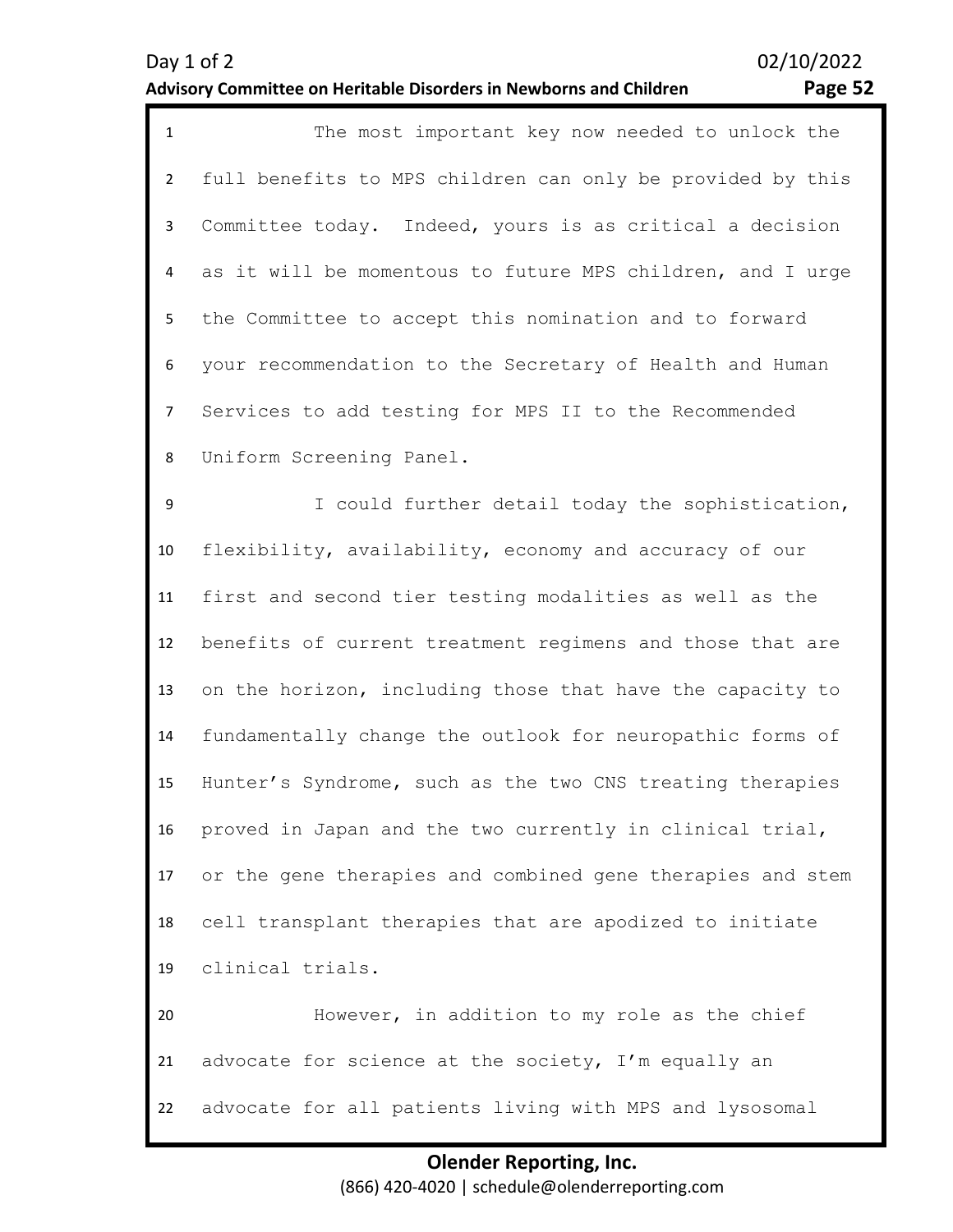| $\mathbf{1}$   | disorders and their families. You have heard from persons   |
|----------------|-------------------------------------------------------------|
| $\overline{2}$ | with MPS II in their families on the potential impact your  |
| 3              | decision today will have, but I wanted to spend a moment    |
| 4              | to detail just how committed our society and its allied     |
| 5              | communities are to supporting all of the newly diagnosed    |
| 6              | MPS II infants who will benefit from your approval of this  |
| $\overline{7}$ | nomination today. The community that has been developed     |
| 8              | around these diseases over nearly five decades is standing  |
| 9              | ready to help ensure that patients are well treated and     |
| 10             | well supported after their diagnosis.                       |
| 11             | As an example of the size and engagement of our             |
| 12             | community, I'd like to provide you with a highlight.        |
| 13             | Among the submitted written comments in support of this     |
| 14             | nomination, it's a letter the Society wrote. Two-and-a-     |
| 15             | half days before written comments were due, we solicited    |
| 16             | co-signers of this statement of support of the nomination.  |
| 17             | I think we would have been happy with 200 signatures.<br>It |
| 18             | became very clear after we had 200 signatures in under an   |
| 19             | hour of putting out our request, that we were going to      |
| 20             | garner many more. The total number as I finished my draft   |
| 21             | of these comments was at approximately 3,050 co-signers.    |
| 22             | This includes individuals from virtually every state in     |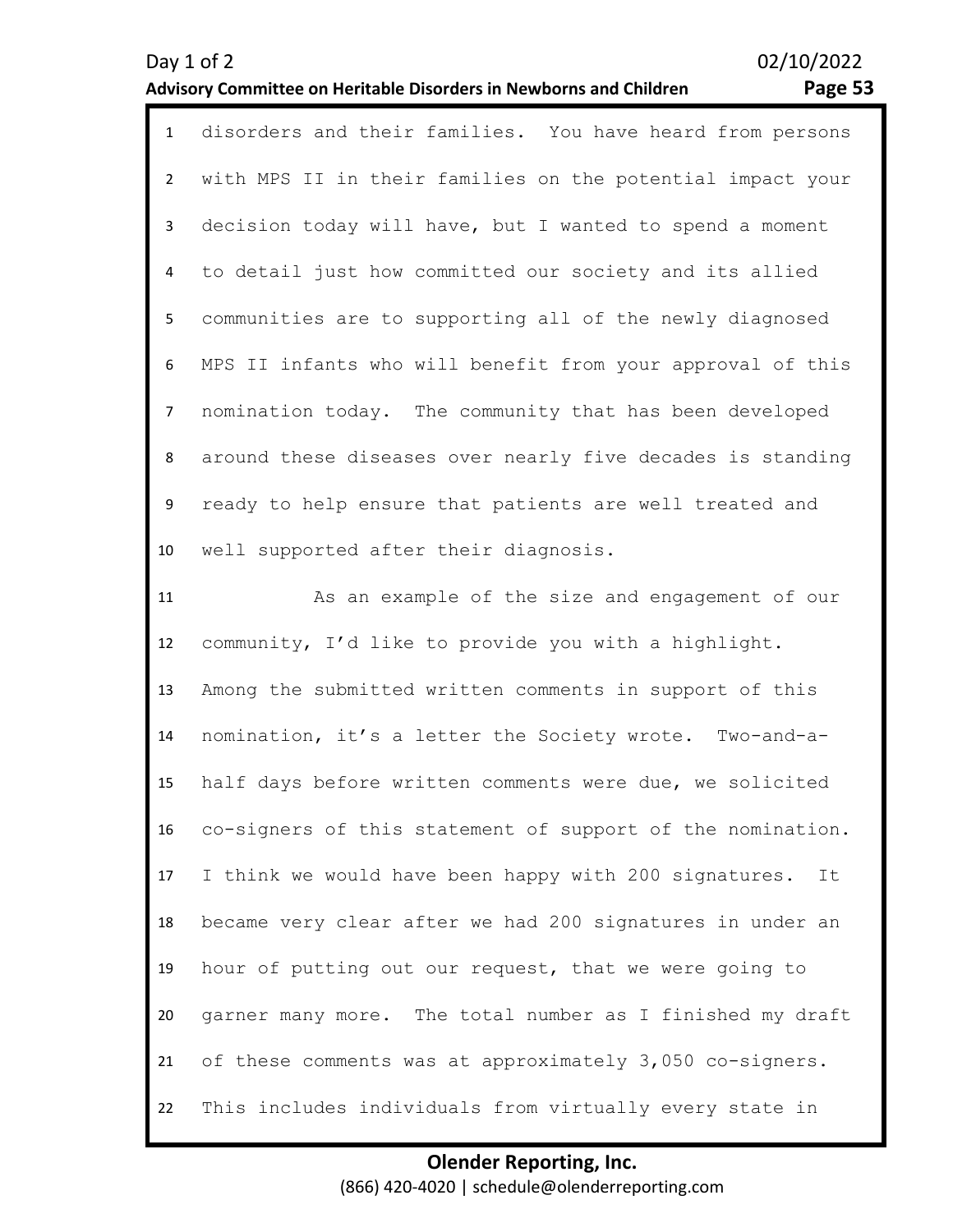1 the nation and those affected with these diseases, their families and extended families, friends, community members, researchers, industry partners, clinicians and members of the allied health professions all urging you to

5 accept this nomination.

2

3

4

6 7 8 9 10 11 12 The Society stands ready to put all our resources possible toward the successful roll out of this newborn screening initiative. The Society's experience with pathways, our newly diagnosed outreach program with its dedicated staff member mean that we are ready to provide in person social support and outreach to newly diagnosed families.

13 14 15 16 17 18 19 20 21 22 In addition, there is an extraordinary community of support, not just from the Society, but from the wider communities of families and from our allied MPS II organizations. All are committed to support newly diagnosed families to ensure they understand all the nuances necessary to optimize the health of their newborn MPS II children. Finally, as I conclude my comments, I want to put forward a very simple and, I think, accurate proposition. A child born with MPS II deserves to have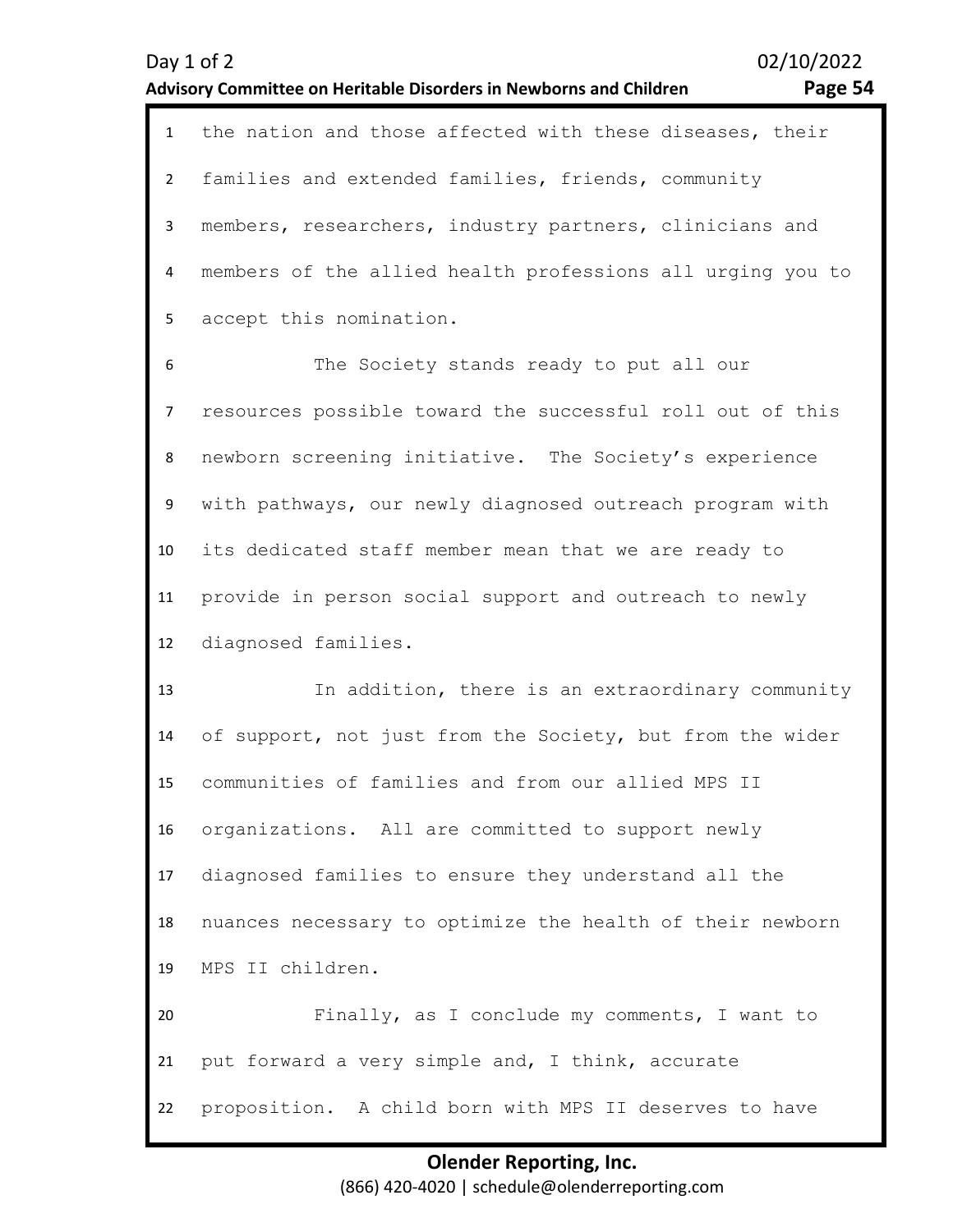1 this diagnosis at birth. There is simply no reason not to 2 3 4 5 6 7 do this. The fundamental basis of therapy for MPS disorders is grounded on prevention of clinical science, not their reversal. Waiting until clinical diagnosis is apparent is waiting too long. Irreversible damage will be done while we wait for clinical science to present themselves.

8 9 10 11 12 13 14 Approving this nomination is also an issue of equity. We have become mindful in recent years of the disparities of equity in this country around healthcare and access to it. Instituting newborn screening for MPS II ensures that every child born in a state where newborn screening includes MPS II has all of the opportunities to lead as normal and healthy a life as possible.

15 16 17 18 19 20 21 22 As I close my remarks, I'd like to express my admiration of all the professionals and dedicated staff who have been part of this submission and its evaluation. They have delved into a great deal of material, data, minutia and produced an excellent review of the evidence available for this rare disorder. But in the last analysis, I urge you to consider your decision today as a matter of whether an MPS II child born in the future will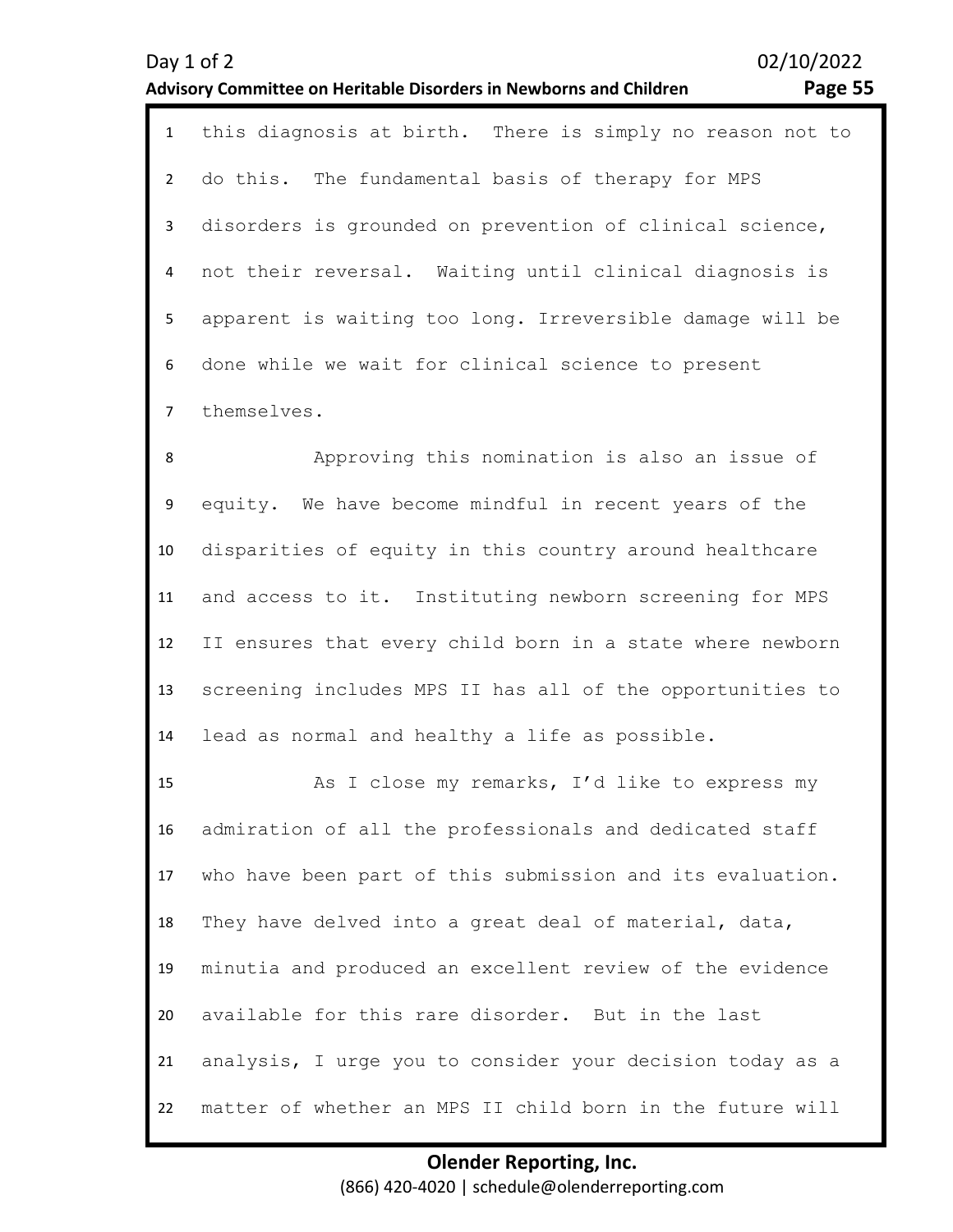| <b>Advisory Committee on Heritable Disorders in Newborns and Children</b> | Page 56 |
|---------------------------------------------------------------------------|---------|
|                                                                           |         |
|                                                                           |         |

1 have all the benefits they deserve and that we can 2 3 provide. Thank you for your time and thank you for considering my remarks.

4 5 CYNTHIA POWELL: Thank you, Dr. Ellinwood. We'll next hear from Mark Dant.

6 7 8 9 10 11 12 13 14 15 16 MARK DANT: Good morning. My name is Mark Dant. I'm the Board chair of the Washington DC based EveryLife Foundation for Rare Diseases. I'm also an MPS parent, as my son, Ryan, has MPS I. Ryan was diagnosed in 1991 at the age of three-and-a-half, years before a treatment would be available and long before newborn screen was possible for MPS I. Thanks to the partnership between patients, science, physicians, industry and our government, Ryan is now the longest treated person in the world on MPS I's ERT. His first infusion was exactly 24 years ago this Sunday.

17 18 19 20 21 22 Thank you, also, to this Committee that MPS I was added to the RUSP in 2016, and since that time countless babies have a new opportunity to enjoy a full life because of early diagnosis. The physicians and scientists you just heard from are globally renowned for their expertise in Hunter Syndrome. I have personally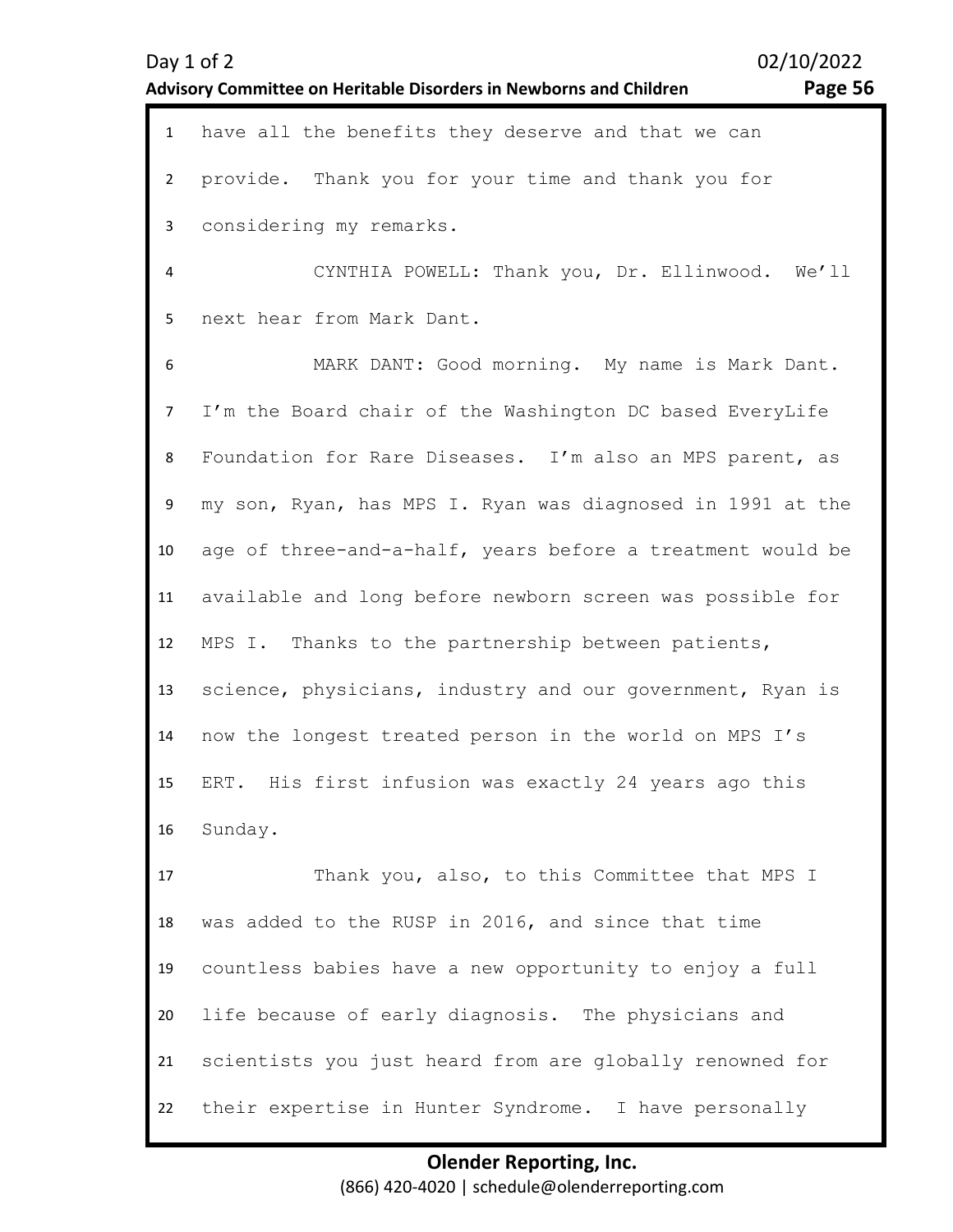|  |  | ٠ |  |
|--|--|---|--|
|--|--|---|--|

| $\mathbf{1}$   | been in conferences around the world with each of them,    |
|----------------|------------------------------------------------------------|
| $\overline{2}$ | and when global experts reach out to them for the answers, |
| 3              | they are seeking on MPS II, and the opportunities          |
| 4              | treatment and bring their patients. There are simply no    |
| 5              | better experts to MPS II than those gathered on this call. |
| 6              | Physicians, scientists, and patients around the world rely |
| $\overline{7}$ | on their opinions and I urge each of you on the Committee  |
| 8              | to do the same.                                            |
| 9              | We know Elapses does not cross the blood-brain             |
| 10             | barrier and therefore, will not treat cognitive decline    |
| 11             | for those with a severe form of MPS II, but let me remind  |
| 12             | you, Aldurazyme, the treatment for MPS I, also does not    |
| 13             | cross the blood-brain barrier, but because of its ability  |
| 14             | to treat somatic disease, and therefore, greatly improve   |
| 15             | patient outcomes and quality of life, this Committee       |
| 16             | rightly approved MPS I to be placed on the RUSP six years  |
| 17             | ago. I've heard the same discussions regarding not         |
| 18             | treating the brain that were discussed with MPS I and I am |
| 19             | reminded of a friend of mine whose daughter, Stephanie,    |
| 20             | was recently diagnosed with cancer. Within weeks of being  |
| 21             | diagnosed, Stephanie began chemo treatments to halt the    |
| 22             | progression of her disease.                                |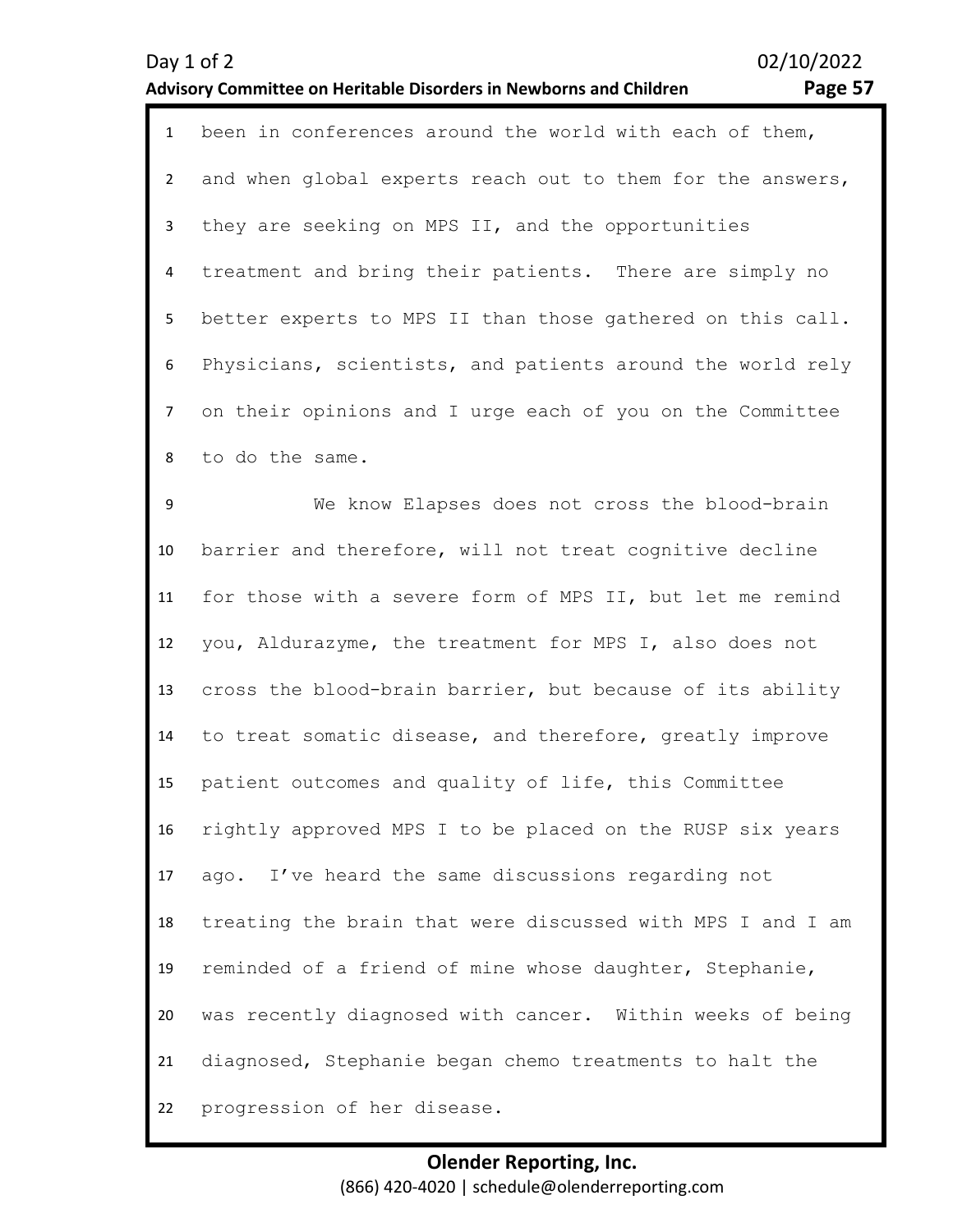| $\mathbf{1}$   | We do not base diagnosis and treatment for                 |
|----------------|------------------------------------------------------------|
| $\overline{2}$ | pediatric cancers on the cognitive abilities of the        |
| 3              | afflicted. Why then would we allow babies born with MPS    |
| 4              | II to continue on a long diagnostic odyssey before being   |
| 5              | treated, when through newborn screening we can             |
| 6              | successfully diagnose and treat the baby before damage     |
| $\overline{7}$ | occurs as in all the examples given here today. Hunter     |
| 8              | boys make take several years to exhibit signs of their     |
| 9              | disease. Attenuated Hunter boys, just like children with   |
| 10             | attenuated MPS I may take even longer to present yet the   |
| 11             | damage their bodies are enduring throughout those years on |
| 12             | the diagnostic odyssey continues and many of those changes |
| 13             | will be lifelong and not reversible. Hunter disease        |
| 14             | progresses from birth.                                     |
| 15             | In 2006, the FDA approved a lifesaving ERT for             |
| 16             | MPS II that prevents the relentless damage of this disease |
| 17             | allow us to bring this therapy to the babies who so        |
| 18             | desperately need it so they may live the life they         |
| 19             | deserve.                                                   |
| 20             | In closing, this past July, my wife, and I had             |
| 21             | the opportunity to watch our son, Ryan, get married to a   |
| 22             | wonderful third grade teacher in Dallas, Texas.<br>That    |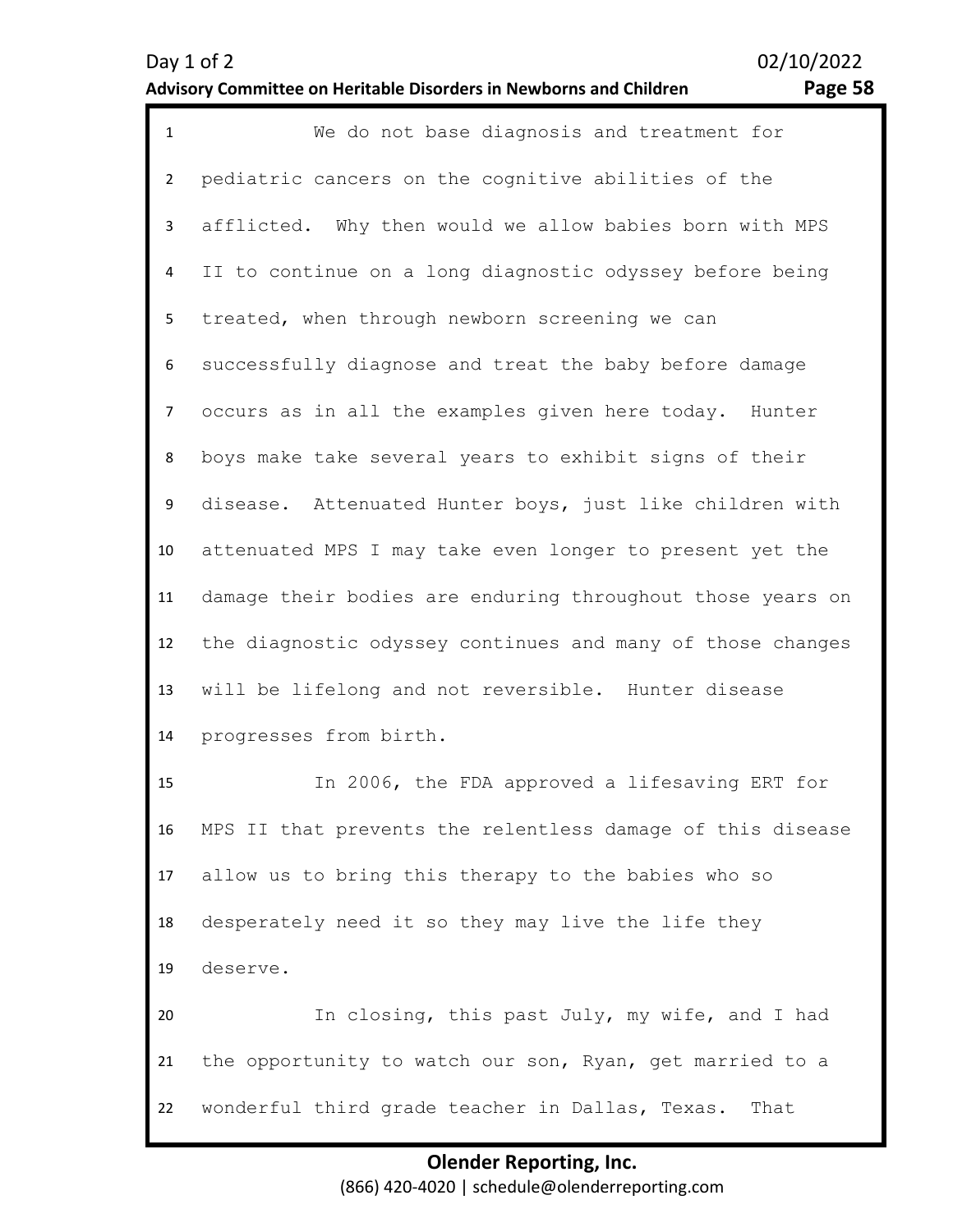|                | 1 dream was brought to them and us by the partnerships I   |
|----------------|------------------------------------------------------------|
|                | 2 mentioned earlier.                                       |
| 3              | The week before Ryan's wedding I received a call           |
| $\overline{4}$ | from a new mom in Southern California, whose infant son,   |
| 5              | Luca, had just been diagnosed with MPS I through your gift |
|                | 6 of newborn screening. She said -- she and I spoke about  |
| $\sim$         | the impertance of reluing an Iugals physicians and the     |

7 8 9 10 11 12 13 14 15 16 17 18 of newborn screening. She said -- she and I spoke about the importance of relying on Luca's physicians and the miracle of enzyme replacement therapy, but we also spoke about my son, Ryan's journey. Ryan has endured twelve surgeries over his 34 years now. Most to try to repair the damage that occurred in his body over the ten years before he began treatment. Published science now tells us because Luca was diagnosed at birth, the pain Ryan has endured will more than likely not come Luca's way. Luca's mom called me last week. Luca started ERT within weeks of his birth and she describes him today not as a sick baby seeking diagnosis and treatment, but as a happy, healthy little boy.

19 20 21 Please give our Hunter babies the same opportunity newborn screening saves lives. This day, this moment, you can save the lives of the next generation of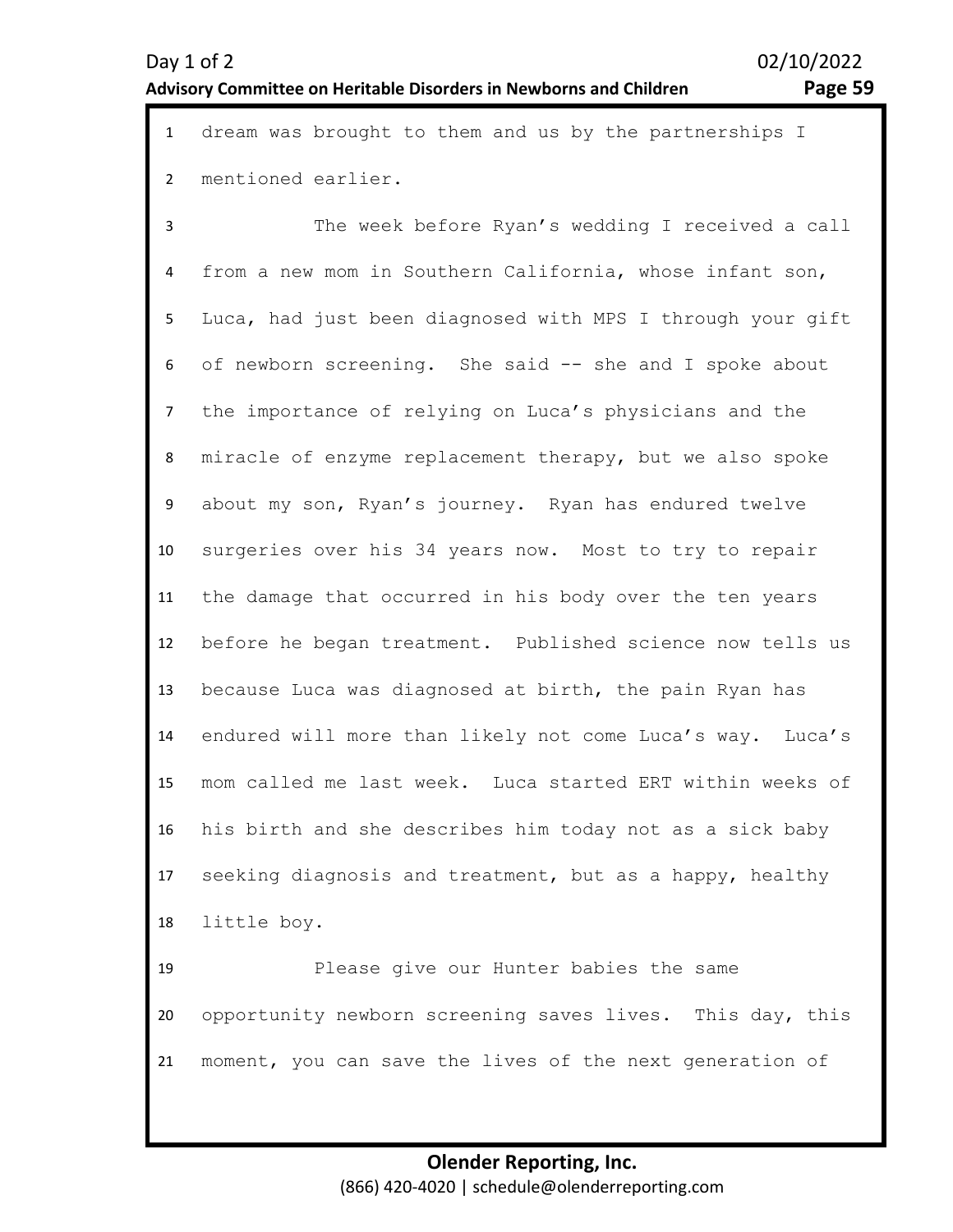|                | Page 60<br>Advisory Committee on Heritable Disorders in Newborns and Children |
|----------------|-------------------------------------------------------------------------------|
| $\mathbf{1}$   | MPS II boys. Please vote yes to adding MPS II to the                          |
| $\overline{2}$ | RUSP. And we thank you for your time.                                         |
| 3              | CYNTHIA POWELL: Thank you, Mr. Dant. As we                                    |
| 4              | conclude this public comment session, I would like to                         |
| 5              | thank all of our speakers, those of you who shared your                       |
| 6              | personal stories and to our clinicians and researchers,                       |
| $\overline{7}$ | thank you for sharing your expertise with this Committee.                     |
| 8              |                                                                               |
| 9              | NEWBORN SCREENING FOR MUCOPOLYSACCHARIDOSIS TYPE II                           |
| 10             | (MPS II): A SYSTEMATIC REVIEW OF THE EVIDENCE (PART 1)                        |
| 11             | We'll now move on. At the 2021 May meeting the                                |
| 12             | Committee voted to move MPS II to a full evidence-based                       |
| 13             | review. We received updates on the evidence-based review                      |
| 14             | at the August and November 2021 meetings. Later this                          |
| 15             | afternoon the Committee is scheduled to vote on whether or                    |
| 16             | not to recommend MPS II for inclusion on the RUSP.                            |
| 17             | However, first the Committee will hear three presentations                    |
| 18             | from members of the external evidence base review group on                    |
| 19             | the evidence-based review for MPS II.                                         |
| 20             | After the ERG presentations, Dr. Jane DeLuca and                              |
| 21             | Dr. Shawn McCandless will give the Committee report on MPS                    |
| 22             | II followed by discussion and a Committee vote. Committee                     |

Day 1 of 2 02/10/2022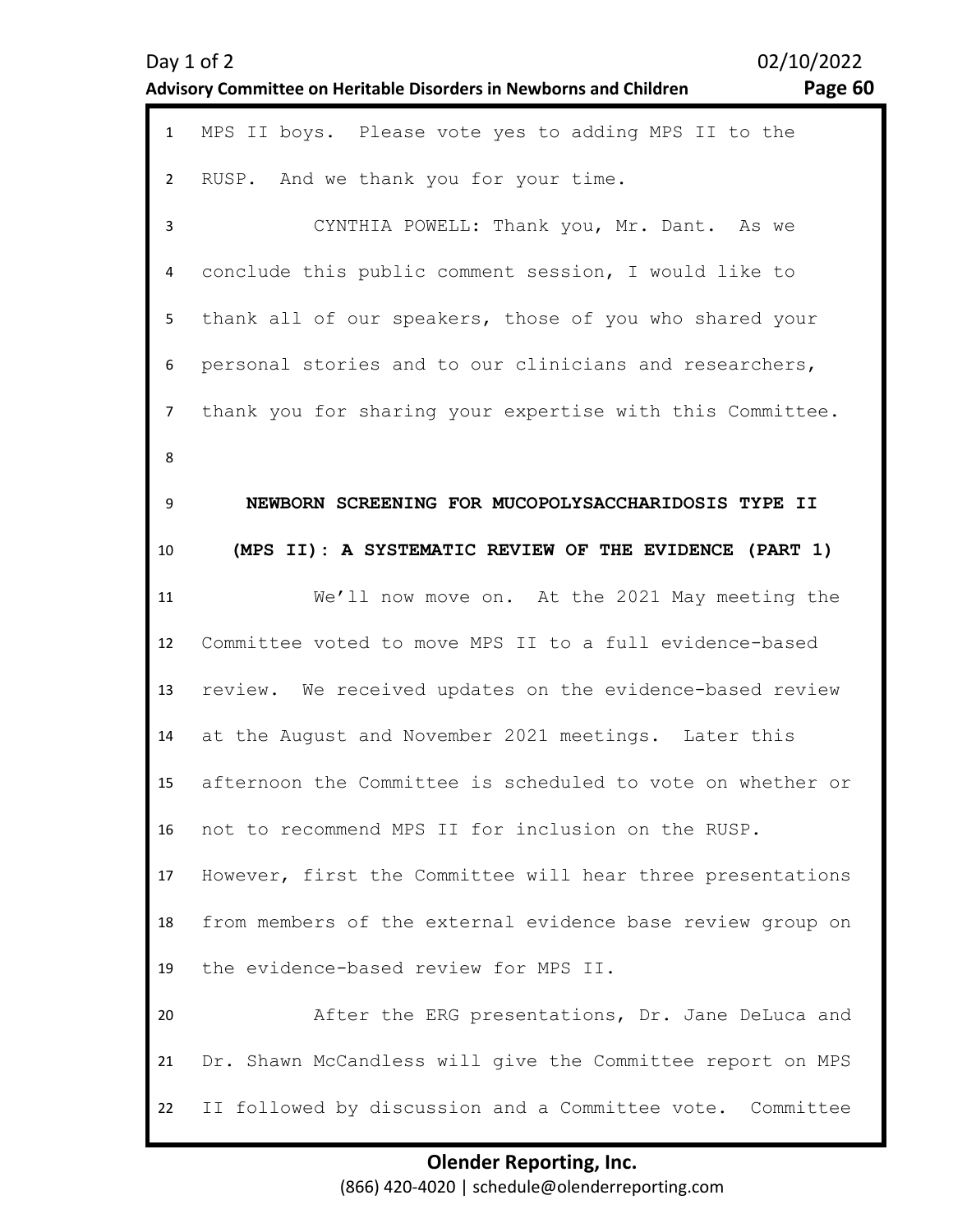| $\mathbf{1}$   | members, while you consider the evidence presented today,  |
|----------------|------------------------------------------------------------|
| $\overline{2}$ | use the decision matrix as a deliberation tool. For        |
| 3              | reference, the decision matrix and the decision matrix     |
| 4              | guidance were included in the briefing book.               |
| 5              | First, assess the magnitude of net benefit, and            |
| 6              | that is all benefits minus any harms from newborn          |
| $\overline{7}$ | screening. And then consider the certainty about the       |
| 8              | evidence.                                                  |
| 9              | Next, we'll hear about readiness and feasibility           |
| 10             | from a public health program perspective. Now I'd like to  |
| 11             | introduce the members of the ERG who will present to this  |
| 12             | Committee today, starting with Dr. Alex Kemper, lead of    |
| 13             | the ERG. Dr. Alex Kemper is the Division Chief of Primary  |
| 14             | Care Pediatrics at Nationwide Children's Hospital and      |
| 15             | Professor of Pediatrics at the Ohio State University       |
| 16             | College of Medicine. Dr. Kemper completed his pediatric    |
| 17             | residency training at Duke University followed by combined |
| 18             | fellowship training in health services research and        |
| 19             | medical informatics with residency training in preventive  |
| 20             | medicine at the University of North Carolina.              |
| 21             | Dr. Kemper's research focuses on the delivery of           |
| 22             | preventive care services, including newborn screening.     |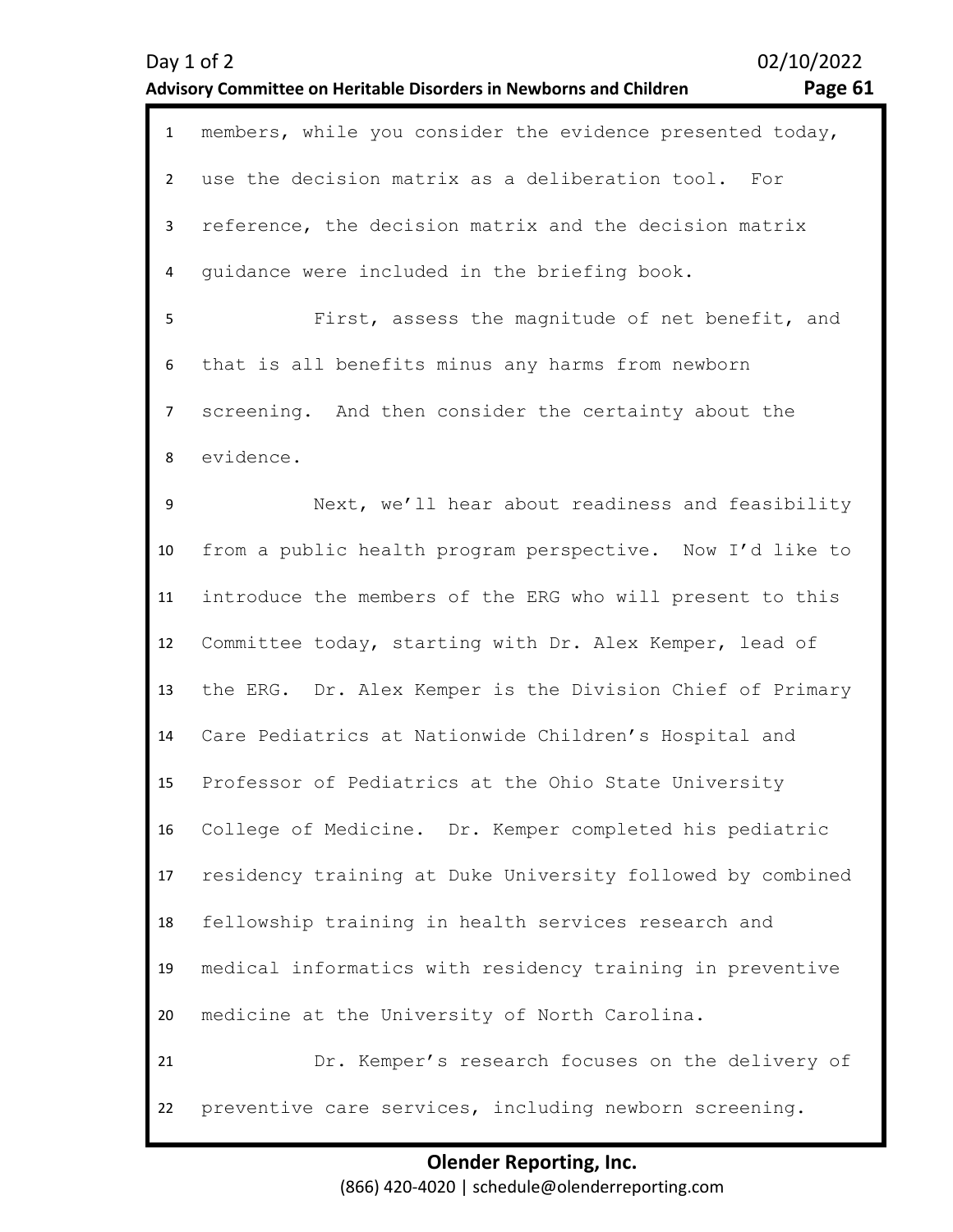| $\mathbf{1}$   | Since 2013, Dr. Kemper has also served as Deputy Editor of   |
|----------------|--------------------------------------------------------------|
| $\overline{2}$ | Pediatrics.                                                  |
| 3              | Lisa Prosser is the Marilyn Fisher Blanch                    |
| 4              | Research Professor of Pediatrics and director of the Susan   |
| 5              | B. Meister Child Health Evaluation and Research Center.      |
| 6              | Dr. Prosser also holds an adjunct faculty appointment at     |
| $\overline{7}$ | the Harvard School of Public Health. Her research focuses    |
| 8              | on measuring the value of childhood health interventions     |
| 9              | using methods of decision sciences and economics. Current    |
| 10             | research topics include newborn screening programs,          |
| 11             | vaccination programs and methods for valuing family          |
| 12             | spillover effects of illness.                                |
| 13             | Jelili Ojodu is the Director of Newborn                      |
| 14             | Screening and Genetics Program at the Association of         |
| 15             | Public Health Laboratories or APHL. He is also the           |
| 16             | project director of the newborn screening technical          |
| 17             | assistance and evaluation programs known as NewSTEPs.<br>Mr. |
| 18             | Ojodu is responsible for providing quidance and direction    |
| 19             | for the Newborn Screening and Genetics and Public Health     |
| 20             | Program at APHL.                                             |
| 21             | He received his Master's in Public Health from               |
| 22             | the George Washington University and a Bachelor of Science   |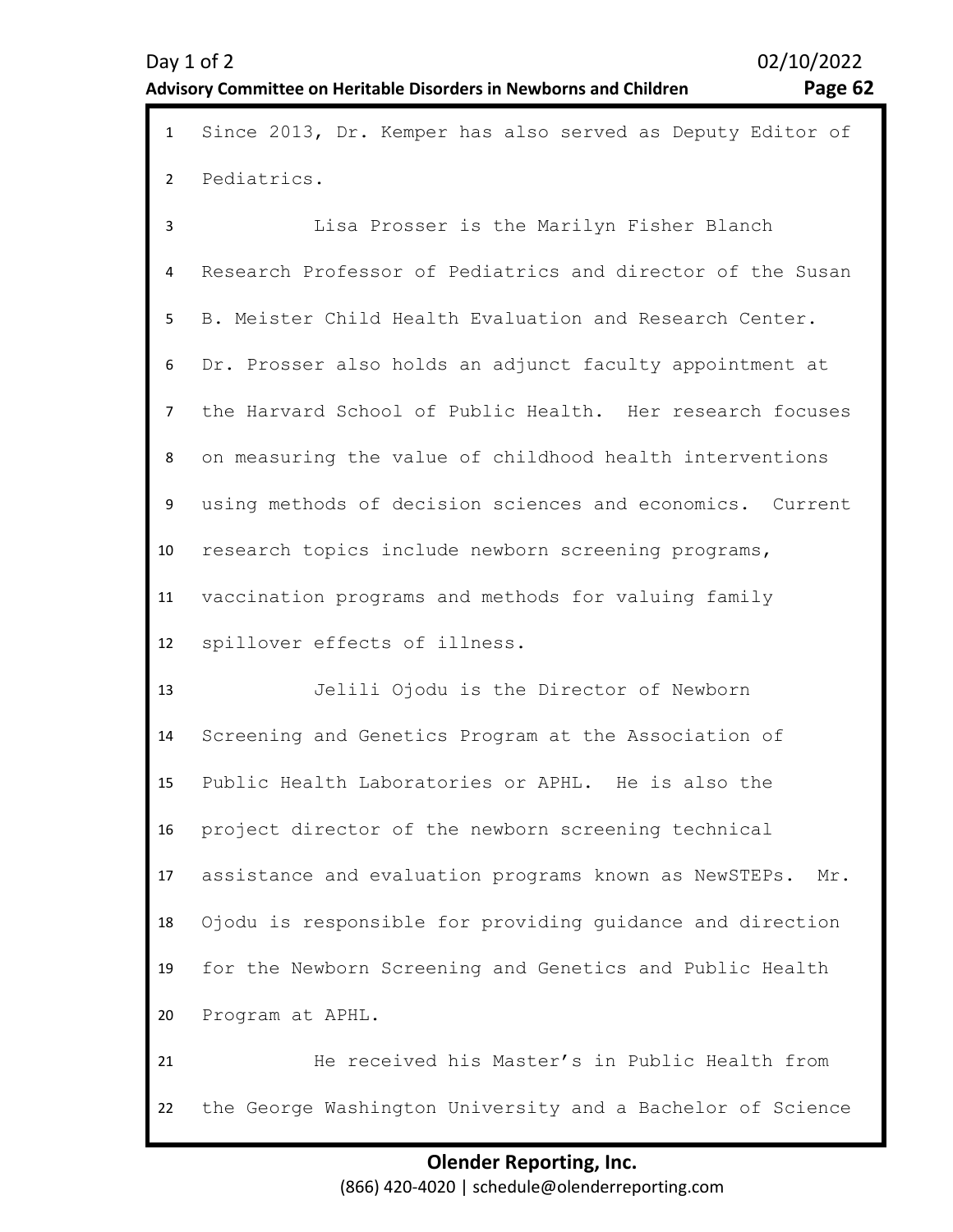| $\mathbf{1}$   | degree in biological science from the University of       |
|----------------|-----------------------------------------------------------|
| $\overline{2}$ | Maryland College Park.                                    |
| 3              | And we'll first hear from Dr. Kemper.                     |
| 4              | ALEX KEMPER: Thank you, very much, Dr. Powell.            |
| 5              | I appreciate this opportunity to report on major findings |
| 6              | from our evidence review. I know that members of the      |
| $\overline{7}$ | Advisory Committee have been given a copy of this report, |
| 8              | and our presentation today is just going to highlight key |
| 9              | aspects of that report. I will begin by discussing        |
| 10             | findings from the evidence review, and then Dr. Prosser   |
| 11             | will be talking about the public health modeling.         |
| 12             | I'll come back in just for a minute to talk               |
| 13             | about issues of cost and then Mr. Ojodu will follow up    |
| 14             | with findings from the Public Health System Impact        |
| 15             | Assessment. As we go through, we will periodically stop   |
| 16             | and give a summary of a key findings which I think will   |
| 17             | help best with keeping track of everything for the        |
| 18             | decision-making process. Next slide, please.              |
| 19             | This is a list of all the people who are                  |
| 20             | involved in our evidence review group. And I would also   |
| 21             | like to thank Dr. DeLuca and Dr. McCandless for           |
| 22             | participating with us as Committee liaisons. They         |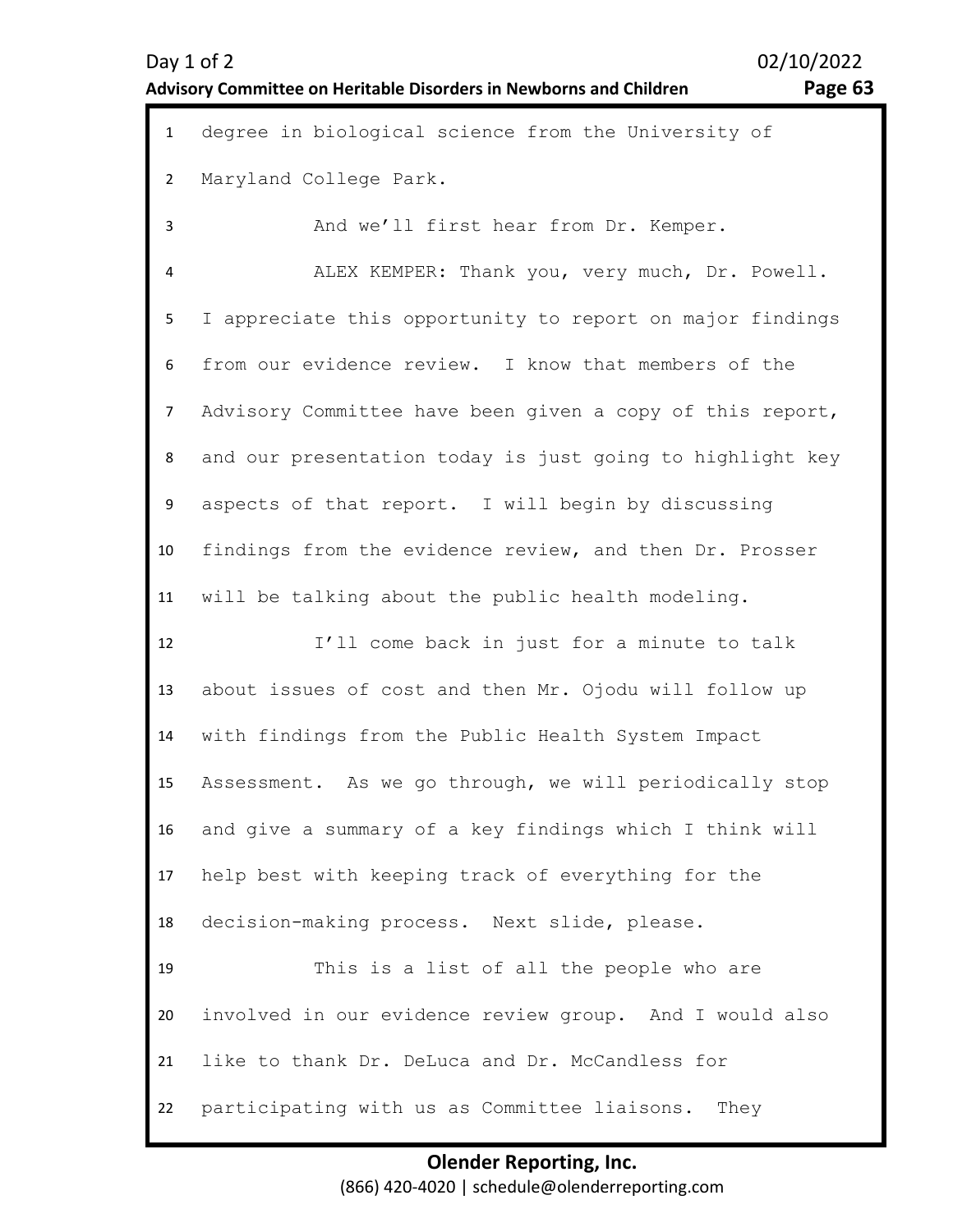| $\mathbf{1}$   | certainly helped us develop a better report and we're very |
|----------------|------------------------------------------------------------|
| $\overline{2}$ | grateful for their involvement. Next slide, please.        |
| 3              | And this is a list of the technical expert panel           |
| 4              | members. The technical expert panel plays a really vital   |
| 5              | role in helping us to understand the body of literature    |
| 6              | that's out there and the nuances of the particular         |
| $\overline{7}$ | condition. I'll just leave this for a second and you can   |
| 8              | read a list of names. And I've also marked those members   |
| 9              | of the technical expert panel who also served as           |
| 10             | nominators of MPS II to the Advisory Committee. Again, I   |
| 11             | want to thank members of the technical expert panel. It    |
| 12             | really helps us to deliver the best possible evidence      |
| 13             | report that we can. Next slide, please.                    |
| 14             | So, I want to start by providing an overview of            |
| 15             | MPS II. As you've heard earlier, it's a lysosomal storage  |
| 16             | disorder due to dysfunction of a particular enzyme,        |
| 17             | iduronate-2-sulfatase. And that is caused by mutations in  |
| 18             | the IDS gene which leads to accumulation of two            |
| 19             | glycosaminoglycans, GAGs. You'll hear me say this through  |
| 20             | the report, those two specifics one's dermatan sulfate and |
| 21             | heparan sulfate. Next slide, please.                       |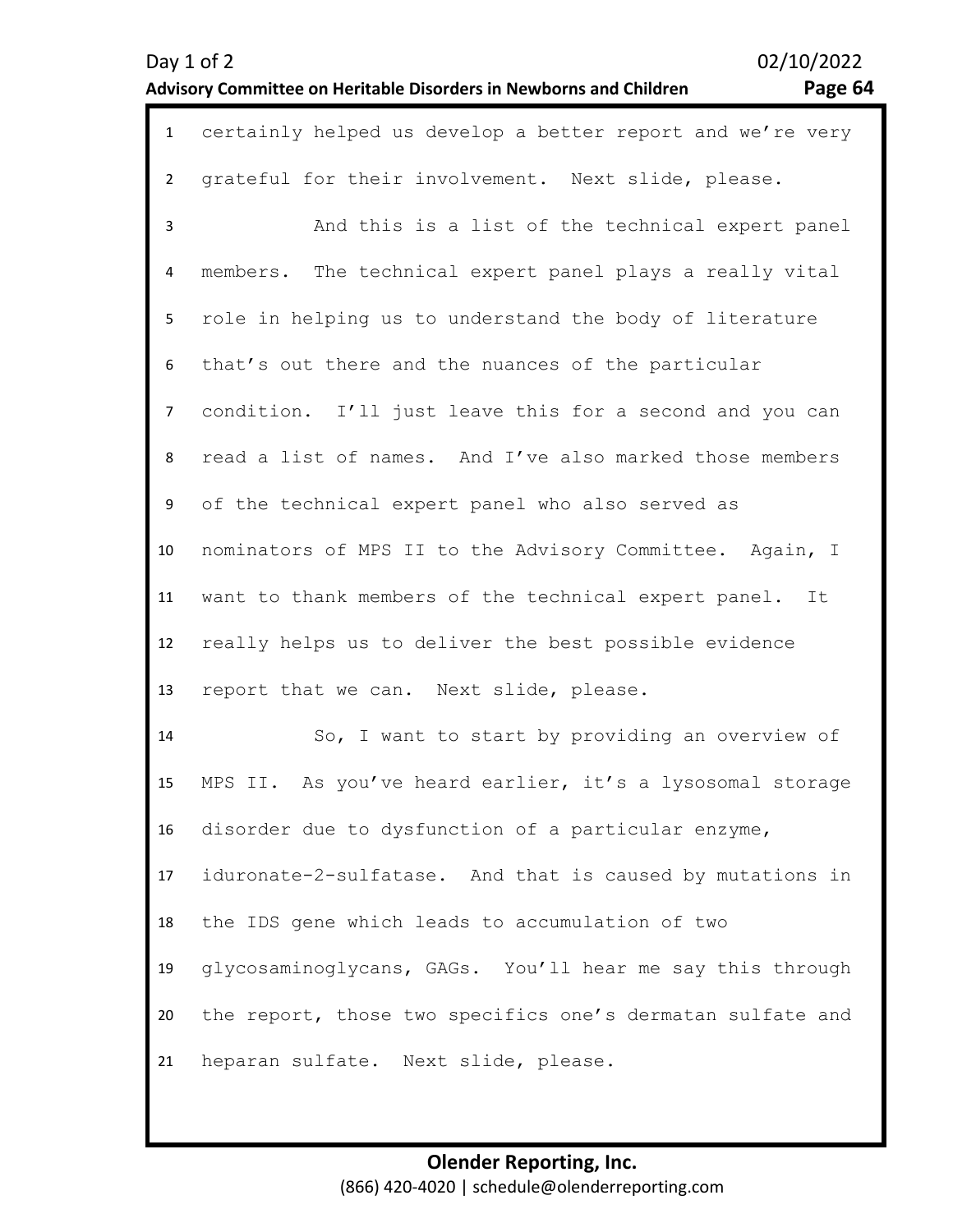| ee.<br>n | 'n |
|----------|----|
|----------|----|

| $\mathbf{1}$   | MPS II has a broad range of presentation and               |
|----------------|------------------------------------------------------------|
| $\overline{2}$ | disease course. It's typically classified as either        |
| $\mathbf{3}$   | severe or attenuated, or another set of terminologies that |
| 4              | you hear is neuronopathic versus non-neuronopathic.<br>In  |
| 5              | general, as I go through the presentation, I'm going to be |
| 6              | using the severe attenuated terms because that's the       |
| 7 <sup>7</sup> | language that we saw in many of the reports that we        |
| 8              | pulled, and I'll be talking more about what the            |
| 9              | implications of these different phenotypes are as I go     |
| 10             | through.                                                   |
| 11             | About 60 percent of individuals with MPS II have           |
| 12             | the severe phenotype. But again, it's really important to  |
| 13             | understand that there's highly variable phenotypic         |
| 14             | expression and that's what really leads to this broad      |
| 15             | spectrum of involvement that I'll be talking about this    |
| 16             | morning. Next slide, please.                               |
| 17             | So now I want to transition and talk about what            |
| 18             | we know about MPS II in terms of its disease course and    |
| 19             | its epidemiology. Next slide, please.                      |
| 20             | Much of the information I'm going to be                    |
| 21             | providing about the disease course comes from the Hunter   |
| 22             | Outcome Study. And so, before I drill into the data, I     |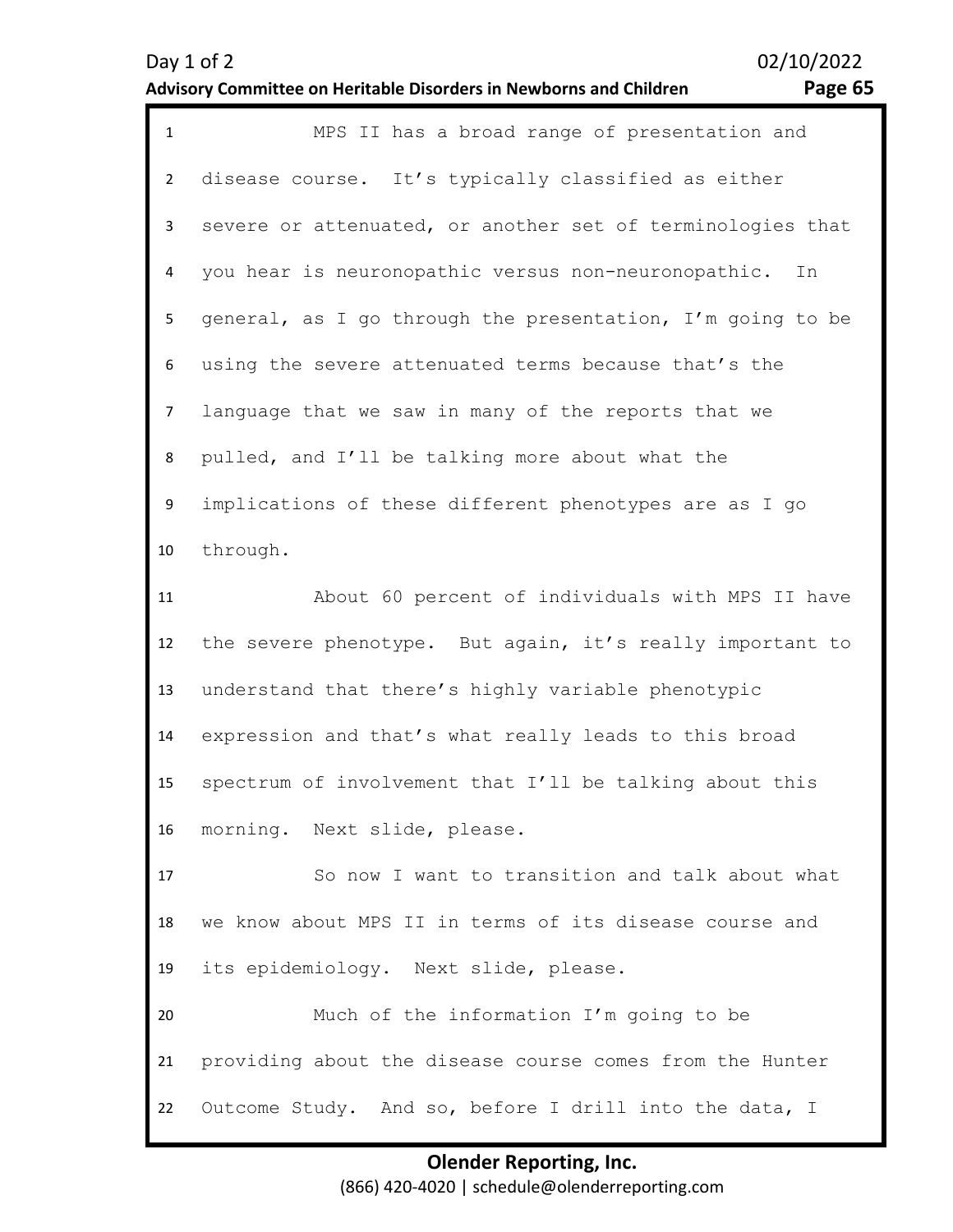| Day 1 of 2                                                                |  |
|---------------------------------------------------------------------------|--|
| <b>Advisory Committee on Heritable Disorders in Newborns and Children</b> |  |

02/10/2022 Page 66

| $\mathbf{1}$    | just want to make sure that everyone understands where the |
|-----------------|------------------------------------------------------------|
| $\overline{2}$  | Hunter Outcome Survey, how it fits into things.            |
| $\overline{3}$  | So, it was established in 2005. It's a                     |
| 4               | voluntary registry that now draws information from 29      |
| 5               | countries. The Hunter Outcome Study, itself, includes      |
| 6               | patients who are untreated, who received Idursulfase,      |
| $\overline{7}$  | which you will hear me talking about in a bit, is the      |
| 8               | enzyme replacement therapy, or hematopoietic stem cell     |
| 9               | transplant that excludes patients who have received other  |
| 10 <sup>°</sup> | enzyme replacement therapies or who are on other -- in     |
| 11              | other research studies. It does include retrospective      |
| 12              | data on patients who died prior to the initiation of the   |
| 13              | entry into the Hunter Outcome Study, and as you look       |
| 14              | across different studies reporting findings from the       |
| 15              | Hunter Outcome Study, what you learn is there are          |
| 16              | different ways of analyzing it in terms of using different |
| 17              | subpopulations within the Hunter Outcome Study and using   |
| 18              | different analytic approaches. And as I talk about the     |
| 19              | Hunter Outcome Study, I'm going to highlight these         |
| 20              | important nuances as it plays into interpreting the        |
| 21              | evidence.<br>Next slide, please.                           |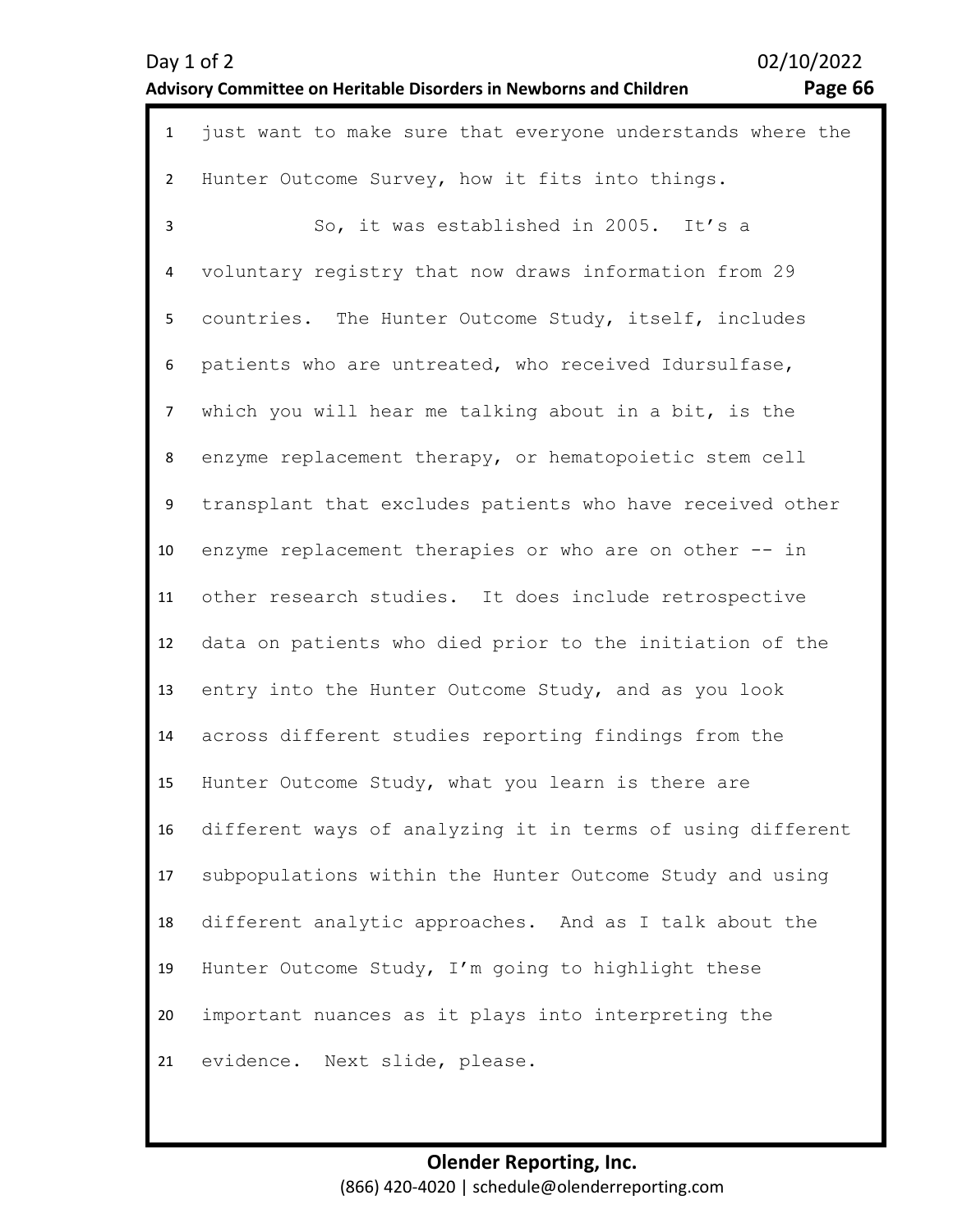| $\mathbf{1}$   | So, the disease course in general has common              |
|----------------|-----------------------------------------------------------|
| $\overline{2}$ | clinical important features, some of which you just heard |
| 3              | mentioned in the public comment period, including cardiac |
| 4              | valve thickening. There could be splenomegaly and         |
| 5              | hepatomegaly. There could be involvement in the           |
| 6              | respiratory tract leading to obstructive sleep apnea.     |
| $\overline{7}$ | That's generally associated with the large tonsils and    |
| 8              | adenoids. Reduced pulmonary function, skeletal disease    |
| 9              | with progressive joint stiffness and behavioral problems  |
| 10             | with cognitive impairment.                                |
| 11             | The hallmark of the severe form is progressive            |
| 12             | in significance intellectual disability, and the severe   |
| 13             | form also tend to have more significant behavioral        |
| 14             | problems. Next slide, please.                             |
| 15             | This table lists the presentation of common               |
| 16             | clinical findings from the Hunter Outcome Survey.<br>This |
| 17             | includes the first 263 subjects that were enrolled. About |
| 18             | a quarter of them had received enzyme replacement therapy |
| 19             | at the time of the enrollment, and the meeting agent      |
| 20             | enrollment into the Hunter Outcome Survey for these       |
| 21             | patients was 12.2. So, you can see very common            |
| 22             | conditions, including otitis media, abdominal hernia, and |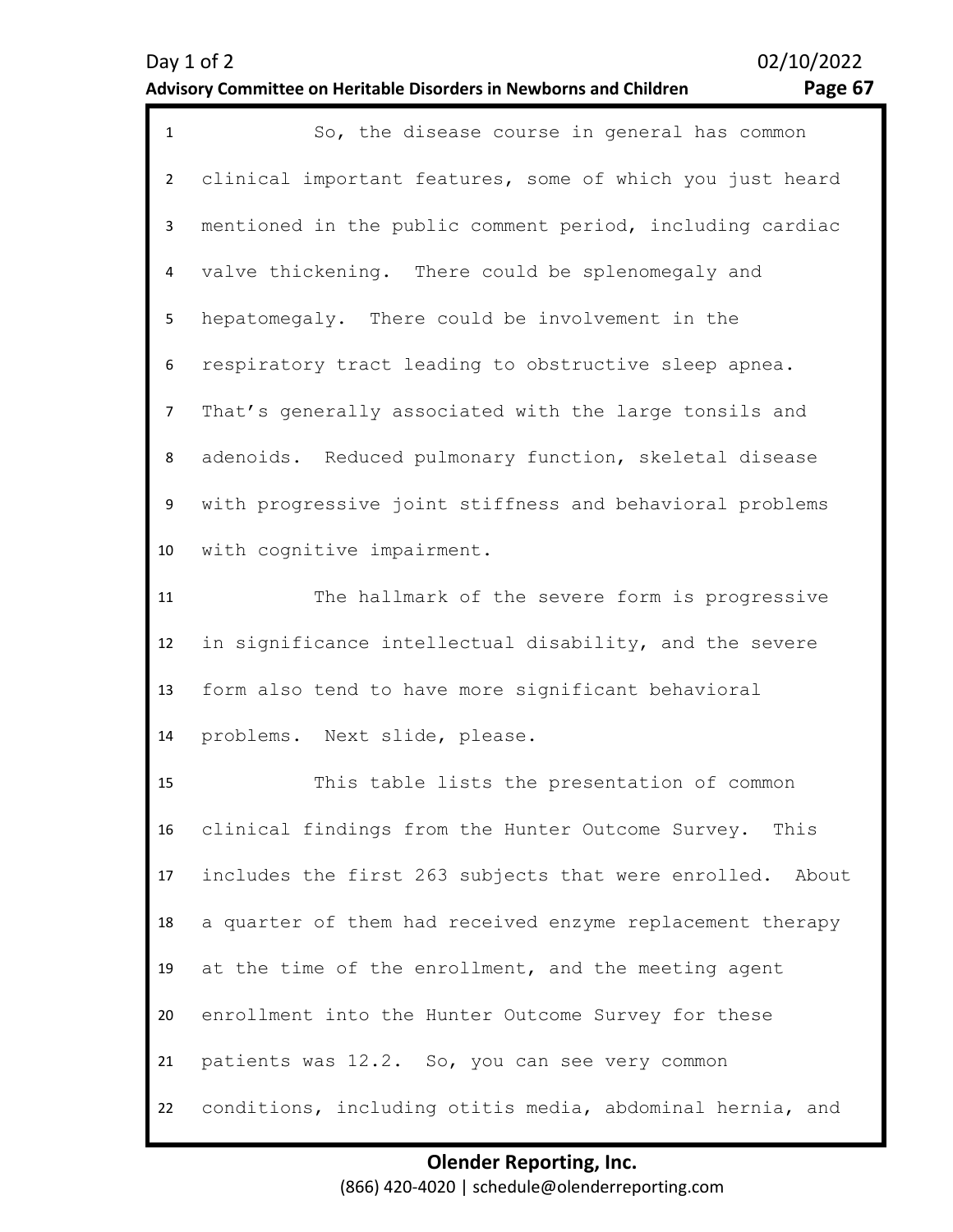1 nasal obstruction, facial dysmorphism. I talk about the 2 3 4 5 organomegaly, and you can just read down the list. But all the things that are listed on this disease affected more than half the subjects with MPS II. Next slide, please.

6 7 8 9 10 11 12 13 A subsequent study of the Hunter Outcome Study, this one including 800 individuals who are treated with enzyme replacement therapy and 95, I should say, untreated there, I apology. The median age of symptom onset was one-and-a-half years, and the median age of diagnosis was 3.2 years. So, you can see this gap between the ages when symptoms first developed and when a diagnosis occurred. Next slide, please.

14 15 16 17 18 19 20 21 The information on this slide comes from a different study. It was a study that was done in England, and it involved 110 pediatric patients with a median age of 10 years and following them through to adulthood. The survival rate to 21 years was 52 percent for those treated with ERT at any age versus nine percent of those who are not treated with enzyme replacement therapy. So, you can see this really striking difference in survival based --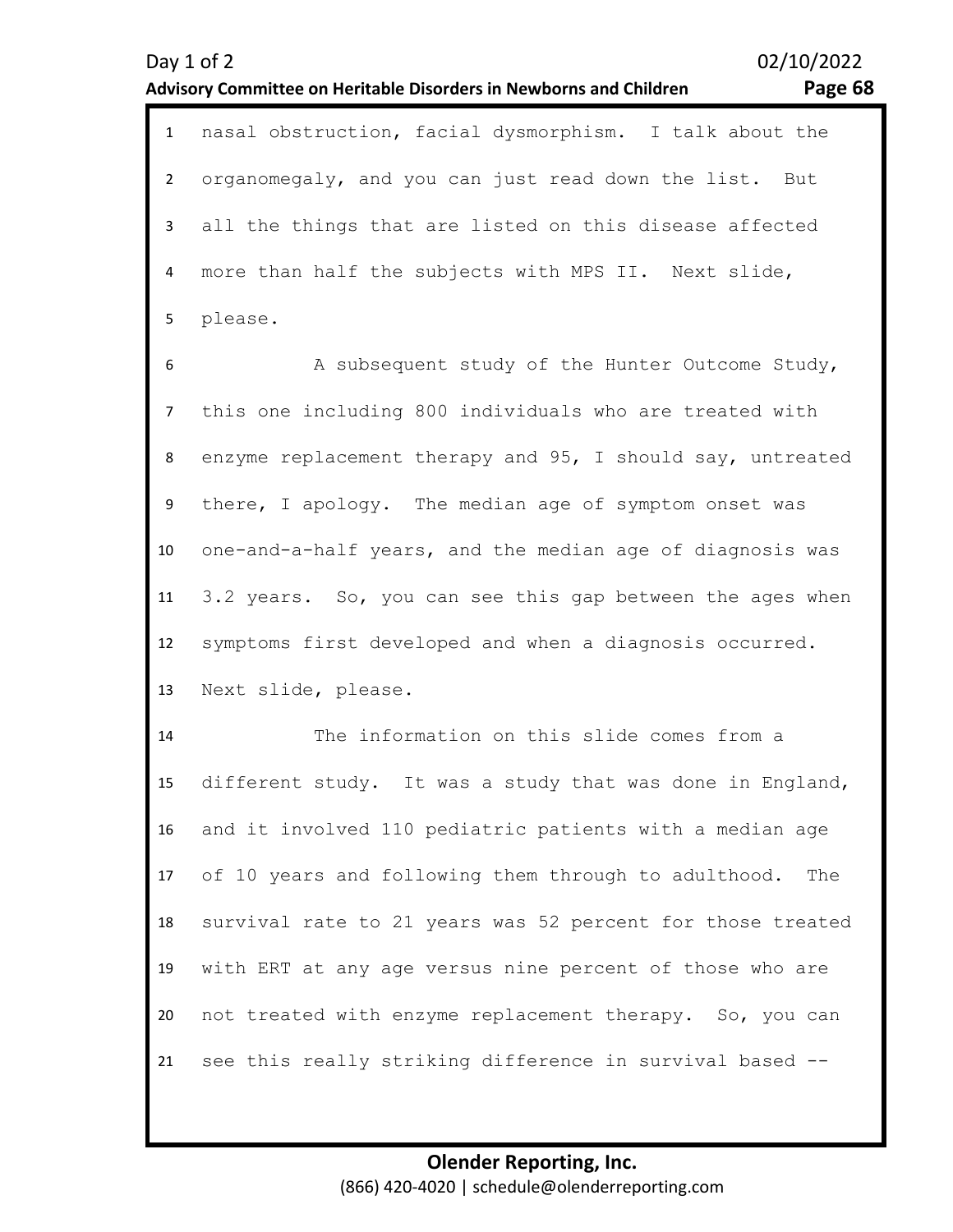| Advisory Committee on Heritable Disorders in Newborns and Children | 02/10/2022 |
|--------------------------------------------------------------------|------------|
|                                                                    | Page 69    |

| $\mathbf{1}$    | survival to adulthood based on treatment with enzyme       |
|-----------------|------------------------------------------------------------|
| $\mathbf{2}$    | replacement therapy. Next slide, please.                   |
| 3               | In terms of the epidemiology, based on                     |
| 4               | clinically diagnosed cases, there was a recent review that |
| 5               | reported this fairly wide range of .13 to 2.16 cases per   |
| 6               | 100,000 children. If you look at the rates in Japan and    |
| $7\overline{ }$ | Taiwan, the range was much narrower, .84 to 1.07 per       |
| 8               | 100,000 children. And then if you looked in the study and  |
| 9               | you excluded the outliers and then excluded the East Asian |
| 10              | countries, the prevalence reported was .26 to .64 per      |
| 11              | 100,000 children. So again, there's this very wide range   |
| 12              | in reported birth -- or reported prevalence. It seems to   |
| 13              | be a little bit higher in Japan and Taiwan, little bit     |
| 14              | lower elsewhere. But again, there are many outliers that   |
| 15              | are reported as well. Next slide, please.                  |
| 16              | Now let's talk a little bit about the process of           |
| 17              | diagnosis. Next slide, please.                             |
| 18              | So, establishing the diagnosis is based on                 |

**Olender Reporting, Inc.**  (866) 420-4020 | schedule@olenderreporting.com

confirming low I2S enzyme activity, and normal enzyme

are other conditions that you want to make sure that

they're not, confirming at the time elevated urine GAG

activity in at least one other sulfatase, because there

19

20

21

22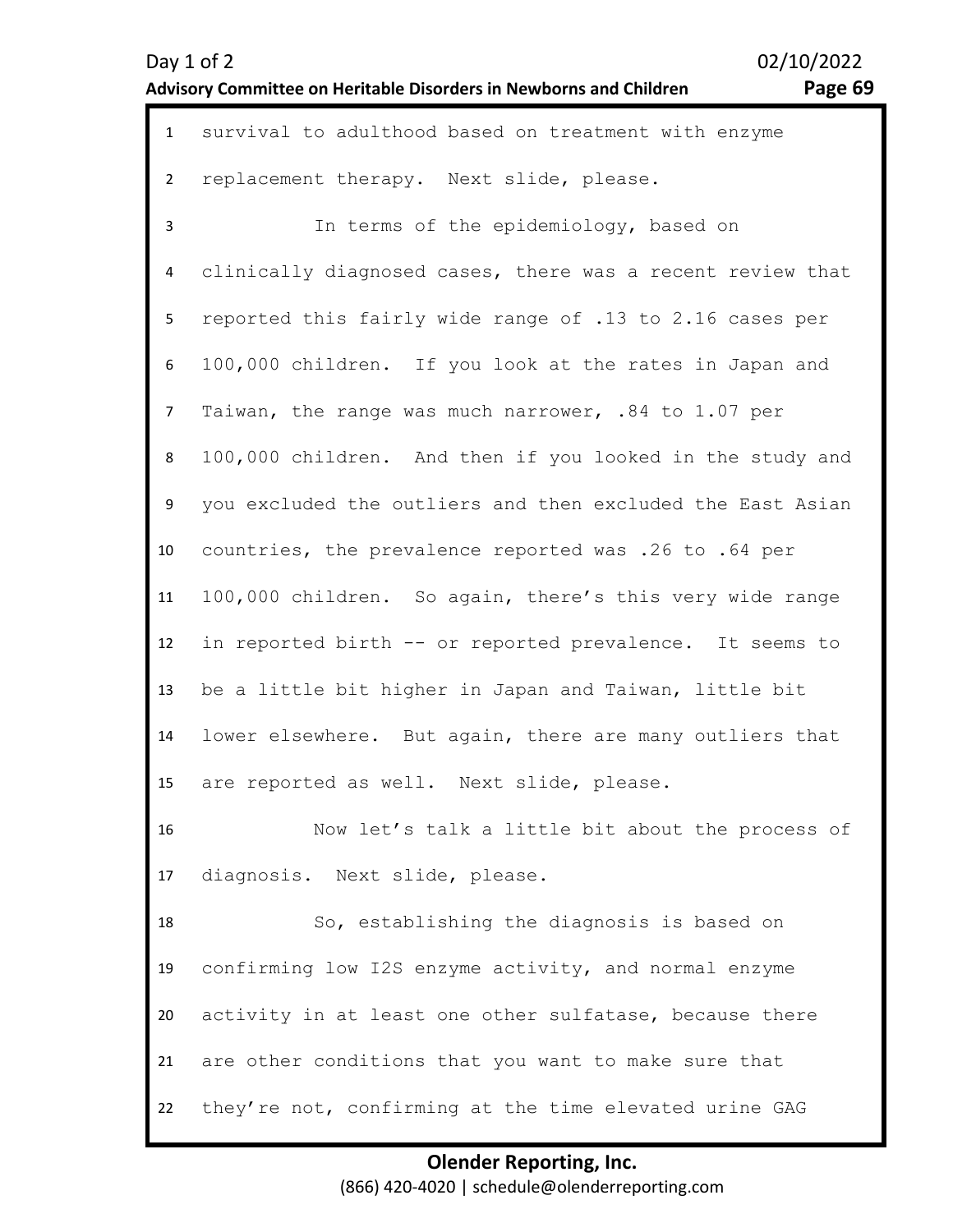| υ | ۰ |
|---|---|
|---|---|

| $\mathbf{1}$   | levels. And so, the diagnosis is really based on these     |
|----------------|------------------------------------------------------------|
| $\overline{2}$ | biochemical tests. The molecular diagnosis could be        |
| $\mathbf{3}$   | supportive but it's not necessarily confirmatory. And      |
| 4              | what I'd like to point out is that there are more than 700 |
| 5              | variants of the IDS gene. A study from 2013 -- so again,   |
| 6              | this is a little bit old -- found that about 60 percent of |
| $\overline{7}$ | subjects had a private mutation that wasn't clearly        |
| 8              | predictive of phenotype. However, if you do have a, you    |
| 9              | know, significant deletion in major areas, those kinds of  |
| 10             | things, then you can predict that the infant is more       |
| 11             | likely to have the severe form. But again, the molecular   |
| 12             | diagnosis is helpful but it's not necessary.               |
| 13             | For some individuals there might be, for                   |
| 14             | example, a borderline low I2S enzyme activity or maybe a   |
| 15             | modestly elevated urine GAG levels, and for these          |
| 16             | individuals there could be diagnostic uncertainty. And     |
| 17             | for those individuals, the current recommendations are     |
| 18             | that they're followed up every six to twelve months for,   |
| 19             | you know, some period of time based on the biochemical     |
| 20             | findings. Typically, according to the experts, this can    |
| 21             | be up to two years before it's clear whether they truly    |
| 22             | have MPS 2 or not. Next slide, please.                     |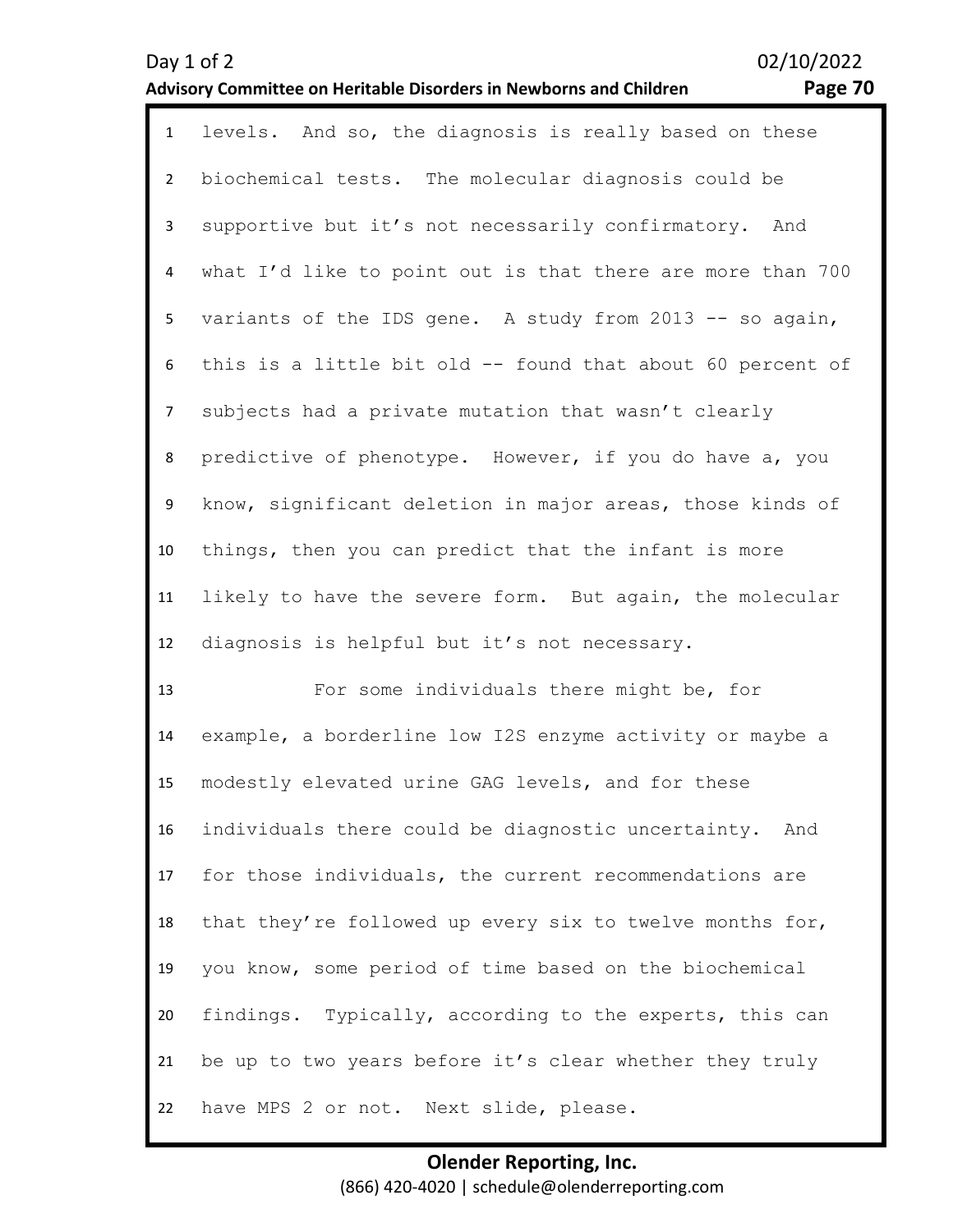| o<br>٠ |  |
|--------|--|
|        |  |

| $\mathbf{1}$   | Screening is based on I2S enzyme activity in               |
|----------------|------------------------------------------------------------|
| $\overline{2}$ | dried blood spots. It can be done either through tandem    |
| 3              | mass spectrometry, MSMS on the slides, or through          |
| 4              | fluorometry with digital microfluidics. I'm going to be    |
| 5              | talking in a little bit about which states use which       |
| 6              | approach. There's also an optional second tier test where  |
| $\overline{7}$ | you can look at the GAG levels in dried blood spots. And   |
| 8              | again, I'm going to be talking a little bit about this in  |
| 9              | a minute as I go through state specific information. Next  |
| 10             | slide, please.                                             |
| 11             | So first I'd like to highlight the screening               |
| 12             | that's going on in Illinois. SZ71 positive screens that    |
| 13             | ultimately led to referral to a sub-specialist clinic.     |
| 14             | There were nine confirmed to have MPS II, 43 who had       |
| 15             | biochemical pseudo-deficiency, so it looked like their     |
| 16             | enzyme activity levels were low but their GAG levels in    |
| 17             | their urine were normal and they were otherwise healthy.   |
| 18             | There were nine who were normal. There were                |
| 19             | five who were last to follow up and there were five who    |
| 20             | were still in the follow up process. So those are          |
| 21             | individuals who have, like I said before, it's kind of the |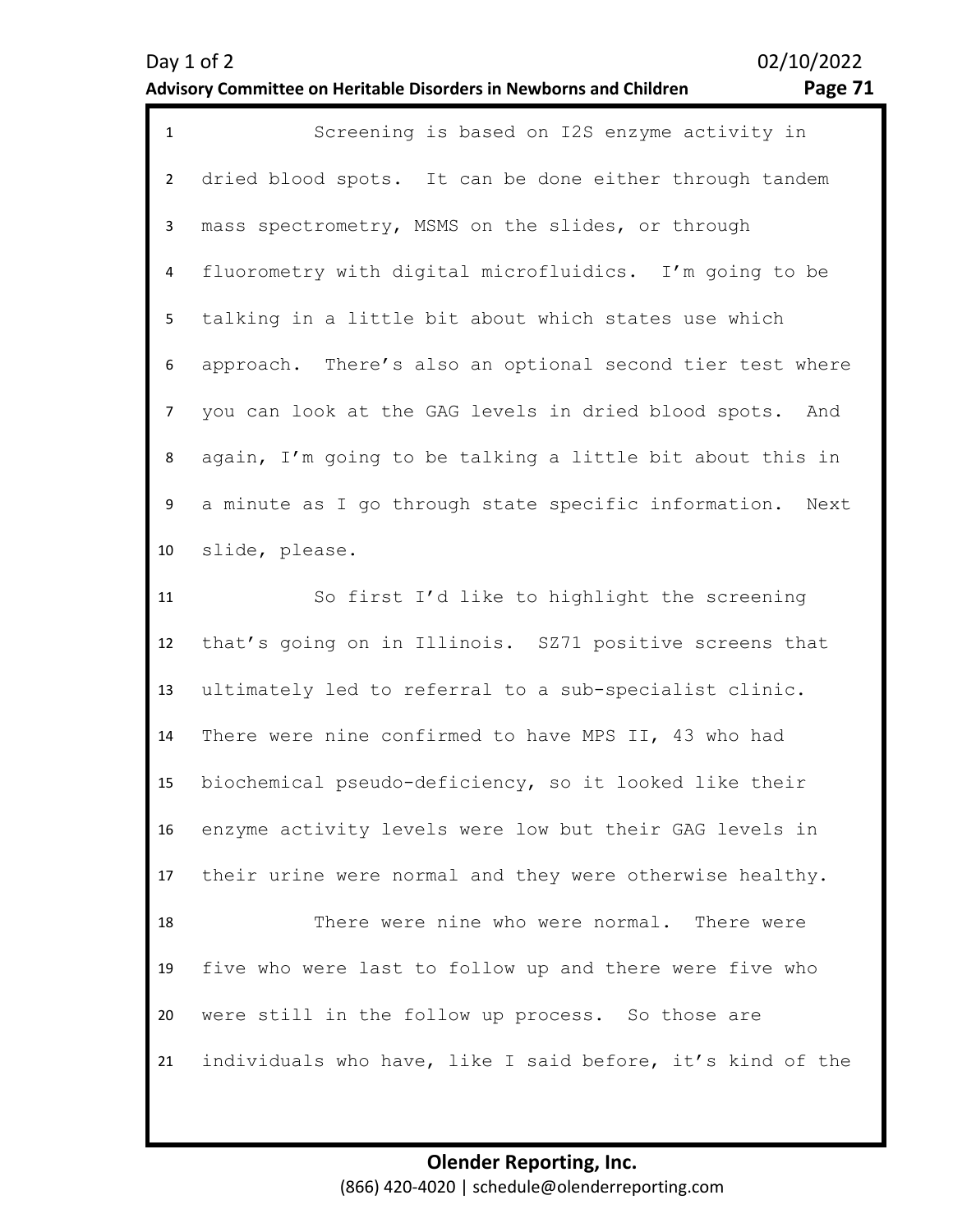| o<br>о<br>. —<br>۱۱<br>. . |  |
|----------------------------|--|
|                            |  |

| $\mathbf{1}$   | borderline concerning findings who are still being         |
|----------------|------------------------------------------------------------|
| $\overline{2}$ | followed on a regular basis.                               |
| 3              | One thing that I'd like to highlight from the              |
| 4              | screening activities in Illinois is that although we       |
| 5              | weren't able to identify systematic information on         |
| 6              | additional family members who might have been identified   |
| $\overline{7}$ | after the diagnosis of MPS II, through newborn screening,  |
| 8              | there were a few interesting cases that we heard about     |
| 9              | from one referral center that I'd like to highlight. One   |
| 10             | is a two-year-old brother that was diagnosed based on a    |
| 11             | positive newborn screen. There was a maternal great uncle  |
| 12             | who was diagnosed, and then there was also a maternal      |
| 13             | grandfather who had pseudo-deficiency. Again, pseudo-      |
| 14             | deficiency doesn't cause disease, but I do want to point   |
| 15             | out that in a sort of, you know, evaluation of families    |
| 16             | that these other cases were identified. Next slide,        |
| 17             | please.                                                    |
| 18             | And now I'd like to highlight the screening                |
| 19             | that's been going on in Missouri. They used internal       |
| 20             | microfluidics with fluorometry and a second-tier test with |
| 21             | dried blood spots looking at GAG levels. They began their  |
| 22             | screening in 2018 and there's another report that shows a  |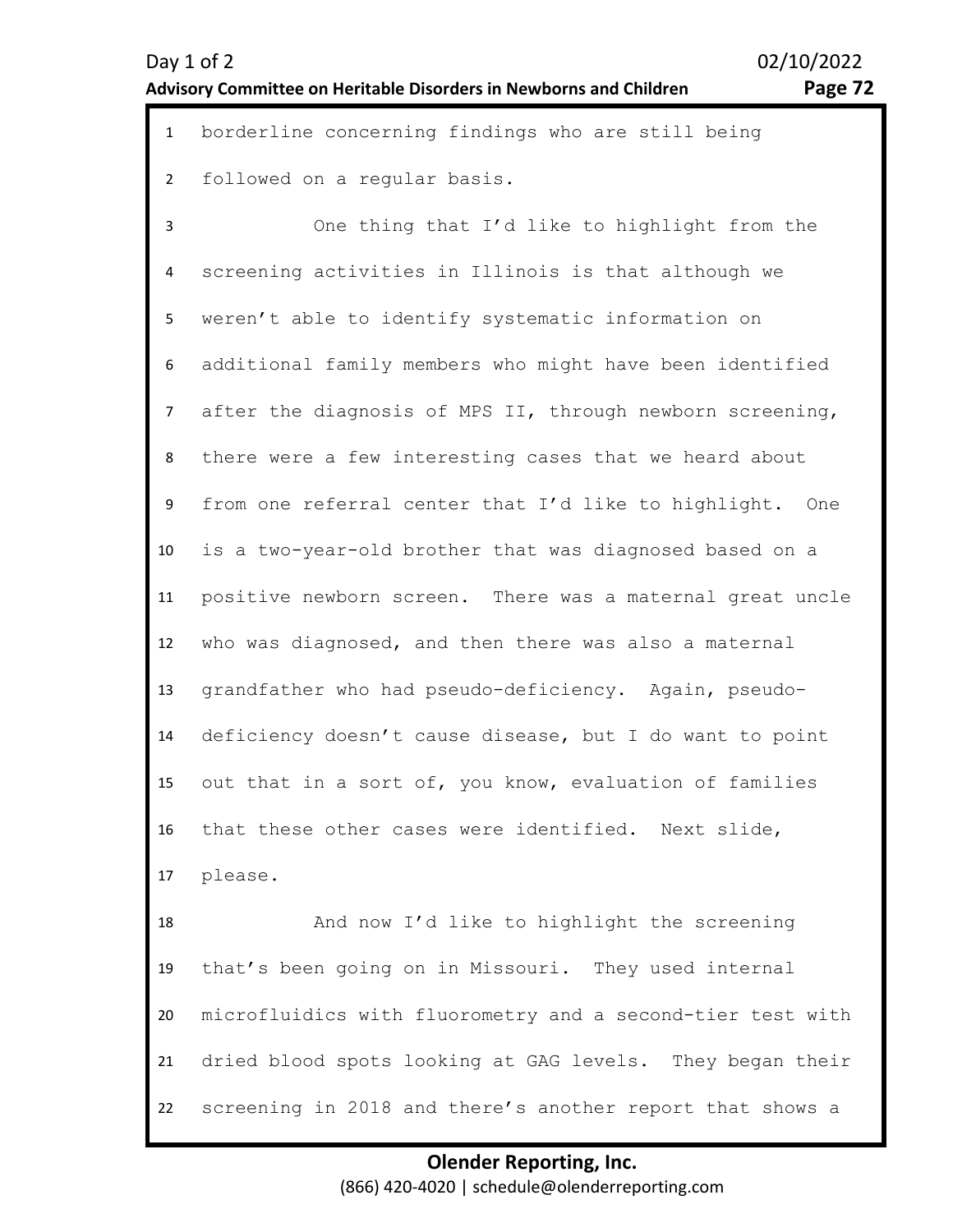# December of 2020. This was a time period where the

5 6 7 newborn screening program with high reliability could give me all the information on the newborns that were screened during this period of time.

1 longer period of time than this table here, but I do want

to focus on this table that, again, is not their entire

screening history, but screening from January through

8 9 10 11 12 13 14 15 16 17 18 19 20 21 22 So, in this one-year period there were a little over 68,000 newborns who were screened. There were 11 positive screens that eventually led to sub special point of referral. There is one case of MPS II that was diagnosed, two cases of biochemical pseudo-deficiency, one normal, five still in follow-ups. There was one death before referral. This was an infant who was in the neonatal intensive care unit and again, died before diagnostic evaluation could be completed. And there was one family that declined further testing. Next slide, please. There is pilot screening that's going on in New York with tandem mass spec. I want to be clear though, this is not a statewide screening. It's in a limited number of selected hospitals and it's just too early to

> **Olender Reporting, Inc.**  (866) 420-4020 | schedule@olenderreporting.com

### Day 1 of 2 02/10/2022 **Advisory Committee on Heritable Disorders in Newborns and Children Page 73**

 $\mathfrak{p}$ 

3

4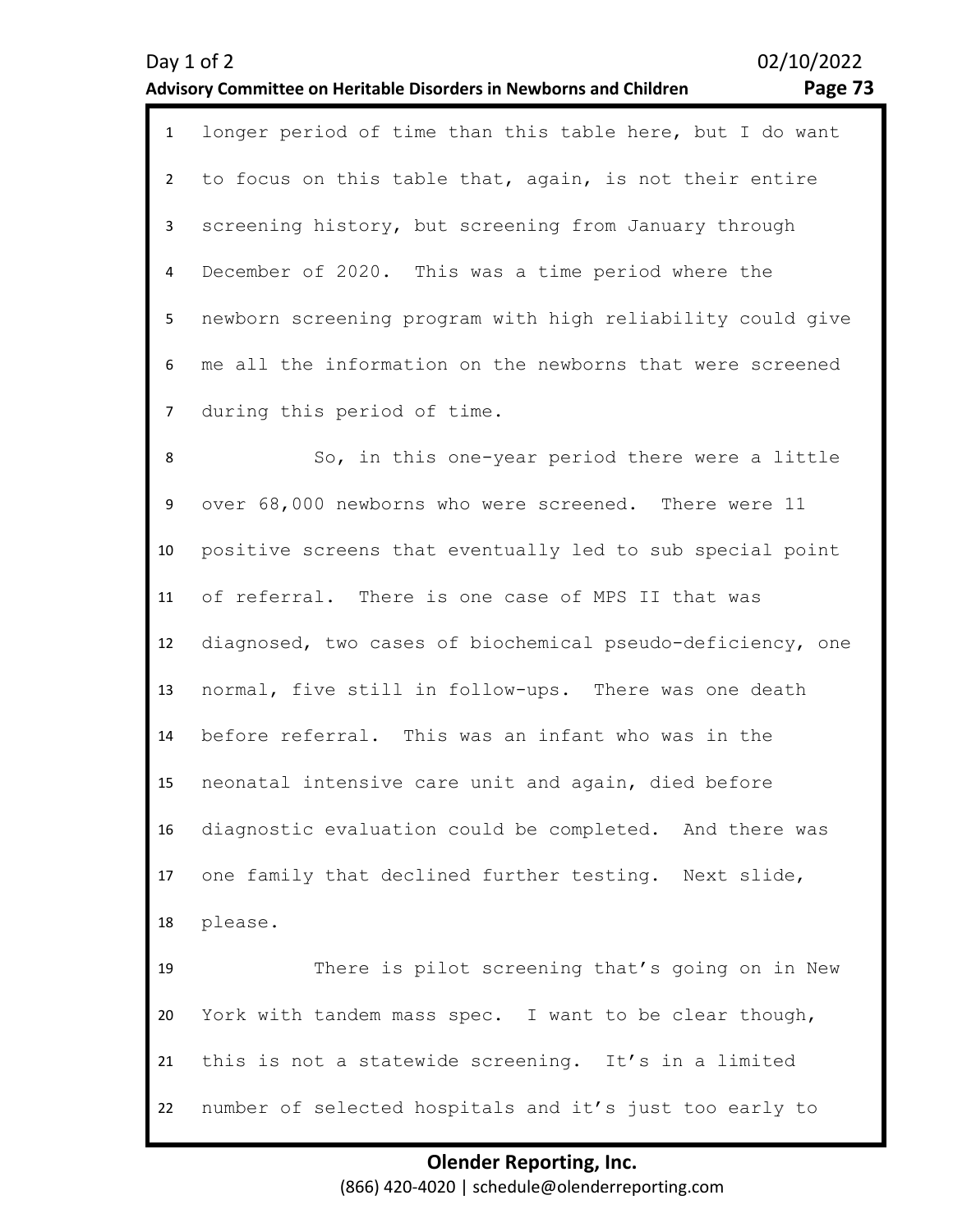| ⌒<br>۰۵۰<br>., | л |
|----------------|---|
|----------------|---|

| $\mathbf{1}$   | assess the outcome of those screening activities           |
|----------------|------------------------------------------------------------|
| $\overline{2}$ | currently. Next slide, please.                             |
| 3              | Taiwan has also been screening. They screen                |
| 4              | with tandem mass spec. The screening there is done with    |
| 5              | consent, and then the other challenge in terms of          |
| 6              | interpreting the findings from Taiwan is that there are    |
| 7 <sup>7</sup> | multiple programs that offer newborn screening within      |
| 8              | Taiwan. They don't work within well-defined geographic     |
| 9              | areas and each separately reports outcome. So, the         |
| 10             | details of this are complicated and really doesn't add to  |
| 11             | the decision-making process. The reports are in the        |
| 12             | detail -- the details are in the report and I'm going to   |
| 13             | be highlighting really the significant findings from       |
| 14             | Taiwan in a moment. Next slide, please.                    |
| 15             | So, this is the summary slide of the screening             |
| 16             | information that we have. You can see the location listed  |
| 17             | on the left. We have Missouri listed there twice. Once,    |
| 18             | just focusing on the 2020 data and then the other in the   |
| 19             | published 2018 and 2021 data. And again, we have Taiwan    |
| 20             | listed twice because they operate with different programs. |
| 21             | The second column is the time period of the data           |
| 22             | for each program. The next column is the total number of   |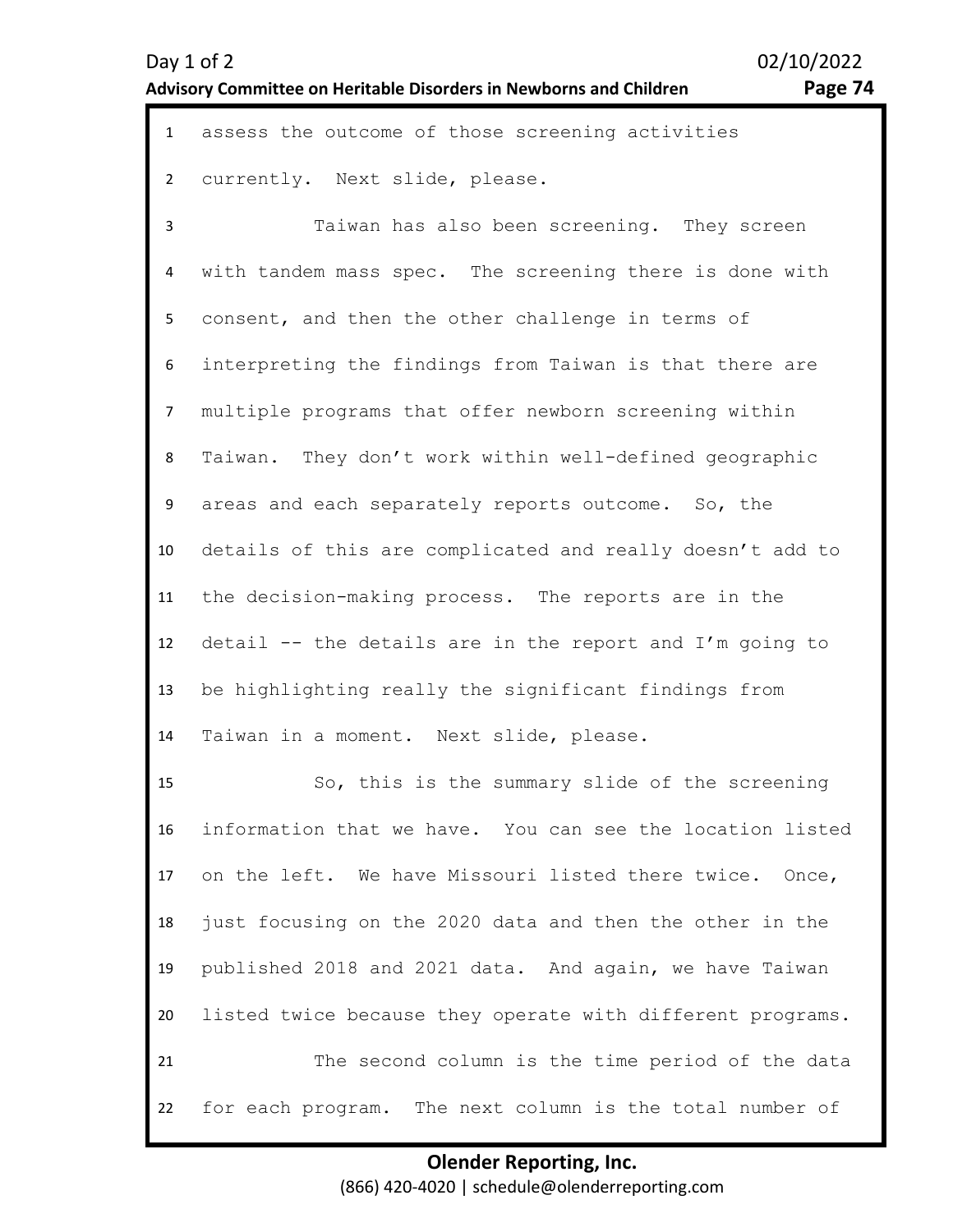| o |  |
|---|--|
|   |  |

| $\mathbf{1}$   | newborns that were screened. But what I'd really like to    |
|----------------|-------------------------------------------------------------|
| $\overline{2}$ | highlight are the last three columns. So, the first of      |
| 3              | these columns shows the number referred for diagnostic      |
| 4              | follow-up for 100,000 newborns screened. The next column    |
| 5              | is the number of MPS II cases that were detected. These     |
| 6              | were actual diagnoses. And then the final column            |
| $\overline{7}$ | represents the infants who were in that diagnostic follow-  |
| 8              | up process, if you remember, coming back every six to       |
| 9              | twelve months for perhaps up to two years. So the number    |
| 10             | of infants without diagnosis for 100,000 screened.          |
| 11             | So, what you can see, first of all, is that the             |
| 12             | number of infants who were referred for diagnostic follow-  |
| 13             | up in Illinois and Missouri ranges from, you know, 13 to    |
| 14             | 15. I think the 16 number, again, is incorporated into      |
| 15             | the 2018 to 2021. It's really $-$ - you can think of it as, |
| 16             | you know, somewhere between 13 and 15 per 100,000 screened  |
| 17             | are being referred for diagnostic follow-up. Case           |
| 18             | detection in the United States, in the two programs in the  |
| 19             | United States that are routinely screening is 1.5 to 1.6    |
| 20             | per 100,000 newborns screened, and as you can see, it's     |
| 21             | significantly higher in Taiwan where those numbers are 2.9  |
| 22             | and 4.1 per 100,000 newborns screened.                      |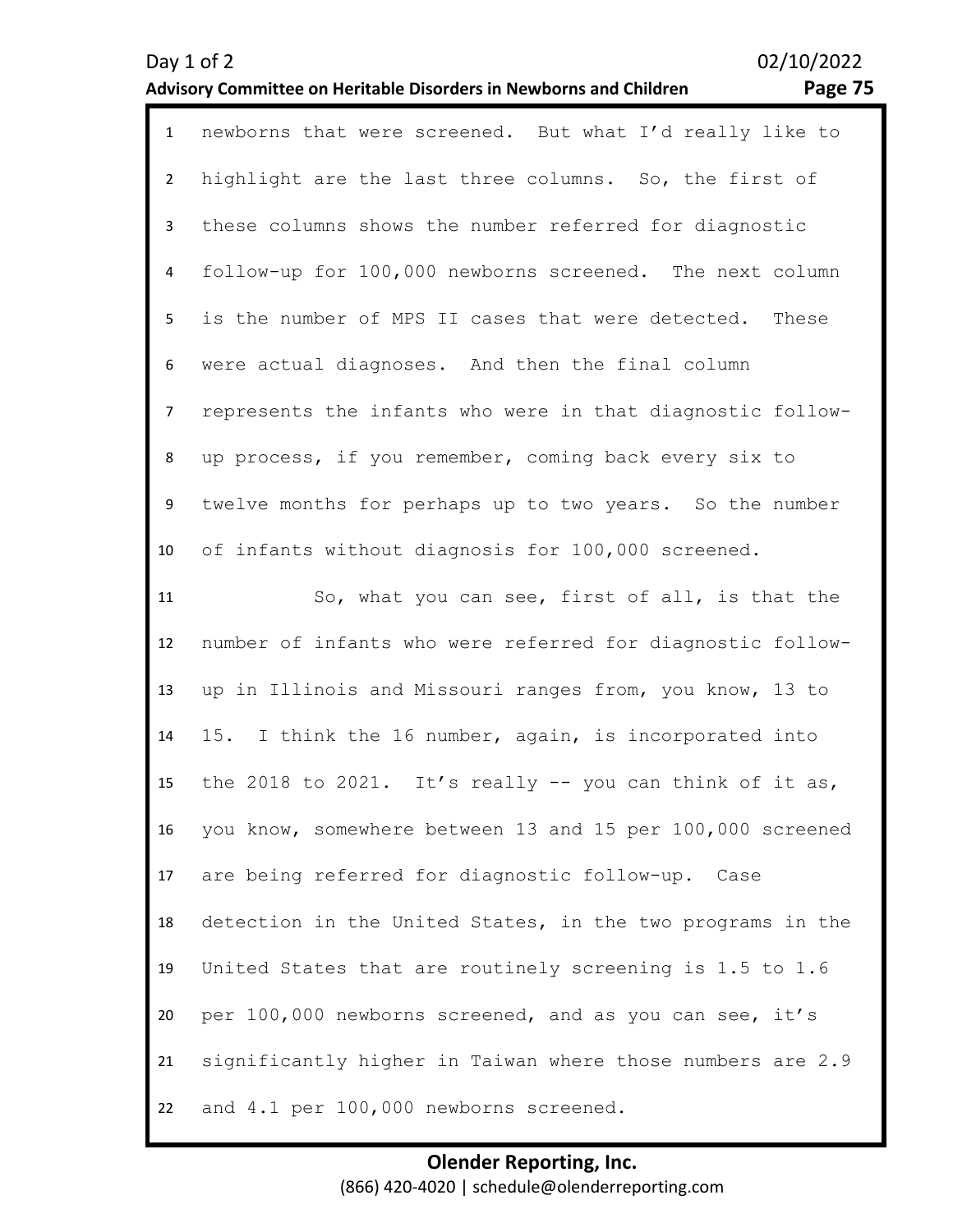| Day 1 of 2                                                         |  |
|--------------------------------------------------------------------|--|
| Advisory Committee on Heritable Disorders in Newborns and Children |  |

02/10/2022

# Page 76

| $\mathbf{1}$   | And then in the final column you can see the               |
|----------------|------------------------------------------------------------|
| $\overline{2}$ | number of infants, as I said, without diagnosis who were   |
| 3              | still in a follow-up process. I would say that number      |
| 4              | would probably be between .9 and 2.1. The 7.3 that you     |
| 5              | see in Missouri is likely artificially inflated because it |
| 6              | reflects only one year. And so, if it's followed for up    |
| $\overline{7}$ | to two years, that would make that number look bigger.     |
| 8              | So, for the purposes of decision making today, the number  |
| 9              | is likely somewhere between 0.9 and 2.1 per 100,000        |
| 10             | screened. Next slide, please?                              |
| 11             | So, I want to take a step back and just                    |
| 12             | summarize again what we know about screening. So,          |
| 13             | Illinois and Missouri have adopted screening, and that     |
| 14             | they have identified newborns with MPS II. There are some  |
| 15             | infants who are followed because of diagnostic             |
| 16             | uncertainty. And the thing that I would like to point out  |
| 17             | to the Committee is that the case detection rate from      |
| 18             | screening is higher than the expected clinical detection   |
| 19             | rate, which I showed you before, remember, it was around   |
| 20             | .6 or so per 100,000 in the clinically detected cases.     |
| 21             | We oftentimes see this with newborn screening,             |
| 22             | that newborn screening identifies cases that for whatever  |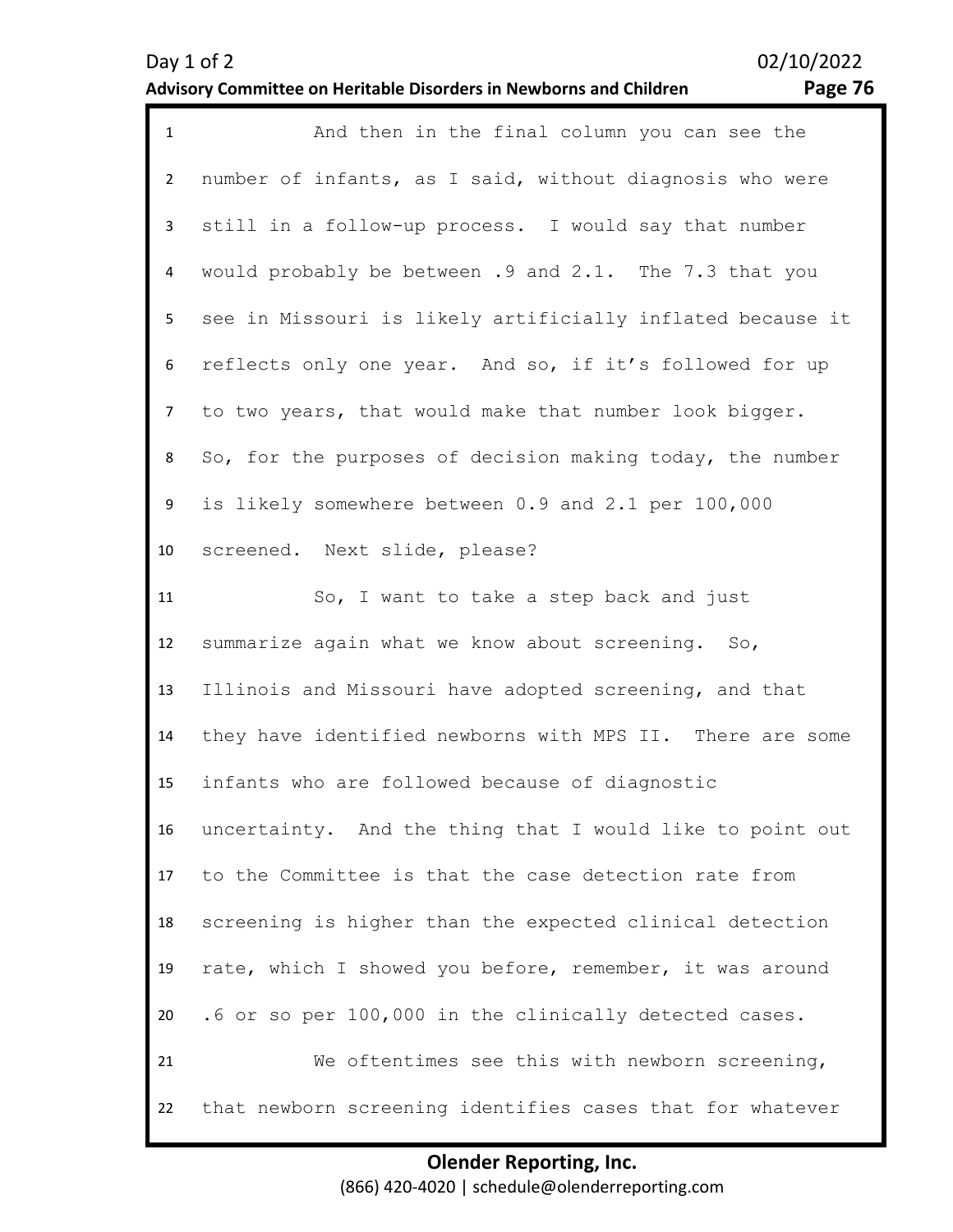| н |  |
|---|--|
|---|--|

| $\mathbf{1}$   | reason might not have come to attention or maybe the      |
|----------------|-----------------------------------------------------------|
| $2^{\circ}$    | phenotype of these extra cases is somehow different. But  |
| 3 <sup>1</sup> | again, we see this commonly with newborn screening. Next  |
| 4              | slide, please.                                            |
| 5              | Now I'm going to transition and speak                     |
| 6              | specifically about treatment. Next slide, please.         |
| $\overline{7}$ | So, I've alluded to enzyme replacement therapy            |
| 8              | previously in this talk. Enzyme replacement therapy is    |
| 9              | the standard targeted treatment that's available in the   |
| 10             | United States. Idursulfase is the name of the enzyme      |
| 11             | replacement therapy. It was FDA approved in 2006, as      |
| 12             | you've heard from the public comments earlier, it's a     |
| 13             | weekly infusion. It's given over several hours. It does   |
| 14             | not significantly cross the blood-brain barrier. In terms |
| 15             | of other adverse effects that have been described with    |
| 16             | enzyme replacement therapy, as with other enzyme          |
| 17             | replacement therapies that we've discussed, there can be  |
| 18             | infusion reactions. These are typically treated by        |
| 19             | slowing down the rate of infusion. Sometimes it requires  |
| 20             | pre-medication such as antihistamines or corticosteroids, |
| 21             | but from all the reports that we've read about enzyme     |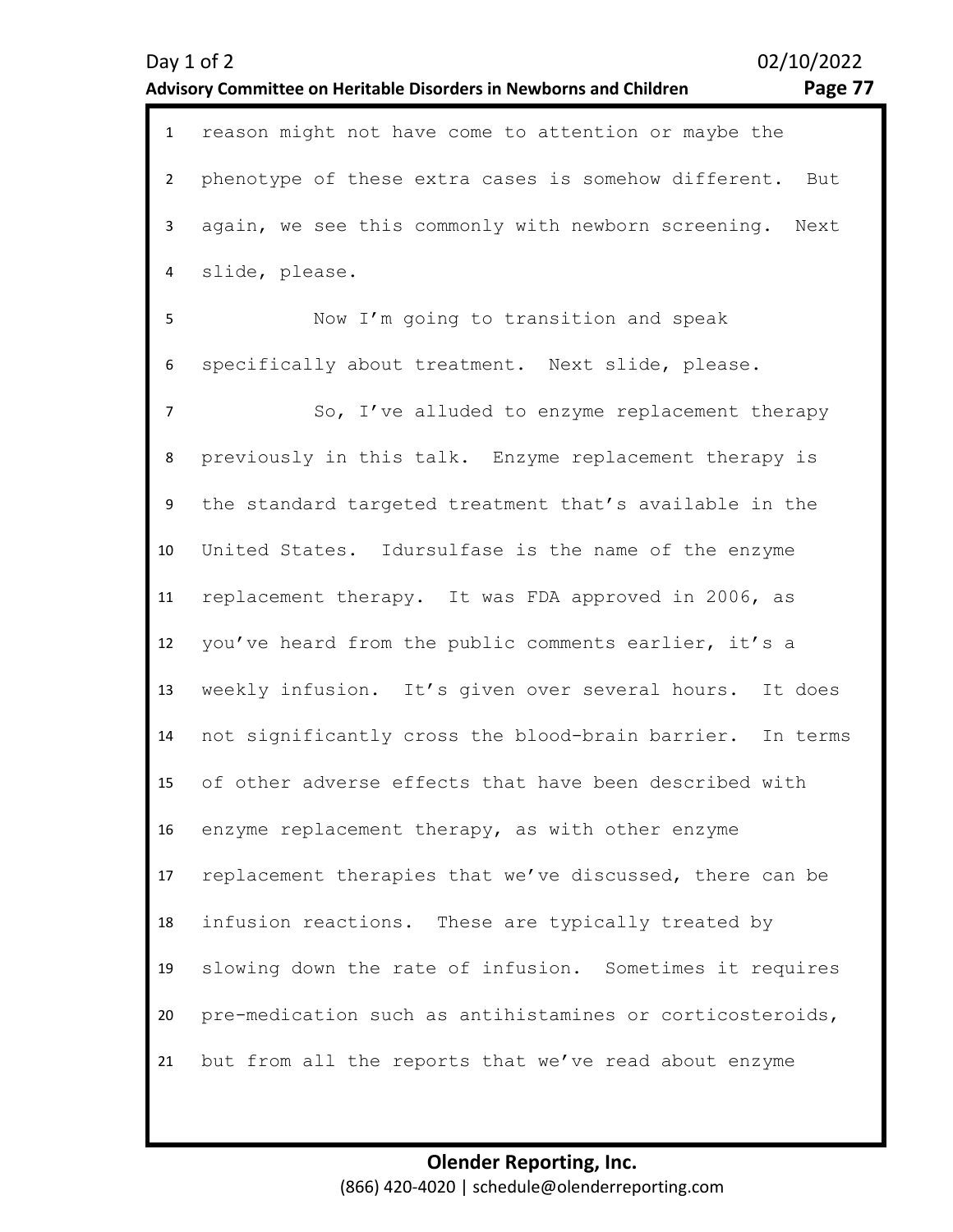# Day 1 of 2 02/10/2022

# **Advisory Committee on Heritable Disorders in Newborns and Children Page 78**

| $\mathbf{1}$   | replacement therapy, these infusion reactions have not led |
|----------------|------------------------------------------------------------|
| $\overline{2}$ | to discontinuation of enzyme replacement therapy.          |
| 3              | The other thing that can happen with enzyme                |
| 4              | replacement therapy is that individuals can develop        |
| 5              | antibodies to the enzyme replacement therapy. Again,       |
| 6              | we've seen this with other enzyme replacement therapies.   |
| $\overline{7}$ | From the reports that we reviewed, these antibodies do not |
| 8              | seem to interfere with the overall effectiveness of        |
| 9              | therapy, and we didn't identify any reports that describe  |
| 10             | discontinuation of enzyme replacement therapy because of   |
| 11             | the development of antibodies. Next slide, please.         |
|                |                                                            |
| 12             | So, as we dig into the issue of early treatment            |
| 13             | with enzyme replacement therapy, I do think that it's      |
| 14             | important that we, first of all, talk about the FDA drug   |
| 15             | label. It was last updated in 2018, and I'm just going to  |
| 16             | read this because it's full of text here, but Elapses is   |
| 17             | hydrolytic lysosomal glycosaminoglycan specific enzyme     |
| 18             | indicated for patients with Hunter Syndrome. Elapses has   |
| 19             | been shown to improve blocking capacity in patients five   |
| 20             | years and older. In patients 16 months to five years of    |
| 21             | age, no data are available to demonstrate improvement in   |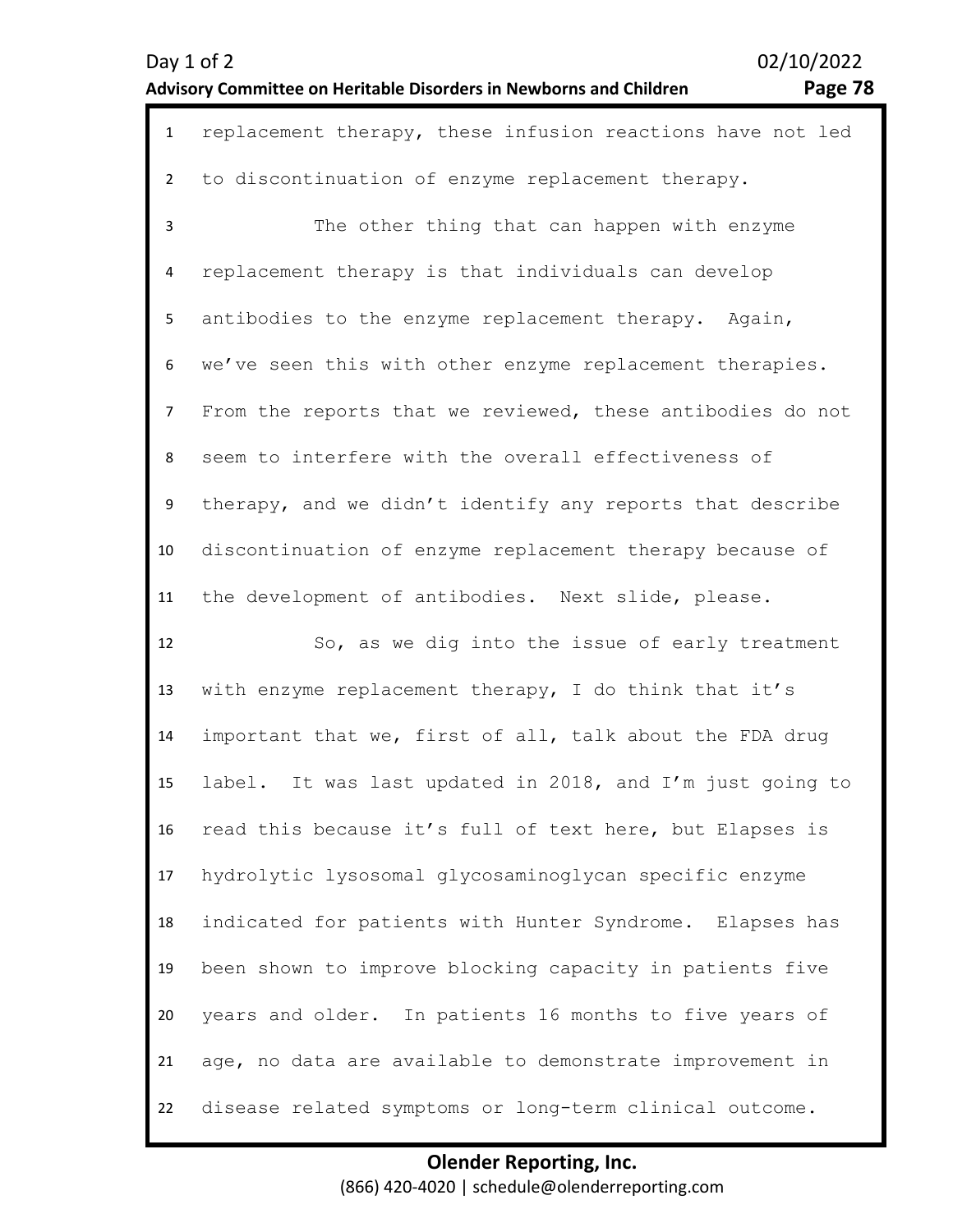1 However, treatment with Elapses has reduced spleen volume 2 3 similar to that of adults and children five years of age and older.

4 5 6 7 8 9 10 11 12 13 The safety and efficacy of Elapses have not been established in pediatric patients less than 16 months of age. And so, again, the drug label does raise this issue about the lack of establishment of effectiveness for the infants that are similar to those identified through newborn screening. I do remind the Committee that the bar is often high for updating the FDA drug label, and we are, of course, going to go through the evidence that we're able to find of effectiveness of early versus later treatment. Next slide, please.

14 15 16 17 18 19 20 21 There are other therapies available MPS II, and I -- in the report we describe what's known about these. For the purposes of this presentation, I'm not going to spend a lot of time on it. Hematopoietic stem cell transplantation, HSCT, is a, you know, potential therapy that is available now. But the issue is, there is lack of clear benefit on the neurologic outcomes and of course, it has risk of mortality. So, in general, stem cell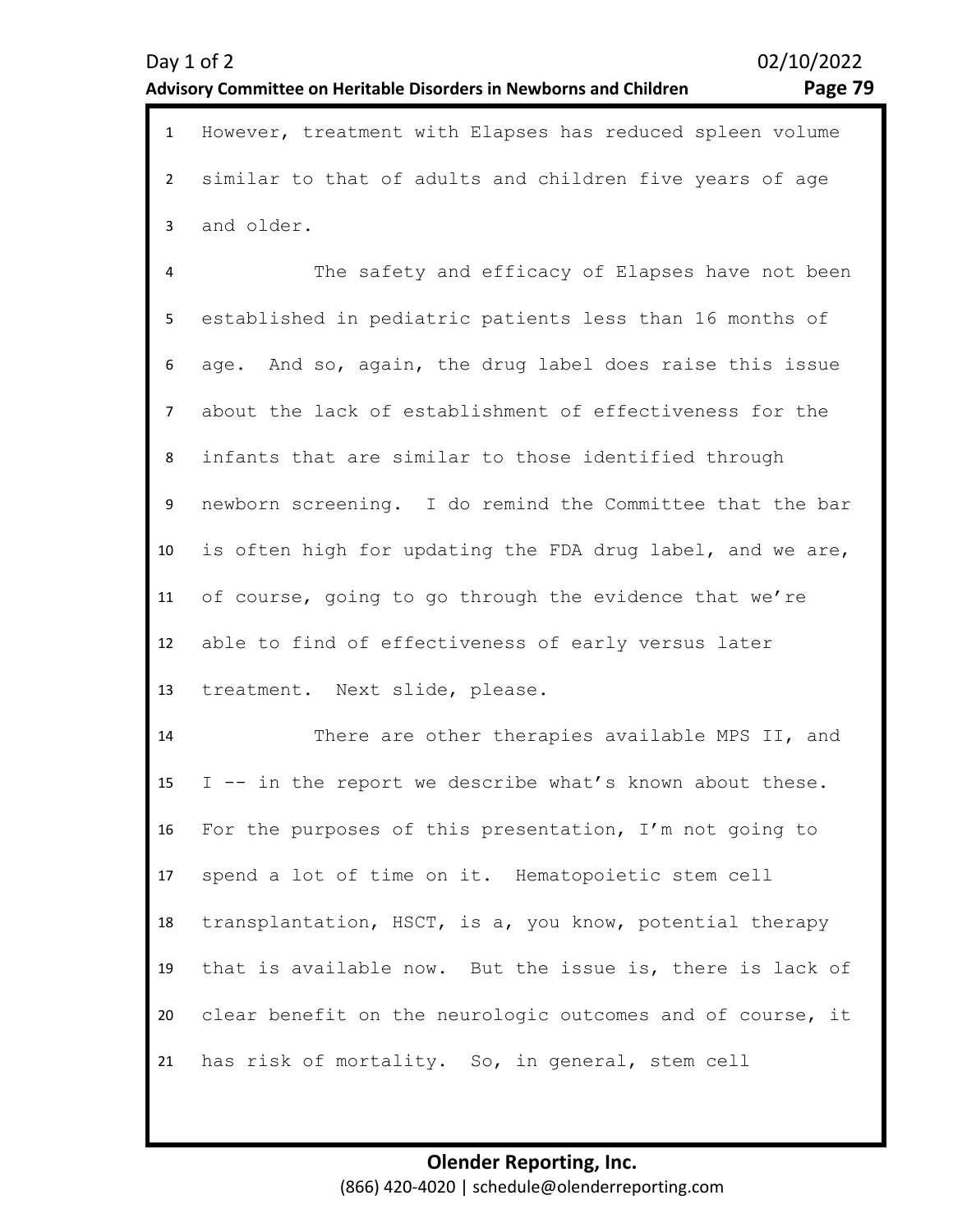1 transplantation is not used now for treating infants with 2 3 4 5 6 7 8 9 10 11 12 13 14 15 16 17 18 19 20 21 MPS II. There are a lot of investigational approaches under evaluation. There is intrathecal and intraventricular versions of enzyme replacement therapy. There's modified versions of the enzyme replacement therapy that have been enhanced to help with uptake across the blood-brain barrier. There are treatments that have been approved in other countries but not the United States, including a version of the modified enzyme for intraventricular use and a version of a modified enzyme replacement therapy that has enhanced uptake across the blood-brain barrier. Again, those are not approved for use in the United States, so they're not a key topic of the discussion this morning. Gene therapy is also currently under investigation. Next slide, please. So, let's talk about early MPS II treatments. Next slide, please. So, in terms of the timing, as you've already heard today, Idursulfase really targets the somatic aspects of MPS II. There are no cohort studies out there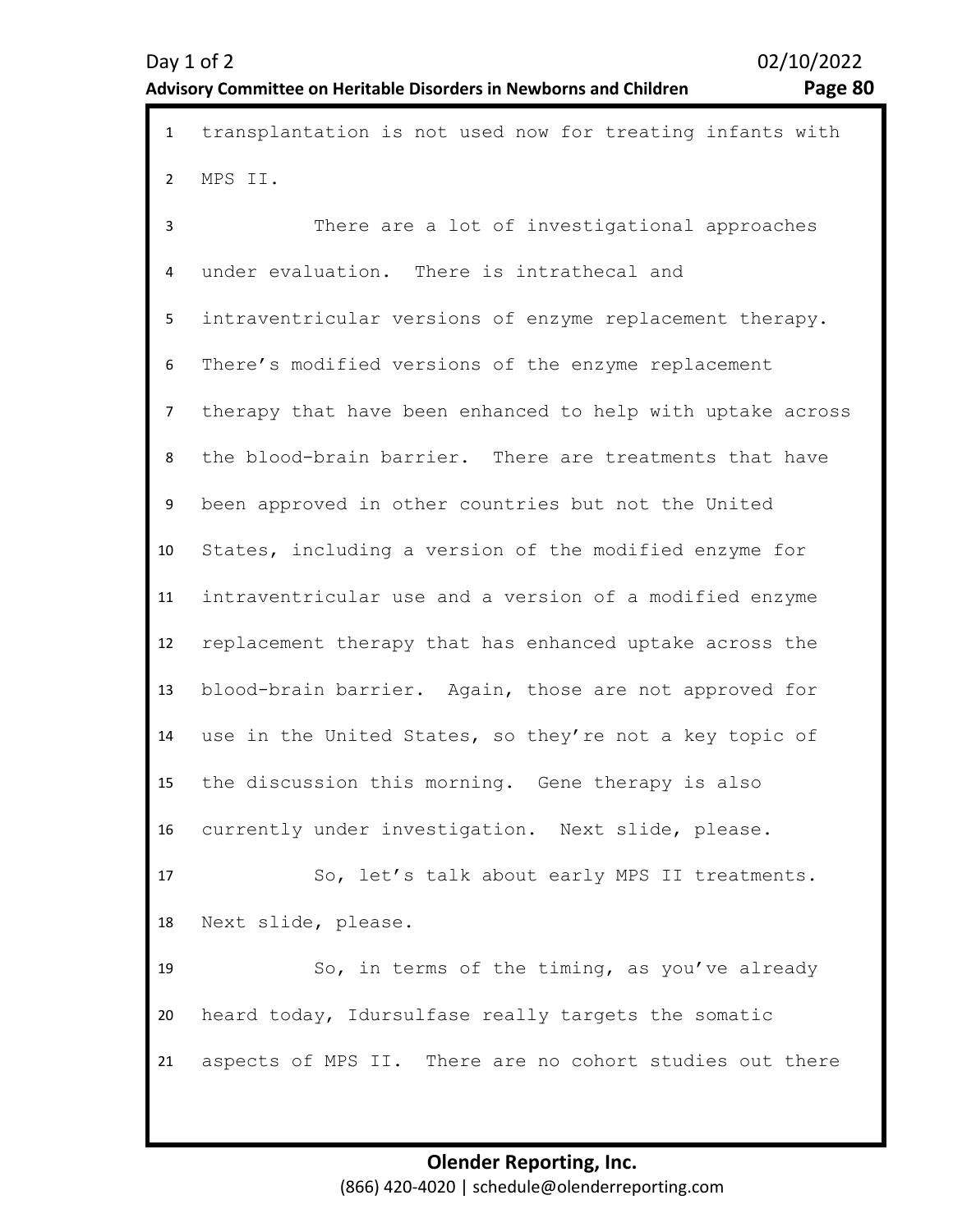| Day 1 of 2                                                                |  |
|---------------------------------------------------------------------------|--|
| <b>Advisory Committee on Heritable Disorders in Newborns and Children</b> |  |

02/10/2022 Page 81

| $\mathbf{1}$   | that directly evaluate early treatment versus treatment    |
|----------------|------------------------------------------------------------|
| $\overline{2}$ | after clinical identification. Next slide, please.         |
| 3              | And so, as part of our review process, we look             |
| 4              | at what practiced guidelines might be out there to quide   |
| 5              | the timing of intervention. And so, I do want to mention   |
| 6              | the American College of Medical -- the American College of |
| $\overline{7}$ | Medical Genetics and Genomics Therapeutics Committee did   |
| 8              | develop a practice quideline. This is based on a small     |
| 9              | Delphi panel, ten specialty experts, and there were no     |
| 10             | public members on this Delphi panel. Next slide, please.   |
| 11             | So, this is a direct quote from the practice               |
| 12             | guideline, and I'm going to go through the first few of    |
| 13             | these because it's relevant for the conversation. So, all  |
| 14             | individuals with severe MPS II or predicted to have severe |
| 15             | MPS II based on genotype warrant starting enzyme           |
| 16             | replacement therapy prior to showing signs or symptoms.    |
| 17             | Number two, individuals with signs or symptoms             |
| 18             | with either attenuated or severe MPS II warrant enzyme     |
| 19             | replacement therapy.                                       |
| 20             | Then the third point is that in their guideline            |
| 21             | is that individuals with attenuated MPS II who are not     |
| 22             | showing signs or symptoms of disease do not warrant ERT.   |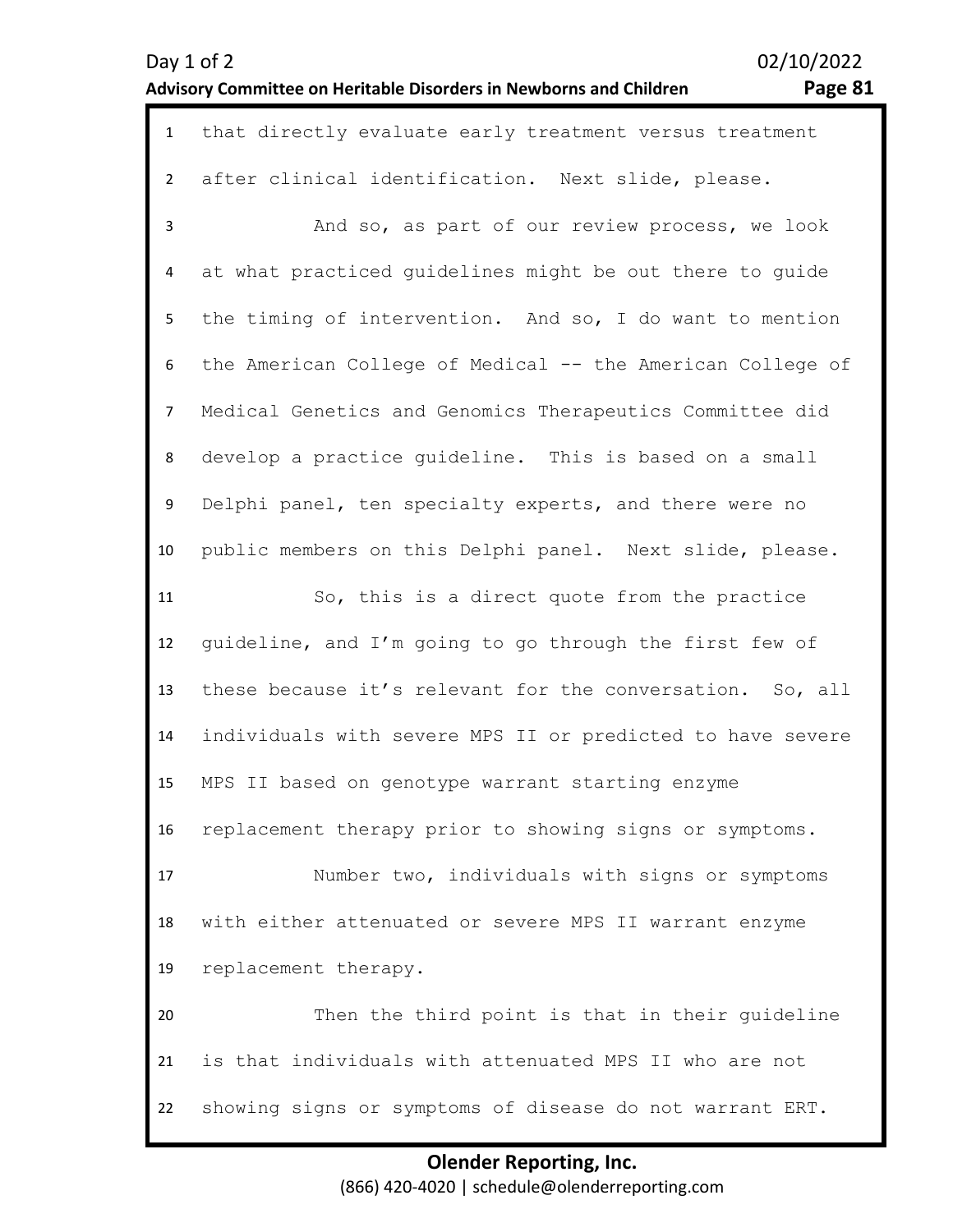|                         | 02/10/2022<br>Day 1 of 2<br>Advisory Committee on Heritable Disorders in Newborns and Children<br>Page 82 |
|-------------------------|-----------------------------------------------------------------------------------------------------------|
| $\mathbf{1}$            | And so, I'm going to stop right there with that number                                                    |
| $\overline{2}$          | three, and again, through newborn screening, one would                                                    |
| $\mathbf{3}$            | expect to identify infants, some of whom are going to have                                                |
| $\overline{\mathbf{4}}$ | attenuated MPS II and by the nature of newborn screening                                                  |
| 5                       | are not going to show any signs of symptoms of the                                                        |
| 6                       | disease. Next slide, please.                                                                              |
| $\overline{7}$          | So, I think it's really important to understand                                                           |
| 8                       | the different perspectives and why this recommendation of                                                 |
| 9                       | number three against routinely starting enzyme replacement                                                |
| 10                      | therapy for individuals with attenuated MPS II who are not                                                |
| 11                      | showing any signs or symptoms, where that came from.<br>So,                                               |
| 12                      | if you read the material that was published with the                                                      |
| 13                      | practice guideline in the appendix, the supplementary                                                     |
| 14                      | appendix material, it's clear that some Delphi panel                                                      |
| 15                      | participants did not agree with that recommendation and                                                   |
| 16                      | felt that at a minimum, enzyme replacement therapy should                                                 |
| 17                      | be offered.                                                                                               |
| 18                      | The technical expert panel, the TEP experts                                                               |
| 19                      | strongly recommended offering enzyme replacement therapy                                                  |
| 20                      | to all patients with MPS II regardless of predicted                                                       |
| 21                      | phenotype, even in the absence of clinical findings.<br>And                                               |
| 22                      | again, remember that there can sometimes be challenges                                                    |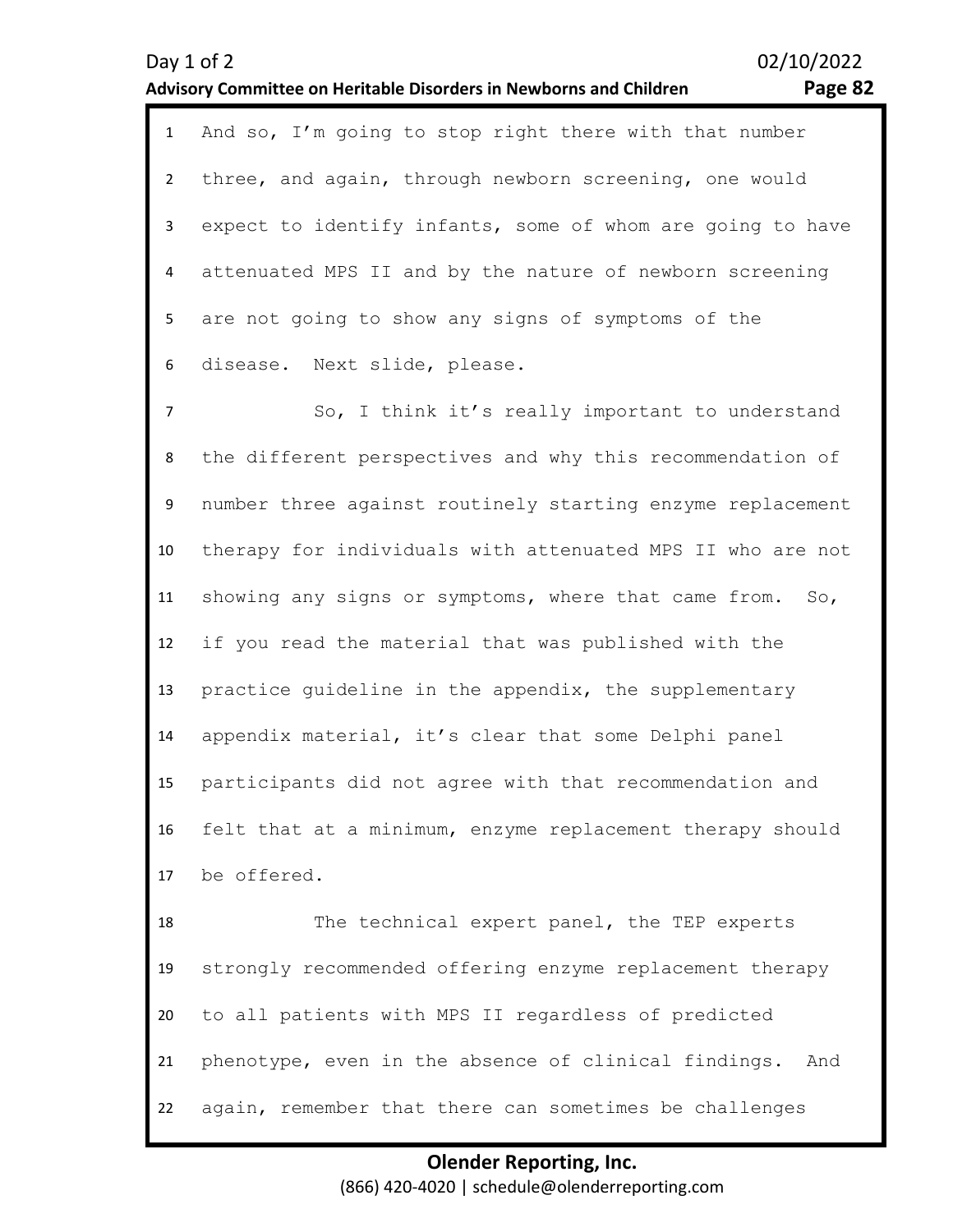| $\mathbf{1}$   | when you diagnose the MPS II in an infant to predict what  |
|----------------|------------------------------------------------------------|
| $\overline{2}$ | the phenotype is going to be. But the technical expert     |
| 3              | panel wanted to highlight, first of all, that the GAG      |
| 4              | accumulation leads to progressive involvement regardless   |
| 5              | of what the phenotype is. You have already heard this.     |
| 6              | And enzyme replacement therapy will not reverse damage     |
| $\overline{7}$ | caused by GAG accumulation. As you hear a little bit in    |
| 8              | my discussion, enzyme replacement therapy can be           |
| 9              | beneficial for some individuals, even after GAG            |
| 10             | accumulation, things like reducing hepatosplenomegaly,     |
| 11             | those kinds of things. But the GAG accumulation itself     |
| 12             | does cause damage and not all that is reversed by enzyme   |
| 13             | replacement therapy. There's, you know, specific issues    |
| 14             | brought up, for example, the involvement in cardiac valves |
| 15             | and the joints. Again, we'll share with you that           |
| 16             | information as we talk about cases. But there really was   |
| 17             | this different -- strong, different perspectives on things |
| 18             | and the technical expert panel felt very strongly about at |
| 19             | least offering enzyme replacement therapy to all families. |
| 20             | And again, if you read the Delphi panel findings, it was   |
| 21             | clear that there were Delphi panel members who felt that   |
| 22             | way as well.                                               |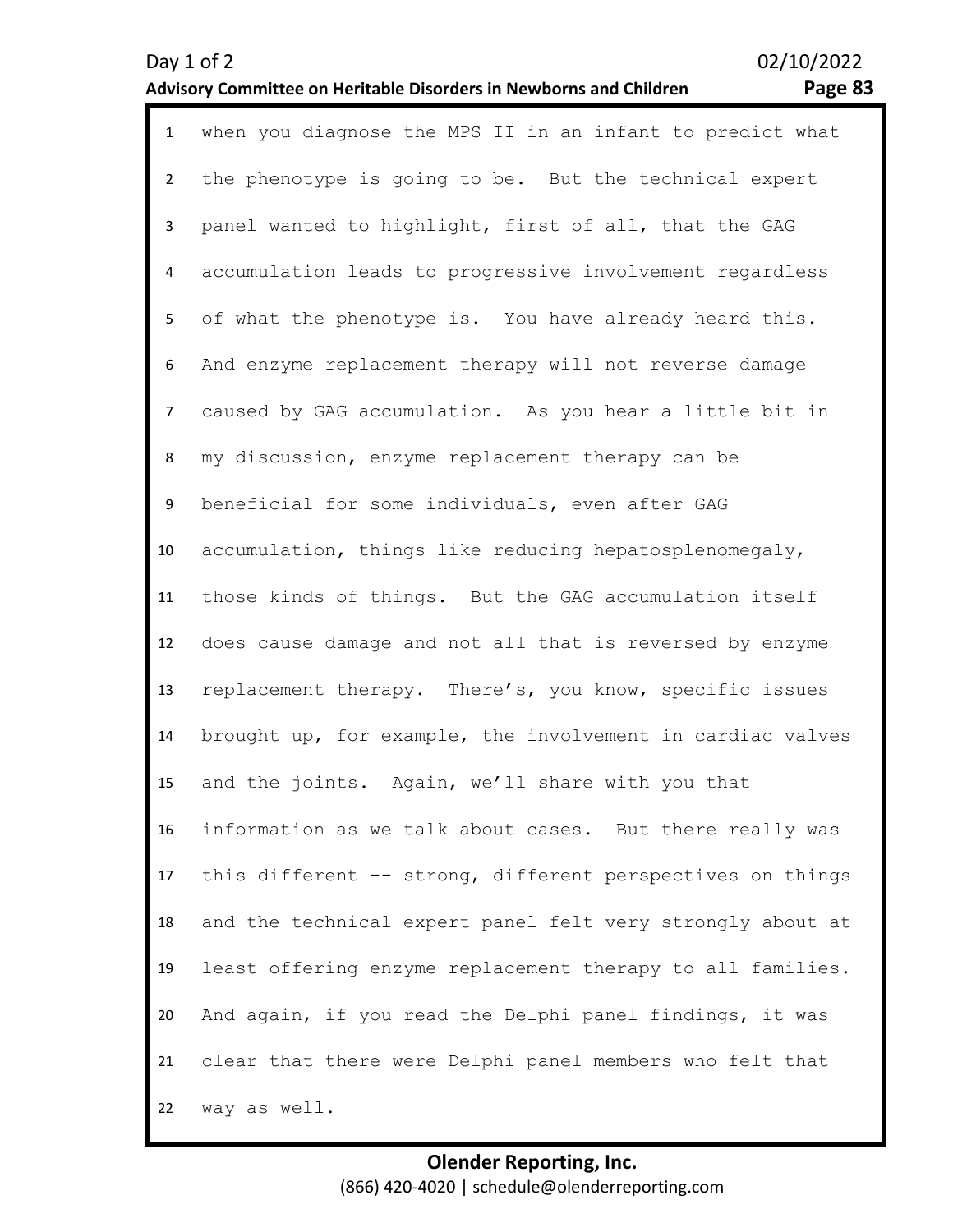| $\mathbf{1}$   | So again, summarizing what members of the --               |
|----------------|------------------------------------------------------------|
| 2              | what members of the Delphi panel said and all members of   |
| 3 <sup>1</sup> | the technical expert panel said is that parents can really |
| $\overline{4}$ | make informed choices about when to start treatment. Next  |
| $5 -$          | slide, please.                                             |
| - 6            | So, I want to highlight what we know about                 |

7 8 9 10 11 12 13 14 15 16 17 18 19 20 21 22 want to highlight what we know about treatment following newborn screening. So, first of all, I don't have the complete information on all individuals who were identified in Illinois, but at least in Illinois, of the seven cases that were identified and that were managed in one referral center, five started enzyme replacement therapy and two families have elected close clinical follow-up, and I can't tell you how long they are into that process of close clinical follow-up, but at least most are opting to begin enzyme replacement therapy. In Missouri, of the three with severe -- the three cases of severe MPS II that were identified started on enzyme replacement therapy, one also received a stem cell transplant and died due to transplanted related complications. Next slide, please. For the next part of the talk, we're going to explore what we learned about early versus later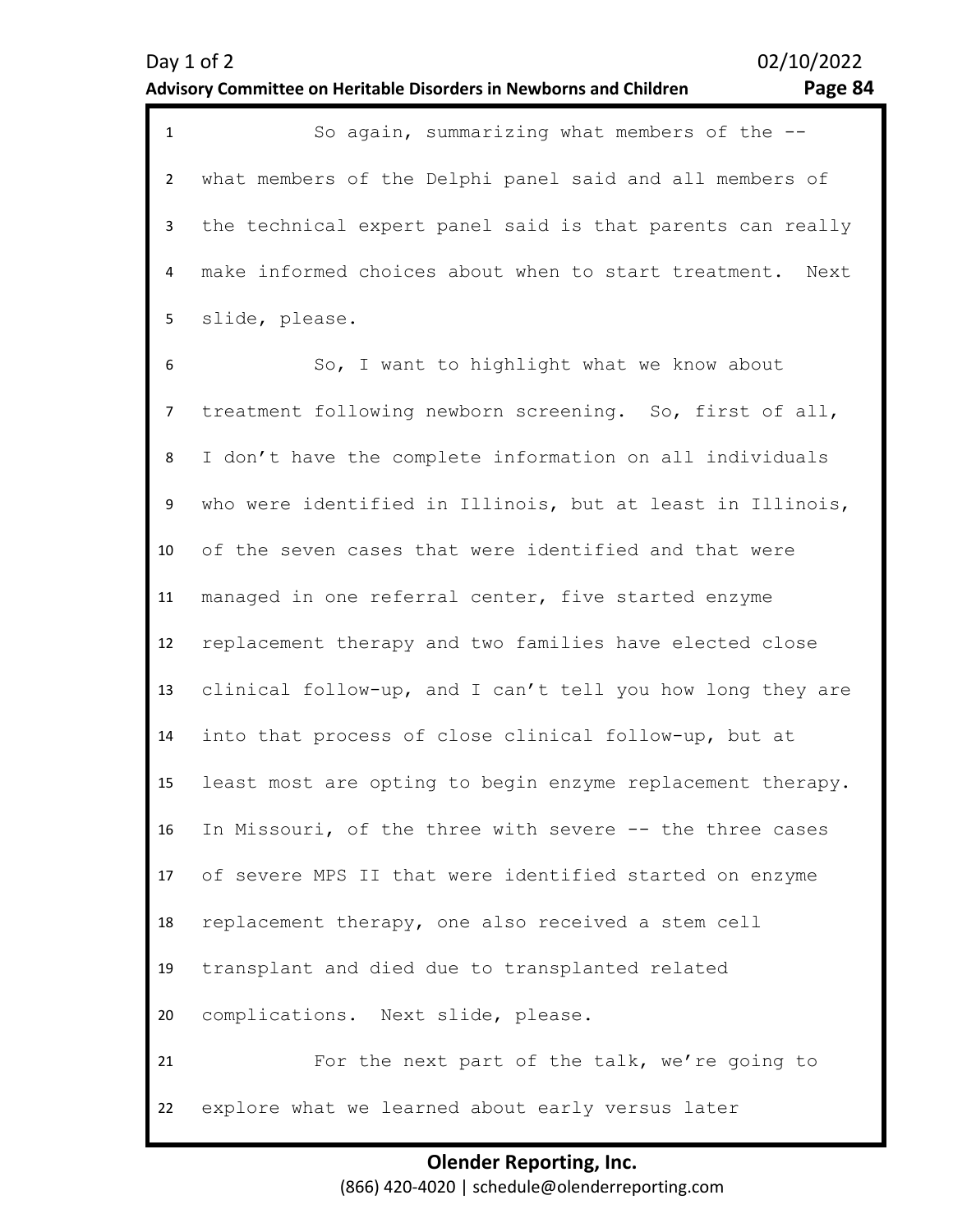| Day 1 of 2                                                                | 02/10/2022 |
|---------------------------------------------------------------------------|------------|
| <b>Advisory Committee on Heritable Disorders in Newborns and Children</b> | Page 85    |

|               | 1 treatment, and the first bit of information that I'm going |
|---------------|--------------------------------------------------------------|
| $\mathcal{P}$ | to be sharing with you comes from the registry study, the    |
| 3             | Hunter outcome study. Next slide, please.                    |
| 4             | So, this study looked at 481 subjects who were               |
| 5.            | in the Hunter Outcome Study. It's stratified by the age      |
| 6             | at which ERT began, grouping them into less than 18          |

7 8 9 10 11 12 13 14 15 months, 18 months to five years and then five or more years. It's somewhat difficult to interpret the findings from the study because there's variation in completeness of the data and the length of follow-up. And outcomes in this report are based on the time since enzyme replacement therapy started, not on absolute ages. So, there are - you know, children might be compared, or subjects might be compared who are a little bit out of sync in terms of age. Next slide, please.

16 17 18 19 20 21 But what I do want to do here is highlight key findings from this study. So, you know, as you would expect, the urine GAG levels decrease similarly for all subjects once they begin enzyme replacement therapy. The left ventricular mass index remains stable. The liver size decreased with faster reduction of hepatomegaly for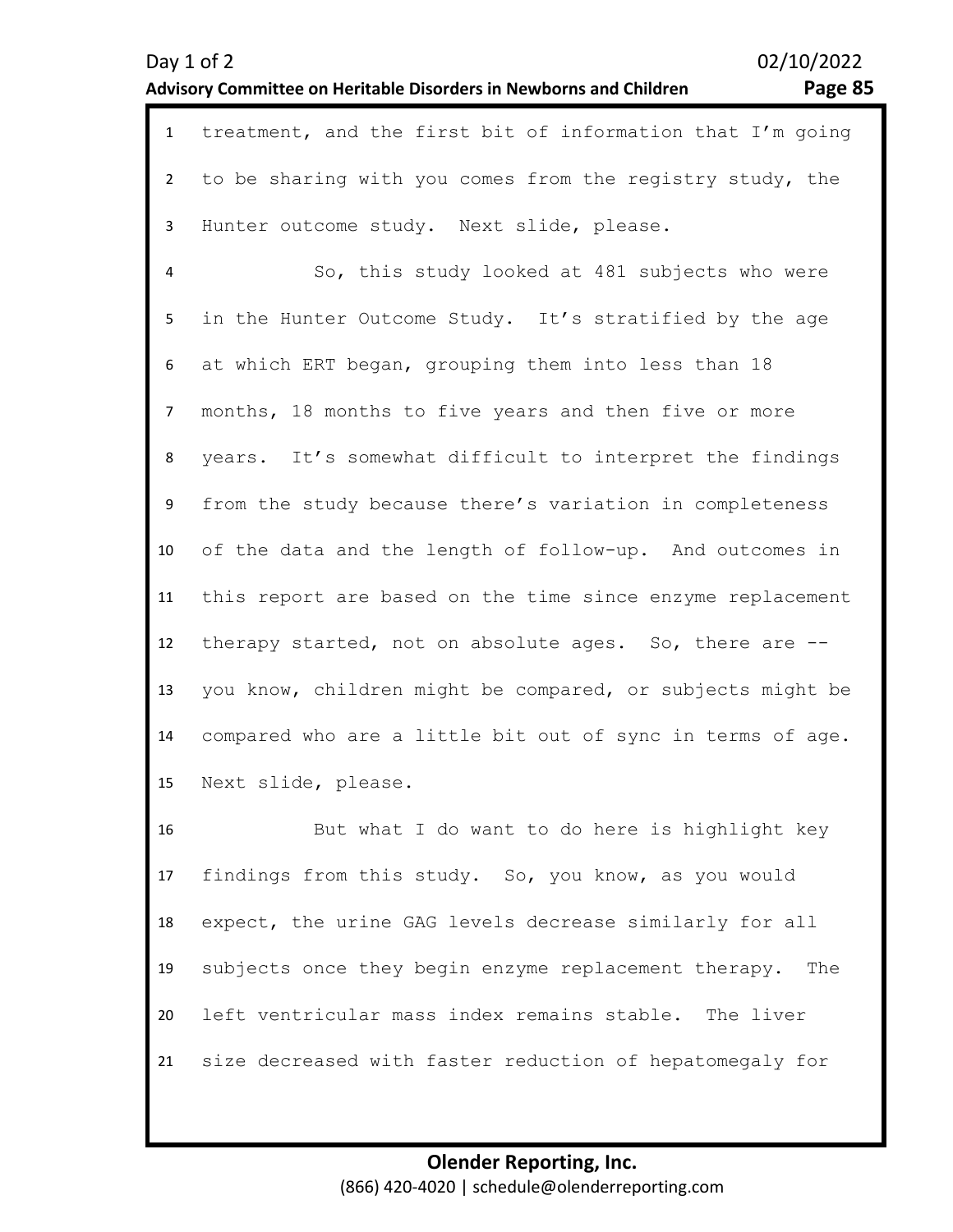1 those who began enzyme replacement therapy at a younger  $\mathfrak{p}$ age.

3 4 5 6 7 8 9 10 11 12 13 14 15 And then this particular study separated out those individuals without cognitive impairment who were followed for at least eight years with enzyme replacement therapy and completed the six-minute walk test. So, among these individuals, the six-minute walk test increased with a greater increase for those who started earlier. You can see -- I didn't put them in here, but the confidence intervals are really quite wide, but for those who began between birth and 18 months, their six-minute walk test was 507 meters for 18 months, for five years, 494 meters - - 495. And then for those five or more, about 474 meters. So, there is this small difference in the six-minute walk test.

16 17 18 19 20 I'm going to be providing more information about the six-minute walk test that I think is a little bit more clear in a minute, but I think that understanding that there's this pattern is helpful when we do get to that information. Next slide, please.

21 22 So, as I mentioned before, you know, we don't have the cohort studies or the clinical trials directly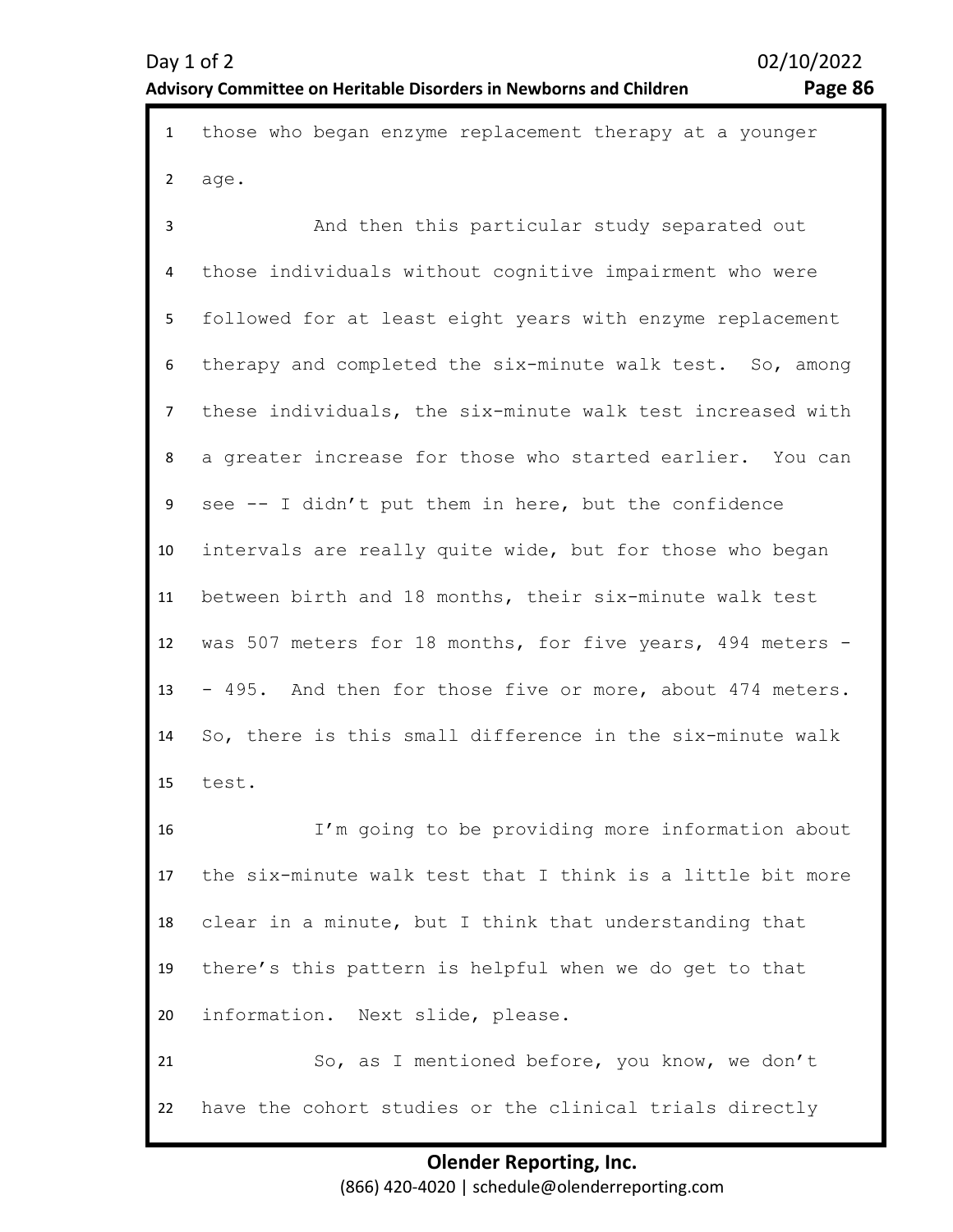|                | 1 comparing earlier versus later treatment. Again, those    |
|----------------|-------------------------------------------------------------|
|                | 2 would be difficult to do, given the rarity of MPS II. And |
| 3              | so, we look to case reports and sibling studies. And I'm    |
|                | 4 going to summarize the key findings from those reports    |
|                | 5 here. Next slide, please.                                 |
| 6              | So, for enzyme replacement therapy in the first             |
| 7 <sup>7</sup> | year of life, we found the case series of eight infants     |
|                |                                                             |

8 9 10 11 12 13 14 15 16 17 18 19 20 21 22 who were diagnosed based on family history and then treated with enzyme replacement therapy. For follow-up somewhere between -- follow-up with six of them for between 20 months and five-and-a-half years. So again, these -- you know, there's always so much heterogeneity within individual cases and then when you put them together you end up with, you know, these wide ranges of follow-up and incomplete information. But if you just look at these individual cases, for those who began in the first year of life, there did seem to be normal growth, minor joint impairment, improved development, decreased hepatosplenomegaly and there was one subject who had mild aortic valve stenosis with insufficiency. But, again, this kind of case series is hard to interpret because of the lack of standardized measurements at standardized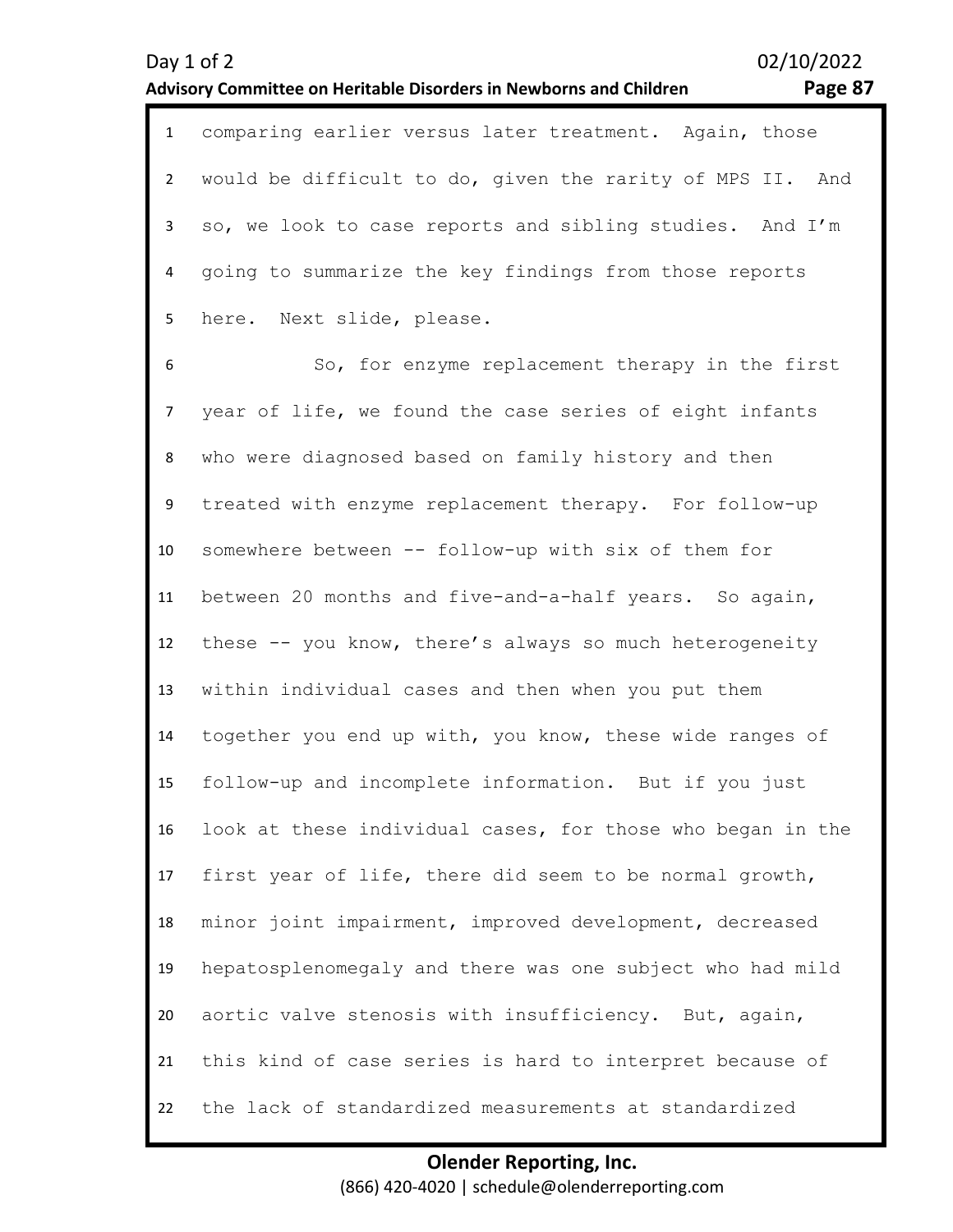| Day 1 of 2                                                         |  |
|--------------------------------------------------------------------|--|
| Advisory Committee on Heritable Disorders in Newborns and Children |  |

02/10/2022

# Page 88

| $\mathbf{1}$   | times and of course, there's no comparative group of       |
|----------------|------------------------------------------------------------|
| $2^{\circ}$    | individuals who got treated later. Next slide, please.     |
| $\overline{3}$ | And so that's where we really look to the                  |
| 4              | sibling studies. You can think of them almost as a         |
| 5              | matched case study. And in interpreting -- oh, and I       |
| 6              | should have mentioned before in the Lampe study those were |
| 7 <sup>7</sup> | actually all subjects who were in the -- actually, let me  |
| 8              | go back, because I just want to be clear. You can go back  |
| 9              | one slide.                                                 |
| 10             | These were all infants who got treated before              |
| 11             | six-and-a-half months of age. So, it really -- really      |
| 12             | only about halfway into their first year of life. Next     |
| 13             | slide, please.                                             |
| 14             | All right. So now let's go back to the sibling             |
| 15             | studies. As I talk about the sibling studies, one of the   |
| 16             | key points to remember is that siblings with MPS II are    |
| 17             | expected to have a similar phenotype. And so, it really    |
| 18             | does provide this natural comparator for early versus      |
| 19             | later treatment. We stratify things at seven months and    |
| 20             | actually lines up nicely with the Lampe study that I just  |
| 21             | described which is why we needed to go back to that. But   |
| 22             | we -- for under seven months there were three articles and |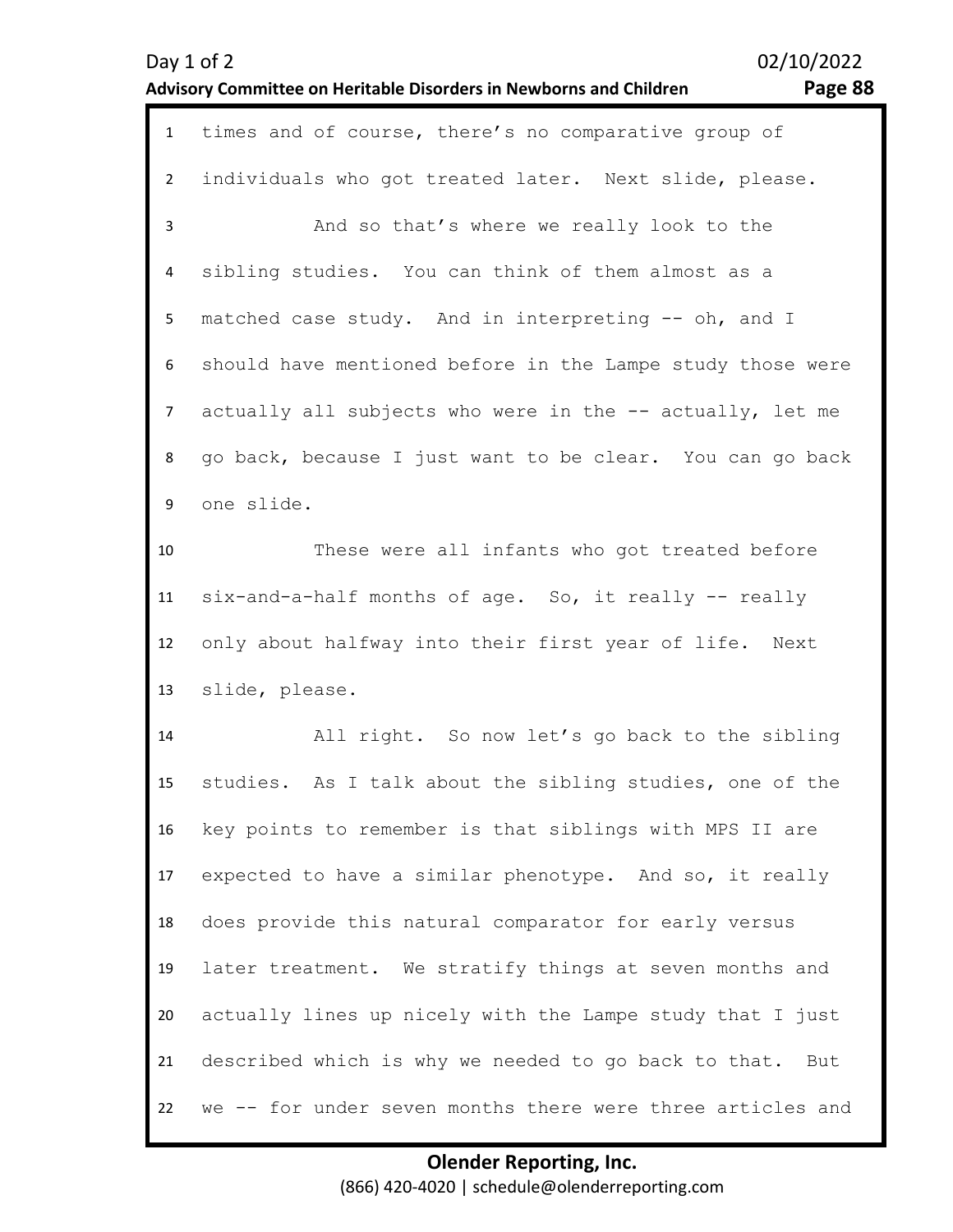|                | 1 two conference abstracts that described seven sibling    |
|----------------|------------------------------------------------------------|
| $2^{\circ}$    | pairs. And then at seven months and older, there was one   |
| 3              | article, one conference abstract that together described   |
| 4              | two sibling pairs. Next slide, please.                     |
| 5              | So, I'm going to go through a series of tables             |
| 6              | now. Each table reflects one of the particular studies     |
| 7 <sup>7</sup> | that we talked about. I'm going to start with those who    |
| 8              | received enzyme replacement under seven months of age, and |
| 9              | we've -- even though, you know, these reports oftentimes   |
| 10             | don't -- you know, they don't follow the order of this     |
| 11             | table, we really spent a lot of time trying to match       |
| 12             | things up in a similar sort of way so you could compare    |
| 13             | across things.                                             |
| 14             | So, you can see in the middle column we describe           |

15 16 17 18 19 20 21 22 what was going on with the older sibling whose diagnosis led to early identification in the younger sibling. So, the first one is where the older sibling was two years and seven months, and the younger sibling was less than one month of age. And then for each of them you can see what they're presenting signs were at the time of enzyme replacement therapy initiation and then for follow-up. Again, follow-up is a variable across all these studies,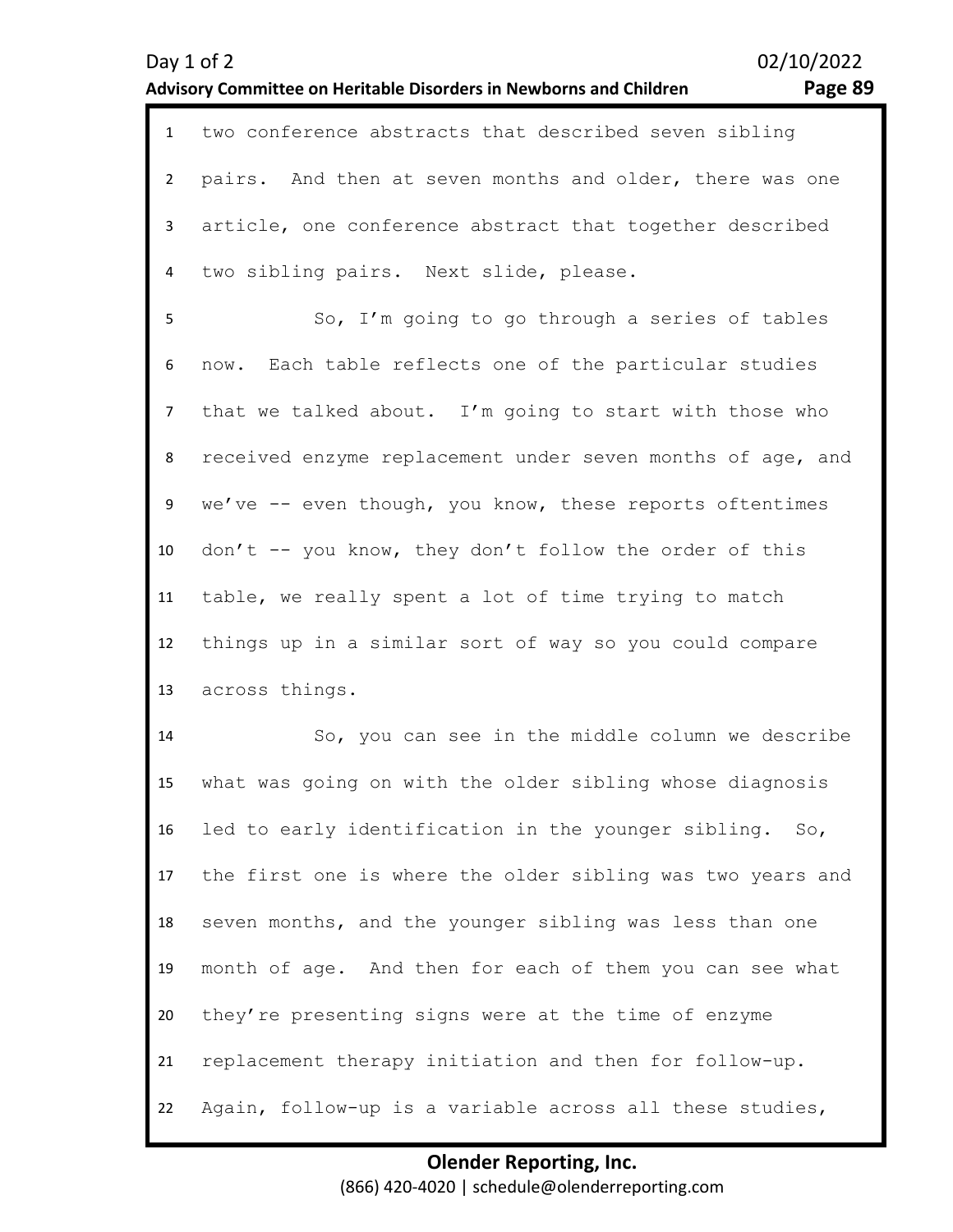|                | 02/10/2022<br>Day 1 of 2<br>Page 90<br>Advisory Committee on Heritable Disorders in Newborns and Children |
|----------------|-----------------------------------------------------------------------------------------------------------|
| $\mathbf{1}$   | but what I highlight is that in this case the younger                                                     |
| $\overline{2}$ | sibling did not develop the coarse facial features that                                                   |
| 3              | are associated with MPS II did not develop                                                                |
| 4              | hepatosplenomegaly, did not develop cardiac dysfunction,                                                  |
| 5              | and had stable joints with less involvement of the                                                        |
| 6              | skeletal system.                                                                                          |
| 7              | You can also see in the bottom row that there is                                                          |
| 8              | a marked difference in development quotient between the                                                   |
| 9              | older and the younger sibling. Next slide, please.                                                        |
| 10             | Here is a study where the older sibling was                                                               |
| 11             | diagnosed at five years of age, the younger sibling at 14                                                 |
| 12             | days of age. The older sibling had -- again, is expected                                                  |
| 13             | a much longer period of follow-up, but again, to                                                          |
| 14             | highlight, and this is consistent with the other case,                                                    |
| 15             | there are reported the younger sibling had better                                                         |
| 16             | outcomes, including not having the joint involvement that                                                 |
| 17             | his older sibling had. And you can see there is this                                                      |
| 18             | difference in IQ as reported in this study between the two                                                |
| 19             | siblings. I should say, you know, and I should have                                                       |
| 20             | mentioned this at the start, this report is a little bit                                                  |
| 21             | harder to interpret because the older sibling is a female.                                                |
| 22             | So, this is an excellent condition and so, as would be                                                    |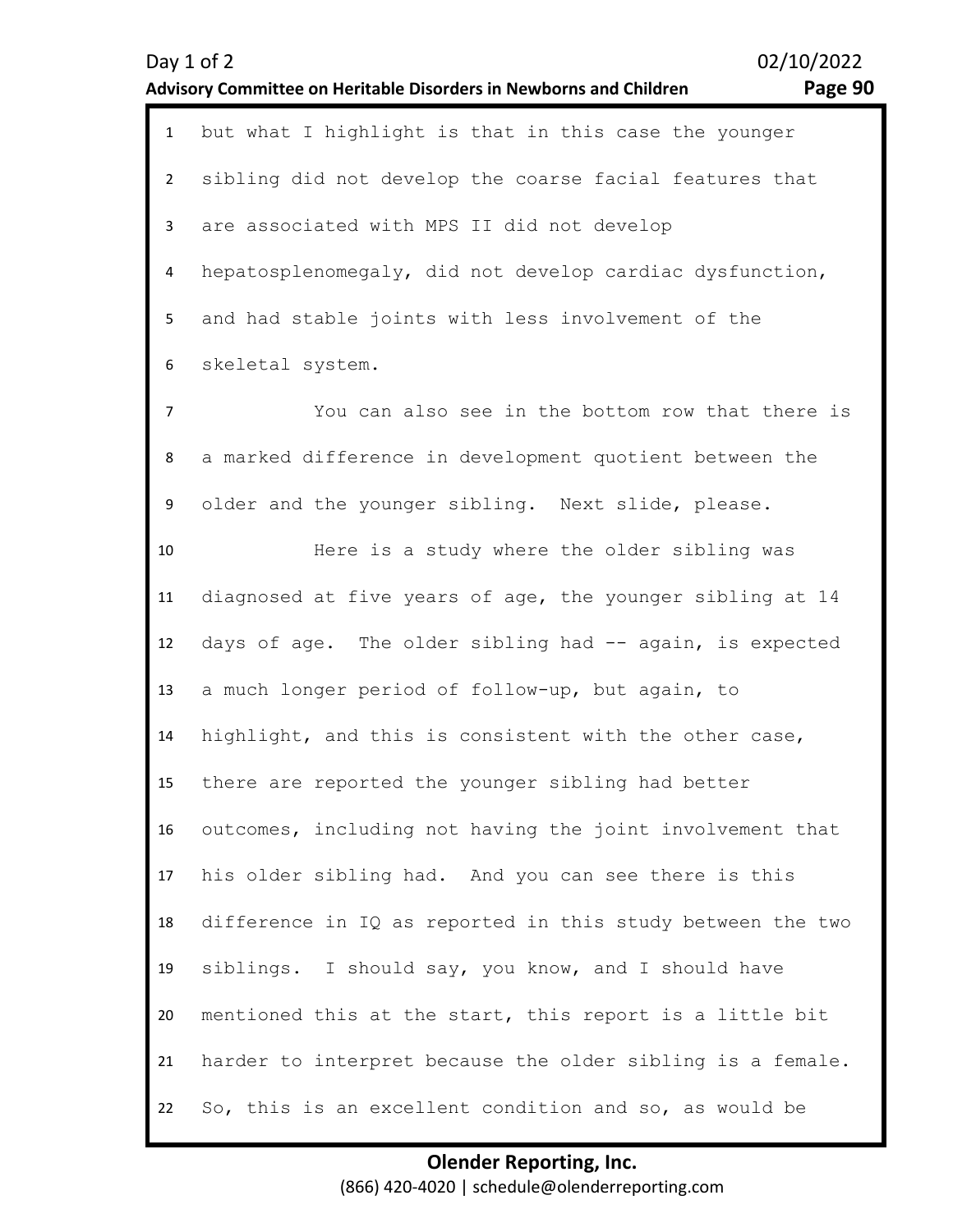| $\mathbf{1}$   | expected, there are far fewer females that are identified |
|----------------|-----------------------------------------------------------|
| $\overline{2}$ | with MPS II. We can find some cases of older females with |
| 3              | it, but again, I just want to highlight that this case is |
| 4              | a little bit unusual in that the older sibling is a       |
| 5              | female. Next slide.                                       |
| 6              | This is another one comparing a diagnosis in a            |
| $\overline{7}$ | two-year-old leading to identification in the first month |
| 8              | of life. You can see the differences in outcome as you    |
| 9              | look towards the bottom of the table. Again, there was a  |
| 10             | difference in development quotient between the two        |
| 11             | siblings. And where you see a blank in the table, it's    |
| 12             | because the information was not reported in the           |
| 13             | information that we have from the study. Next slide,      |
| 14             | please.                                                   |
| 15             | So, this is a very recent kind of hot off the             |
| 16             | press abstract that was accepted to the World Symposium.  |
| 17             | This one has three older siblings and three younger       |
| 18             | siblings. The age of diagnosis of the older siblings was  |
| 19             | between 21 and 36 months, and obviously, the younger      |

21 the younger -- the three younger siblings did not have

siblings were identified quite earlier. You can see that

20

22 many of the findings that the older sibling had. Again,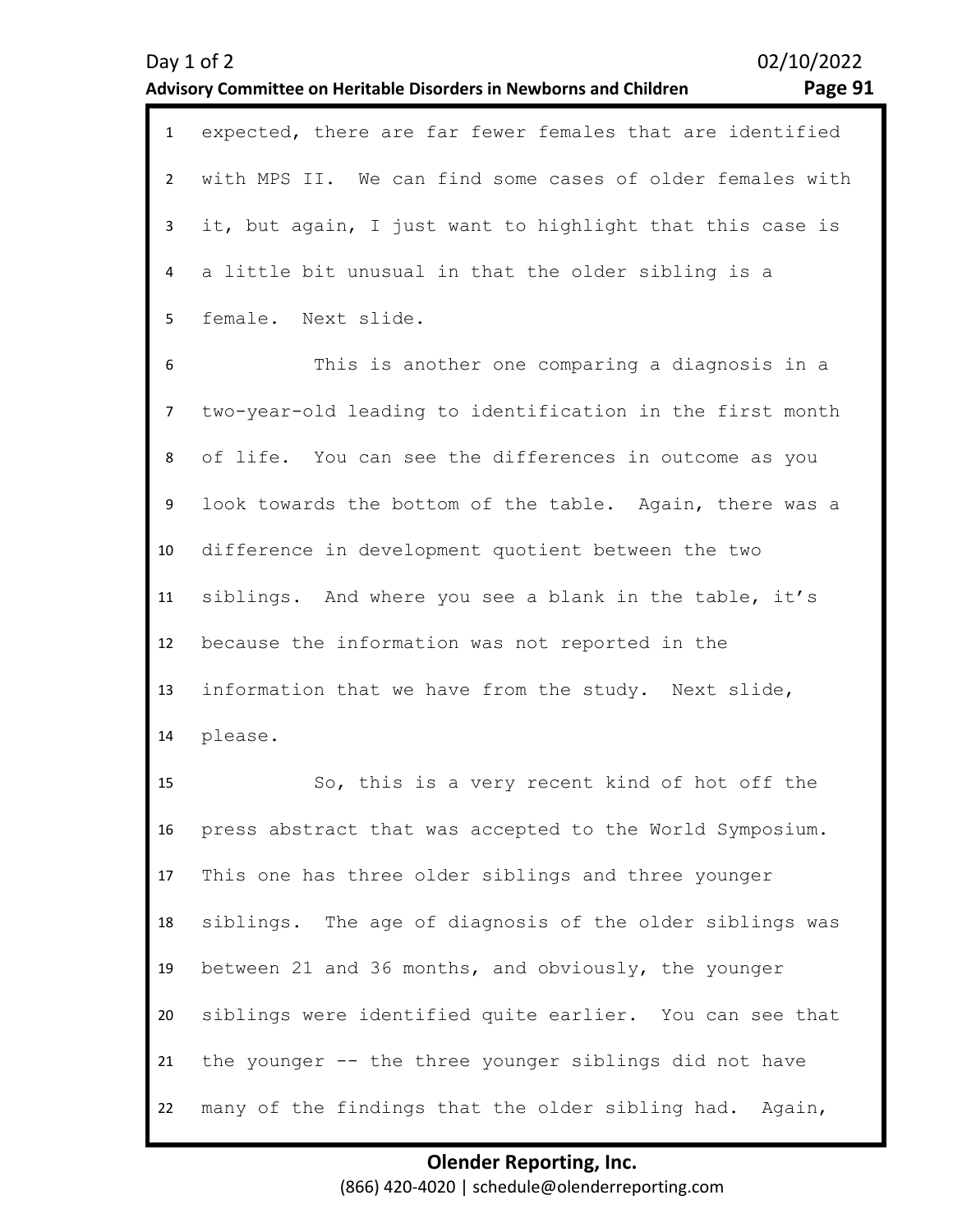|    | 1 the older siblings did have some improvement with enzyme   |
|----|--------------------------------------------------------------|
|    | replacement therapy, for example, we talked about the        |
|    | hepatosplenomegaly, but in general, they had much more       |
|    | 4 involvement than the younger siblings that were identified |
| 5. | because of the older siblings. Next slide, please.           |

6 7 8 9 10 11 12 13 14 This is another fairly recent abstract comparing a sibling who was diagnosed close to three years of age and another one at one month of age. Again, you can see the information that we have in terms of follow-up after five years versus 11 years on the older sibling. This younger sibling did have more involvement than was reported in some of the other reports. But again, you can also see from this table that there is information we're missing on this one. Next slide, please.

15 16 17 18 19 20 21 22 All right. Now we're going to transition and talk about the older children. So, these are individuals who were diagnosed at seven months or older. This is one that was also recently accepted for presentation comparing an older sibling who began ERT around five years of age versus the younger sibling at 1.7 years of age. Again, we have limited information from -- about this case. Next slide, please.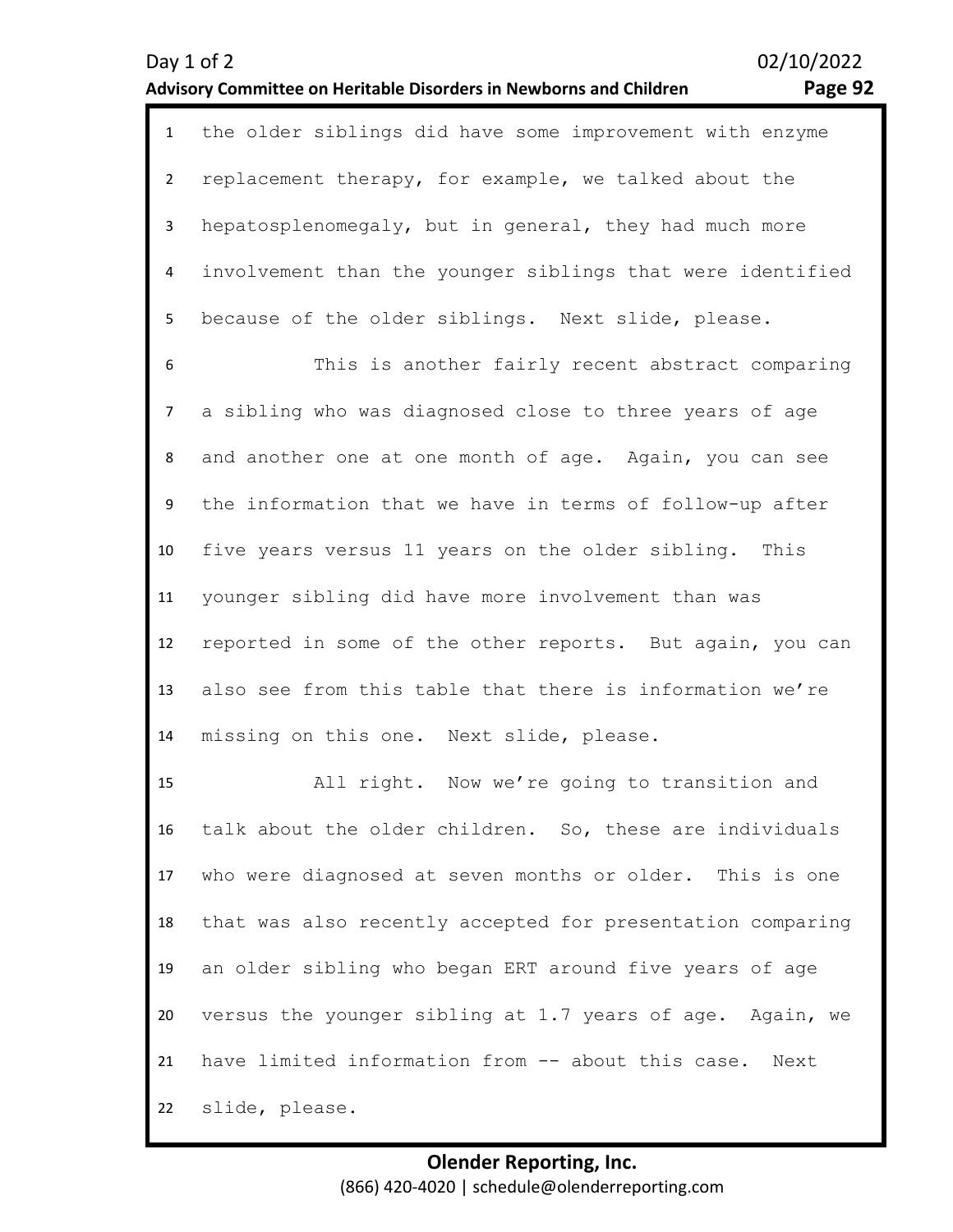| $\mathbf{1}$   | This table reflects a manuscript that was really           |
|----------------|------------------------------------------------------------|
| $\overline{2}$ | hot off the press, just published very timely for us, that |
| 3              | compared an older sibling who is three years, eight months |
| 4              | of age at the time of diagnosis to a younger sibling who   |
| 5              | was diagnosed at 12 months of age and began enzyme         |
| 6              | replacement at 13 years -- or 13 months of age. You can    |
| $\overline{7}$ | see that this one has a longer period of follow-up in some |
| 8              | of the other studies that I shared with you and certainly  |
| 9              | has much more information. In general, as you can see --   |
| 10             | and I should mention that this -- the younger sibling      |
| 11             | received many other interventions including intrathecal    |
| 12             | enzyme replacement therapy and has been involved in a      |
| 13             | trial for the enzyme replacement therapy that crosses the  |
| 14             | blood-brain barrier. But in any case, you can see that     |
| 15             | the younger sibling has had much improved outcomes         |
| 16             | compared to his older sibling.                             |
| 17             | This individual -- the younger sibling does have           |
| 18             | significant behavioral involvement, but he is also able to |
| 19             | do things like bathe independently, dress and toilet,      |
| 20             | those kinds of things. I will say that the older sibling,  |
| 21             | because of the progression in neurologic problems and the  |

22 lack of continued benefit from enzyme replacement therapy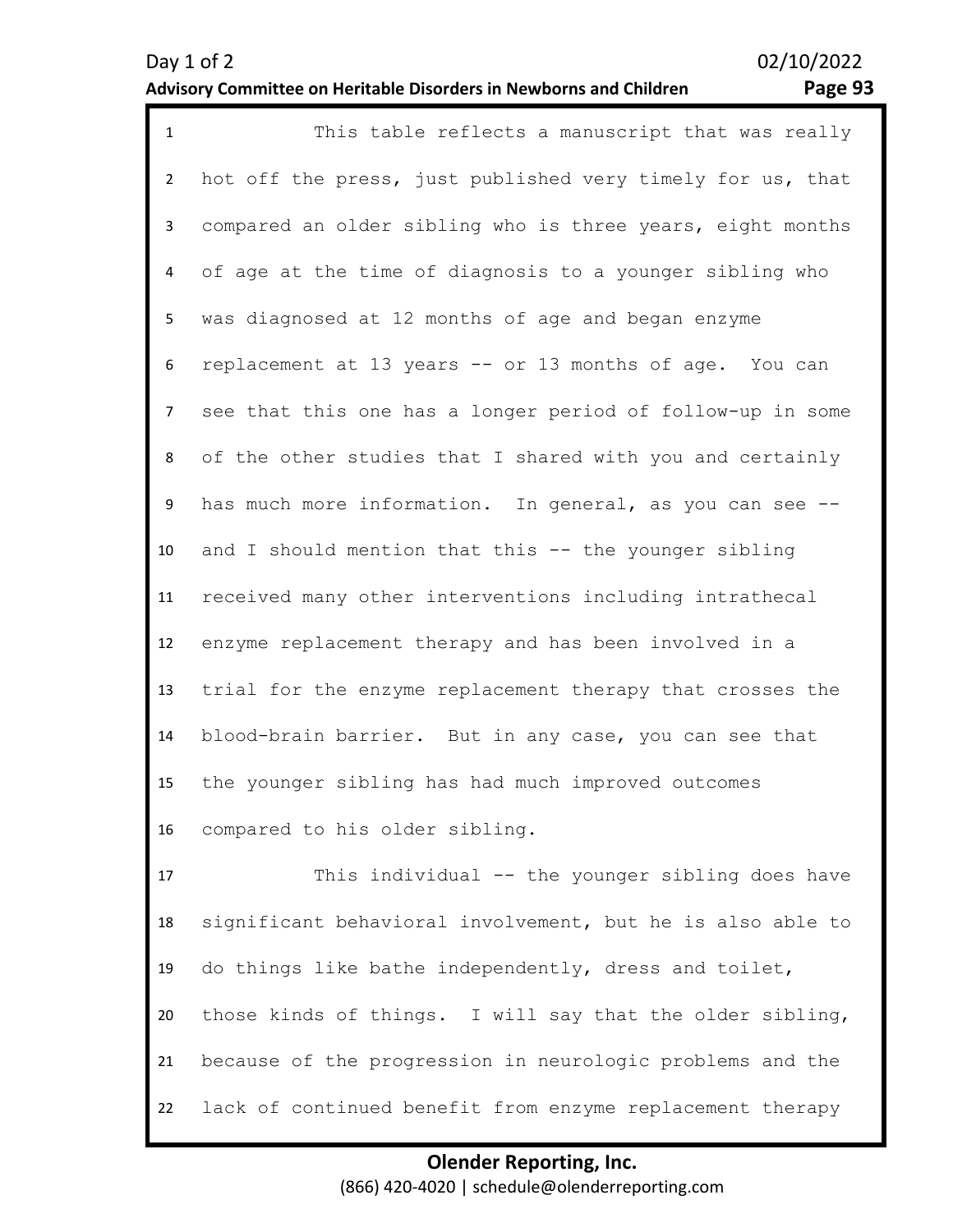| age 94 |  |
|--------|--|
|--------|--|

|                | 1 did leave the family to discontinue targeted therapy for |
|----------------|------------------------------------------------------------|
|                | 2 this older sibling, again, because of the severity of    |
| 3 <sup>7</sup> | symptoms. Again, the younger -- the sibling is having      |
| 4              | significant behavioral problems, but overall is doing much |
| 5              | better in terms of ability to ambulate and dress and those |
|                | 6 kind of activities of daily life. Next slide, please.    |
| $\overline{7}$ | Now I mentioned before the six month -- the six-           |
| 8              | minute walk test, and I think that it's helpful to compare |
| 9              | the two siblings that I just described in terms of the     |

10 11 12 13 14 15 16 ability to ambulate. So, the older sibling at age 11, and you can see that that's the older sibling is the green on the top, and the younger one on the bottom. The older sibling had limited assisted -- limited ambulation required assistance at 11 years of age. The younger sibling is fully ambulatory at the same chronological age as the older sibling. So, in other words, is doing well

17 in terms of ability to ambulate.

18 19 20 21 22 I thought that this was a particularly interesting thing to talk about because if you look at the Hunter Outcome Study, the six-minute walk test findings were less dramatic related to ambulation. Again, you know, we have limited cases, and again, you know, caution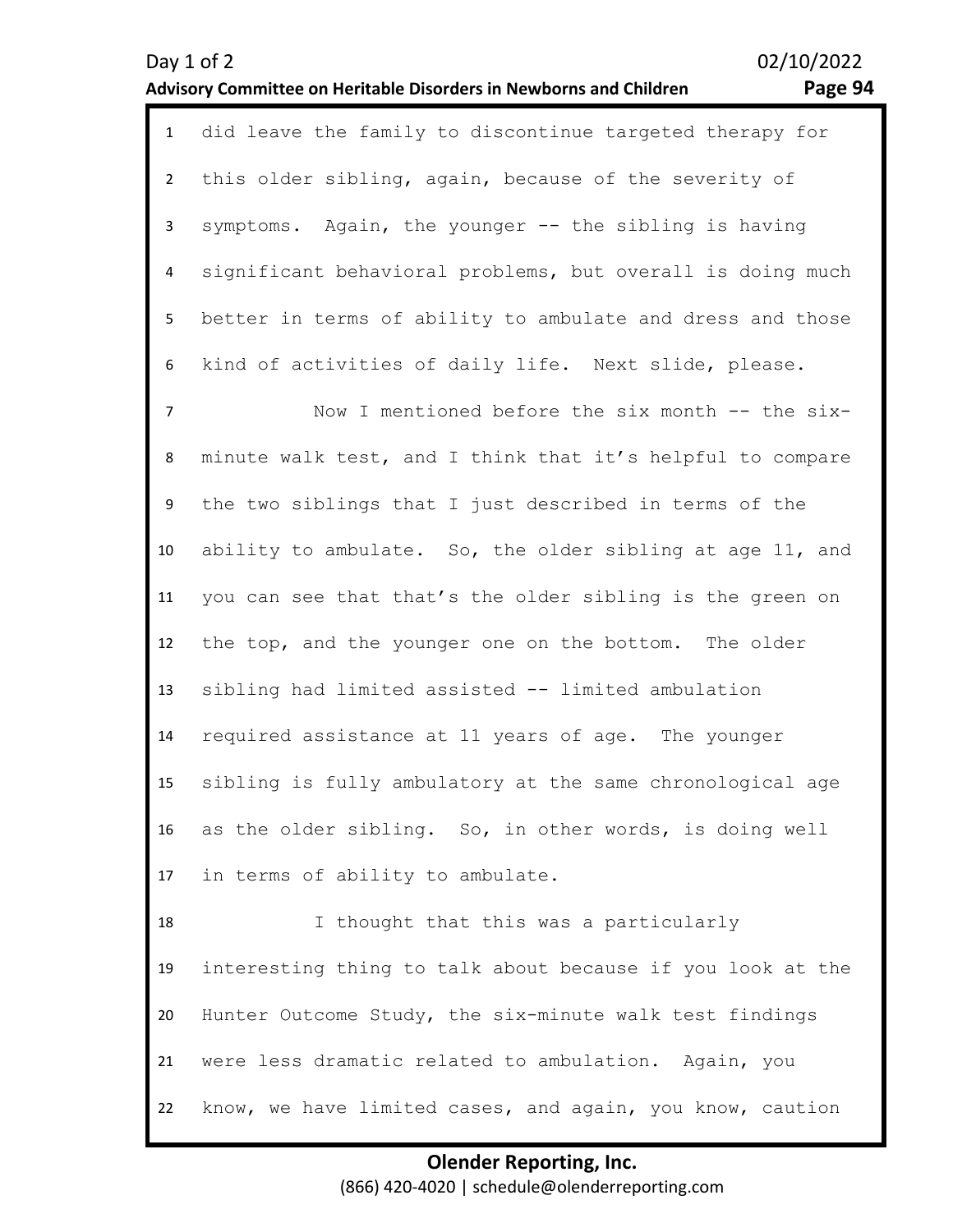| Day 1 of 2 |  |  | Advisory Committee on Heritable Disorders in Newborns and Children |  | 02/10/2022 | Page 95 |
|------------|--|--|--------------------------------------------------------------------|--|------------|---------|
|            |  |  | should always be taken when generalizing from one                  |  |            |         |

2 3 4 5 6 7 8 9 10 particular sibling study. But I do think that it's interesting to see how much of a difference there is. And again, this particular report, we have such rich information about all the care that the siblings received versus some of the gaps in the Hunter Outcome Study that I talk about where, you know, data are incomplete and stuff like that. So again, I do think that this is an important finding that the Committee should keep in mind. Next slide, please.

11 12 13 14 15 16 17 18 19 20 21 22 So now I'm going to summarize the sibling study. So early treatment was consistently associated with improved somatic outcomes and the ability to perform daily activities. That being said, there's challenges related to heterogeneity in terms of the phenotype, the timing of treatment, the outcome measures that were used. Also, if you especially look at that most recent report, there does seem to be these positive impacts on families associated with earlier treatment. Next slide, please. So, I'm going to back up and just talk about treatments in general. So idursulfase, again, treats the somatic components of MPS II and is associated with a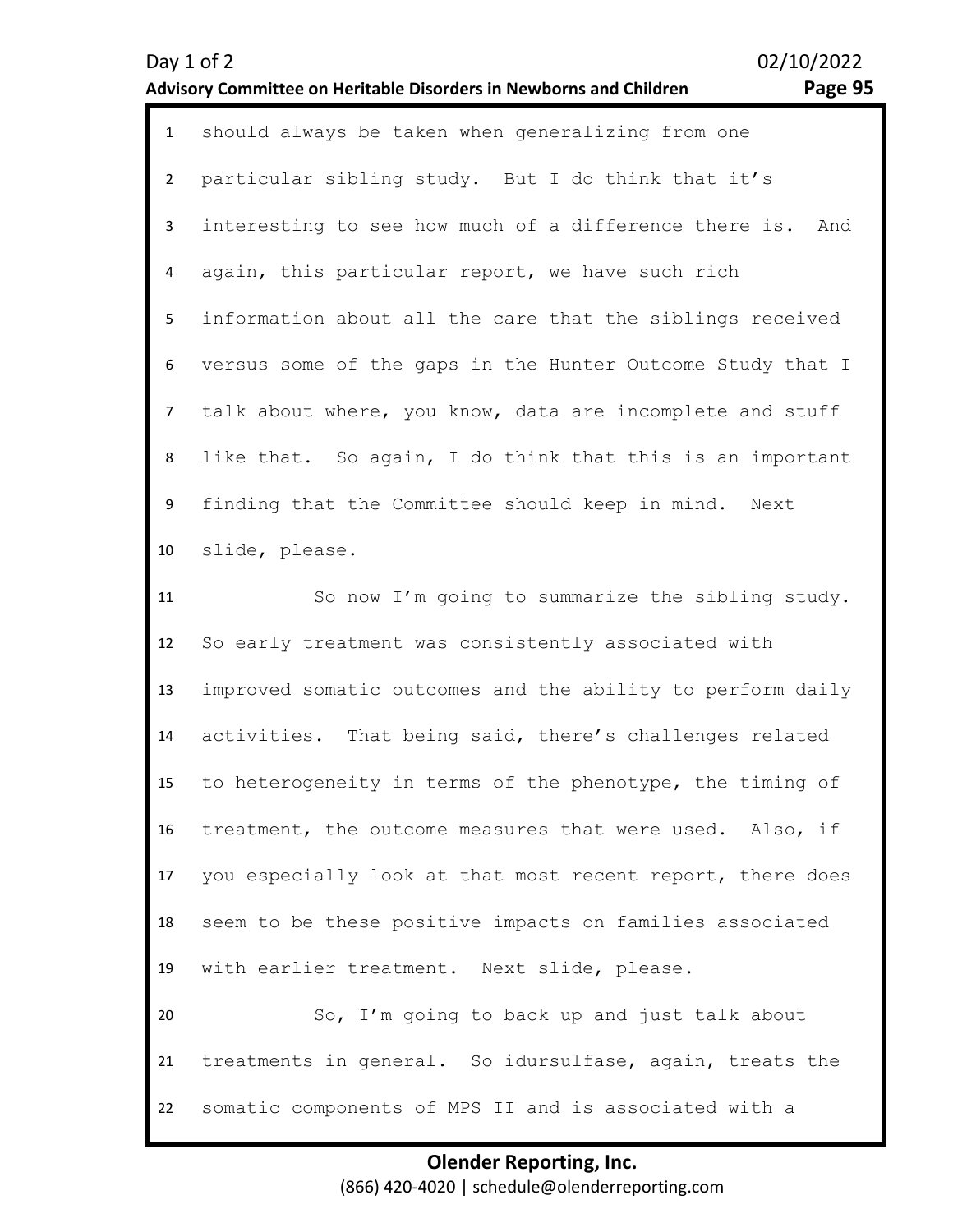| Page 96 |  |
|---------|--|

| $\mathbf{1}$   | decreased risk of mortality by adulthood. It seems to be   |
|----------------|------------------------------------------------------------|
| $\overline{2}$ | well tolerated. Again, we didn't find perspective or       |
| $\mathbf{3}$   | retrospective cohort studies comparing ERT in the first    |
| 4              | year of life that later treatment with standardized        |
| 5              | measures at specific ages. But the sibling case reports    |
| 6              | that we describe provide indirect evidence of an early     |
| $\overline{7}$ | treatment benefit, and there are many other targeted       |
| 8              | therapies that are in active areas of research.            |
| 9              | Again, I didn't discuss those this morning                 |
| 10             | because of our focus on the targeted treatment that's      |
| 11             | available in the United States today. Next slide, please.  |
| 12             | So, what I'm going to do now is turn things over           |
| 13             | to Dr. Prosser, who is going to talk about the projected   |
| 14             | population level outcomes of MPS II in newborn screening   |
| 15             | compared with clinical detection. So, Dr. Prosser?         |
| 16             | LISA PROSSER: Terrific. Thanks so much, Alex.              |
| 17             | And so good afternoon, or it is just good afternoon,       |
| 18             | everyone. Thanks for the opportunity to share these        |
| 19             | results. So first I just want to take a moment to thank    |
| 20             | the modeling team here at Michigan, Angela Rose, and Janet |
| 21             | Crude who have worked very hard in the last few weeks in   |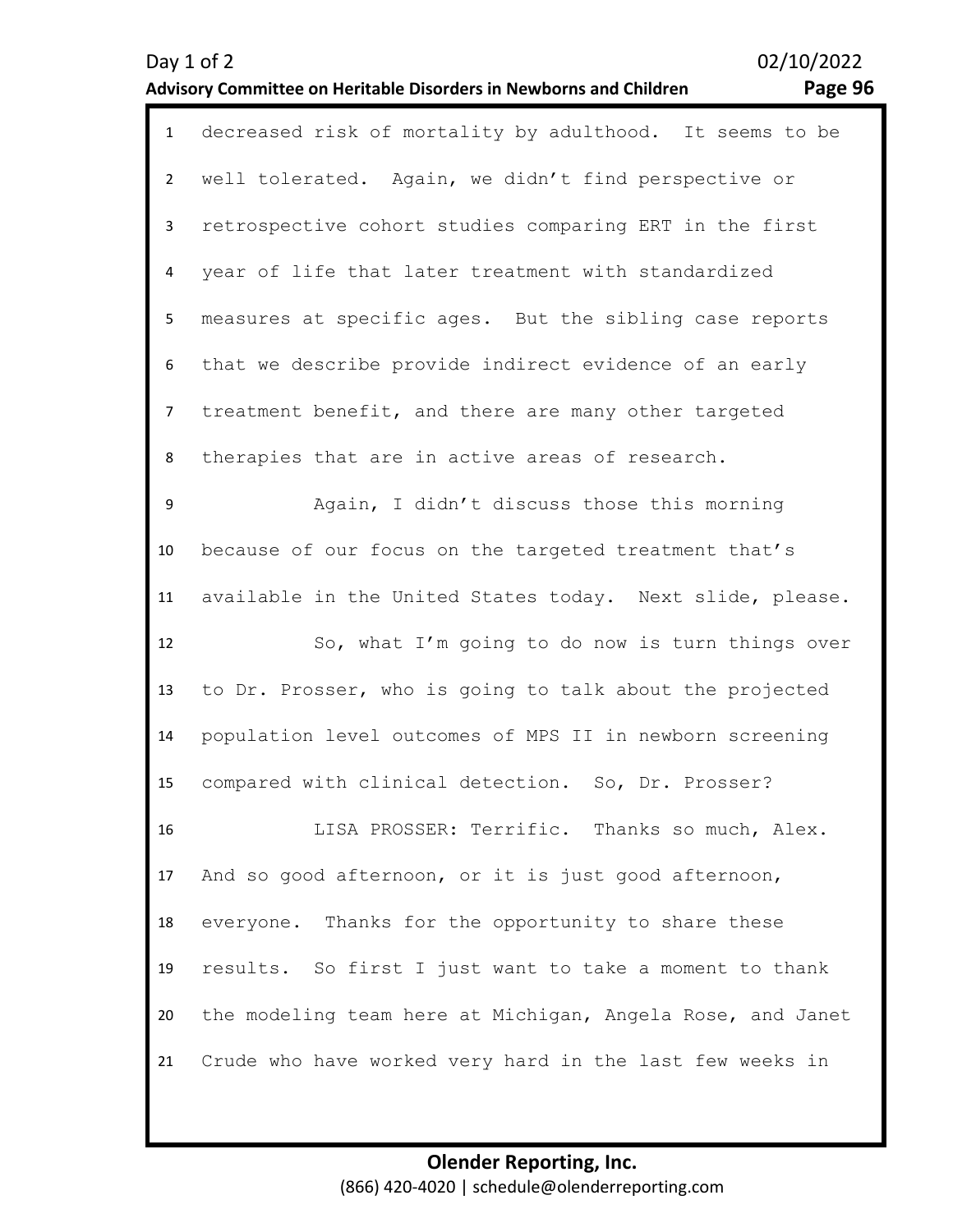| Day 1 of 2                                                         |  |
|--------------------------------------------------------------------|--|
| Advisory Committee on Heritable Disorders in Newborns and Children |  |

02/10/2022 Page 97

| $\mathbf{1}$   | terms of putting these projections together as well as the |
|----------------|------------------------------------------------------------|
| $\overline{2}$ | rest of the evidence group. So next slide, please.         |
| 3              | So, the goal of the population level modeling is           |
| 4              | to compare projected outcomes from MPS II newborn          |
| 5              | screening for all newborns across the United States and    |
| 6              | compare that to usual case detection in the absence of     |
| $\overline{7}$ | screening. Next slide, please.                             |
| 8              | And so, the approach that will be applied in the           |
| 9              | modeling analysis here will be evaluating outcomes for an  |
| $10\,$         | annual U.S. newborn cohort of 3.6 million. We will be      |
| 11             | comparing screening outcomes. So, screening outcomes,      |
| 12             | cases of MPS II diagnosed as well as false positives,      |
| 13             | compared to the number of projected confirmed cases of MPS |
| 14             | II in the absence of newborn screening. Next slide,        |
| 15             | please                                                     |
| 16             | In previous condition reviews we have typically            |
| 17             | also included longer term outcomes. Although longer term   |
| 18             | in the context of newborn screening is typically still     |
| 19             | within the childhood period. But in previous condition     |
| 20             | reviews, we have also included outcomes such as death,     |
| 21             | cognitive impairment, or the need for mechanical           |
| 22             | ventilation to provide some additional information on the  |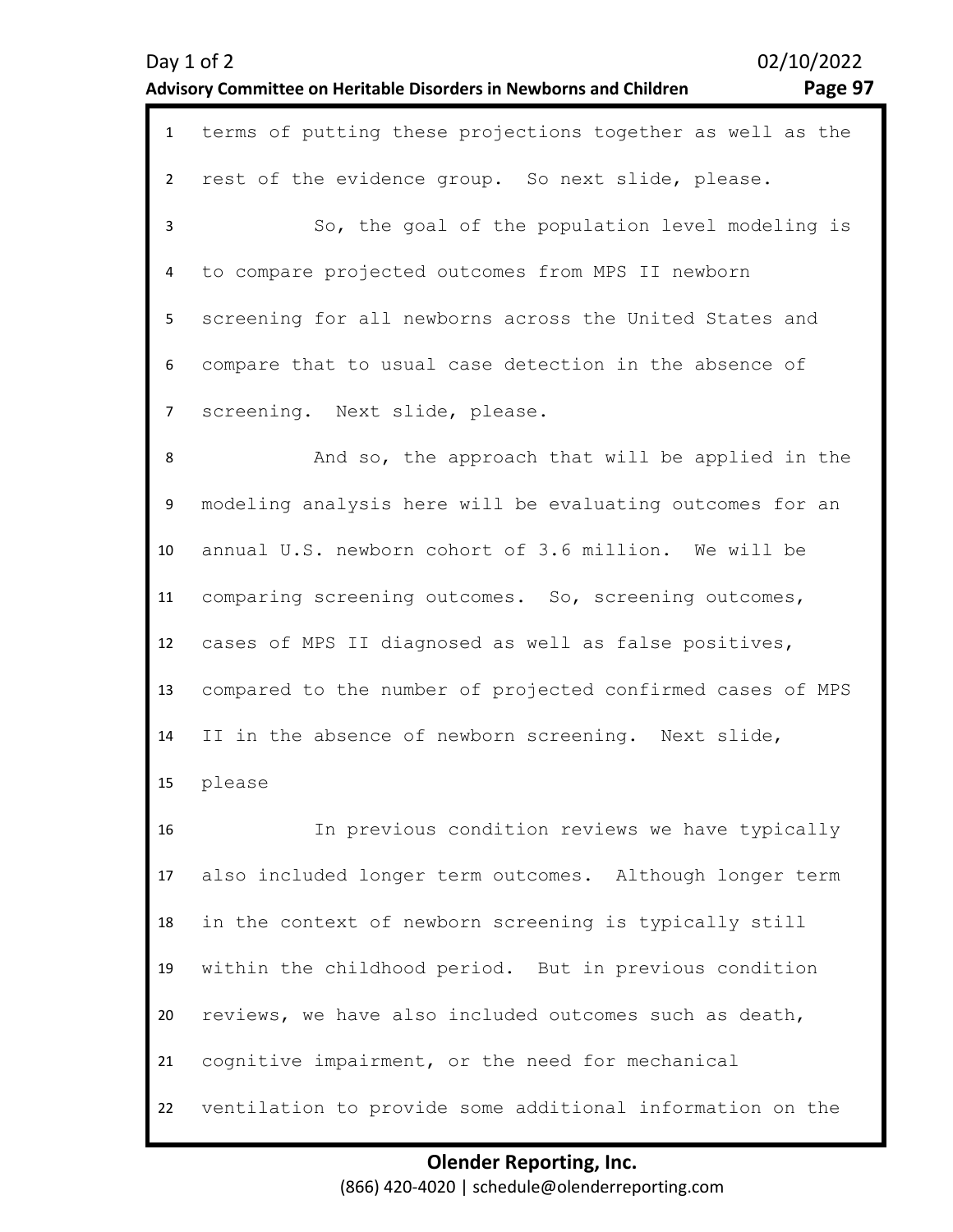7 8 screening diagnosis and compare that to clinical identification. Because in order to conduct that part of

data from the MPS II cohort studies to model these in

1 health benefits of newborn screening identification and

But in this situation, there was insufficient

treatment compared to clinical identification and

9 10 11 12 the analysis, it requires standardized outcome measures assessed at comparable ages stratified by age of diagnosis, and Dr. Kemper has highlighted some of the limitations to the studies that were available for MSP II.

13 14 15 16 17 18 19 20 21 And again, although sibling studies are very informative, they're not sufficient to form the modeling. And again, before I move into the details and all, I just want to be very clear here that, you know, this does not mean that there is not evidence of benefit of earlier treatment, but that there was insufficient evidence to quantify the magnitude of the incremental benefit that would potentially be associated with earlier identification, diagnosis and treatment with newborn

 $\overline{\phantom{a}}$ 

3

treatment.

4

5

6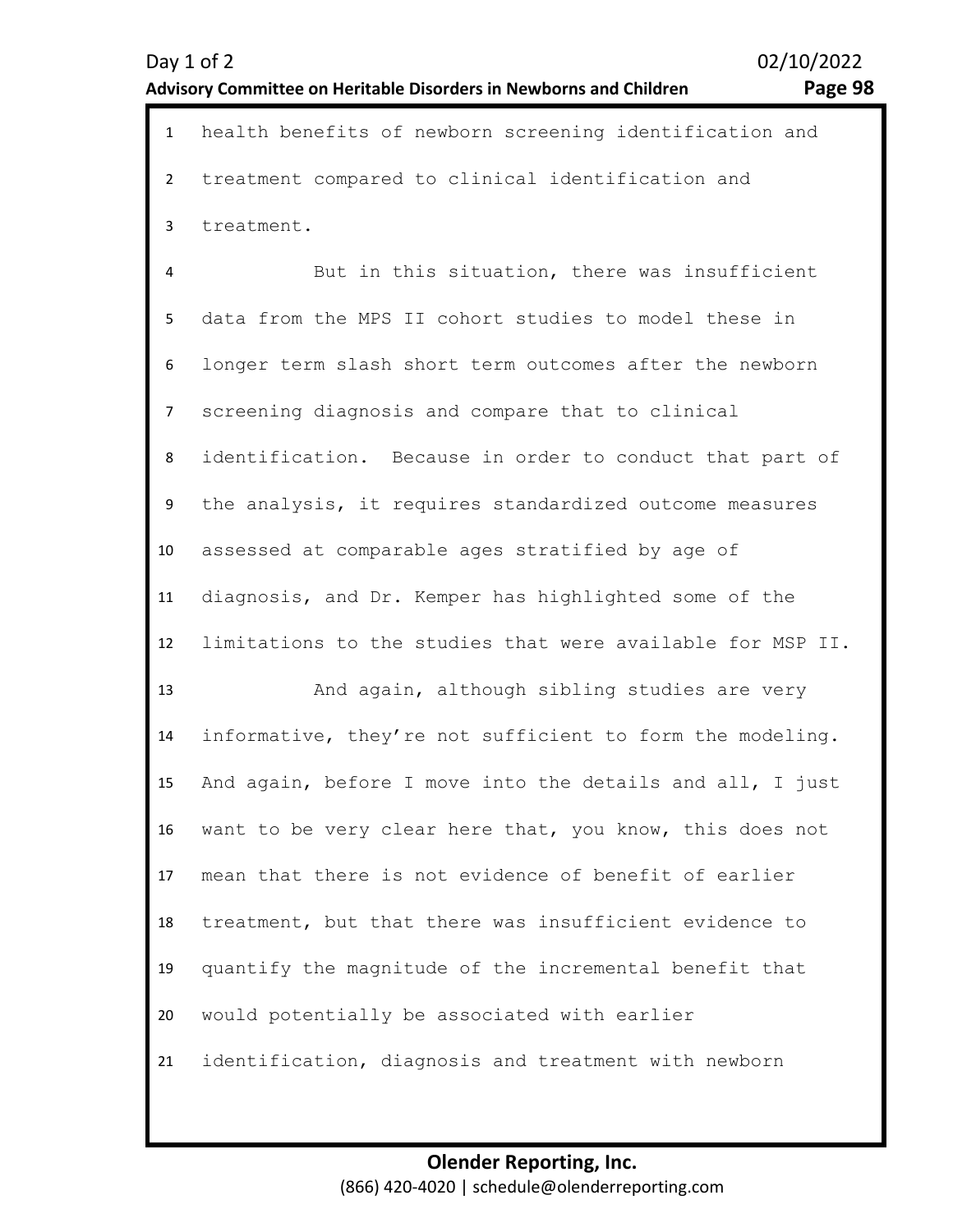| Day 1 of 2                                                         |  |
|--------------------------------------------------------------------|--|
| Advisory Committee on Heritable Disorders in Newborns and Children |  |

02/10/2022 Page 99

| $\mathbf{1}$   | screening compared with clinical identification. So, I     |
|----------------|------------------------------------------------------------|
| $\overline{2}$ | just wanted to highlight that. Next slide, please.         |
| 3              | And so then just before we jump into the model,            |
| 4              | decision analysis, the methodology that we're using is a   |
| 5              | systematic approach to decision making under conditions of |
| 6              | uncertainty. And the goal here, especially given the       |
| $\overline{7}$ | level of precision that we typically have with data and    |
| 8              | evidence around newborn screening, is that the goal is to  |
| 9              | project ranges and so not to focus as much on any of the   |
| 10             | point estimates but really to look at the ranges as a      |
| 11             | representation of the potential short- and long-term       |
| 12             | outcomes, in this case, just focusing on the short timer   |
| 13             | outcomes.                                                  |
| 14             | Decision analysis or decision modeling also                |
| 15             | allows decision makers to identify which alternative       |
| 16             | expected to yield the most health benefit, although here   |
| 17             | in this case, we're not modeling those longer-term         |
| 18             | outcomes but still, there's an opportunity to understand   |
| 19             | the magnitude and the projected range of the different     |
| 20             | categories of screening outcomes. And decision modeling    |
| 21             | in general allows for the identification of key parameters |

and assumptions. Note through the ranges and the level of

22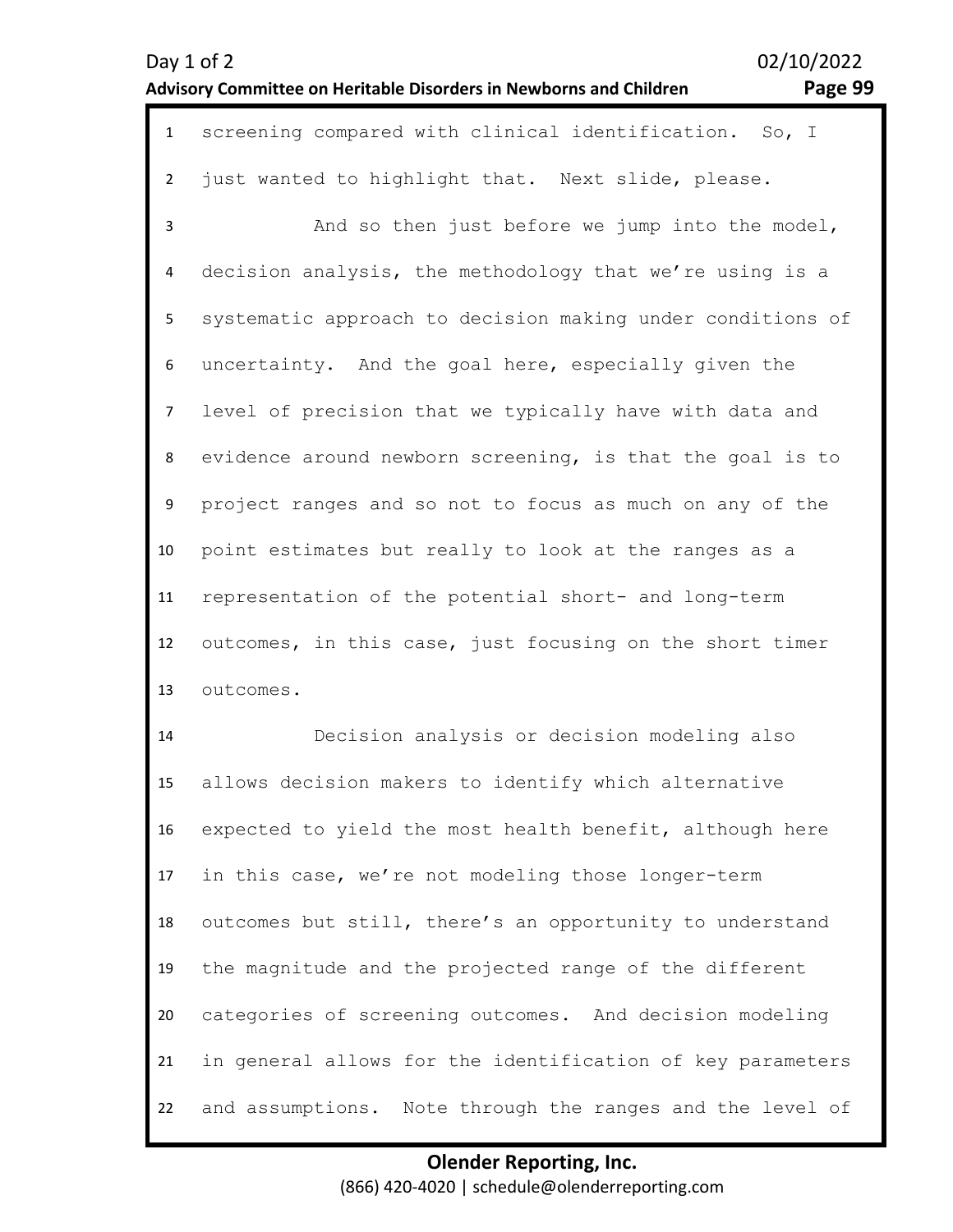| $\mathbf{1}$   | uncertainty in the projections. It can be considered in      |
|----------------|--------------------------------------------------------------|
| $2^{\circ}$    | another approach to evidence synthesis, that it reflects     |
| 3              | the underlying robustness of the evidence-based in           |
| 4              | general. Next slide, please.                                 |
| 5              | So, I'm going to walk you through the model                  |
| 6              | schematic. So here there are -- what happens in the model    |
| $\overline{7}$ | is that kind of running across the top of the model that     |
| 8              | there are identical cohorts of hypothetical newborns.<br>And |
| 9              | again, these would be newborns that are not at higher        |
| 10             | risk. Otherwise at higher risk for MPS II under the          |
| 11             | assumption that if siblings, you know, are likely to be      |
| 12             | identified earlier because of the fact of being in that      |
| 13             | family and there could be other potential risk factors       |
| 14             | that they were being screened. So again, not otherwise at    |
| 15             | higher risk.                                                 |
| 16             | So going across the top of the model here, so                |
| 17             | for newborns after newborn screening test that there is      |
| 18             | some probability of a positive screen, or of a negative      |
| 19             | screen. Again, all the arrows represent probabilities        |

21 the next slide.

20

### **Olender Reporting, Inc.**  (866) 420-4020 | schedule@olenderreporting.com

that we'll go thorough and how those were prioritized on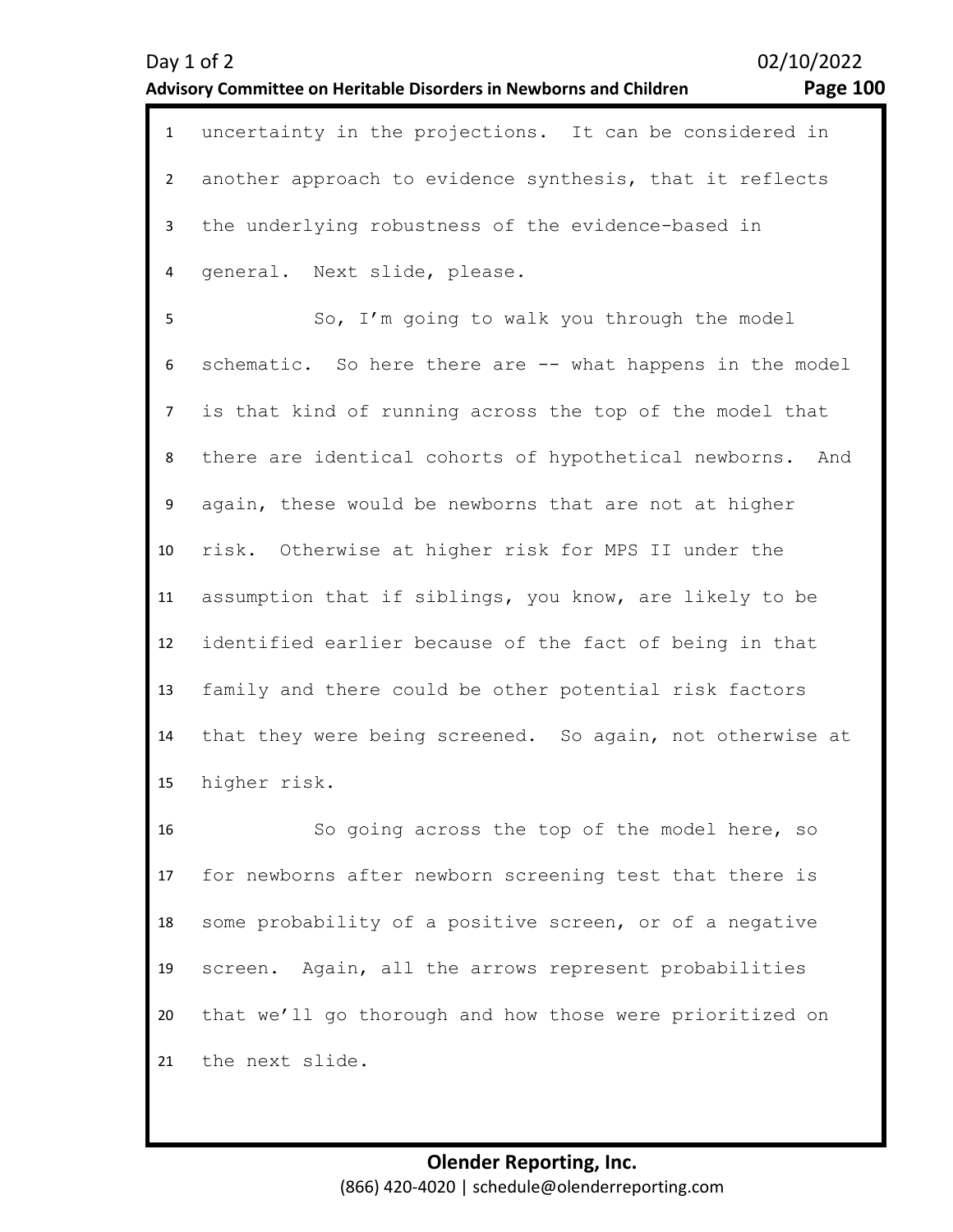| $\mathbf 1$    | Once there is a positive screening following               |
|----------------|------------------------------------------------------------|
| $\overline{2}$ | confirmatory testing, the final categories of outcomes     |
| $\mathbf{3}$   | that are being modeled, confirmed positive, and this could |
| 4              | be severe or attenuated. These are all combined within     |
| 5              | the confirmed positive category. Unknown and this is not   |
| 6              | truly unknown, but this is the category that Dr. Kemper    |
| $\overline{7}$ | described earlier when describing the laboratory outcomes. |
| 8              | So, these represent cases that have diagnostic uncertainty |
| 9              | that will lead to continuing follow-up after a positive    |
| 10             | screening. And this may be for up to one year, up to two   |
| 11             | years if that's where there is some uncertainty and how    |
| 12             | long that follow-up period will be. In many cases, it      |
| 13             | might be much shorter than that. So that unknown is        |
| 14             | diagnostic uncertainty with additional follow-up following |
| 15             | the confirmatory testing.                                  |
| 16             | The next category is false positive.<br>This               |
| 17             | includes both cases that are identified as normal,         |
| 18             | following testing as well as cases of biochemical pseudo-  |
| 19             | deficiency. And then we do include here the category of    |
| 20             | lost to follow up.                                         |
| 21             | Following along the bottom of row -- of clinical           |
| 22             | identification, actually, this should be combined into     |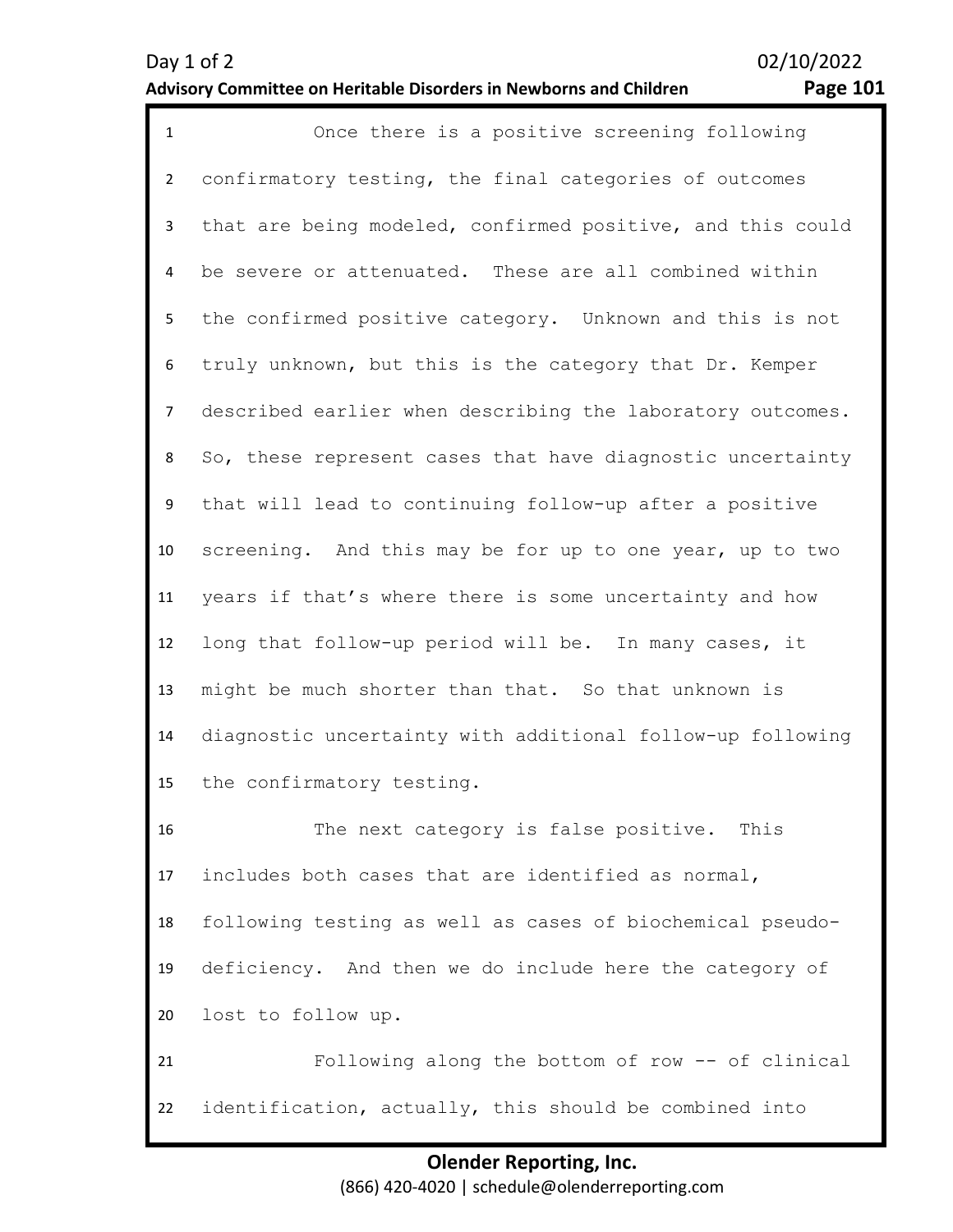| $\mathbf{1}$   | just one category of MPS II because we're modeling these   |
|----------------|------------------------------------------------------------|
| $\overline{2}$ | all together as cases of MPS II model and clinical         |
| $\mathbf{3}$   | identification. So, let's move to the next slide, please.  |
| $\overline{4}$ | So, this slide represents the definition of the            |
| 5              | parameters in the model. And so, these are the parameters  |
| 6              | that populate all of the arrows that were represented on   |
| $\overline{7}$ | the previous slide. And so just quickly run through this   |
| 8              | table, but these represent combined data from the Illinois |
| 9              | and Missouri newborn screening programs with the most      |
| 10             | likely, which is a combined estimate and then ranges for   |
| 11             | each of the parameters in the model. So, probability of a  |
| 12             | positive screen is 13 per 100,000 with a range of 10.3 to  |
| 13             | 16.1 per 100,000. And then going through -- I'm actually   |
| 14             | -- I think it's a little easier to interpret with the      |
| 15             | rates, but it's parameterized as probabilities in the      |
| 16             | model, but for MPS II. So, the cases of MPS II diagnosed   |
| 17             | after a positive screen, that rate, as Dr. Kemper          |
| 18             | presented earlier, is 1.6 per 100,000 from the combined    |
| 19             | data and there's a range around that for diagnostic        |
| 20             | uncertainty leading to follow-up after a positive screen.  |
| 21             | Similar baseline rate, but a wider range, 0.9 to 5.9,      |
| 22             | around that.                                               |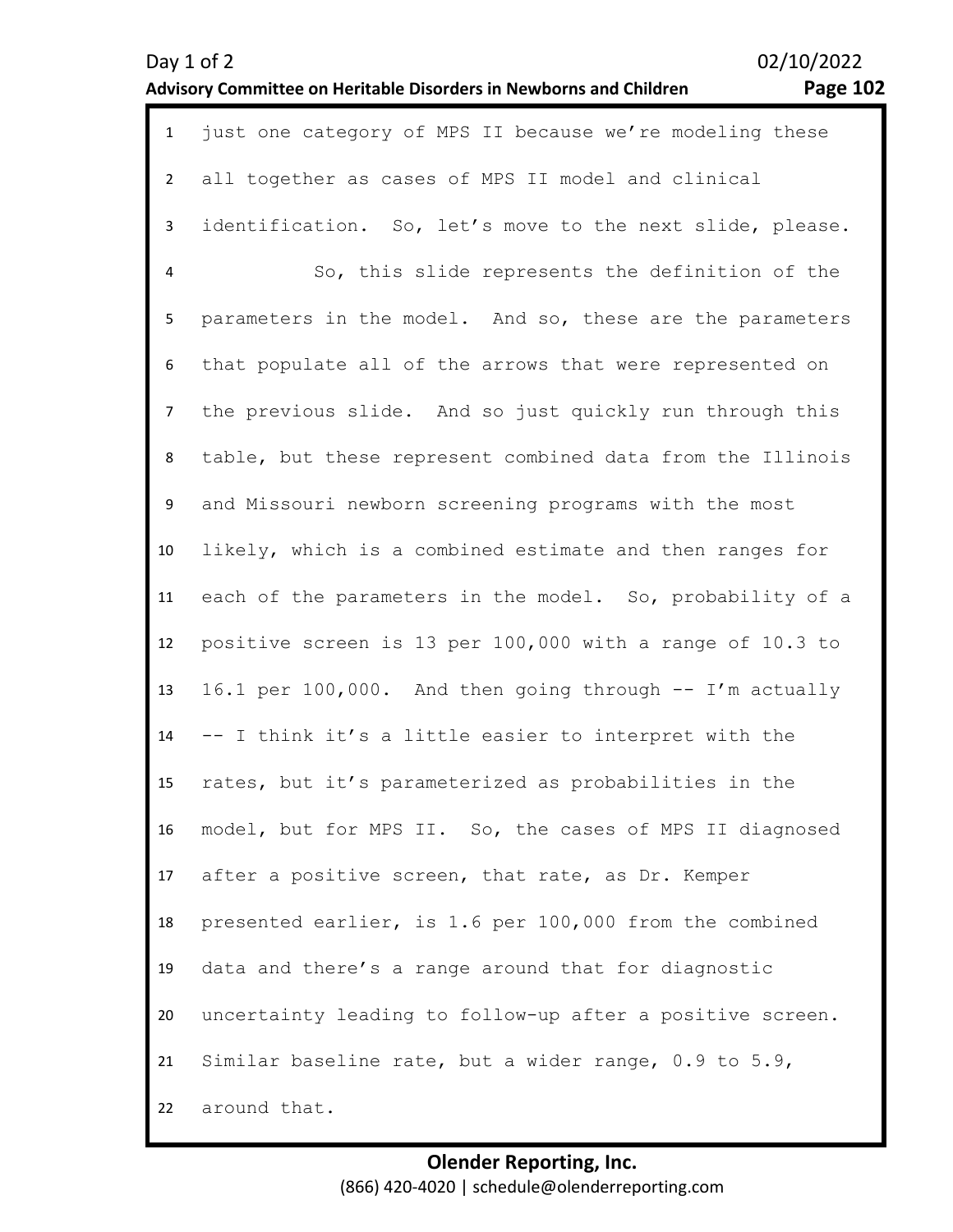| Day 1 of 2                                                         |  |
|--------------------------------------------------------------------|--|
| Advisory Committee on Heritable Disorders in Newborns and Children |  |

02/10/2022

# **Page 103**

| $\mathbf{1}$   | For false positives, this is projected at 8.7                  |
|----------------|----------------------------------------------------------------|
| $\overline{2}$ | per 100,000. Again, there's a range and lost to follow up      |
| 3              | after positive screening of 1.1 per 100,000. The rate for      |
| 4              | confirmed MPS II under clinical identification, that is        |
| 5              | being used as $0.67$ per $100,000$ , and this excludes some of |
| 6              | the outlier studies, but we have included the full range       |
| $\overline{7}$ | from reports that have been published from both the U.S.       |
| 8              | as well as in other countries for the range that are           |
| 9              | projected. So, if you could move to the following slide,       |
| 10             | please.                                                        |
| 11             | So, this slide shows the projected number of                   |
| 12             | positive screens, looking at the middle column for newborn     |
| 13             | screening, a base case estimate of 467, that was per year,     |
| 14             | for U.S. cohort of 3.6 million newborns with a range of        |
| 15             | about 370 to 580, so a range there.                            |
| 16             | Then looking at the breakdown following                        |
| 17             | confirmatory testing for MPS II diagnosed. Again, I'm          |
| 18             | going to focus on the ranges, 42, 59 and comparing that to     |
| 19             | clinical identification, that consistent with the              |
| 20             | laboratory estimates that the model would be projecting a      |
| 21             | higher rate of confirmed MPS II cases diagnosed under          |
| 22             | newborn screening compared with clinical identification.       |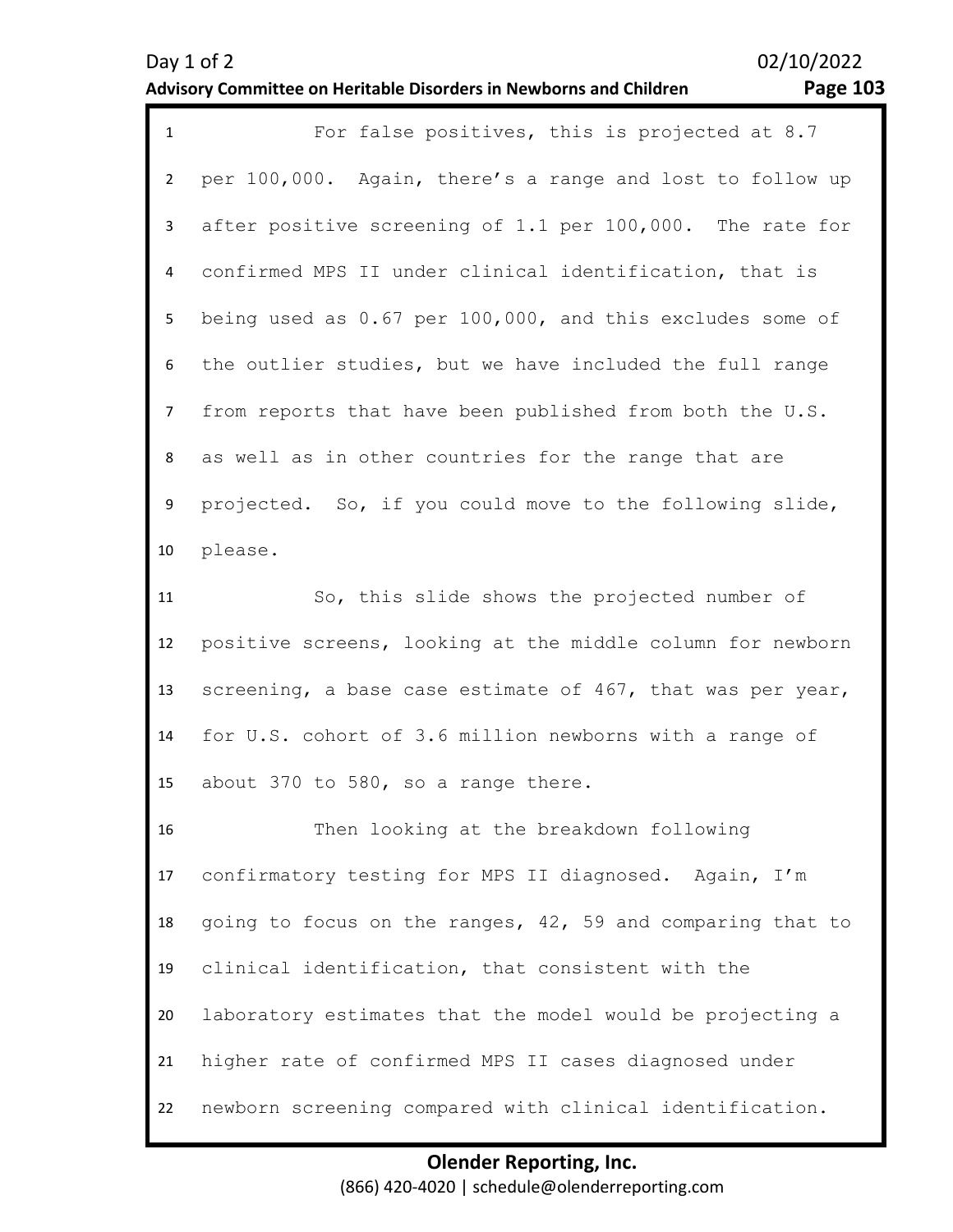| $\mathbf{1}$   | For diagnostic uncertainty requiring follow-up,            |
|----------------|------------------------------------------------------------|
| $2^{\circ}$    | case projected estimate of 57 with a wider range here      |
| $\mathbf{3}$   | reflecting the higher uncertainty around this number.      |
| 4              | And again, there is not a specific follow-up period to     |
| 5 <sup>1</sup> | find at this point. For false positives, roughly 300 per   |
| 6              | year, again, with the range around that, and lost to       |
| $7^{\circ}$    | follow-up, and this included the cases that were           |
| 8              | identified through the laboratory screening that were true |
| 9              | lost to follow-up, but also includes one infant that       |
| 10             | passed away prior to identification. So, let's move on to  |
|                | 11 the next slide, please.                                 |
|                |                                                            |

12 13 14 15 16 17 18 19 20 21 So, in terms of a summary, the projections show that newborn screening would identify a greater number of cases of MPS II compared with clinical identification, that the number of cases requiring follow-up, because of diagnostic uncertainty, but similar to the number of cases of MPS II diagnosed immediately following newborn screening. Again, with a greater range of uncertainty surrounding those estimates. If the cases lost to followup, if there had been an opportunity for further evaluation, and also as those cases that are being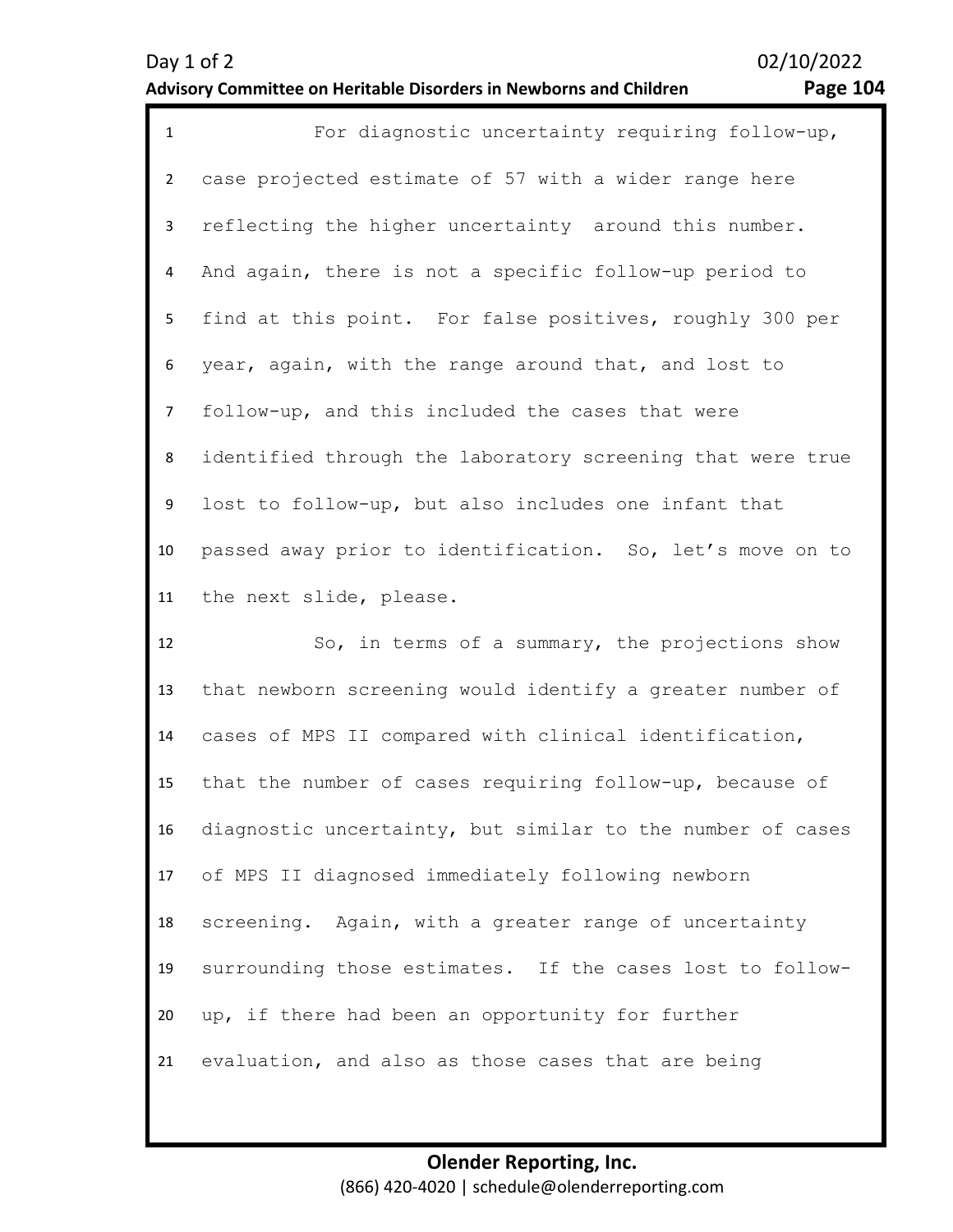1 followed up resolve, the estimates from this model could 2 3 4 5 6 7 8 9 10 11 12 13 14 15 16 17 18 19 20 21 22 change. And then, just to look back to this -- you know, the decision is really an approach to evidence synthesis that to highlight that this is the first condition considered by the Committee since incorporation decision modeling for which there has been insufficient evidence to model any longer-term outcomes that quantify the potential benefits of screening in terms of specific health outcomes. And so, I will stop there and hand it back over to you, Alex. ALEX KEMPER: Great, thank you. And so, what I'm going to do -- next slide, please. Do you want me to do cost now or are you going to do it after lunch? CYNTHIA POWELL: Why don't we wait and do it after lunch if that's okay with you -- ALEX KEMPER: Okay. That's fine.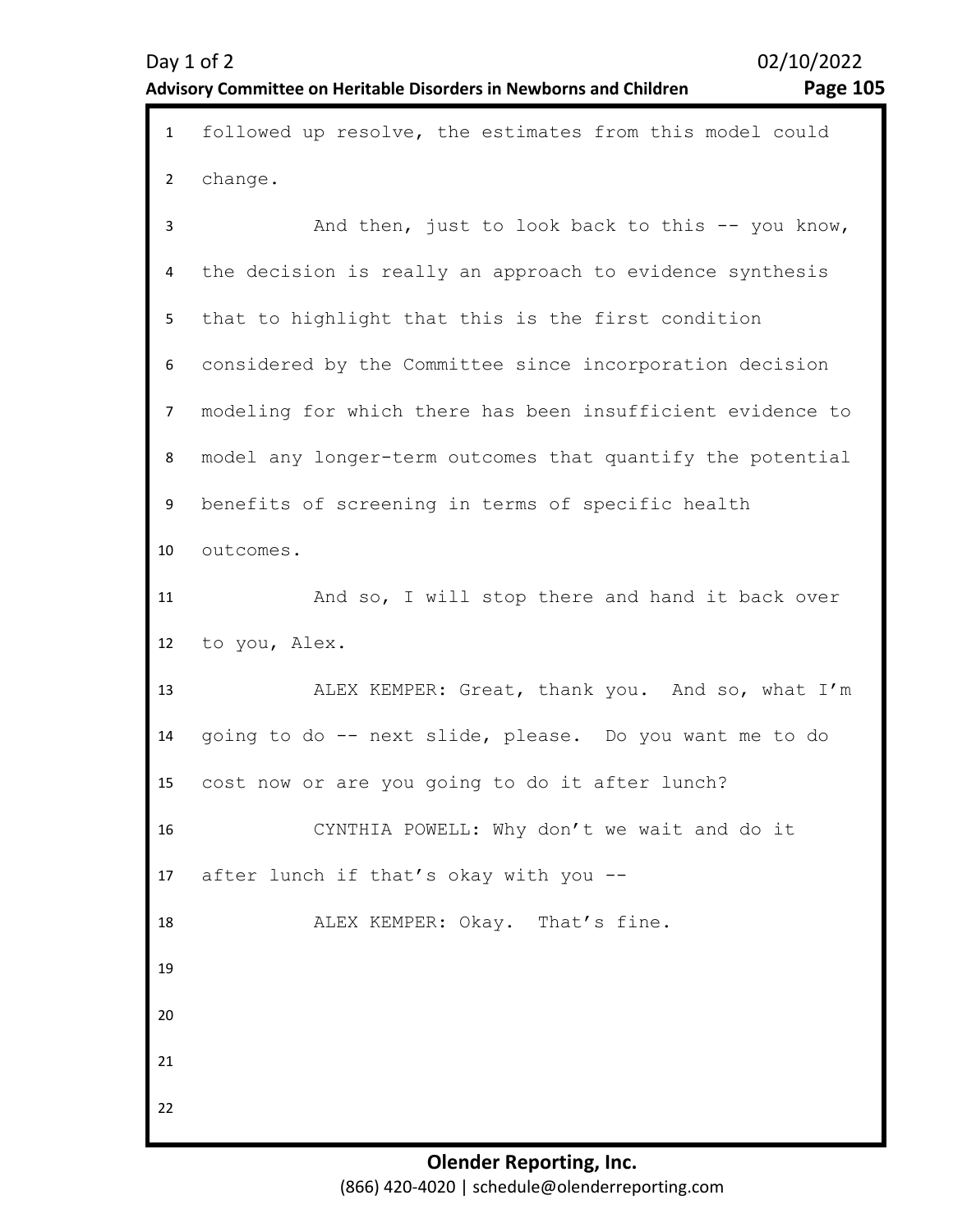| <b>Page 106</b> |  |
|-----------------|--|
|-----------------|--|

| $\mathbf{1}$   | <b>BREAK</b>                                               |
|----------------|------------------------------------------------------------|
| $\overline{2}$ | CYNTHIA POWELL: -- Dr. Kemper. Thank you both.             |
| 3              | Yeah, so we're scheduled to break until 12:45, so we'll do |
| 4              | that and see you back in 30 minutes.                       |
| 5              | (Whereupon a recess was taken at 12:15 o'clock             |
| 6              | $p.m.$ )                                                   |
| 7              |                                                            |
| 8              | NEWBORN SCREENING FOR MUCOPOLYSACCHARIDOSIS TYPE II        |
| 9              | (MPS II): A SYSTEMATIC REVIEW OF THE EVIDENCE (PART 2)     |
| 10             | CYNTHIA POWELL: Welcome back everyone. This is             |
| 11             | the second part of the presentation from the Evidence-     |
| 12             | Based Review Committee on MPS II. And I think Dr. Kemper   |
| 13             | was going to be next, is that correct?                     |
| 14             | ALEX KEMPER: Yes. Yes, you are. You ready?                 |
| 15             | CYNTHIA POWELL: Yes.                                       |
| 16             | ALEX KEMPER: First of all, I have one small                |
| 17             | correction to make. I misspoke about the Missouri Newborn  |
| 18             | Screening a little bit. I inserted -- and this is my       |
| 19             | fault -- a late change to the term digital microfluidics.  |
| 20             | They actually use -- they use plate reader fluorometry for |
| 21             | the screening separate than the digital microfluidics      |
| 22             | platform that they use for other screening in Missouri.    |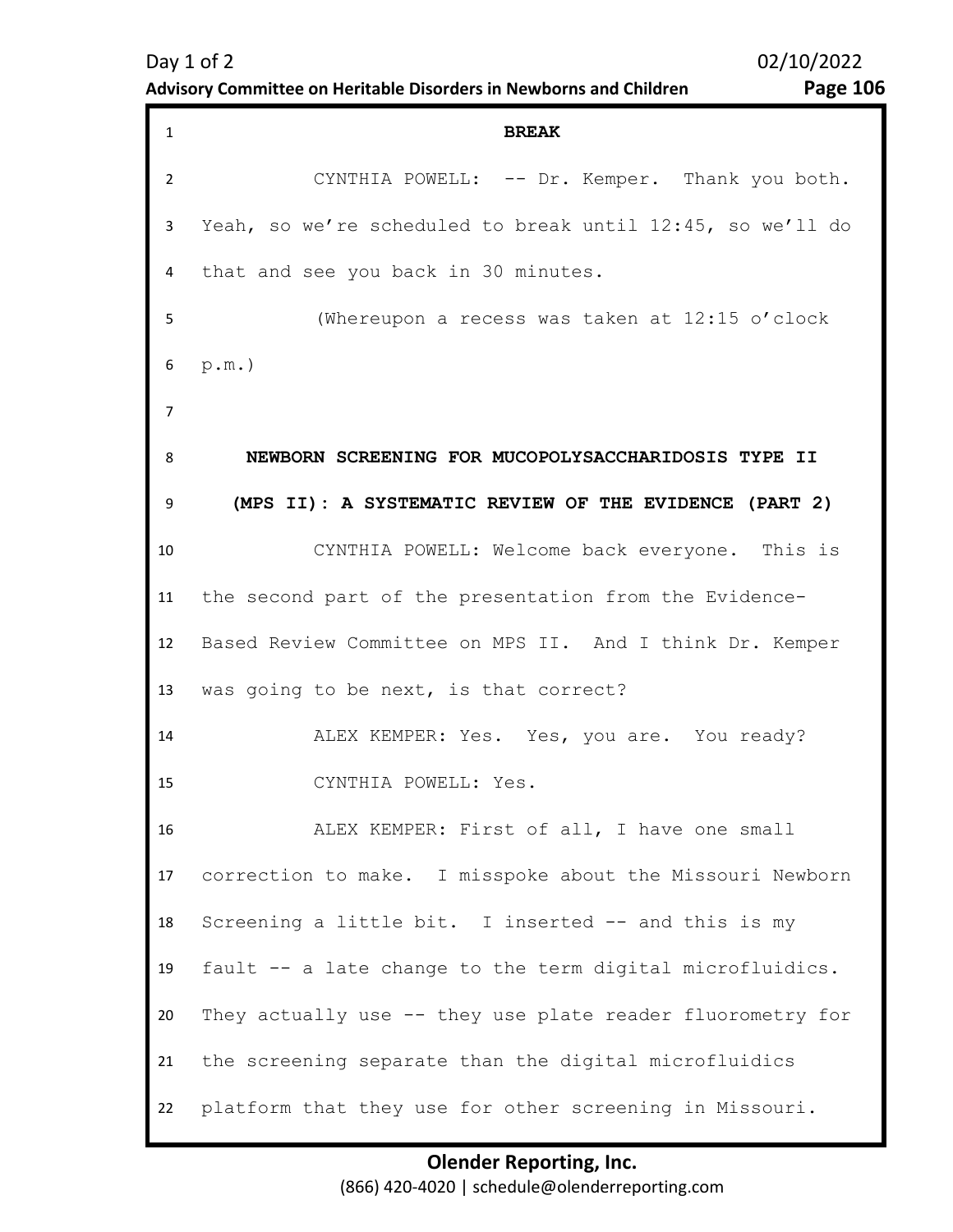1 And I'd like to thank Dr. Geld for reminding me of this 2 3 4 5 6 7 8 9 10 11 12 13 14 15 16 17 18 19 20 21 22 and allowing me to correct the record. All the numbers that I shared, and everything were the same, but I was -- I misspoke about the technology earlier. So now going back to the presentation. As the Committee knows, we are required to look at the newborn screening program cost of MPS II screening. So, this next section isn't the cost of everything related to screening diagnosis and treatment for MPS II but is really limited to answering the question about the cost to the newborn screening program. And as we've discussed previously in terms of our methods given the complexity of the issues and the potential ways that things might change from program to program and over time as well, we really focus on the range of potential costs. This part of the analysis is led by my friend and colleague, Dr. Scott Grosse, so I am presenting the information, but I just really want to give him credit for helping us think through how to do this. Next slide, please. So, the cost information I'm going to provide to you is based on interviews with representatives from the Illinois and the Missouri newborn screening programs, and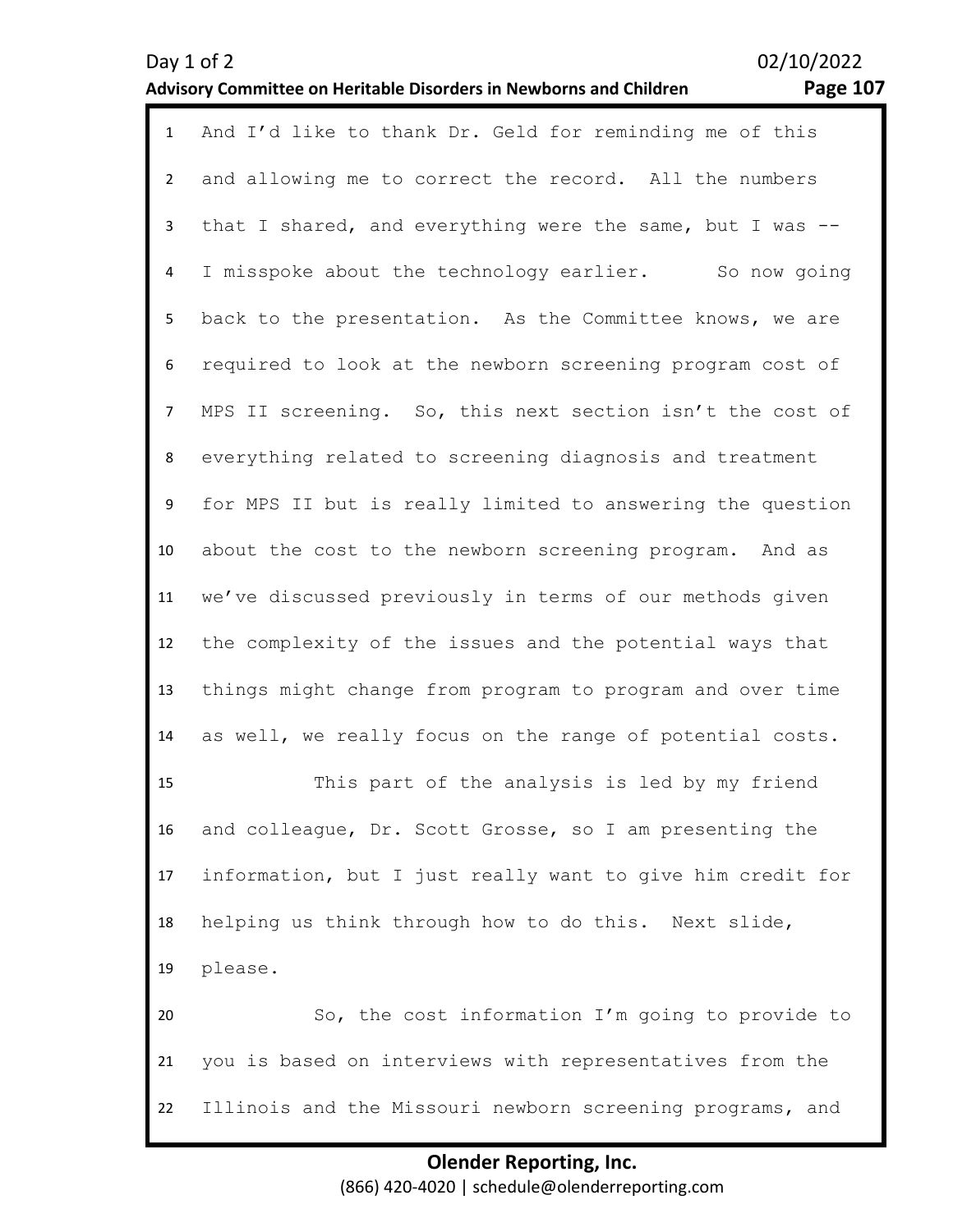1 included were estimated costs related to equipment,  $\overline{\phantom{a}}$ 3 4 5 6 7 reagents, laboratory -- you know, additional laboratory technicians and scientists' time. But again, it's challenging to figure out the precise cost for MPS II screening because it's like every time a condition is incorporated in the screening, it's incorporated into existing activities. Next slide, please.

8 9 10 11 12 13 14 15 16 17 18 19 20 21 22 So, the estimated cost of rough and beyond, the fixed cost of the existing program is between two and six dollars per infant screened. Of course, there again, I had to word digital microfluidics. Just pretend like you don't see that when you're looking at the screen, but the technology, tandem mass spec or fluorometry, the volume of specimens that the program evaluates, the need for additional technician time, commercial assay versus laboratory developed test use, whether or not equipment is rented versus purchased and then there are additional fixed costs, for example, updating the laboratory information management system, the LIMS systems, for example. It's important to note that because of the low positive first year screening rate, the enzyme activity,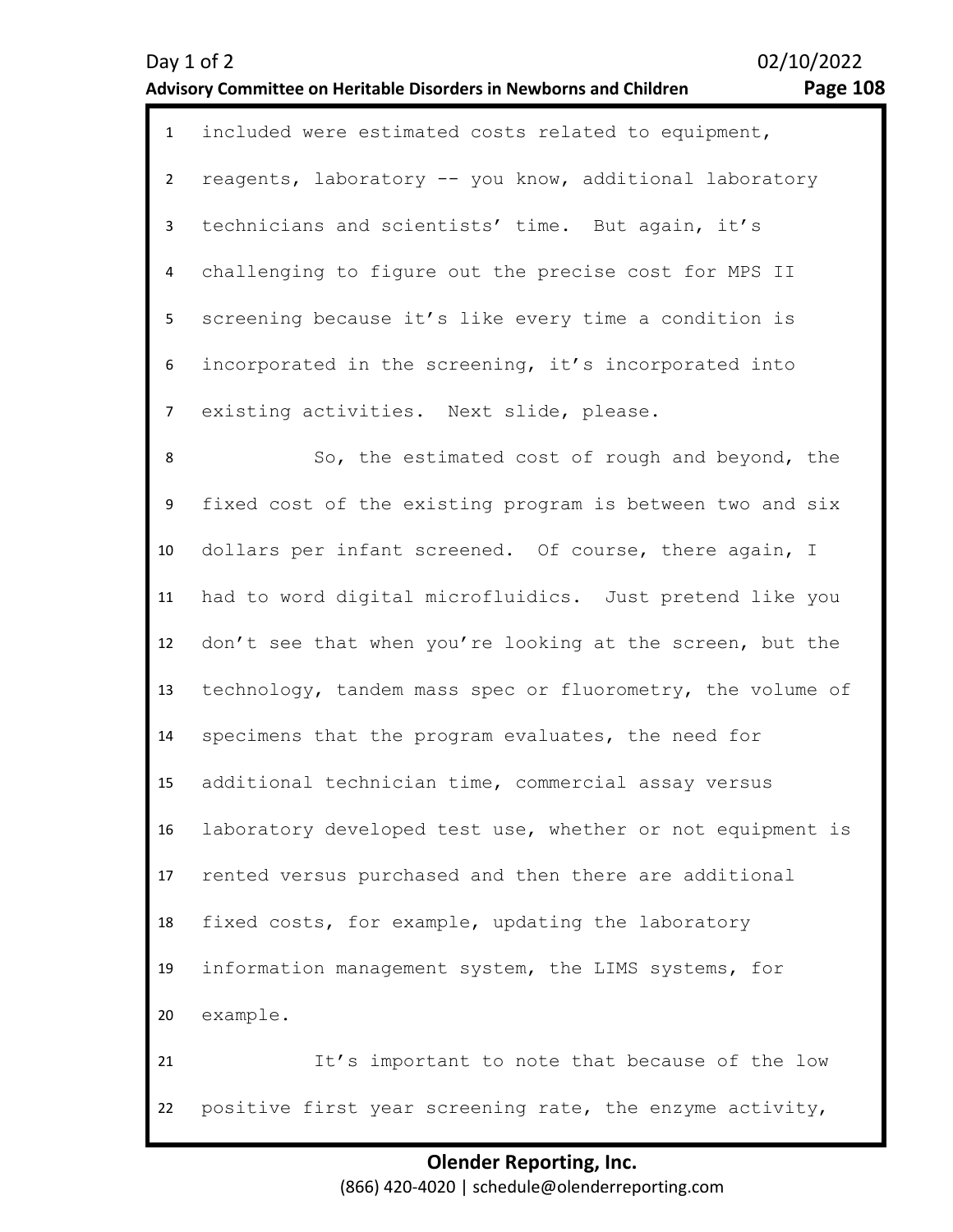|                | 02/10/2022<br>Day 1 of 2<br><b>Page 109</b><br>Advisory Committee on Heritable Disorders in Newborns and Children |
|----------------|-------------------------------------------------------------------------------------------------------------------|
| $\mathbf{1}$   | things like second-tier GAG testing or the cost of short-                                                         |
| $\overline{2}$ | term follow-up really don't substantially impact the cost                                                         |
| $\mathsf{3}$   | of screening. Again, the number of infants who require                                                            |
| $\overline{4}$ | second tier testing or short-term follow-up is small                                                              |
| 5              | relative to the number of infants who are screened. So                                                            |
| 6              | again, in summary, the cost is between two and six dollars                                                        |
| $\overline{7}$ | per infant screened. Next slide, please.                                                                          |
| 8              | We are now going to transition to the public                                                                      |
| 9              | health system impact assessment, and that will be                                                                 |
| 10             | presented by Mr. Ojodu based on the survey work that's                                                            |
| 11             | been done. And again, he'll discuss this in detail, but                                                           |
| 12             | this gets to the readiness and feasibility aspect of the                                                          |
| 13             | considerations regarding MPS II Newborn Screening.                                                                |
| 14             | JELILI OJODU: Thanks, Alex. Good day everyone.                                                                    |
| 15             | My name is Jelili and I'm with the -- can you hear me?                                                            |
| 16             | Excellent. Next slide, please.                                                                                    |
| 17             | So, before I even begin, I'd like to acknowledge                                                                  |
| 18             | all of the newborn screening programs around the country                                                          |
| 19             | for not only their work in being essential employees and                                                          |
| 20             | folks in the Newborn Screening and Public Health System,                                                          |
| 21             | but for their work in actually completing these surveys                                                           |

22 for us.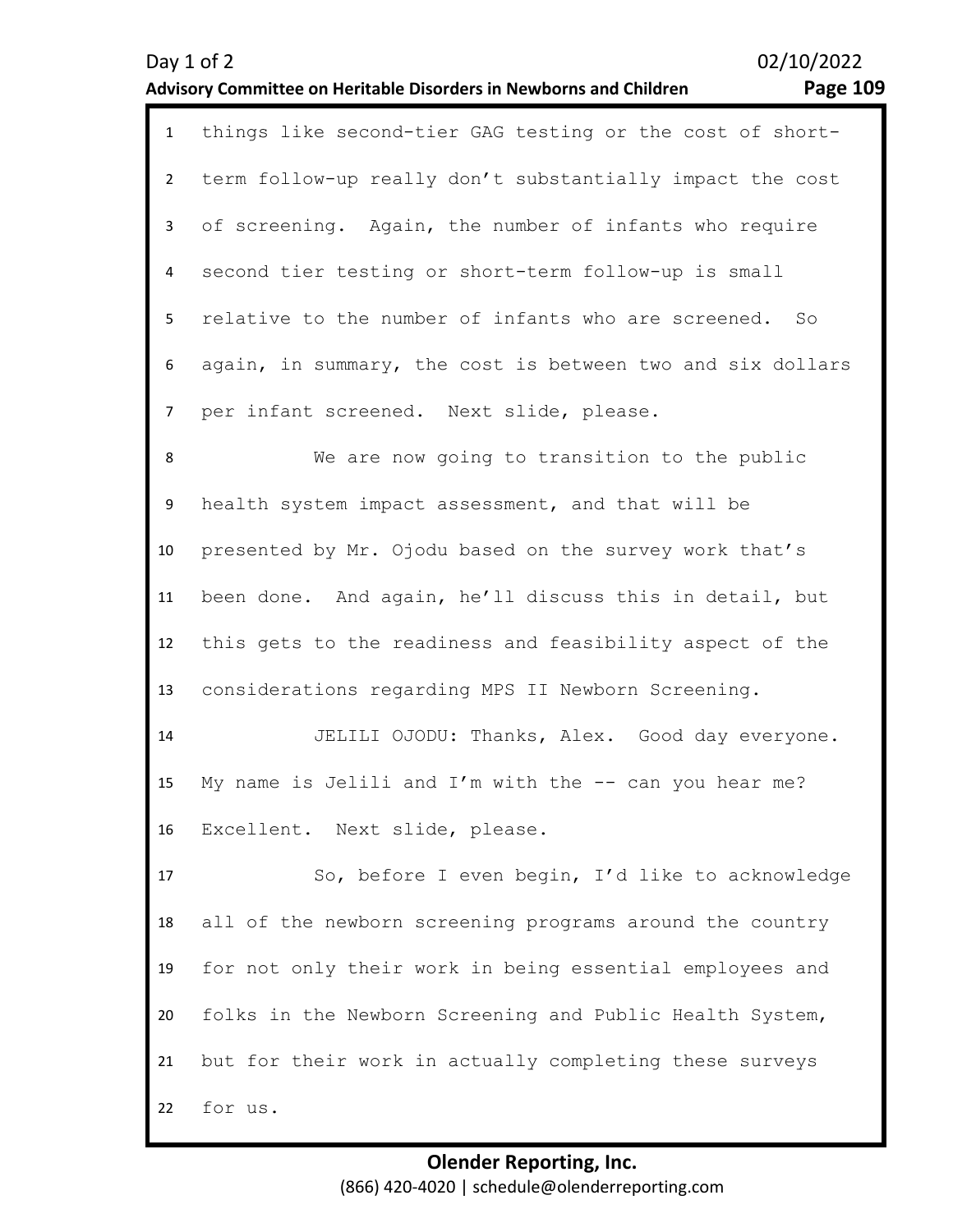|    | As Alex said, I'm going to just highlight some             |
|----|------------------------------------------------------------|
|    | 2 of the activities related to the public health impact as |
|    | 3 it relates to MPS II. I'm going to focus some of this    |
|    | 4 talk on the feasibility and readiness of implementing    |
| 5. | comprehensive population newborn screening and different   |
| 6  | programs across the country. Next slide, please.           |

7 8 9 10 11 12 13 14 15 16 So, this is how we define readiness, and I think we've done this a number of times. I know that there are new folks on the -- you know, Committee members on the Advisory Committee, but we define readiness or a newborn screening program as ready if they can implement a newborn -- a new condition to their old state panel within a year, developmental readiness within one to three years and then unprepared will take a little bit longer than three years to be able to implement. Again, full population mandated newborn screening in their state. Next slide, please.

17 18 19 20 21 These are the components of feasibility. Again, these are broad but certainly I want to validate and establish the newborn screening test, the available newborn screening test, a clear diagnostic confirmation approach as well as treatment plan. And then an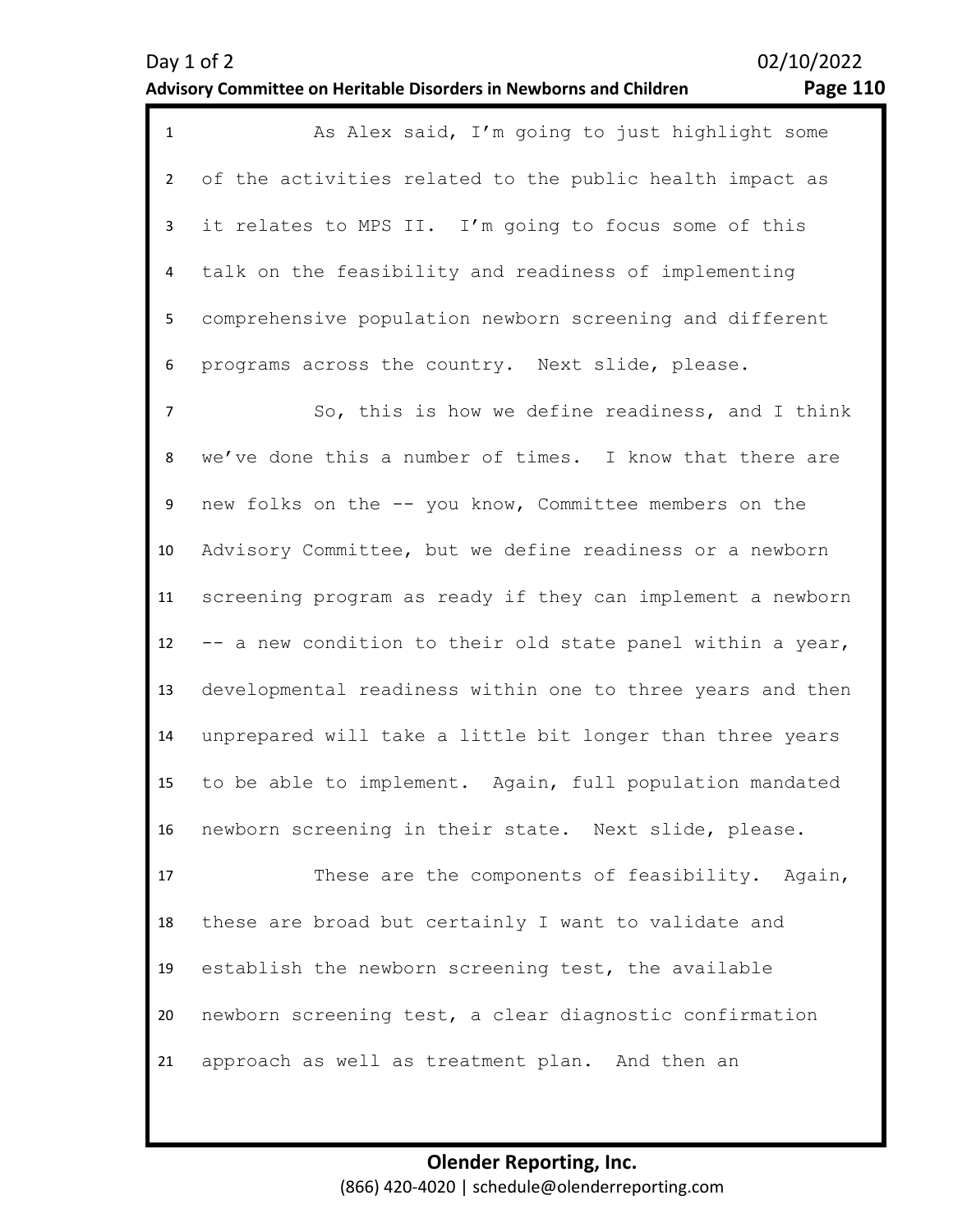| $\mathbf{1}$   | established follow-up approach, especially for long term.  |
|----------------|------------------------------------------------------------|
| $\overline{2}$ | Next slide, please.                                        |
| 3              | We want to understand, and this is quite                   |
| 4              | important, why. When these conditions are being            |
| 5              | considered into -- or considered for recommendation to the |
| 6              | RUSP, only a few states are screening for it, and so we    |
| $\overline{7}$ | want to better understand, at least from the other states, |
| 8              | as well as the states that are screening, what are the     |
| 9              | real-world challenges, opportunities, barriers,            |
| 10             | facilitator? And then to the best of our ability evaluate  |
| 11             | opportunity cost. Next slide.                              |
|                |                                                            |
| 12             | So how do we do this? We restart and touched.              |
| 13             | We developed, among other things, a fact sheet from the    |
| 14             | states. The two states that you heard quite a bit from     |
| 15             | about how they're doing population in those states. From   |
| 16             | their information, we were able to develop and provide a   |
| 17             | webinar targeted to state programs, develop a survey to    |
| 18             | focus on each individual newborn screening program.<br>I.  |
| 19             | know it says states here, but there are territories and    |
| 20             | the District of Columbia that we have to keep in mind as   |
| 21             | well. Get that information as well as focus on in depth    |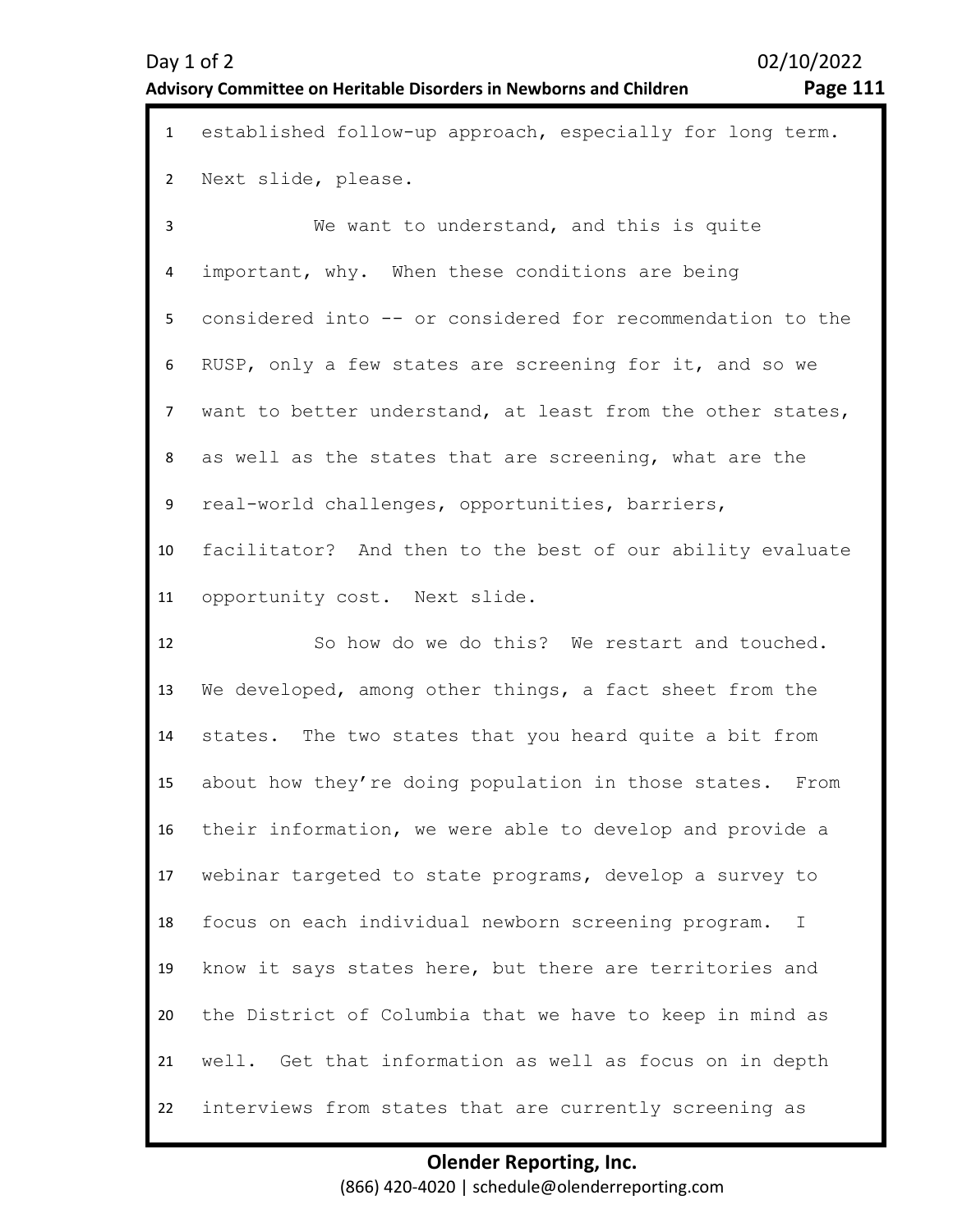| $\mathbf{1}$   | well as states that are either screening any other         |
|----------------|------------------------------------------------------------|
| $2^{\circ}$    | conditions on that RUSP, any of the latest conditions, the |
| $\mathbf{3}$   | latest four conditions on the RUSP, all of the conditions  |
| 4              | that have been recently added to the RUSP and then none of |
| 5              | the conditions that have been added to the RUSP to get     |
| 6              | their understanding of what it's going to take and those   |
| 7 <sup>7</sup> | barriers and facilitators to be able to implement          |
| 8              | screening for MPS II. And the last bullet there            |
| 9              | highlights the additional three states that we focused on. |
| 10             | Again, it's the states that are screening for the last     |
| 11             | four conditions that were added to the RUSP, some that     |
| 12             | weren't -- that are not screening for all of them, and     |
| 13             | then some that screen for just some of them. Next slide,   |
| 14             | please.                                                    |

15 16 17 18 19 20 21 22 So, results, again, I'm not going to say too much about the first two states here. We owe them a debt of gratitude for pretty much everything that they provided and shared with us. The State of North Carolina, we were told, has a IDIQ, what is it, an indefinite -- like it's a contract that was provided to them from an ICHDMIH through RTI in collaboration with the North Carolina newborn screening program to be able to do a pilot -- population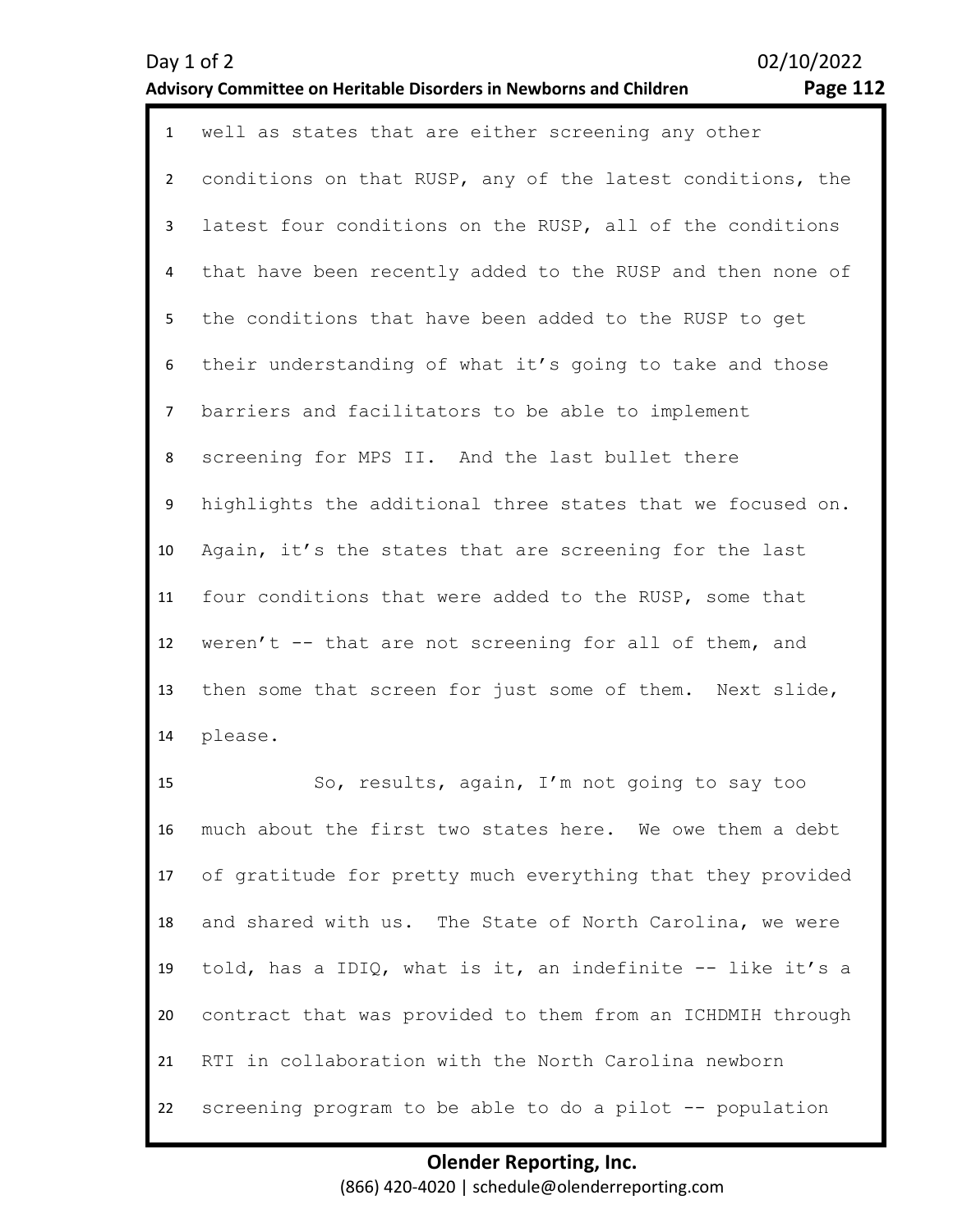| Day $1$ of $2$                                                     | 02/10/2022 |
|--------------------------------------------------------------------|------------|
| Advisory Committee on Heritable Disorders in Newborns and Children | Page 113   |

| Page $113$ |  |
|------------|--|
|------------|--|

| $\mathbf{1}$   | pilot screening for, I think over 140,000 babies born in  |
|----------------|-----------------------------------------------------------|
| $\overline{2}$ | North Carolina, and that hasn't started yet but I think   |
| 3              | its anticipated start date is sometime this year.         |
| 4              | We heard a little bit about the New York Screen           |
| 5              | Plus activities. I should qualify that. We heard a        |
| 6              | little bit from the pilot that is occurring in several or |
| $\overline{7}$ | a few hospitals in New York that Alex mentioned in his    |
| 8              | overview there.                                           |
| 9              | And then the State of West Virginia has a                 |
| 10             | legislative mandate to screen for MPS II but there is no  |
| 11             | current started anticipated date or a method of screening |
| 12             | at the moment. Next slide, please.                        |
| 13             | So, these are the characteristics of the states           |
| 14             | that responded to us. And in total, I think $-$ well, no, |
| 15             | I don't think, I know there were 42 newborn screening     |
| 16             | programs that responded in one way, shape or form. 37 of  |
| 17             | them specifically to the survey that we sent, and the     |
| 18             | additional five that were interviewed, includes the two   |
| 19             | that are currently screening for MPS II right now, and    |
| 20             | then the three additional states that I have highlighted  |
| 21             | quite a bit on. This is called the outsource either the   |
|                |                                                           |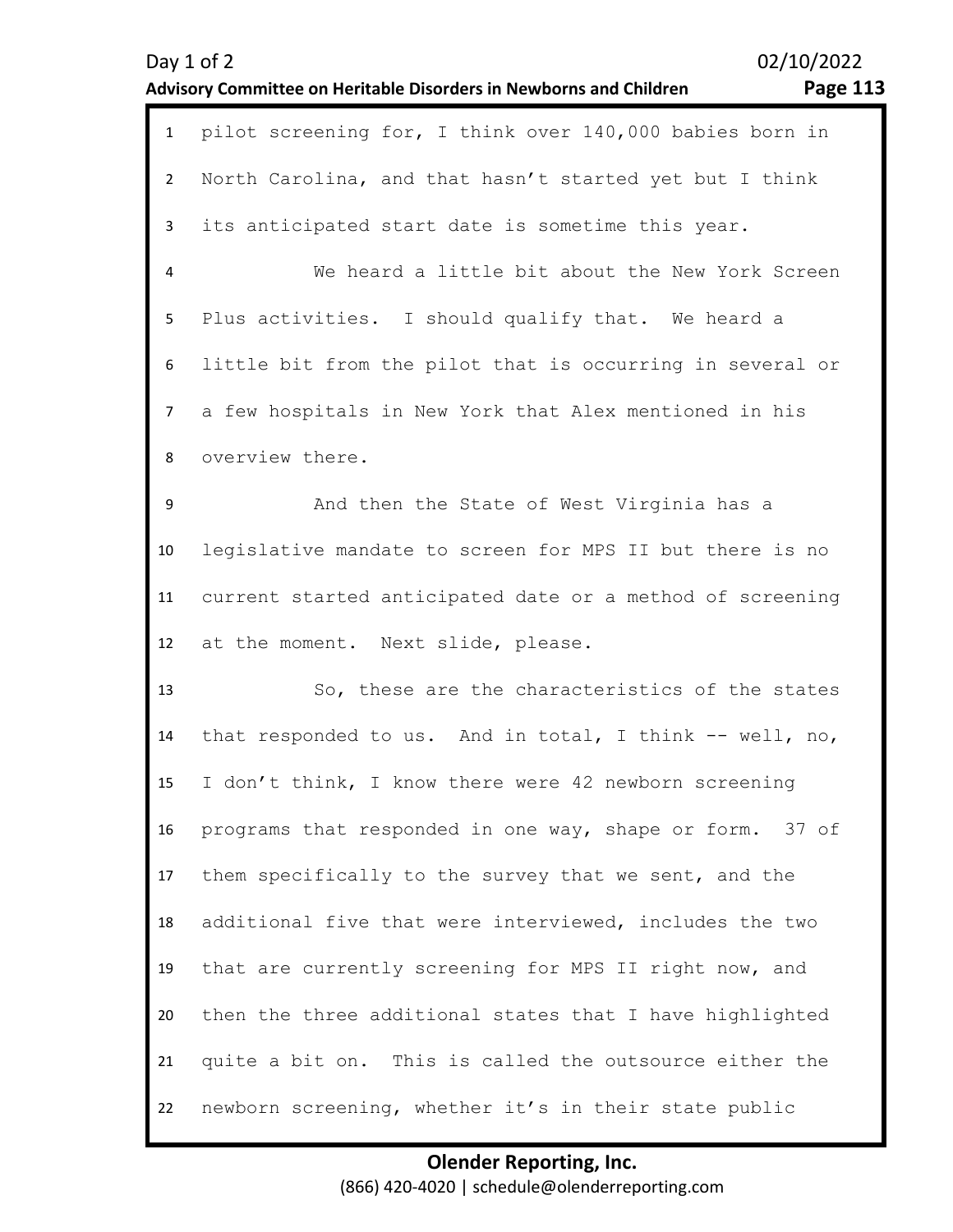|  |  | rage |  | 4<br>11 |  |
|--|--|------|--|---------|--|
|--|--|------|--|---------|--|

| $\mathbf{1}$   | health program, regional laboratory, state university or   |
|----------------|------------------------------------------------------------|
| $\overline{2}$ | contracted lab or commercial entity. Next slide.           |
| $\overline{3}$ | And now we're getting to a little bit of the               |
| $\overline{4}$ | meat of this -- the survey, and most of this is already    |
| 5              | part of the report, the comprehensive report that you have |
| 6              | as Committee members, but I'm just going to highlight a    |
| $\overline{7}$ | few things. The question that we ask here in the           |
| 8              | implementation challenges is, and bear with me, please     |
| 9              | indicate the following implementation factors for MPS II,  |
| 10             | and it highlights what are your major challenges, minor    |
| 11             | challenges, or what would not be a challenge?              |
|                |                                                            |
| 12             | And as you can see here, the overwhelming                  |
| 13             | majority of states said that a minor or major challenge    |
| 14             | was to have the availability of a validated test, increase |
| 15             | their fee or address the administrative challenges.<br>And |
| 16             | that is a number of things that I may -- I hope I'll be    |
| 17             | able to highlight just briefly at the end of my            |
| 18             | presentation.                                              |
| 19             | A number of states, a majority of states did say           |
| 20             | though that they didn't see any identification of          |
| 21             | specialists or where they are going to refer folks that    |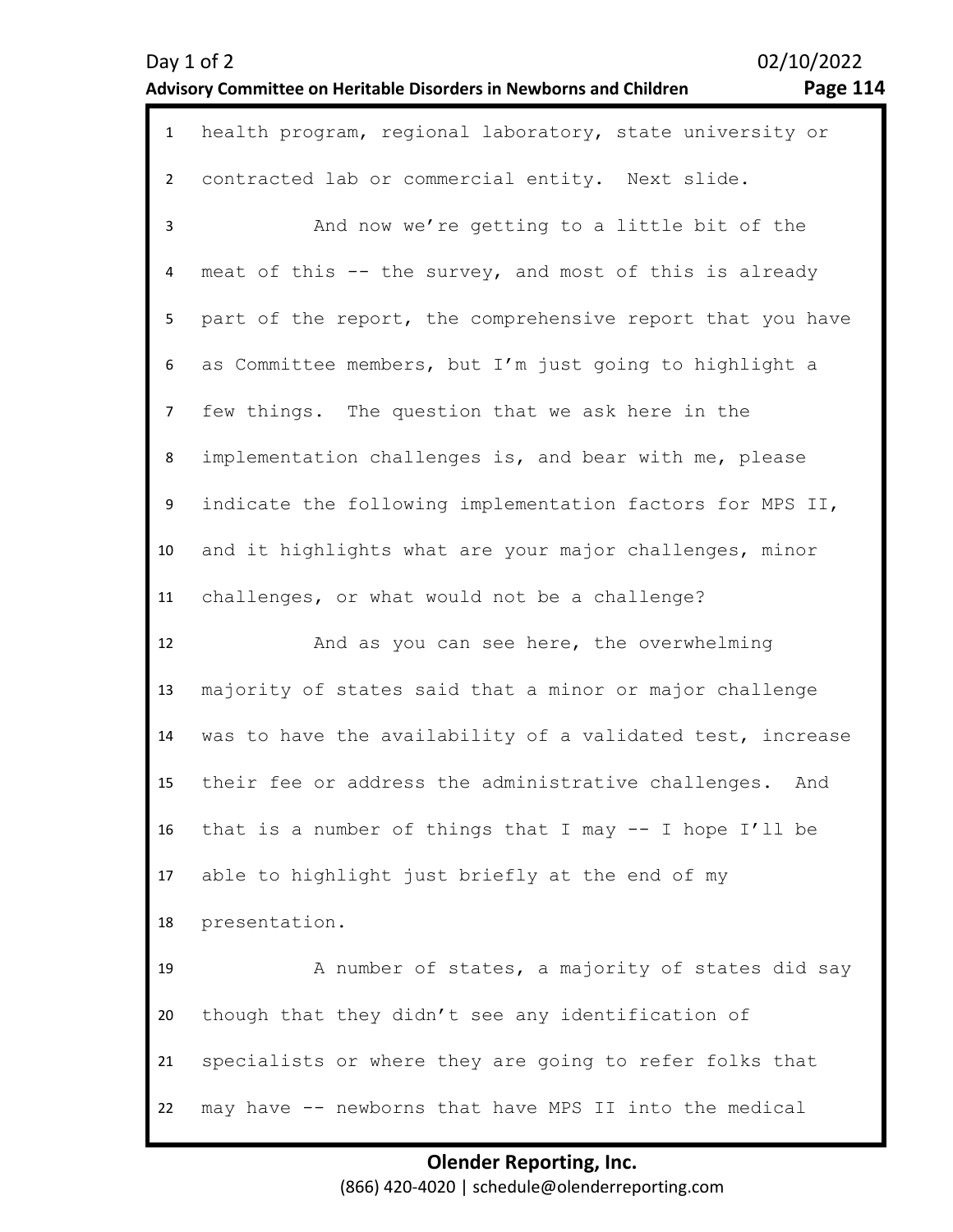|                | 02/10/2022<br>Day 1 of 2<br><b>Page 115</b><br>Advisory Committee on Heritable Disorders in Newborns and Children |
|----------------|-------------------------------------------------------------------------------------------------------------------|
| $\mathbf{1}$   | home in their state, which I think is something that<br>we                                                        |
| $\overline{2}$ | -- that we wanted to highlight as a part of this                                                                  |
| $\mathbf{3}$   | presentation. Next slide, please.                                                                                 |
| $\pmb{4}$      | This is a little bit busy and certainly, I'm                                                                      |
| 5              | hoping that the colors show up there, but I'll highlight a                                                        |
| 6              | few things here. This question was asked of the states                                                            |
| $\overline{7}$ | that screen, that do newborn screening in their own state,                                                        |
| 8              | as if they don't outsource the laboratory testing aspect                                                          |
| 9              | of newborn screening and they do it in their state. The                                                           |
| 10             | question is the following are considerations or different                                                         |
| 11             | resources that are needed to provide or implement MPS II                                                          |
| 12             | in your state. And let us know, you know, when or how                                                             |
| 13             | long it will take to be able to provide those in your                                                             |
| 14             | current state as it is right now.                                                                                 |
| 15             | Again, the majority of these states are non-                                                                      |
| 16             | screening for MPS II, so they're just hypothetically given                                                        |
| 17             | us a sense so how long they think it will take. And as                                                            |
| 18             | you can see here, the quantity and laboratory equipment to                                                        |
| 19             | screen for MPS II, which I'll highlight a little bit more                                                         |
| 20             | about, the sufficiency or the number of MPS staff to be                                                           |
| 21             | able to notify and track results and LIMS system and                                                              |
| 22             | adjustment for MPS II where they primary activities that a                                                        |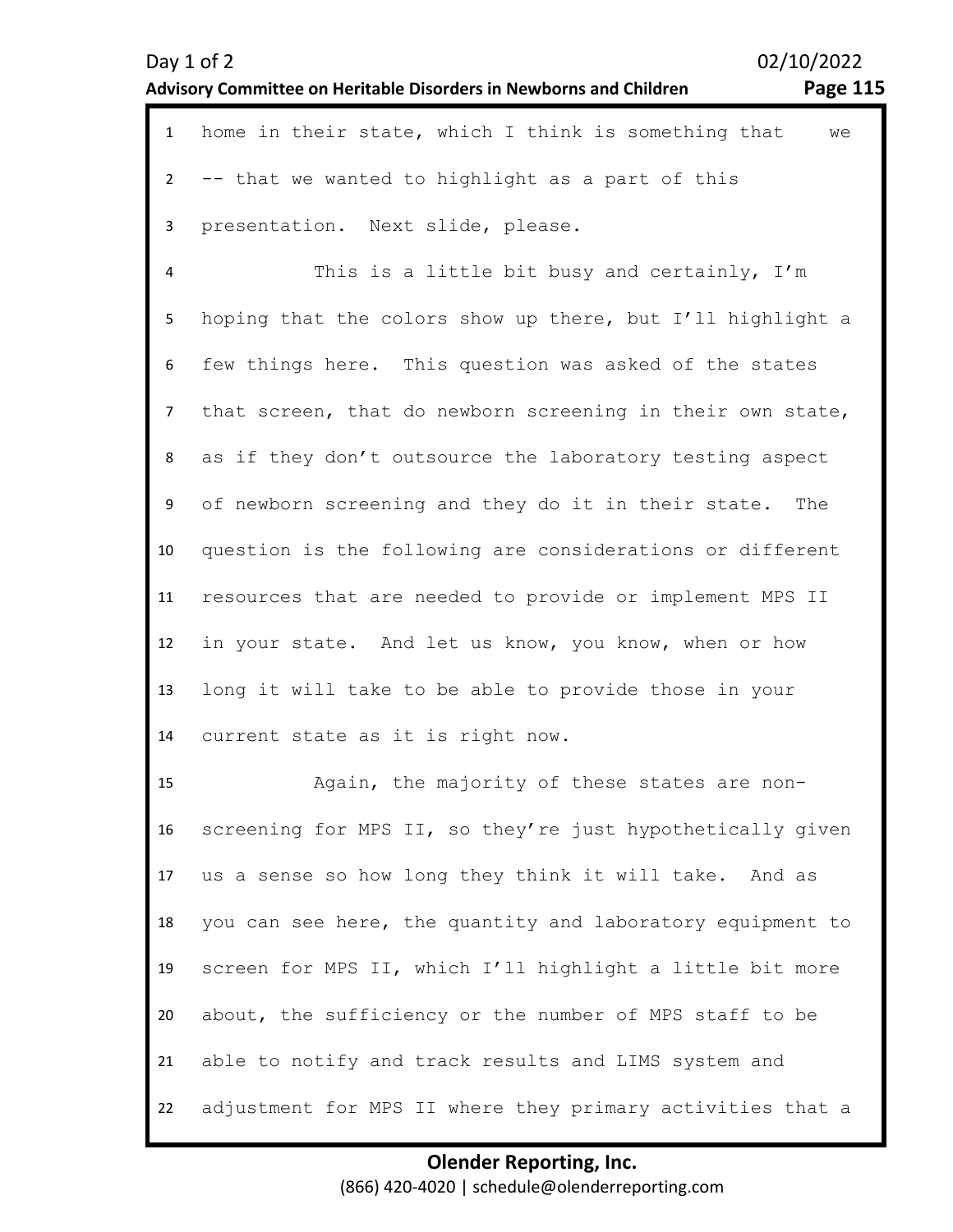| $\mathbf{1}$   | number of states said that they weren't able to get within |
|----------------|------------------------------------------------------------|
| $\overline{2}$ | a year. But again, overwhelming majority of folks noted    |
| 3              | that they are going to be able to and they had full        |
| 4              | confidence they were going to be able to refer folks or    |
| 5              | newborns that have MPS II to, again, the medical home, a   |
| 6              | specialist or treatment centers, that availability in      |
| $\overline{7}$ | their states. And a few -- let me see here -- let's see,   |
| 8              | 83 percent of the states said that they were also going to |
| 9              | -- they don't have the protocols, follow-up protocols when |
| 10             | it comes to MPS II. They can get it within a year, but     |
| 11             | certainly afterwards, it's possible. Next slide, please.   |
| 12             | The question was the following various                     |
| 13             | activities are needed by anyone screening program in order |
| 14             | to implement MPS II. Now, implementation, in this case,    |
| 15             | is for those states that outsource their newborn screening |
| 16             | laboratory testing to either another state or commercial   |
| 17             | entity. And the responses are similar to what we saw       |
| 18             | earlier for states that are already -- that are going to   |
| 19             | be bringing on MPS II to their state panels and screening  |
| 20             | for it and moving forward.                                 |
| 21             | Let's see if there is anything to highlight                |
|                |                                                            |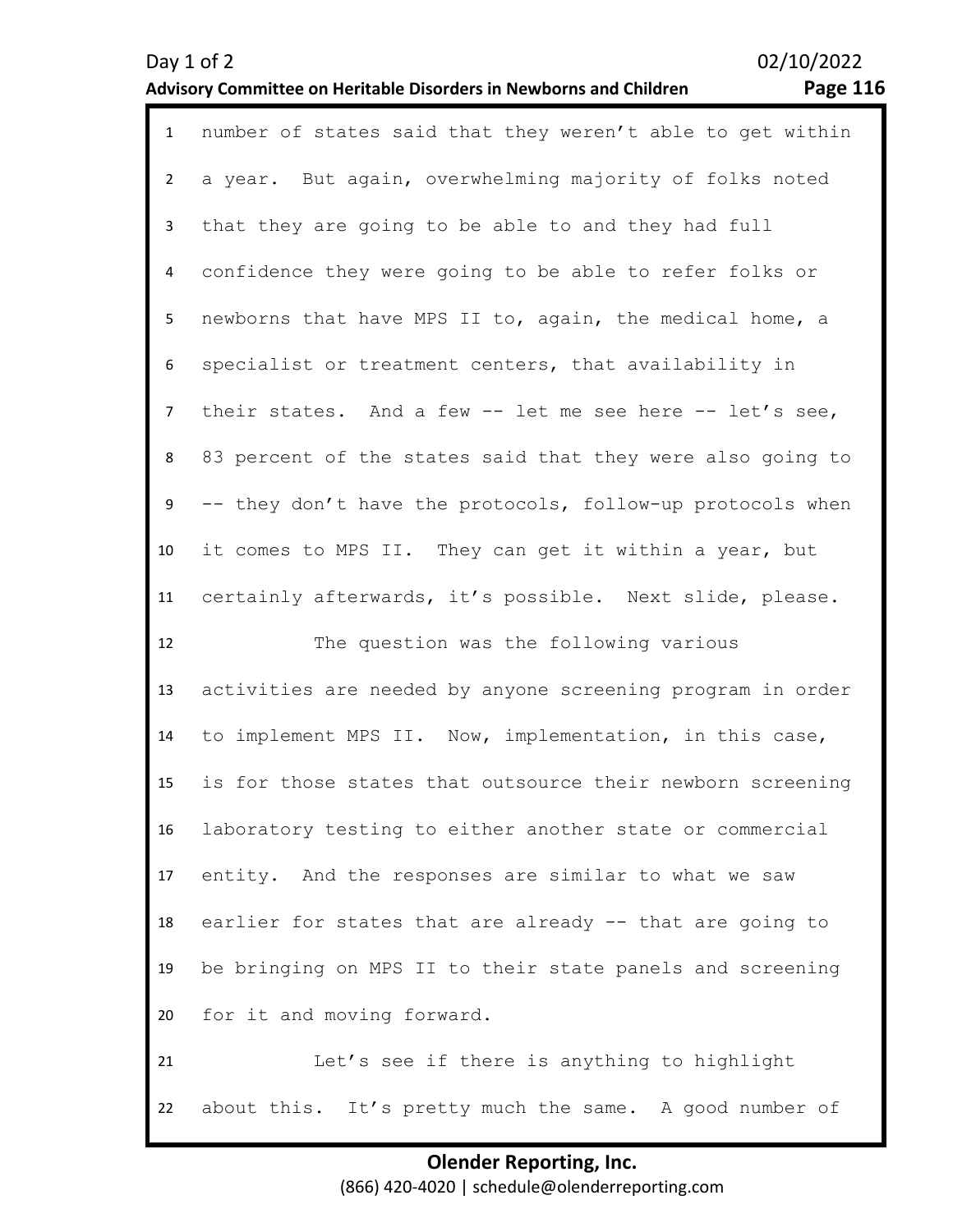| $\mathbf{1}$   | states are saying that they are able to fund and focus --  |
|----------------|------------------------------------------------------------|
| $2^{\circ}$    | refer these newborns to the medical home or specialist or  |
| 3              | treatment centers. LIMS adjustment is something that       |
| 4              | takes a little bit of time and I'll highlight some of that |
| 5              | later. And then the number of staff, again, the            |
| 6              | sufficient number of staff to be able to report and track  |
| $\overline{7}$ | results, again, takes a good bit of time, at least a year  |
| 8              | in moving forward there. Next slide, please.               |
| 9              | So, we wanted to get a sense of the barriers and           |
| 10             | facilitators, both ways, in adding a condition in this     |
| 11             | case, MPS II in state newborn screening programs. The      |
| 12             | question is, please indicate the degree to which these     |
| 13             | factors impede or facilitate your ability to adopt newborn |
| 14             | screening programs in your state. As you can see here,     |
| 15             | the majority of states are focusing on either the non-     |
| 16             | newborn screening public health priorities, the estimated  |
| 17             | cost to newborn screening or screening for these           |
| 18             | conditions, specifically MPS II in this case, and then     |
| 19             | ongoing activities, and problematic activities, whether    |
| 20             | it's continuous quality improvement or additional other    |
| 21             | conditions, again, something that I'll highlight briefly.  |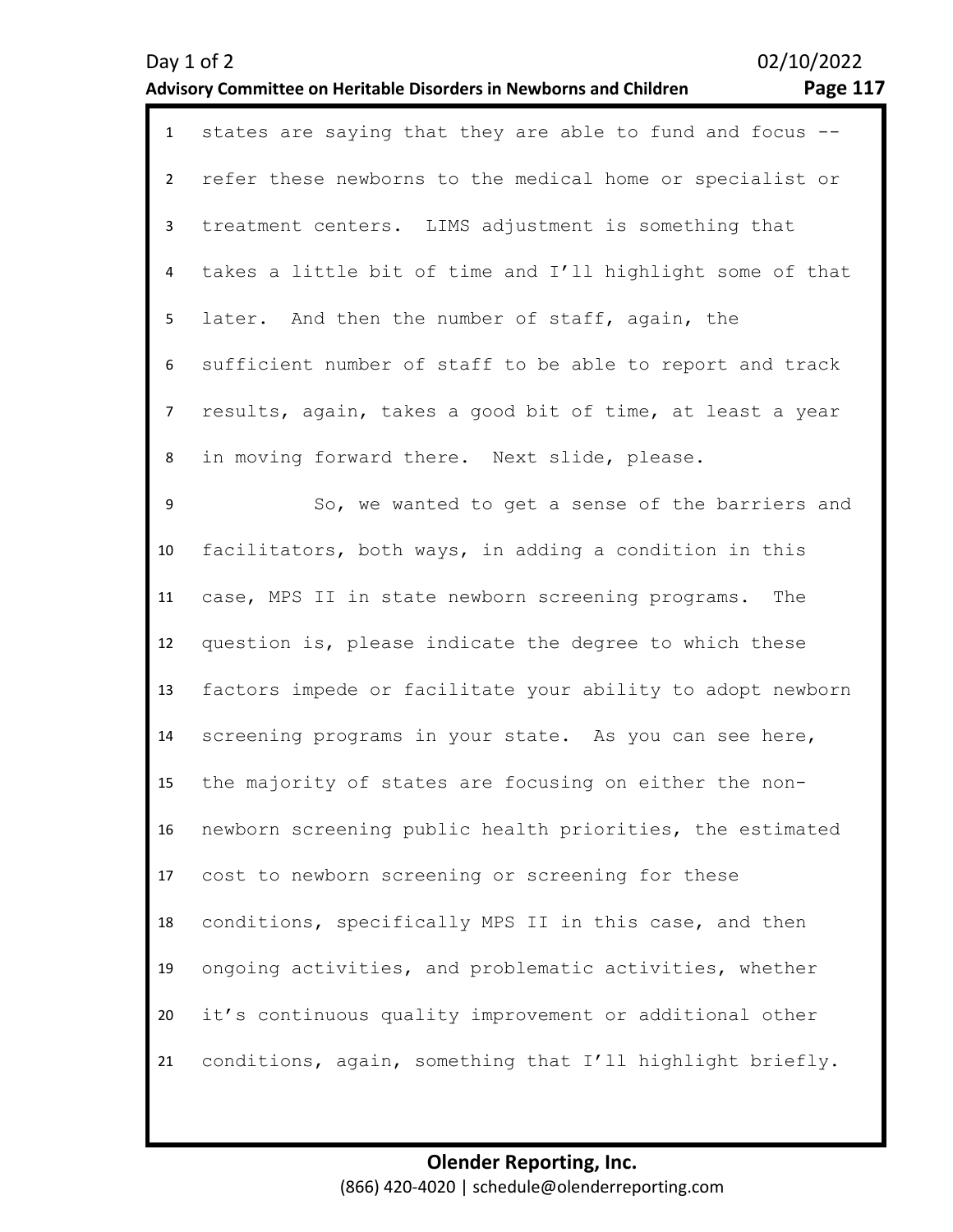1 Those three were either a minor or a major barrier for  $\mathfrak{p}$ 3 4 5 6 7 8 9 10 11 12 13 14 15 16 17 18 19 20 21 state newborn screening programs. Facilitator, on the other hand, is a number of states note that advocacy in any way, shape, or form, hopefully directed advocacy does actually facilitate implementation, and in this case of MPS II in their newborn screening program. And there was one other thing that I wanted to highlight as part of this. The expected cost benefit of screening in the state as well. When you added the major and minor facilitator there, it seems like a number of states noted that the expected cost benefit of screening for MPS II is a definite facilitator in newborn screening programs. Next slide, please. So again, the survey chose, I think, part of what you have already, and so you can go deeper into the questions and the responses from states. But this question focuses on the estimated time it will take your newborn screening program to initiate MPS II in your state. And the majority of folks or states or newborn screening programs, 62 percent said that it would take one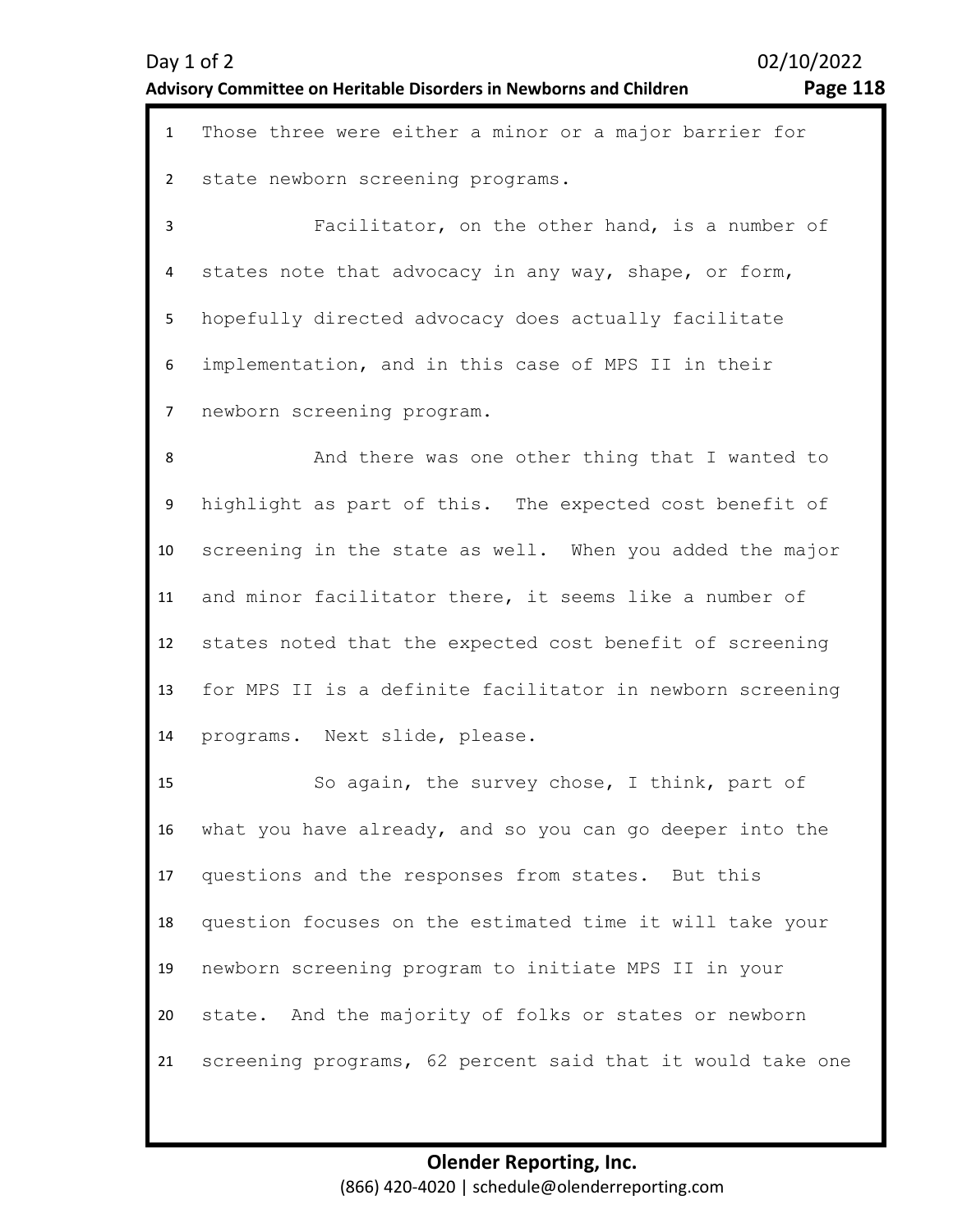| Day $1$ of $2$                                                            | 02/10/2022 |
|---------------------------------------------------------------------------|------------|
| <b>Advisory Committee on Heritable Disorders in Newborns and Children</b> | Page 119   |

9

10

11

12

13

14

15

16

17

18

19

20

21

22

02/10/2022

| $\mathbf{1}$            | to three years to implement MPS II newborn screening in    |
|-------------------------|------------------------------------------------------------|
| $\mathbf{2}$            | their newborn screening program.                           |
| 3                       | I would also like to highlight that about 30               |
| 4                       | percent of those states said that it would take more than  |
| 5                       | 36 months or three years to be able to implement           |
| 6                       | population screening in their program. Next slide,         |
| 7 <sup>7</sup>          | please.                                                    |
| 8                       | So, I think Alex highlighted this and I want to            |
| 9                       | be able to quickly get through this so that we can get     |
| 0.                      | through some of the discussions. Lessons learned from the  |
| $\mathbf{1}$            | two states that are currently screening for MPS II, they - |
| $\overline{2}$          | - the two states strongly highlighted that there is a good |
| $\overline{\mathbf{3}}$ | separation between normal and affected for the laboratory  |
| 4.                      | test that is currently being used in those two states.     |
| .5                      | Alex also highlighted this, but the use of a               |
| 6.                      | second tier, GAGs, to reduce false positives was certainly |
| $\overline{7}$          | something that they wanted us to highlight, and the        |
| 8.                      | ability to multiplex with other LSDs is an advantage, or   |
| 9.                      | it can be a barrier. It's a barrier or a challenge in      |
| 0                       | some states if you are not screening for LSDs in the first |
| $\mathbf{1}$            | place, and there are a good number of states that are not  |
| $2^{\circ}$             | screening for any of the conditions or LSDs currently, and |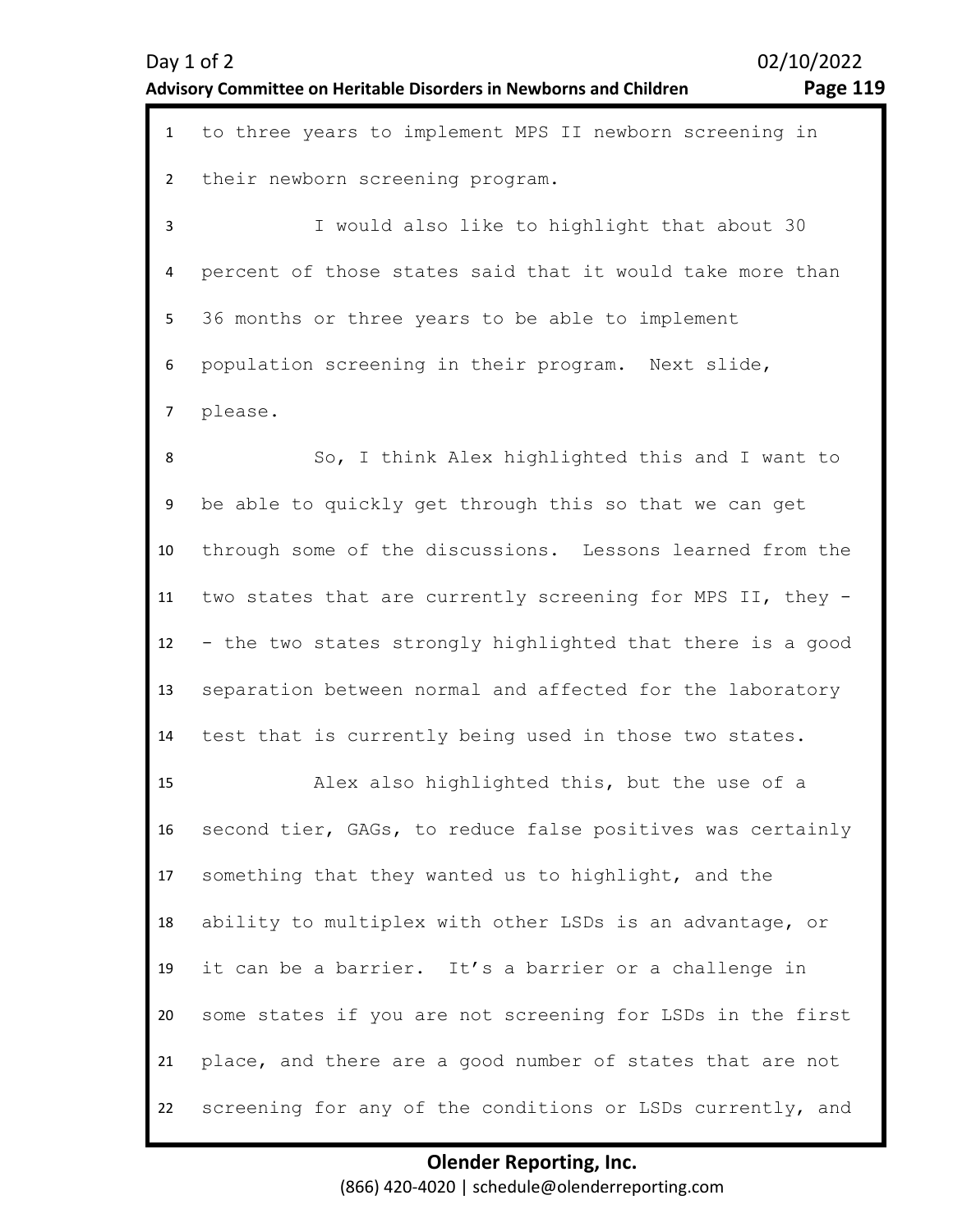1 so it will still be a barrier to be able to figure out how

| $\overline{2}$ | they are going to be able to bring this on or challenge in |
|----------------|------------------------------------------------------------|
| 3              | a traditional sense.                                       |
| 4              | And then we've highlighted the LIMs or the                 |
| 5              | laboratory information management system revisions and how |
| 6              | long that takes in states. Sometimes it can take six to    |
| $\overline{7}$ | almost 18 months, depending upon the priorities in the     |
| 8              | states. And then how to handle variants of unknown         |
| 9              | significance in different states is something that they    |
| 10             | wanted to highlight as well. Next slide, pleas.            |
| 11             | So, these are the lessons learned from the                 |
| 12             | additional three states that we wanted to get the          |
| 13             | information from, and it certainly helps, at least, for    |
| 14             | the condition in question, in this case MPS II, to be on   |
| 15             | the RUSP for them to be able to do a number of things,     |
| 16             | whether it's increased their fee, rely on other kinds of   |
| 17             | activities and the readiness tool. These states -- a few   |
| 18             | of these states actually had a readiness tool and was able |
| 19             | to move them from one phase to another quickly, and then a |
| 20             | very logical proper way. The three states highlighted,     |
| 21             | among other things, the different challenges, including    |
| 22             | funding, hiring of staff, laboratory space and updating    |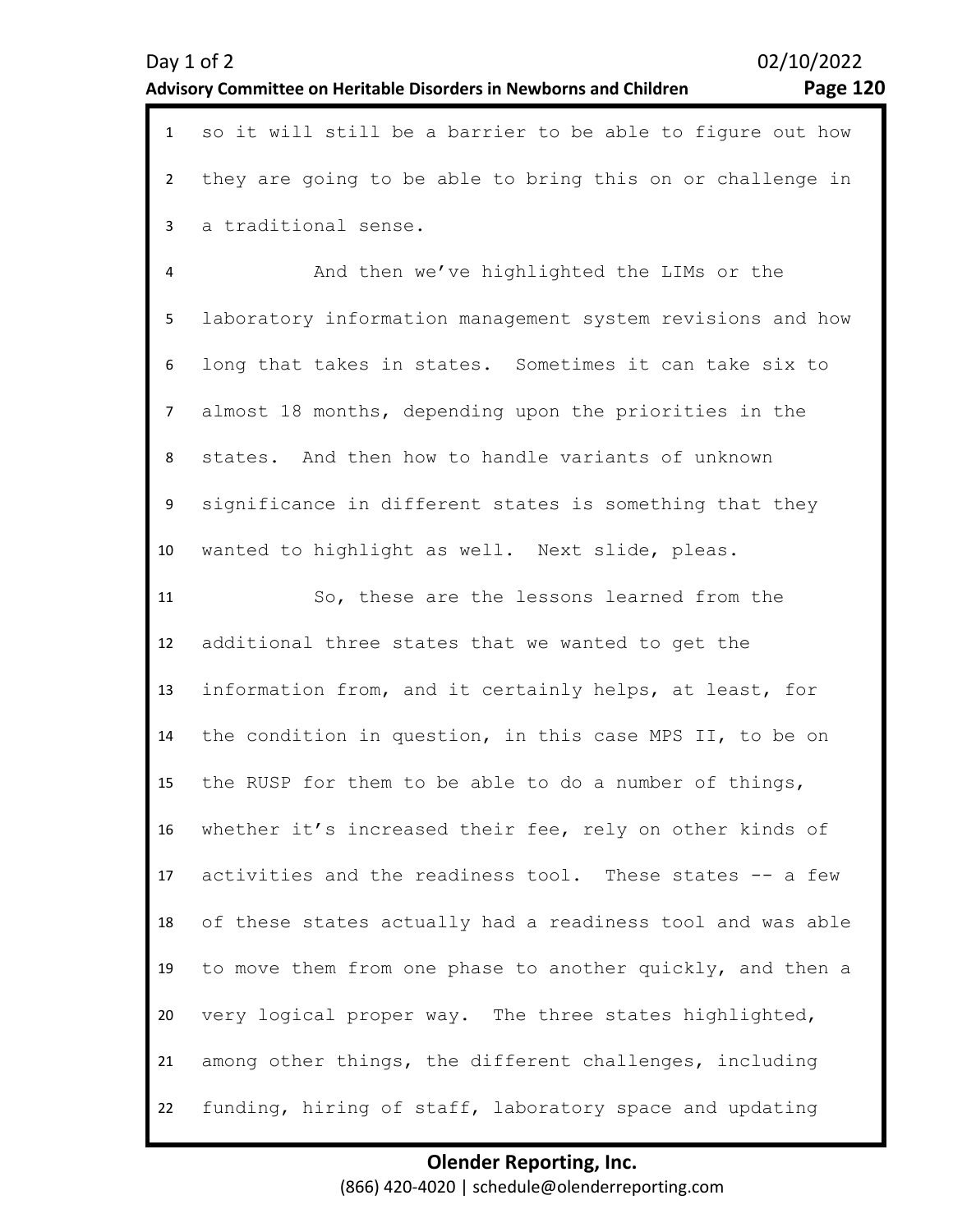| - |
|---|
|---|

| $\mathbf{1}$   | their LIM system as a major barrier to adding a new        |
|----------------|------------------------------------------------------------|
| $\overline{2}$ | condition, in this case, MPS II.                           |
| 3              | And then as noted a few times here, none of the            |
| 4              | programs actually were concerned about the challenges      |
| 5              | related to short term or follow-up access or access to     |
| 6              | treatment in their states. They were fully comfortable,    |
| $\overline{7}$ | at least as they responded to us, that this -- making sure |
| 8              | that the newborns get into a medical home was not going to |
| 9              | be a major barrier. Next slide, please.                    |
| 10             | So, the strengths of the public health system              |
| 11             | impact, I think we got a really good survey response in    |
| 12             | almost 80 percent. Again, the webinar fact sheet that we   |
| 13             | developed from the two states that are currently screening |
| 14             | certainly was informational and helpful to be able to know |
| 15             | what other states are currently doing. And then            |
| 16             | certainly, we were able to get a sense of how this         |
| 17             | particular conditioning, in this case, MPS II, where it's  |
| 18             | going to be implemented from the other state newborn       |
| 19             | screening programs. And certainly, the interviews and      |
| 20             | real-world experiences help quite a bit. Next slide,       |
| 21             | please.                                                    |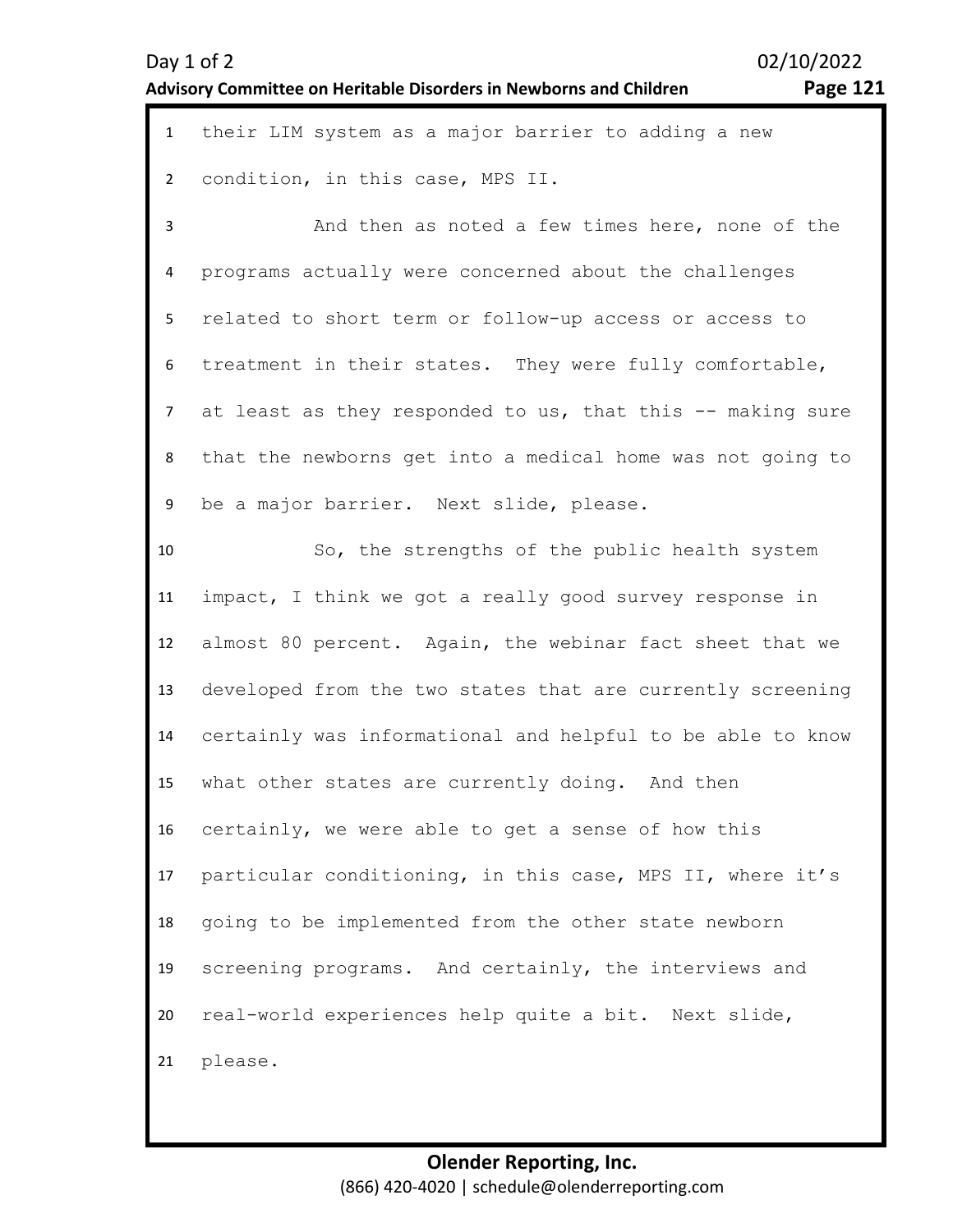| $\mathbf{1}$   | Limitations, as you can imagine, these are all             |
|----------------|------------------------------------------------------------|
| $\overline{2}$ | hypothetical. And again, I'm just going to focus on that   |
| $\mathbf{3}$   | last bullet. It's very -- I think that over                |
| 4              | generalization of what the newborn screening program does, |
| 5              | where there are not -- the first two are already being     |
| 6              | able to do that, is something that we want to be very      |
| $\overline{7}$ | mindful of, you know. There are 53 newborn screening       |
| 8              | programs in one way, shape or form, and so there is some   |
| 9              | variation, certainly, in how those newborn screening       |
| 10             | programs are able to affect and implement newborn          |
| 11             | screening programs.                                        |
|                |                                                            |
| 12             | And then the second bullet there and the limited           |
| 13             | data on screening for MPS II, I think, which has been      |
| 14             | nicely highlighted by Dr. Kemper. Next slide, please.      |
| 15             | Summary. Next slide. A majority of programs                |
| 16             | said that they will be able to implement or take at least  |
| 17             | one to three years to implement MPS II as part of their    |
| 18             | newborn screening population testing. Highlighted the      |
| 19             | variation of one newborn screening programs and then       |
| 20             | programs that have either implemented conditions that are  |
| 21             | already on the RUSP, especially those lysosomal storage    |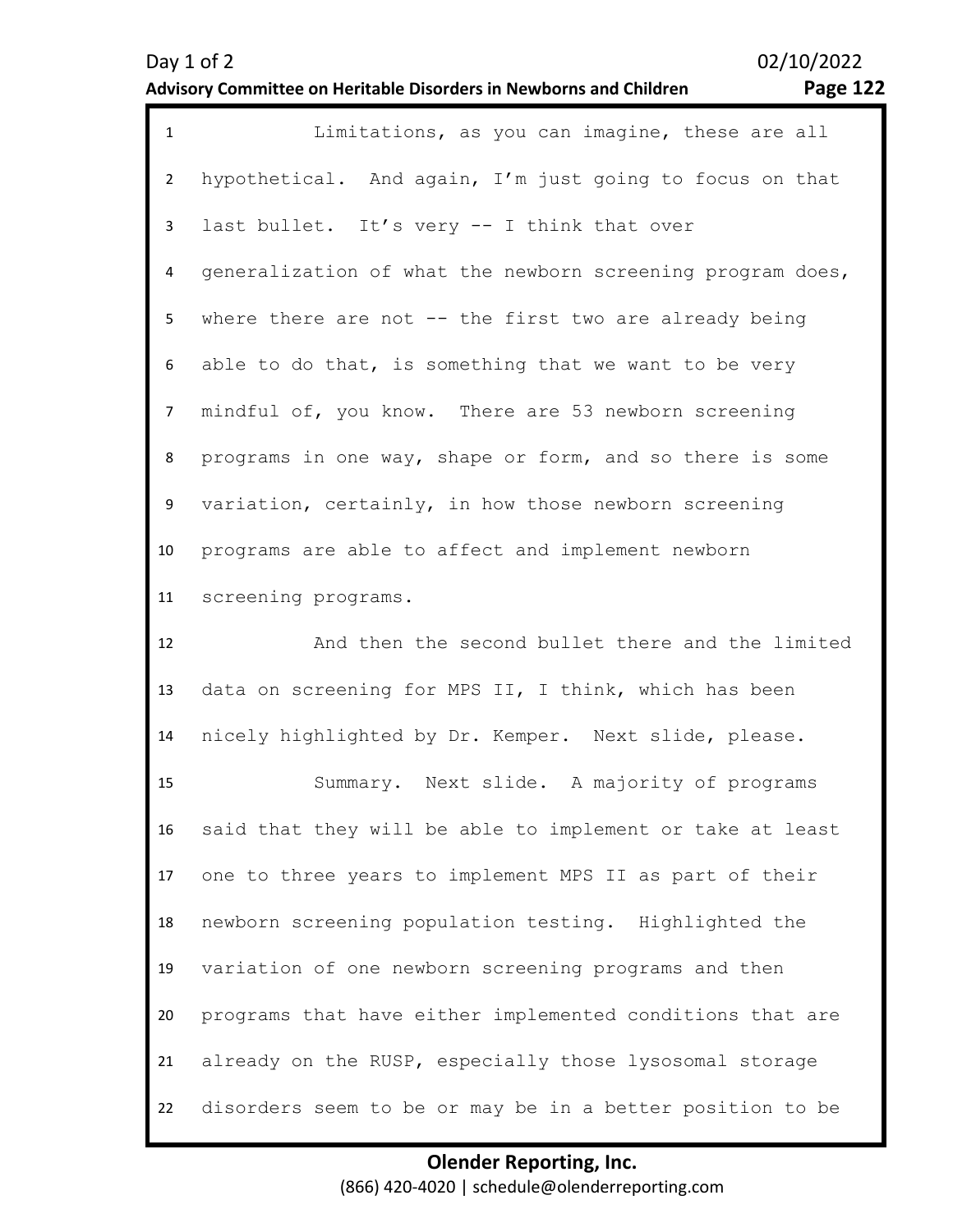| Day 1 of 2<br><b>Advisory Committee on Heritable Disorders in Newborns and Children</b> | Page 123 |
|-----------------------------------------------------------------------------------------|----------|
|                                                                                         |          |

| age 1<br>◡<br>- |
|-----------------|
|-----------------|

| $\mathbf{1}$   | able to implement MPS II. And I think that is my last      |
|----------------|------------------------------------------------------------|
| $\overline{2}$ | slide, but maybe not. One more.                            |
| 3              | The most commonly reported challenges, and I               |
| 4              | think this, we need to continue to highlight and emphasize |
| 5              | is the ability to increase, among other things, newborn    |
| 6              | screening and administrative challenges, the staffing      |
| $\overline{7}$ | issues, whether it's hiring. And then the laboratory       |
| 8              | capacity for adding a new platform if they are not         |
| 9              | screening for an LSD or in their newborn screening         |
| 10             | programs.                                                  |
| 11             | And then I would be remised if I didn't                    |
| 12             | highlight the competing priorities in state newborn        |
| 13             | screening programs and we've all gone through that,        |
| 14             | certainly over the last year. Next slide.                  |
| 15             | ALEX KEMPER: Yeah, I think that's the end of the           |
| 16             | presentation. So, you've now gone through the evidence     |
| 17             | review, the population health modeling, the public health  |
| 18             | system impact assessment, and the description of costs.    |
| 19             | You know, as I was listening to Mr. Ojodu go through his   |
| 20             | presentation there was one point in the evidence section,  |
| 21             | which I probably didn't highlight enough, but I did just   |
| 22             | want to bring up now. It's a small point, but it does      |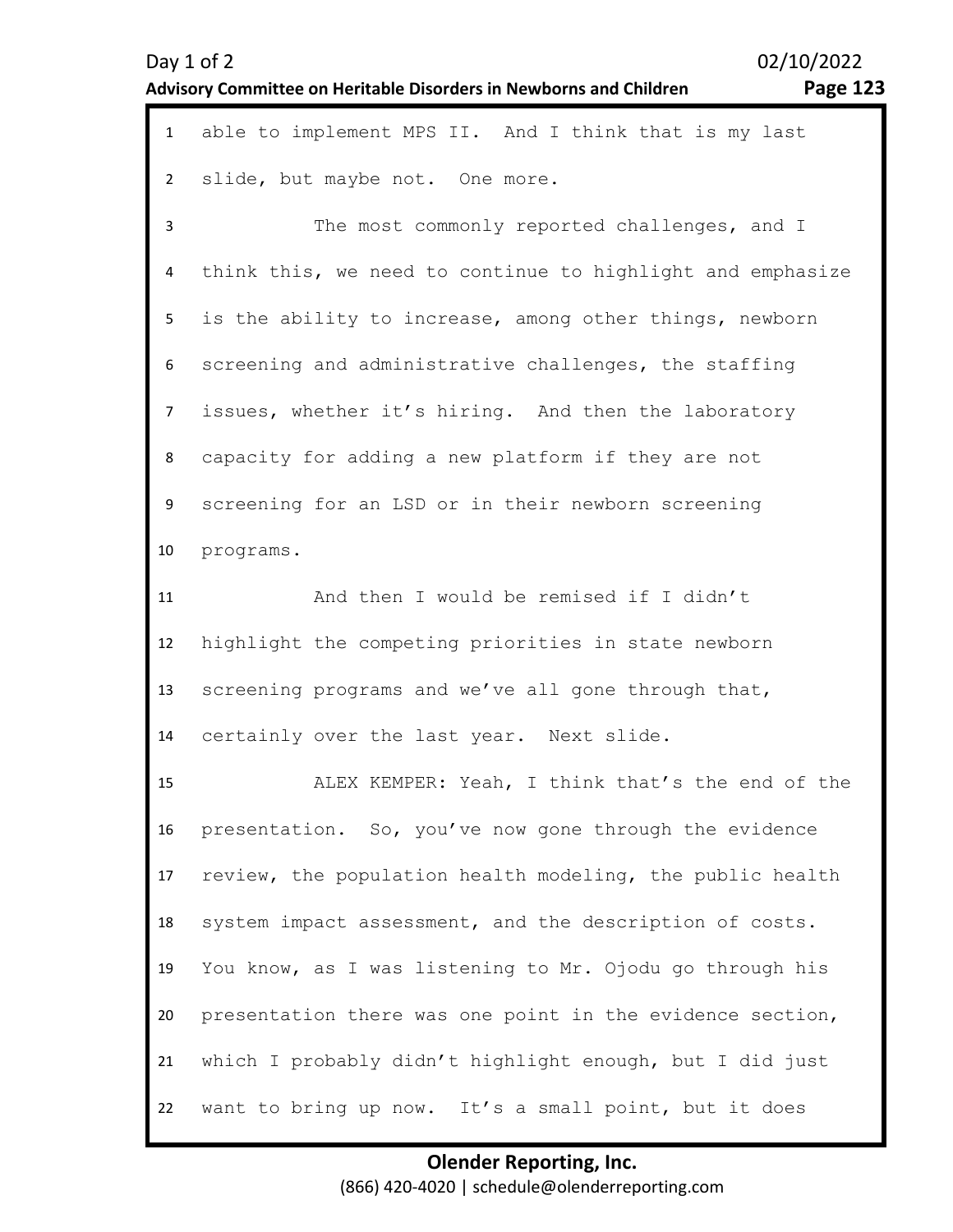| Δ<br><b>age</b><br>L2 |
|-----------------------|
|-----------------------|

| $\mathbf{1}$   | seem that the second-tier dried blood spot GAG testing can |
|----------------|------------------------------------------------------------|
| $\overline{2}$ | really drive down the number of false positives due to     |
| 3              | pseudo-deficiency. In the main report we referenced some   |
| 4              | laboratory work that's been done that should have add on   |
| 5              | dried blood spots, but I know that in the public health    |
| 6              | system impact assessment part there is a broader           |
| $\overline{7}$ | discussion of the role of second tier testing that I have  |
| 8              | in the evidence review part, so I just wanted to sort of   |
| 9              | close that circle.                                         |
| 10             | Dr. Powell, I'll turn things back over to you.             |
| 11             | CYNTHIA POWELL: Thank you. Thanks to all our               |
| 12             | speakers. We'll now open this up for questions and         |
| 13             | comments, first from Committee members followed by         |
| 14             | organizational representatives, and please use the raise   |
| 15             | hand feature and state your first and last names.          |
| 16             | Let's see, I believe we have Cindy Hinton is               |
| 17             | going to be the ex-officio for the CDC member on the       |
| 18             | Committee today, and I see she has her hand raised, so I'm |
| 19             | going to call on her first.                                |
| 20             | CINDY HINTON: Thanks, Dr. Powell. Hi, I'm Cindy            |
| 21             | Hinton, ex-officio member, CDC, and thank you very much to |
| 22             | the evidence review group in bringing together all this    |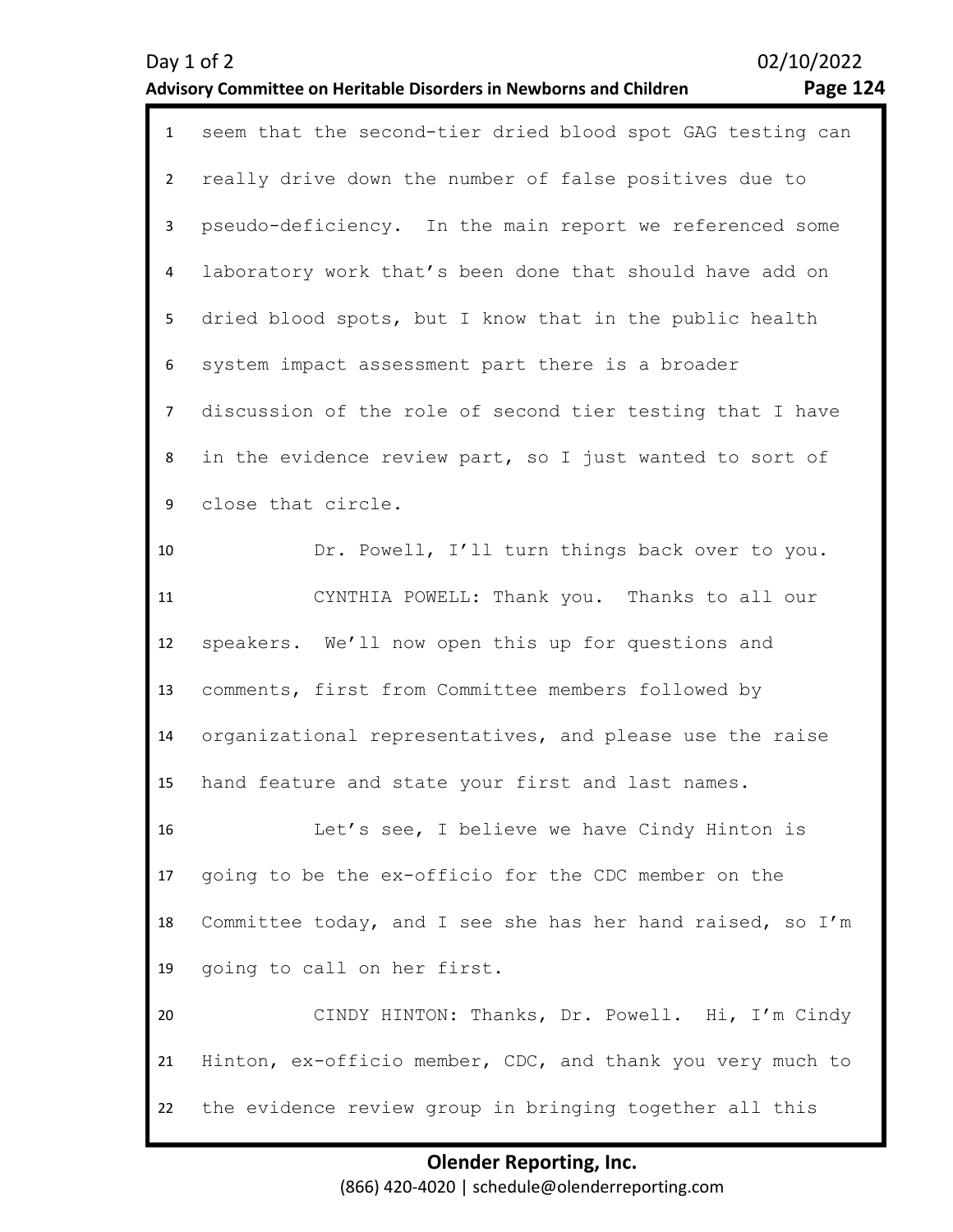| 1 information for us to consider. I have a question about   |
|-------------------------------------------------------------|
| 2 the drug label, and Alex, you did point out that on the   |
| 3 label it is for pediatric patients five and over. They    |
| 4 comment on, you know, no evidence of safety and efficacy  |
| 5 for 16 months up to five. And then there's no information |
| 6 underneath 16 months of age.                              |

7 8 9 10 11 12 13 14 15 Have any of -- have the states who have been doing the treatment out of newborn screening experienced any push back from insurance companies or did the Committee learn of any time that an insurance company looked at that and hesitated or, you know, you had to fight to get the treatment? Because when something is added onto the RUSP, it  $-$ - you know, insurance companies will the, you know, need to be in line to cover it. So, I just wanted to get some clarification on that issue.

16 17 18 19 20 21 ALEX KEMPER: Yeah, so Dr. Hinton, thank you very much for the question. That is something that we were interested in within the time that we have in our purview, we're not able to systematically assess the degree to which insurance coverage covers the enzyme replacement therapy or individual patient's access to it.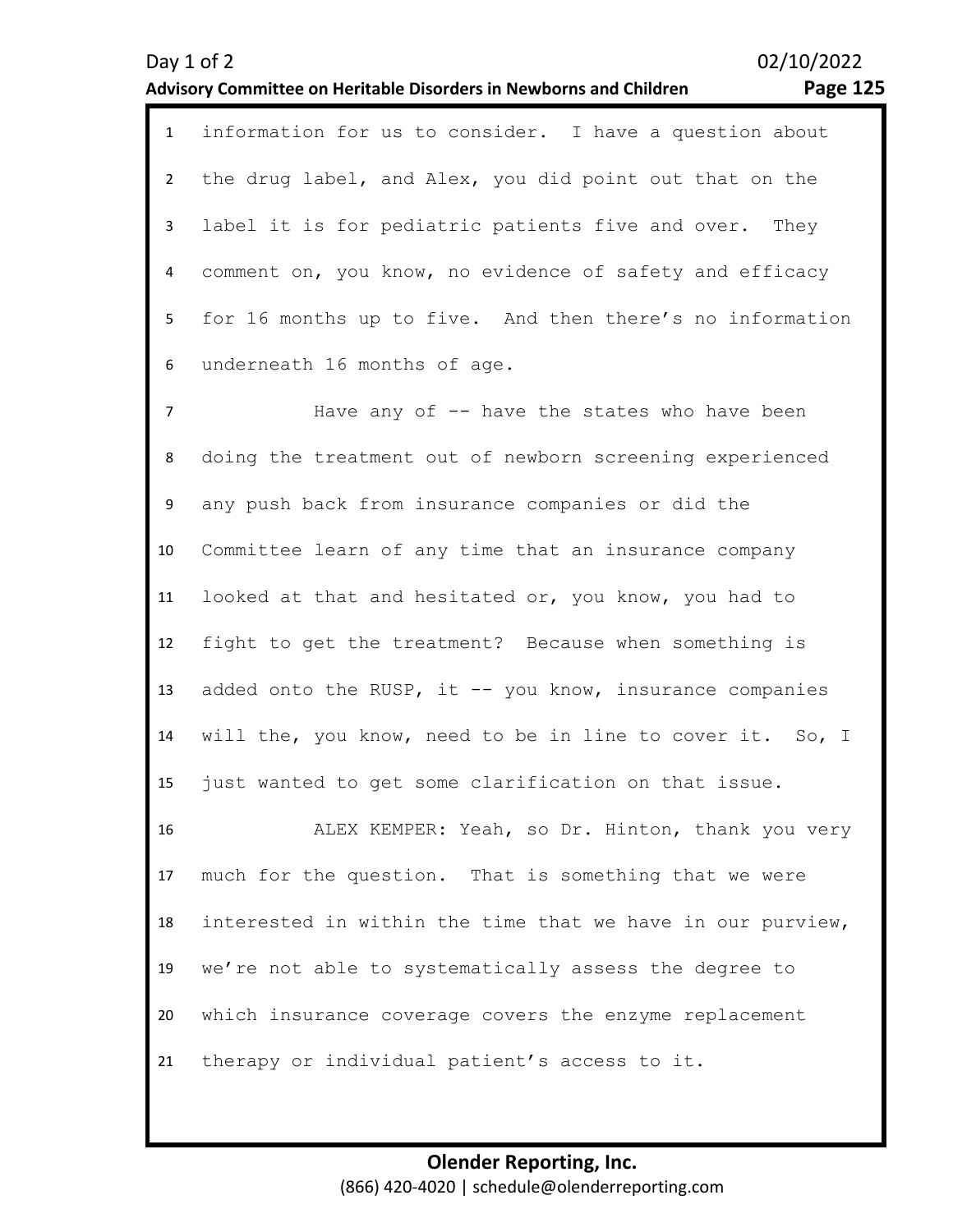| $\mathbf{1}$   | What I can tell you is that I emailed clinical             |
|----------------|------------------------------------------------------------|
| $\overline{2}$ | experts in states where they provide therapy as well as    |
| 3              | another clinician in another state who -- where they       |
| 4              | dubbed it newborn screening and antidotally they said that |
| 5              | insurance access wasn't a problem.                         |
| 6              | I think that, you know, you speak to two things.           |
| $\overline{7}$ | One, the FDA label, again, I'm not an expert in what it    |
| 8              | takes to change the label, but I know that the bar is high |
| 9              | in the kinds of sibling studies that we described from     |
| 10             | what I understand wouldn't be sufficient in and of         |
| 11             | themselves to modify the label. And then there is also     |
| 12             | that ACNG practice guideline statement that didn't, at     |
| 13             | least, promote the use in individuals with asymptomatic -- |
| 14             | you know, whatever that is -- MPS II. But the long and     |
| 15             | the short of it is at least from this, you know, antidotal |
| 16             | small sample, it seems like there is access to enzyme      |
| 17             | replacement therapy.                                       |
| 18             | CYNTHIA POWELL: Jennifer Kwon.                             |
| 19             | JENNIFER KWON: Thank you. I'm Jennifer Kwon and            |
| 20             | I had a couple of questions for both Alex and Lisa. Alex,  |
| 21             | you define this new population of patients who aren't --   |
| 22             | they're not false positives, they're not clearly           |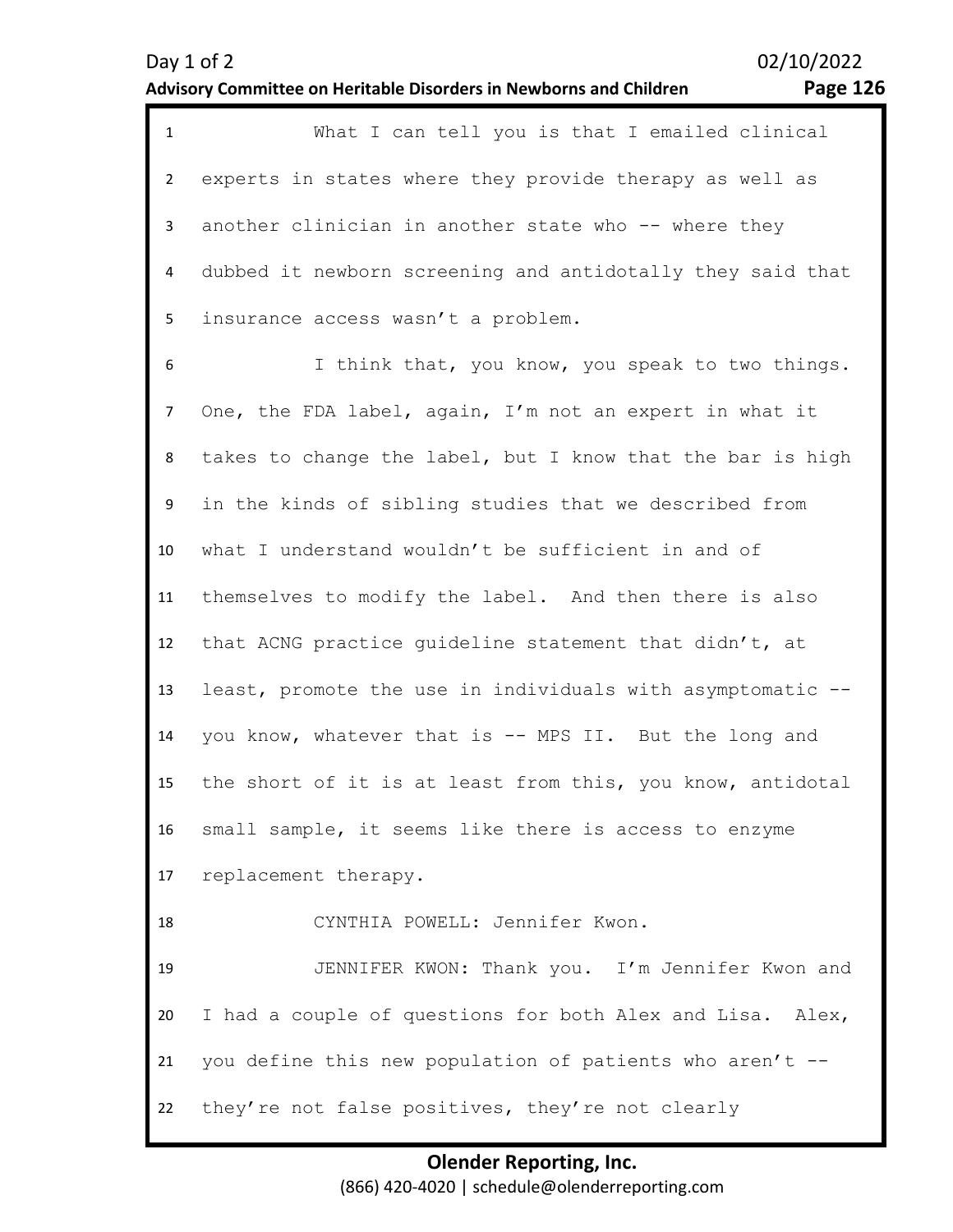| $\mathbf{1}$ | diagnosed, but they're being followed because of, I assume |
|--------------|------------------------------------------------------------|
| $2^{\circ}$  | they -- it's just not clear if they're going to fall into  |
| 3            | an attenuated or early case, or if they could be false     |
| 4            | positives. I was just curious, you said that in general    |
| 5            | the follow-up is for two years. What are they looking for  |
| 6            | and what are families told about their children's status?  |
| 7            | ALEX KEMPER: So, thank you for the question. I             |
| 8            | can't comment on the conversations that clinicians have    |
| 9            | with the families, but $I$ -- from what I understand, you  |
| 10           | know, it's the issue of, you know, slightly abnormal       |
| 11           | biochemical findings in line to err on the side of caution |
| 12           | and just to make sure that there, you know, isn't $-$ you  |
| 13           | know, that it's not actually MPS II.                       |
| 14           | Antidotally, again, I think from what I've                 |
| 15           | heard, at least from one state, they're -- you know, it's  |
| 16           | probably this way with everything, right, that there's     |
| 17           | some clinicians who are more apt to want to follow         |
| 18           | individuals to make sure with great certainty that there's |
| 19           | nothing going on. So there probably is some individual     |
| 20           | clinician variation. But from what we're told it's really  |
| 21           | a matter of just following them along, maybe every six     |
| 22           | months or so just to make sure that there's no biochemical |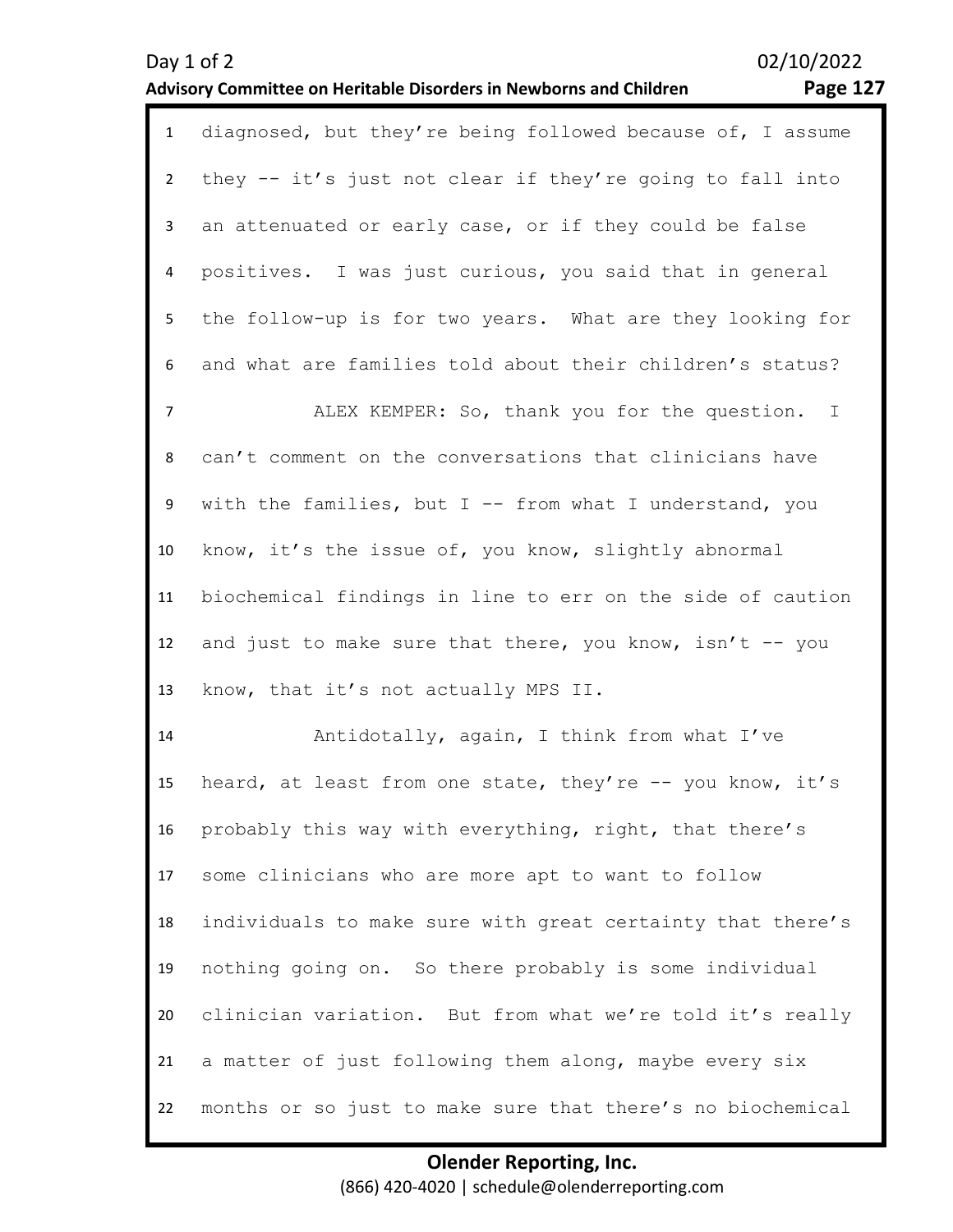1 abnormality that would point towards an early presentation 2 3 4 5 6 7 8 9 10 11 12 13 14 15 16 17 18 19 20 of MPS II. JENNIFER KWON: Okay. And just my second question was for Lisa. You put in your model lost to follow up, and I just can't remember if you've ever done that before for other disorders. LISA PROSSER: That's a great question, and so I haven't come back and checked, and we've not included that typically before, but in this case, because it was a category that was reported and you know, I won't say to the same significance, but certainly in the same order of magnitude as the other categories about -- again, we're talking about outcomes directly following the screen and confirmatory testing, but if there were cases in there that turned out to be a diagnosed confirmed cases, then given, you know, the various small numbers we're looking at here, that it would change to some extent the results of the modeling. So, we wanted to be clear about reporting those as well. JENNIFER KWON: Thanks.

21 CYNTHIA POWELL: Scott Shone.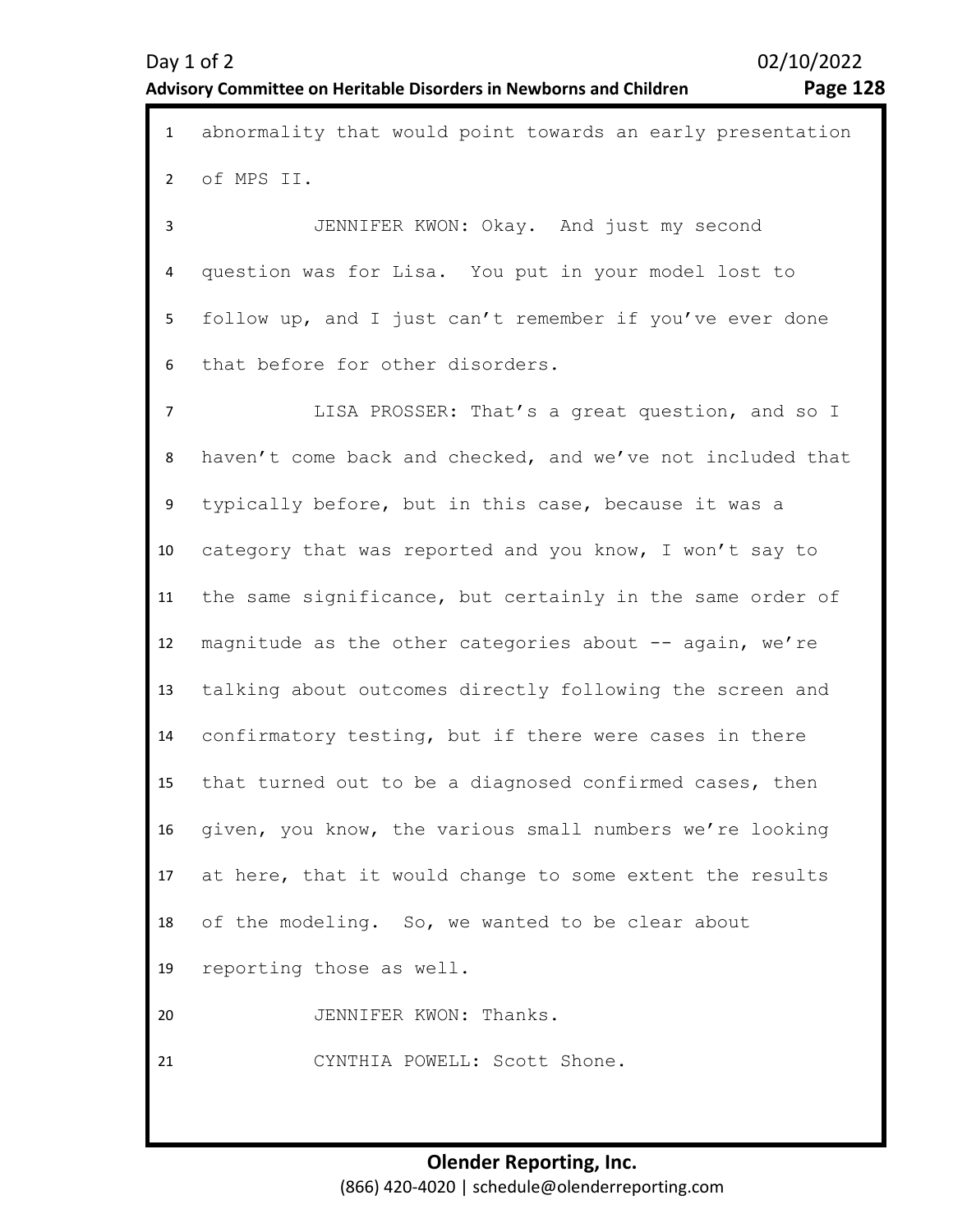| $\mathbf{1}$   | SCOTT SHONE: Thank you, Dr. Powell. Scott                  |
|----------------|------------------------------------------------------------|
| $\overline{2}$ | Shone, Committee member. So, I have a question each for    |
| 3              | Dr. Kemper and Mr. Ojodu, but I first just want to say the |
| 4              | cost -- the cost thing just still drives me batty with     |
| 5 <sub>1</sub> | this putting a dollar amount. The message coming out of    |
| 6              | this can't be only costing six dollars a screen for MPS    |
| $\overline{7}$ | II. That might be the cost to run a specific lab test,     |
| 8              | but the costs are substantially more than that. And        |
| 9              | again, I just say that and I apologize to be a broken      |
| 10             | record, but it doesn't take into account all the work that |
| 11             | goes before a test is established, the immense follow-up   |
| 12             | work our team does, the education that has to precede, all |
| 13             | the things that go that are never calculated, Scott Grosse |
| 14             | and I agree to disagree on how to quantify that, and so be |
| 15             | it, but I just felt obligated to say it's not two to six   |
| 16             | dollars. It's just not. That's not the cost to screen      |
| 17             | for MPS II, it's the cost to run a lab test perhaps here   |
| 18             | in North Carolina or anywhere else in the country.         |
| 19             | My question for Mr. Ojodu, I quess I also want             |
| 20             | to say, my fellow laboratorians are eternal optimists,     |
| 21             | because for the last three or four meetings we've had talk |
| 22             | after talk about the challenges we face, hemorrhaging of   |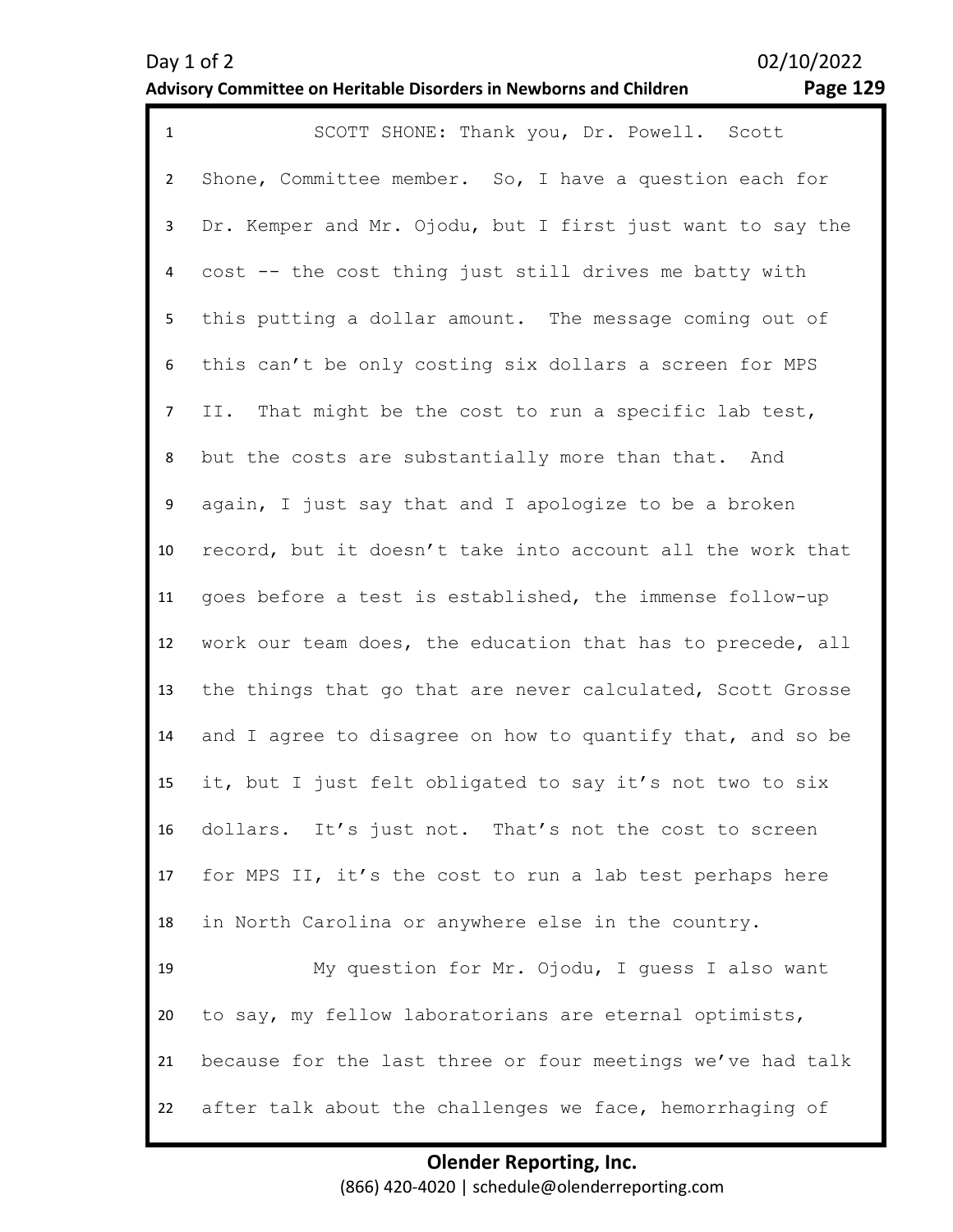| $\mathbf{1}$   | people, challenges recruiting, keeping -- we're losing     |
|----------------|------------------------------------------------------------|
| $\overline{2}$ | geneticists, we're losing -- we've heard time and time     |
| 3              | again, but one to three years, boom, magic, all solved.    |
| 4              | We got this. And I think that we just need to realize      |
| 5              | that we -- that the survey is the ideal situation and it's |
| 6              | been one to three years for every disorder I have ever --  |
| $\overline{7}$ | I've been doing newborn screening now for what, since 2000 |
| 8              | -- what, 2008. Every survey you guys have done has been    |
| 9              | one to three years.                                        |
| 10             | So, I just think we all need to realize that's             |
| 11             | what the survey says but it's going to take us different   |
| 12             | times because different challenges. So, I appreciate the   |
| 13             | data but -- so my question for you, Jelili is, did it come |
| 14             | up about multiplexing and LDT, because MPS II is not an    |
| 15             | FDA approved test yet, or FDA clear test yet. And so,      |
| 16             | multiplexing it is going to cause us to validate as        |
| 17             | opposed to verify. So, did that come up at all? And then   |
| 18             | I have a question for Alex.                                |
| 19             | JELILI OJODU: So, let me just go back to your              |
| 20             | first comment there, which is that is you're absolutely    |
| 21             | spot on. Since 2015, there have been four conditions       |
| 22             | added to the RUSP. 20 states screen for all four           |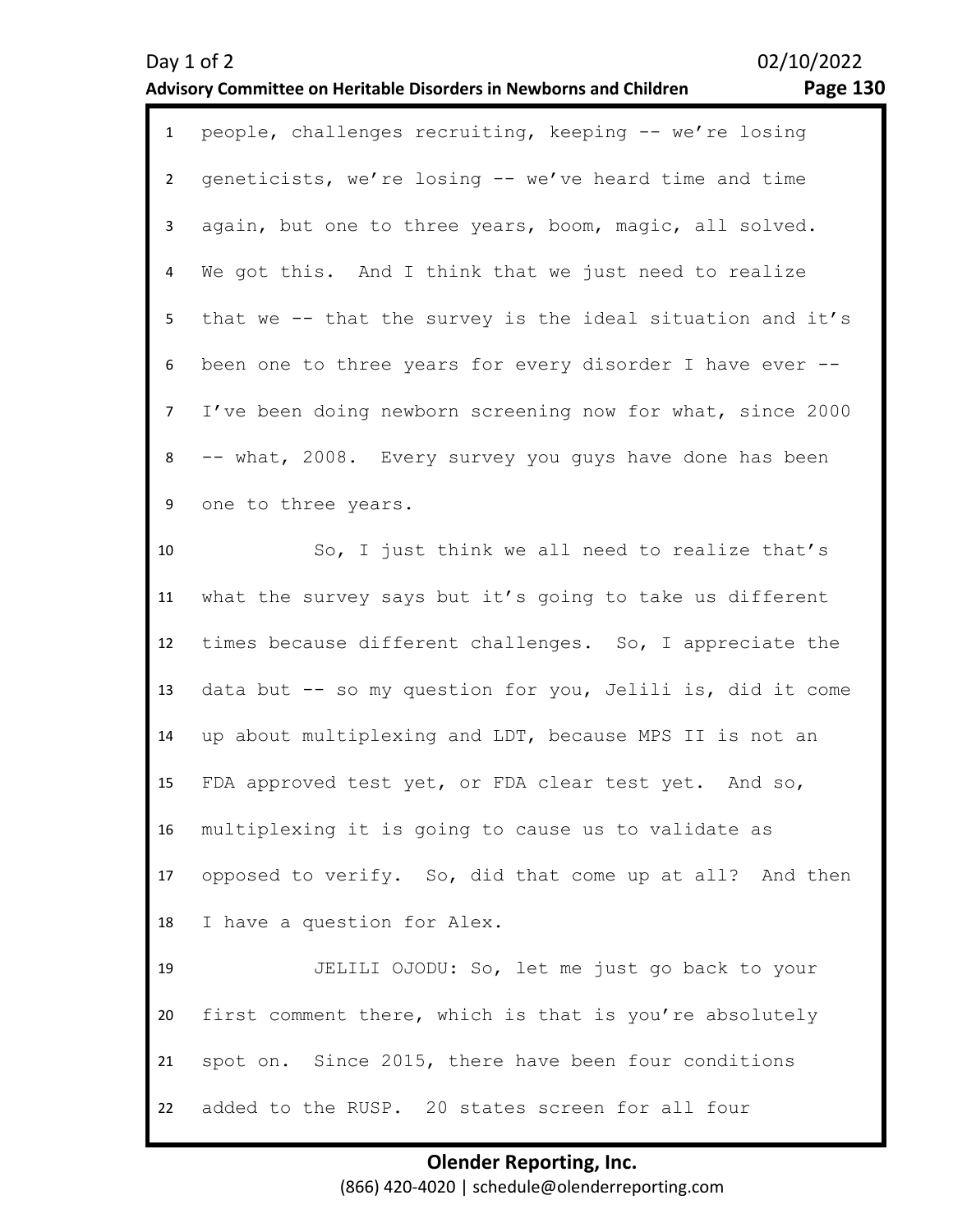|                | 02/10/2022<br>Day 1 of 2<br><b>Page 131</b><br>Advisory Committee on Heritable Disorders in Newborns and Children |
|----------------|-------------------------------------------------------------------------------------------------------------------|
| $\mathbf{1}$   | conditions. That represents or that totals about 41                                                               |
| $\overline{2}$ | percent of the babies born in the United States.                                                                  |
| $\mathsf{3}$   | Your question was on multiplexing. Can you just                                                                   |
| 4              | repeat that again, what --                                                                                        |
| 5              | SCOTT SHONE: Just the challenges with                                                                             |
| 6              | multiplexing because right -- or maybe you know, are there                                                        |
| $\overline{7}$ | tests coming -- maybe I should ask another question.<br>Is                                                        |
| 8              | there a test coming that will be FDA cleared that would                                                           |
| 9              | make multiplexing easier, because it sounds like that's an                                                        |
| 10             | advantage, but verifying versus validating aren't                                                                 |
| 11             | clinically -- clinical laboratory regulatory challenges,                                                          |
| 12             | and I just wanted to know if that -- if that detail is                                                            |
| 13             | flushed out in the assessment of how to add this on?                                                              |
| 14             | JELILI OJODU: It wasn't. I've been told that                                                                      |
| 15             | there is the possibility that a test is coming up, an FDA                                                         |
| 16             | approved test, maybe, but again, this has to come through                                                         |
| 17             | and a number of things have to happen before that does                                                            |
| 18             | happen.                                                                                                           |
| 19             | I think Alex described this very well.<br>The one                                                                 |
| 20             | state that uses mass spec for newborn screening for MPS II                                                        |
| 21             | currently screens for other lysosomal storage disorders,                                                          |
| 22             | and another leukodystrophy plus lysosomal storage                                                                 |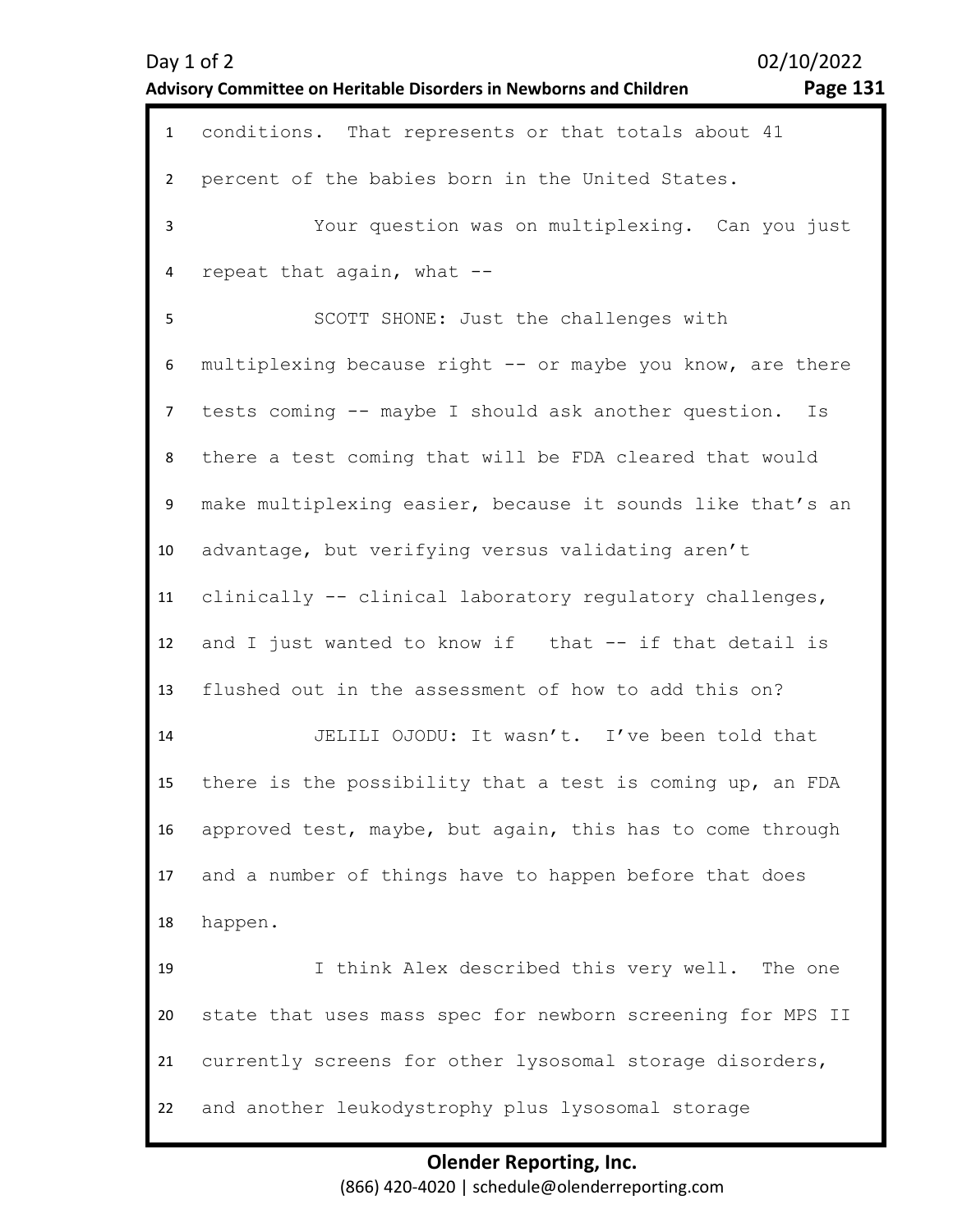|                | <b>Page 132</b><br><b>Advisory Committee on Heritable Disorders in Newborns and Children</b> |
|----------------|----------------------------------------------------------------------------------------------|
| $\mathbf{1}$   | disorders, so they go to multiplex on the traditional way,                                   |
| $\overline{2}$ | and certainly, I think when we say multiplex, it's just a                                    |
| 3              | little bit different when it comes to -- and again, most                                     |
| 4              | states are -- you know, they still don't screen for all                                      |
| 5              | the LSD stuff.                                                                               |
| 6              | ALEX KEMPER: Do you have a --                                                                |
| 7              | SCOTT SHONE: I just have an actual question for                                              |
| 8              | you, Alex.                                                                                   |
| 9              | ALEX KEMPER: Can I just -- I just want to just                                               |
| 10             | follow up on Jalili's response to you before, Mr. Ojodu, I                                   |
| 11             | guess I should say for the record. You know, this issue                                      |
| 12             | of public health newborn screening program preparedness                                      |
| 13             | and readiness is really a very difficult thing to get to                                     |
| 14             | and I'd just like to remind the Committee that in order to                                   |
| 15             | first do our survey work, we have to have the OMB cleared                                    |
| 16             | survey instrument which takes about 18 months to get                                         |
| 17             | clearance and the cadence of these reviews are nine                                          |
| 18             | months. So, we're kind of stuck a little bit with the                                        |
| 19             | kinds of questions that we could do.                                                         |
| 20             | But APHL, I think has done some really clever                                                |
| 21             | things to be able to get to the heart of what you want in                                    |
| 22             | terms of honest appraisal or how long it takes things to                                     |

Day 1 of 2 02/10/2022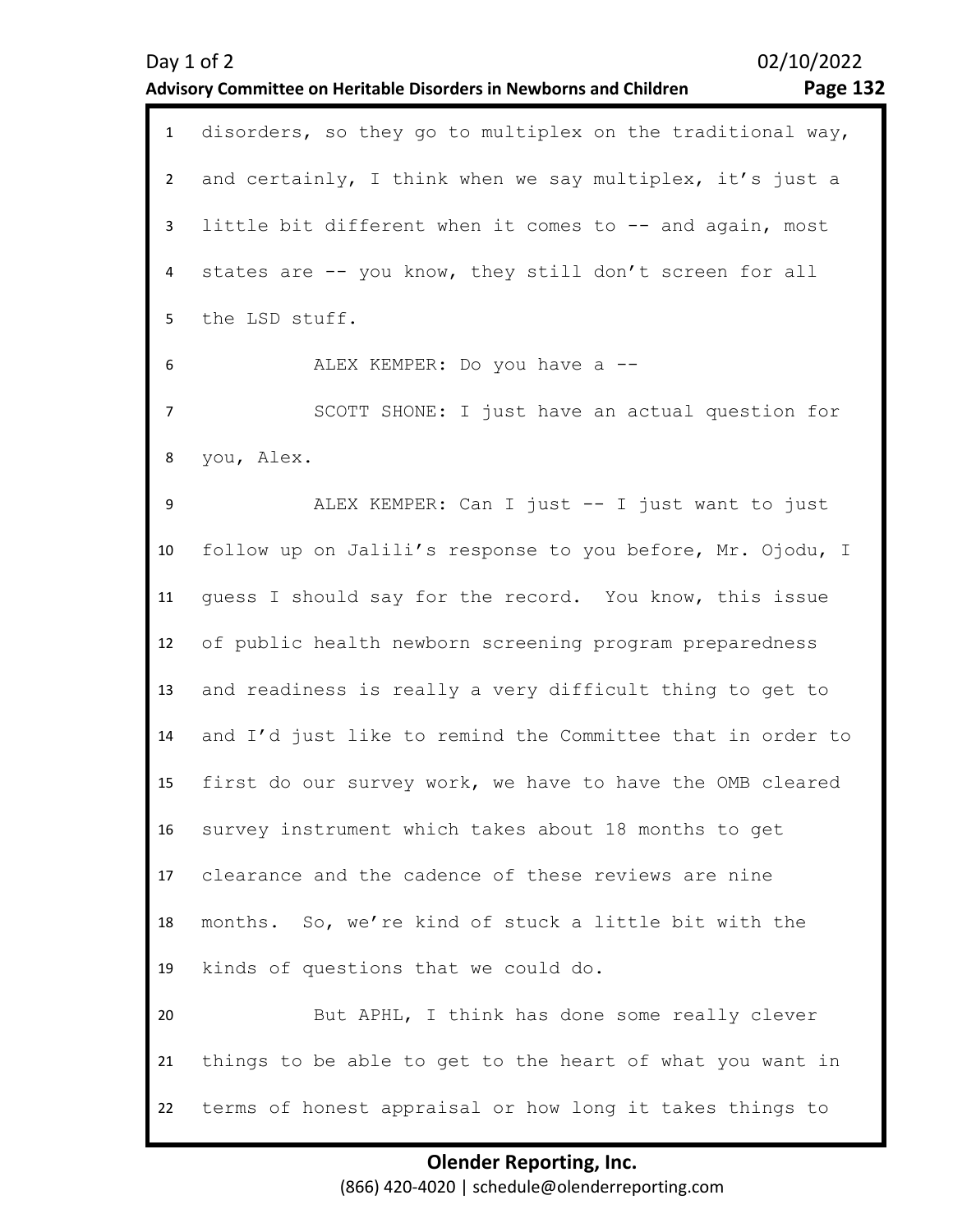| agr<br>ρ |
|----------|
|----------|

| $\mathbf{1}$   | do. So, there's a webinar where states that are doing the  |
|----------------|------------------------------------------------------------|
| $2^{\circ}$    | screening talk about all the challenges that they've had   |
| $\mathbf{3}$   | and what they found works. And then the survey, itself,    |
| 4              | is completed by teams of individuals from each state that  |
| 5              | -- and that takes hours for them to do. And so, we're      |
| 6              | incredibly grateful for the state newborn screening        |
| $\overline{7}$ | programs that give us their feedback.                      |
| 8              | We're always open to thinking about other                  |
| 9              | methods to be able to collect this information and to the  |
| 10             | degree that the Advisory Committee could, you know, come   |
| 11             | up with the statements, and we really want to know, you    |
| 12             | know, in reality, how long it's going to take to do        |
| 13             | things, but it's a very -- it's a very difficult thing to  |
| 14             | do. And so, if you can think of a better way for us to     |
| 15             | have the system to do it, we would be like a hundred       |
|                | 16 percent open to that.                                   |
| 17             | SCOTT SHONE: I wasn't criticizing, I just failed           |
| 18             | $to$ $--$                                                  |
| 19             | ALEX KEMPER: Oh no, no, no, and I don't take it            |
| 20             | as criticizing, but it's just something that we talk a lot |
| 21             | about and I just want to be clear about kind of the        |
| 22             | restrictions that we have.                                 |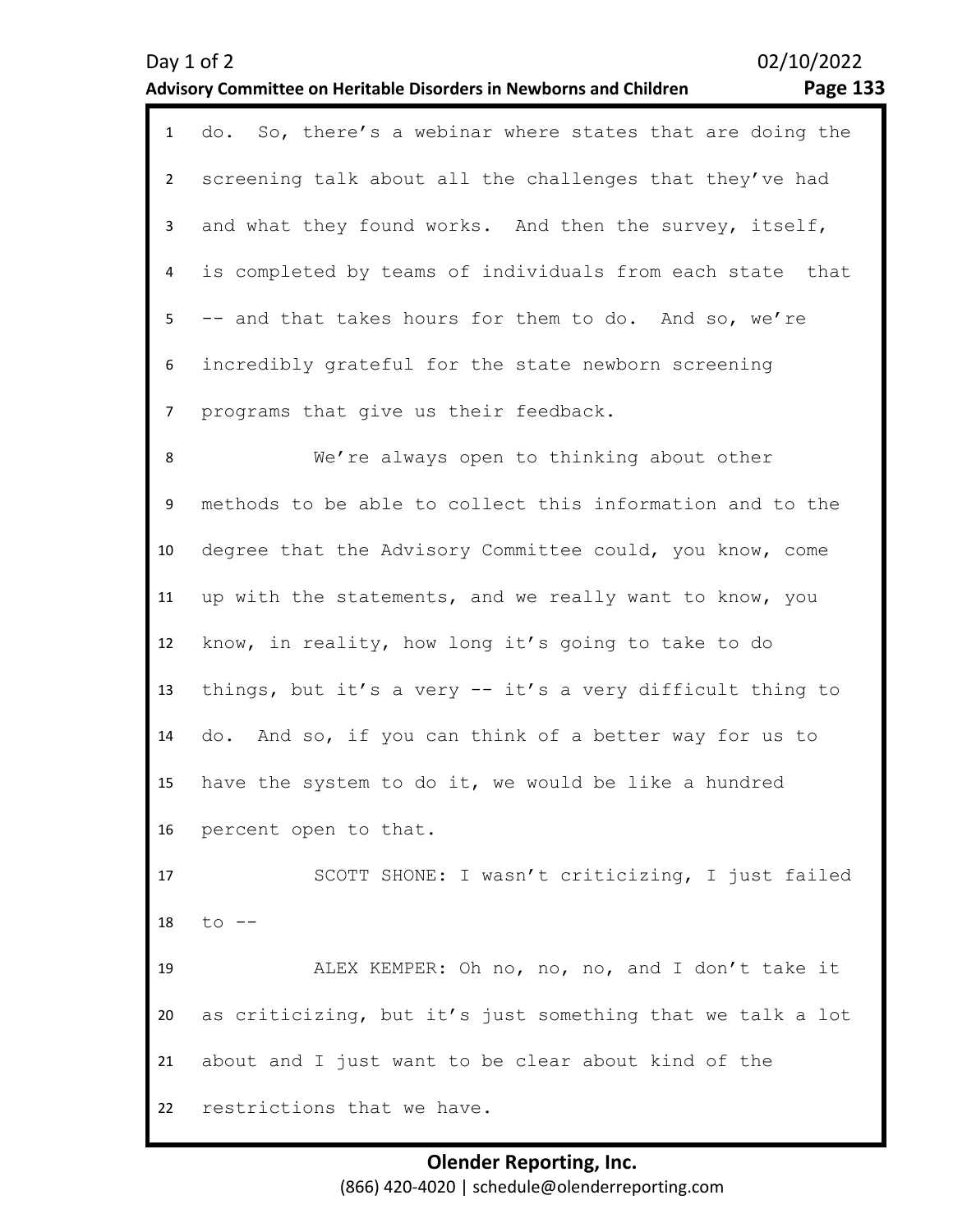| $\mathbf{1}$   | Anyone, on to your question which I'm sure<br>now          |
|----------------|------------------------------------------------------------|
| $\overline{2}$ |                                                            |
| 3              | SCOTT SHONE: And I'll just say that -- no, but             |
| 4              | I'll just say that, I mean, Dr. Tanksley is the APHL org   |
| 5              | rep, but I'm on the APHL Board of Directors and a member   |
| 6              | of the APHL newborn screening Committee, so I -- so I get  |
| $\overline{7}$ | it. Like I'm part of that and Jelili hears from me more    |
| 8              | than he wants to. I just want to share that how the data   |
| 9              | and the outcomes come out of the survey are critical       |
| 10             | because they get -- in isolation, they're different from   |
| 11             | the whole picture, and that's where my comments are, Alex, |
| 12             | but let me just -- you had a slides on ACMG, practice      |
| 13             | quidelines on the Delphi and then your technical expert    |
| 14             | panel and what is appeared to me to be a disagreement in   |
| 15             | how to treat kids with different phenotypes, which is      |
| 16             | always at the heart of the concern of looking at these and |
| 17             | how do you parse phenotypes.                               |
| 18             | And you made a comment, your last bullet on your           |
| 19             | slide is, parents can make informed choices as to when to  |
| 20             | start treatment. And I really worry about that statement   |
| 21             | and I wonder if you can help me understand a little more   |
| 22             | about that because I worry that parents going to different |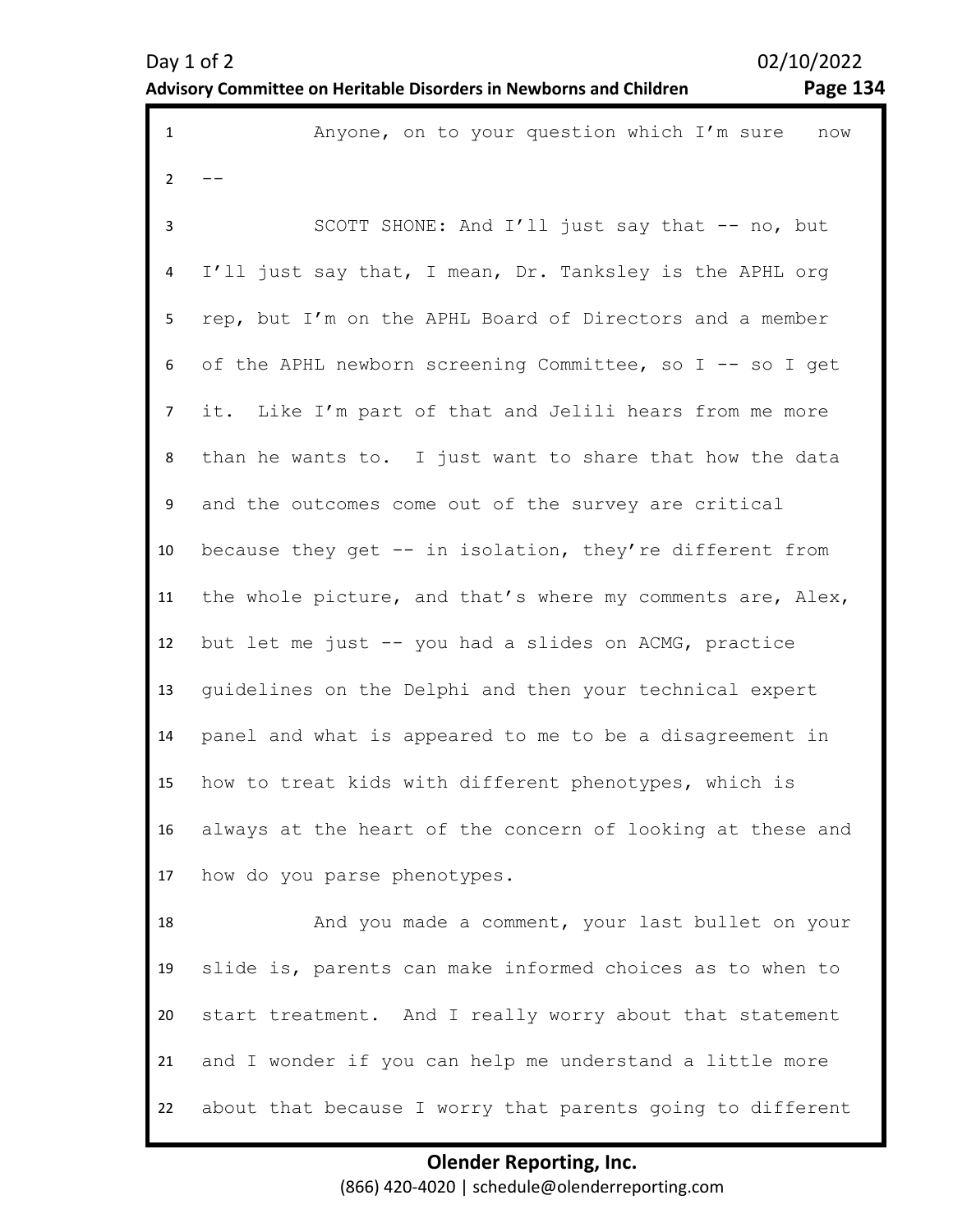| Day 1 of 2                                                         | 02/10/2022 |
|--------------------------------------------------------------------|------------|
| Advisory Committee on Heritable Disorders in Newborns and Children | Page 135   |

1 clinicians will get different guidance, and as a parent 2 3 4 5 6 who's had to make treatment decisions for my child, rely on the physician greatly because I've joked on this before, my grandmother will tell you, I'm not a real doctor, right? Dr. McCandless and Dr. Powell and you are the real doctors, right?

7 8 9 10 11 12 13 14 15 16 So, what I want to better understand is how does that not create an equity issue? It seems to me that depending upon where you can go, you're going to have equity issues if you go to different physicians with different treatment plans. I think SMA and the Cure SMA team and their guidance that came out with the pediatric neurology really nailed it to help us understand moving forward. And the progress we've made with SMA since its addition to the RUSP and identifying babies has really helped with clarity.

17 18 Can you help understand, like I don't think it's as simple as parents can make informed decisions.

19 20 21 22 ALEX KEMPER: Well, you know, so I'm going to go back and focus on sort of the evidence side of things because some of this, of course, is you know, initiative that you all are going to have to weigh in on. What I can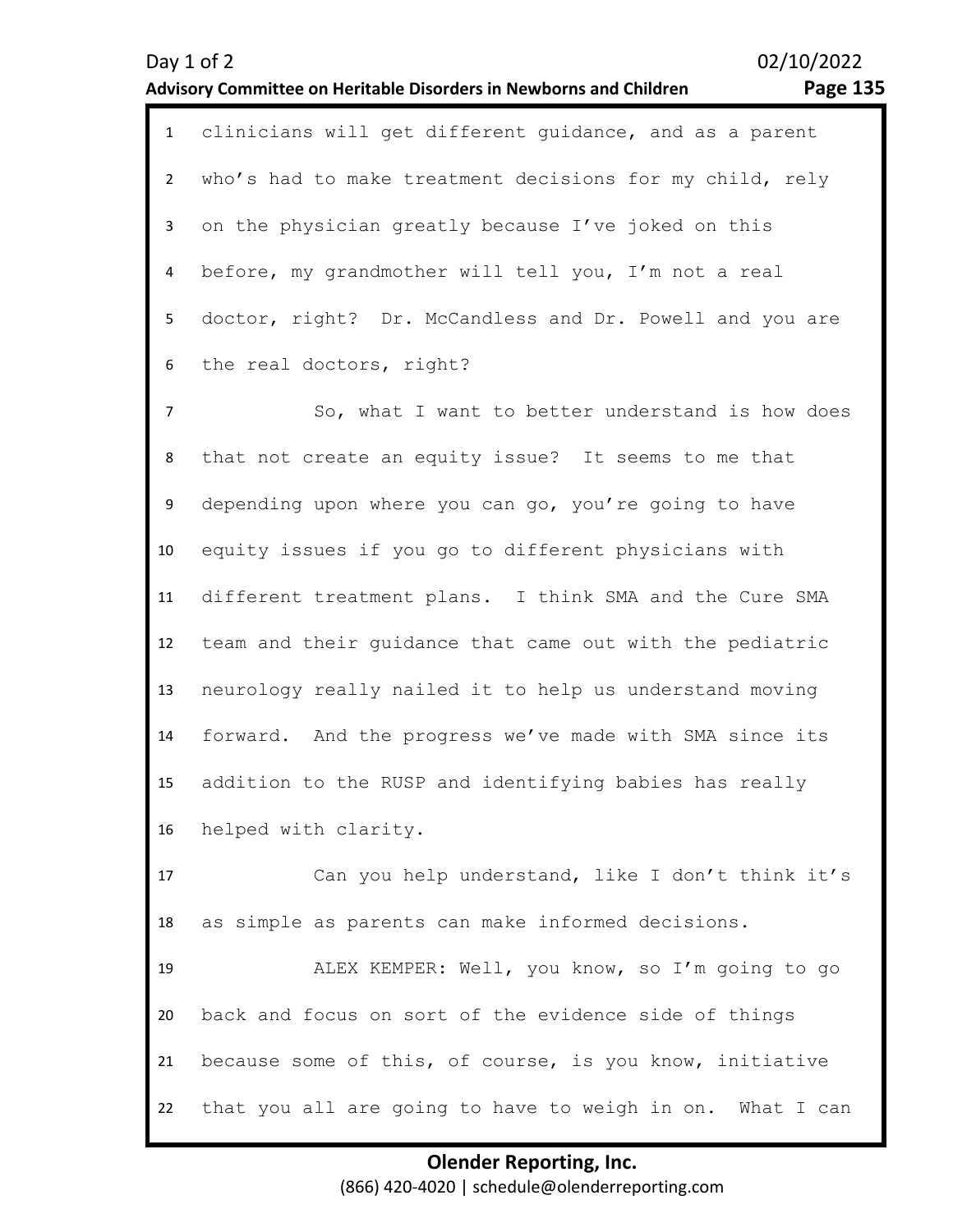Day 1 of 2 02/10/2022 **Advisory Committee on Heritable Disorders in Newborns and Children Page 136** 

| $\mathbf{1}$   | say is that I was surprised when $I$ -- you just moved on my |
|----------------|--------------------------------------------------------------|
| $\overline{2}$ | screens, but you're somewhere. Oh, there you are.            |
| 3              | So what I can say is, I was surprised when I saw             |
| 4              | those treatment guidelines, because they really were         |
| 5              | different than what I've been told by experts, both in       |
| 6              | states that screen and in states that don't screen, and      |
| 7              | that's what led me to look at the material in the appendix   |
| 8              | where they had the comments from each ground of the Delphi   |
| 9              | panel, and it was very clear that there was a difference     |
| 10             | in perspective with a large number of people thinking like   |
| 11             | absolutely, you need to offer enzyme replacement therapy     |
| 12             | to all children with MPS II, and I don't know, because I     |
| 13             | wasn't involved with creating these guidelines, if that      |
| 14             | recommendation three was sort of a passive recommendation    |
| 15             | that meant sort of like don't automatically start it, or     |
| 16             | was a -- the way it's written, or a prohibition or a         |
| 17             | recommendation not to start.                                 |
| 18             | It's hard for me to believe, reading the Delphi              |
| 19             | panel comments, that there is consensus on that statement    |
| 20             | three. Now, does that represent disagreements in the         |
| 21             | field about starting enzyme replacement therapy? That        |
| 22             | sort of goes beyond, again, what we can do with the          |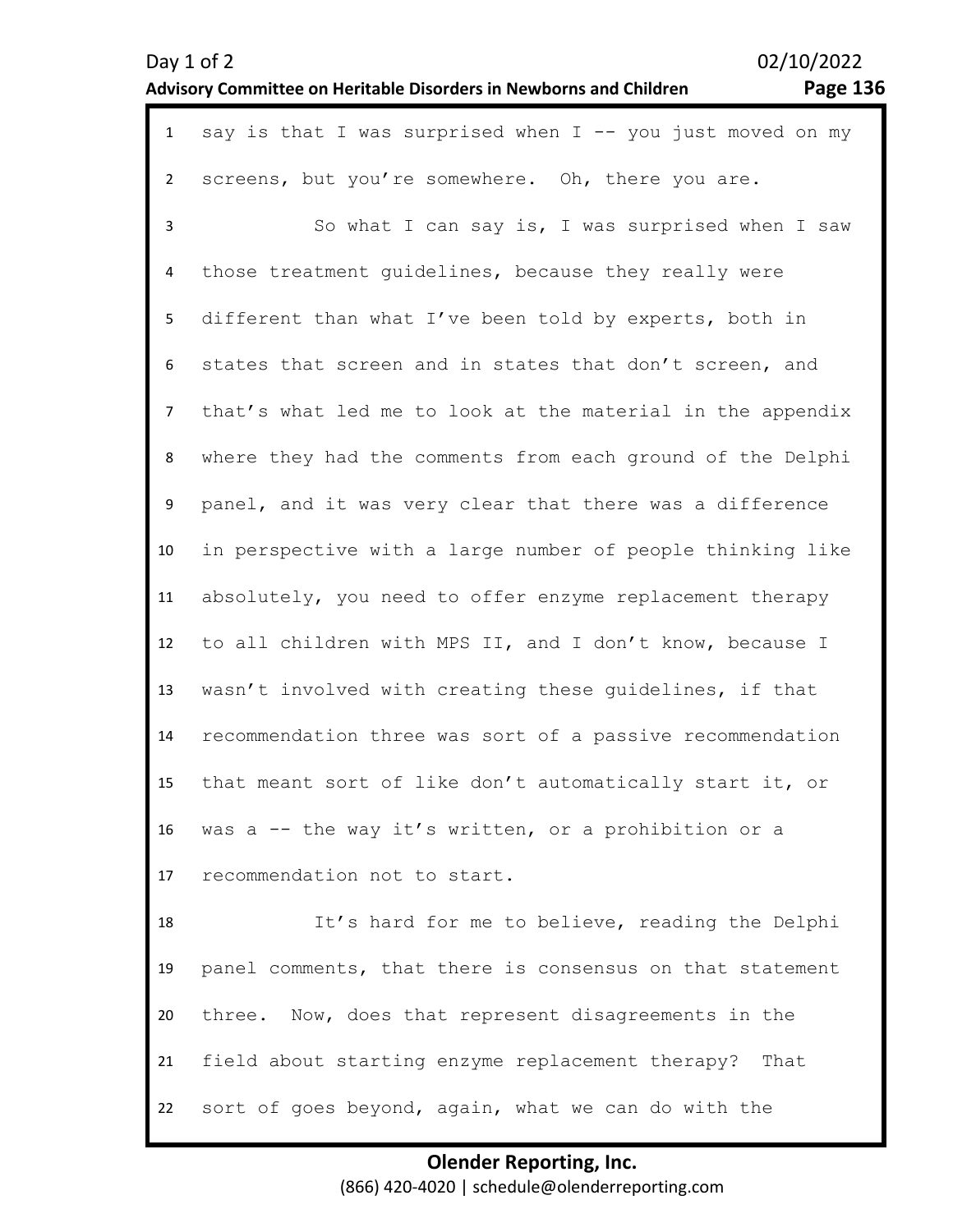1 evidence review teamwork -- the evidence review process.  $\overline{\phantom{a}}$ 3 4 I can tell you is that the technical expert panel all thought that at a minimum all families should be offered enzyme replacement therapy.

5 6 7 8 9 10 11 12 13 14 15 16 17 18 19 20 21 22 And then the other thing that's important, I guess a couple things. One is that it's not always possible to predict the phenotype at the time that a newborn is following up after screening, so that creates an issue. And then the other thing that we heard from the technical expert panel, and I think it came through in the sibling studies, is that children who go on to have the attenuated version of MPS II benefit from the somatic, you know, effects, and that individuals who are going to have the more severe or the neuronopathic form, even if it doesn't address the CNS aspects of MPS II benefit. And so, again, I think that there probably, you know, if this moves forward, work that needs to be done with individual states about having consensus about treatment. But from a pure evidence standpoint, you know, that's sort of what we found. I'm giving you kind of a circular answer a little bit because I don't want to weigh in too much with my own personal opinion.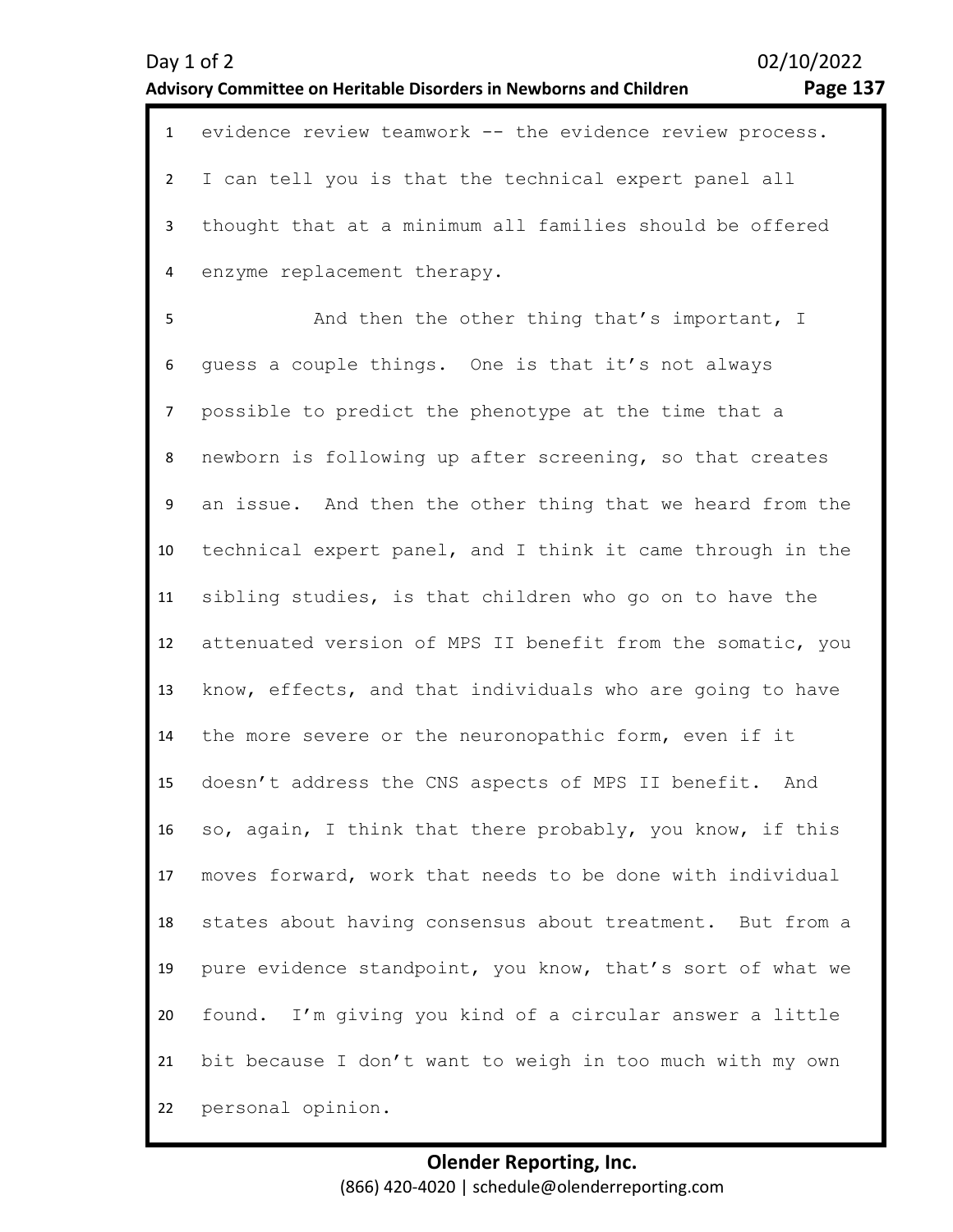| $\mathbf{1}$   | Did I get you anywhere close to something                  |
|----------------|------------------------------------------------------------|
| $\overline{2}$ | helpful? You're welcome. You're on mute, but I can         |
| 3              | figure that one out.                                       |
| 4              | CYNTHIA POWELL: Chanika Phornphutkul.                      |
| 5              | CHANIKA PHORNPHUTKUL: Thank you. So, I actually            |
| 6              | have question for Dr. Kemper about the pseudo-             |
| $\overline{7}$ | deficiencies. So, if you look at the first study from      |
| 8              | Illinois, it looks like that was quite high compared to    |
| 9              | Missouri. Can you elaborate more the differences between   |
| 10             | that and those patients -- well, those cases, are they     |
| 11             | lumped into false positive and are there ways that the     |
| 12             | newborn screening lab can do to prevent that? I think we   |
| 13             | encounter this very commonly in MPS I newborn screening    |
| 14             | and it is a source of, you know, kind of challenges, and I |
| 15             | was struck by the differences between two labs, and maybe  |
| 16             | this is something that we can build on. Thank you.         |
| 17             | ALEX KEMPER: Yeah, thank you. Thank you very               |
| 18             | much for your question and welcome to the Advisory         |
| 19             | Committee. So, I think that the difference here is the     |
| 20             | use of dried blood spot GAGs to determine whether or not   |
| 21             | an individual might have pseudo-deficiency or MPS II. So,  |
| 22             | I think the difference is in the use of the second tier,   |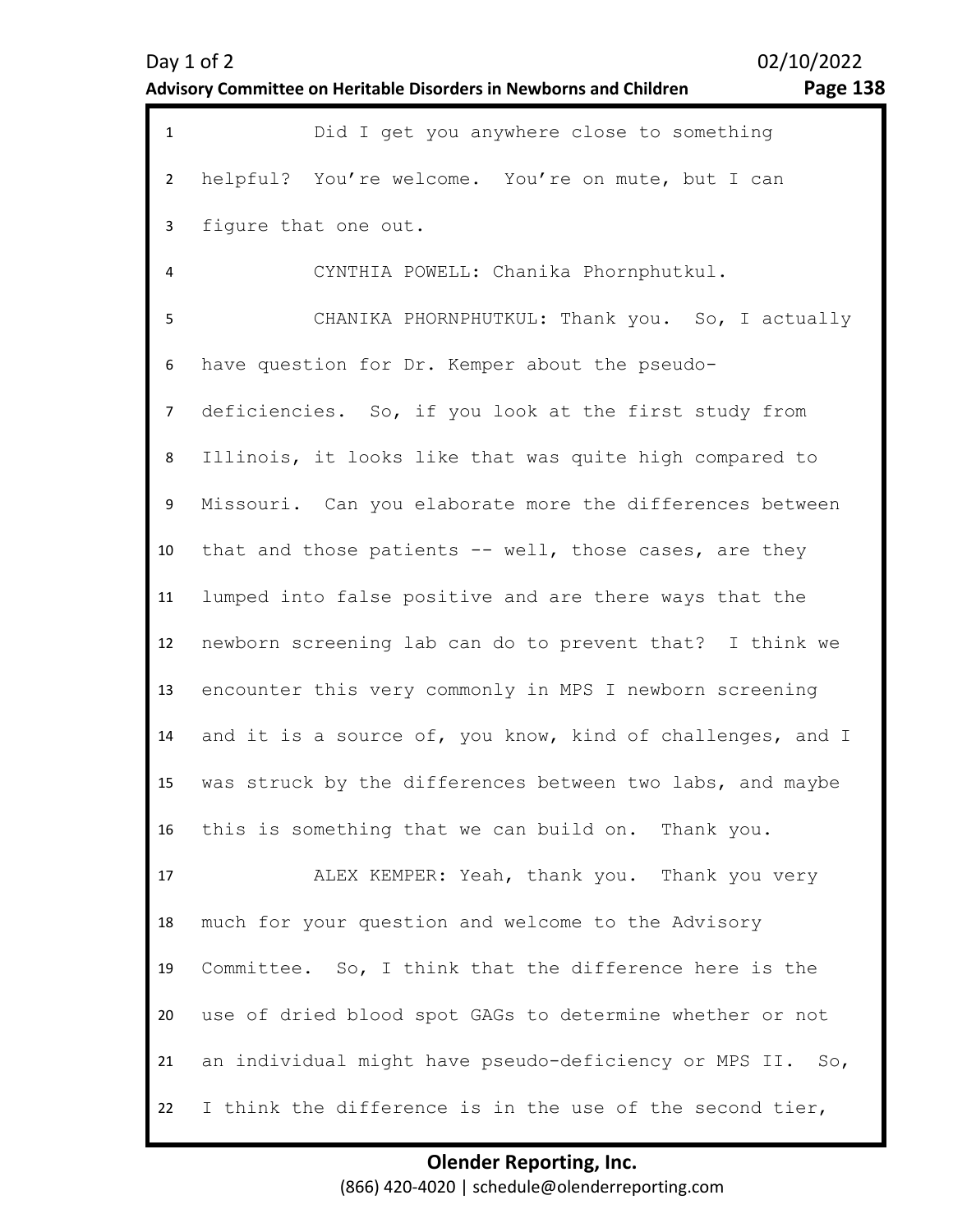| Day 1 of 2                                                         |  |
|--------------------------------------------------------------------|--|
| Advisory Committee on Heritable Disorders in Newborns and Children |  |

| $\mathbf{1}$   | and that's why I brought up those comments before, I       |
|----------------|------------------------------------------------------------|
| $\overline{2}$ | really should have emphasized that earlier.                |
| $\overline{3}$ | And then getting to your question in terms of              |
| 4              | the modeling, pseudo-deficiency that leads to referral, if |
| 5              | that were to happen, still would be considered to be a     |
| 6              | false positive. But again, second -- hopefully, you know,  |
| 7              | and this would correspond everything that we've seen, the  |
| 8              | second-tier test with -- for GAG would really decrease the |
| 9              | number of infants with pseudo-deficiency were ultimately   |
| 10             | referred to specialty care. You're welcome.                |
| 11             | CYNTHIA POWELL: Before we go on, I just want to            |
| 12             | announce that our Committee member, Kamila Mistry,         |
| 13             | representing the Agency for Healthcare Research and        |
| 14             | Quality had some connection problems this morning but is   |
| 15             | on with us now by phone, at least, and hopefully will let  |
| 16             | Mia know if she has any questions.                         |
| 17             | Let's see, Cindy Hinton, did I see your hand up            |
| 18             | again or --                                                |
| 19             | CINDY HINTON: You did, but my question was                 |
| 20             | addressed.                                                 |
|                |                                                            |
|                |                                                            |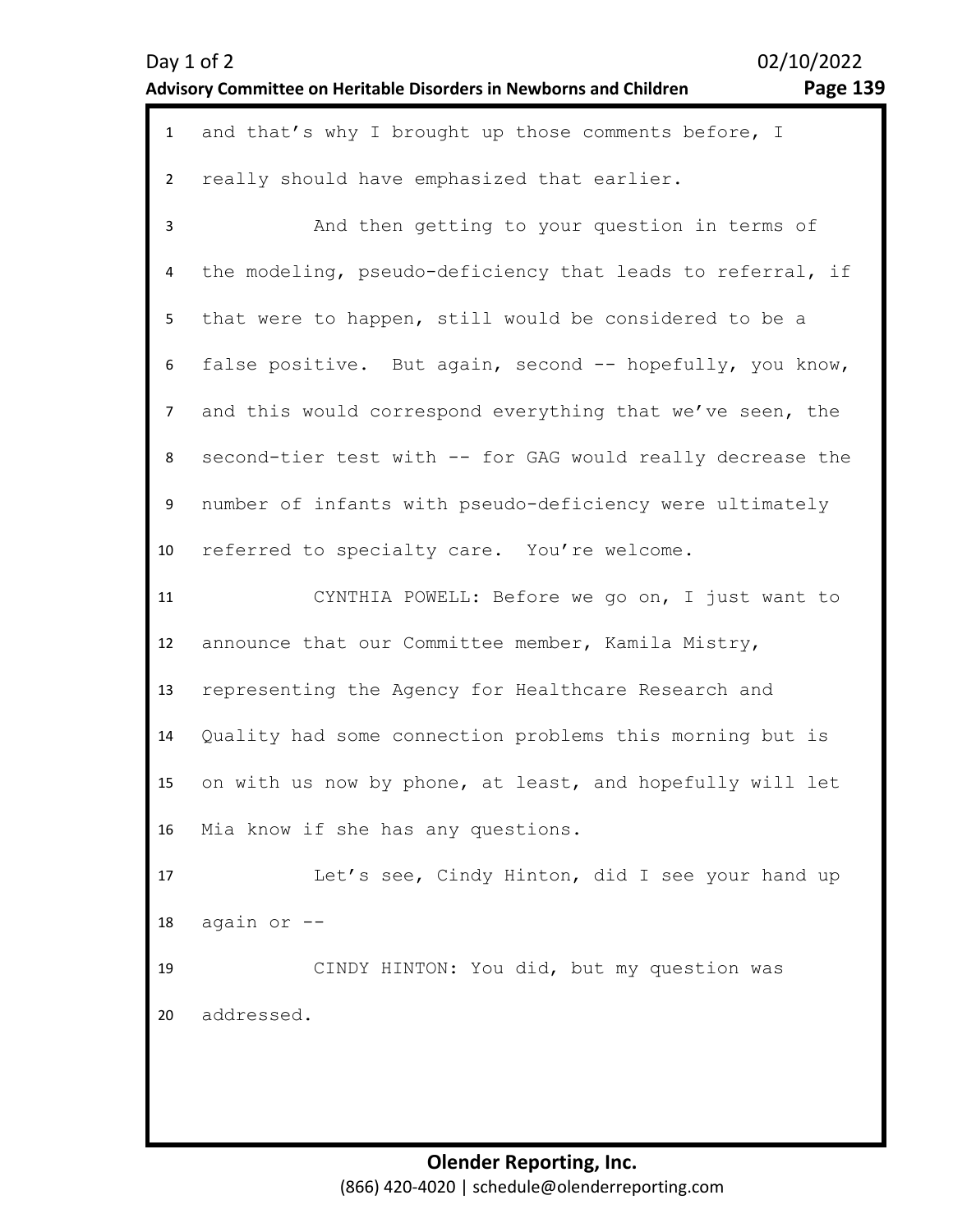| $\mathbf{1}$   | CYNTHIA POWELL: Okay, great. All right. Let's                |
|----------------|--------------------------------------------------------------|
| $\overline{2}$ | see, I don't see any other Committee member's hands          |
| $\mathbf{3}$   | raised, so how we'll be able to go to Bob Ostrander.         |
| $\overline{4}$ | ROBERT OSTRANDER: Yes, hi, I'm Bob Ostrander,                |
| 5              | American Academy of Family Physicians. Thank you, guys,      |
| 6              | for a great presentation. I've been involved with this       |
| $\overline{7}$ | for a long time and I'm just so incredibly impressed at      |
| 8              | how our discussions and the process has evolved over those   |
| 9              | years, much easier to follow, much easier to wrap our        |
| 10             | heads around, I think.                                       |
| 11             | Just as everybody probably knows, but I got into             |
| 12             | this world because I was part of a medical home movement     |
| 13             | for children and youth with special healthcare needs, and    |
| 14             | that kind of is always a lot of the prospective of what I    |
| 15             | bring, and I'm the follow-up and treatment workgroup.<br>And |
| 16             | as I think people know from previous meetings, one of our    |
| 17             | focuses has been to suggest going forward that the           |
| 18             | evidence review process look for information, and ideally    |
| 19             | from submitters of the nomination, a general blueprint of    |
| 20             | what longitudinal follow-up might look like.                 |
| 21             | I have a picture of what that might mean for MPS             |
| 22             | II, but I'm reluctant to assume things for obvious           |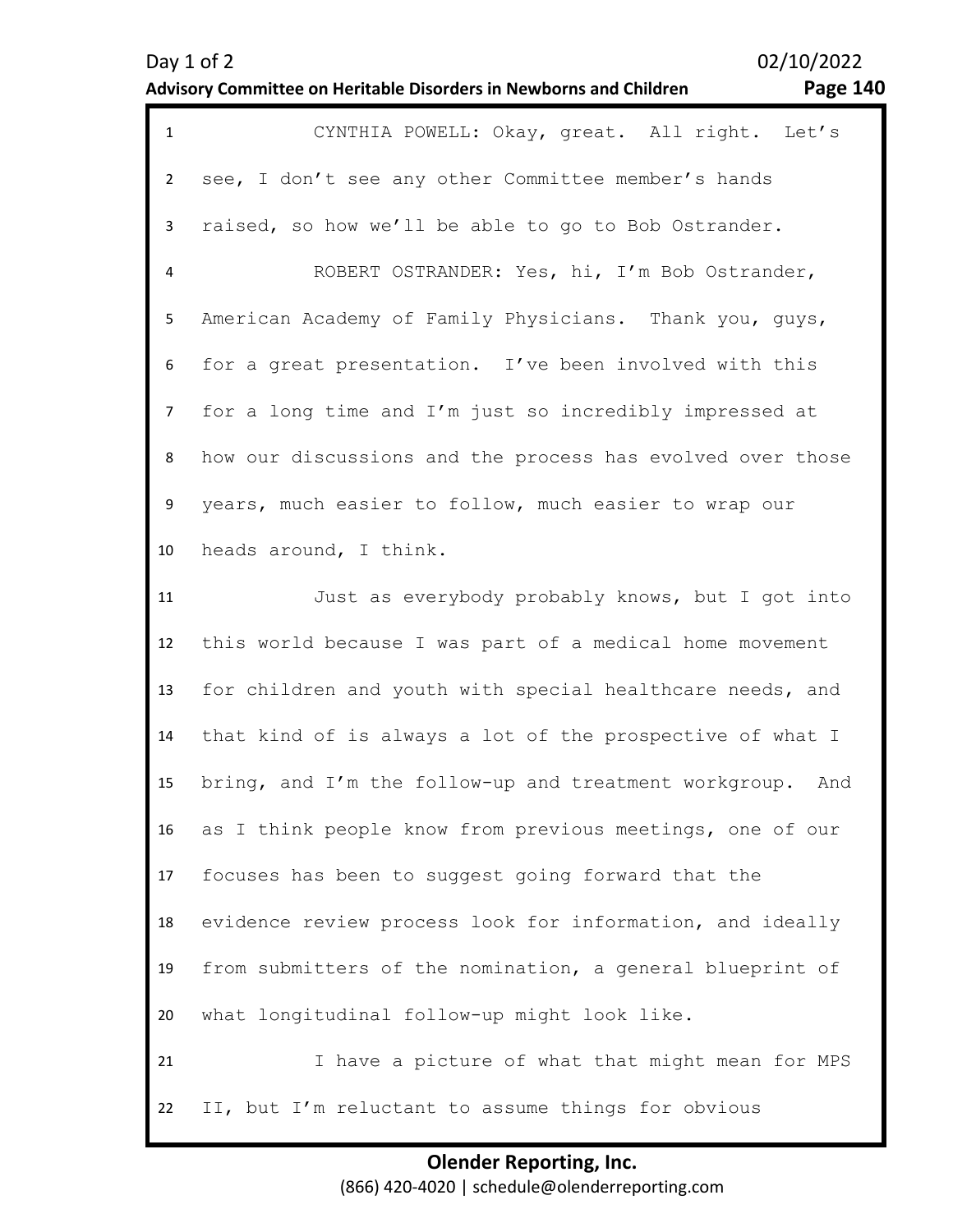| $\mathbf{1}$   | reasons. You know, Dr. Ojodu mentioned that the labs       |
|----------------|------------------------------------------------------------|
| $\overline{2}$ | don't have big concerns about the availability of          |
| 3              | treatment and getting medical homes set up for these kids, |
| 4              | but I'd like to know if that's been looked into a little   |
| 5              | more than just asking if folks have concerns. As we heard  |
| 6              | from the oral testimony this morning, these patients,      |
| $\overline{7}$ | these children, clearly going forward will have a lot of   |
| 8              | needs, even the ones treated that are addressed by, you    |
| 9              | know, the traditional form of medical home as outlined in  |
| 10             | the medical home index going forward, and I don't know if  |
| 11             | anybody's asked the question of Dr. Kemper, you know, what |
| 12             | that picture looks like. It's a narrow enough and rare     |
| 13             | enough disease, I would think that the specialty care      |
| 14             | would be at specialty centers and that's pretty well       |
| 15             | established, although you're going to certainly diagnose   |
| 16             | more children and diagnose more early. I don't think it    |
| 17             | would be -- you know, I think it's okay to assume that the |
| 18             | capacity will be okay because that may be in rural areas   |
| 19             | for that. And I wonder if anybody's thought about the two  |
| 20             | components of longitudinal follow-up, number one, who's    |
| 21             | going to gather data, not just on disease progression but  |
| 22             | the other data that we've talked about in the various      |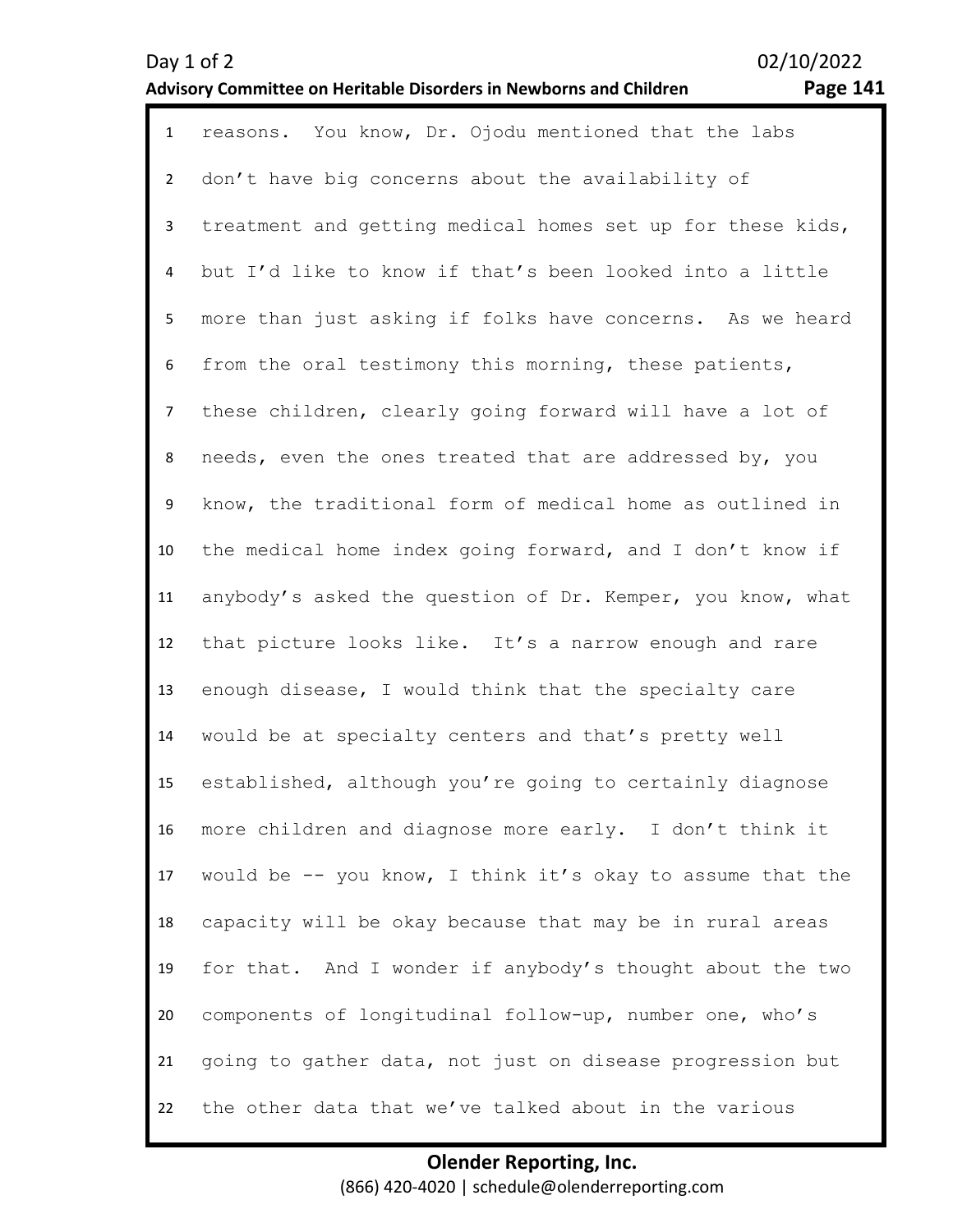| ־age | 4 |
|------|---|
|------|---|

| $\mathbf{1}$   | papers that our workgroup has published about longitudinal |
|----------------|------------------------------------------------------------|
| $\overline{2}$ | outcome, both medically and with all the other, again,     |
| 3              | things that are in the medical home index, but also how    |
| 4              | the interaction between the specialty center and whatever  |
| 5              | the medical home is, and sometimes that is a medical       |
| 6              | center, both in terms of medical care for non-condition    |
| $\overline{7}$ | related things and also more importantly coordination with |
| 8              | all the other medical home functions with DME, school,     |
| 9              | community, rehab and then all that. I really continue to   |
| 10             | feel strongly that someone should have a vision of that,   |
| 11             | what the capacity is there and how the education will be   |
| 12             | transmitted to primary care physicians at the time that    |
| 13             | these things are added to the RUSP.                        |
| 14             | ALEX KEMPER: So those are all great questions.             |
| 15             | I appreciate that very much and of course, as a primary    |
| 16             | care provider, I -- I -- you know, your question kind of   |
| 17             | speaks to me as well. I think there were really, if I can  |
| 18             | unpack your questions a little bit, there's really two     |

20 21 22 know, the kind of surfaces that an individual identified with MPS II through newborn screening would need, and when I think about this for the evidence review process, it's

different things that were in there. One is the -- you

19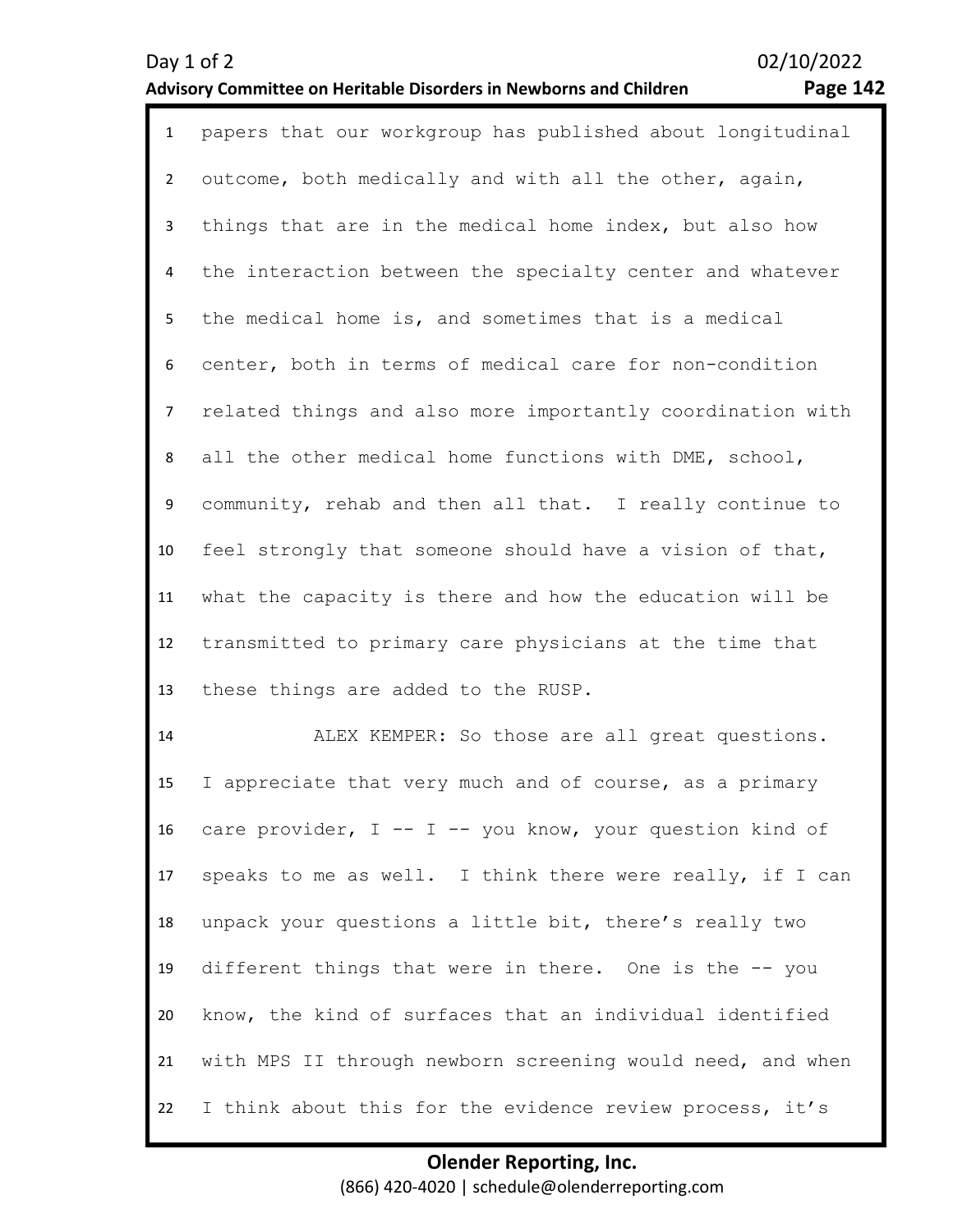| Day $1$ of $2$                                                     |  |
|--------------------------------------------------------------------|--|
| Advisory Committee on Heritable Disorders in Newborns and Children |  |

02/10/2022

# **Advisory Committee on Heritable Disorders in Newborns and Children Page 143**

| $\mathbf{1}$   | really what kind of services does a child with MPS II got  |
|----------------|------------------------------------------------------------|
| $\overline{2}$ | diagnosed through newborn screening need versus the kind   |
| 3              | of services that an individual with MPS II would need if   |
| 4              | they come through usual clinical detection.                |
| 5              | And so, if you look at the sibling studies, I              |
| 6              | think that's where the most helpful information comes      |
| $\overline{7}$ | from. So, newborn screening identified cases will likely   |
| 8              | go on, at least in the United States in 2022 would receive |
| 9              | weekly enzyme replacement therapy, and that would, you     |
| 10             | know, presumably at this point again, go on for the life   |
| 11             | of that individual. A case that is later detected will     |
|                |                                                            |
| 12             | also have to receive the same therapy                      |
| 13             | So, the differences is if you look at the                  |
| 14             | sibling studies, it does seem that there's this like       |
| 15             | difference in all the other services that individuals      |
| 16             | might need. So, if there's, you know, if you believe that  |
| 17             | there are those benefits of early intervention, then the   |
| 18             | ability to self-care, to ambulate, to not have some of the |
| 19             | other long-term sequelae of MPS II are there. So, I think  |
| 20             | it's really thinking about the difference between, again,  |
| 21             | the child that was identified through newborn screening    |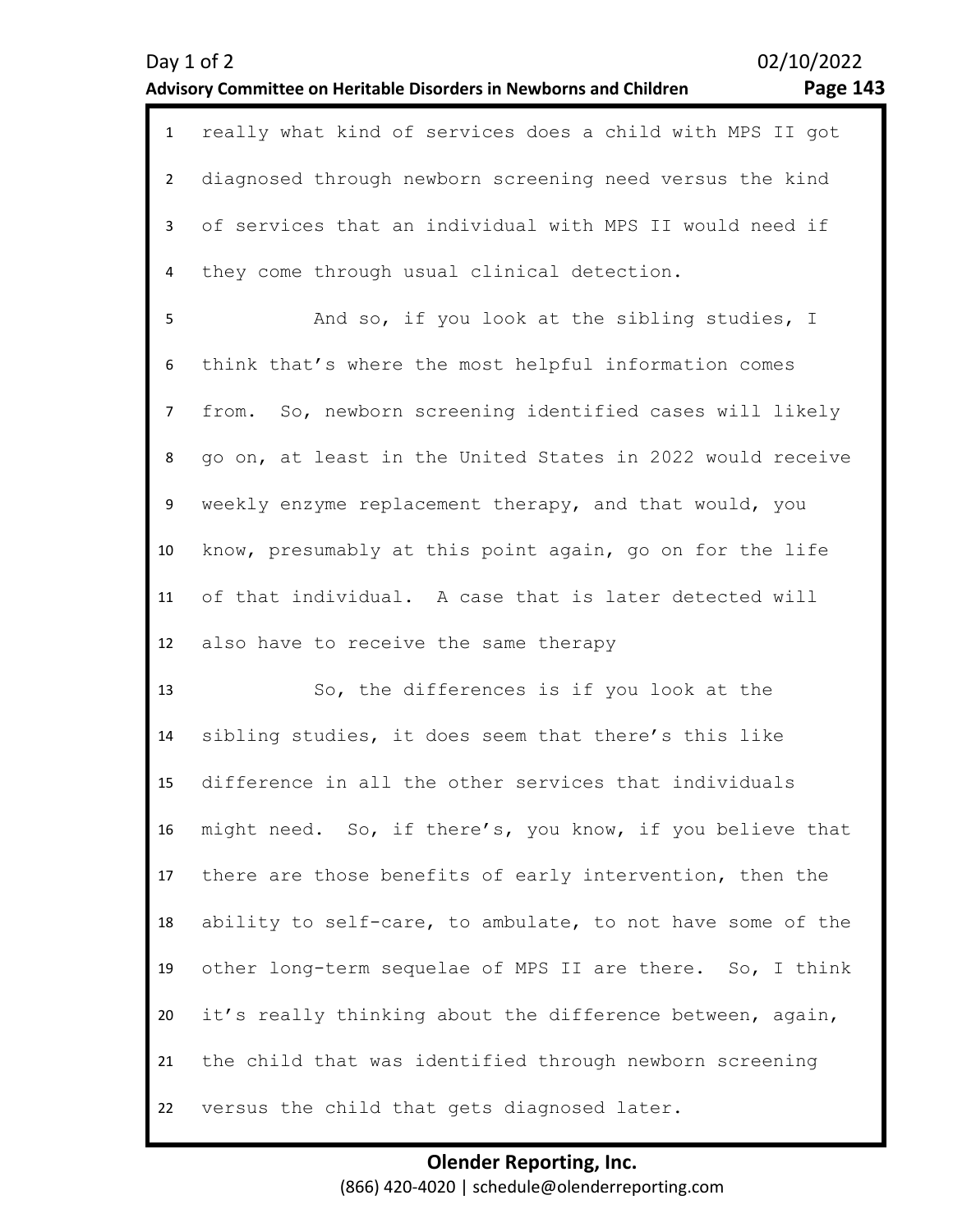1 There is no doubt that this is an intensive 2 3 4 5 6 therapy requiring equally infusions, and although, you know, once the child is stabilized and, you know, and the ability to tolerate enzyme replacement therapy is known, home infusions can be done. It's still a really intensive therapy.

7 8 9 10 11 12 13 14 15 16 17 18 19 20 21 22 The second question that you brought up though is about outcome measures. And I think Dr. Prosser did and especially good job of pointing out the kind of information that we would need to know long term to be able to quantitatively understand the difference between early detection versus clinical case detection. And in the report, and this is the first time we've done this, Dr. Prosser outlined exactly the kind of measures that would be helpful to understand the long-term benefit of early detection versus later detection based on what we know of the disease course and the studies that are out there. So, does that get to your questions, Dr. Ostrander? ROBERT OSTRANDER: Yeah, I think it does. I hadn't kind of phrased it in terms of only looking at the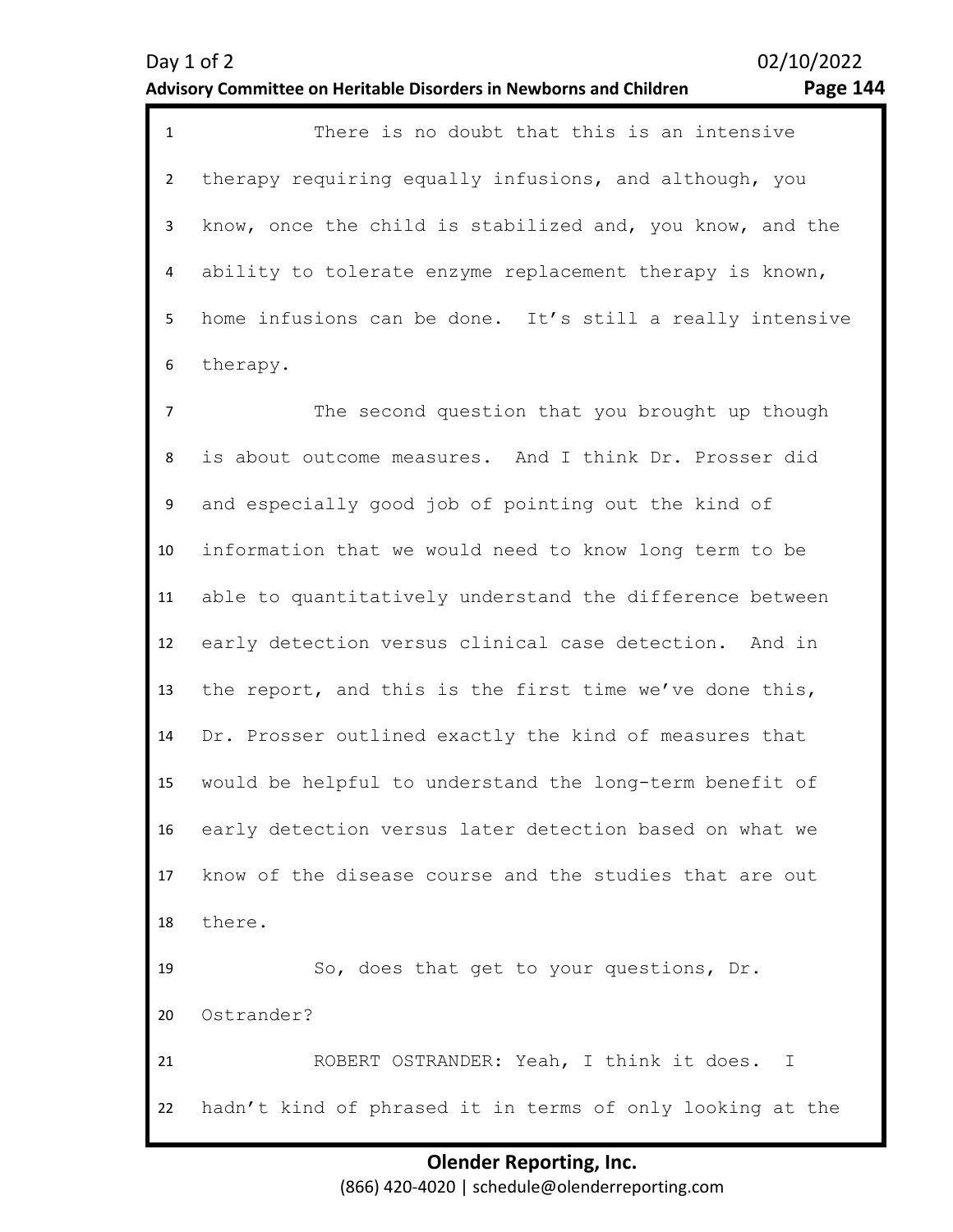| $\mathbf{1}$   | delta between the clinically diagnosed and the newborn     |
|----------------|------------------------------------------------------------|
| $\overline{2}$ | screening diagnosed patients, and you know, perhaps the    |
| 3              | fact that we're already doing what we do with clinical     |
| 4              | diagnosed patients means that nothing needs to be built    |
| 5              | into or designed because, again, the early diagnosed       |
| 6              | patients probably need fewer services. Nevertheless, I'm   |
| $\overline{7}$ | going to continue to repeat myself at every meeting just   |
| 8              | like Scott does about his thing, that the more we're       |
| 9              | explicit about this instead of assuming about it, the      |
| 10             | better the more advanced medical home system we'll have,   |
| 11             | and I continue to be overall, not just for this condition, |
| 12             | obviously, relatively underwhelmed about how systematic we |
| 13             | provide medical home for kids with complicated needs and   |
| 14             | how much we do it ad hoc, patient by patient and practice  |
| 15             | by practice, especially in the primary care world.<br>So,  |
|                | 16 I'll get off my soapbox.                                |
| 17             | ALEX KEMPER: So, noted.                                    |
| 18             | CYNTHIA POWELL: Sabra Anckner.                             |
| 19             | SABRA ANCKNER: Hi, Sabra Anckner, Organization             |
| 20             | for AMCHP. So, I just want to thank everybody for their    |
| 21             | work on this, but most especially the patients and         |
| 22             | families who shared their stories. I kind of almost, I     |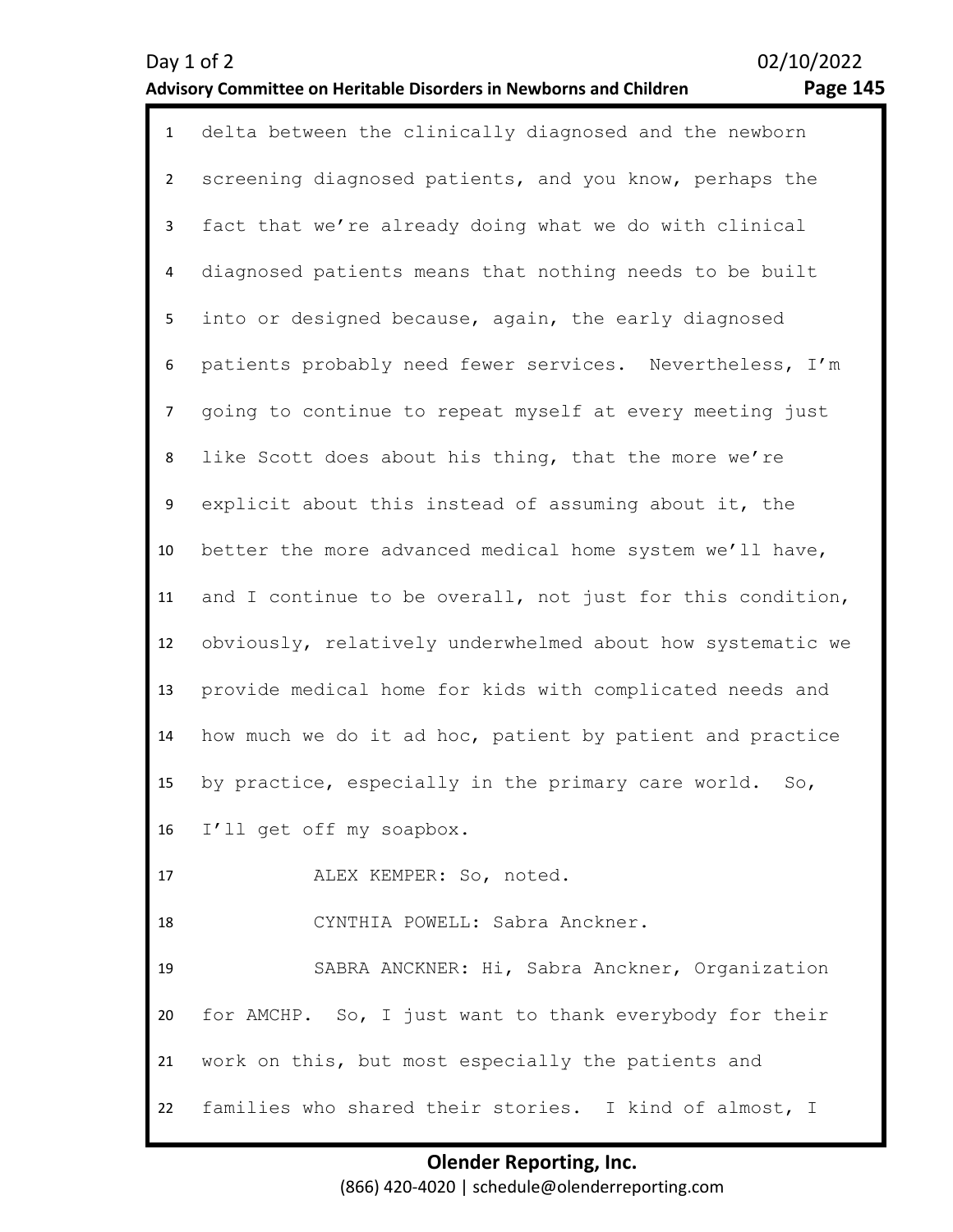| $\mathbf{1}$   | think, want to kind of combine some of Dr. Ostrander and   |
|----------------|------------------------------------------------------------|
| $\overline{2}$ | Dr. Shone's observations from the public health system's   |
| $\mathbf{3}$   | perspective. One is, I know at the last meeting it was     |
| 4              | requested to have some information about ethnic and racial |
| 5              | data for people with pseudo-deficiencies. It doesn't       |
| 6              | sound like that was available, and I think that that is a  |
| $\overline{7}$ | problem. That information is out there. We know who        |
| 8              | those kids are because they had follow-up testing. This -  |
| 9              | - we have seen, as was mentioned with MSP I, a             |
| 10             | disproportionate impact on certain populations with        |
| 11             | pseudo-deficiencies, which means that our tests are        |
| 12             | inadequate and are not working for those families. We      |
| 13             | know that false positives in pseudo-deficiencies cause     |
| 14             | harm and by continuing to note even explore that, it's     |
| 15             | really, I think, problematic, and goes towards the equity  |
| 16             | conversations that we're starting to have but aren't       |
| 17             | really fully really addressing. Like we still want to say  |
| 18             | well, we screen every baby, and it's like we don't because |
| 19             | the test doesn't work the same for every baby.             |
| 20             | So, and on that, the cost of programs, as Scott            |
| 21             | was saying, are so much greater than the cost of what it   |
| 22             | takes to run the test, especially when there are so many   |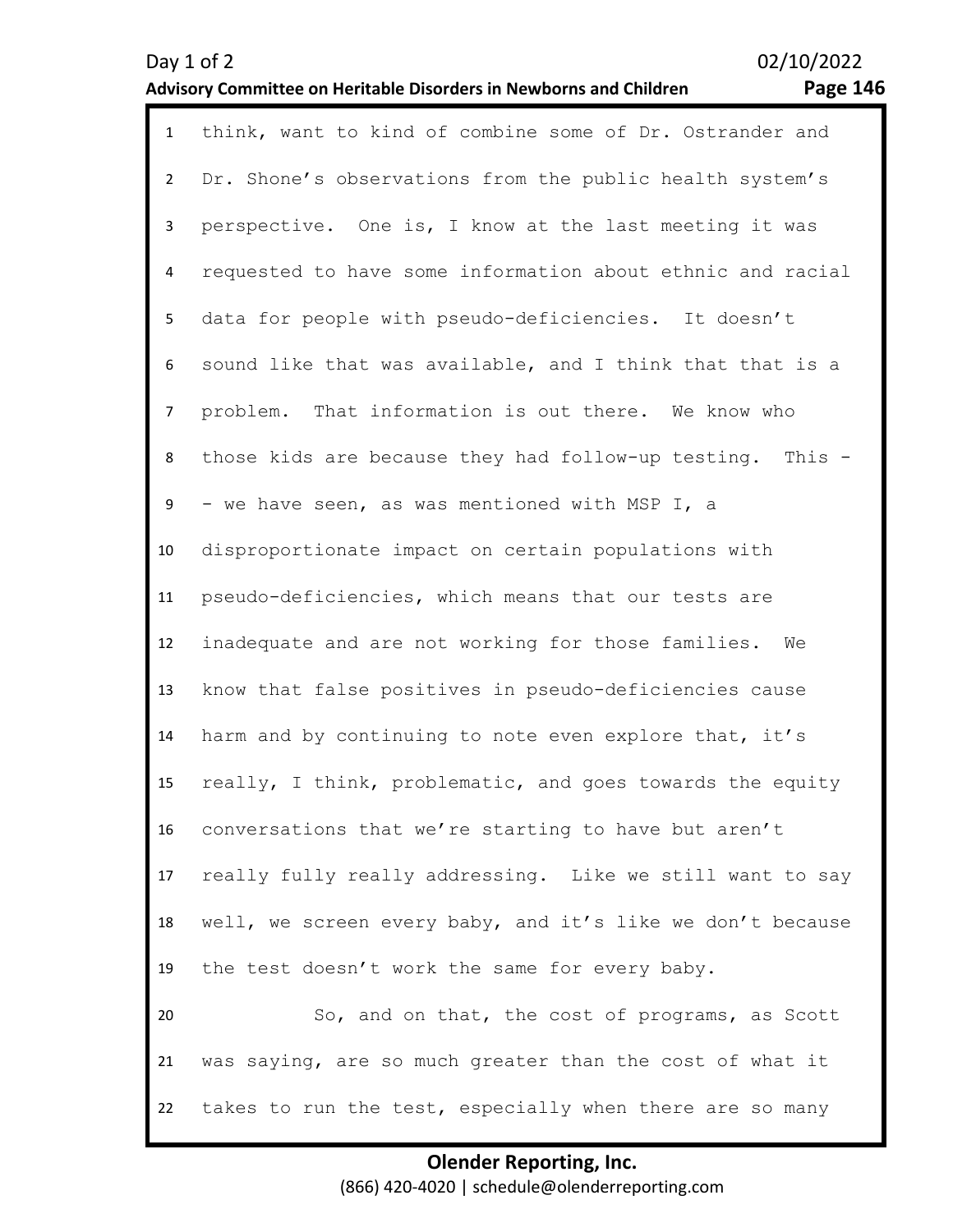| ∍α۰<br>Δ<br>ъ. | 4<br>, |
|----------------|--------|
|----------------|--------|

| $\mathbf{1}$   | unknowns, you know, this is sort of an opportunity to      |
|----------------|------------------------------------------------------------|
| $\overline{2}$ | combine the worse parts about MPS I and the worse parts of |
| 3              | XELD, which is you've got an unknown number of pseudo-     |
| $\overline{4}$ | deficiencies that are going to occur in populations where  |
| 5              | we don't know which ones they will be, and you've got an   |
| 6              | X-link disorder where there's going to be an unknown       |
| $\overline{7}$ | impact and expectation for following up on extended family |
| 8              | members, older siblings, great uncles.                     |
| 9              | And so that costs time and money and requires              |
| 10             | expertise within the system. You know, short term follow-  |
| 11             | up doesn't just call out results, right, they educate      |
| 12             | providers. They work with their consultants. The           |
| 13             | consultants, themselves, are overwhelmed. They don't get   |
| 14             | asked about -- they didn't get asked if they were prepared |
| 15             | for this, you know, for patients that they may have to     |
| 16             | follow for up two years, maybe longer, with indeterminate  |
| 17             | results, and this -- you know, and I think the challenging |
| 18             | part is when we say things like this it is easily framed   |
| 19             | as not caring about the outcomes for the kids who are      |
| 20             | affected. And the challenges when you're in the public     |
| 21             | health system, you are screening every baby, and you have  |
| 22             | to think about the results and the response for every baby |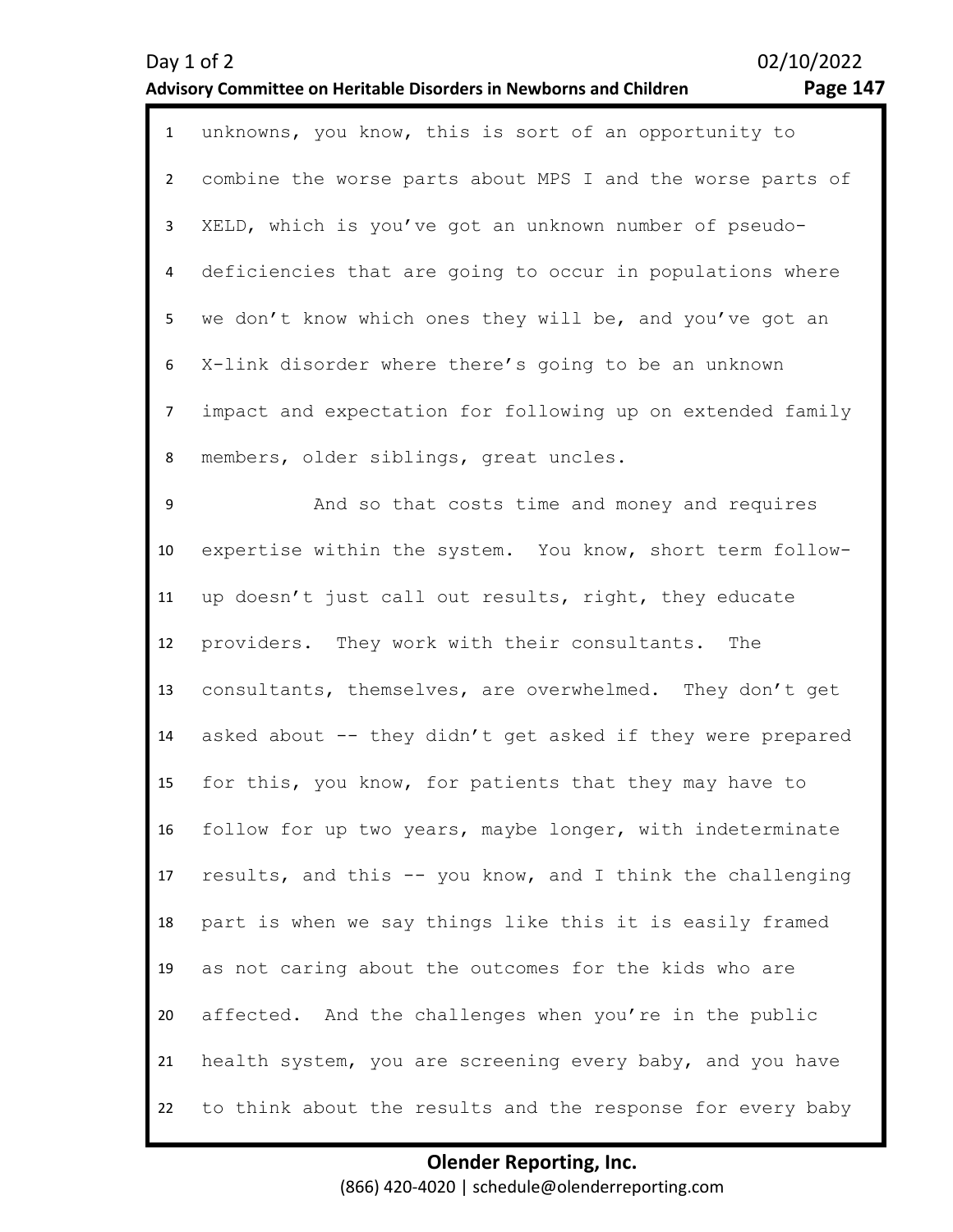| $\mathbf{1}$   | for every disorder. Most programs continue to not meet     |
|----------------|------------------------------------------------------------|
| $\overline{2}$ | the timeliness standards for time critical conditions.     |
| 3              | And so, what I want to say with all of these               |
| 4              | federal funders, on this call with all of our federal      |
| 5              | agencies on this call is newborn screening programs need   |
| 6              | money, they need support, they need technical assistance,  |
| $\overline{7}$ | they need technical assistance when systems of care, as    |
| 8              | Dr. Ostrander was discussing, with Title V, with CYSHCN    |
| 9              | Programs, with academic medical centers. These things      |
| 10             | need to be integrated better. There have been billions     |
| 11             | and billions of dollars that have gone to the public       |
| 12             | health labs in the last two years as it should have to     |
| 13             | build up systems for phrenology, but we need this -- you   |
| 14             | know, newborn screening is not going away, and the         |
| 15             | optimism that Scott speaks of is really the pressure<br>to |
| 16             | -- we have to save every baby if we can save every baby,   |
| 17             | but it's not sustainable, it's not possible if things fall |
| 18             | through the cracks. And we will continue to see that as    |
| 19             | we continue to add more and more to the panels without     |
| 20             | actually providing anymore support, physically through     |
| 21             | staff and through technical assistance to the programs     |
| 22             | themselves.                                                |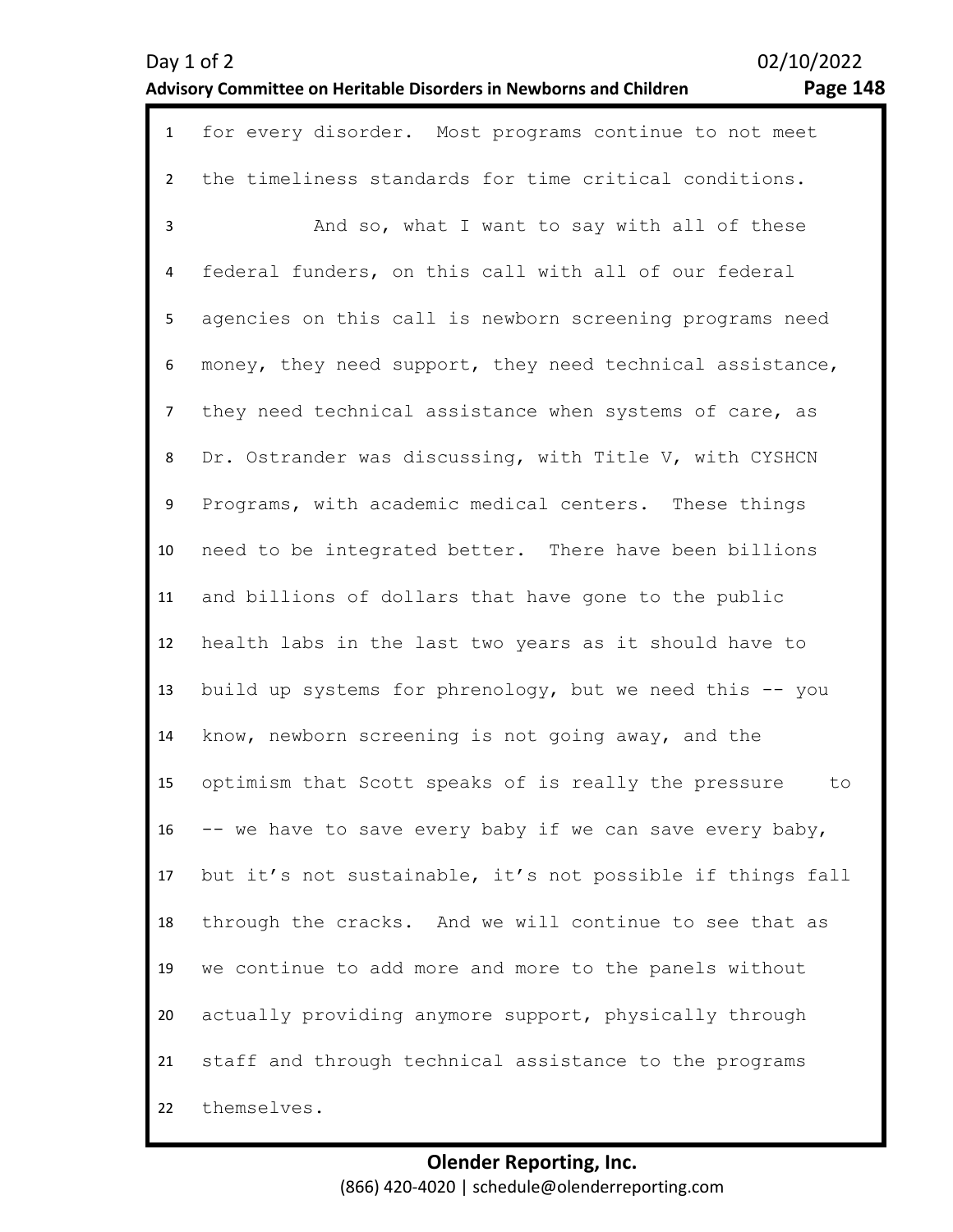# Day 1 of 2 02/10/2022

### **Advisory Committee on Heritable Disorders in Newborns and Children Page 149**

| $\mathbf{1}$   | ALEX KEMPER: Great, thank you. I just want to              |
|----------------|------------------------------------------------------------|
| $\overline{2}$ | -- and you know, I appreciate the comments that you made,  |
| 3              | and I do worry about harm. That's something that we think  |
| 4              | a lot about and it's hard to find the specific elements    |
| 5              | about that. I just wanted to add in a couple things. One   |
| 6              | is, I think it's the pseudo-deficiency for MPS II that's   |
| $\overline{7}$ | probably less of a problem with the second tier GAG        |
| 8              | testing, but it is those patients with the, you know, kind |
| 9              | of slight biochemical abnormalities that are being         |
| 10             | followed. They're probably, you know, sort of bear more    |
| 11             | thought. And you can see the magnitude of these issues in  |
| 12             | the report.                                                |
| 13             | The cost, and again, I just want to go back to             |
| 14             | the previous questions about cost just so that we're clear |
| 15             | on it. So, our charge is to figure out the costs to the    |
| 16             | lab for implementing the screening. And so, you know,      |
| 17             | they were based on information that they provided to us    |
| 18             | regarding the equipment and the reagents and those kinds   |
| 19             | of things.                                                 |
| 20             | The short-term follow-up in terms of adding to             |
| 21             | the cost is relatively small because it's just, you know,  |
| 22             | on the order of like a few cases per 100,000.<br>But we    |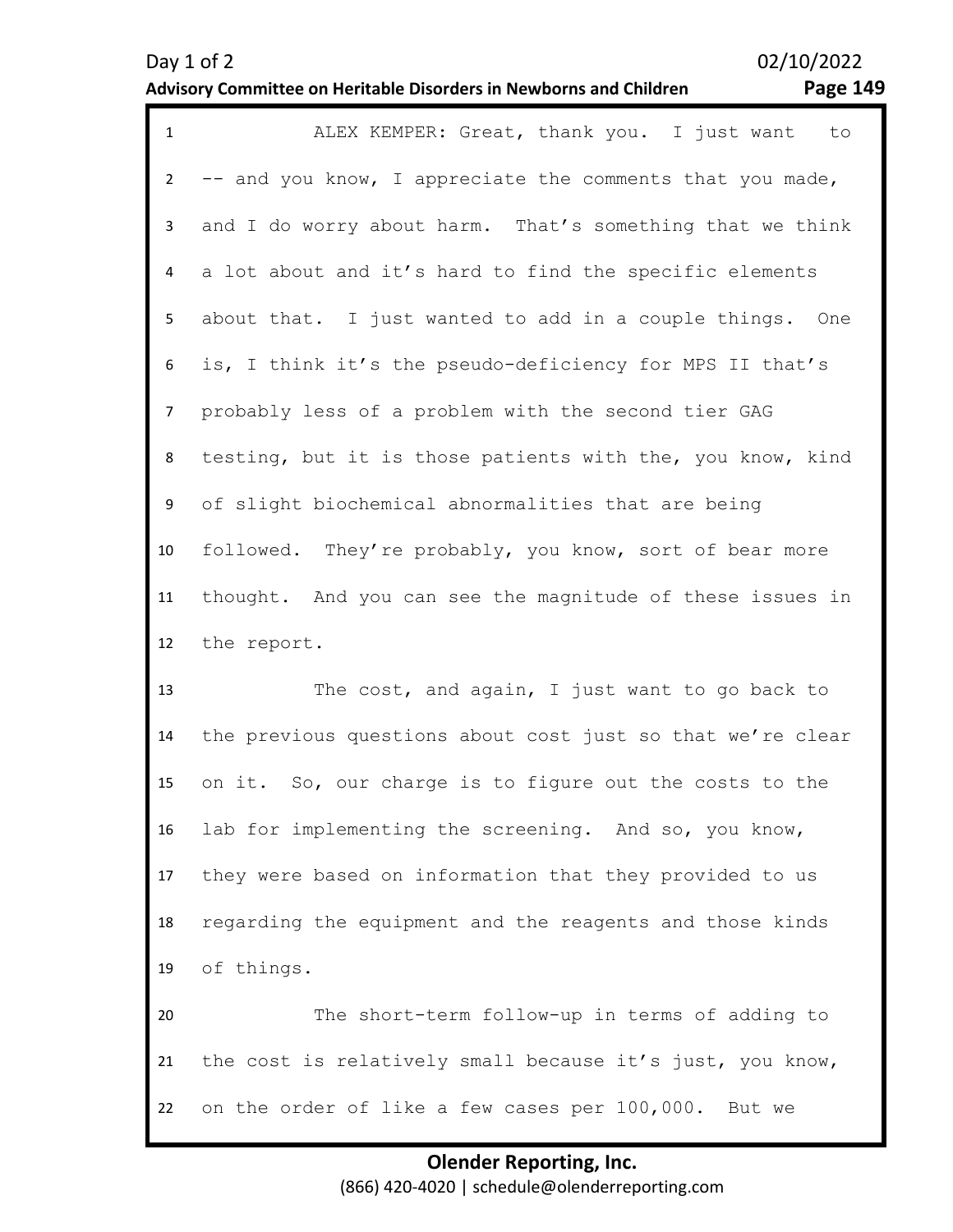| Day 1 of 2                                                         |  |
|--------------------------------------------------------------------|--|
| Advisory Committee on Heritable Disorders in Newborns and Children |  |

02/10/2022

# **Advisory Committee on Heritable Disorders in Newborns and Children Page 150**

| $\mathbf{1}$   | don't -- you're entirely correct that we do not estimate   |
|----------------|------------------------------------------------------------|
| $2^{\circ}$    | the cost to the clinical systems, and we just don't really |
| $\mathbf{3}$   | have the capacity or the time to do that, which is, you    |
| 4              | know, part of why it's not in our charge.                  |
| 5              | The one thing that we did hear from programs               |
| 6              | though, at least for MPS II follow-up is that they're      |
| 7 <sup>7</sup> | using the same experts, the same clinical resources that   |
| 8              | they were using for other similar metabolic conditions, so |
| 9              | they're able to follow on those pathways. I don't know if  |
| 10             | that answers your questions or not, but I just wanted to   |
| 11             | reflect back on those things.                              |
|                |                                                            |
| 12             | SABRA ANCKNER: Yeah, I mean, I ran a program,              |
| 13             | right, so I can tell you that it's more than just the      |
| 14             | abnormal results, rights? It's -- you know, that's not     |
| 15             | just -- that's not the only thing that happens in short    |
| 16             | term follow-up is literally calling out the results. So,   |
| 17             | it is a bigger burden than that, and, you know, as for the |
| 18             | clinicians, I think, again, yeah, it is easy to say like   |
| 19             | we'll just go to the guys we're already going to, but as   |
| 20             | we learned in the workgroup meetings last time, the sub-   |
| 21             | specialists are going no, right? I mean, they're the ones  |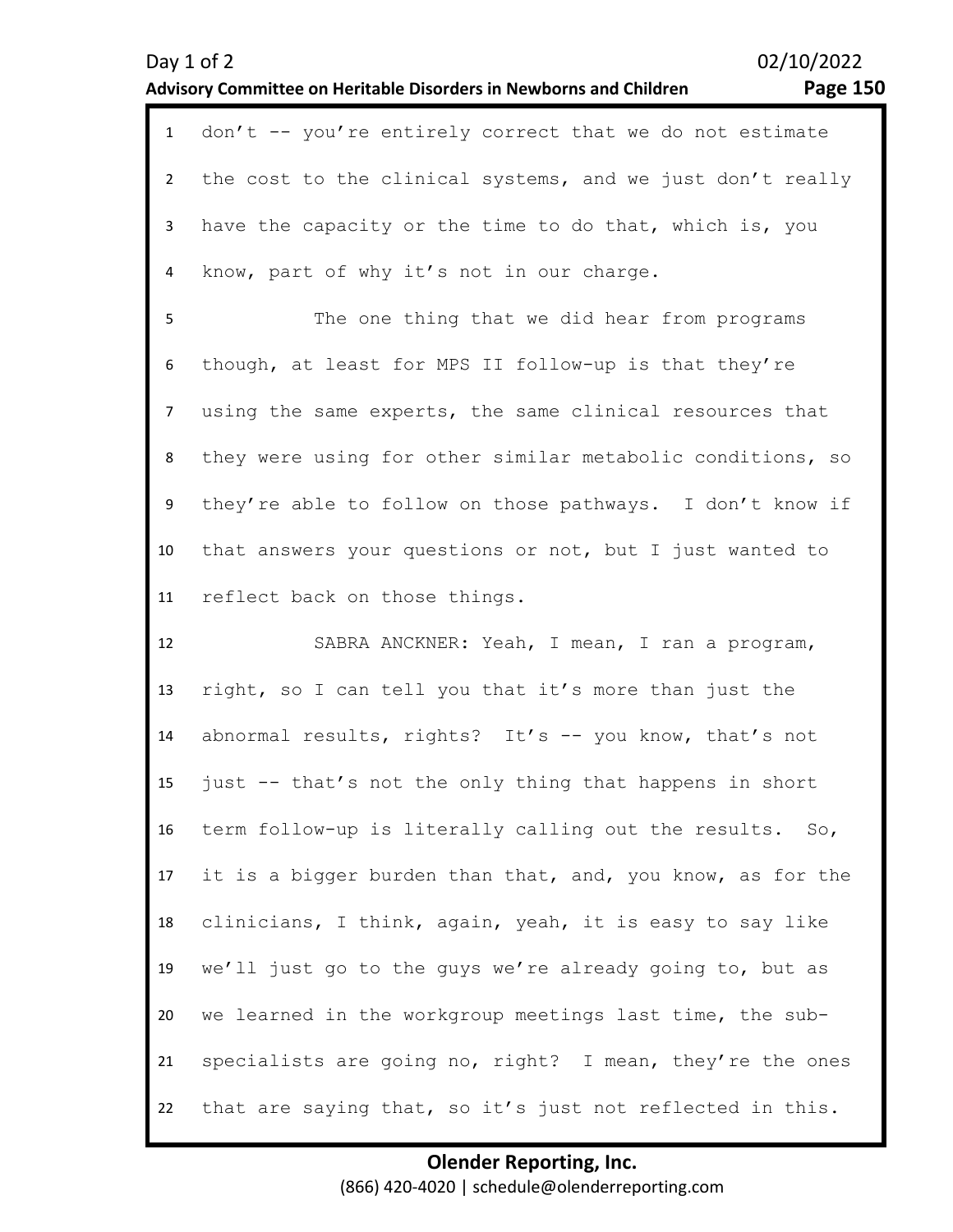| ee<br>∽<br>о | c.<br>- 1 |
|--------------|-----------|
|--------------|-----------|

| $\mathbf{1}$   | And the other thing that I wanted to say is that           |
|----------------|------------------------------------------------------------|
| $\overline{2}$ | with the uncertainty about the clinical quidance on the    |
| $\mathbf{3}$   | treatment means your insurance will be deciding for you    |
| 4              | what your treatment pathways are.                          |
| 5              | CYNTHIA POWELL: Sean McCandless.                           |
| 6              | SHAWN MCCANDLESS: Thank you, Shawn McCandless,             |
| $\overline{7}$ | Committee member. I just want to respond to both what Ms.  |
| 8              | Anckner and Dr. Ostrander were saying that the reality is  |
| 9              | that in terms of follow-up, we're taking care of these     |
| 10             | patients anyways. So, the fact that the numbers look a     |
| 11             | little different, it reflects the ascertainment bias in    |
| 12             | the symptomatic, you know, counting symptomatic patients.  |
| 13             | But the patients, there's not going to be more patients    |
| 14             | with MPS II as Dr. Ostrander said, if they get on          |
| 15             | treatment, they're likely to be easier to manage and       |
| 16             | require less intervention than if they're not being        |
| 17             | treated. But regardless, we're going to be taking care of  |
| 18             | them either way. So, I don't want to discount the burdens  |
| 19             | on the newborn screening lab, but as a clinician who takes |
| 20             | care of these patients, it doesn't seem to me that there's |
| 21             | -- that this is a big problem. The numbers are small.      |
| 22             | We're already taking care of these patients anyways, and   |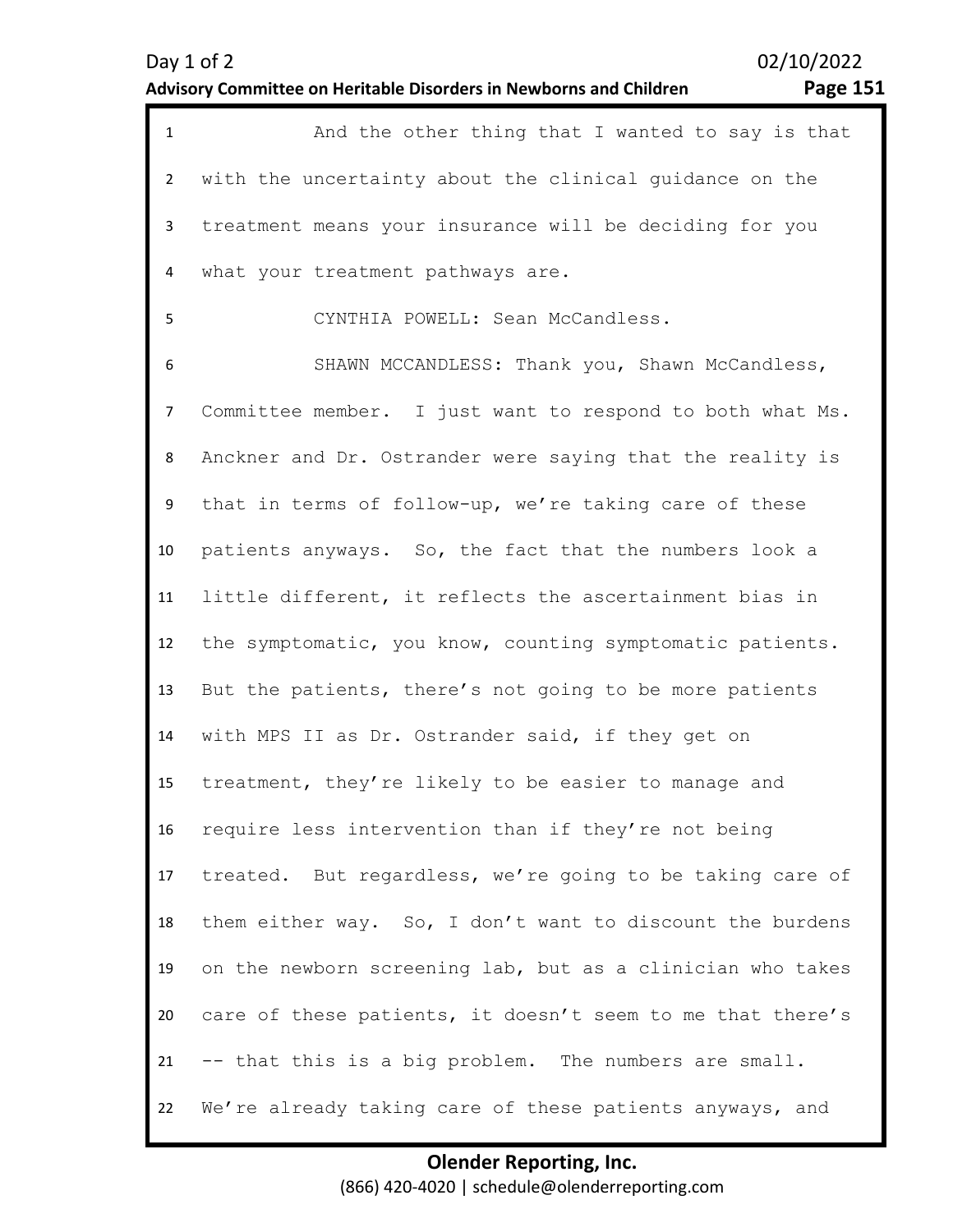1 frankly, I'll just -- I think I speak for my colleagues  $\overline{\phantom{a}}$ 3 4 5 6 7 8 9 10 11 12 13 14 15 16 17 when I say we would rather have them healthy and on treatment than when they're -- than coming to us when they're already having multiple surgeries, severely affected and very challenging to take care of. CYNTHIA POWELL: Debra Freedenberg. DEBRA FREEDENBERG: I am Debra Freedenberg. I just wanted to speak to comments on costs and system costs, but other folks have already addressed that. There are two things that I'd like to just comment on. One is on the clinical practice. Clinical evolves because of guidelines out there and there's a lot of dissension in terms of whether it's the best path forward. Folks are going to treat them clinically as the way they -- their best judgment is. And so, something that came out in 2018 may not be relevant in 2022 because practice evolves and continues to evolve.

18 19 20 21 22 The other question that I had was kind of a theoretical one for Dr. Kemper. The data that's presented in an MPS II, we know that ERT does not cross the bloodbrain barrier, however, the data suggests that those that are on ERT treatment either stabilize their cognitive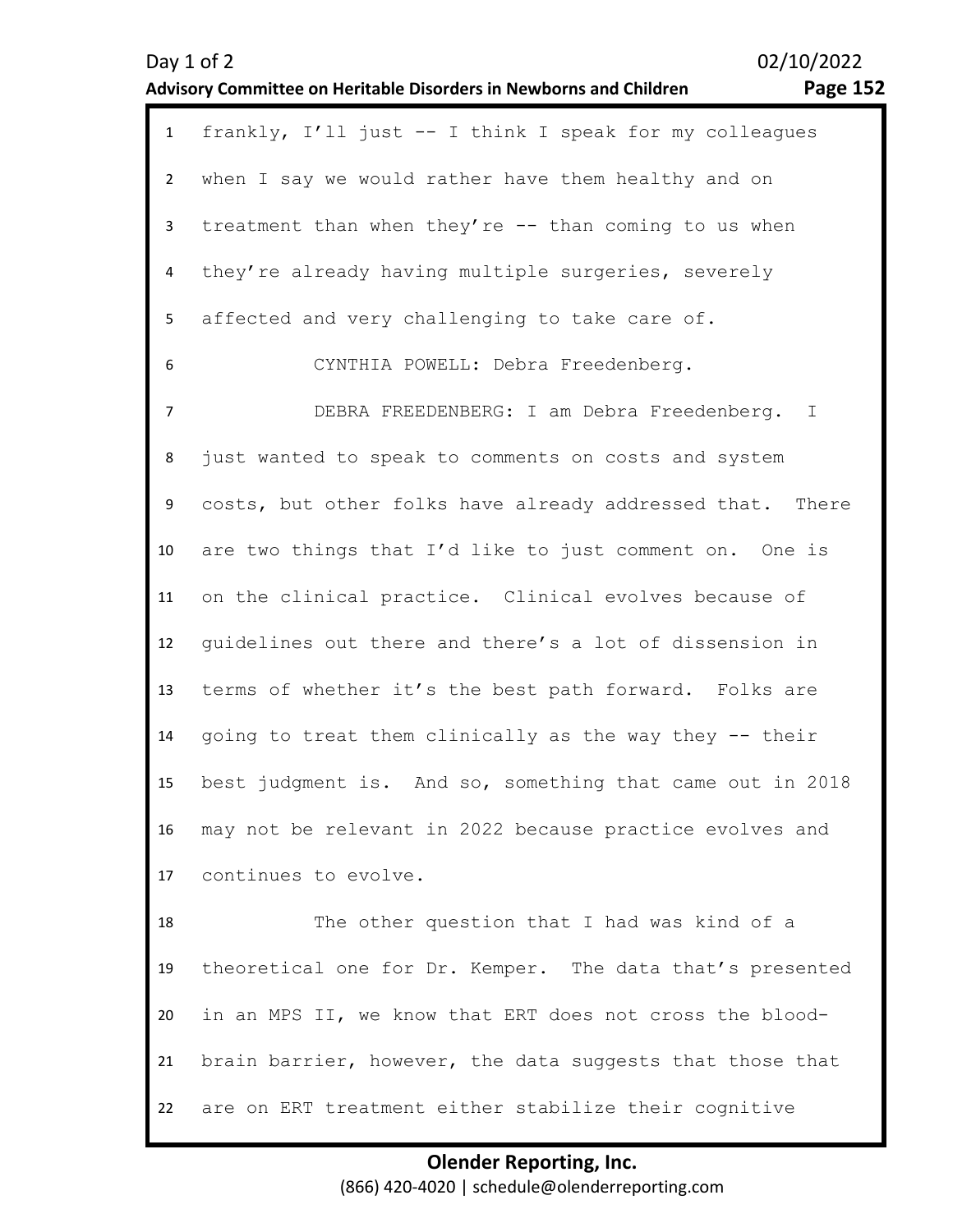| Day $1$ of $2$                                                            |  |
|---------------------------------------------------------------------------|--|
| <b>Advisory Committee on Heritable Disorders in Newborns and Children</b> |  |

1 decline or don't have it if treated early. And I was

02/10/2022 **Advisory Committee on Heritable Disorders in Newborns and Children Page 153** 

| $2^{\circ}$     | wondering if there was any point about the mechanism about |
|-----------------|------------------------------------------------------------|
| $\mathbf{3}$    | which to decrease (unintelligible).                        |
| $\overline{4}$  | ALEX KEMPER: Yeah, so that's a great question.             |
| 5               | What I can tell you is that it does seem that at least     |
| 6               | some of the enzyme does cross -- that's why I use the      |
| $\overline{7}$  | term, significantly cross, but the amount is not great     |
| 8               | that crosses. I'll tell you that on the evidence review    |
| 9               | side of things, I try not to -- I try not to figure out    |
| 10 <sup>°</sup> | like the pathophysiology of why something might make a     |
| 11              | difference, but what I can tell you from talking to        |
| 12              | families is that having, you know, a child that can better |
| 13              | ambulate and take care of things like toileting and those  |
| 14              | kinds of things, even if it's not dramatically affecting   |
| 15              | the CNS involvement, will just naturally lead to           |
| 16              | differences in, you know, some cognitive skills, those     |
| 17              | kinds of things. That's not a very scientific answer, but  |
| 18              | that's sort of how I interpret it.                         |
| 19              | DEBRA FREEDENBERG: And then my last question is            |
| 20              | just a comment you just made, and that it's the -- they're |
| 21              | looking at the cost estimate for the lab. Is it the lab    |
|                 |                                                            |
|                 | <b>Olender Reporting, Inc.</b>                             |
|                 | (866) 420-4020   schedule@olenderreporting.com             |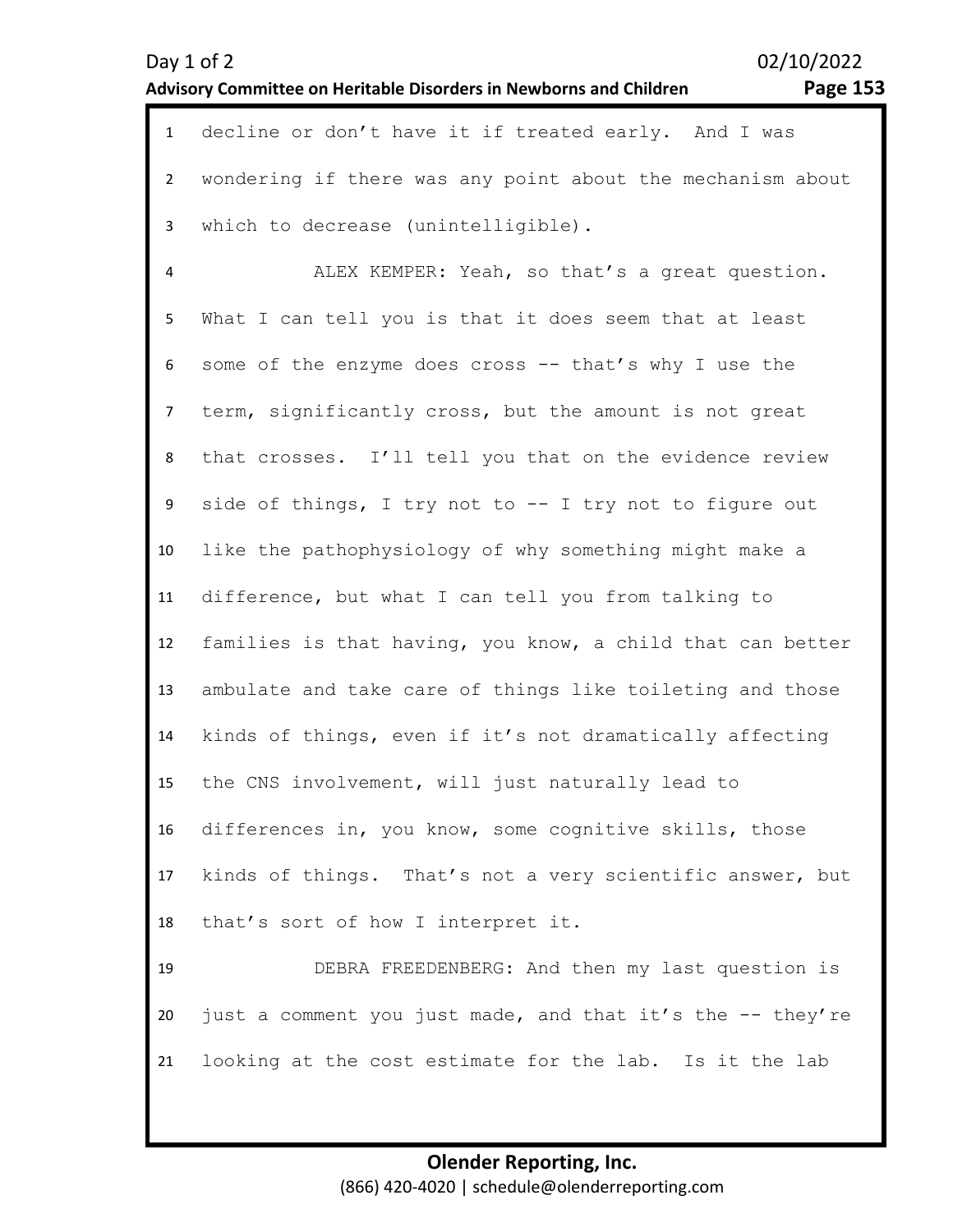| $\mathbf{1}$   | or is it the newborn screening program for the cost        |
|----------------|------------------------------------------------------------|
| $2^{\circ}$    | estimate?                                                  |
| 3              | ALEX KEMPER: Yeah, I -- really, it's -- and we             |
| 4              | talk so much about the cost. I don't know if there's a     |
| 5              | way to bring Dr. Grosse into the conversation because he   |
| 6              | might be able to add some additional color commentary      |
| $\overline{7}$ | beyond what I'm going to say, but it's the cost of the     |
| 8              | lab, the LIM system, you know, the issues, the short-term  |
| 9              | follow-up, those kinds of -- you know, like the whole      |
| 10             | package. So not just the actual test itself, but again,    |
| 11             | there are so few infants that end up getting referred from |
| 12             | newborn screening that it just doesn't appreciably change  |
| 13             | the range of costs.                                        |
| 14             | And now, ladies and gentlemen, we have a real              |
| 15             | health economist and I'm going to have him add some        |
| 16             | additional comments.                                       |
| 17             | SCOTT GROSSE: Thank you, Alex. The                         |
| 18             | conversations we had with the two screening programs in    |
| 19             | Illinois and Missouri, but that they did not experience    |
| 20             | any need for additional follow-up staff to engage in these |
| 21             | activities. All of our estimates are based from those two  |
|                |                                                            |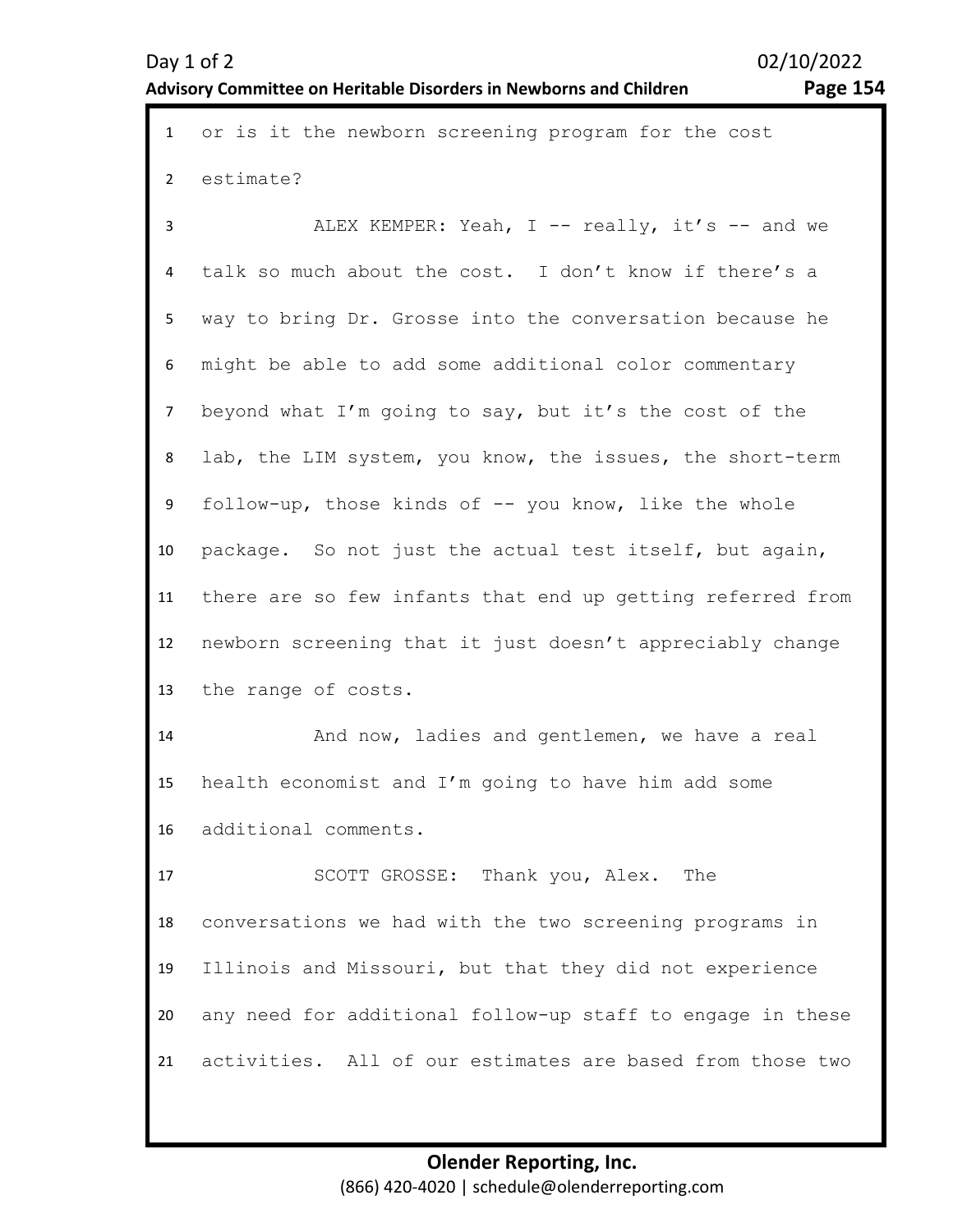| Day 1 of 2                                                         | 02/ |
|--------------------------------------------------------------------|-----|
| Advisory Committee on Heritable Disorders in Newborns and Children |     |
|                                                                    |     |

 $10/2022$ **Advisory Committee on Heritable Disorders in Newborns and Children Page 155** 

| $\mathbf{1}$   | programs. That does not mean that programs in other        |
|----------------|------------------------------------------------------------|
| $\overline{2}$ | states might not experience additional costs.              |
| 3              | CYNTHIA POWELL: Next, we'll hear from Melissa              |
| 4              | Parisi, who hasn't had a chance to comment or ask a        |
| 5              | question yet.                                              |
| 6              | MELISSA PARISI: Thank you very much. This is               |
| $\overline{7}$ | Melissa Parisi from NIH and NICHD, and I just want to      |
| 8              | thank you all for your really thoughtful presentations and |
| 9              | I've enjoyed hearing some of the details as you've         |
| 10             | presented them and recognize that with these rare          |
| 11             | conditions, you know, the data that you have are the data  |
| 12             | that you have and sometimes there are limitations in being |
| 13             | able to extrapolate.                                       |
| 14             | I also wanted to share with everybody just an              |
| 15             | announcement in case folks were not aware, that our        |
| 16             | institute, the Child Health Institute, NICHD, is actually  |
| 17             | supporting a pilot project to screen for MPS II in North   |
| 18             | Carolina and that's a contract to RTI with the goal of     |
| 19             | actually starting screening probably around April.<br>The  |
| 20             | team is currently in preparation, creating all the systems |
| 21             | and procedures, IRB approvals, et cetera, and working      |
| 22             | closely with the North Carolina State Laboratory of Public |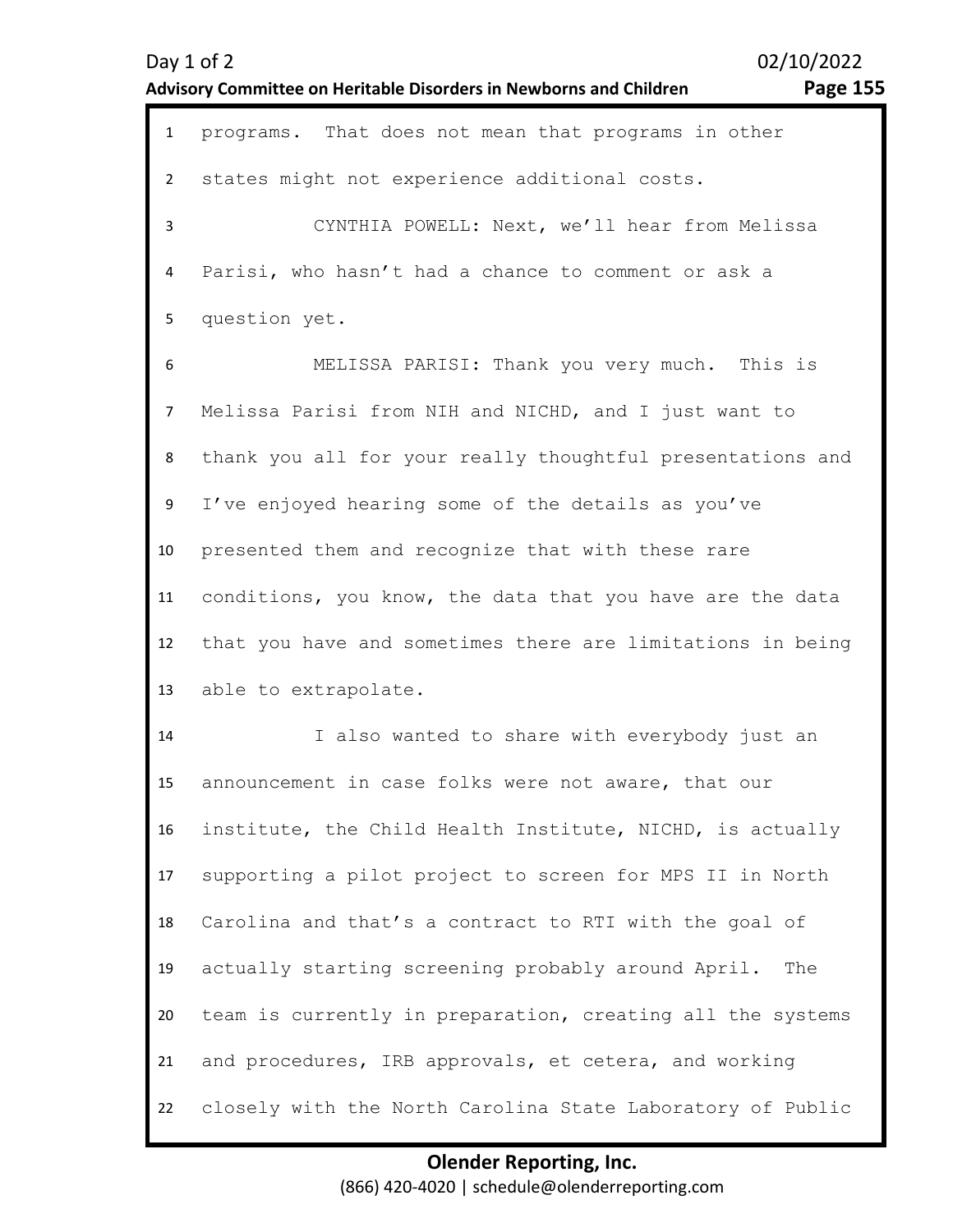| 02/10/2022<br>Day $1$ of $2$                                                   |  |                                                    |  |
|--------------------------------------------------------------------------------|--|----------------------------------------------------|--|
| Page 156<br>Advisory Committee on Heritable Disorders in Newborns and Children |  |                                                    |  |
|                                                                                |  | Health to accomplish screening for MPS II in North |  |
|                                                                                |  | Carolina. So that will also add to the data on the |  |

over the next two years. Thank you.

condition. The goal is for them to screen 140,000 babies

3

4

5 6 7 8 9 10 11 12 13 14 15 16 17 18 19 CYNTHIA POWELL: Thank you. Jennifer Kwon. JENNIFER KWON: Thanks for letting me speak again. I just -- I think it does bother me a little bit thinking about the patients who are lost to follow up, because I think it gets back to the issue of equity. I think that it is a burden on families who are diagnosed with this disease. It really sounds like a very -- I mean, I think that for the families that have lived through it and who are making the sacrifices to have their children treated, it seems like it's well worth the effort. But I think that we have to remember that in a population-based program, we are going to see a wider range of people and responses, and you know, social factors than maybe we're seeing in families who have, you know, two siblings with MPS II.

20 21 And so, I just wonder  $--$  that was the basis for my questions about what's involved with, you know, follow-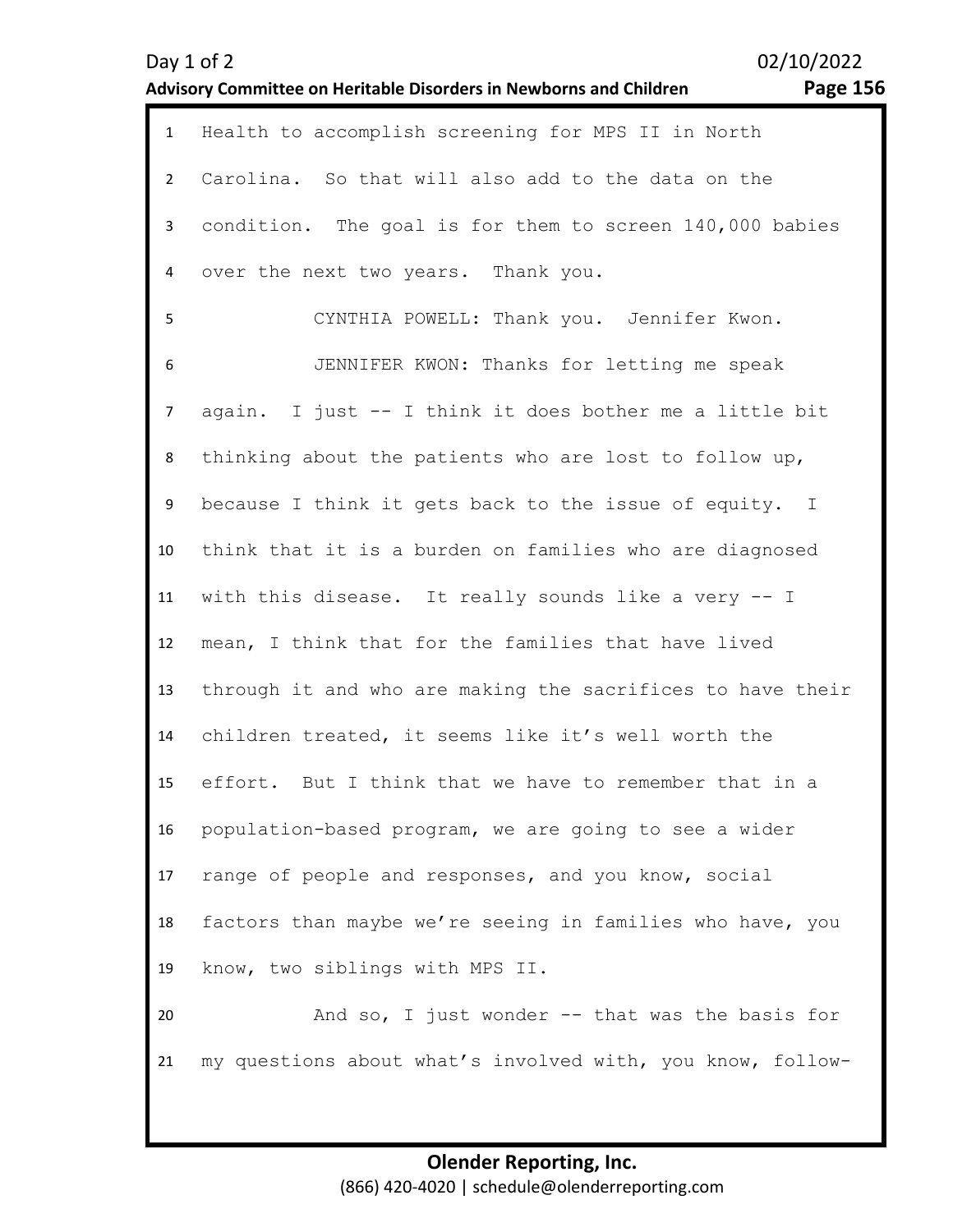| $-$ age $1$ | L5<br>' |
|-------------|---------|
|-------------|---------|

| $\mathbf{1}$   | up of ambiguous results and why did five people get lost   |
|----------------|------------------------------------------------------------|
| $\overline{2}$ | to follow-up, what was going on with that?                 |
| 3              | The other thing that I'll say is that it would             |
| 4              | be really a great time for the MPS II community to tighten |
| 5              | up their guidelines for treatment, because as someone who  |
| 6              | routinely prescribes medications, two medications which    |
| $\overline{7}$ | are on the top ten most expensive medication list, I       |
| 8              | notice that your enzyme replacement therapy is also on     |
| 9              | that list, and I will tell you that insurers do care what  |
| 10             | the FDA approves, and they do care about expert            |
| 11             | quidelines.                                                |
|                |                                                            |
| 12             | And I think that the final thing that I would              |
| 13             | point out is the New Steps Program, the website is just    |
| 14             | terrific, and I take a look at it a lot, and I have        |
| 15             | noticed that MPS I and Dr. McCandless pointed out that     |
| 16             | it's going to be the same set of players, really, who are  |
| 17             | taking care of patients with MPS II, but many states -- I  |
| 18             | think I counted like 20 or so states have not approved MPS |
| 19             | I for newborn screening, and I think it's interesting that |
| 20             | there's a similar lag in states for some of the disorders  |
| 21             | like X-linked DLD and Pompe disease, whereas if you look   |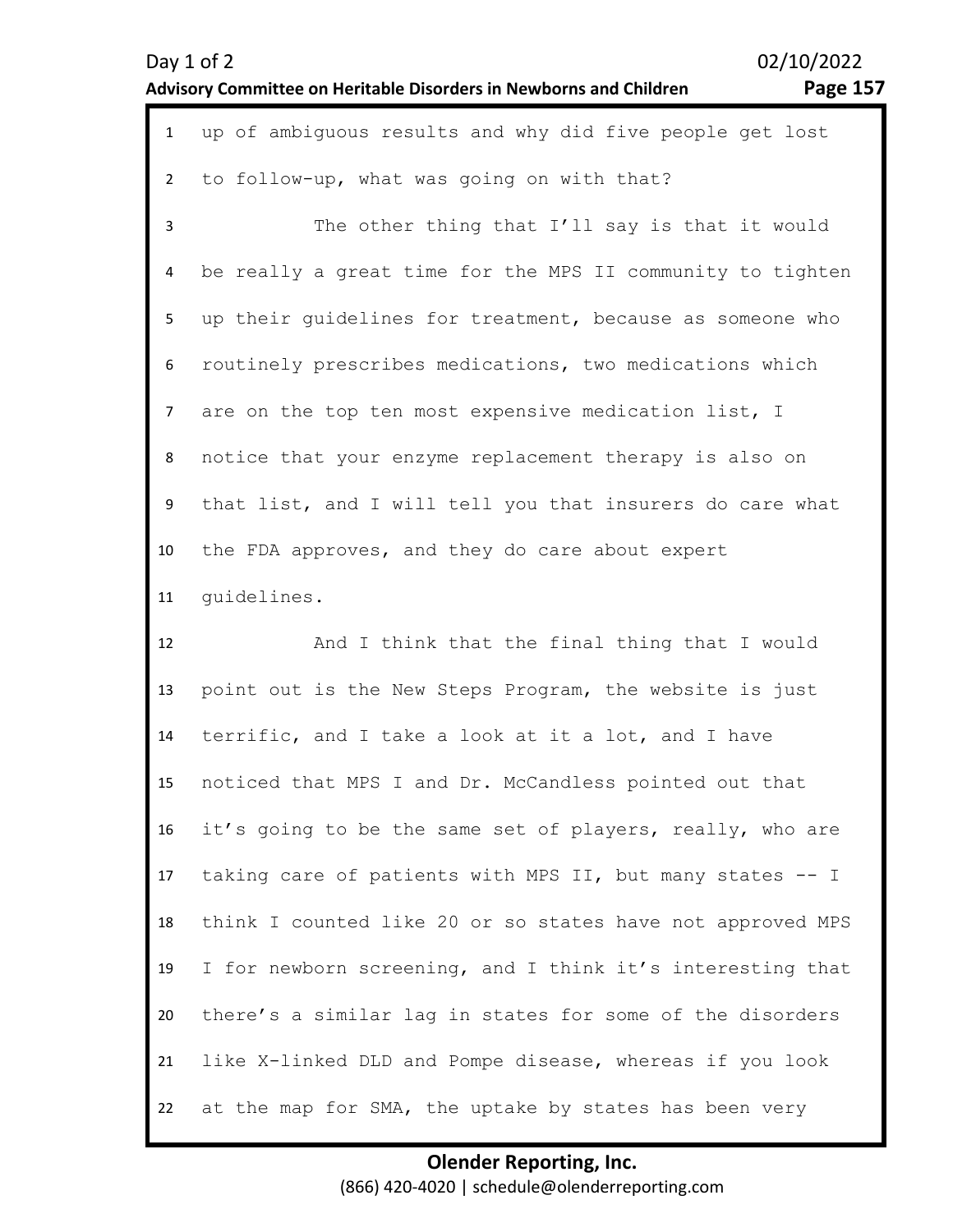| $\mathbf{1}$   | different, even though the treatments are quite expensive, |
|----------------|------------------------------------------------------------|
| $\overline{2}$ | and I think that we have to think about what happens in    |
| 3              | that short term follow-up visit when we give people        |
| 4              | results and tell them what the next steps are. There are   |
| 5              | families who may find it very difficult to understand that |
| 6              | the next step is another visit for more testing to be told |
| $\overline{7}$ | again that there's another step, and then you do it all    |
| 8              | over again. Whereas, what I would say would be SMA         |
| 9              | follow-up, is that it is a much simpler conversation. I    |
| 10             | mean, it's a lengthy, complicated conversation and it      |
| 11             | takes hours, and this is SMA. But it is relatively simple  |
| 12             | compared to what the metabolic geneticists have to go      |
| 13             | through when they're counseling patients about MPS II,     |
| 14             | especially if they're in a state without second tier       |
| 15             | testing.                                                   |
| 16             | And I think that no matter what the labs say and           |
| 17             | what to do, that must play a role in the uptake of these   |
| 18             | disorders in state newborn screening programs as well.     |
| 19             | So, I would encourage you to look at those maps and ask    |
| 20             | yourself, are the states kind of voting with their feet,   |
| 21             | and what are the pieces that we're missing when states,    |

22 despite it being years after, you know, Pompe was approved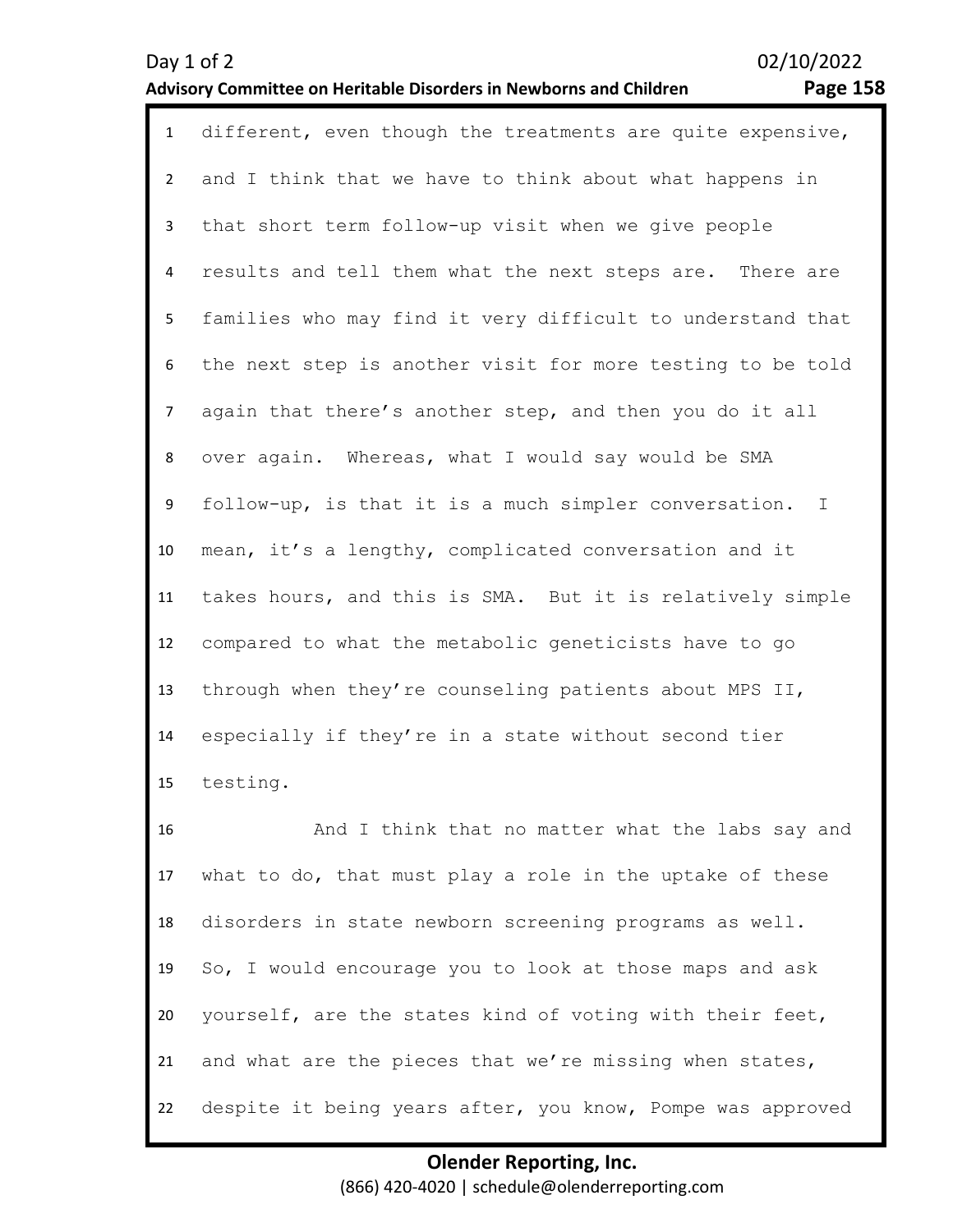| Day $1$ of $2$                                                            |  |
|---------------------------------------------------------------------------|--|
| <b>Advisory Committee on Heritable Disorders in Newborns and Children</b> |  |

| $\mathbf{1}$   | or X-ALD was approved, why are so many states still not   |
|----------------|-----------------------------------------------------------|
| $\overline{2}$ | adding it to their list of diseases that they screen?     |
| $\overline{3}$ | ALEX KEMPER: I really appreciate the points that          |
| 4              | you've made, and I think this issue of like lost to       |
| 5              | follow-up is such an important area for study, but of     |
| 6              | course, you know, we don't have that information. But I   |
| $\overline{7}$ | would love to know, you know, what the factors are that   |
| 8              | lead to it.                                               |
| 9              | And then the other thing $-$ I didn't bring this          |
| 10             | up before -- but I was thinking about, you know, because  |
| 11             | this is all relatively recent, how much things like the   |
| 12             | pandemic played into that as well. So, you know, there    |
| 13             | are so many different things that could be leading to --  |
| 14             | and I completely agree about the points you made in terms |
| 15             | of, you know, they need to ensure a follow-up, and if     |
| 16             | people aren't following up, why is that and the risk for  |
| 17             | health disparities related to those things. These are all |
| 18             | like areas that are really, I think, ripe for study.      |
| 19             | CYNTHIA POWELL: Thank you. Before we move on to           |
| 20             | our next session, I'd just like to once again thank Dr.   |
| 21             | Kemper, Dr. Prosser, Mr. Ojodu for your presentations and |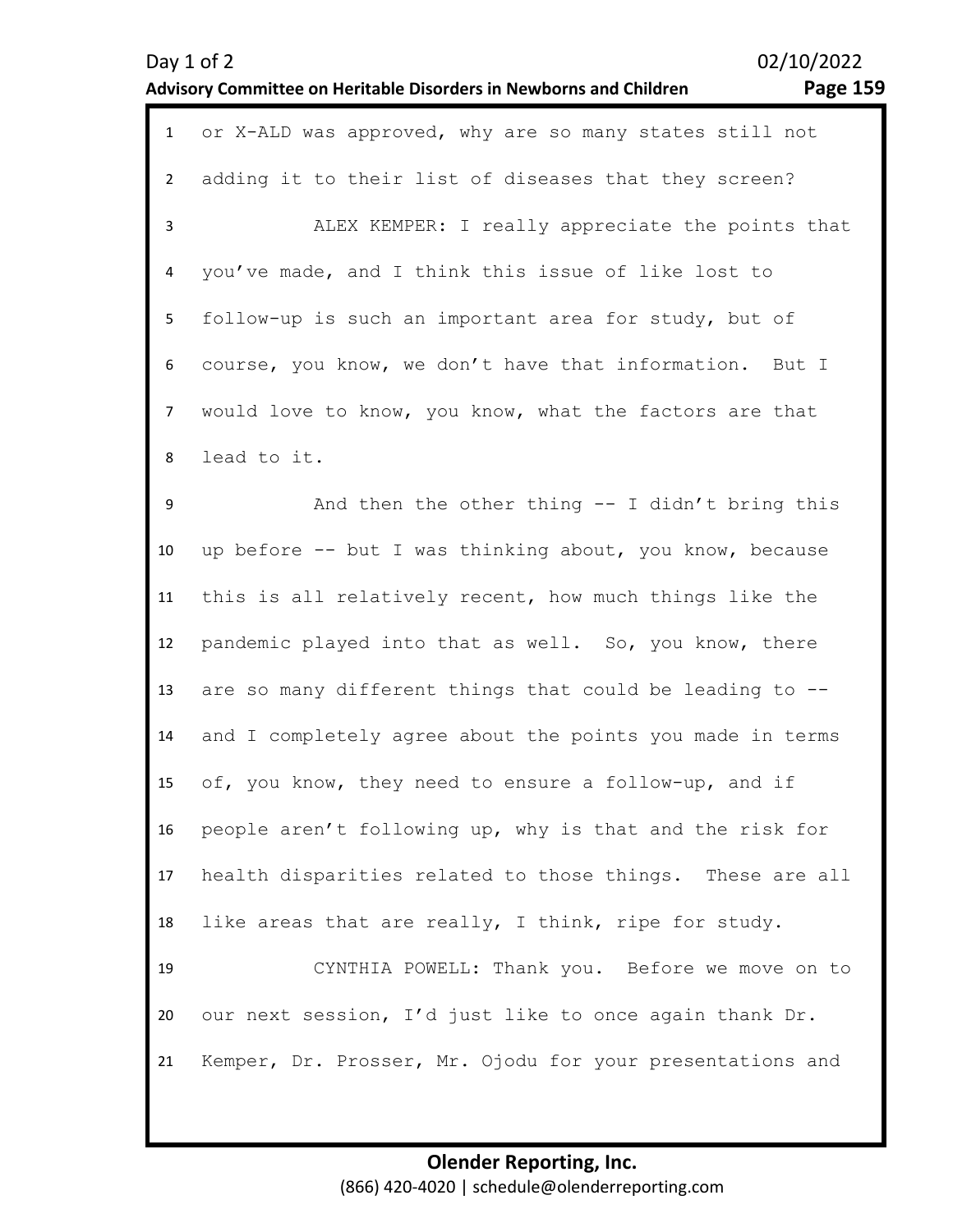Day 1 of 2 02/10/2022

# **Advisory Committee on Heritable Disorders in Newborns and Children Page 160**

| $\mathbf{1}$   | very thoughtful discussions and to all of the members of     |
|----------------|--------------------------------------------------------------|
| $\overline{2}$ | the evidence review group and experts for their input.       |
| 3              |                                                              |
| 4              | COMMITTEE REPORT: NEWBORN SCREENING FOR MPS II               |
| 5              | CYNTHIA POWELL: And with that, I'd like to go                |
| 6              | to, I think we have a few slides on the matrix. So, for      |
| $\overline{7}$ | each condition voted the full evidence-based review, two     |
| 8              | Committee members are selected to serve as liaisons to the   |
| 9              | These Committee members are tasked with developing a<br>ERG. |
| 10             | report summarizing the evidence review, forming a            |
| 11             | recommendation for the condition rating and overall          |
| 12             | Committee recommendation and assisting the Chair in          |
| 13             | leading Committee discussion.                                |
| 14             | Before I turn it over to Dr. Jane DeLuca and Dr.             |
| 15             | Shawn McCandless, I want to give a very brief overview of    |
| 16             | the decision matrix. I know many of you have seen this       |
| 17             | many times before. We do have two new members of our         |
| 18             | Committee, and although they heard about it during their     |
| 19             | orientation session, we also have some members of the        |
| 20             | Committee who have not been serving for that long where      |
| 21             | this is really the first condition that we've considered.    |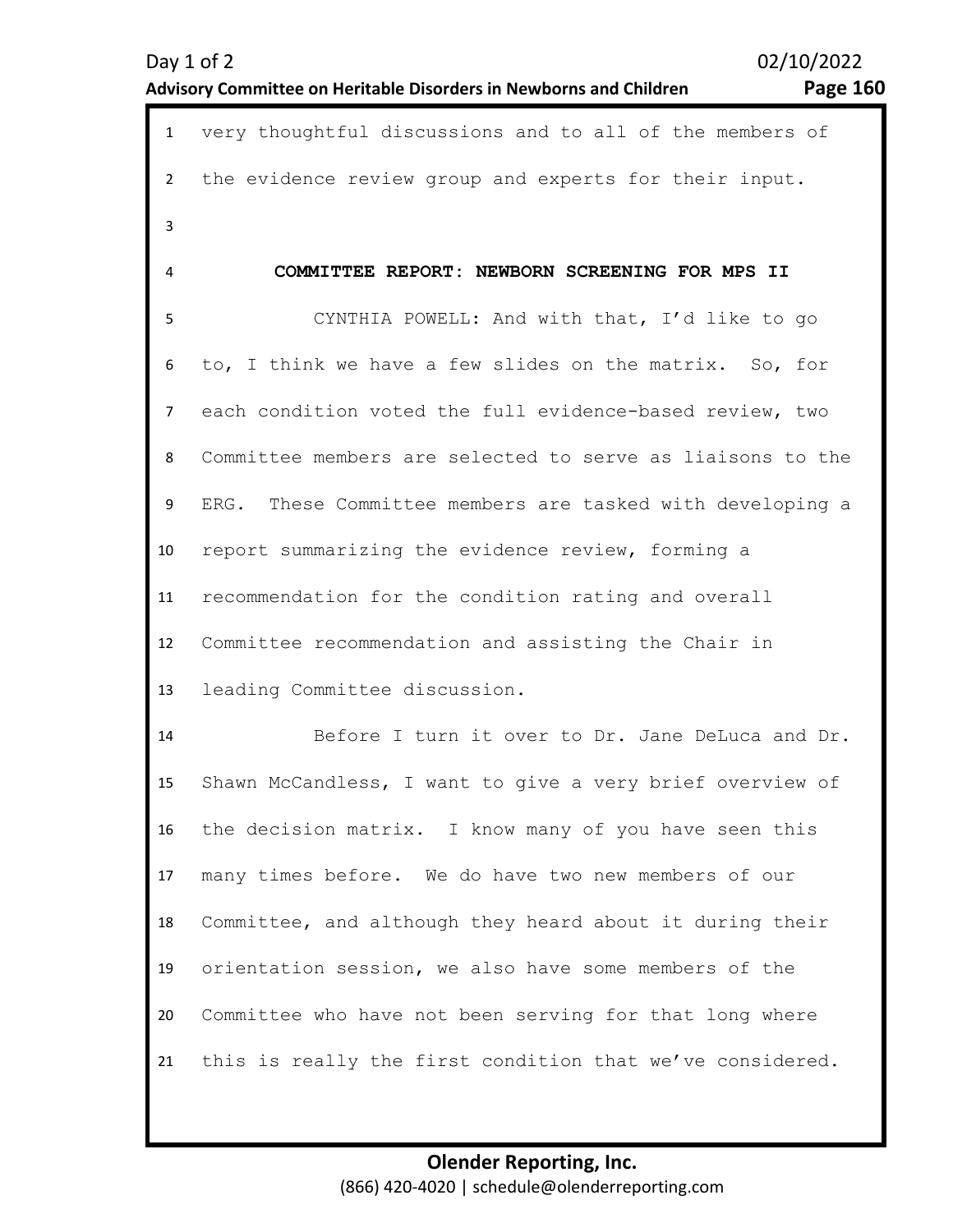| $\mathbf{1}$   | So, I'd just like to go over, if we look at                |
|----------------|------------------------------------------------------------|
| $\overline{2}$ | under the orange box, net benefit, and certainty, to think |
| $\mathbf{3}$   | about the significant benefit decision and the certainty   |
| 4              | of that. So, the A1 rating or the A rating means that      |
| 5              | there is high certainty that screening would have a        |
| 6              | significant benefit. And if we think about the net         |
| $\overline{7}$ | benefit, that would be the total of all the benefits minus |
| 8              | any risks that we see.                                     |
| 9              | And there is the B rating, which is that there             |
| 10             | is moderate certainty that screening would have a          |
| 11             | significant benefit. There is also the public health       |
| 12             | readiness and feasibility that would be ready -- that most |
| 13             | public health departments are ready to start screening,    |
| 14             | that they have developmental readiness but would generally |
| 15             | take one to three years to begin screening, or that they   |
| 16             | are unprepared for screening. And then whether or not      |
| 17             | there is feasibility to perform or implement population    |
| 18             | screening.                                                 |
| 19             | So, the Advisory Committee first assesses the              |
| 20             | magnitude of net benefit, and then the certainty about the |
| 21             | evidence. After this assessment readiness and feasibility  |
| 22             | from a state public health program perspective are         |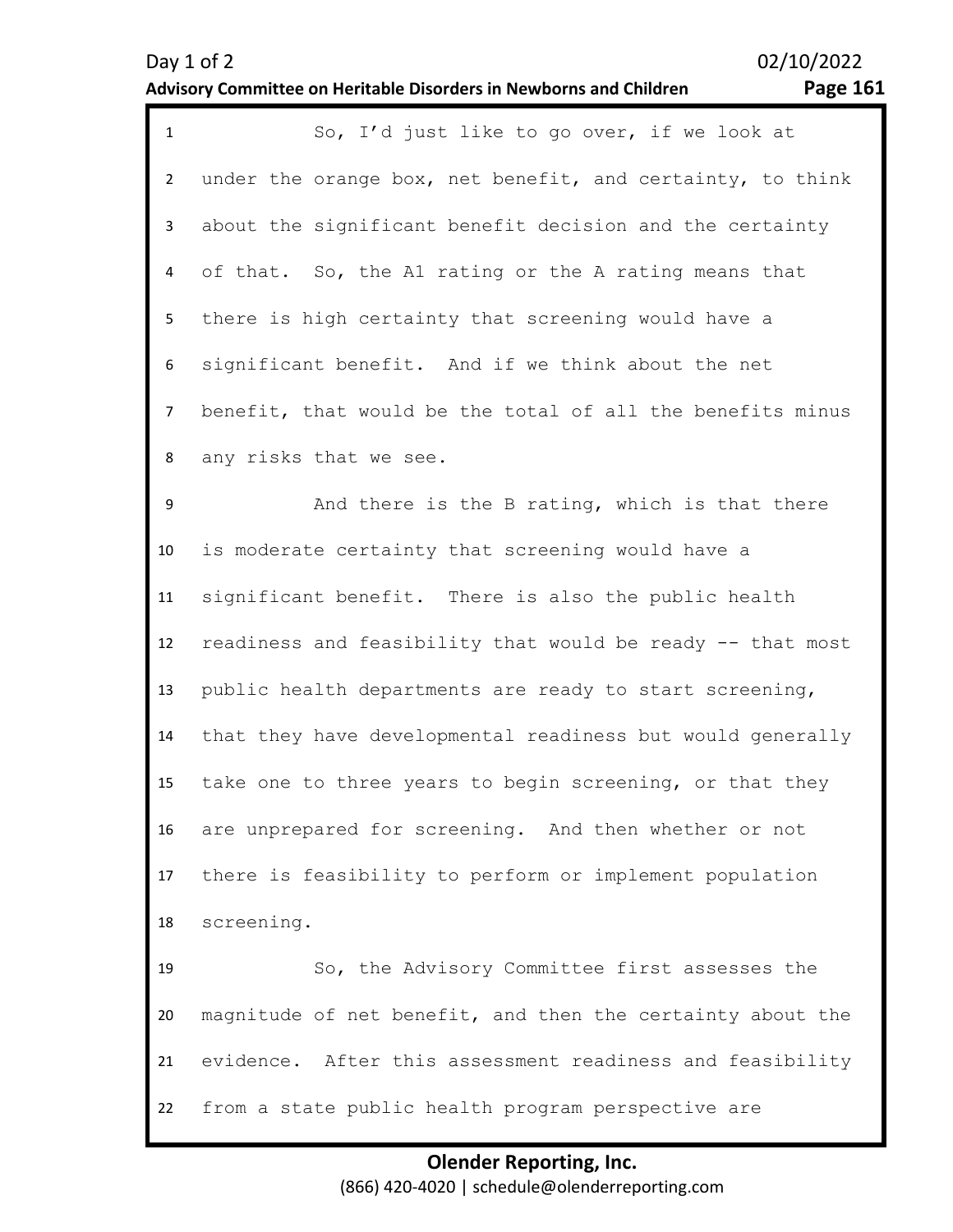| $\mathbf{1}$ | assessed. This two-step process is used to quide Advisory  |
|--------------|------------------------------------------------------------|
| $2^{\circ}$  | Committee recommendations, to assure clarity and           |
| $\mathbf{3}$ | transparency. The Advisory Committee assigns codes in      |
| 4            | this process, which are then used in the development of    |
| 5            | recommendations. May I have the next slide, please.        |
| 6            | The Advisory Committee adheres to the following            |
| $7^{\circ}$  | principles in developing recommendations: Recommendations  |
| 8            | are evidence-based. There must be scientific evidence      |
| 9            | that screening leads to improved outcomes and that these   |
| 10           | benefits outweigh the harms of screening, that outcomes    |
| 11           | that matter most are the health benefits to the individual |
| 12           | being screened.                                            |
| 13           | The overarching goal of screening is to improve            |
| 14           | the health-related quality of life of newborns.            |

15 16 17 18 19 20 21 Recommendations take into account the readiness of state public health systems to begin comprehensive screening and the feasibility of either beginning such activities or developing the ability to do so. Readiness assesses the current ability to implement comprehensive screening. Feasibility assesses the resource needs for effective comprehensive screening, including a general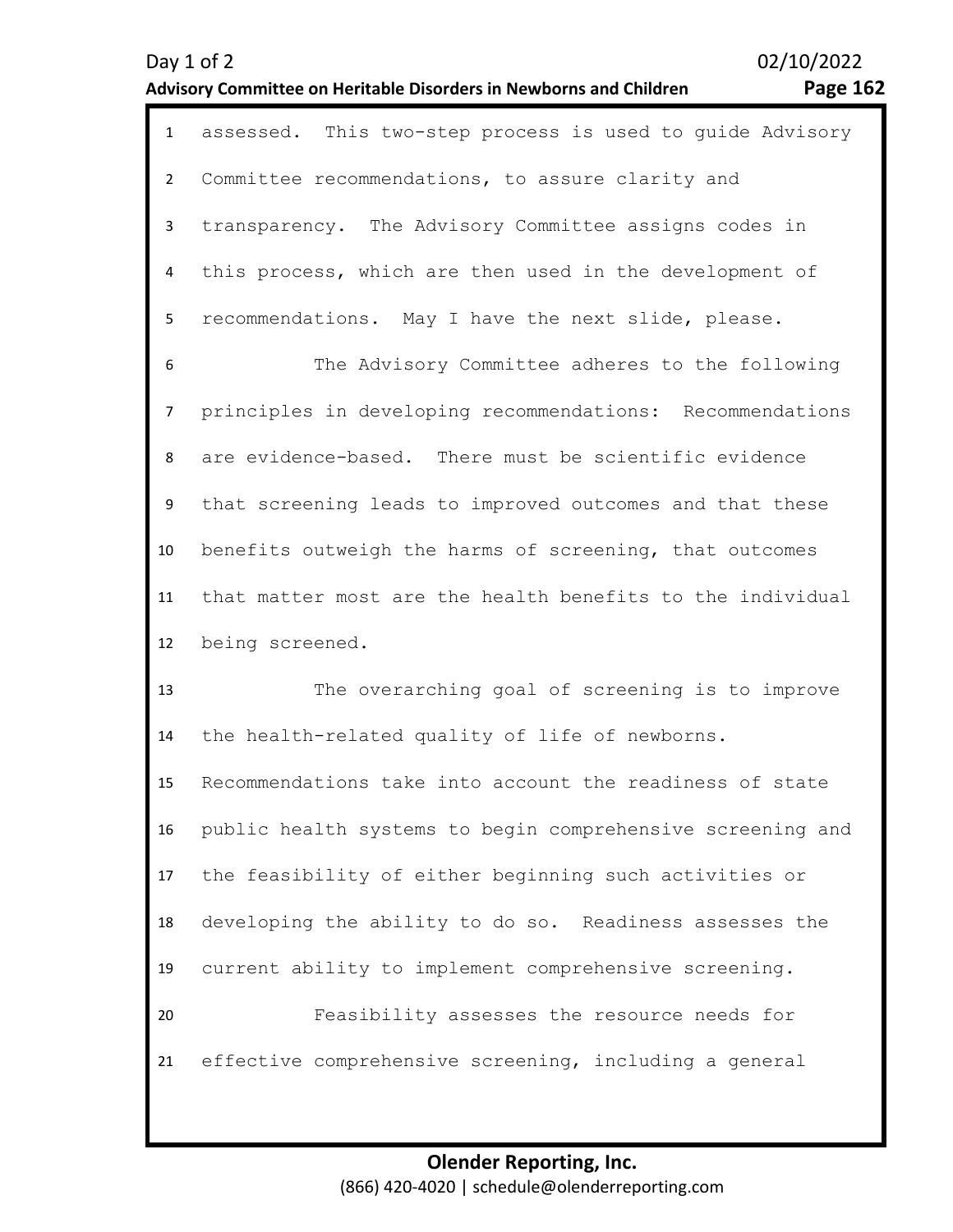| $\mathbf{1}$   | estimate of cost to adopt screening for the condition      |
|----------------|------------------------------------------------------------|
| $\overline{2}$ | under consideration. Next slide, please.                   |
| 3              | Using this part of the matrix the Advisory                 |
| 4              | Committee assigns one code to rate the evidence. A, there  |
| 5              | is high certainty that adoption of screening for the       |
| 6              | targeted condition would lead to a significant and         |
| $\overline{7}$ | substantial net benefit. B, there is moderate certainty    |
| 8              | that adoption of screening for the targeted condition      |
| 9              | would lead to a significant and substantial net benefit.   |
| 10             | C, there is high or moderate certainty that adoption of    |
| 11             | screening for the targeted condition would lead to a small |
| 12             | to zero net benefit. D, there is high or moderate          |
| 13             | certainty that adoption of screening for the targeted      |
| 14             | condition would lead to a negative net benefit. And L,     |
| 15             | there is low certainty regarding the net benefit from      |
| 16             | screening. Next slide, please.                             |
| 17             | Once each of the readiness and feasibility                 |

18 19 20 21 ratings are assigned, the Advisory Committee uses the following public health capacity matrix dimensions to assign readiness and feasibility ratings of public health department newborn screening programs.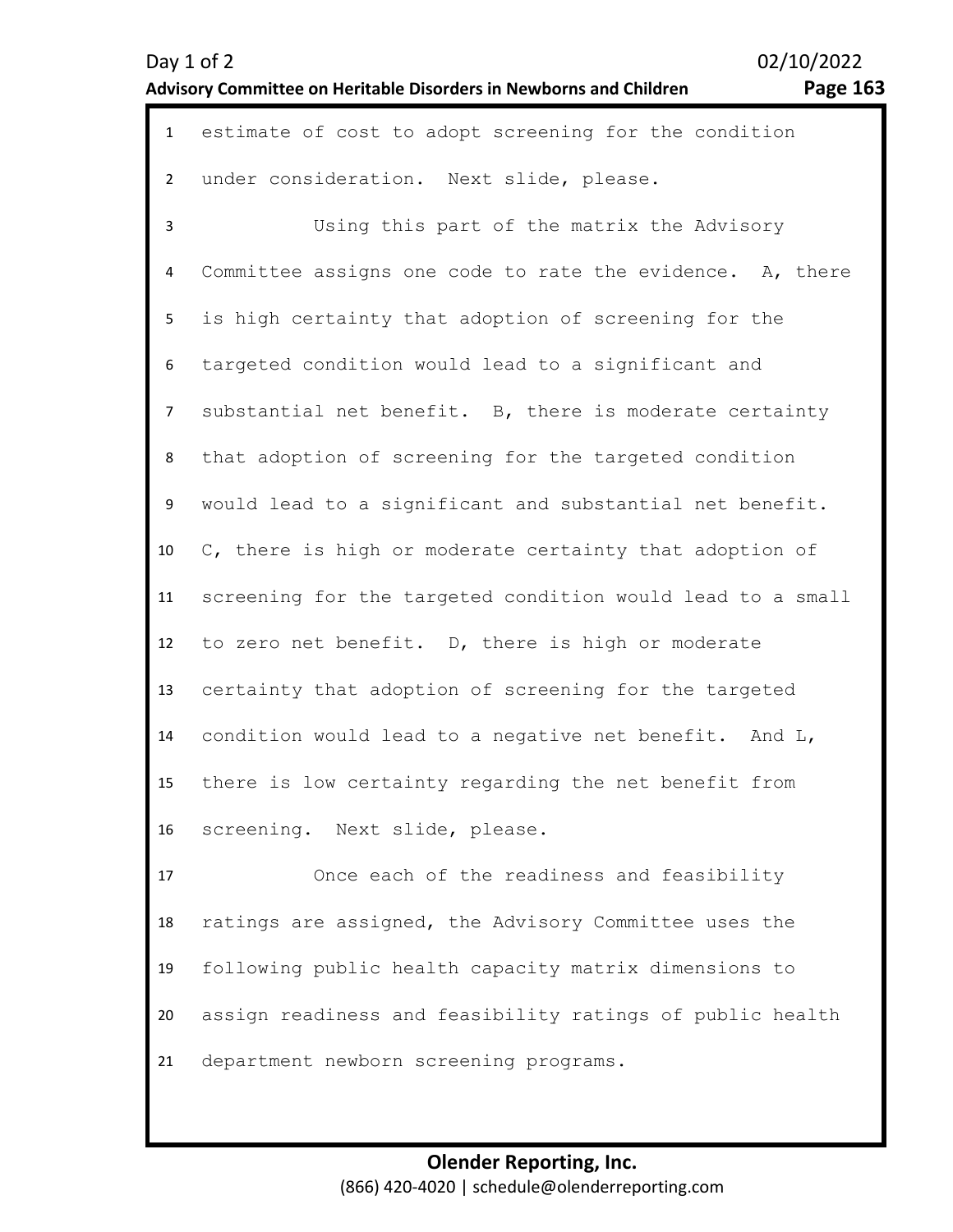| $\mathbf 1$    | Number one is that most state public health                |
|----------------|------------------------------------------------------------|
| $\overline{2}$ | departments are ready to begin comprehensive screening and |
| 3              | screening has high to moderate feasibility. Two, is that   |
| 4              | most public health departments have developmental          |
| 5              | readiness and screening, has high to moderate feasibility. |
| 6              | Three, is that most state public health departments are    |
| $\overline{7}$ | unprepared to begin comprehensive screening and screening  |
| 8              | has high to moderate feasibility. And four,                |
| 9              | implementation of screening for the targeted condition has |
| 10             | low feasibility. Next slide.                               |
| 11             | Are there any questions regarding the matrix?              |
| 12             | Okay. Before introducing Dr. DeLuca and Dr. McCandless, I  |
| 13             | will remind organizational representatives that unless     |
| 14             | otherwise directed, the deliberation that follows this     |
| 15             | presentation will be for Committee members only.           |
| 16             | Dr. Jane DeLuca is an associate professor and              |
| 17             | has been at the School of Nursing at Clemson University,   |
| 18             | South Carolina, since 2012. She has a clinical             |
| 19             | appointment at the Greenwood Genetics Center in the        |
| 20             | Metabolic Clinic caring for newborn screening patients and |
| 21             | others with inborn errors of metabolism. Dr. DeLuca has    |
| 22             | worked in newborn screening as a nurse practitioner since  |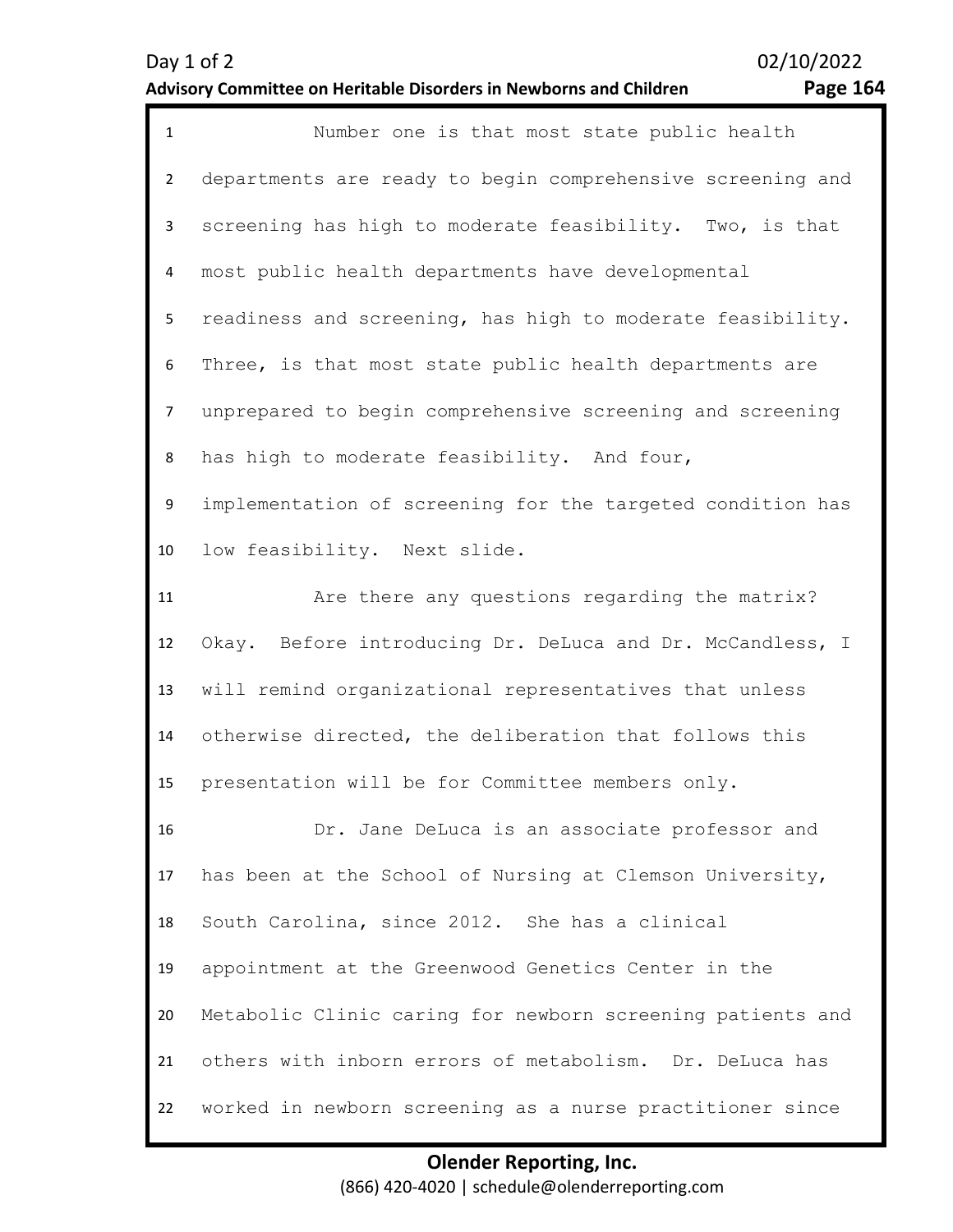| Day 1 of 2                                                                |  |
|---------------------------------------------------------------------------|--|
| <b>Advisory Committee on Heritable Disorders in Newborns and Children</b> |  |

02/10/2022 **Page 165** 

| $\mathbf{1}$   | 1999. Her research interests include parents and           |
|----------------|------------------------------------------------------------|
| $\overline{2}$ | families' experiences of newborn screening.                |
| 3              | Dr. Shawn McCandless is professor of pediatrics            |
| 4              | and Section Head for Genetics and Metabolism at the        |
| 5              | University of Colorado, Denver School of Medicine, and     |
| 6              | Children's Hospital of Colorado. He is a past president    |
| $\overline{7}$ | of the Society for Inherited Metabolic Disorders.<br>He    |
| 8              | served on the Ohio Department of Health Newborn Screening  |
| 9              | Advisory Counsel for 12 years prior to moving to Colorado. |
| 10             | His research has focused on inborn errors of metabolism    |
| 11             | and Prader-Willi syndrome. He is a fellow of the American  |
| 12             | College of Medical Genetics and Genomics and is active in  |
| 13             | SIMD, the Society for Inherited Metabolic Disorders, and   |
| 14             | the American Society for Human Genetics. And first we'll   |
| 15             | hear from Dr. DeLuca.                                      |
| 16             | JANE DELUCA: Thank you, Dr. Powell. First, we'd            |
| 17             | like to thank the evidence-based review group, Dr. Kemper, |
| 18             | and Dr. Lamb for their incredibly detailed work in         |
| 19             | reviewing and presenting evidence for the disorder MPS II. |
| 20             | So, we're tasked as liaison to the evidence-               |
| 21             | based group as Committee members. So, we do get to see     |
| 22             | the evidence as it evolves over the course of evaluating a |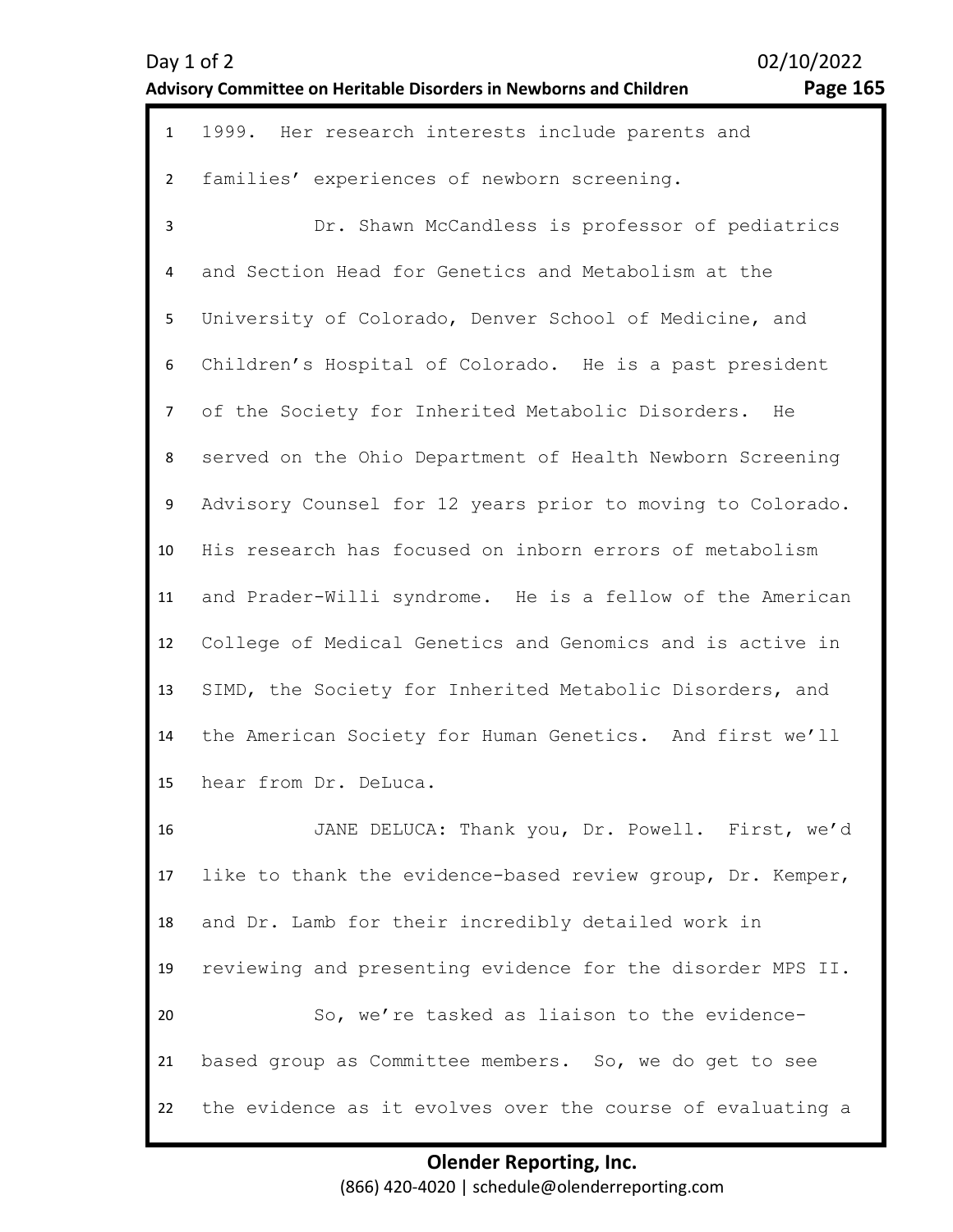|                | 1 particular disorder. I would also like to thank the HRSA |
|----------------|------------------------------------------------------------|
|                | 2 team for all their support and also to thank Dr.         |
| 3 <sup>7</sup> | McCandless for his quidance and wisdom in furthering my    |
| $\overline{4}$ | understanding of research and evidence of MPS II. Next     |
|                | 5 slide, please.                                           |
| 6              | So, Dr. Powell gave us a nice overview of the              |
|                | 7 decision matrix and I just wanted to talk about how our  |
| 8              | presentation is going to sort of roll out this afternoon.  |

9 10 11 12 13 14 15 16 17 18 We're going to talk a little bit about and review some of the information that we've already discussed that was presented by the evidence-based group in terms of the disorder, itself. And then we're going to get to some of the core issues in terms of understanding this level of certainty for net benefits as newborn screening for the identification of children affected by MPS II. So, our emphasis is going to be in that area. We will also touch on feasibility and state's readiness later on in the presentation. Next slide, please.

19 20 21 22 We've just seen this in terms of the matrix. So, we can move on to the next slide, please. So Mucopolysaccharidosis type II is an X-linked lysosomal storage disorder. It affects primarily males with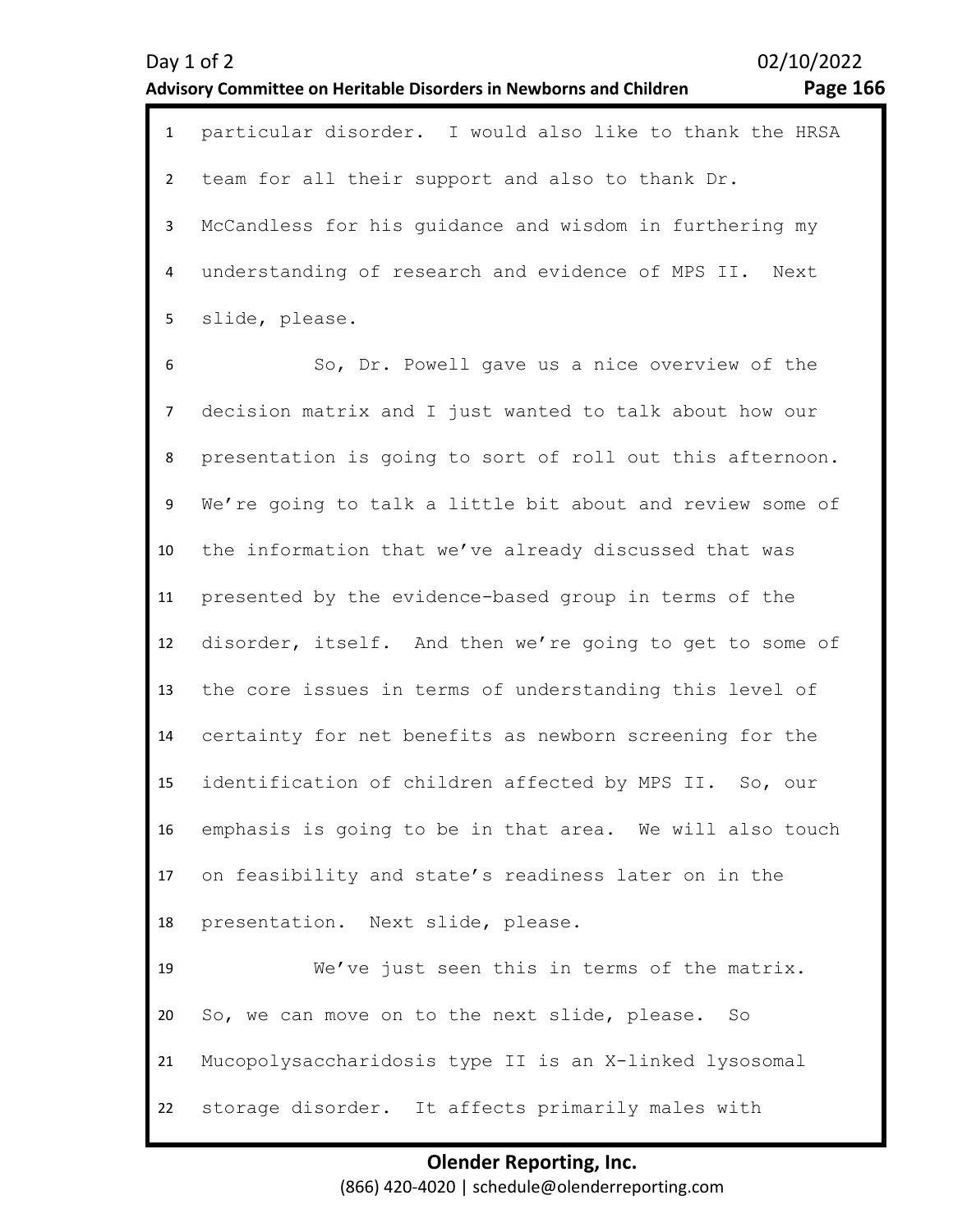| $\mathbf{1}$   | occasional development -- occasional identification of           |
|----------------|------------------------------------------------------------------|
| $2^{\circ}$    | symptomatic females. Variants of the IDS gene lead to the        |
| 3 <sup>1</sup> | dysfunction of the enzyme iduronate-2-sulfatase with the         |
| 4              | accumulation of glycosaminoglycans, specifically dermatan        |
| 5              | sulfate and heparan sulfate in organs.                           |
| 6              | Glycosaminoglycans, or GAGs are long polysaccharides that        |
| $\overline{7}$ | are essential in many processes in the body such as cell         |
| 8              | adhesion, tissue repair and immune response and other            |
| 9              | actions. When there's an impairment of the enzyme, the           |
| 10             | GAGs become accumulated within cells and organs.                 |
| 11             | The prevalence in Japan and Taiwan for the                       |
| 12             | disorder, if we put it at $0.84$ to $1.07$ per $100,000$ births, |
| 13             | and in the U.S., it's estimated to 0.26 per 100,000              |
| 14             | births. And the difference in prevalence is probably due         |
| 15             | to reporting and ascertainment methods for the clinical          |
| 16             | identification of the disease.                                   |
| 17             | Now, in our newborn screening programs that are                  |
| 18             | offering screening at this point for Missouri and                |
| 19             | Illinois, it's about 1.2 to 1.6 per 100,000 births. Next         |
| 20             | slide, please.                                                   |
| 21             | MPS II is screened by enzyme analysis. There                     |
| 22             | are two methods reported for the detection of the                |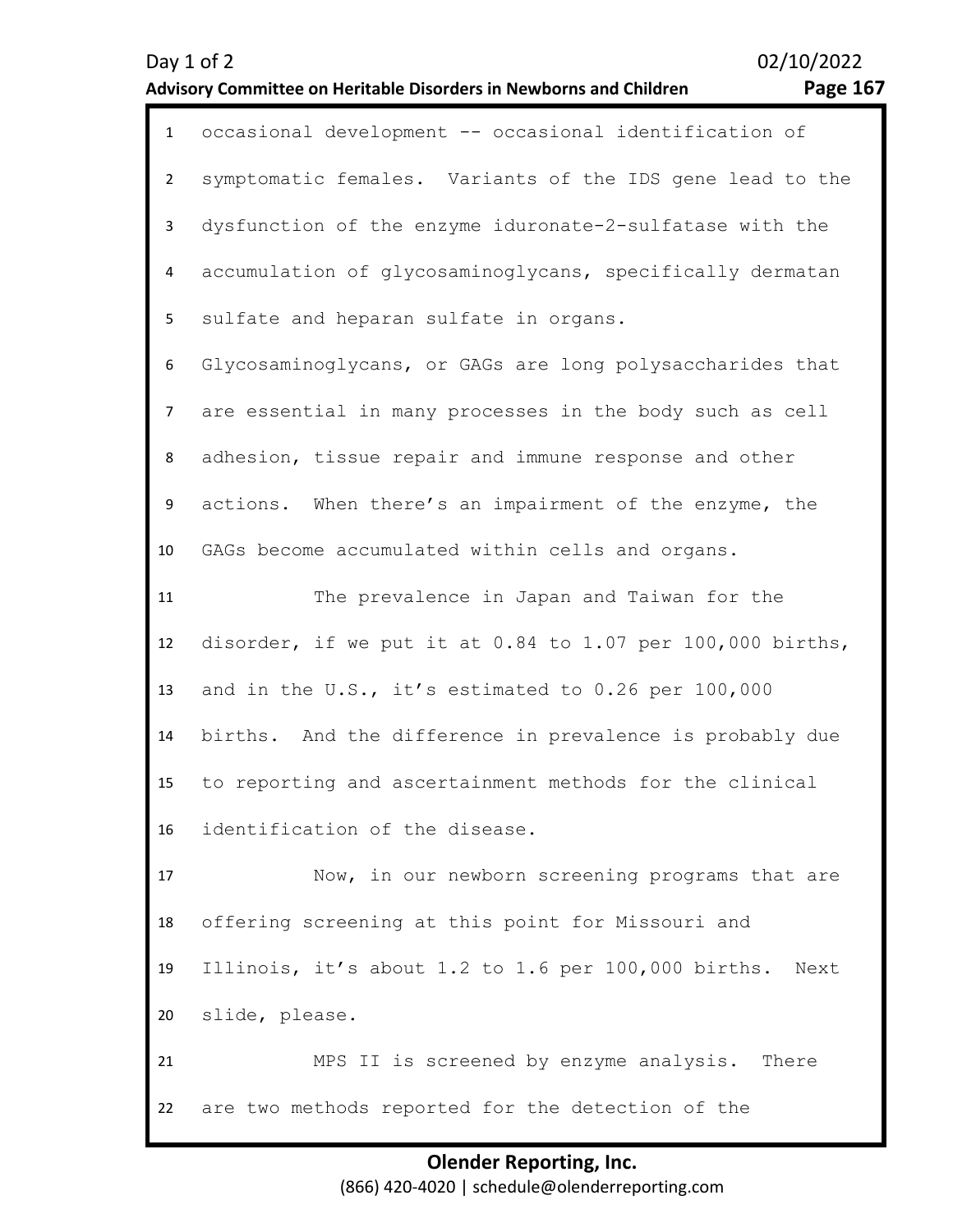| $\mathbf{1}$   | disorder, the fluorometric method and tandem mass spec.   |
|----------------|-----------------------------------------------------------|
| $\overline{2}$ | As it had been noted, second tier examination of dried    |
| 3              | blood spot GAGs can reduce the call outs for pseudo-      |
| 4              | deficiency.                                               |
| 5              | In confirming diagnosis, repeat enzyme assay is           |
| 6              | necessary and there's measurement of another sulfatase to |
| $\overline{7}$ | rule out multiple sulfatase deficiency. In terms of       |
| 8              | molecular analysis hemizyqous pathoqenic variants or      |
| 9              | deletion in IDS gene can be identified, but this tends to |
| 10             | be less useful in predicting a clinical course.           |
| 11             | Biochemical profile of urinary GAGs in detection          |
| 12             | can also help in terms of identifying the condition and   |
| 13             | family history is important as well as carrier detection  |
| 14             | through siblings or affected individuals. Next slide,     |
| 15             | please.                                                   |
| 16             | Classification for cases of MPS II can be severe          |
| 17             | or attenuated. Severe is early childhood onset with       |
| 18             | neurological deterioration. And attenuated cases have a   |
| 19             | later onset and somewhat slower progression, but all      |
| 20             | patients appear to have some degree of neurological       |
| 21             | involvement. However, adults could have normal cognition. |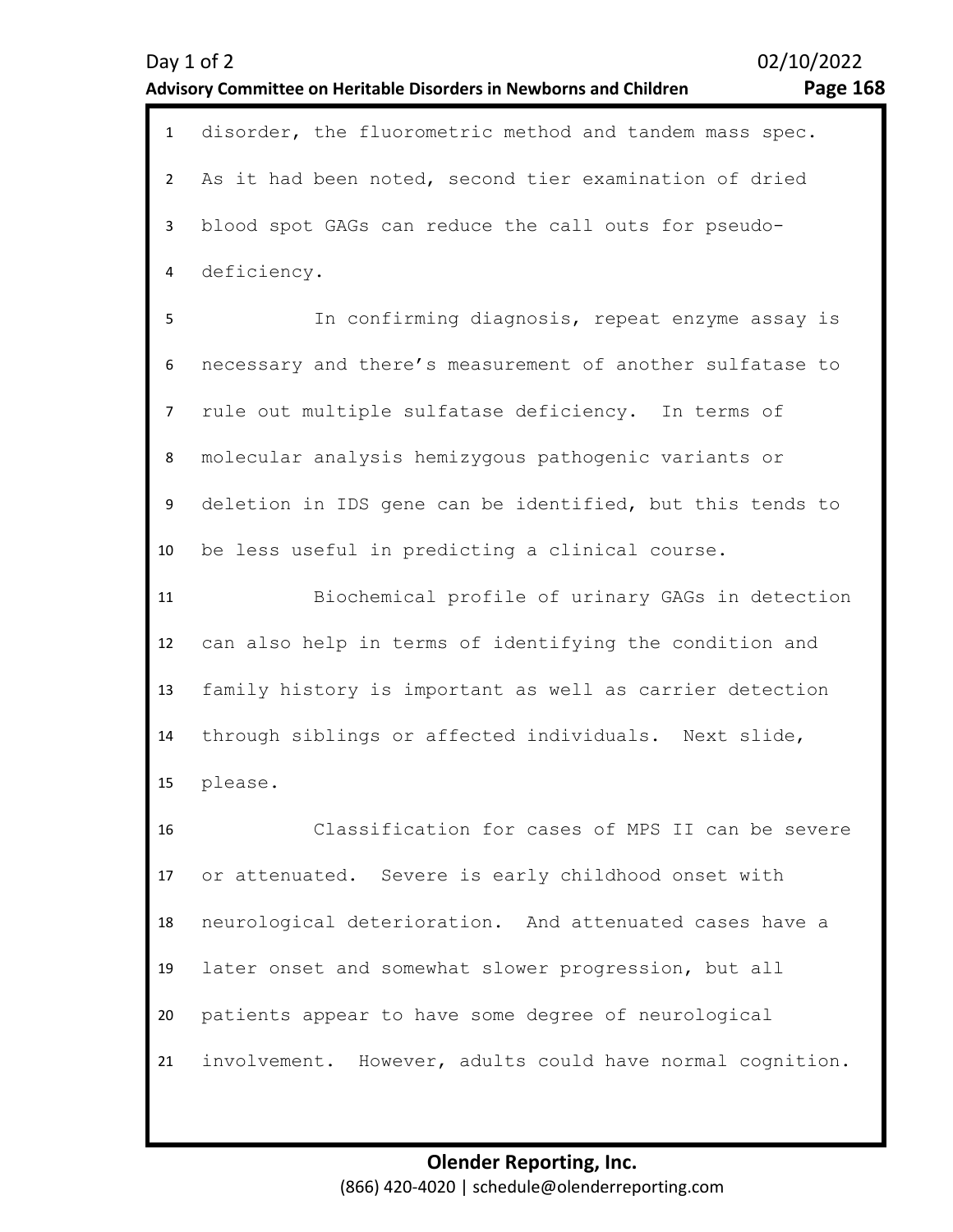| $\mathbf{1}$   | Symptom offset can occur by 2.7 years for severe            |
|----------------|-------------------------------------------------------------|
| $\overline{2}$ | phenotype and 4.3 years for attenuated phenotype. As we     |
| $\mathbf{3}$   | know, the symptoms can include hearing loss, progressive    |
| 4              | change in appearance and large liver and spleen, joint      |
| 5              | stiffness, mobility issues, abdominal hernia and large      |
| 6              | tongue, tonsils and adenoids, cardiac valve disease,        |
| $\overline{7}$ | developmental and fine motor issues, and behavioral         |
| 8              | concerns. Presentation of progression of symptoms can be    |
| 9              | variable. Next slide, please.                               |
| 10             | For treatment, there is symptomatic treatment of            |
| 11             | different presentations and problems that occur with the    |
| 12             | disorder and appropriate therapies, including surgeries,    |
| 13             | but one of the mainstays is the weekly enzyme replacement   |
| 14             | therapy, Elapses, which was approved by the FDA in 2006.    |
| 15             | This consists of an ID infusion over several hours.<br>Many |
| 16             | patients will develop antibodies, and many have reactions   |
| 17             | that are manageable. It's a rare case where the reactions   |
| 18             | are so severe that infusions need to be discontinued.       |
| 19             | Investigational therapies can include                       |
| 20             | hematopoietic stem cell transplantation, central nervous    |
| 21             | system delivery of ERT. Investigational ERT has been        |
| 22             | proposed to penetrate the CSS, which is another treatment.  |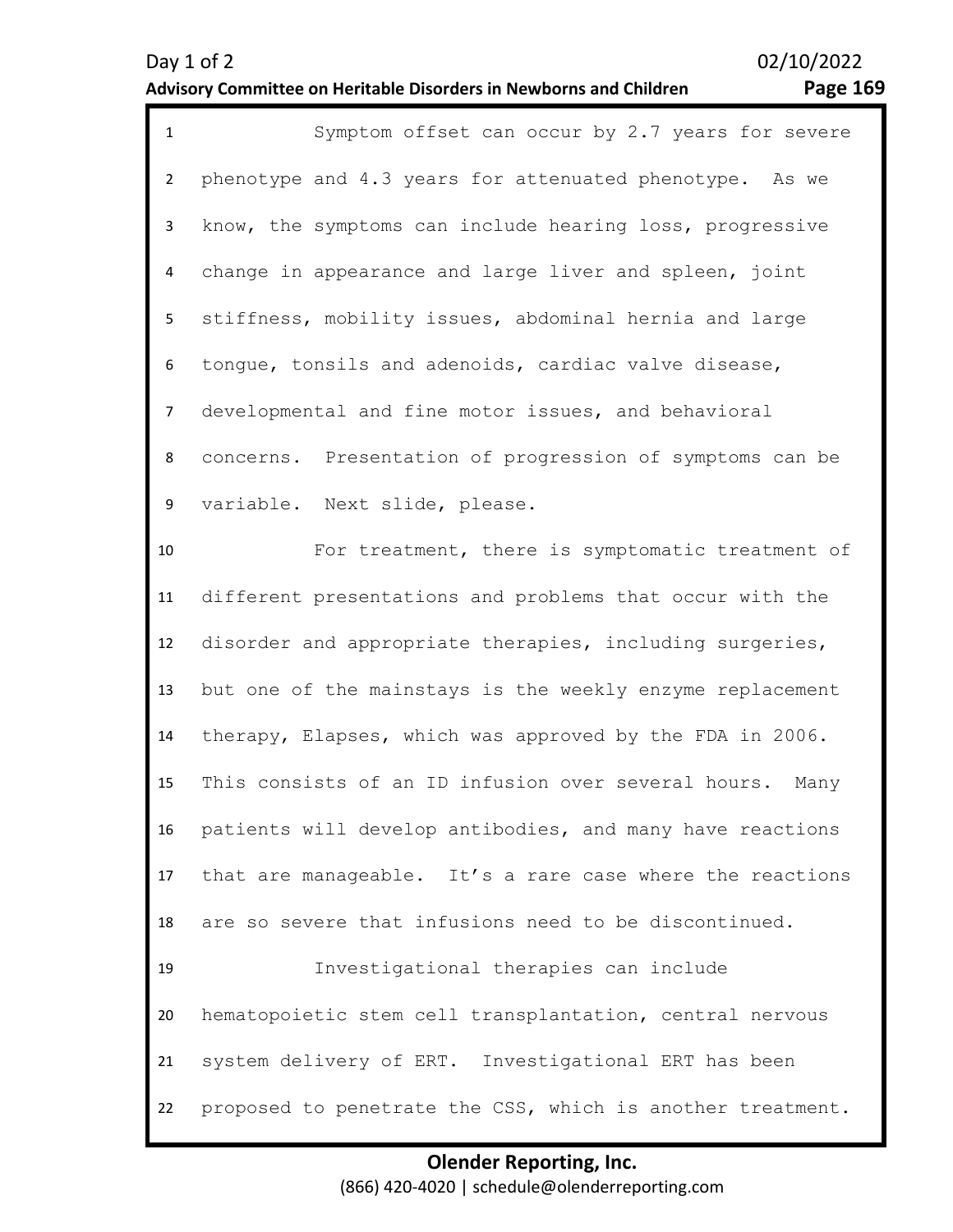| $\mathbf{1}$   | Insufficient evidence, however, is available regarding the |
|----------------|------------------------------------------------------------|
| $\overline{2}$ | potential benefit of gene therapy. We have the published   |
| 3              | ACMG guidelines from 2020. Next slide, please.             |
| 4              | ERT therapy appears to be associated with a                |
| 5              | moderate delay in mortality and reduced rates of           |
| 6              | deterioration in mobility, respiratory status, and cardiac |
| $\overline{7}$ | status. Central nervous system disease is not directly     |
| 8              | impacted by existing therapies, but somatic improvements   |
| 9              | may allow for better acquisition of developmental          |
| 10             | milestones.                                                |
| 11             | There's limited evidence supporting benefit of             |
| 12             | early versus symptomatic treatment. Sibling pairs suggest  |
| 13             | benefit in terms of early intervention, however,           |
| 14             | complications in terms of intervention occurs because you  |
| 15             | can have a delayed clinical diagnosis. The peer reviewed   |
| 16             | evidence is limited. Much of the assessment of value       |
| 17             | relies on expert opinion and this is primarily the result  |
| 18             | of an ultra-rare nature of the condition.                  |
| 19             | At this point I will hand off to Dr. McCandless,           |
| 20             | and next slide.                                            |
| 21             | SHAWN MCCANDLESS: Thank you. And I'd also like             |
| 22             | to echo my appreciation for the evidence review Committee  |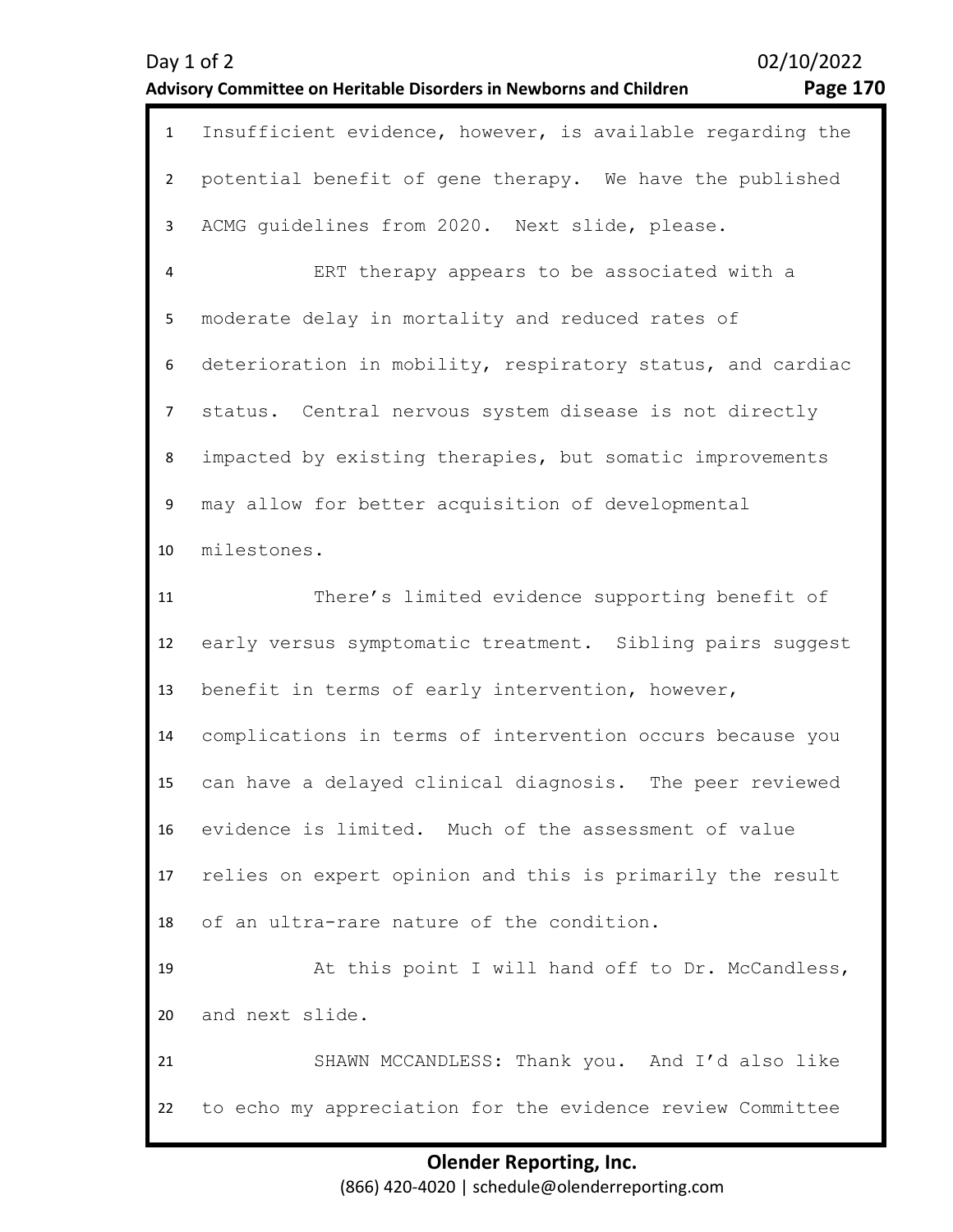| Day $1$ of $2$                                                     | 02/10/2022 |
|--------------------------------------------------------------------|------------|
| Advisory Committee on Heritable Disorders in Newborns and Children | Page 171   |

02/10/2022

| $\mathbf{1}$ | and for my colleagues on the Committee here today, and     |
|--------------|------------------------------------------------------------|
| $2^{\circ}$  | particularly for the wisdom of Dr. Powell and Dr. DeLuca   |
| $\mathbf{3}$ | as well as our HRSA partners.                              |
| 4            | You've seen the data on the screen before.                 |
| 5            | These are from Dr. Prosser's presentation. And I just      |
| 6            | want to highlight a couple of things. The first is that    |
| $7^{\circ}$  | the -- I think you've seen the numbers, you've recognized  |
| 8            | and heard Dr. Prosser say that it's more important to look |
| 9            | at the ranges than it is to look at the actual numbers.    |
| 10           | But I just wanted to point out that the newborn screening  |
| 11           | appears to -- we should expect that we will have a similar |
| 12           | number of patients that end up with diagnostic uncertainty |
| 13           | requiring some period of follow-up and ongoing testing, to |
| 14           | be similar in number to the patients that are true         |

15 positives and identify, and that those patients that are

true positives and identified, and that those patients

16

17 18 lost to follow up are also not going to -- are also quite significant, as was referred to earlier.

19 20 21 22 The false positives are mostly pseudo-deficiency and that is generally fairly straightforward to sort out. And so as has been reported in the newborn screening literature in the past, false positives that can be easily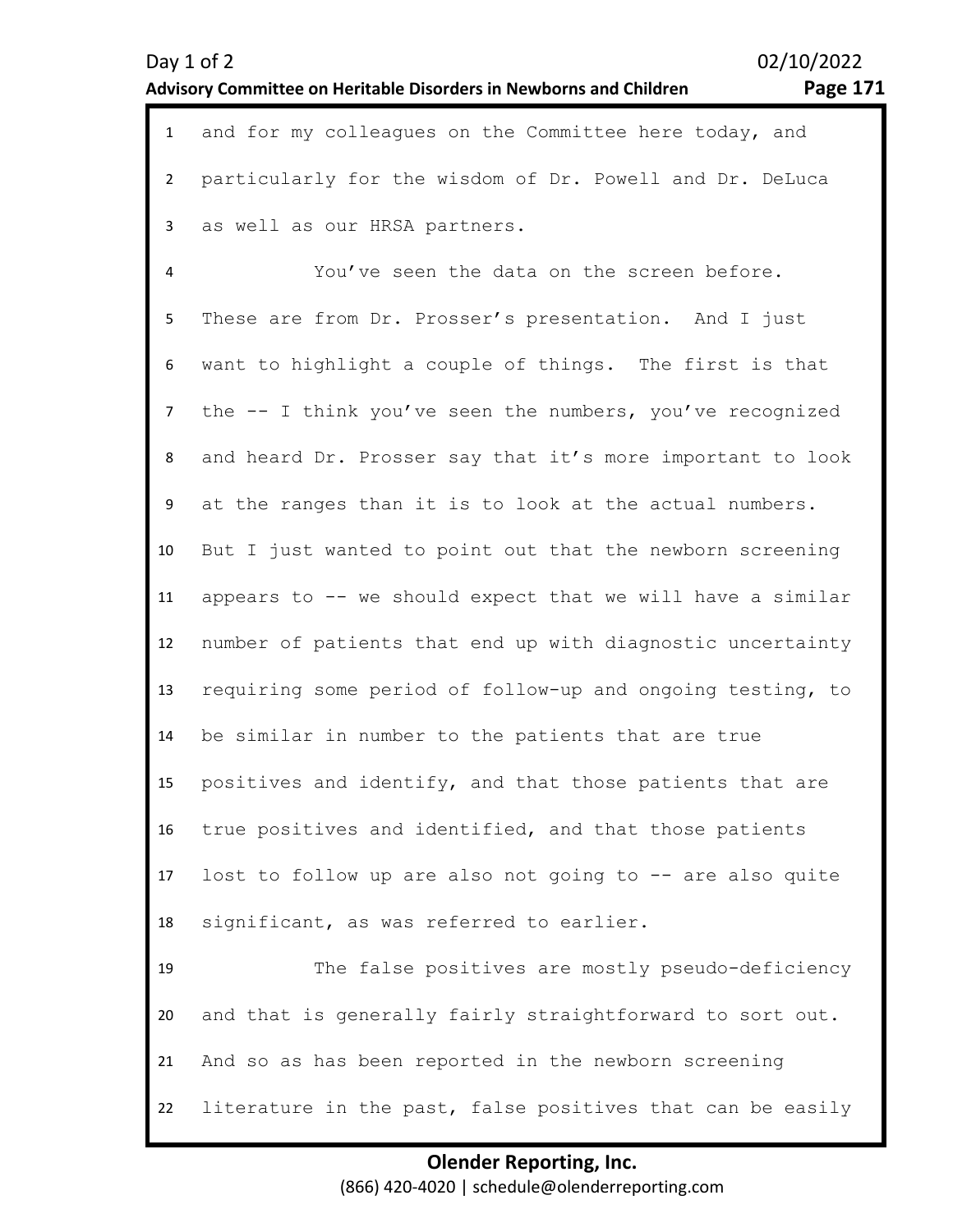| $\mathbf{1}$ | recognized during the confirmatory testing period are |
|--------------|-------------------------------------------------------|
|              | 2 probably of less concern in terms of harm from the  |
|              | 3 screening program.                                  |
| 4            | I do want to point out one other thing though.        |

5 6 7 8 9 10 11 12 That this diagnostic uncertainty group, in essence, what that's doing is that newborn screening is shifting the diagnostic odyssey from those patients that actually have the condition to those patients that almost most likely do not have the condition but will be given a potential - will be told that they are at increased risk for diagnosis that will require follow-up for what could be as much as two years. May I have the next slide, please?

13 14 15 16 17 18 19 20 21 22 The benefit to affected individuals seems to be relatively evident from what we've heard today. There's somatic improvement, slower progression of somatic problems, possibly slower neurologic degeneration which may have -- which may be related to increased acquisition of milestones or perhaps somehow related to the improved somatic benefits. There does appear to be both improvement and stabilization of cardiac symptoms. Respiratory outcomes were improved, at least at age 16, in the study from the U.K.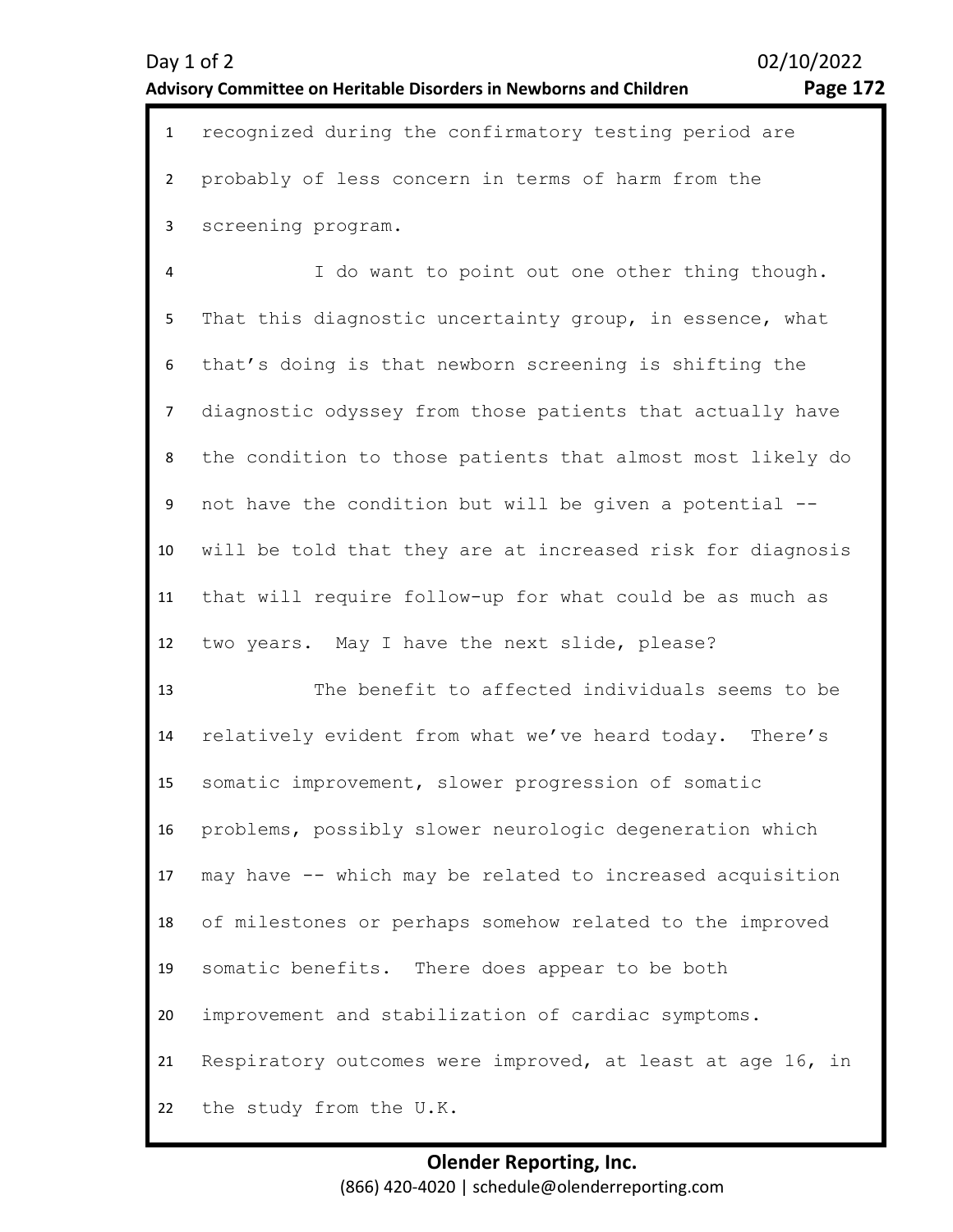| $\mathbf{1}$   | And then overall survival is really challenging            |
|----------------|------------------------------------------------------------|
| $\overline{2}$ | to get at because both of the studies that we saw that     |
| 3              | addressed this, the Hunter Outcome Survey as well as the   |
| 4              | U.K. data commingled severe phenotype with the attenuated  |
| 5              | phenotype when referring to the impact on survival of      |
| 6              | enzyme replacement therapy to the point where it becomes   |
| 7              | impossible to actually measure how much of the improvement |
| 8              | related to children that were treated with enzyme          |
| 9              | replacement therapy is due to the enzyme and how much is   |
| 10             | just due to the proportion of individuals in each group    |
| 11             | that have a severe or an attenuated phenotype.             |
| 12             | With all of that said, there is some evidence to           |
| 13             | suggest that this difference was found in the U.K. study,  |
| 14             | and it seemed that their data set was a little bit more    |
| 15             | clear, and that there is evidence to suggest that this     |
| 16             | difference is likely to increase with earlier treatment,   |
| 17             | although that has not been definitively shown or even      |
| 18             | solidly shown. May I have the next slide, please?          |
| 19             | We feel that some reasonable assertions can be             |
| 20             | made based on these challenging data. The first is that    |
| 21             | ERT is likely associated with modestly prolonged life.     |
| 22             | ERT is likely associated with better somatic function.     |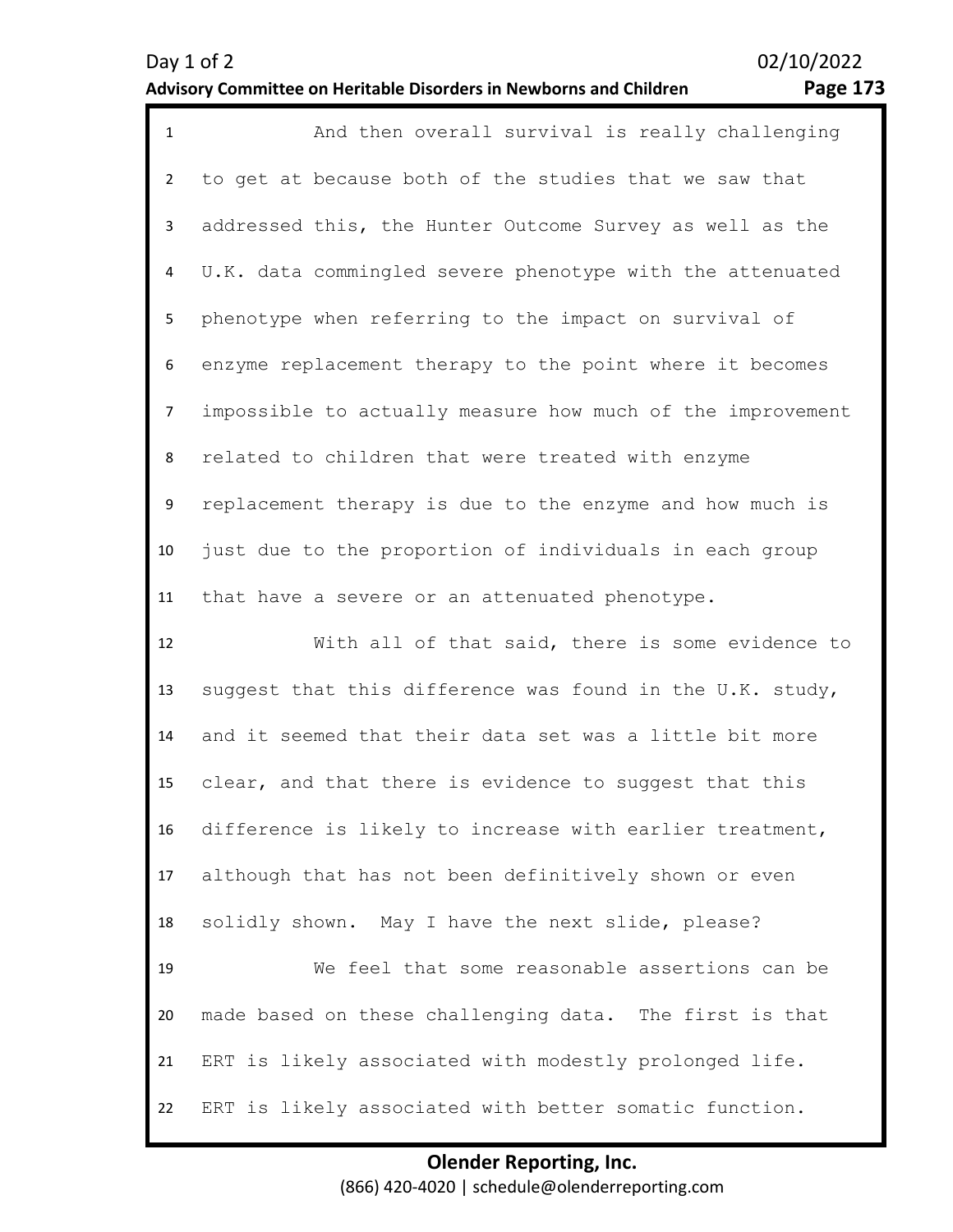|                | 02/10/2022<br>Day 1 of 2<br><b>Page 174</b><br>Advisory Committee on Heritable Disorders in Newborns and Children |
|----------------|-------------------------------------------------------------------------------------------------------------------|
| $\mathbf{1}$   | That may even be more than likely. I think that's pretty                                                          |
| $\overline{2}$ | clear. And we assume that ERT is associated with improved                                                         |
| $\mathbf{3}$   | quality of life. ERT, itself, does not alter the CNS                                                              |
| 4              | outcome as best we can tell, although it has been                                                                 |
| 5              | suggested that there may be slowing of the rate of                                                                |
| 6              | neurologic deterioration in patients who are treated,                                                             |
| $\overline{7}$ | particularly with early treatment.                                                                                |
| $\,8\,$        | And it appears that it is reasonable to assert                                                                    |
| 9              | that earlier initiation of ERT likely maximizes the                                                               |
| 10             | benefit of therapy, although the data are really lacking                                                          |
| 11             | regarding pre-symptomatic therapy in comparison to                                                                |
| 12             | symptomatic treatment. May I have the next slide, please?                                                         |
| 13             | It's important for us, when considering the net                                                                   |
| 14             | benefit, to consider more than just the benefit to the                                                            |
| 15             | individuals who are affected, but also to consider the                                                            |
| 16             | potential harms. And most of the potential harms accrue                                                           |
| 17             | to individuals that are not affected. And that may be the                                                         |
| 18             | people with molecular variants of unknown significance,                                                           |
| 19             | and in particular those with indeterminate results.<br>And I                                                      |
| 20             | think it's really important to point out that urinary --                                                          |
| 21             | quantitative urinary glycosaminoglycan analysis, GAG                                                              |
| 22             | analysis, is not a dichotomous result. It is a continuous                                                         |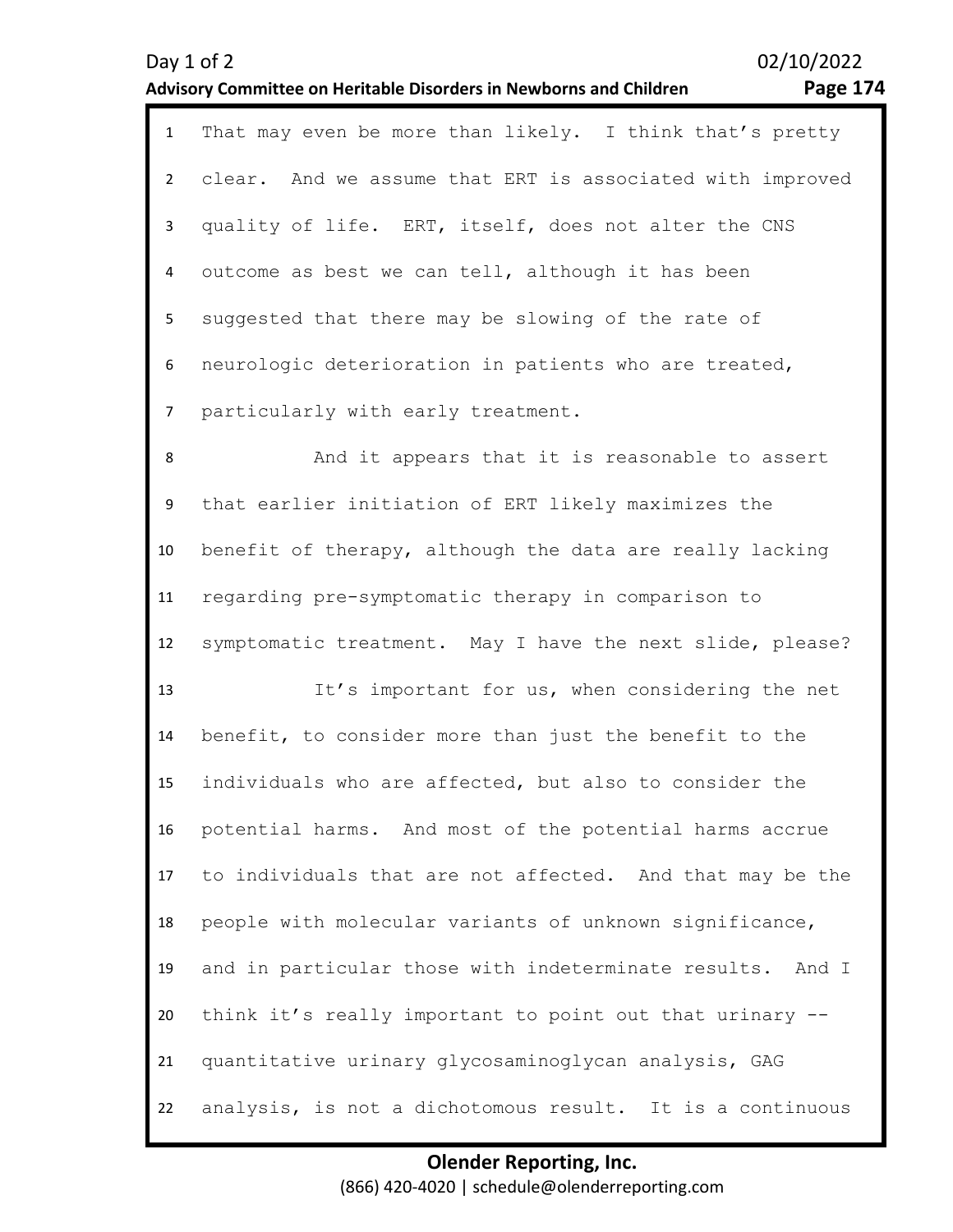| ο |  |
|---|--|
|   |  |

| $\mathbf{1}$   | variable and that there are -- there's a clear normal      |
|----------------|------------------------------------------------------------|
| $\overline{2}$ | range, there's a clear abnormal range and those ranges     |
| 3              | don't meet each other. So, there's what some people refer  |
| 4              | to as a gray zone in the results where you can't say this  |
| 5              | is completely normal, but it's not typical for a person    |
| 6              | who's clearly affected either. And we think that some, if  |
| $\overline{7}$ | not most of the indeterminate results will end up being    |
| 8              | due to one of these two categories.                        |
| 9              | Those of us to follow up, we should be really              |
| 10             | careful to not ignore what the potential impact on those   |
| 11             | families and those children is. Pseudo-deficiency          |
| 12             | results, as Dr. Kemper pointed out, using dried blood      |
| 13             | spots as a second -- dried blood spot GAG analysis as a    |
| 14             | second-tier screen appears, from the Missouri data, to     |
| 15             | reduce the false positive -- to reduce the false positives |
| 16             | by about two-thirds from the -- at least from the call     |
| 17             | outs, from the newborn screening lab. But it's not a       |
| 18             | hundred percent, it does not rule out a hundred percent of |
| 19             | the pseudo-deficiency patients. But those patients are     |
| 20             | based on other newborn screening literature. People that   |
| 21             | can be clearly defined early in the course of the          |
| 22             | diagnostic work up, generally there are not measurable     |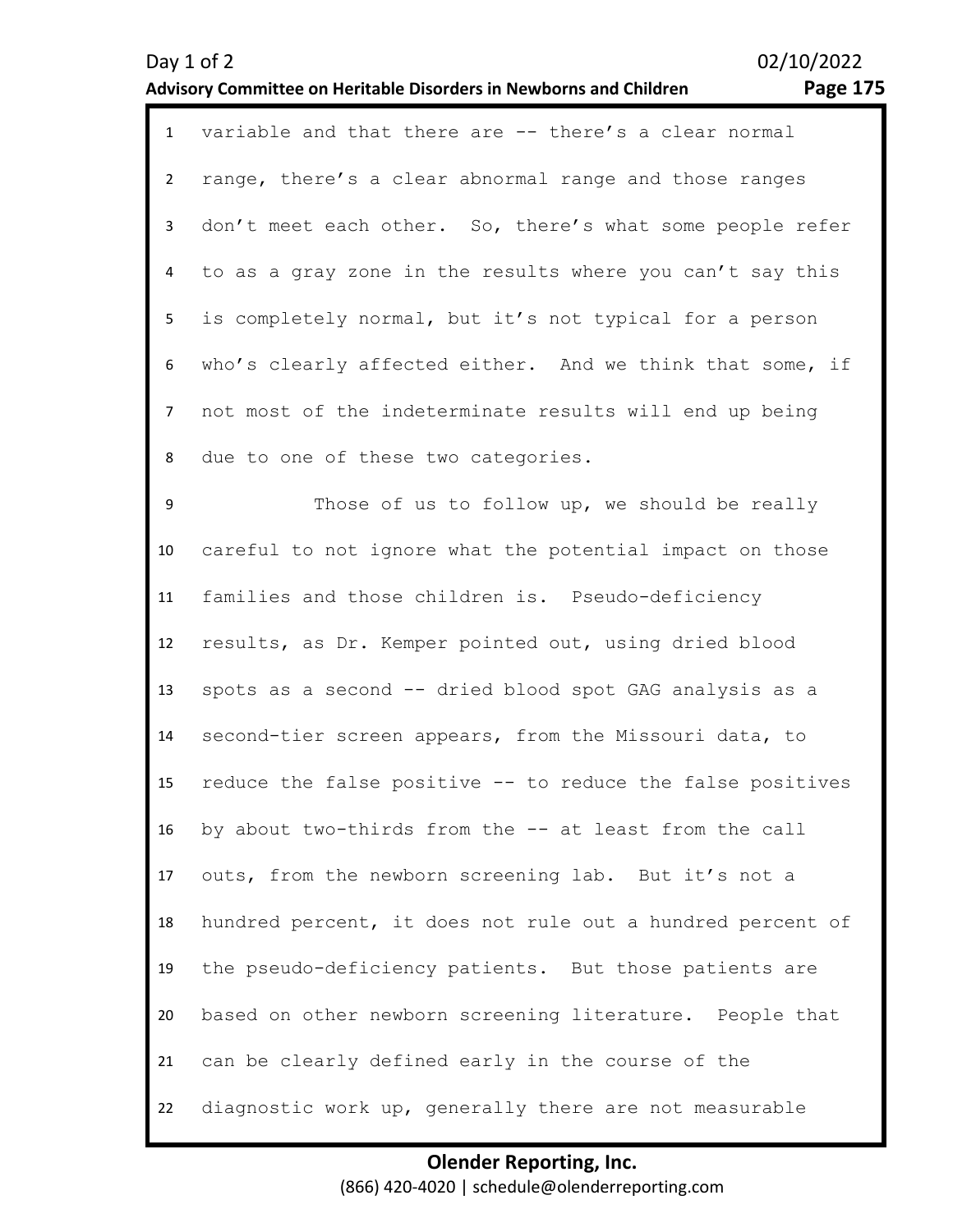| $\mathbf{1}$   | long-term harms related to newborn screening in other        |
|----------------|--------------------------------------------------------------|
| $2^{\circ}$    | conditions. We don't have data regarding MPS II or MPS I     |
| $\mathbf{3}$   | for that matter.                                             |
| 4              | False negatives are a potential harm, but there              |
| 5              | have been none reported. So, the test itself, the            |
| 6              | screening test seems very, very good so far. We think        |
| 7 <sup>7</sup> | it's important, though, to point out that the potential      |
| 8              | for psychological and financial burdens for families after   |
| 9              | a false positive screen particularly for those with          |
| 10             | indeterminate results really have not been explored or       |
| 11             | defined. And so, you know, we can guess what some of them    |
| 12             | might be, unrecovered income because of traveling to         |
| 13             | appointments, lost time, lost quality of life, anxiety and   |
| 14             | stress for the parents and the cost of monitoring. There     |
| 15             | may be others. May I have the next slide, please?            |
| 16             | So as the Committee considers the net benefit,               |
| 17             | we are thinking about the balance of the benefit versus      |
| 18             | the balance of the harms to the population who are           |
| 19             | undergoing this compulsory newborn screening program.<br>May |
| 20             | I have the next slide, please?                               |
| 21             | And I think it's really important to point out               |
| 22             | here that the benefits and the harms almost certainly        |
|                | <b>Olender Reporting, Inc.</b>                               |

(866) 420-4020 | schedule@olenderreporting.com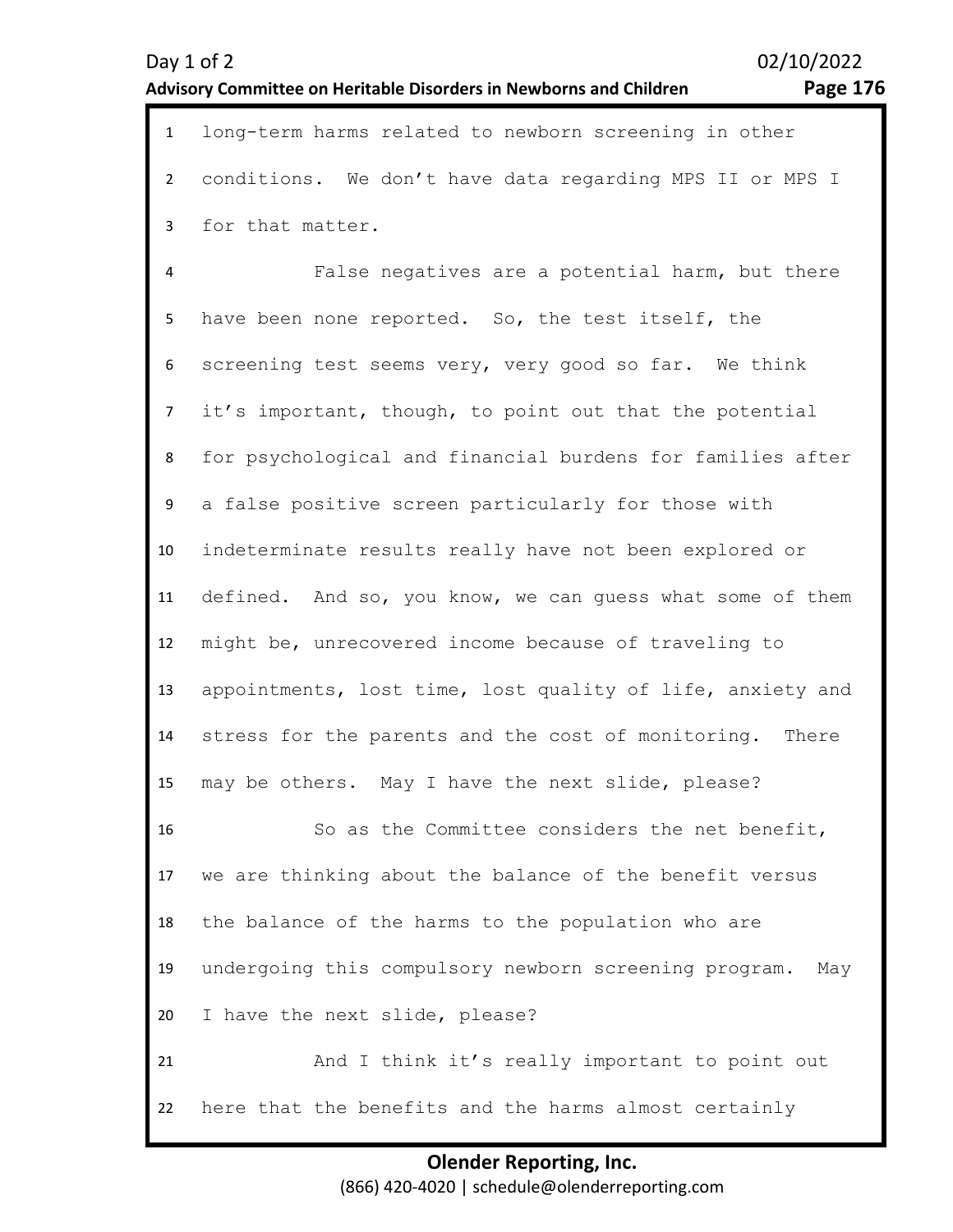1 accrue to different individuals in the population, that 2 3 4 5 6 7 8 9 10 11 the people who benefit are different from the people who are harmed by newborn screening. And as a Committee we have to consider both of those when we're considering recommending a population based compulsory newborn screening program. And I think the question has come up before from several others that we need to be really thoughtful about whether there are reasons to think that different groups may be affected differently by the benefits or harms, the sense of justice and equity. May I have the next slide, please.

12 13 14 15 16 17 18 19 20 21 22 So, to kind of summarize this, we're being asked the question, is there significant net benefit for compulsory population based newborn screening for MPS II. And we believe that the evidence is challenging to interpret, largely due to the rarity of the disorder. But it also clearly points to the need for authors of future case reports and case series to be really thoughtful about presenting their data in ways that will facilitate comparison. And this is a message for people who -- for groups who are considering proposing or nominating a condition in the future. The time is now to start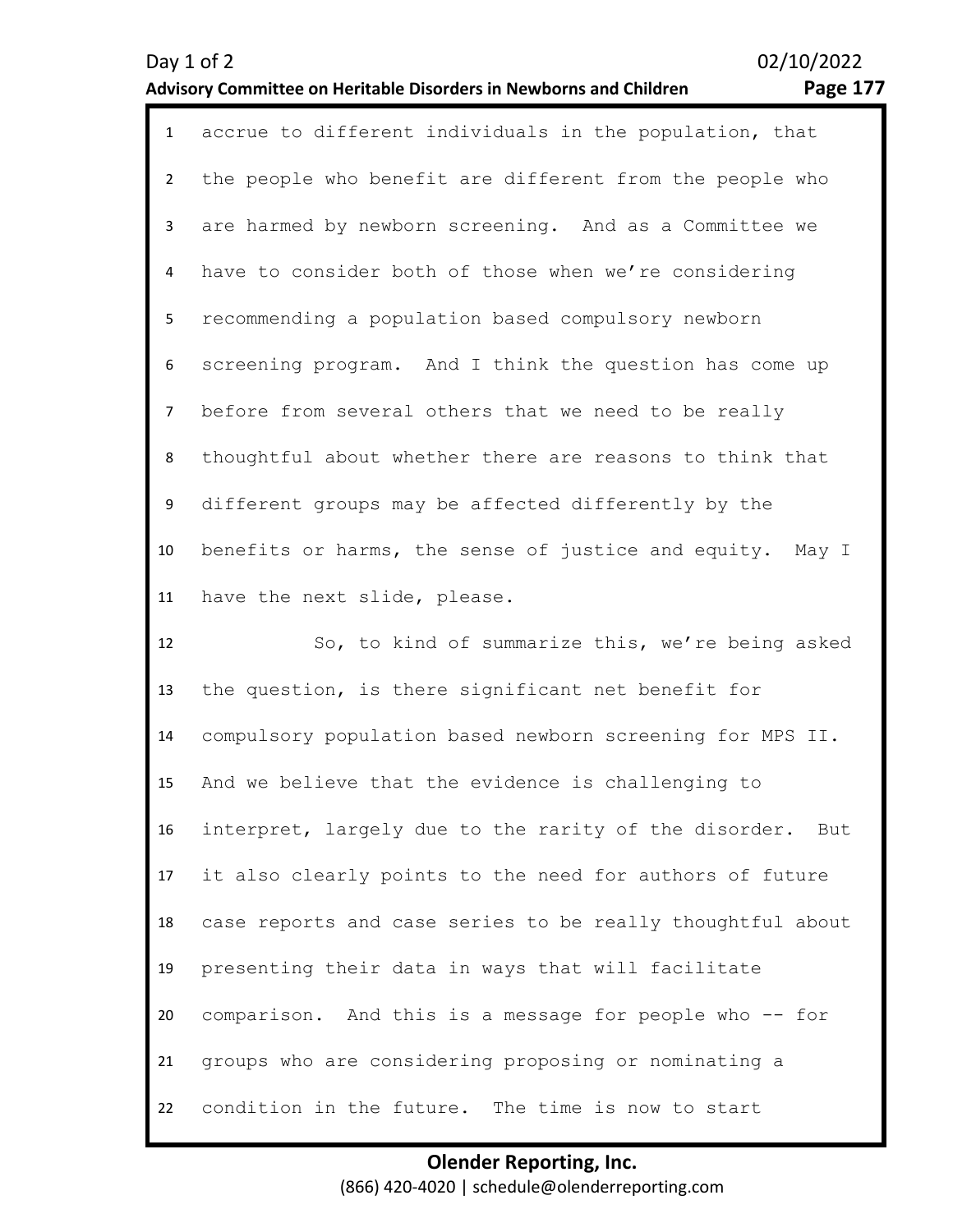| Day $1$ of $2$                                                     | 02/10/2022 |
|--------------------------------------------------------------------|------------|
| Advisory Committee on Heritable Disorders in Newborns and Children | Page 178   |

1 thinking about the data that is required to support your 2 argument.

3 4 5 6 7 8 9 10 11 That said, the bulk of evidence that we've heard today, and the clearly stated experience of the expert clinicians and families shows that the somatic benefits of treatment are very meaningful to families and patients. I use the word, moderate, here in this slide to indicate while the somatic benefits are evident, the potential benefits on CNS involvement and mortality are less apparent, at least in the data available, and in fact, appear to be relatively modest.

12 13 14 15 16 17 18 19 20 21 22 I think potential harms we've discussed primarily accruing to those individuals with indeterminate status in our opinion, we do note that the risk of treating patients that was addressed earlier exceeds extremely low. There's an extremely low risk that we will treat patients that will not benefit from treatment, whether they're truly affected or whether they are not affected with the disorder. We should just also point out here that the cost of screening appears to be relatively high per true positive case relative to other conditions that have been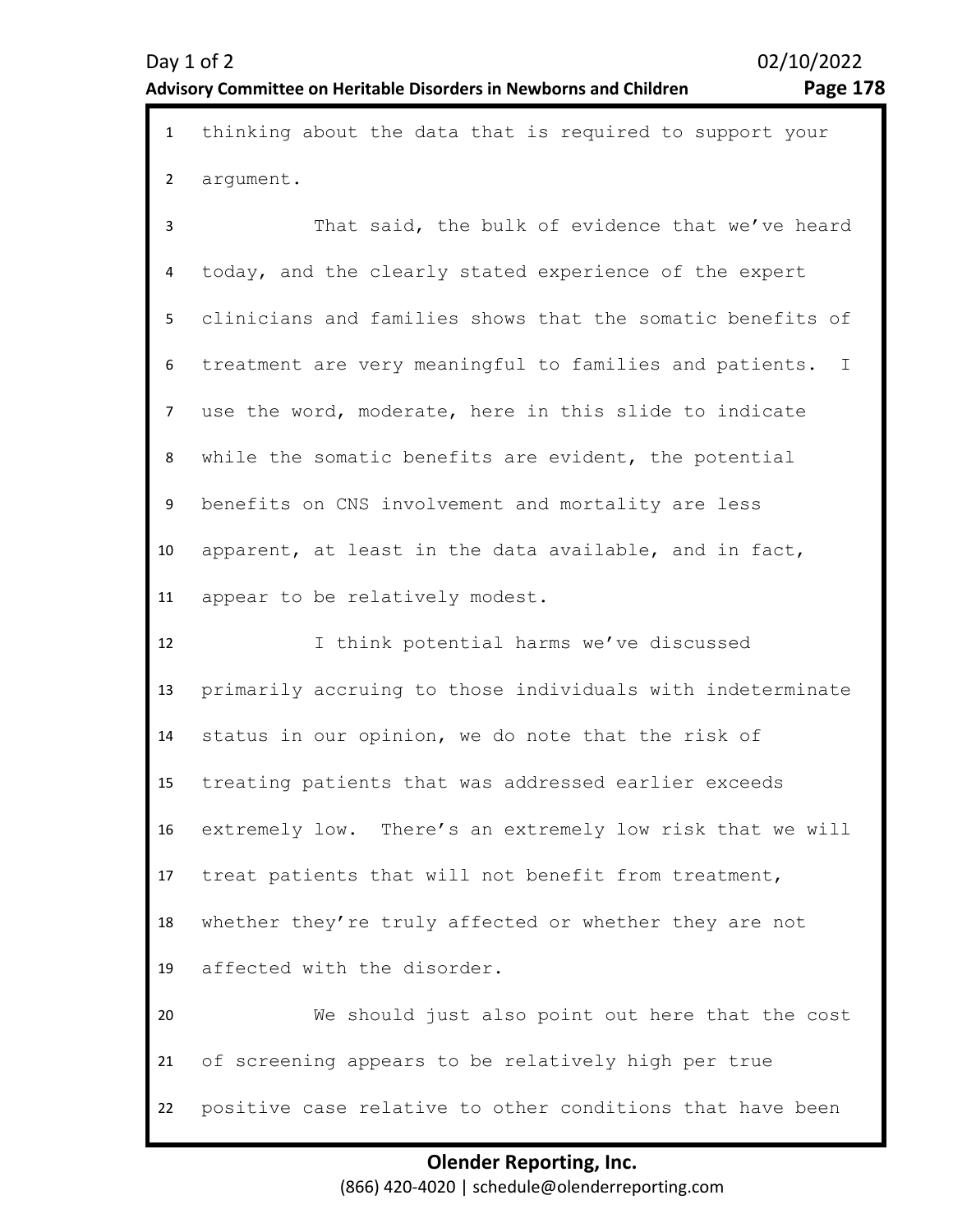1 added to newborn screening in recent years, and this is a 2 3 combination of the rarity of disease and the cost of the testing itself.

4 5 6 7 8 9 10 11 12 13 14 15 16 17 18 19 20 The result of all of this, though, is that -well, I also -- I would like to go back to the third point here, potential harm. And just say that as we've seen from other nominated conditions, advocates for screening feel very strongly that the benefits that accrue to affected individuals far outweigh any potential harm of the compulsory population based newborn screening program to unaffected individuals and their families. However, we note that no one speaks here for those families that may be experiencing harms. That's understandable. It almost certainly reflects the imperfection in the process which by the way, has gotten better and better over the years. But the fact that those voices are not heard here does not necessarily indicate that some individuals and families do not suffer harm. So, with all of that said, we have to decide as a Committee, is there high certainty of significant

21 benefit, category A. Is there moderate certainty of

22 significant benefit, Category B, or is there high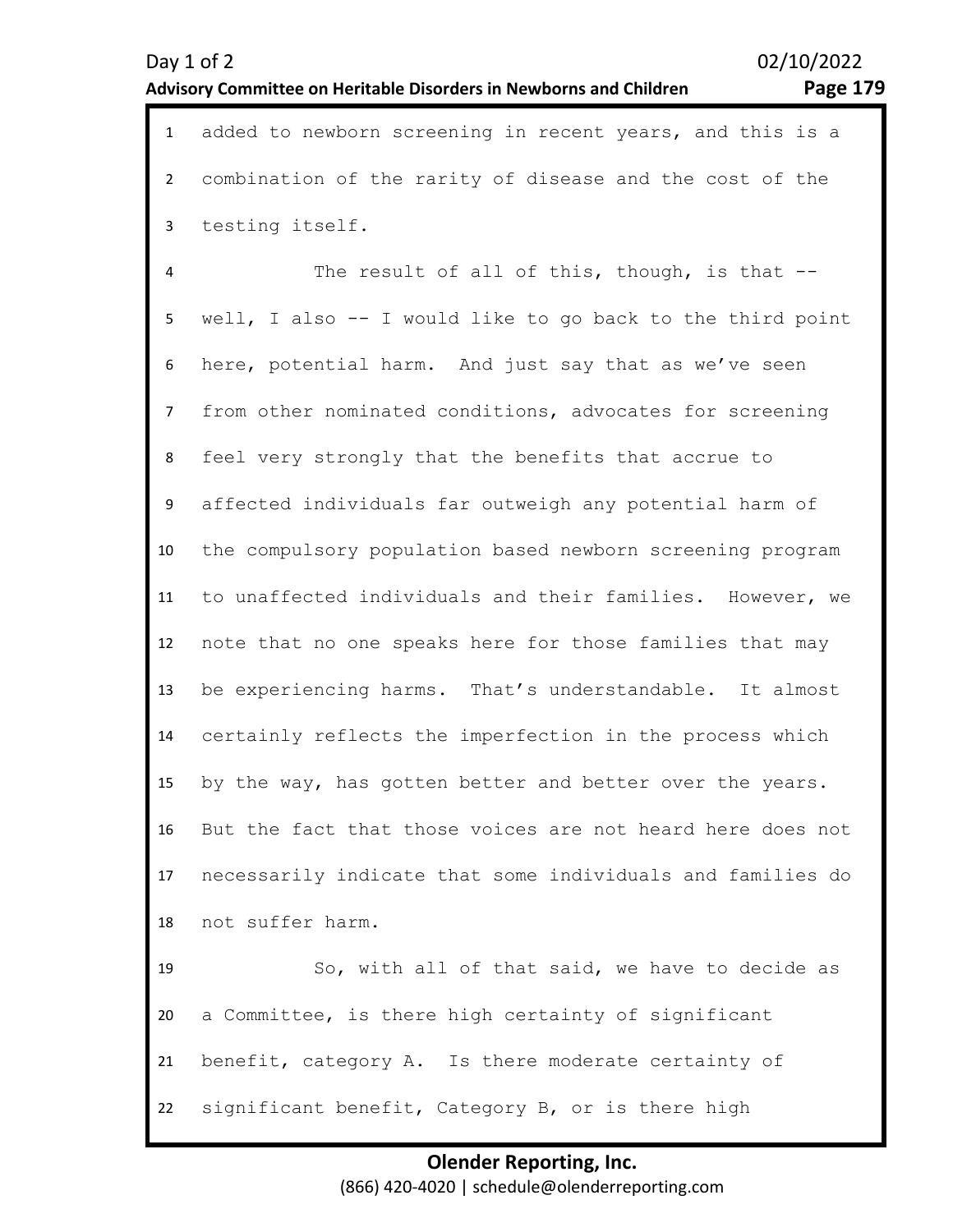| Day 1 of 2       | 02/10/2022<br><b>Page 180</b><br>Advisory Committee on Heritable Disorders in Newborns and Children |
|------------------|-----------------------------------------------------------------------------------------------------|
| $\mathbf{1}$     | certainty of small benefit, C. And I would argue that                                               |
| $\overline{2}$   | there's probably fairly high certainty of significant                                               |
| $\mathbf{3}$     | benefit in the somatic findings. I think that you could                                             |
| 4                | make the argument that there's really moderate certainty                                            |
| 5                | of significant benefit in the somatic findings, because                                             |
| 6                | the evidence is challenging. I think it's -- I don't                                                |
| $\overline{7}$   | think anyone -- you could say that there's high certainty                                           |
| 8                | of small benefit if one considers neurologic outcome,                                               |
| $\boldsymbol{9}$ | somatic survival, and all of those things together, but I                                           |
| 10               | don't really think that that would be an accurate                                                   |
| 11               | representation of the evidence.                                                                     |
| 12               | I do think that we can say with fairly high                                                         |
| 13               | certainty that there's moderate benefit in somatic                                                  |
| 14               | findings, but that's not one of our options.<br>So                                                  |
| 15               | therefore, each Committee member is going to need to make                                           |
| 16               | a decision of whether the evidence that you've heard today                                          |
| 17               | and read in the report represents a significant benefit of                                          |
| 18               | compulsory population based newborn screening for MPS II.                                           |
| 19               | And if I may have the next slide, Dr. DeLuca,                                                       |
| 20               | and I, after careful consideration, feel that Category B                                            |
| 21               | of the decision matrix is most accurately reflects the                                              |
| 22               | evidence. There's moderate certainty that screening would                                           |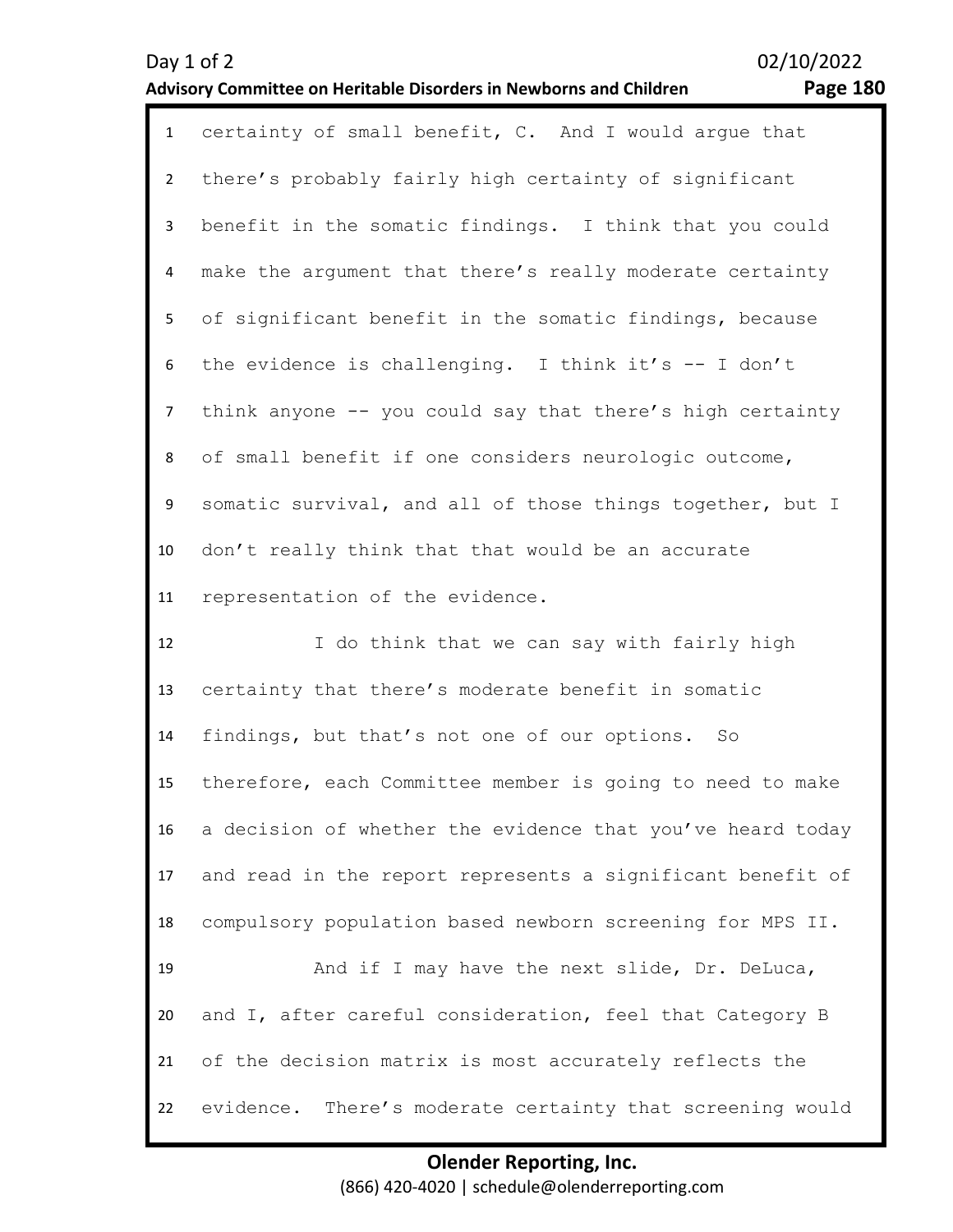| $\mathbf{1}$   | have a significant benefit. We think that this category    |
|----------------|------------------------------------------------------------|
| $\overline{2}$ | gathers the uncertainty of the evidence in the most        |
| 3              | accurate way, although it's imperfect. May I have the      |
| 4              | next slide, please?                                        |
| 5              | To address the readiness and feasibility                   |
| 6              | question, I'm going to summarize what we've heard earlier  |
| $\overline{7}$ | and recognize that these are not -- that there may be some |
| 8              | disagreement about this. But it appears to us that the     |
| 9              | newborn screening test are available and appropriate for   |
| 10             | high-throughput testing, and actually quite sensitive for  |
| 11             | the disorder. The proportion of patients awaiting a final  |
| 12             | diagnosis is less than ideal. There's just no way around   |
| 13             | that.                                                      |
| 14             | The proportion of true positive to all positive            |
| 15             | NBS results, which is close to one in ten, so about one in |
| 16             | ten of the call outs will actually be diagnosed with the   |
| 17             | condition. That is certainly in the range of other         |
| 18             | conditions that are on the recommended uniform screening   |
| 19             | panel. So that is certainly the range of other conditions  |
| 20             | that are on the recommended uniform screening panel. So    |
| 21             | that does not appear to us to be a concern.                |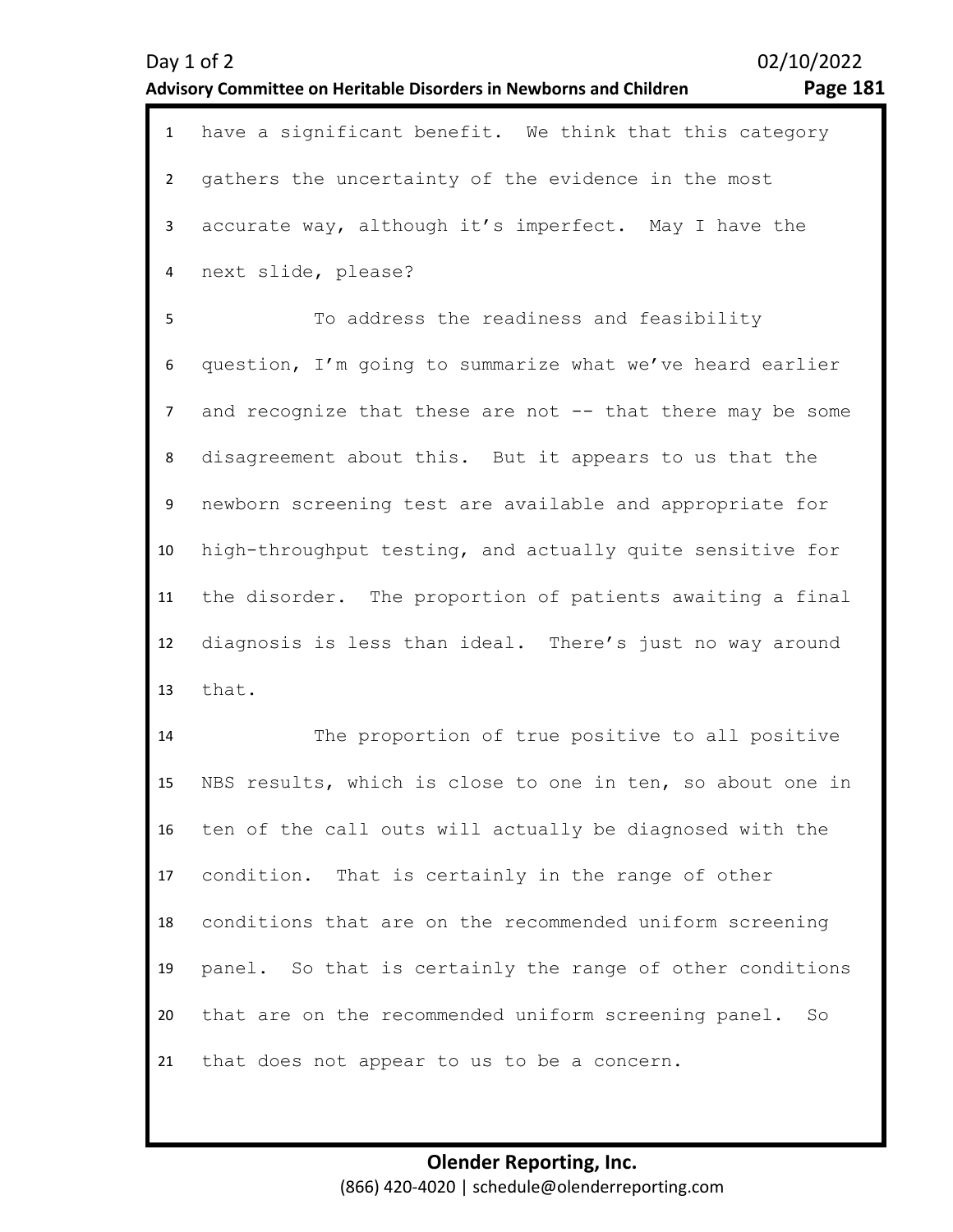| $\mathbf{1}$   | Second tier testing, I will add, we would say              |
|----------------|------------------------------------------------------------|
| $\overline{2}$ | should be highly recommended to reduce false positives as  |
| 3              | much as we can. The additional cost of that second-tier    |
| 4              | test as a send out is dwarfed by the benefit of reducing   |
| 5              | the false positive rate in our opinion.                    |
| 6              | Readiness, again, I'd say this with some                   |
| $\overline{7}$ | trepidation after our earlier discussion, but I think that |
| 8              | the evidence suggests that most states could add screening |
| 9              | in a reasonable period, one to three years, and we think   |
| 10             | that as states are adding MPS I and Pompe, MPS II can be   |
| 11             | added using similar approaches and should not add a        |
|                |                                                            |
| 12             | significant burden to those states.                        |
| 13             | We do want to acknowledge that the marginal                |
| 14             | screening cost is higher than some -- than most other      |
| 15             | additions to the RUSP so far. And then we talked about     |
| 16             | this earlier, but it does appear to us that the evidence   |
| 17             | suggests that the follow-up resources are thought to be    |
| 18             | adequate for the demand for adding this particular         |
| 19             | condition. May I have the next slide, please?              |
| 20             | So, we feel that the appropriate -- we feel that           |
| 21             | the developmental readiness falls into Category 2 and that |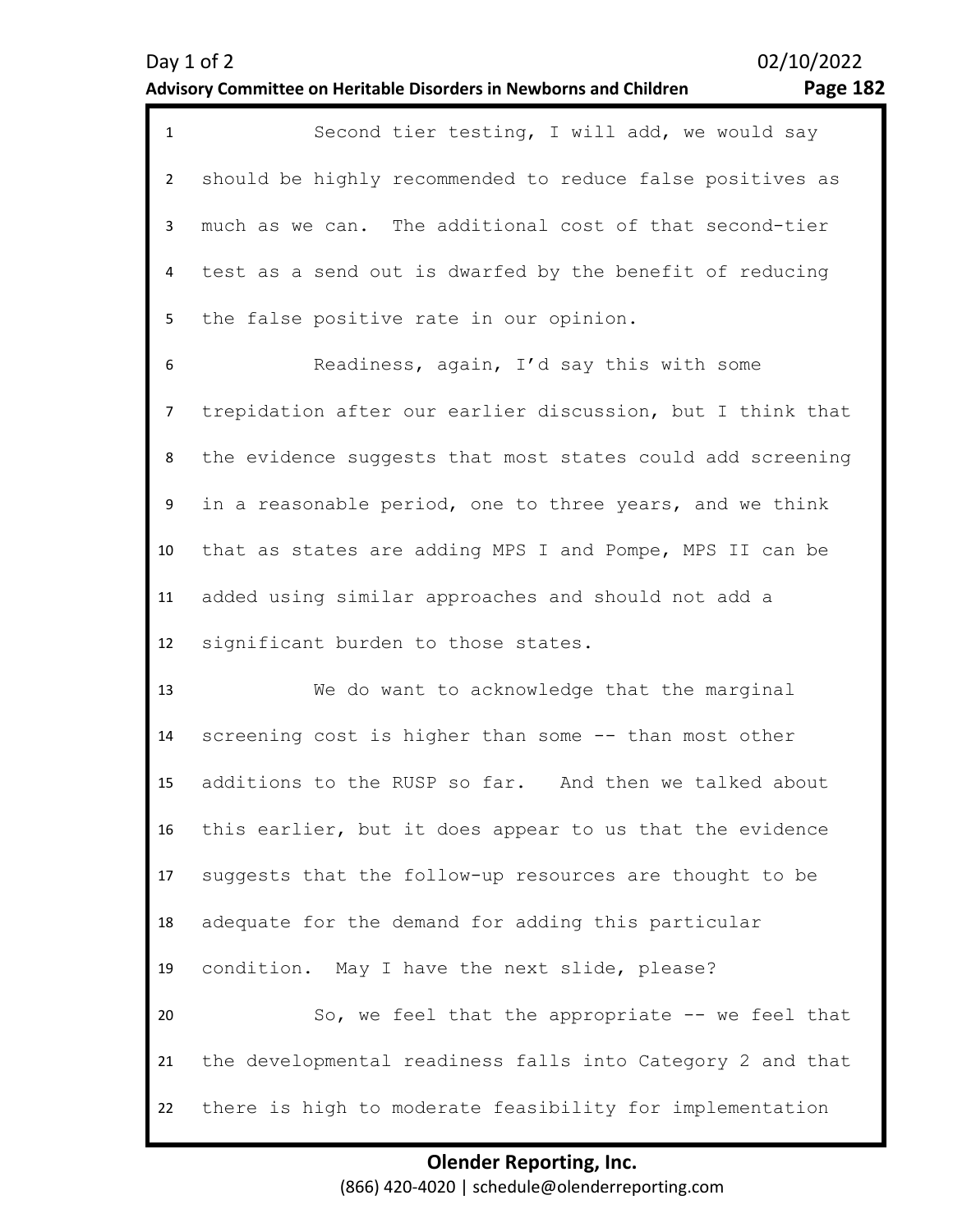| $\mathbf{1}$   | over the next probably three to four years across the      |
|----------------|------------------------------------------------------------|
| $2^{\circ}$    | nation. And therefore -- if I may have the next slide --   |
| 3              | we think that newborn screening for MPS II meets the       |
| 4              | criteria for matrix Category B2, the developmental         |
| 5              | readiness is to enact screening for MPS II is reasonable,  |
| 6              | and there's high or moderate evidence for feasibility of   |
| $\overline{7}$ | screening, testing and treatment in states newborn         |
| 8              | screening systems. May I have the next slide, please.      |
| 9              | Therefore, our recommendation is that MPS II               |
| 10             | should be added to the recommended uniform screening panel |
| 11             | as a core condition. Thank you.                            |
| 12             | CYNTHIA POWELL: Thank you, Dr. DeLuca, and Dr.             |
| 13             | McCandless. Thank you for serving as the Committee         |
| 14             | representatives on the ERG and for all the time and effort |
| 15             | that you've devoted to this process and the development of |
|                | 16 your presentation.                                      |
| 17             |                                                            |
| 18             | COMMITTEE DISCUSSION                                       |
| 19             | I'll now open it up to any questions or comments           |
| 20             | from Committee members. Cindy Hinton.                      |
|                |                                                            |
| 21             | CINDY HINTON: Thank you, Dr. Powell. Cindy                 |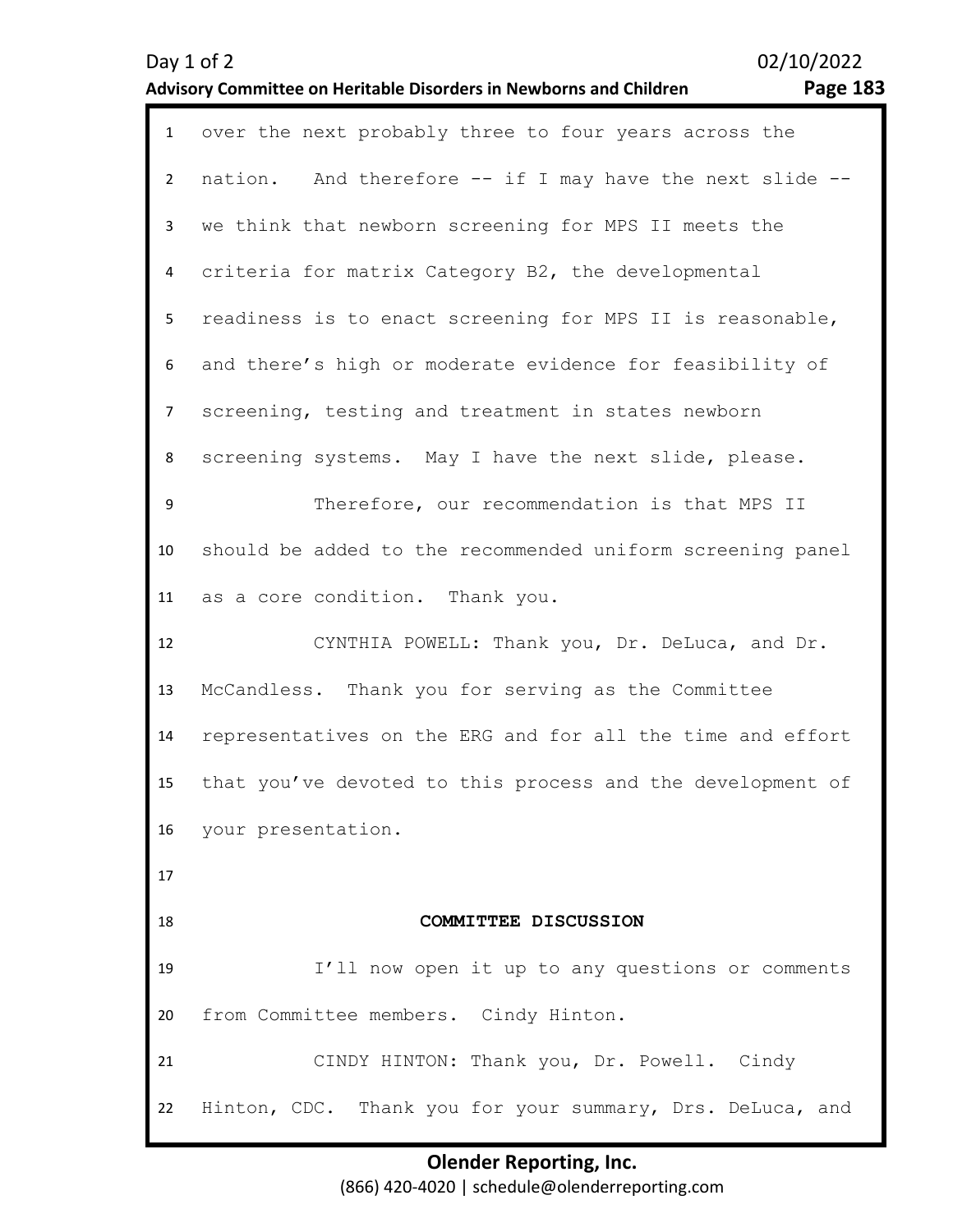|                | avisory committee on heritable pisoruers in rewborns and children.<br>. usc + |
|----------------|-------------------------------------------------------------------------------|
| $\mathbf{1}$   | McCandless. I want to follow up with something that Dr.                       |
| $\overline{2}$ | McCandless had brought up, and it was the statement about                     |
| $\mathbf{3}$   | better survival rates with earlier treatment. Was that                        |
| $\overline{4}$ | from the sibling studies or it may be the HOS, where did                      |
| 5              | those particular data come from?                                              |
| 6              | SHAWN MCCANDLESS: That's a great -- this is                                   |
| $\overline{7}$ | Shawn McCandless. That's a really good question that I                        |
| 8              | think is more based on the expert opinion than it is on                       |
| 9              | the actual data from those studies. It's also an                              |
| 10             | assumption that because of the improvements in overall                        |
| 11             | health and the cause of death often being respiratory and                     |
| 12             | cardiac issues in these patients, that preventing those or                    |
| 13             | delaying the decline in those symptoms is almost certainly                    |
| 14             | going to have a significant impact on mortality.                              |
| 15             | I don't think it's fair to say from anything that                             |
| 16             | we've seen that patients with the severe form of the                          |

17 18 disease are going to live normal lives and live to be late into adulthood with currently available therapies. I

19 20 21 22 think that like many of the conditions that we consider for newborn screening, however, that we -- the patients that we get into treatment earlier now, who survive longer and better are also alive to benefit from potentially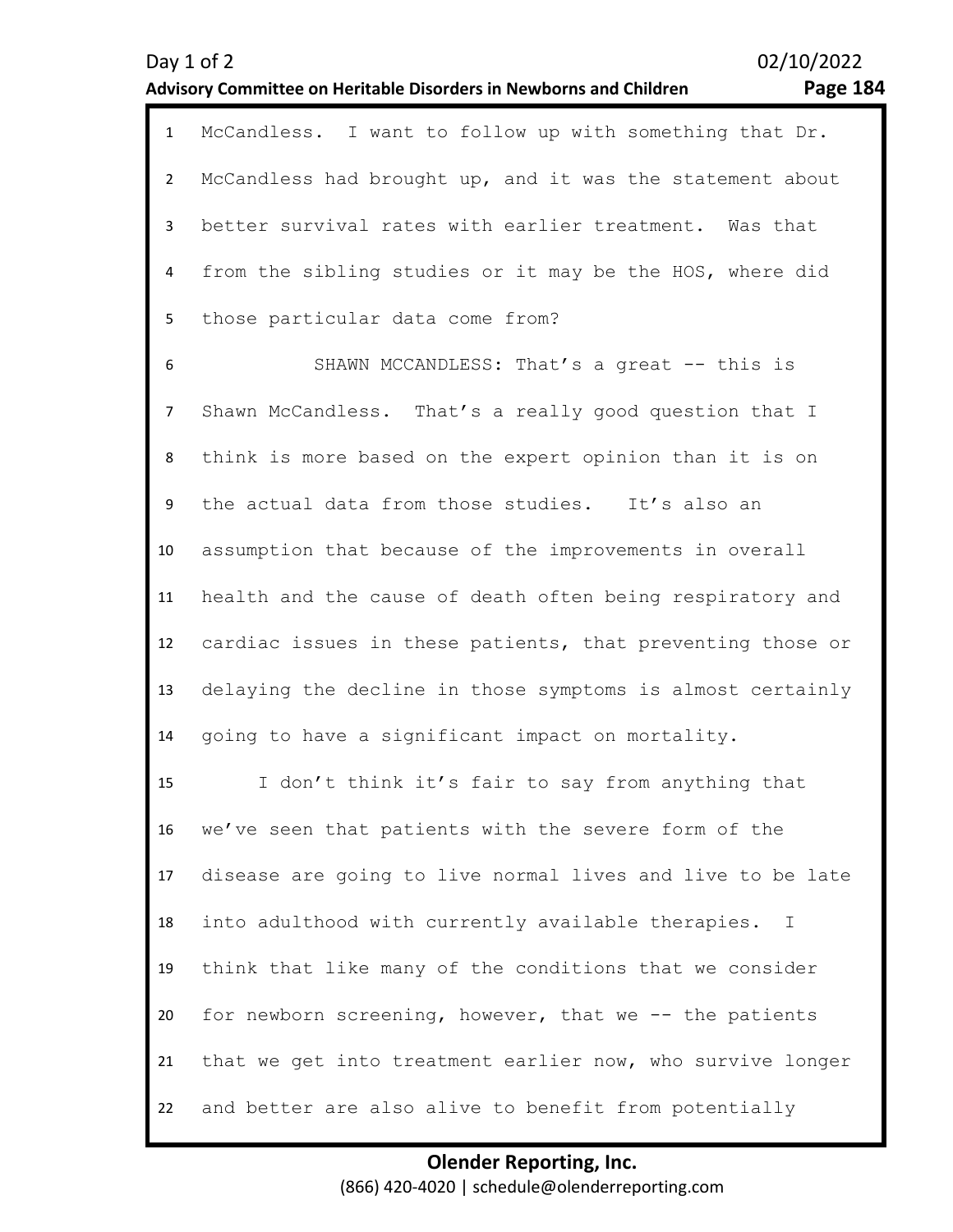|                | 02/10/2022<br>Day 1 of 2<br><b>Page 185</b><br>Advisory Committee on Heritable Disorders in Newborns and Children |
|----------------|-------------------------------------------------------------------------------------------------------------------|
| $\mathbf 1$    | better therapies that may be coming in the future. And I                                                          |
| $\overline{2}$ | think the point has been made several times that we                                                               |
| $\mathbf{3}$   | maximize that potential benefit for everyone by adding --                                                         |
| 4              | by getting a newborn screening diagnosis.                                                                         |
| 5              | If I may just take a moment to pitch one of my                                                                    |
| 6              | favorite things, though, I think that you could also get                                                          |
| $\overline{7}$ | almost all of that benefit from a much broader population                                                         |
| 8              | based prenatal carrier testing program, and that I would                                                          |
| 9              | encourage people who think about these kinds of things to                                                         |
| 10             | not necessarily think that newborn screening is the only                                                          |
| 11             | answer to solving public health issues related to genetic                                                         |
| 12             | disorders, that carrier screening has been shown to be                                                            |
| 13             | very effective for many disorders. I will now step off of                                                         |
| 14             | my soapbox and shut up.                                                                                           |
| 15             | CINDY HINTON: Yes, thank you. Very helpful                                                                        |
| 16             | clarification, and I think, you know, a while ago there                                                           |
| 17             | was a paper written on, you know, what makes something a                                                          |
| 18             | public health screening versus clinical care. And you                                                             |
| 19             | know, there is that option for something to be in clinical                                                        |
| 20             | The evidence that has been presented is certainly<br>care.                                                        |

21 pointing in the right direction, that early treatment will

22 improve outcomes. And we've seen that in the sibling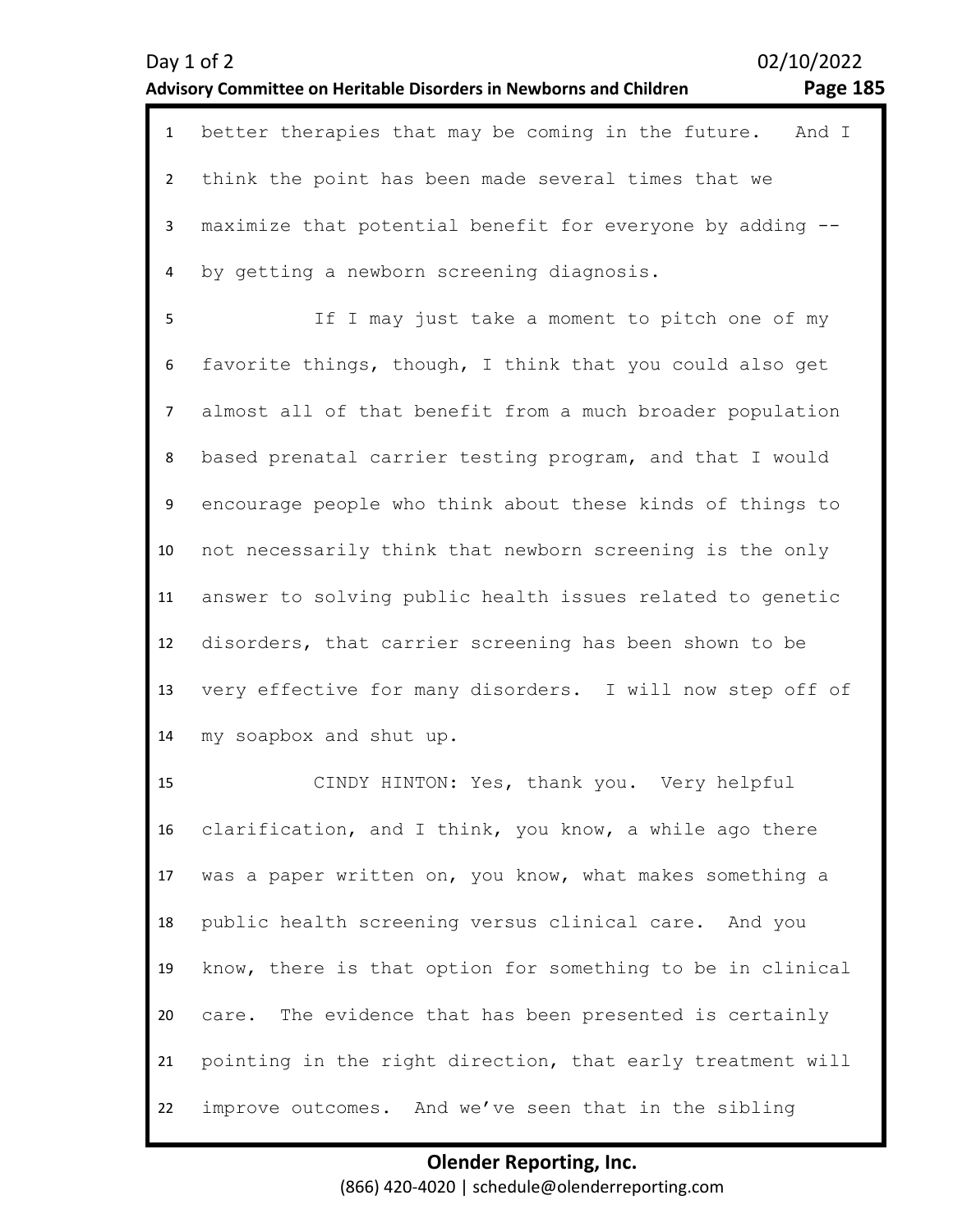| $\mathbf{1}$   | studies. And I just want to reiterate what you and Dr.     |
|----------------|------------------------------------------------------------|
| $\overline{2}$ | DeLuca said in your presentation, that we really -- that   |
| 3              | you know, researchers or people who are presenting cases   |
| 4              | for consideration really keep in mind, like this is what   |
| 5              | we need to know, you know. When we talk about evidence-    |
| 6              | based recommendations, like we need to have the evidence-  |
| $\overline{7}$ | based recommendations. And we see things that are          |
| 8              | promising, but we're working off of assumptions. You       |
| 9              | know, we're making a leap there that newborn screening     |
| 10             | itself is what is going to, you now, make that difference. |
| 11             | I really appreciate the thought that you all               |
| 12             | have put into this. Thank you.                             |
|                |                                                            |
| 13             | SHAWN MCCANDLESS: Thank you. I'm sorry to jump             |
| 14             | in but I just want to respond very quickly to -- or it's   |
| 15             | not so much a response to what you said, Cindy, but just a |
| 16             | -- Dr. Kemper said something that was really wise in some  |
| 17             | of our earlier conversations that I want to mention now,   |
| 18             | and that is that we were talking about other population    |
| 19             | based screening recommendations from the preventive        |
| 20             | services task force and things like that. And Dr. Kemper   |
| 21             | made the point that for newborn screening, it's basically  |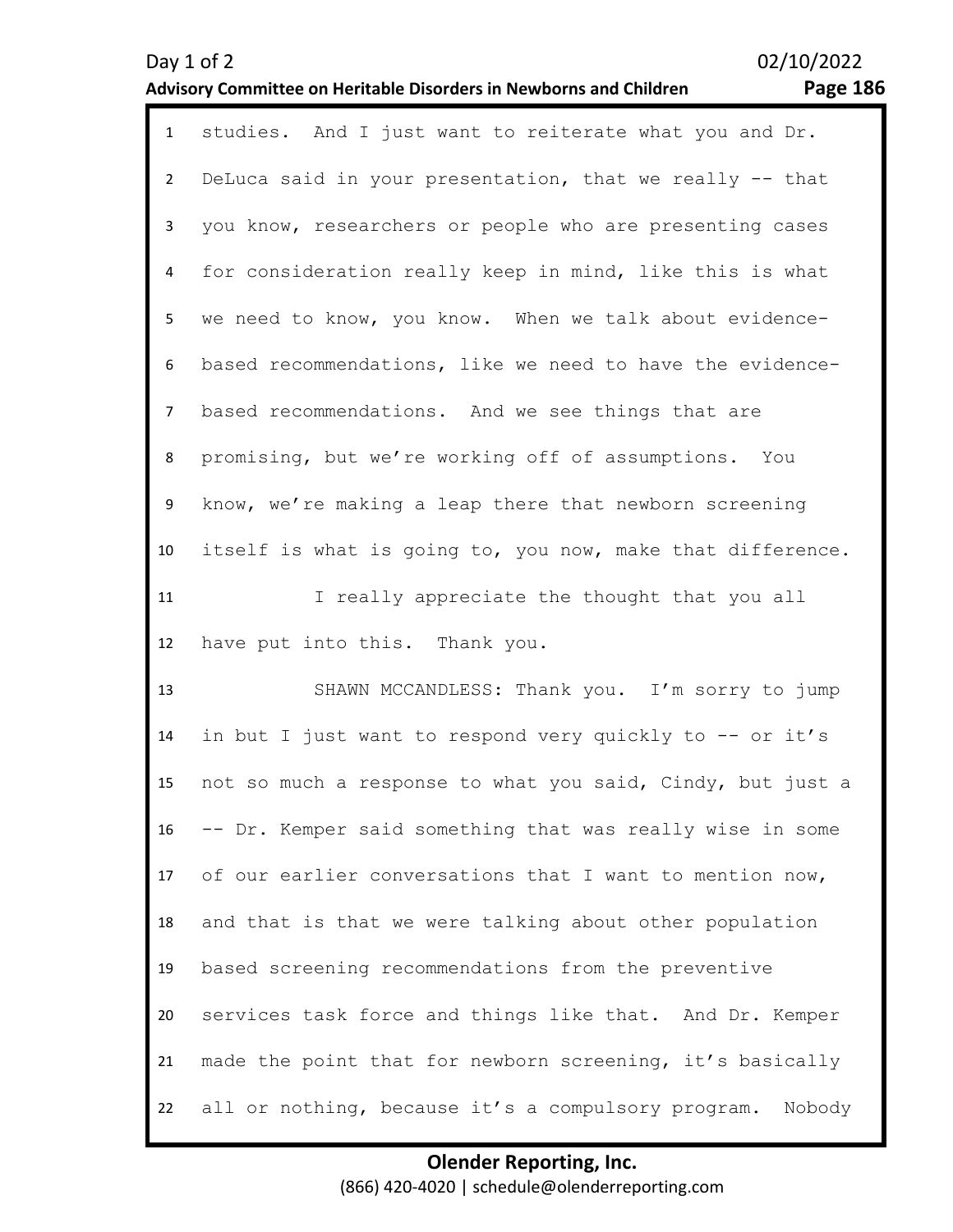| $\mathbf{1}$   | gets to talk to the family about newborn screening before    |
|----------------|--------------------------------------------------------------|
| $\overline{2}$ | it happens. It's just most families don't even realize       |
| $\overline{3}$ | it's happening until they get an abnormal result, and so     |
| 4              | it's we have to be really confident that the benefit is      |
| 5              | Whereas for other things, and the example would be<br>there. |
| 6              | carrier screening for these same conditions, that what       |
| $\overline{7}$ | that does is it gives the patient and the doctor an          |
| 8              | opportunity to have a meaningful discussion about what's     |
| 9              | best for their family and them as an individual. And it's    |
| 10             | -- so it puts a higher burden of responsibility on us when   |
| 11             | we're making a decision about compulsory newborn screening   |
| 12             | over sort of other recommendations about population-based    |
| 13             | screening, because in compulsory newborn screening, we       |
| 14             | remove that -- we remove that step of the patient and the    |
| 15             | doctor sitting down to talk about the potential benefits     |
| 16             | and the potential harms.                                     |
| 17             | And Alex, if I've misstated that in some way or              |
| 18             | not reflected what you were really getting at, I             |
| 19             | apologize.                                                   |
| 20             | ALEX KEMPER: No, that was nice and I -- rarely               |
| 21             | do people call me wise, so I'll just leave it there.         |
| 22             | CYNTHIA POWELL: Jennifer Kwon.                               |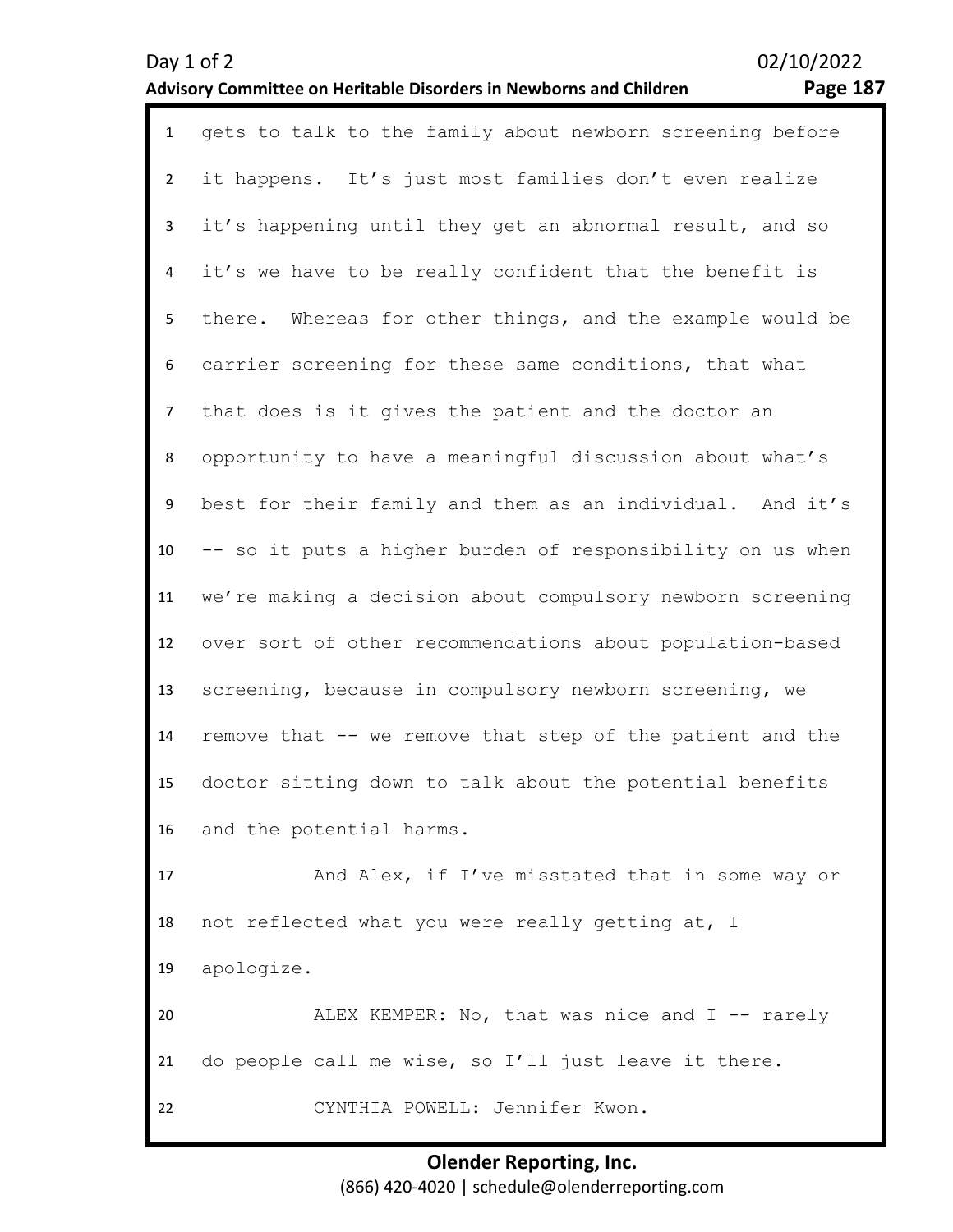| $\mathbf{1}$   | JENNIFER KWON: I definitely want Scott to go                |
|----------------|-------------------------------------------------------------|
| $\overline{2}$ | first. But no, actually, I'll just throw out there that I   |
| 3              | guess I just can't get over the weekly infusion, okay?      |
| $\overline{4}$ | And so, I just want to $-$ I want some help in              |
| 5              | understanding how this works for people, and how this is    |
| 6              | going to work in newborn screening. We have a disorder      |
| $\overline{7}$ | where 60 percent of them $-$ 60 percent of the patients, if |
| 8              | I heard that correctly, it's estimated, are going to have   |
| 9              | the more severe phenotype. There is no question that        |
| 10             | there is a net benefit to infusion. It will certainly       |
| 11             | make their lives longer and much more comfortable.          |
| 12             | But I ask myself -- well, you know, they'll                 |
| 13             | probably have a port placed. They'll probably be able to    |
| 14             | get this at home. It just seems like an unusual lifetime    |
| 15             | of treatment to present to people. And we've heard from     |
| 16             | people who have been so affected by this disorder, and for  |
| 17             | whom this treatment is a miracle. But I think we can also   |
| 18             | probably envision that there are -- there will be families  |
| 19             | for whom this will feel like a kind of assault, a kind of,  |
| 20             | you know, being suddenly thrown into this world that they   |
| 21             | probably had no expectation of it all, which is where the   |
| 22             | -- which is where Alex's wise comments about the program    |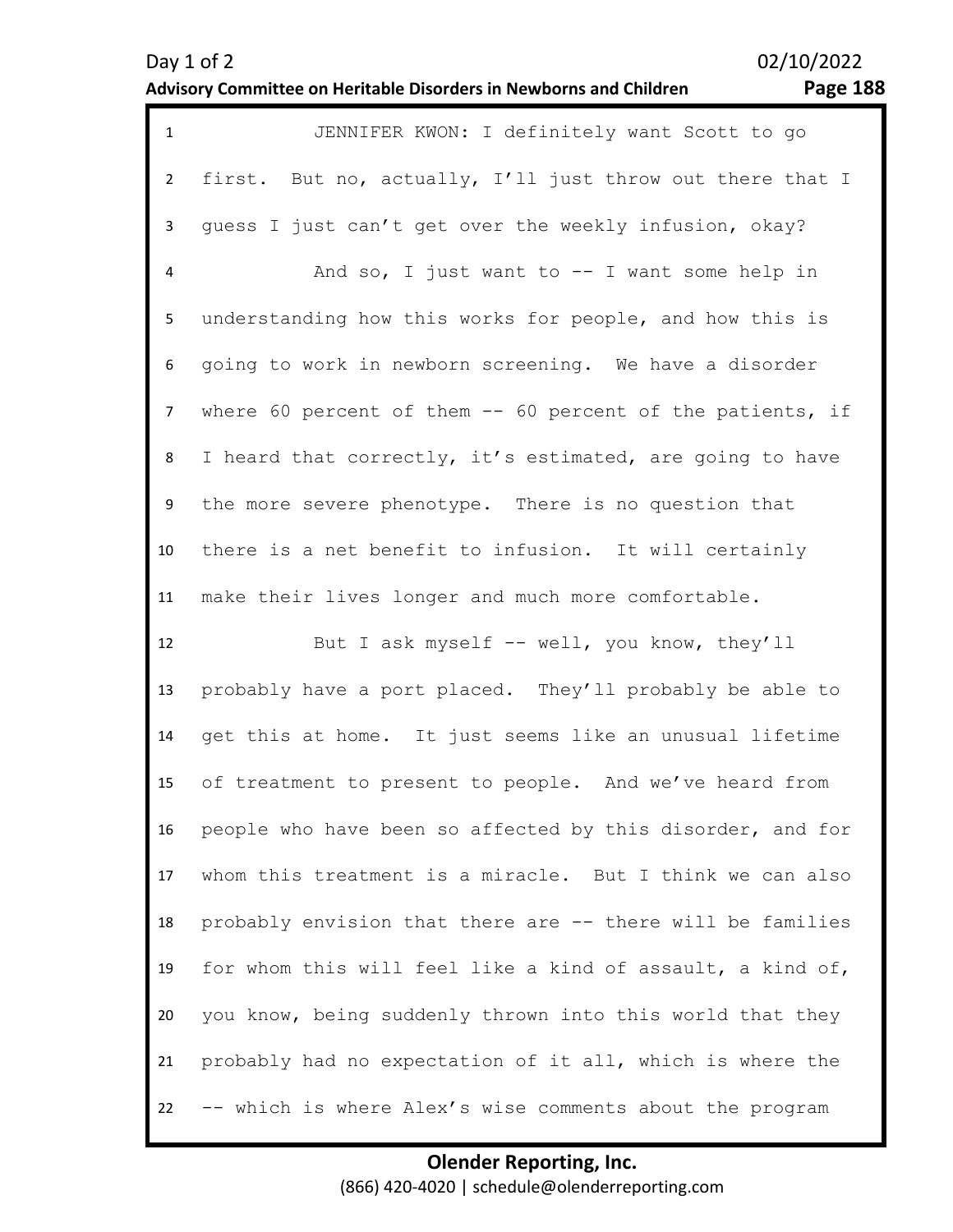|              | 1 and why part of the problem with newborn screening is we - |
|--------------|--------------------------------------------------------------|
|              | 2 - it's not designed for us to get consent. It's designed   |
| $\mathbf{3}$ | for us to look at those disorders that are so serious that   |
| 4            | the community has decided that we have to look for them      |
| 5            | for people instead of them making the decision. We've        |
| 6            | taken it out of their hands. We are saying that this         |
| $7^{\circ}$  | disease must be treated. You know, it's so important we      |
| 8            | have to, at least, you know, go that route. And then I       |
| 9            | think over time there are many people who say well, we're    |
| 10           | not actually saying that it must be treated, we're saying    |
| 11           | that it's important that families have the decision to be    |
| 12           | able to treat it.                                            |

13 14 15 16 17 18 19 20 21 And I guess I would just throw it out there that for me, it seems like it might be hard for some families to hear what they're going to have to do, and that's why maybe that figure of families lost to follow up just sort of resonates with me, because I think that I might -- I think that I've seen families where that might be their reaction, to say well, thanks, and then not come back. So, I was curious, Shawn and Jane -- I'm sorry, I'm more informal. I probably shouldn't be, but I really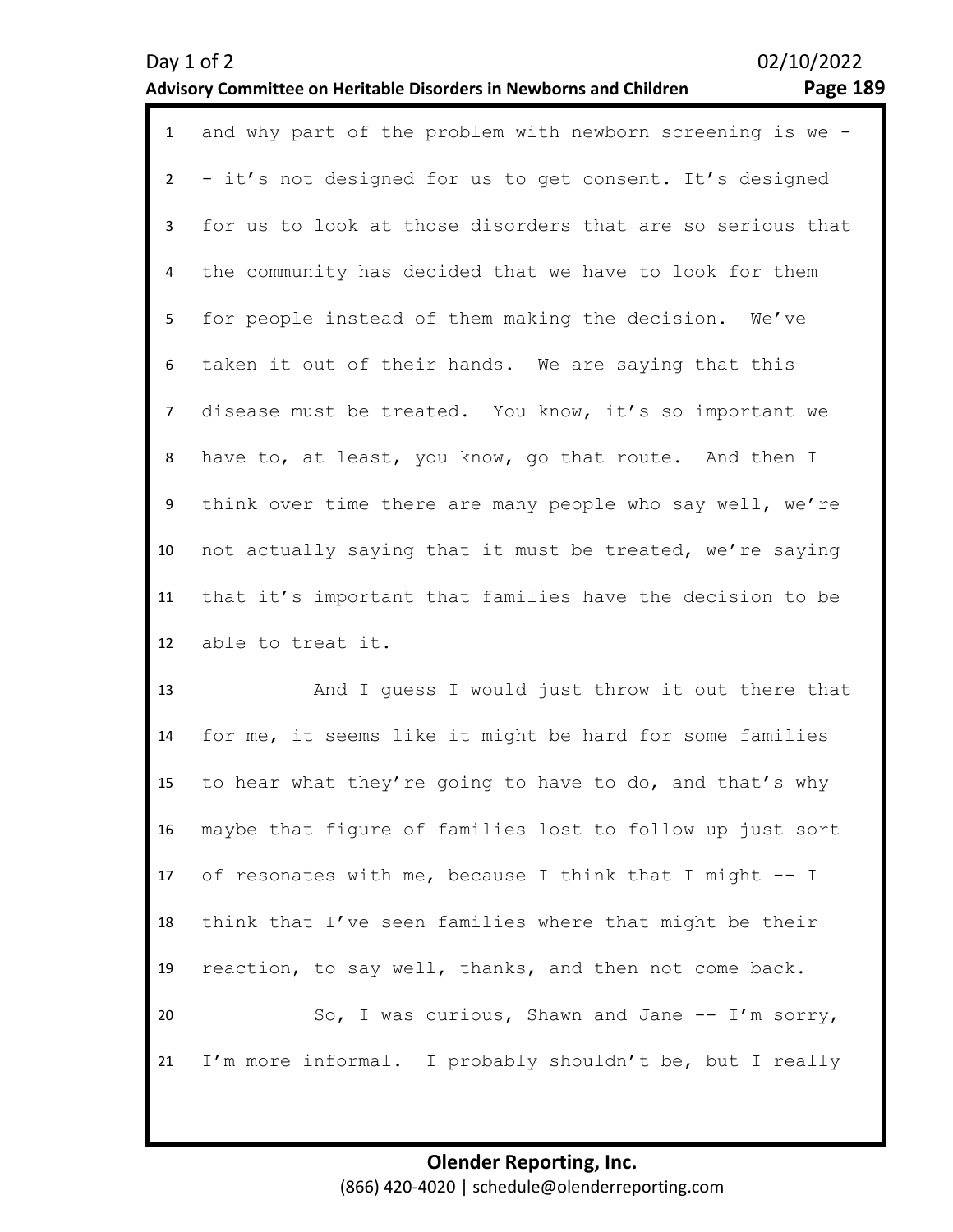1 am curious what you think about sort of the granularity of 2 the actual care of these patients.

3 4 5 6 7 8 9 10 11 12 13 14 15 16 17 18 19 20 21 22 JANE DELUCA: Well, you know, I can say that it's interesting because when you think about public health screening and population screening, it really does come down to the individual family. In the end it comes down to this person who's gotten the abnormal result, that has to come in and be counseled. And I think that if this spreads and of course, if it's approved and more states roll out, we will seal these differences in terms of how families respond to this. I was shocked when I saw the five people who were lost to follow up, and I wonder if, you know, you take all these factors together, that this is a very daunting thing for a family to face, you know, a lifetime of treatment, and maybe it was too daunting for them. And I can think of instances for other disorders where this happened, you know, where people were lost to follow up and then just left, you know, the program. So maybe what we need to do is to develop ways to be able to speak to people, therapeutically, and talk to these families therapeutically and meet them on their terms. You know, what do they understand? What are their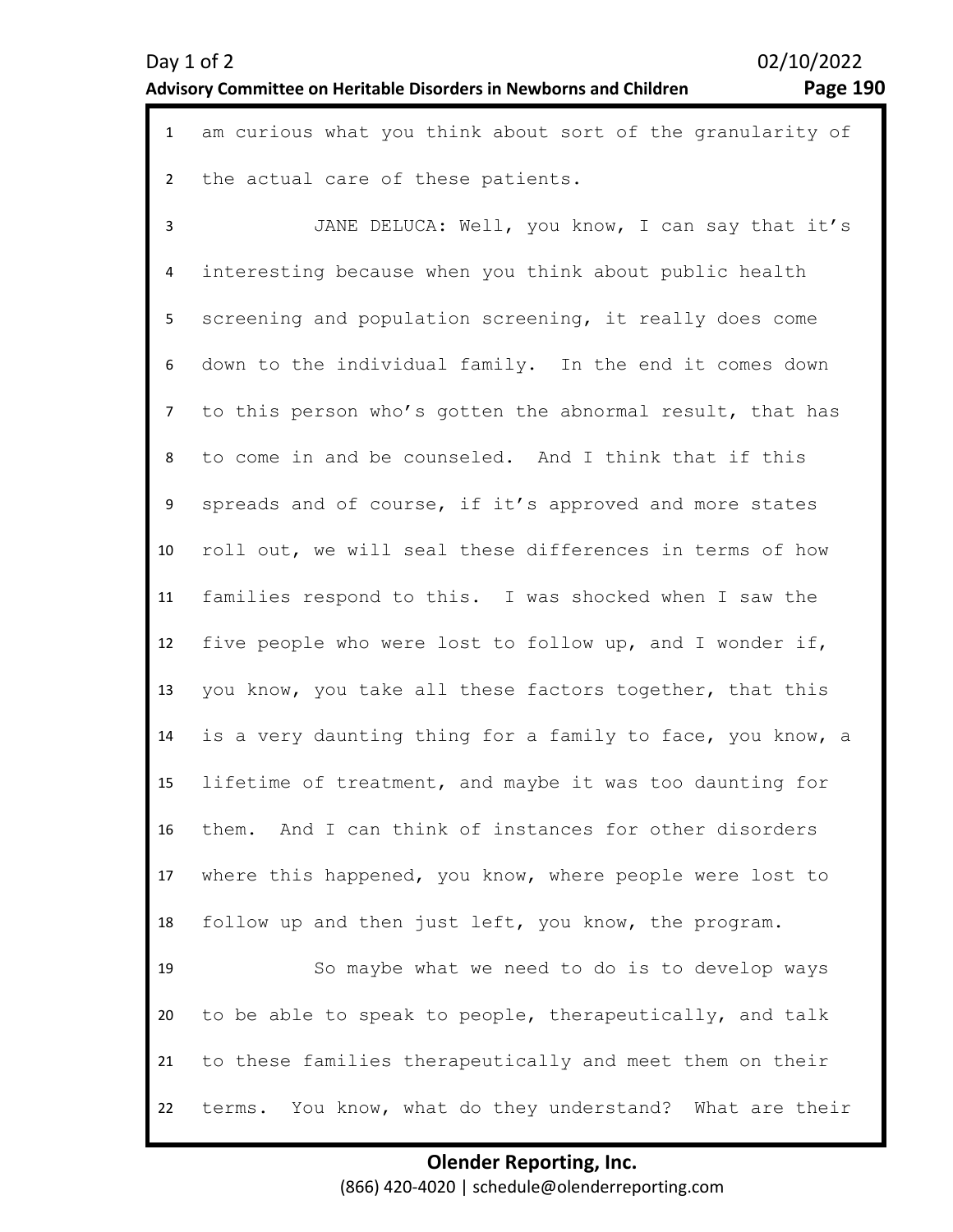1 expectations? And I think what you're asking, Jennifer,  $\mathfrak{p}$ 3 4 5 is very legitimate. And certainly, we can speak to people in ways that will harm them if we aren't taking the care to meet people in terms of where they live when this happens.

6 7 8 9 10 11 12 13 14 15 16 17 18 19 20 21 22 SHAWN MCCANDLESS: If I could just add to that, thought. I would say at the end of the -- first off, your observation about the weekly treatment is right. I think you would have trouble finding a family who doesn't say that it's burdensome. My experience, though, and I think the experts would bear this out, is that you don't find too many families who don't  $--$  who actually stop the therapy because of the burden until the child is deteriorated enough that they burden of the treatment outweighs the perceived benefit of the treatment. And that's when you have those -- that's an opportunity to have really meaningful discussions about what are your goals for your child? I also think it's really important to say that I don't think that we're saying that you have to have treatment. And I know that's not what you were implying, Jennifer, but I think the evidence suggests from the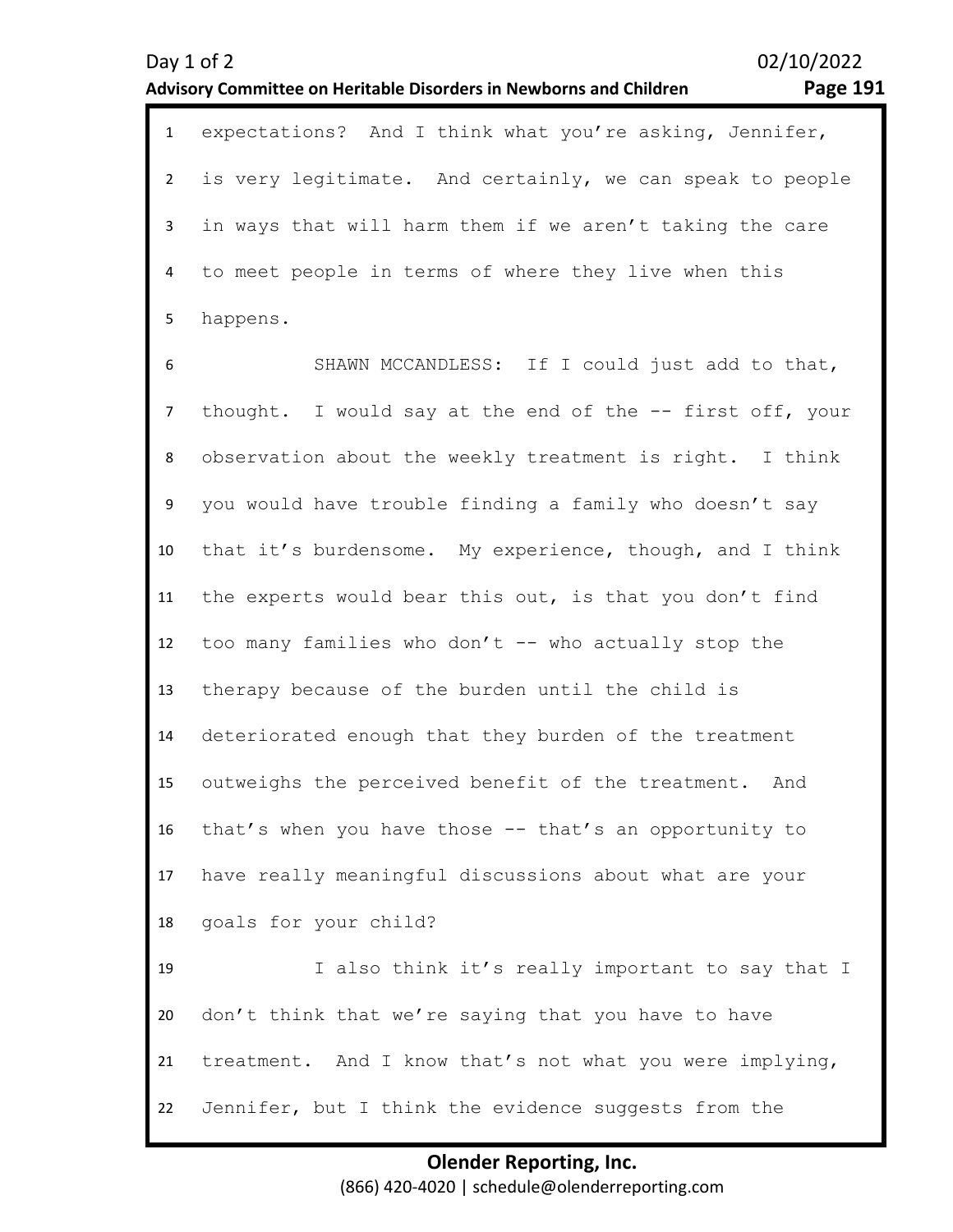| $\mathbf{1}$   | states that have already done this, that there is at least |
|----------------|------------------------------------------------------------|
| $\overline{2}$ | one family that opted not to start therapy right away.     |
| 3              | There were families who -- you know, there are choices     |
| 4              | that happen, and you can have the discussion.              |
| 5              | I think that this is a case where the benefit of           |
| 6              | newborn screening is that a family gets to make the        |
| $\overline{7}$ | decision as early as possible to maximize the benefit of   |
| 8              | the therapy.                                               |
| 9              | I think it is a little different though than               |
| 10             | maybe like PKU, where like if I met a family where we had  |
| 11             | just diagnosed with MPS II and they said we really don't   |
| 12             | think it's in our child's best interest to do enzyme       |
| 13             | therapy, I would say I think, you know, that's your        |
| 14             | decision to make. If I have a family with PKU who says I   |
| 15             | don't really think that a low phenylalanine diet is really |
| 16             | in my child's best interest, I will call social services,  |
| 17             | because that's not acceptable. And I think -- I think the  |
| 18             | point you make, Jennifer, is that there is a difference in |
| 19             | those two categories, and I'm not sure how to weigh that.  |
| 20             | CYNTHIA POWELL: Scott Shone.                               |
| 21             | SCOTT SHONE: I definitely want Kyle Brothers to            |
| 22             | go before me, because I know -- I think he's got more      |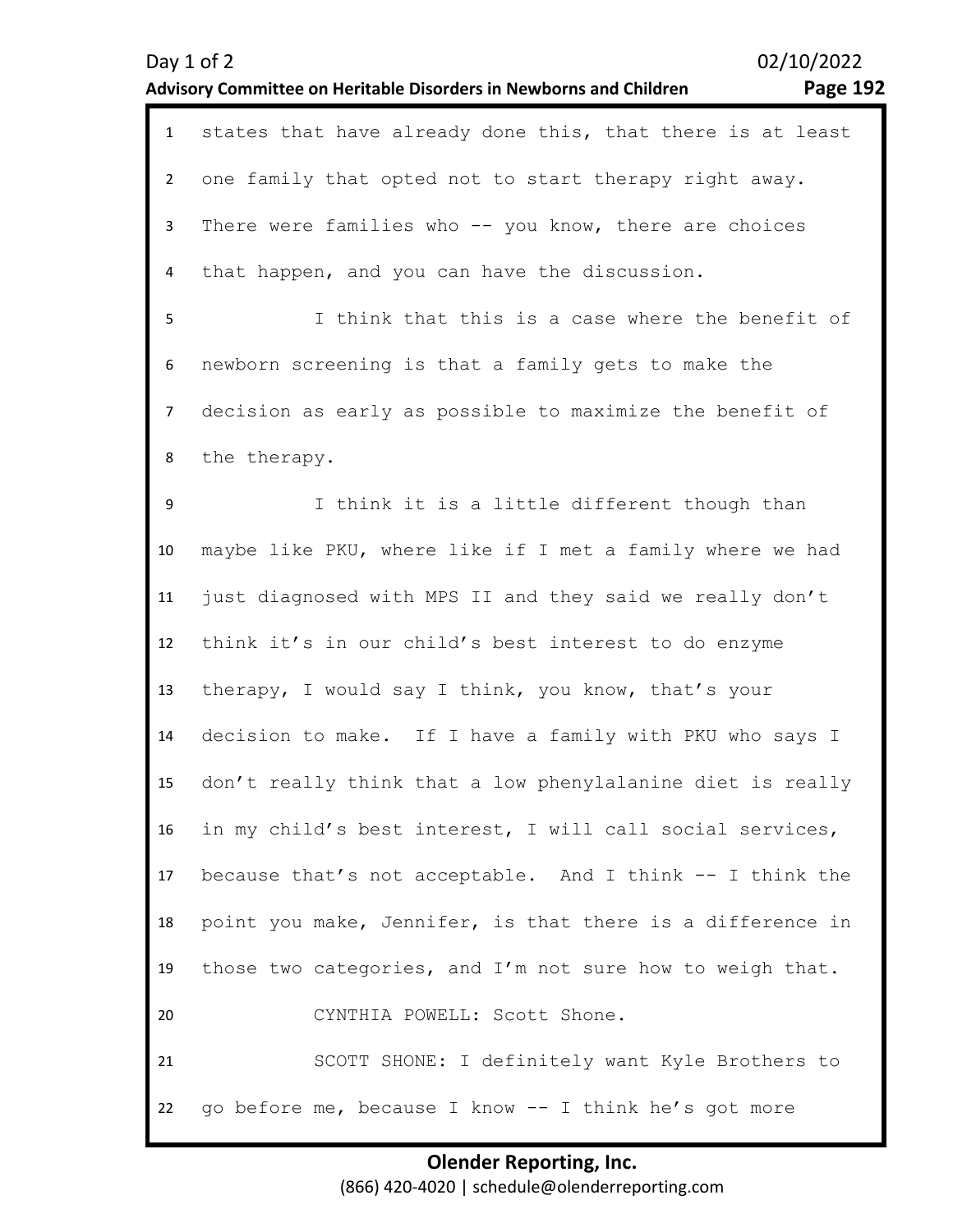| Day $1$ of $2$                                                     |  |
|--------------------------------------------------------------------|--|
| Advisory Committee on Heritable Disorders in Newborns and Children |  |

02/10/2022

# **Advisory Committee on Heritable Disorders in Newborns and Children Page 193**

| $\mathbf{1}$   | pertinent things to say about what the discussion was      |
|----------------|------------------------------------------------------------|
| $\overline{2}$ | before I changed a little bit, so I would like Kyle to go. |
| 3              | CYNTHIA POWELL: Kyle Brothers.                             |
| 4              | KYLE BROTHERS: I hope, Scott, I don't disappoint           |
| 5              | you. Yeah, I must say I'm a primary care doctor and I'm    |
| 6              | skeptical of population level screening just because there |
| $\overline{7}$ | -- you know, in the primary care setting we see the        |
| 8              | adverse effects of sort of the use of medical technologies |
| 9              | out of proportion, you know. And you know, just the first  |
| 10             | thing we're taught in medical school is you don't do a     |
| 11             | test unless you know what you're going to do with the      |
|                |                                                            |
| 12             | result, right?                                             |
| 13             | So, and I strongly support evidence-based                  |
| 14             | medicine, but I must say for an ultra-rare condition of    |
| 15             | this type, the evidence is about as good as we could       |
| 16             | reasonably expect. So, I agree with the conclusion of      |
| 17             | this as a B. And I think I'm supposed to be the ethicist   |
| 18             | for the Committee, so I'll just make one comment along     |
| 19             | those lines. I really am concerned about the effects on    |
| 20             | false positive families, and the way in which that         |
| 21             | distribution of harms and benefits might be unjust. But I  |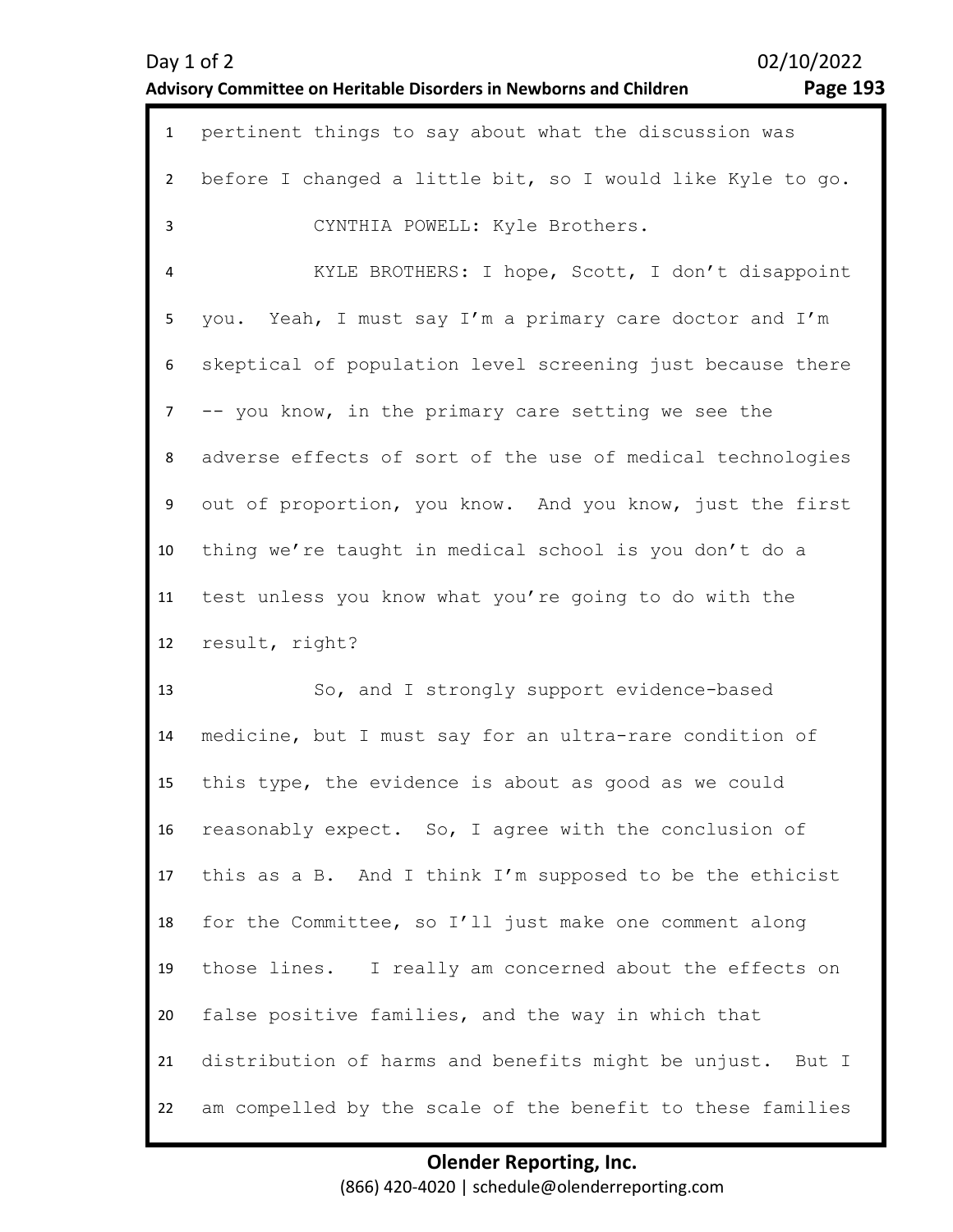| Day 1 of 2     | 02/10/2022<br><b>Page 194</b><br>Advisory Committee on Heritable Disorders in Newborns and Children |
|----------------|-----------------------------------------------------------------------------------------------------|
| $\mathbf{1}$   | who get a true positive result. I don't want to deny that                                           |
| $\overline{2}$ | there are harms to the false positive families, but                                                 |
| $\mathbf{3}$   | ultimately, it's, you know, a short-term inconvenience                                              |
| 4              | weighed against years of potential benefits that I really                                           |
| 5              | am quite convinced are significant based on the available                                           |
| 6              | evidence.                                                                                           |
| $\overline{7}$ | And then finally I'll just say there are many                                                       |
| 8              | flaws that we've seen in the way the system works that                                              |
| 9              | would lead to newborn screening for this condition to be                                            |
| 10             | imperfect, right? And one of them is that some families                                             |
| 11             | are going to get lost to follow up. Maybe those families                                            |
| 12             | moved to a bigger -- you know, to another state in order                                            |
| 13             | to get better care. I mean, you know, we really can't                                               |
| 14             | Not all of those families maybe had a negative<br>say.                                              |
| 15             | outcome. And obviously some of those kids may have gone                                             |
| 16             | on to not develop the condition and were unharmed.                                                  |
| 17             | But ultimately, there -- we can imagine other                                                       |
| 18             | ways to pick up this condition early in life, either                                                |
| 19             | prenatally or through primary care settings, but                                                    |
| 20             | fundamentally, those do not work well at this point in                                              |
| 21             | time, and I think we have opportunities in the decades                                              |
| 22             | ahead to really re-imagine how the healthcare system                                                |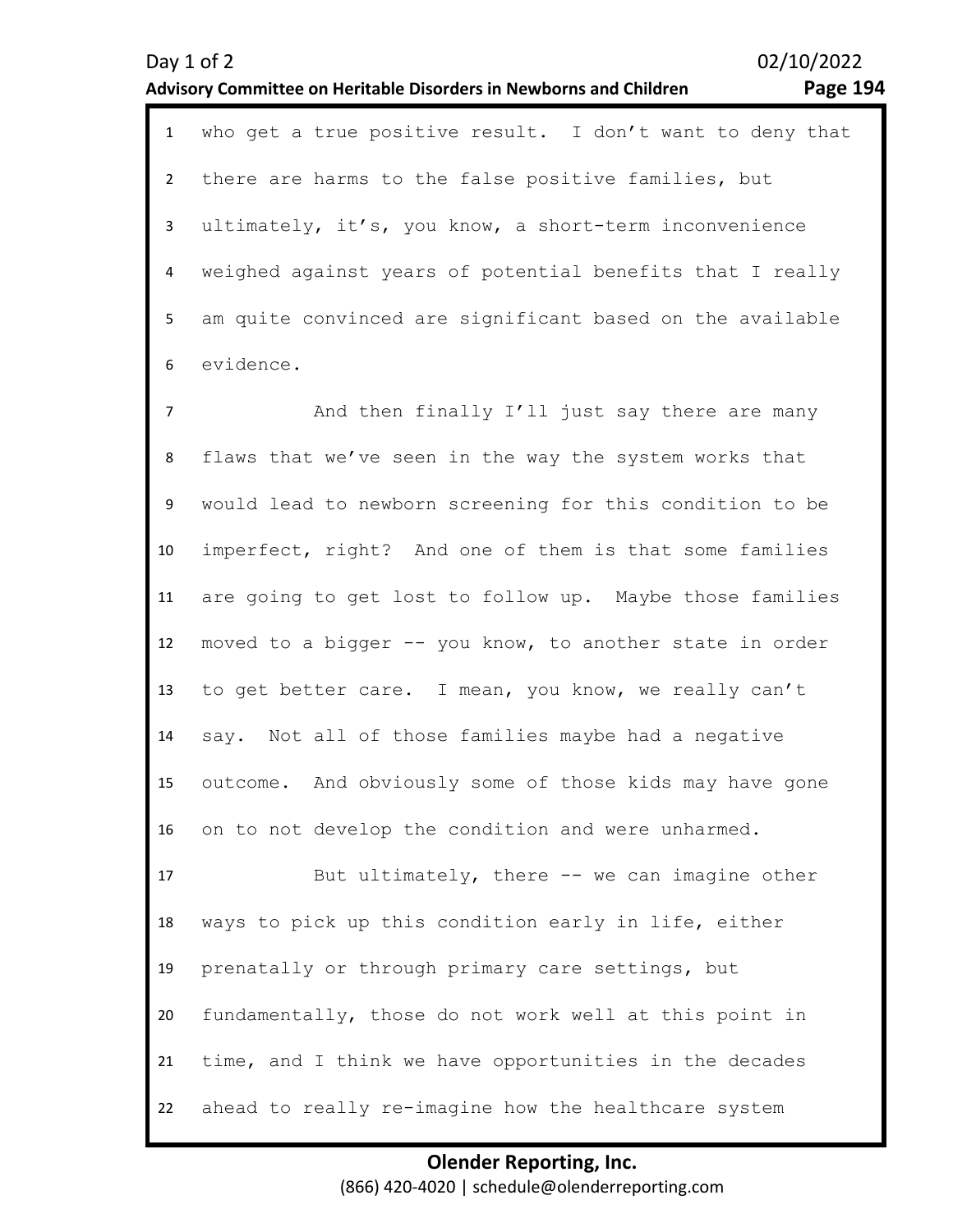| Day 1 of 2     | 02/10/2022<br><b>Page 195</b><br><b>Advisory Committee on Heritable Disorders in Newborns and Children</b> |
|----------------|------------------------------------------------------------------------------------------------------------|
| $\mathbf{1}$   | operates, but at this point, newborn screening is the only                                                 |
| $\overline{2}$ | way to recognize these benefits for families early in                                                      |
| $\mathbf{3}$   | life. We're not going to get primary care providers to do                                                  |
| 4              | some kind of test on every single child, so I just am                                                      |
| 5              | compelled that I think this is the right thing to do for                                                   |
| 6              | this particular condition, is to add it to the RUSP.<br>So,                                                |
| $\overline{7}$ | thinks.                                                                                                    |
| 8              | CYNTHIA POWELL: Scott Shone.                                                                               |
| 9              | Scott Shone: So, it was the ethics perspective,                                                            |
| 10             | Kyle, that I was hoping you would go before me. So,                                                        |
| 11             | I do appreciate that.                                                                                      |
| 12             | Just a comment on that last comment you made                                                               |
| 13             | about I don't think we'll get primary care providers to                                                    |
| 14             | just do a test on every baby is really disheartening to                                                    |
| 15             | think about, although it might be real, because we've                                                      |
| 16             | talked in this group about other disorders that might not                                                  |
| 17             | really make sense for newborn screening, but would be                                                      |
| 18             | better in a primary care setting, and just to acknowledge                                                  |
| 19             | that, Kyle, is really troubling to think about the future                                                  |
| 20             | of getting things jammed on newborn screening that really                                                  |
| 21             | might not be appropriate. I think we're already starting                                                   |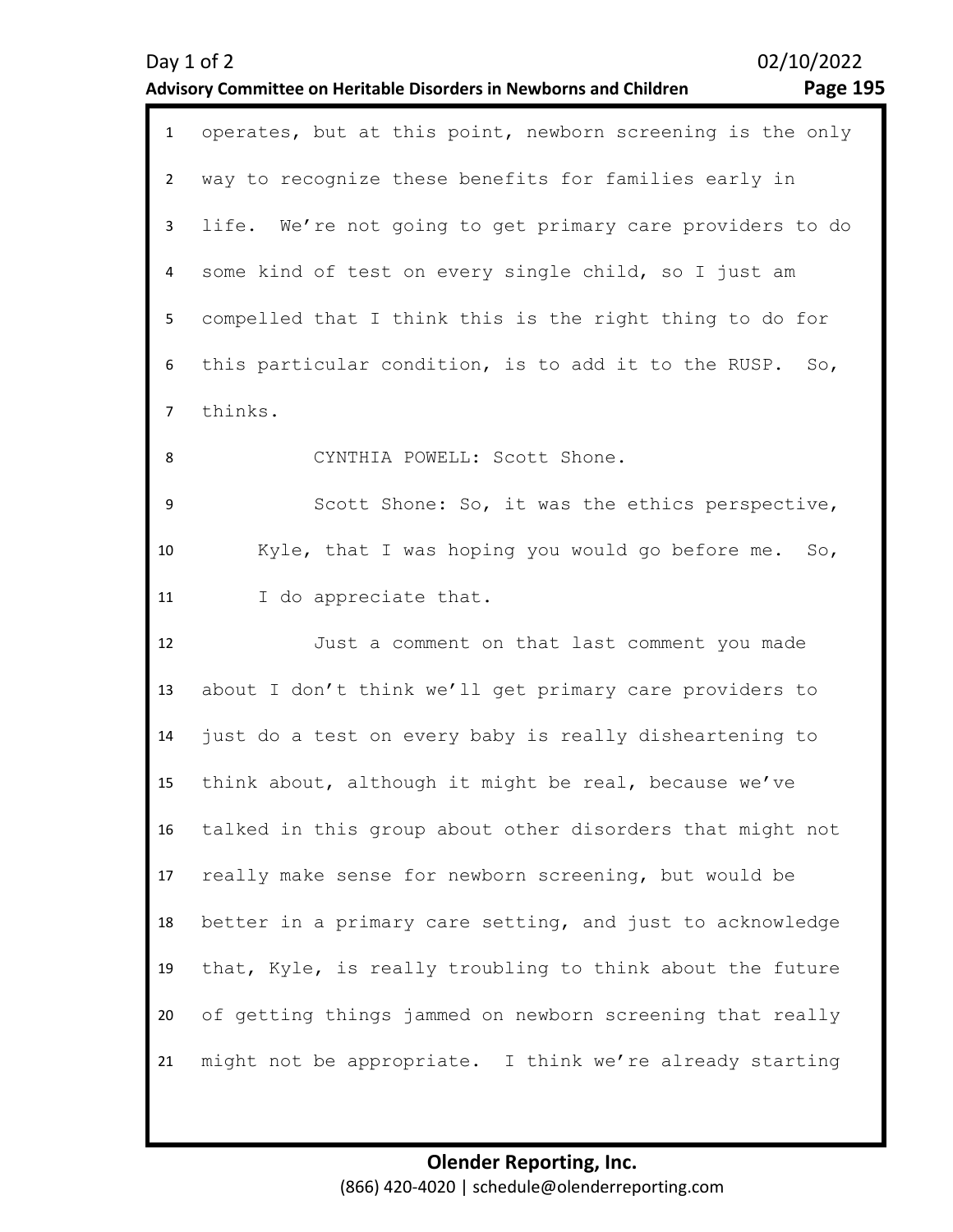| $\mathbf{1}$   | to see it a bit. I'm not saying MPS II is it, but I think  |
|----------------|------------------------------------------------------------|
| $\overline{2}$ | that others.                                               |
| 3              | For Shawn, you know, I think as for Jane,                  |
| 4              | there's a lot of likely and challenging, like just the     |
| 5              | sort of like buzz words in the presentation about where we |
| 6              | go that that level of uncertainty gives me -- as people    |
| $\overline{7}$ | who know me well know uncertainty gives me angst. I plan   |
| 8              | everything, and so uncertainty gives me angst, and I talk  |
| 9              | about it with other disorders that are in the newborn      |
| 10             | screening panel.                                           |
| 11             | But I wanted to hone-in a little bit on your               |
| 12             | comment around those who benefit differ from those who are |
| 13             | harmed, and then the statement that low risk of treating - |
| 14             | - there's a low risk of treating patients that will not    |
| 15             | benefit and get at sort of that risk of early treatment    |
| 16             | when not necessary. I don't know if I was clear on what    |
| 17             | my question was there, but can you just sort of help me    |
| 18             | understand what that all means, like who is really going   |
| 19             | to benefit most? It actually seems to me that while 60     |
| 20             | percent will be severe, that 40 percent attenuated, who    |
| 21             | there's discrepancy on whether or not to treat them and    |
| 22             | that that Delphi process actually might be the ones who    |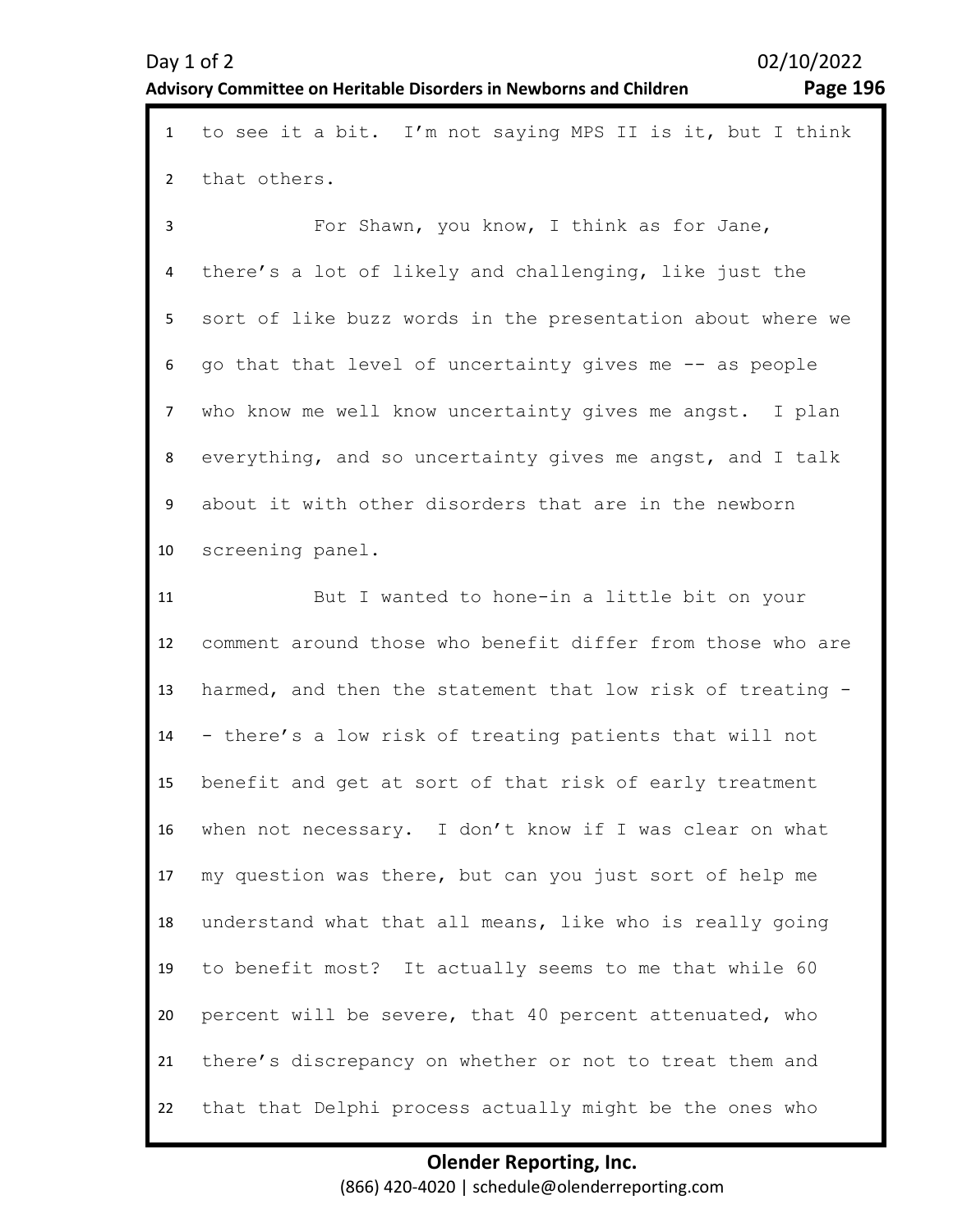| $\mathbf{1}$   | benefit most from all of this. Is that -- did I totally    |
|----------------|------------------------------------------------------------|
| $\overline{2}$ | miss that?                                                 |
| 3              | SHAWN MCCANDLESS: I think that -- this is Shawn            |
| 4              | McCandless, Committee member. I agree with you, Scott. I   |
| 5              | think that -- and I think the expert -- the technical      |
| 6              | expert panel, I think also made that point, that possibly  |
| $\overline{7}$ | the people who benefit the most are the people with the    |
| 8              | attenuated form who are going to have a likely -- likely   |
| 9              | going to have preserved cognition and live a long life.    |
| 10             | They're going to live a long life with better health, with |
| 11             | better mobility, with fewer limitations on their life.     |
| 12             | so, I really do think that the -- that your point is an    |
| 13             | excellent one, that we didn't make very well in the        |
| 14             | summary, which is that the patients with the attenuated    |
| 15             | form really are the ones who are going to get the biggest  |
| 16             | benefit. There will be benefit in somatic symptoms for     |
| 17             | the most severe kids, but it probably doesn't change the   |
| 18             | ultimate outcome for those individuals by a lot. Their     |
| 19             | life will be better. It will probably be a little longer,  |
| 20             | but the outcome is likely to be the same, just a little    |
| 21             | bit delayed, whereas for the attenuated group, it will be  |
| 22             | much bigger.                                               |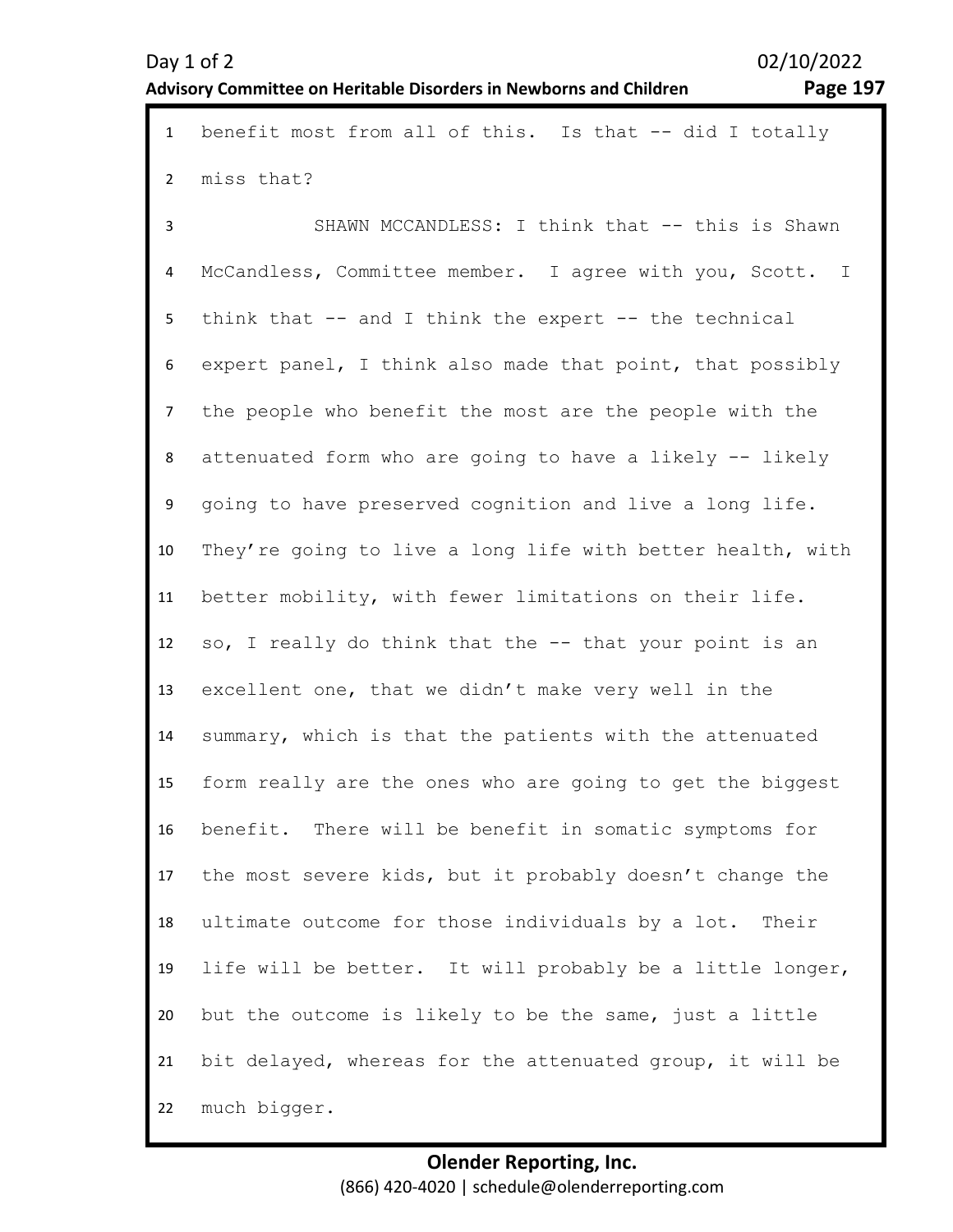|                | I think that your observation about the use of            |
|----------------|-----------------------------------------------------------|
|                | the term, likely, in the summary is really the reflection |
| 3              | that Kyle alluded to of the complexity of getting         |
| $\overline{4}$ | meaningful data for a really rare disorder from the       |
|                | medical literature.                                       |

6 7 8 9 10 11 12 13 14 15 You know, I hope that we'll all learn from this. I think I will. In the future when I'm working with colleagues to write a case report, you can bet I'm going to be saying, you know what, we need to compare apples to apples. We need to go through every case. We need to go back and ask every one of these physicians to say where was this kid in this measure at age three, at age five, at age eight? We need to have all of our ducks in a row when we publish these data. That has not been the standard in the past. It needs to be going forward.

16 17 18 19 20 21 22 SCOTT SHONE: So, you read my mind in my last comment, Shawn, who is what you just described is the thing we talk about all the time for years and years and years, and that's long-term follow-up. And you know, I got a little frustrated two meetings ago that we talk about this a lot, over and over again, and here is another example. We don't have it.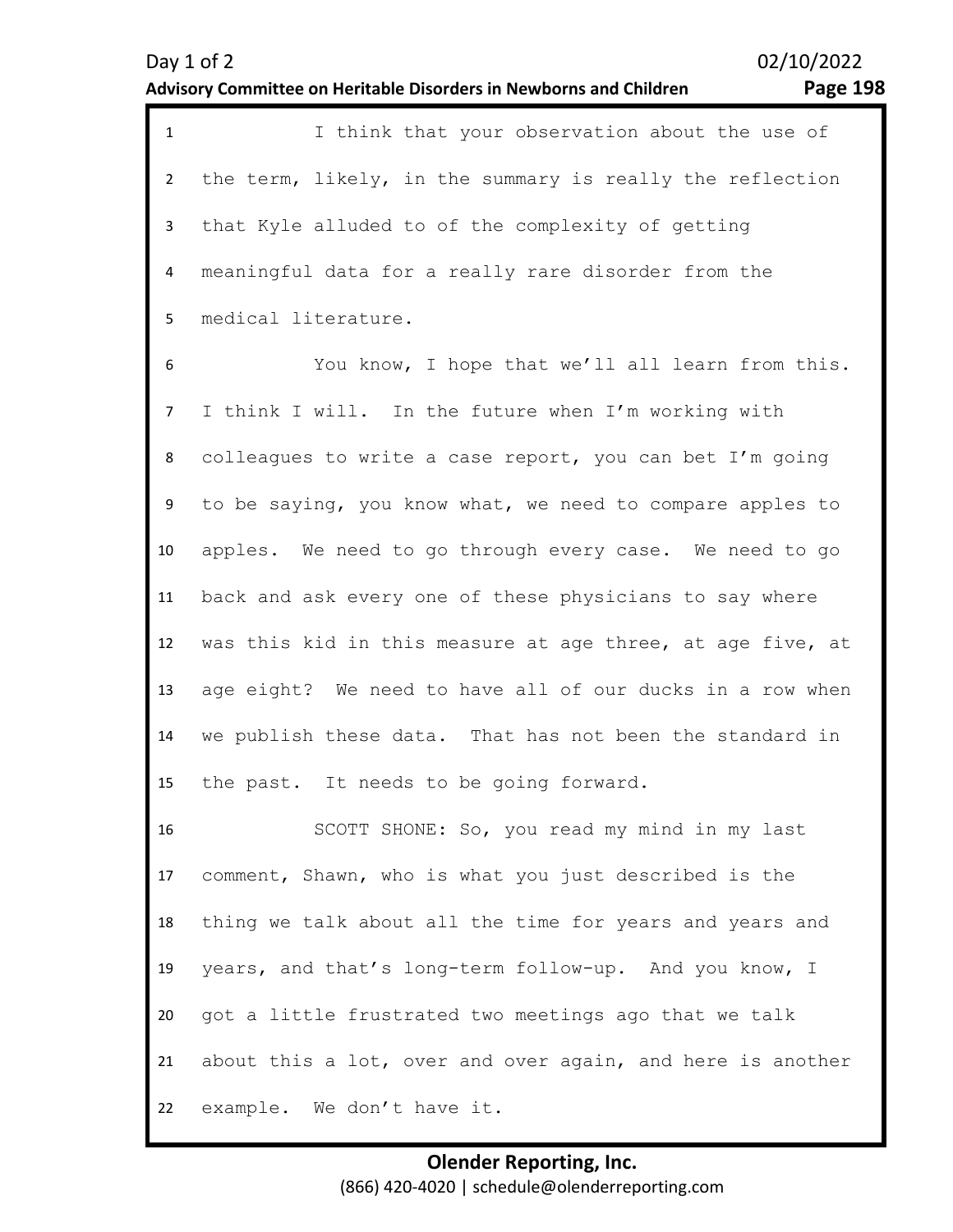| $\mathbf{1}$   | And so, Jane, you said something to the effect             |
|----------------|------------------------------------------------------------|
| $\overline{2}$ | of -- I actually don't remember what you said, because I   |
| 3              | was -- you said we'll see that data. And I'm like, are     |
| $\overline{4}$ | we? Will we see that data? Will we see that data, and I    |
| 5              | put long term follow-up? You know, I don't -- I don't      |
| 6              | have the faith right now in the newborn screening system   |
| $\overline{7}$ | that a year or two from now, say all those states who are  |
| 8              | about to implement MPS I say it makes sense to validate    |
| 9              | MSP II at the same time and do them both at the same time  |
| 10             | and we have a sudden surge of both. Are we all confident   |
| 11             | that we're going to get that data? I'm not. And so --      |
| 12             | and the question I have -- I guess not question, but the   |
| 13             | comment, you know, Kyle said we are where we are, right?   |
| 14             | We're not going to get any better. And I agree with that.  |
| 15             | But you know, I'll just leave it at I think that there's a |
| 16             | -- we are -- Dr. Powell, you said, you know, we're looking |
| 17             | at what about multiple disorders coming? I think we need   |
| 18             | to figure out this data piece like really quickly, because |
| 19             | I think Sabra Anckner said it, three's hundreds of         |
| 20             | millions of dollars that come into infectious disease, and |
| 21             | we need to take advantage of that for rare disease. And    |
| 22             | that's -- thanks.                                          |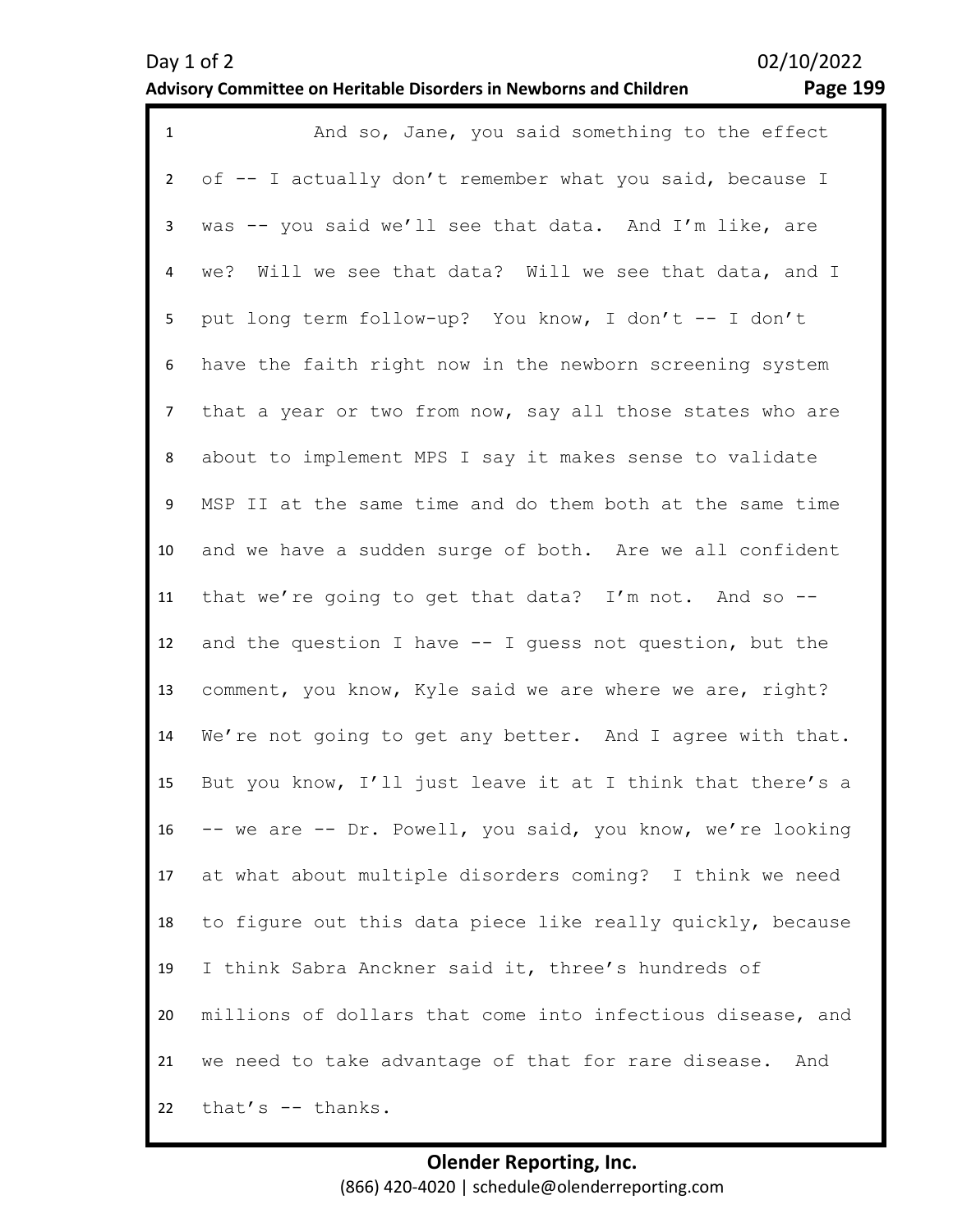| $\mathbf{1}$   | SHAWN MCCANDLESS: You're preaching to the choir,            |
|----------------|-------------------------------------------------------------|
| $\overline{2}$ | Scott, on that. I think we would be remise, though, if we   |
| $\mathbf{3}$   | didn't acknowledge the good work that the long-term         |
| 4              | follow-up working group has made and the progress they've   |
| 5              | made in recommendations, and the fact that HRSA has been    |
| 6              | responsive to that and is investing -- has made investment  |
| $\overline{7}$ | in improving long term outcome -- or long term follow up    |
| 8              | and outcome assessment. Are we where we need to be? No.     |
| 9              | Are we getting better? Too slowly. But we're moving in      |
| 10             | the right -- it seems to me we're moving in the right       |
| 11             | direction, and I want to acknowledge HRSA's role in that.   |
| 12             | CYNTHIA POWELL: Chanika.                                    |
| 13             | CHANIKA PHORNPHUTKUL: Hi, this is Chanika                   |
| 14             | Phornphutkul. I just want to go back to one of the          |
| 15             | comments about the -- you know, sort of we are thinking of  |
| 16             | many conditions that could be quote, unquote, screened or   |
| 17             | picked up later in life, and you know, relying on primary   |
| 18             | I think one of the points that Dr. Kemper actually<br>care. |
| 19             | pointed out really nicely was that you compared the early   |
| 20             | treatment, you know, before six months. And I recognize     |
|                |                                                             |
| 21             | the limitation of comparing the siblings, but at least for  |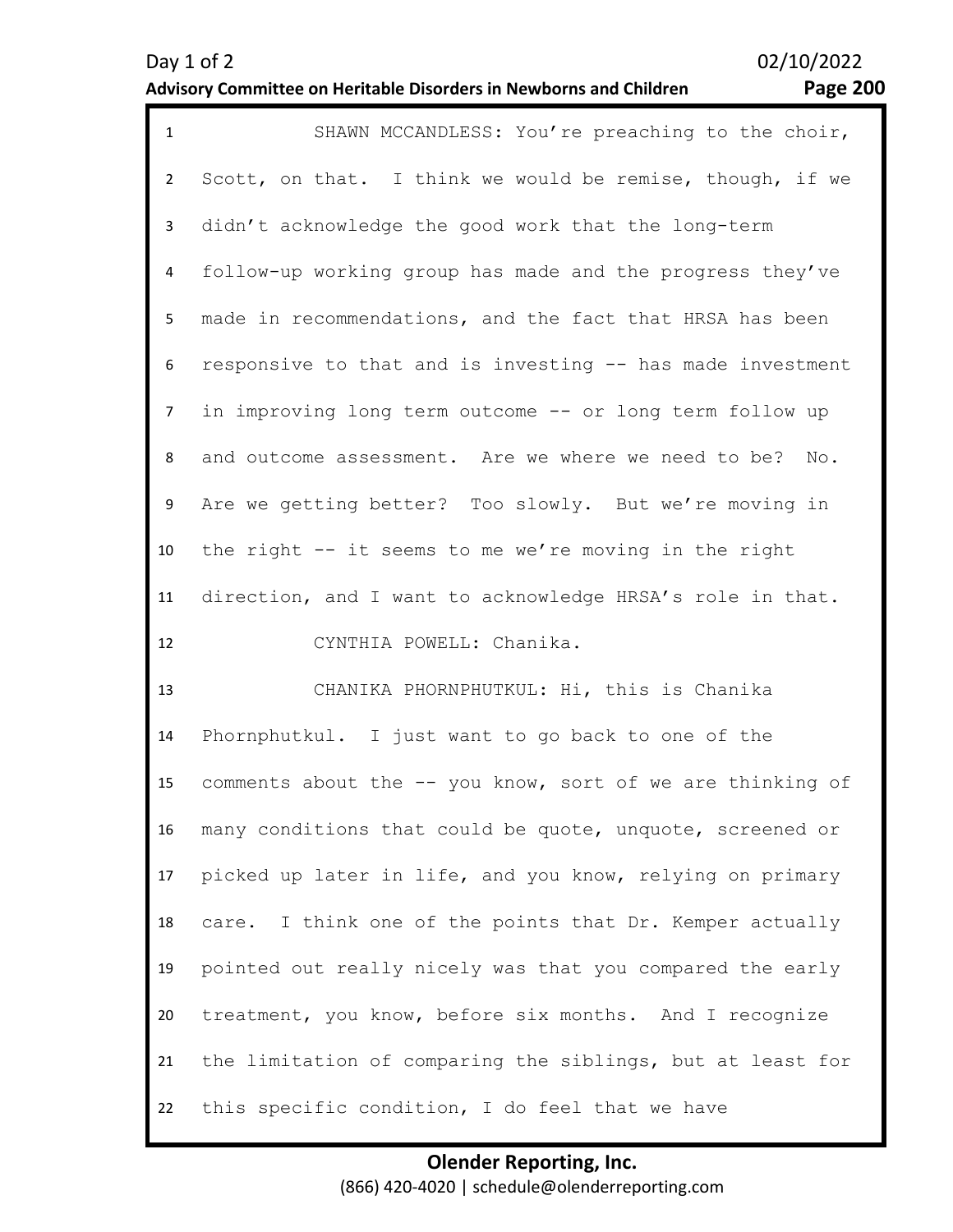| $\mathbf{1}$   | information of a potential benefit or likely benefit for   |
|----------------|------------------------------------------------------------|
| $\overline{2}$ | the early institution of treatment. So, I think that was   |
| 3              | one of the points that I want to make to this group.       |
| 4              | Second, in terms of the long-term treatment --             |
| 5              | long term follow-up, you know, I'm a new member, so I      |
| 6              | really don't know what else have been discussed before,    |
| $\overline{7}$ | but I do think that from other professional society, I     |
| 8              | think Max Muenke is on here, Dr. Berry is on here, that    |
| 9              | really falls onto us as professionals to continue or, you  |
| 10             | know, do a better job. I know that it's not going to       |
| 11             | address what the question we have today, but also, I think |
| 12             | those are something that's being done. I think we don't    |
| 13             | have the benefit of SMA when it's much more common, or CF  |
| 14             | where, you know, it's much more common to have this large  |
| 15             | powerful data. But I think we can get there eventually.    |
| 16             | Thank you.                                                 |
| 17             |                                                            |
| 18             | VOTE ON WHETHER OR NOT TO RECOMMEND MPS II FOR INCLUSION   |
| 19             | ON THE RECOMMENDED UNIFORM SCREENING PANEL                 |
| 20             | CYNTHIA POWELL: Thank you. All right, I'm not              |
| 21             | seeing any other hands raised. So, I think we're ready to  |
| 22             | move forward with a motion. Would anybody be willing to    |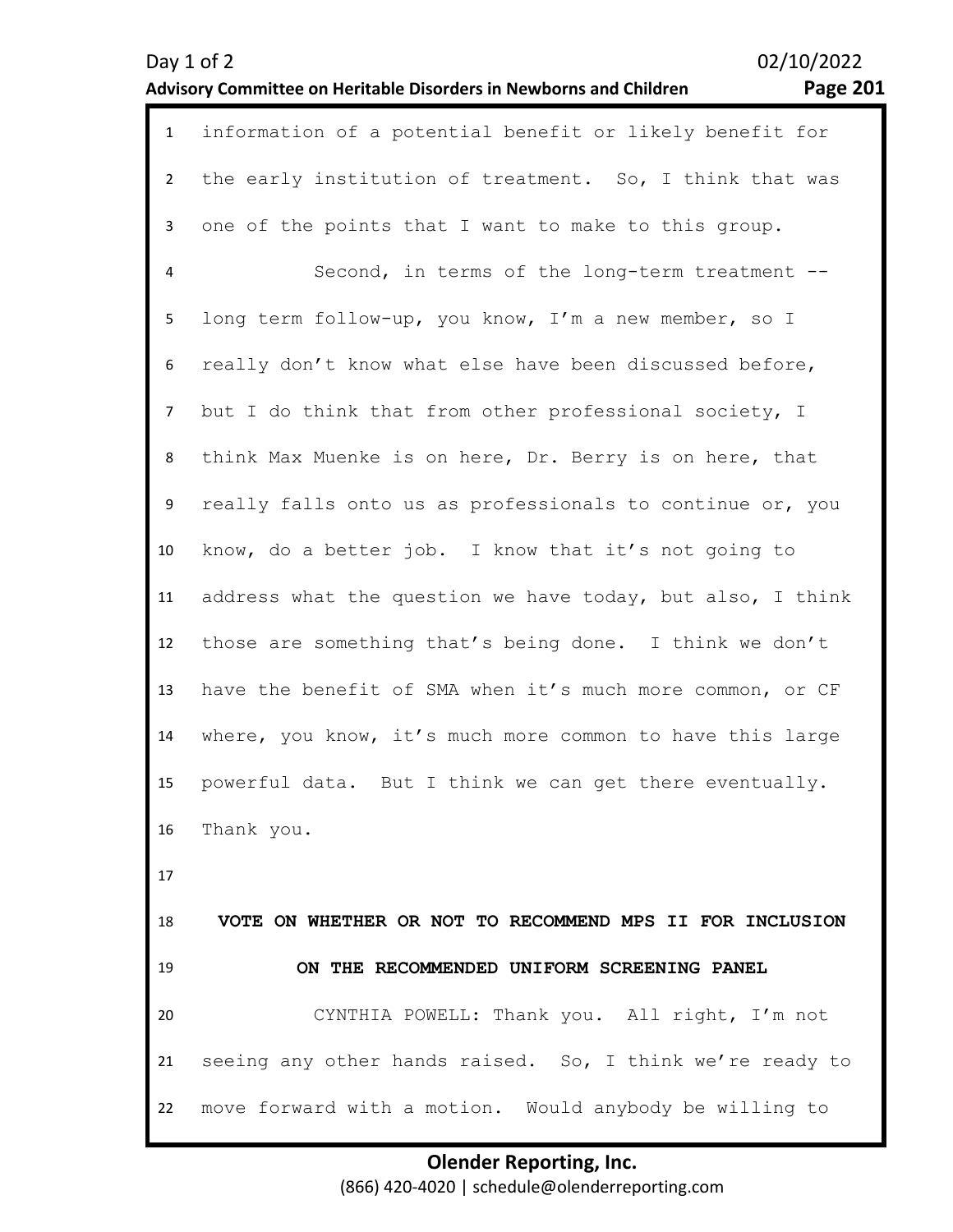| $\mathbf{1}$   | make a motion as to whether to accept or not accept the   |
|----------------|-----------------------------------------------------------|
| $\overline{2}$ | recommendation, both including the rating and whether to  |
| 3              | recommend MPS II to the Secretary or not, any Committee   |
| 4              | member.                                                   |
| 5              | KYLE BROTHERS: This is Kyle Brothers. I move              |
| 6              | that we accept the recommended rating of B2 for this      |
| $\overline{7}$ | condition and that we recommend that the Secretary add it |
| 8              | to the RUSP.                                              |
| 9              | CYNTHIA POWELL: Is there a second?                        |
| 10             | UNIDENTIFIED SPEAKER: I second.                           |
| 11             | CYNTHIA POWELL: Are there any additional                  |
|                |                                                           |
| 12             | comments before we vote?                                  |
| 13             | SHAWN MCCANDLESS: This is Shawn McCandless. Can           |
| 14             | I -- Kyle, would it be okay if I modified the             |
| 15             | recommendation to say that it should be added to the RUSP |
|                | 16 as a core condition?                                   |
| 17             | KYLE BROTHERS: Sorry, yes. Thank you.                     |
| 18             | SHAWN MCCANDLESS: Thank you.                              |
| 19             | CYNTHIA POWELL: Cindy Hinton.                             |
| 20             | CINDY HINTON: Yes. I know that in the past the            |
| 21             | Committee has asked for -- or somehow like people have    |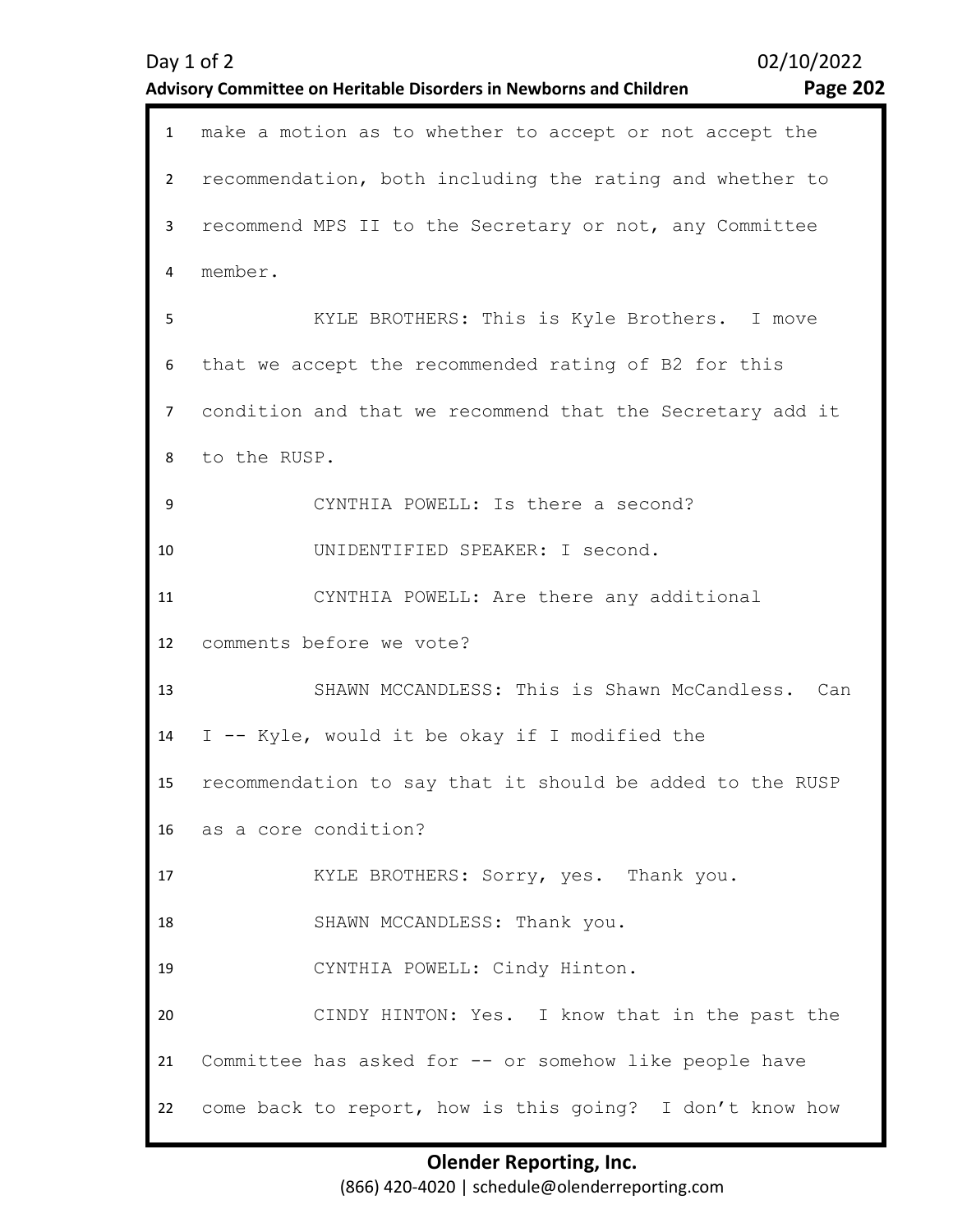|                | 02/10/2022<br>Day 1 of 2<br><b>Page 203</b><br><b>Advisory Committee on Heritable Disorders in Newborns and Children</b> |
|----------------|--------------------------------------------------------------------------------------------------------------------------|
| $\mathbf{1}$   | to, you know, emphasize more this need for the data.<br>And                                                              |
| $\overline{2}$ | that may not be in this particular point right here. So,                                                                 |
| 3              | I just -- it's more like a point of clarification for how                                                                |
| 4              | the Committee operates.                                                                                                  |
| 5              | CYNTHIA POWELL: Yes. Well, for SMA, the                                                                                  |
| 6              | Secretary did ask the Committee to do a follow-up                                                                        |
| $\overline{7}$ | evaluation a few years or within -- I can't remember,                                                                    |
| 8              | Alex, how many years, two or three years after that was                                                                  |
| 9              | approved. And that is the plan for all of the conditions                                                                 |
| 10             | on the RUSP. So that is something that's planned and also                                                                |
| 11             | the Secretary may ask for that. Jennifer.                                                                                |
| 12             | JENNIFER KWON: This is Jennifer Kwon. Just to                                                                            |
| 13             | echo what Cindy just said, I think that it would be really                                                               |
| 14             | interesting to have MPS I and maybe also what, you know,                                                                 |
| 15             | the follow-up on MPS II at the same time, just because it                                                                |
| 16             | has been a few years since MPS I was recommended. And as                                                                 |
| 17             | I said, it does seem like the uptake has been a little bit                                                               |
| 18             | slow. And I think that it's -- I think that there is                                                                     |
| 19             | information that we just aren't hearing because of the                                                                   |
| 20             | nature of these rare diseases and how they get presented                                                                 |
| 21             | to us. It's also in the nature of these rare diseases and                                                                |
| 22             | their presentation that what we read in the medical                                                                      |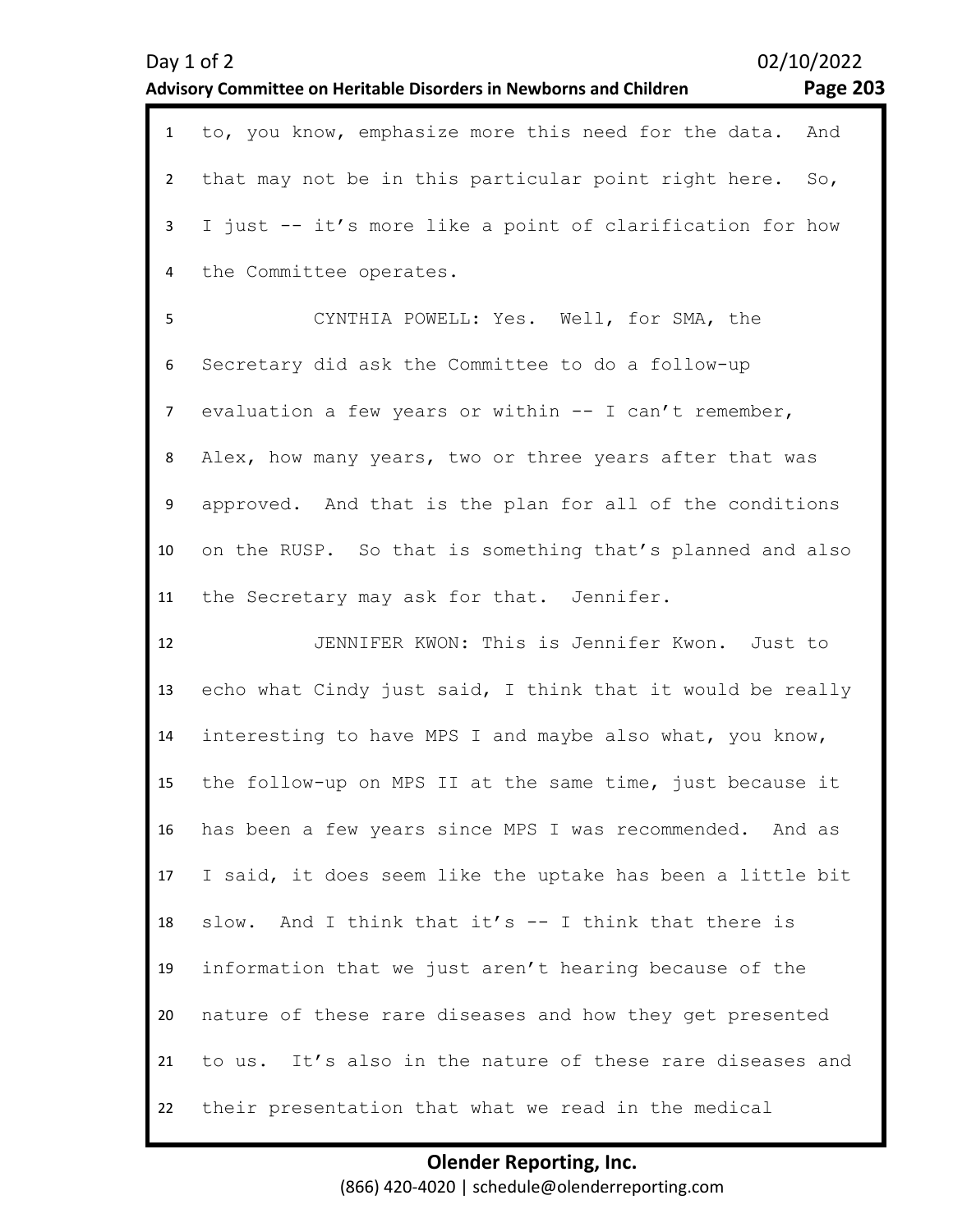| <b>Page 204</b> |  |
|-----------------|--|
|-----------------|--|

| $\mathbf{1}$   | literature is a certain point of view. And so, I think     |
|----------------|------------------------------------------------------------|
| $\overline{2}$ | it's only with population-based screening that we see the  |
| $\mathbf{3}$   | broader picture, and that will be helpful for, you know,   |
| 4              | informing how we might decide in the future.               |
| 5              | CYNTHIA POWELL: Thank you. All right, I don't              |
| 6              | see any other hands. So, the motion is to approve the B2   |
| 7              | rating and to recommend that MPS II be added to the RUSP   |
| 8              | as a core condition. Do any Committee members have a       |
| 9              | conflict of interest regarding this vote and need to       |
| 10             | recuse themselves?                                         |
| 11             | Are there any abstentions? All right, I will               |
|                |                                                            |
| 12             | now call each member's name and you will please answer yes |
| 13             | or in favor if you are in favor of the motion. Or if you   |
| 14             | are not in favor of the motion, please state not in favor. |
| 15             | Kyle Brothers.                                             |
| 16             | KYLE BROTHERS: In favor.                                   |
| 17             | CYNTHIA POWELL: Cindy Hinton, representing CDC.            |
| 18             | CINDY HINTON: In favor.                                    |
| 19             | CYNTHIA POWELL: Jane DeLuca.                               |
| 20             | JANE DELUCA: In favor.                                     |
| 21             | CYNTHIA POWELL: Kellie Kelm, representing FDA.             |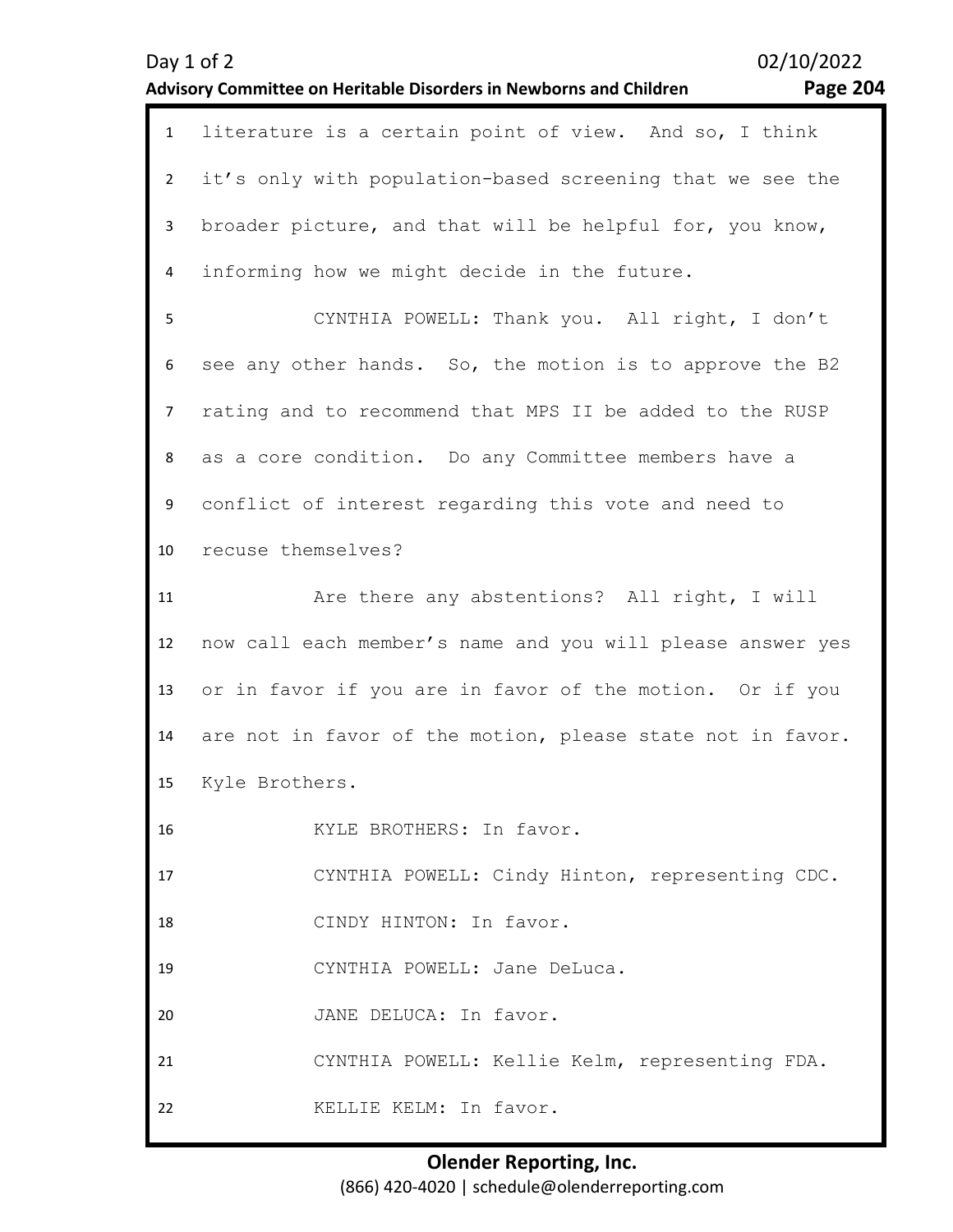| $\mathbf{1}$   | CYNTHIA POWELL: Jennifer Kwon.                             |
|----------------|------------------------------------------------------------|
| $\overline{2}$ | JENNIFER KWON: Not in favor.                               |
| 3              | CYNTHIA POWELL: Shawn McCandless.                          |
| 4              | SHAWN MCCANDLESS: In favor.                                |
| 5              | CYNTHIA POWELL: Kamila Mistry.                             |
| 6              | KAMILA MISTRY: In favor.                                   |
| $\overline{7}$ | CYNTHIA POWELL: Melissa Parisi, NIH.                       |
| 8              | MELISSA PARISI: In favor.                                  |
| 9              | CYNTHIA POWELL: Chanika Phornphutkul.                      |
| 10             | CHANIKA PHORNPHUTKUL: In favor.                            |
| 11             | CYNTHIA POWELL: And Cynthia Powell, I'm in                 |
|                |                                                            |
| 12             | favor. Scott Shone.                                        |
| 13             | SCOTT SHONE: In favor.                                     |
| 14             | CYNTHIA POWELL: Michael Warren representing                |
| 15             | HRSA.                                                      |
| 16             | MICHAEL WARREN: In favor.                                  |
| 17             | CYNTHIA POWELL: So, the outcome of the vote is             |
| 18             | that the condition is recommended for addition to the RUSP |
| 19             | with a B2 rating. The Committee has voted in favor of      |
| 20             | recommending adding MPS II. I will prepare a letter for    |
| 21             | the Secretary with the recommendation from the Advisory    |